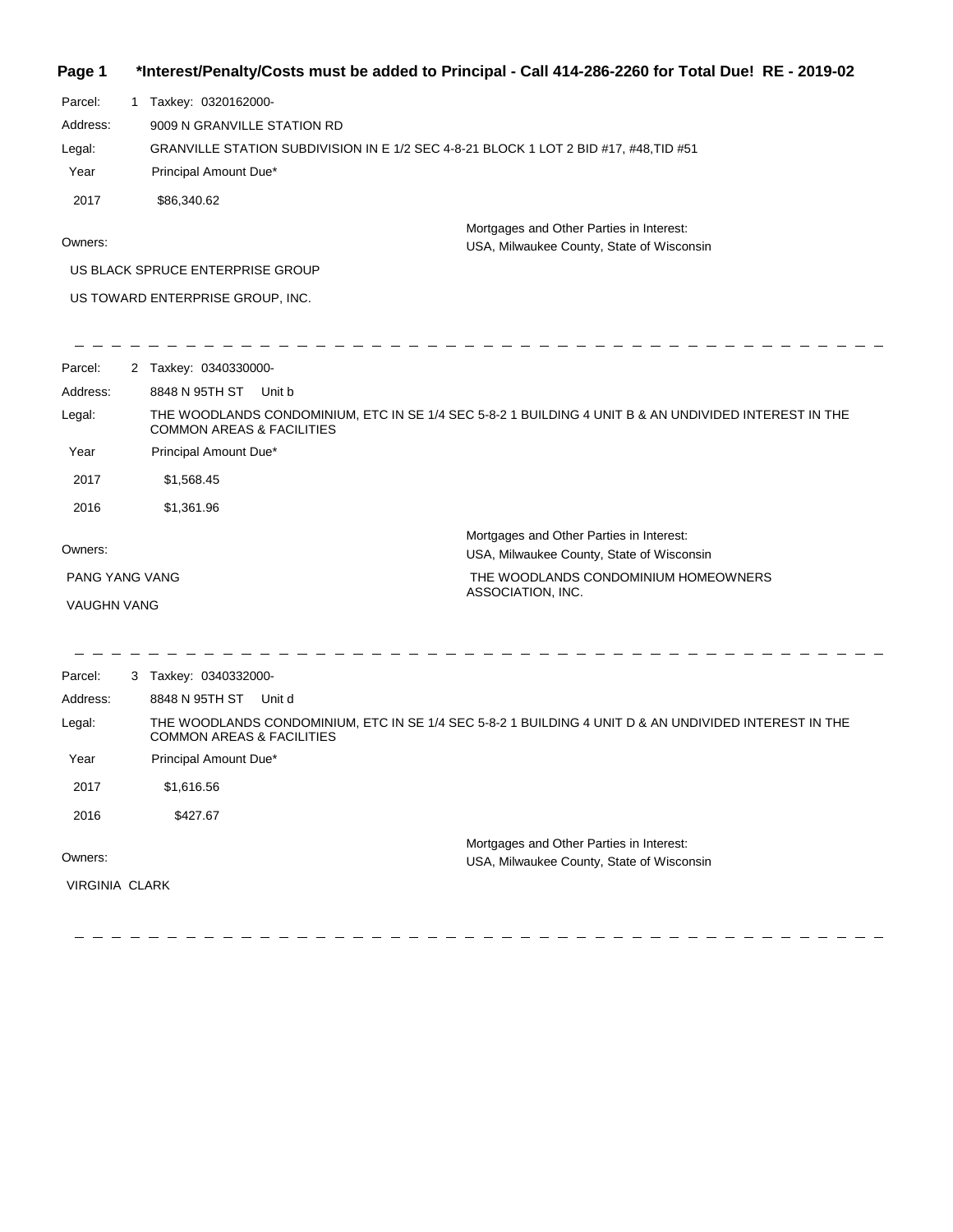# **Page 2 \*Interest/Penalty/Costs must be added to Principal - Call 414-286-2260 for Total Due! RE - 2019-02**

| Parcel:              | 4 Taxkey: 0340759000-                |                                                                                                        |
|----------------------|--------------------------------------|--------------------------------------------------------------------------------------------------------|
| Address:             | 9020 N 95TH ST                       | Unit c                                                                                                 |
| Legal:               | <b>COMMON AREAS &amp; FACILITIES</b> | THE WOODLANDS CONDOMINIUM, ETC IN SE 1/4 SEC 5-8-2 1 BUILDING 38 UNIT C & AN UNDIVIDED INTEREST IN THE |
| Year                 | Principal Amount Due*                |                                                                                                        |
| 2017                 | \$1,316.53                           |                                                                                                        |
| 2016                 | \$829.02                             |                                                                                                        |
| 2015                 | \$9.37                               |                                                                                                        |
|                      |                                      | Mortgages and Other Parties in Interest:                                                               |
| Owners:              |                                      | USA, Milwaukee County, State of Wisconsin                                                              |
|                      | <b>BRANDY CHAMBERS</b>               | DEPARTMENT OF CITY DEVELOPMENT NEIGHBORHOOD<br>IMPROVEMENT DEVELOPMENT CORPORATION                     |
|                      |                                      | THE WOODLANDS CONDOMINIUM HOMEOWNERS<br>ASSOCIATION, INC.                                              |
| Parcel:              | 5 Taxkey: 0341035000-                |                                                                                                        |
| Address:             | 8931 N SWAN RD                       | Unit e                                                                                                 |
| Legal:               | <b>ACILITIES</b>                     | THE WOODLANDS CONDOMINIUM, ETC IN SE 1/4 SEC 5-8-2 1 BUILDING 48 UNIT E & UND INT IN COMMON AREAS & F  |
| Year                 | Principal Amount Due*                |                                                                                                        |
| 2017                 | \$821.87                             |                                                                                                        |
| 2016                 | \$777.92                             |                                                                                                        |
| Owners:              |                                      | Mortgages and Other Parties in Interest:<br>USA, Milwaukee County, State of Wisconsin                  |
| <b>JOHNNIE JONES</b> |                                      | WESTCARE FOUNDATION, INC.                                                                              |
| Parcel:              | 6 Taxkey: 0840309000-                |                                                                                                        |
| Address:             | 7635 N HIGHVIEW DR                   |                                                                                                        |
| Legal:               |                                      | BRADLEY ESTATES IN NW 1/4 SEC 14-8-21 BLOCK 15 LOT 23                                                  |
| Year                 | Principal Amount Due*                |                                                                                                        |
| 2017                 | \$4,054.15                           |                                                                                                        |
| 2016                 | \$218.47                             |                                                                                                        |
| Owners:              |                                      | Mortgages and Other Parties in Interest:<br>USA, Milwaukee County, State of Wisconsin                  |
| YVETTE CALLIER       |                                      | THE EQUITABLE BANK, S.S.B.                                                                             |
|                      |                                      |                                                                                                        |

  $\equiv$   $\equiv$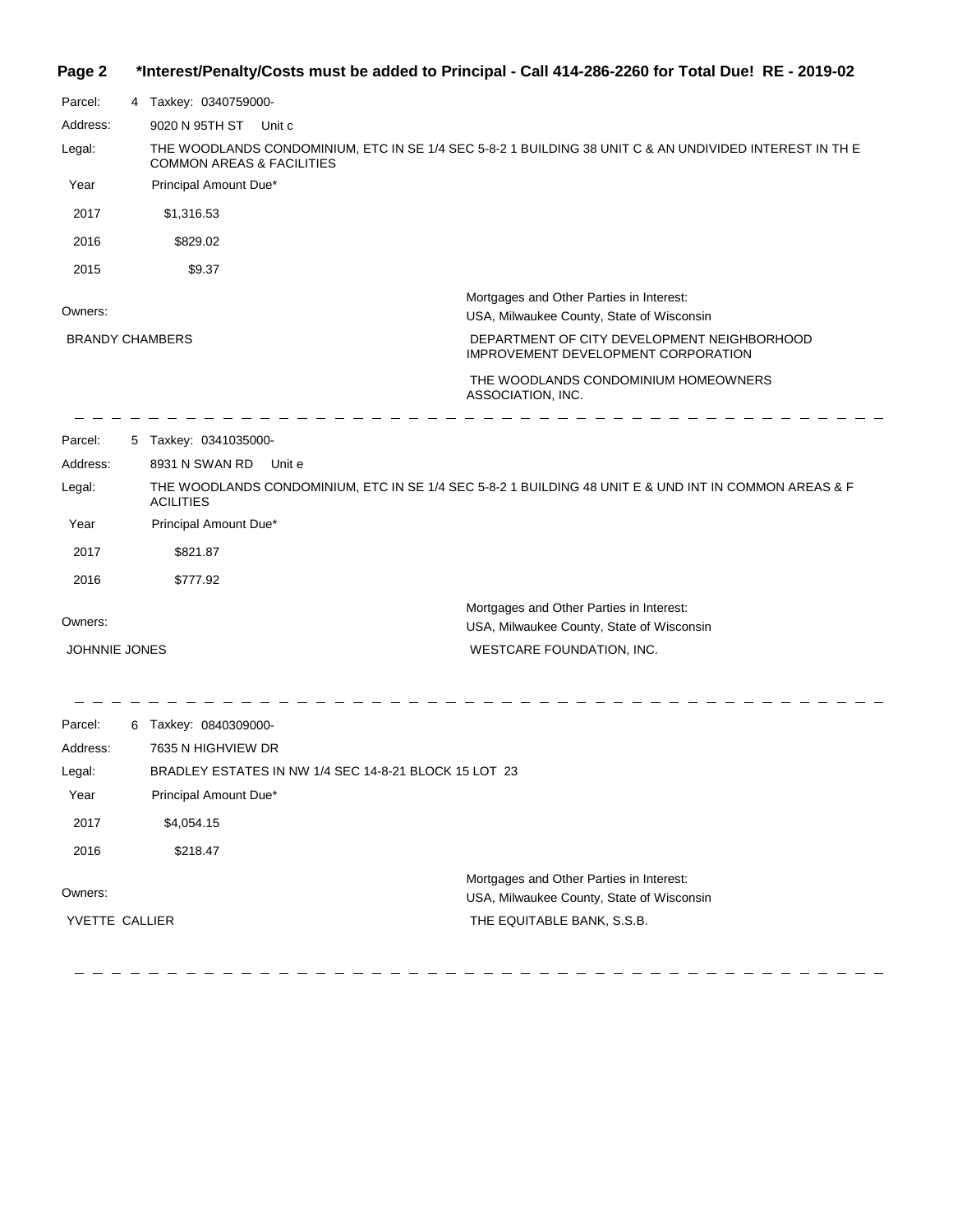### **Page 3 \*Interest/Penalty/Costs must be added to Principal - Call 414-286-2260 for Total Due! RE - 2019-02**

| Parcel:           | 7 Taxkey: 1150233000-                                             |                                                                                                              |
|-------------------|-------------------------------------------------------------------|--------------------------------------------------------------------------------------------------------------|
| Address:          | 10204 W VERA AV                                                   |                                                                                                              |
| Legal:            | CERTIFIED SURVEY MAP NO 3985 IN NW 1/4 SEC 20-8-21 PARCEL 3       |                                                                                                              |
| Year              | Principal Amount Due*                                             |                                                                                                              |
| 2017              | \$7,741.06                                                        |                                                                                                              |
| 2016              | \$8,116.63                                                        |                                                                                                              |
| 2015              | \$8,646.80                                                        |                                                                                                              |
| Owners:           |                                                                   | Mortgages and Other Parties in Interest:<br>USA, Milwaukee County, State of Wisconsin                        |
| ANTONIO JOSEPH    |                                                                   | DEPARTMENT OF WORKFORCE DEVELOPMENT                                                                          |
| LATOYA JOSEPH     |                                                                   |                                                                                                              |
|                   |                                                                   |                                                                                                              |
| Parcel:           | 8 Taxkey: 1170319000-                                             |                                                                                                              |
| Address:          | 7115 N 86TH ST                                                    |                                                                                                              |
| Legal:            | MENOMONEE RIVER HILLS NORTH ETC IN NW 1/4 & S 1/2 BLOCK 58 LOT 24 |                                                                                                              |
| Year              | Principal Amount Due*                                             |                                                                                                              |
| 2016              | \$1,353.20                                                        |                                                                                                              |
|                   |                                                                   | Mortgages and Other Parties in Interest:                                                                     |
| Owners:           |                                                                   | USA, Milwaukee County, State of Wisconsin                                                                    |
| <b>KHAY ONELA</b> |                                                                   |                                                                                                              |
| LOUAY ONELA       |                                                                   |                                                                                                              |
| PATHANA ONELA     |                                                                   |                                                                                                              |
| SOMKHIT ONELA     |                                                                   |                                                                                                              |
| Parcel:           | 9 Taxkey: 1189995111-                                             |                                                                                                              |
| Address:          | 7101 N 76TH ST                                                    |                                                                                                              |
| Legal:            | EXC (ST & ALLEY) BID #31                                          | LANDS IN NE 1/4 OF SEC 21 T8N R21E COM 584' S OF N E COR SD 1/4 SEC-TH S 350'-TH NW 522'-TH E 386.10' TO BEG |
| Year              | Principal Amount Due*                                             |                                                                                                              |
| 2016              | \$3,210.83                                                        |                                                                                                              |
| Owners:           |                                                                   | Mortgages and Other Parties in Interest:<br>USA, Milwaukee County, State of Wisconsin                        |
| 7101 GH LLC       |                                                                   |                                                                                                              |
|                   |                                                                   |                                                                                                              |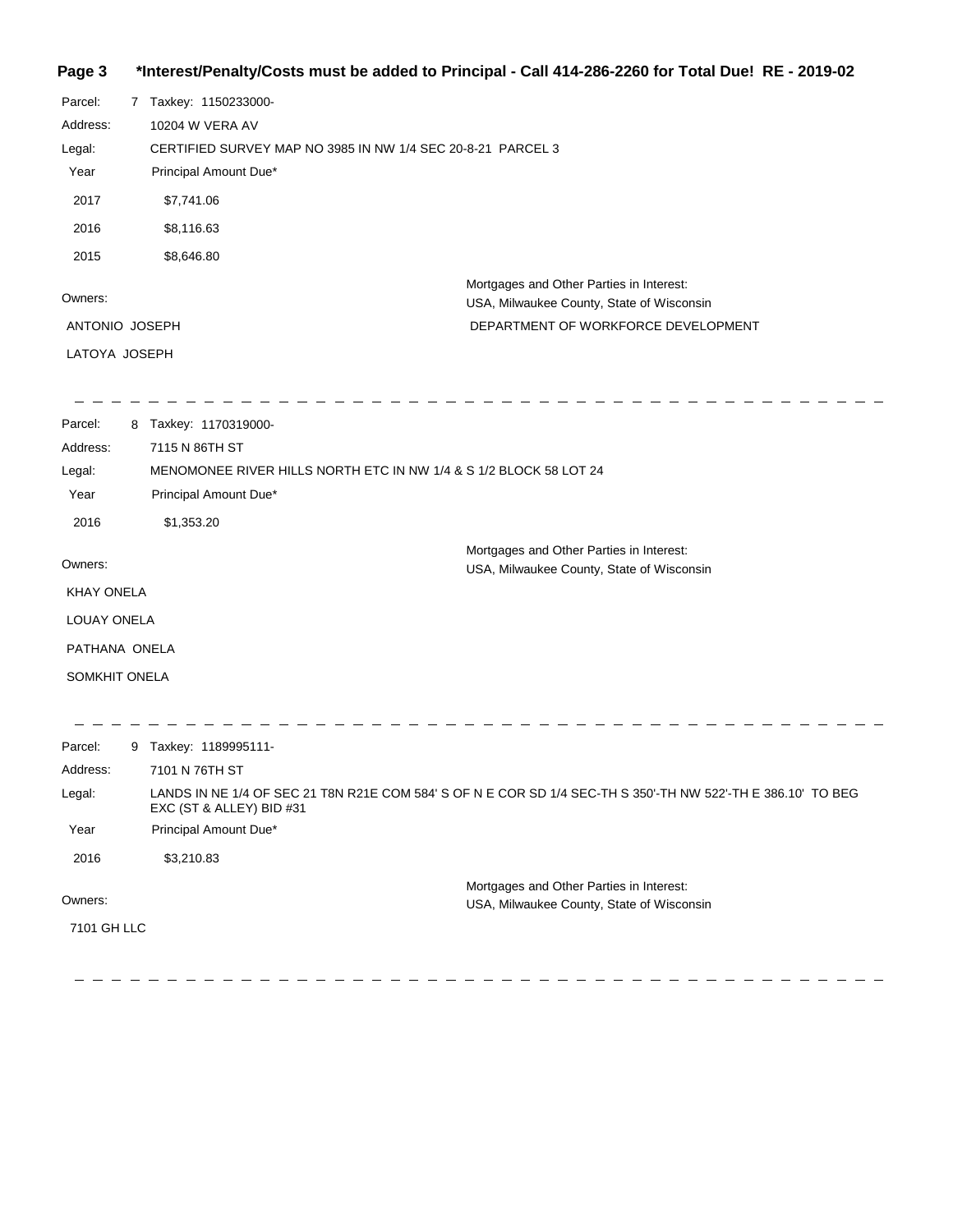### **Page 4 \*Interest/Penalty/Costs must be added to Principal - Call 414-286-2260 for Total Due! RE - 2019-02**

| Parcel:  | 10 | Taxkey: 1229953300-                                                                                                                              |
|----------|----|--------------------------------------------------------------------------------------------------------------------------------------------------|
| Address: |    | 4512 W GREEN TREE RD                                                                                                                             |
| Legal:   |    | LANDS IN NE 1/4 SEC 23-8-21 COM 962.12' W OF SE CO R OF SD 1/4 SEC-TH W 75.12'-TH N 122.31'-TH E 7 5.12'-TH S<br>122.31' TO BEG EXC S 30' FOR ST |
| Year     |    | Principal Amount Due*                                                                                                                            |
| 2017     |    | \$3,641.35                                                                                                                                       |
| 2016     |    | \$1,685.59                                                                                                                                       |
| Owners:  |    | Mortgages and Other Parties in Interest:<br>USA, Milwaukee County, State of Wisconsin                                                            |

#### LAWRENCE STEARNS

| Parcel:<br>11              | Taxkey: 1230291000-                                              |                                           |
|----------------------------|------------------------------------------------------------------|-------------------------------------------|
| Address:                   | 3826 W HELENA ST                                                 |                                           |
| Legal:                     | TOWN & COUNTRY MANORS IN NE & NW 1/4 SEC 24-8-21 B LOCK 3 LOT 34 |                                           |
| Year                       | Principal Amount Due*                                            |                                           |
| 2017                       | \$2,362.66                                                       |                                           |
| 2016                       | \$5,234.73                                                       |                                           |
| 2015                       | \$2,591.51                                                       |                                           |
| 2014                       | \$2,765.92                                                       |                                           |
|                            |                                                                  | Mortgages and Other Parties in Interest:  |
| Owners:                    |                                                                  | USA, Milwaukee County, State of Wisconsin |
| <b>RUSSELL HENLY</b>       |                                                                  |                                           |
|                            |                                                                  |                                           |
|                            |                                                                  |                                           |
| Parcel:<br>12 <sup>2</sup> | Taxkey: 1380055000-                                              |                                           |

| Address:             | 6443 N 47TH ST                                          |                                                                                       |
|----------------------|---------------------------------------------------------|---------------------------------------------------------------------------------------|
| Legal:               | MILL ROAD PARKWAY IN SE 1/4 SEC 23-8-21 BLOCK 2 LO T 16 |                                                                                       |
| Year                 | Principal Amount Due*                                   |                                                                                       |
| 2017                 | \$4,181.04                                              |                                                                                       |
| 2016                 | \$3,528.53                                              |                                                                                       |
| Owners:              |                                                         | Mortgages and Other Parties in Interest:<br>USA, Milwaukee County, State of Wisconsin |
| <b>JOAN SCHRUBBE</b> |                                                         | BASS & MOGLOWSKY, S.C.                                                                |
|                      |                                                         | U.S. BANK NATIONAL ASSOCIATION N.D.                                                   |
|                      |                                                         | <b>JAMES MULLIGAN</b>                                                                 |
|                      |                                                         |                                                                                       |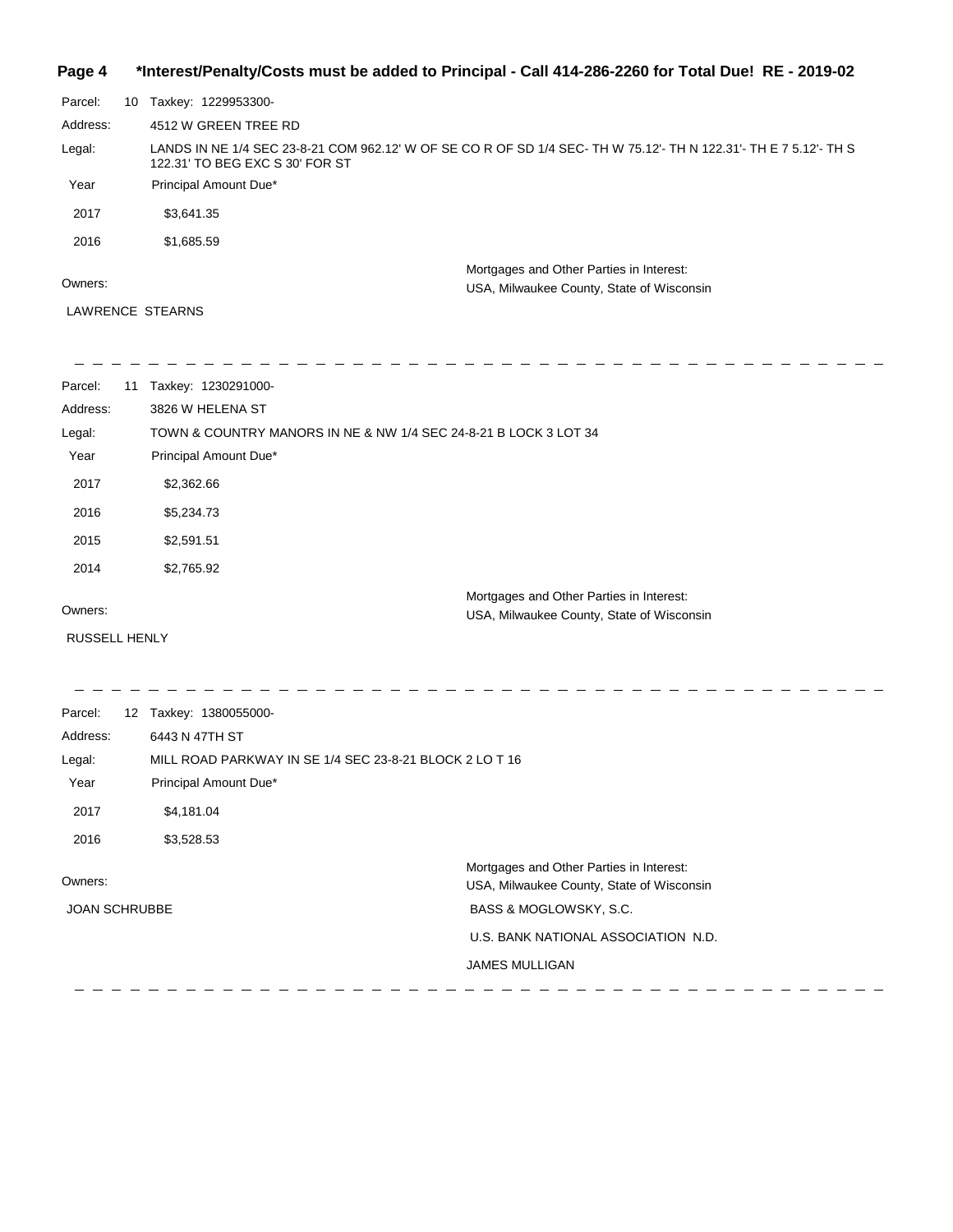# **Page 5 \*Interest/Penalty/Costs must be added to Principal - Call 414-286-2260 for Total Due! RE - 2019-02**

| Parcel:<br>Address:<br>Legal:<br>Year<br>2016 | 13 Taxkey: 1430371000-<br>6589 N 84TH ST<br>Principal Amount Due*<br>\$1,852.70 | MENOMONEE RIVER HILLS IN S 1/2 SEC 21-8-21 BLOCK 1 4 LOT 40                                              |  |
|-----------------------------------------------|---------------------------------------------------------------------------------|----------------------------------------------------------------------------------------------------------|--|
| 2017                                          | \$4,517.46                                                                      | Mortgages and Other Parties in Interest:                                                                 |  |
| Owners:                                       |                                                                                 | USA, Milwaukee County, State of Wisconsin                                                                |  |
|                                               | THE ESTATE OF ERADEAN WALKER                                                    | HORIZONS LAW GROUP, LLC                                                                                  |  |
| <b>ERADEAN WALKER</b>                         |                                                                                 | MICHELLE B FITZGERALD                                                                                    |  |
| Parcel:                                       | 14 Taxkey: 1430544100-                                                          |                                                                                                          |  |
| Address:                                      | 8251 W ACACIA ST                                                                |                                                                                                          |  |
| Legal:                                        | WLY LI 70'-TH NELY AT RT ANGLES TO SD WLY LI 2                                  | MENOMONEE RIVER HILLS IN S 1/2 SEC 21-8-21 BLOCK 2 0 LOT 26 EXC THAT PART COM SWLY COR LOT 26-TH NLY ALG |  |
| Year                                          | Principal Amount Due*                                                           |                                                                                                          |  |
| 2017                                          | \$2,709.42                                                                      |                                                                                                          |  |
| 2016                                          | \$2,733.02                                                                      |                                                                                                          |  |
| Owners:                                       |                                                                                 | Mortgages and Other Parties in Interest:<br>USA, Milwaukee County, State of Wisconsin                    |  |
| <b>JUDY SAMMARCO</b>                          |                                                                                 |                                                                                                          |  |
| Parcel:                                       | 15 Taxkey: 1450305000-                                                          |                                                                                                          |  |
| Address:                                      | 10160 W KIEHNAU AV                                                              |                                                                                                          |  |
| Legal:                                        | 1784 IN SW 20-8-21 BUILDING 1 UNIT 5 & AN UNDIVID                               | ROYAL ORLEANS, A CONDOMINIUM, LOTS 3-6 INCL BLK 2- LOTS 1-2 BLK 3 ROYAL ORLEANS-PARCEL 2 CERT SUR MAP    |  |
| Year                                          | Principal Amount Due*                                                           |                                                                                                          |  |
| 2017                                          | \$465.09                                                                        |                                                                                                          |  |
| 2016                                          | \$542.92                                                                        |                                                                                                          |  |
| 2015                                          | \$595.23                                                                        |                                                                                                          |  |
| 2014                                          | \$910.49                                                                        |                                                                                                          |  |
| 2013                                          | \$1,169.76                                                                      |                                                                                                          |  |
| Owners:                                       |                                                                                 | Mortgages and Other Parties in Interest:<br>USA, Milwaukee County, State of Wisconsin                    |  |
| <b>JULIA HOOPER</b>                           |                                                                                 | EDUCATORS CREDIT UNION                                                                                   |  |
|                                               |                                                                                 |                                                                                                          |  |

 $\overline{\phantom{0}}$  $\overline{\phantom{0}}$  $\equiv$  $\equiv$  $\equiv$  $\overline{\phantom{0}}$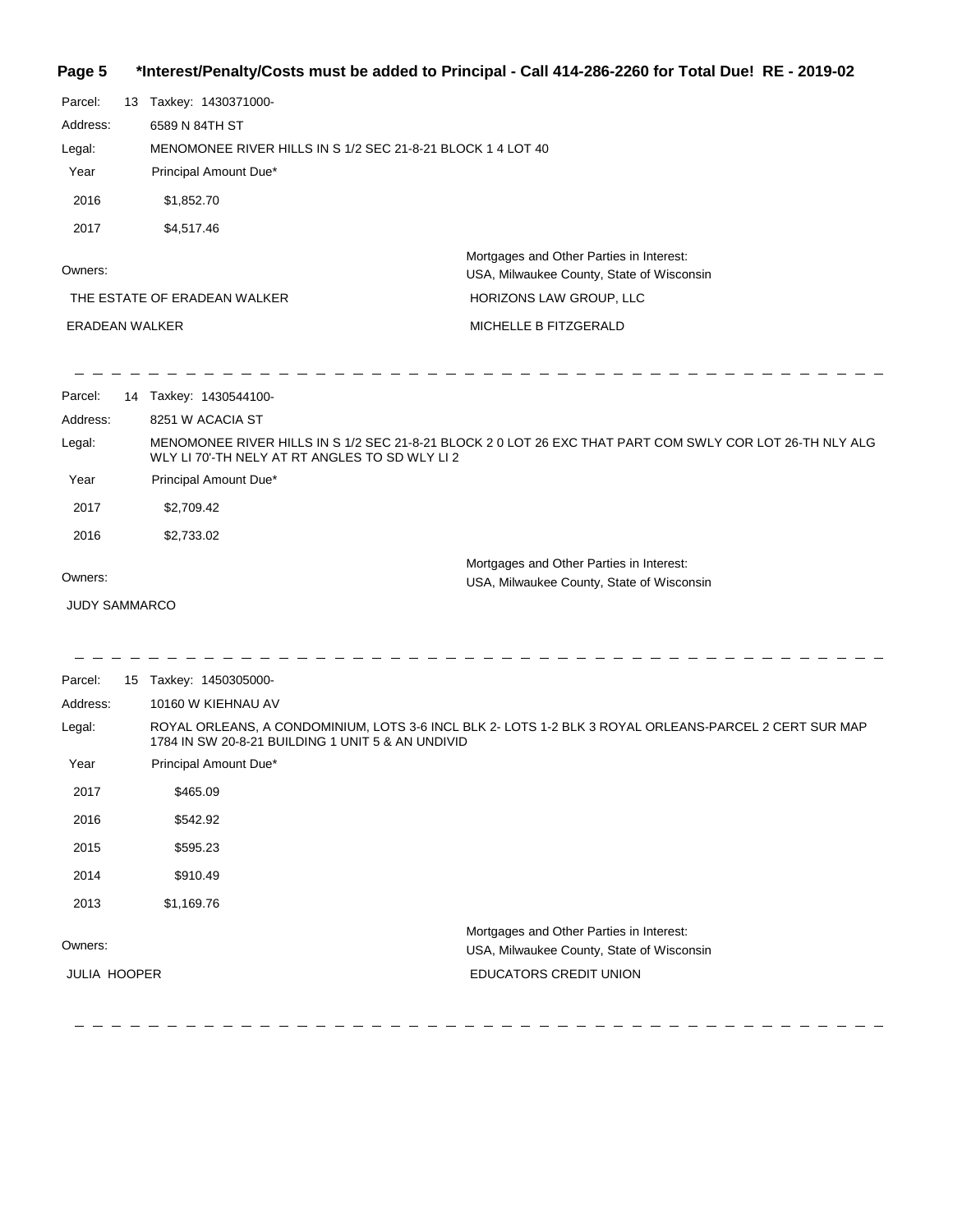#### **Page 6 \*Interest/Penalty/Costs must be added to Principal - Call 414-286-2260 for Total Due! RE - 2019-02**

| Parcel:            | 16 | Taxkey: 1470019000-                                                                                  |
|--------------------|----|------------------------------------------------------------------------------------------------------|
| Address:           |    | 11910 W MILL RD<br>Unit 19                                                                           |
| Legal:             |    | MILL VALLEY CONDOMINIUM IN SW 1/4 SEC 19-8-21 BLDG 1 UNIT 19 & UND INT IN COMMON AREAS & FACTILITIES |
| Year               |    | Principal Amount Due*                                                                                |
| 2017               |    | \$1,018.02                                                                                           |
| 2016               |    | \$1,528.87                                                                                           |
| 2015               |    | \$361.62                                                                                             |
|                    |    | Mortgages and Other Parties in Interest:                                                             |
| Owners:            |    | USA, Milwaukee County, State of Wisconsin                                                            |
|                    |    | CAROL J DOROW LIFE ESTATE                                                                            |
| <b>CAROL DOROW</b> |    |                                                                                                      |
| DOROTHY DOROW      |    |                                                                                                      |
| WILLIAM DOROW      |    |                                                                                                      |
|                    |    |                                                                                                      |
|                    |    |                                                                                                      |

| Parcel:  | 17 | Taxkey: 1499910100-                                                                         |
|----------|----|---------------------------------------------------------------------------------------------|
| Address: |    | 6333 N 107TH ST                                                                             |
| Legal:   |    | LANDS IN NE 1/4 SEC 30-8-21 S 100' OF N 442.50' OF E 254.72' OF SD 1/4 SEC EXC E 45' FOR ST |
| Year     |    | Principal Amount Due*                                                                       |
| 2015     |    | \$3.033.30                                                                                  |
|          |    | Mortgages and Other Parties in Interest:                                                    |

USA, Milwaukee County, State of Wisconsin

Owners:

DALE VERBANAC

| Parcel:               | 18 | Taxkey: 1580315000-                                                 |
|-----------------------|----|---------------------------------------------------------------------|
| Address:              |    | 6128 N 38TH ST                                                      |
| Legal:                |    | ZINGEN & BRAUN'S FAIRFIELD ETC IN NW 1/4 SEC 25-8-21 BLOCK 2 LOT 14 |
| Year                  |    | Principal Amount Due*                                               |
| 2017                  |    | \$2,449.77                                                          |
| 2016                  |    | \$2,149.12                                                          |
| 2015                  |    | \$1,425.28                                                          |
|                       |    | Mortgages and Other Parties in Interest:                            |
| Owners:               |    | USA, Milwaukee County, State of Wisconsin                           |
| PRISCILLA SIWICKI     |    |                                                                     |
| <b>STEVEN SIWICKI</b> |    |                                                                     |
|                       |    |                                                                     |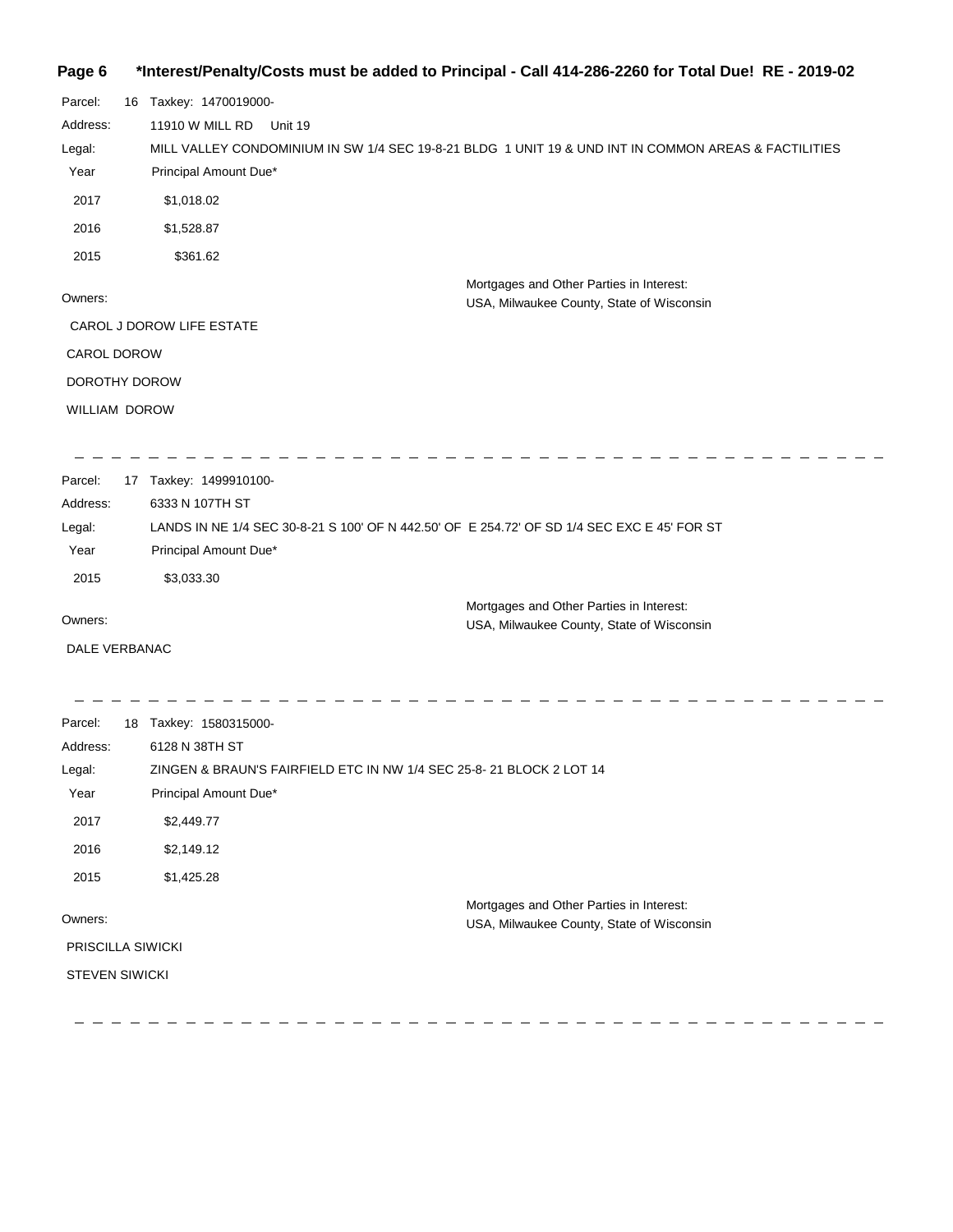| Page 7 | *Interest/Penalty/Costs must be added to Principal - Call 414-286-2260 for Total Due! RE - 2019-02 |  |  |  |  |
|--------|----------------------------------------------------------------------------------------------------|--|--|--|--|
|--------|----------------------------------------------------------------------------------------------------|--|--|--|--|

| Parcel:                 | 19 | Taxkey: 1589991100-                                                                                                                                        |
|-------------------------|----|------------------------------------------------------------------------------------------------------------------------------------------------------------|
| Address:                |    | 3932 W FLORIST AV                                                                                                                                          |
| Legal:                  |    | LANDS IN NW 1/4 SEC 25-8-21 COM ON E LI OF W 70 AC S & 566.36' S OF S LI W KAUL AVE-TH E 13.11'-TH S 83.64'-TH W<br>5.04'-TH S 130'-TH W 99.4'-TH NWLY 174 |
| Year                    |    | Principal Amount Due*                                                                                                                                      |
| 2017                    |    | \$2,900.15                                                                                                                                                 |
|                         |    | Mortgages and Other Parties in Interest:                                                                                                                   |
| Owners:                 |    | USA, Milwaukee County, State of Wisconsin                                                                                                                  |
| <b>JIMMY LEE DURANT</b> |    |                                                                                                                                                            |
|                         |    | T-C HOMEPROVEMENT, LLC                                                                                                                                     |

| Parcel:<br>Address:<br>Legal:<br>Year<br>2017<br>2016<br>2015 | 20 Taxkey: 1710133000-<br>5676 N 43RD ST<br>Principal Amount Due*<br>\$2,017.36<br>\$857.06<br>\$2,586.27                             | REICHERT BROS SUBD NO 1 NORTH MILW IN SW 1/4 SEC 2 5-8-21 BLOCK 4 LOT 22 & W 1/2 VAC ALLEY ADJ                                             |
|---------------------------------------------------------------|---------------------------------------------------------------------------------------------------------------------------------------|--------------------------------------------------------------------------------------------------------------------------------------------|
| Owners:                                                       | FIFTH PROPERTY DEVELOPMENT, LLC                                                                                                       | Mortgages and Other Parties in Interest:<br>USA, Milwaukee County, State of Wisconsin<br><b>CITY ATTORNEY'S OFFICE</b>                     |
| Parcel:<br>Address:<br>Legal:<br>Year<br>2017<br>2016<br>2015 | 21 Taxkey: 1710146112-<br>4218 W SILVER SPRING DR<br>& S 1/2 VAC ALLEY ADJ<br>Principal Amount Due*<br>\$415.13<br>\$419.23<br>\$5.97 | REICHERT BROS SUBD NO 1 NORTH MILW IN SW 1/4 SEC 2 5-8-21 BLOCK 5 N 95' (E 10' LOT 18 & LOT 19 & W 10 'LOT 20)                             |
| Owners:<br><b>ASEM ZAID</b>                                   |                                                                                                                                       | Mortgages and Other Parties in Interest:<br>USA, Milwaukee County, State of Wisconsin<br>SOMMER, OLK & PAYANT, LLP<br><b>GILBERT BROWN</b> |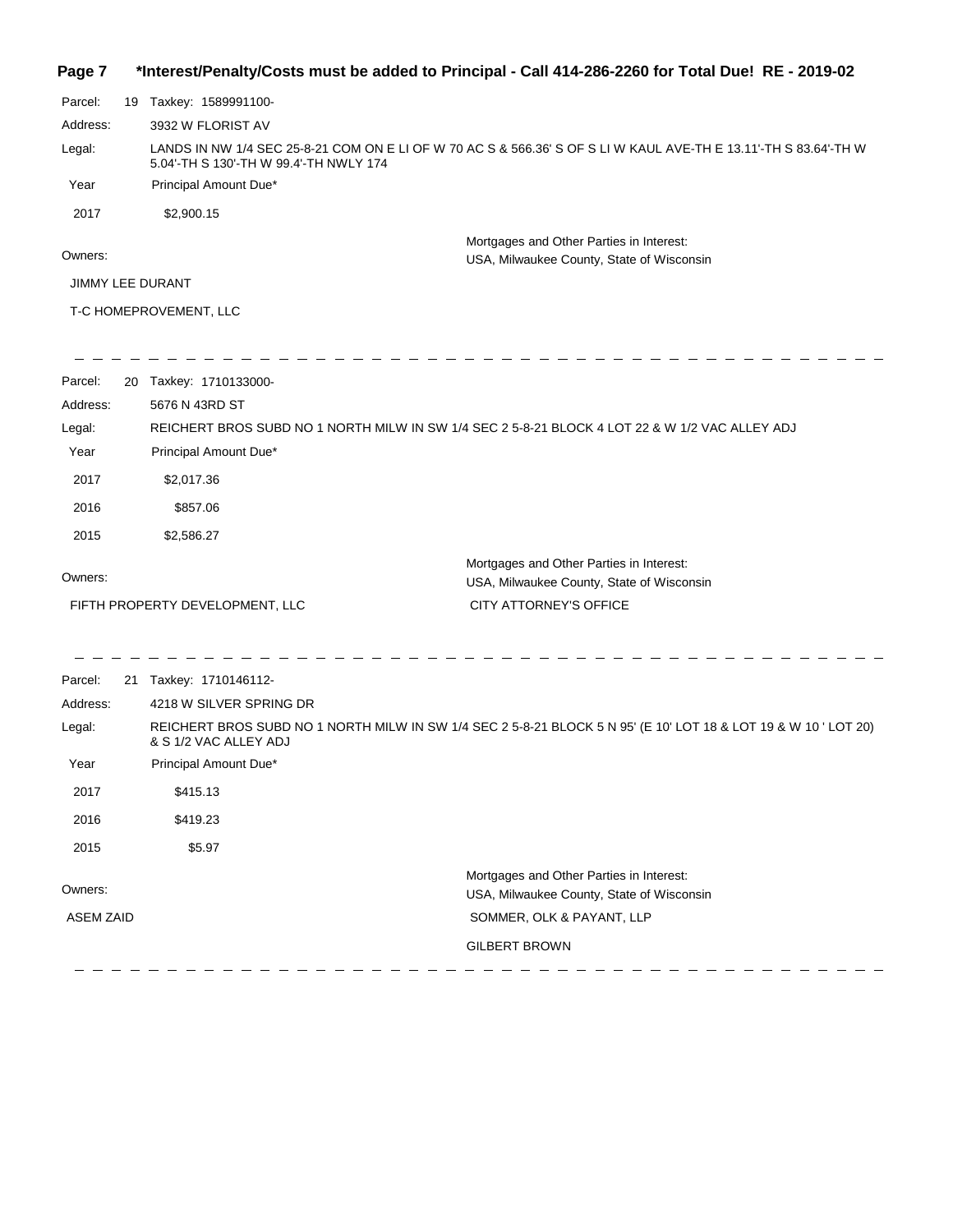| Page 8 | 109-02 - hterest/Penalty/Costs must be added to Principal - Call 414-286-2260 for Total Due! RE* |  |  |  |
|--------|--------------------------------------------------------------------------------------------------|--|--|--|
|--------|--------------------------------------------------------------------------------------------------|--|--|--|

| Parcel:             | 22 Taxkey: 1719966000-                                                                                                                          |                                                                                               |  |
|---------------------|-------------------------------------------------------------------------------------------------------------------------------------------------|-----------------------------------------------------------------------------------------------|--|
| Address:            | 5808 N 38TH ST                                                                                                                                  |                                                                                               |  |
| Legal:              | LANDS IN SW 1/4 SEC 25-8-21 LAND BETW C L W FLORIS T AVE- N 37TH ST G A WEST & CO'S ADD'N TO N MILW & N<br>38TH ST N 40' OF S 120' OF W 127.50' |                                                                                               |  |
| Year                | Principal Amount Due*                                                                                                                           |                                                                                               |  |
| 2017                | \$2,823.79                                                                                                                                      |                                                                                               |  |
| 2016                | \$3,052.48                                                                                                                                      |                                                                                               |  |
| Owners:             |                                                                                                                                                 | Mortgages and Other Parties in Interest:<br>USA, Milwaukee County, State of Wisconsin         |  |
|                     | OBSTAR PROPERTIES LLC                                                                                                                           | <b>COMMUNITY BANK &amp; TRUST</b>                                                             |  |
|                     |                                                                                                                                                 | U.S. BANK N.A.                                                                                |  |
| Parcel:             | 23 Taxkey: 1730069000-                                                                                                                          |                                                                                               |  |
| Address:            | 5600 W THURSTON AV                                                                                                                              |                                                                                               |  |
| Legal:              | BRODY'S SUBD (H.J.) IN SW 1/4 SEC 26-8-21 BLOCK 4 LOT 1                                                                                         |                                                                                               |  |
| Year                | Principal Amount Due*                                                                                                                           |                                                                                               |  |
| 2017                | \$2,928.21                                                                                                                                      |                                                                                               |  |
| 2016                | \$5,934.08                                                                                                                                      |                                                                                               |  |
| Owners:             |                                                                                                                                                 | Mortgages and Other Parties in Interest:<br>USA, Milwaukee County, State of Wisconsin         |  |
| <b>TALMAH BROWN</b> |                                                                                                                                                 | HSBC BANK USA, N.A., AS TRUSTEE, SERIES 2006-ASAP5,<br>ASSET BACKED PASS-THROUGH CERTIFICATES |  |
|                     |                                                                                                                                                 | MARIBELLA MORTGAGE                                                                            |  |
| Parcel:             | 24 Taxkey: 1740590000-                                                                                                                          |                                                                                               |  |
| Address:            | 5924 N 65TH ST                                                                                                                                  |                                                                                               |  |
| Legal:              | SILVER SPRING PARK ADD'N IN SE 1/4 SEC 27-8-21 BLO CK 4 LOT 22                                                                                  |                                                                                               |  |
| Year                | Principal Amount Due*                                                                                                                           |                                                                                               |  |
| 2017                | \$2,000.32                                                                                                                                      |                                                                                               |  |
| 2016                | \$2,062.79                                                                                                                                      |                                                                                               |  |
| Owners:             |                                                                                                                                                 | Mortgages and Other Parties in Interest:<br>USA, Milwaukee County, State of Wisconsin         |  |
| ANDREA ADDISON      |                                                                                                                                                 |                                                                                               |  |
| SABAS GONZALEZ      |                                                                                                                                                 |                                                                                               |  |

 $=$   $=$ 

 $\frac{1}{2}$   $\frac{1}{2}$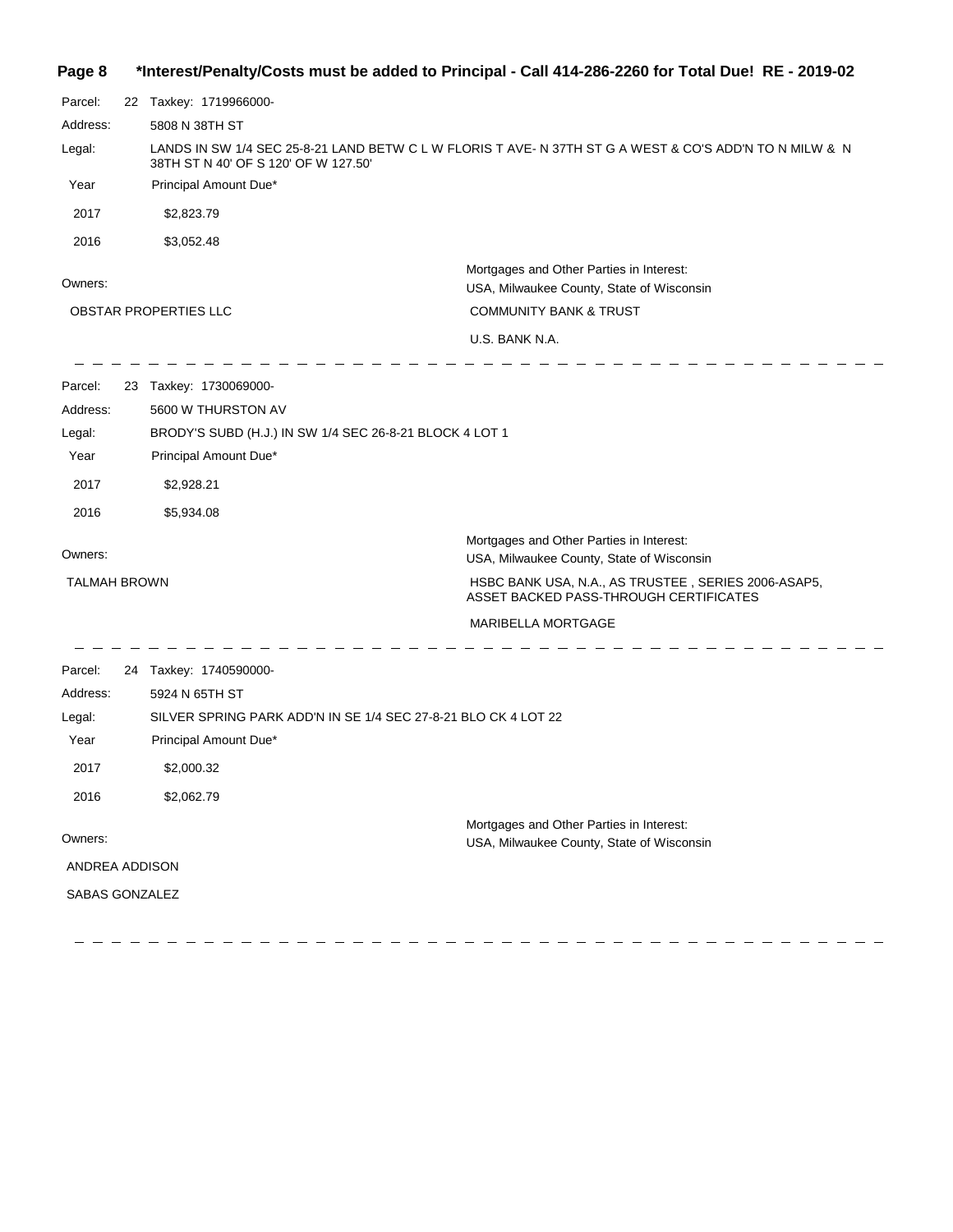**Page 9 \*Interest/Penalty/Costs must be added to Principal - Call 414-286-2260 for Total Due! RE - 2019-02**

| Parcel:<br>Address:<br>Legal:<br>Year<br>2017<br>2016         | 25 Taxkey: 1740718000-<br>6700 W THURSTON AV<br>SILVER SPRING PARK ADD'N IN SE 1/4 SEC 27-8-21 BLO CK 9 LOT 15<br>Principal Amount Due*<br>\$2,324.20<br>\$2,503.96 |                                                                                                                                                                           |                                                                                                                                                                                                               |  |
|---------------------------------------------------------------|---------------------------------------------------------------------------------------------------------------------------------------------------------------------|---------------------------------------------------------------------------------------------------------------------------------------------------------------------------|---------------------------------------------------------------------------------------------------------------------------------------------------------------------------------------------------------------|--|
| Owners:                                                       |                                                                                                                                                                     | HILARIO PROPERTY MANAGEMENT LLC                                                                                                                                           | Mortgages and Other Parties in Interest:<br>USA, Milwaukee County, State of Wisconsin<br><b>BMO HARRIS BANK</b>                                                                                               |  |
| Parcel:<br>Address:<br>Legal:<br>Year<br>2017<br>2016         |                                                                                                                                                                     | 26 Taxkey: 1740801000-<br>5635 5637 N 65TH ST<br>SILVER SPRING PARK ADD'N IN SE 1/4 SEC 27-8-21 BLO CK 14 LOT 21<br>Principal Amount Due*<br>\$2,162.09<br>\$2,040.32     |                                                                                                                                                                                                               |  |
| Owners:<br>RICKY BURNETTE                                     |                                                                                                                                                                     |                                                                                                                                                                           | Mortgages and Other Parties in Interest:<br>USA, Milwaukee County, State of Wisconsin                                                                                                                         |  |
| Parcel:<br>Address:<br>Legal:<br>Year<br>2017<br>2016<br>2015 |                                                                                                                                                                     | 27 Taxkey: 1770105000-<br>5725 N 86TH PL<br>SWAN BOULEVARD HEIGHTS IN SW 1/4 SEC 28-8-21 BLOCK 6 LOT 7<br>Principal Amount Due*<br>\$3,635.15<br>\$2,889.49<br>\$2,458.80 |                                                                                                                                                                                                               |  |
| Owners:<br><b>MAI YANG</b><br><b>XA YANG</b>                  |                                                                                                                                                                     |                                                                                                                                                                           | Mortgages and Other Parties in Interest:<br>USA, Milwaukee County, State of Wisconsin<br>OWNIT MORTGAGE SOLUTIONS, INC.<br>U.S. BANK N.A.<br>U.S. BANK NA, AS SUCCESSOR TRUSTEE, TO BANK OF<br><b>AMERICA</b> |  |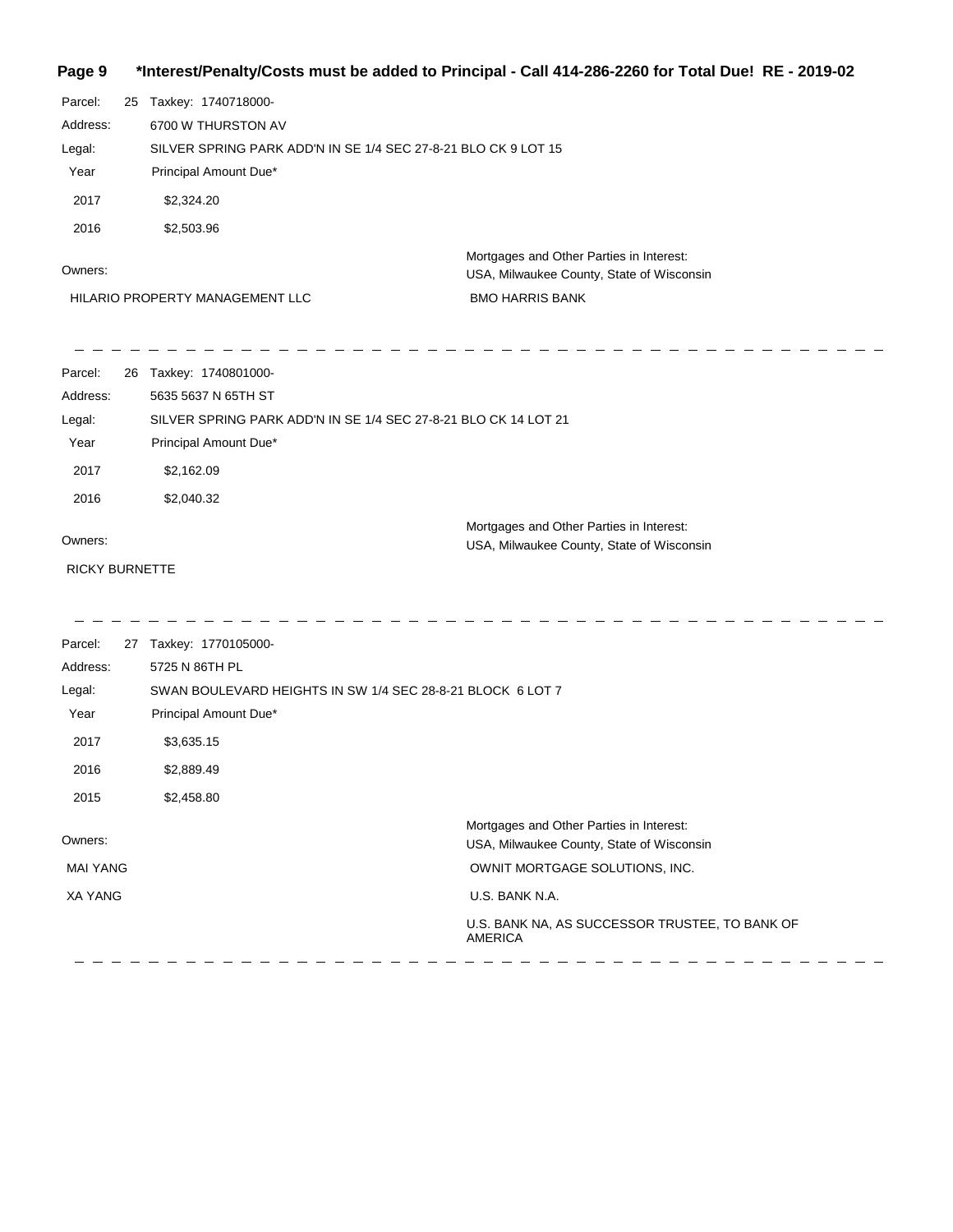### **Page 10 \*Interest/Penalty/Costs must be added to Principal - Call 414-286-2260 for Total Due! RE - 2019-02**

| Parcel:  | 28 | Taxkey: 1820125000-                                                                                 |                                           |
|----------|----|-----------------------------------------------------------------------------------------------------|-------------------------------------------|
| Address: |    | 5253 N LOVERS LANE RD<br>Unit                                                                       |                                           |
| Legal:   |    | NEWPORT WEST CONDOMINIUM IN NW 1/4 SEC 31-8-21 UNI T 125 & UND INT IN THE COMMON AREAS & FACILITIES |                                           |
| Year     |    | Principal Amount Due*                                                                               |                                           |
| 2017     |    | \$678.05                                                                                            |                                           |
| 2016     |    | \$709.39                                                                                            |                                           |
| Owners:  |    | Mortgages and Other Parties in Interest:                                                            | USA, Milwaukee County, State of Wisconsin |
|          |    | <b>LANDMARK CREDIT UNION</b><br><b>KRISTOPHER SPARKS</b>                                            |                                           |

| Parcel:<br>Address:<br>Legal: | 29 | Taxkey: 1840215000-<br>10411 W ROHR AV<br>ROBERT-WILLIAM PARK IN NW 1/4 SEC 32-8-21 BLOCK 8 LOT 9 |                                                                                       |
|-------------------------------|----|---------------------------------------------------------------------------------------------------|---------------------------------------------------------------------------------------|
| Year                          |    | Principal Amount Due*                                                                             |                                                                                       |
| 2017                          |    | \$3,276.82                                                                                        |                                                                                       |
| 2016                          |    | \$1,690.43                                                                                        |                                                                                       |
| 2015                          |    | \$28.12                                                                                           |                                                                                       |
| 2014                          |    | \$4.43                                                                                            |                                                                                       |
| Owners:                       |    |                                                                                                   | Mortgages and Other Parties in Interest:<br>USA, Milwaukee County, State of Wisconsin |
| STEVEN FAUROT                 |    |                                                                                                   | <b>CITIZENS FIRST STATE BANK</b>                                                      |
| <b>HENRY PFAFF</b>            |    |                                                                                                   |                                                                                       |
| Parcel:                       | 30 | Taxkey: 1860052000-                                                                               |                                                                                       |
| Address:                      |    | 8806 W LAWN AV                                                                                    |                                                                                       |
| Legal:                        |    | WELBILT HEIGHTS ADD'N NO 1 IN NW 1/4 SEC 33-8-21 B LOCK 13 LOT 16                                 |                                                                                       |
| Year                          |    | Principal Amount Due*                                                                             |                                                                                       |
| 2016                          |    | \$2,069.20                                                                                        |                                                                                       |
| Owners:<br>ANGELA STRAHAM     |    |                                                                                                   | Mortgages and Other Parties in Interest:<br>USA, Milwaukee County, State of Wisconsin |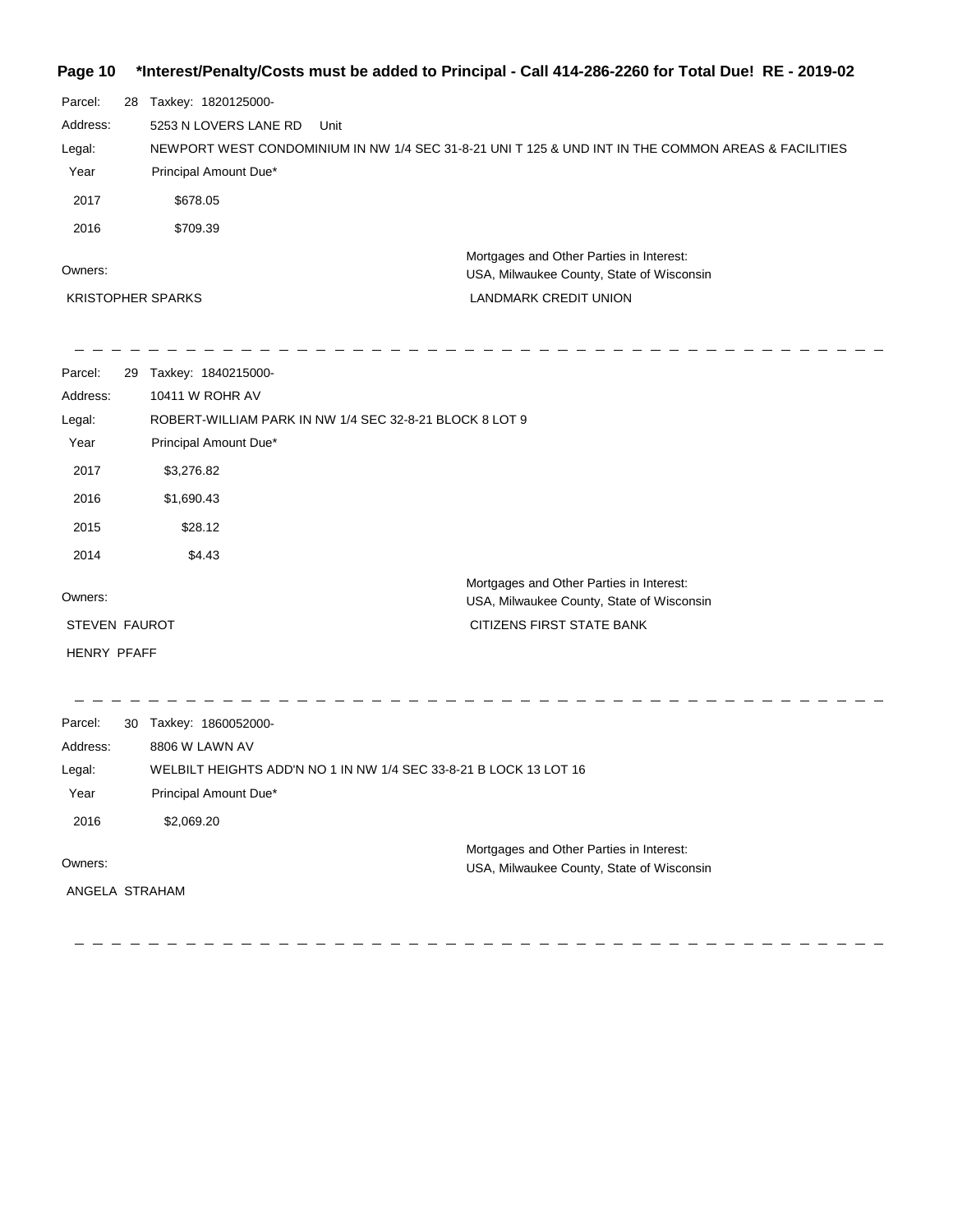### **Page 11 \*Interest/Penalty/Costs must be added to Principal - Call 414-286-2260 for Total Due! RE - 2019-02**

| Parcel:                | 31 Taxkey: 1860475000-                                                                                                                       |                                                                                       |  |  |
|------------------------|----------------------------------------------------------------------------------------------------------------------------------------------|---------------------------------------------------------------------------------------|--|--|
| Address:               | 8516 W VILLARD AV                                                                                                                            |                                                                                       |  |  |
| Legal:                 | VILLARD GREEN EAST COND IN SAMPSONS SUBD ADD'N NO 4 IN NW 1/4 SEC 33-8-21 BLDG 6 UNIT A & UND INT IN<br><b>COMMON-AREAS &amp; FACILITIES</b> |                                                                                       |  |  |
| Year                   | Principal Amount Due*                                                                                                                        |                                                                                       |  |  |
| 2017                   | \$815.96                                                                                                                                     |                                                                                       |  |  |
| 2016                   | \$860.17                                                                                                                                     |                                                                                       |  |  |
| Owners:                |                                                                                                                                              | Mortgages and Other Parties in Interest:<br>USA, Milwaukee County, State of Wisconsin |  |  |
| DAVID MISHLER          |                                                                                                                                              | <b>GUARDIAN CREDIT UNION</b>                                                          |  |  |
|                        |                                                                                                                                              | SCHMIDT RUPKE TESS-MATTNER & FOX                                                      |  |  |
|                        |                                                                                                                                              | VILLARD GREEN EAST ASSOCIATION INC.                                                   |  |  |
| Parcel:                | 32 Taxkey: 1880067000-                                                                                                                       |                                                                                       |  |  |
| Address:               | 7513 W SHERIDAN AV                                                                                                                           |                                                                                       |  |  |
| Legal:                 | CHEVI-PARK SUBD IN NW 1/4 SEC 34-8-21 BLOCK 4 LOT 15                                                                                         |                                                                                       |  |  |
| Year                   | Principal Amount Due*                                                                                                                        |                                                                                       |  |  |
| 2017                   | \$1,357.58                                                                                                                                   |                                                                                       |  |  |
| 2016                   | \$527.35                                                                                                                                     |                                                                                       |  |  |
|                        |                                                                                                                                              | Mortgages and Other Parties in Interest:                                              |  |  |
| Owners:                |                                                                                                                                              | USA, Milwaukee County, State of Wisconsin                                             |  |  |
| <b>FELIX OYAKHAMOH</b> |                                                                                                                                              |                                                                                       |  |  |
|                        |                                                                                                                                              |                                                                                       |  |  |
| Parcel:                | 33 Taxkey: 1890508000-                                                                                                                       |                                                                                       |  |  |
| Address:               | 5374 N 67TH ST                                                                                                                               |                                                                                       |  |  |
| Legal:                 | PROTZMAN'S SUBD (H.A.) ETC IN NE 1/4 SEC 34-8-21 B LOCK 2 LOT 2                                                                              |                                                                                       |  |  |
| Year                   | Principal Amount Due*                                                                                                                        |                                                                                       |  |  |
| 2017                   | \$14,174.40                                                                                                                                  |                                                                                       |  |  |
| 2016                   | \$4,502.41                                                                                                                                   |                                                                                       |  |  |
|                        |                                                                                                                                              | Mortgages and Other Parties in Interest:                                              |  |  |
| Owners:                |                                                                                                                                              | USA, Milwaukee County, State of Wisconsin                                             |  |  |
| <b>GLORIA LEWIS</b>    |                                                                                                                                              |                                                                                       |  |  |
|                        |                                                                                                                                              |                                                                                       |  |  |

 $\frac{1}{2} \frac{1}{2} \frac{1}{2} \frac{1}{2} \frac{1}{2} \frac{1}{2} \frac{1}{2} \frac{1}{2} \frac{1}{2} \frac{1}{2} \frac{1}{2} \frac{1}{2} \frac{1}{2} \frac{1}{2} \frac{1}{2} \frac{1}{2} \frac{1}{2} \frac{1}{2} \frac{1}{2} \frac{1}{2} \frac{1}{2} \frac{1}{2} \frac{1}{2} \frac{1}{2} \frac{1}{2} \frac{1}{2} \frac{1}{2} \frac{1}{2} \frac{1}{2} \frac{1}{2} \frac{1}{2} \frac{$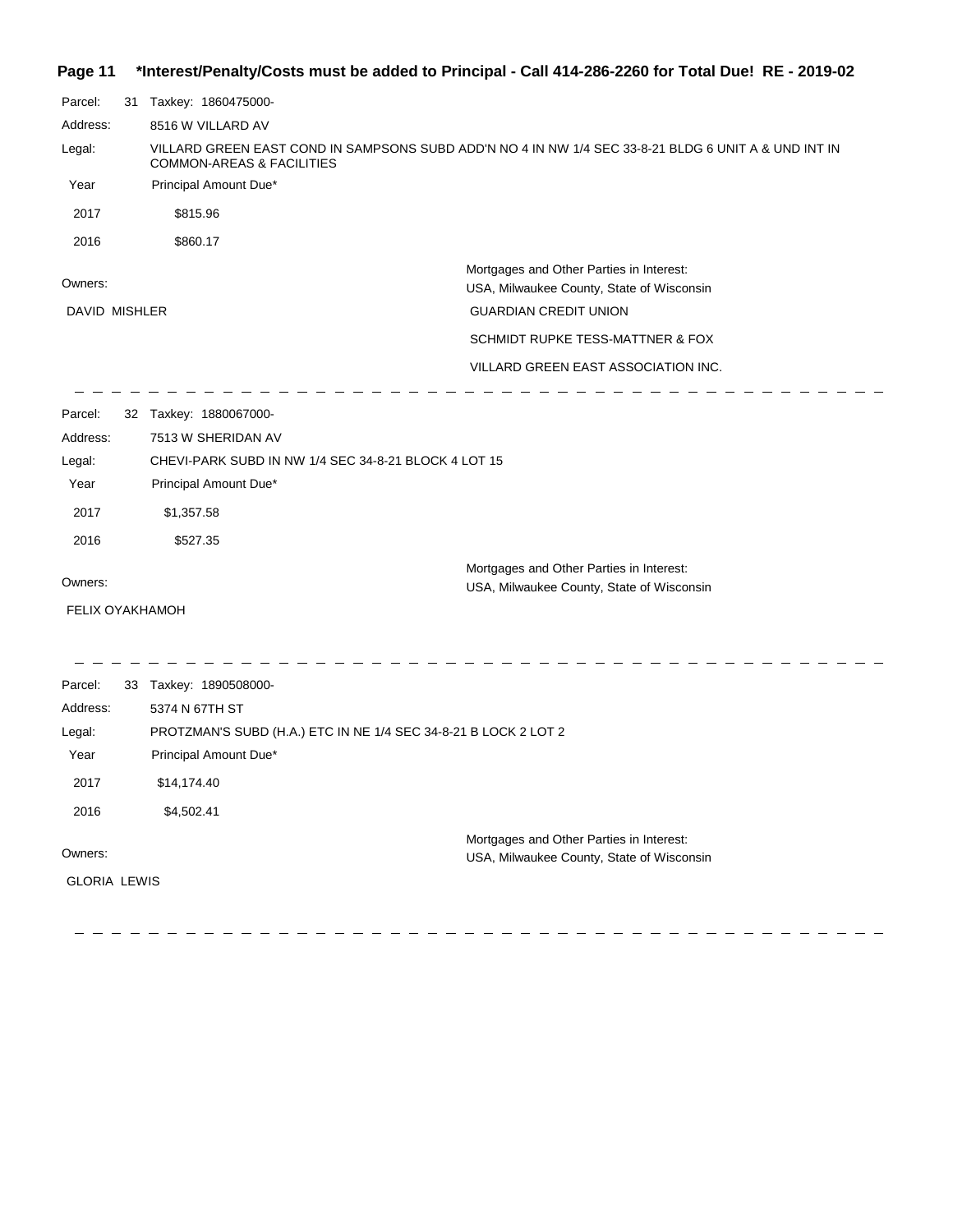#### **Page 12 \*Interest/Penalty/Costs must be added to Principal - Call 414-286-2260 for Total Due! RE - 2019-02**

| Parcel:  | 34 | Taxkey: 1900407000-                                    |
|----------|----|--------------------------------------------------------|
| Address: |    | 5449 N 55TH ST                                         |
| Legal:   |    | EVANS SUBD (H.K.) IN NW 1/4 SEC 35-8-21 BLOCK 1 LO T 7 |
| Year     |    | Principal Amount Due*                                  |
| 2017     |    | \$1,028.93                                             |
| 2016     |    | \$2,582.66                                             |
| 2015     |    | \$2,690.37                                             |
| 2014     |    | \$426.26                                               |
|          |    | Mortgages and Other Parties in Interest:               |
| Owners:  |    | USA, Milwaukee County, State of Wisconsin              |

#### Owners:

BGNF GROUP, LLC

 $\overline{\phantom{a}}$  and  $\overline{\phantom{a}}$  and  $\overline{\phantom{a}}$ 

| Parcel:          | 35 | Taxkey: 1910057000-                                            |
|------------------|----|----------------------------------------------------------------|
| Address:         |    | 5221 N 46TH ST                                                 |
| Legal:           |    | DOWNER & ROACH SUBD NO 1 IN NE 1/4 SEC 35-8-21 BLO CK 4 LOT 30 |
| Year             |    | Principal Amount Due*                                          |
| 2017             |    | \$1,134.01                                                     |
| 2016             |    | \$2,855.42                                                     |
| 2014             |    | \$2,619.98                                                     |
| 2013             |    | \$1,295.13                                                     |
|                  |    | Mortgages and Other Parties in Interest:                       |
| Owners:          |    | USA, Milwaukee County, State of Wisconsin                      |
| CHRISTINA GARCIA |    | ARGENT MORTGAGE COMPANY LLC                                    |
|                  |    | DEPARTMENT OF WORKFORCE DEVELOPMENT<br>MANUEL GARCIA JR.       |
|                  |    | MILWAUKEE COUNTY CLERK OF CIRCUIT COURT                        |
|                  |    | U.S. BANK TRUST NATIONAL ASSOCIATION                           |
|                  |    |                                                                |

Parcel: 36 Taxkey: 1910511000-Owners: Mortgages and Other Parties in Interest: Year Principal Amount Due\* USA, Milwaukee County, State of Wisconsin VILLARD WOODS NO 1 IN NE 1/4 SEC 35-8-21 BLOCK 2 L OT 6 5258 N 45TH ST Address: Legal: BASS & MOGLOWSKY, S.C. U.S. BANK NATIONAL ASSOCIATION ND 2017 \$2,758.71 2016 \$1,090.83 CORINE PICOTTE DONALD PICOTTE HONRADEZ INVESTMENT GROUP LLC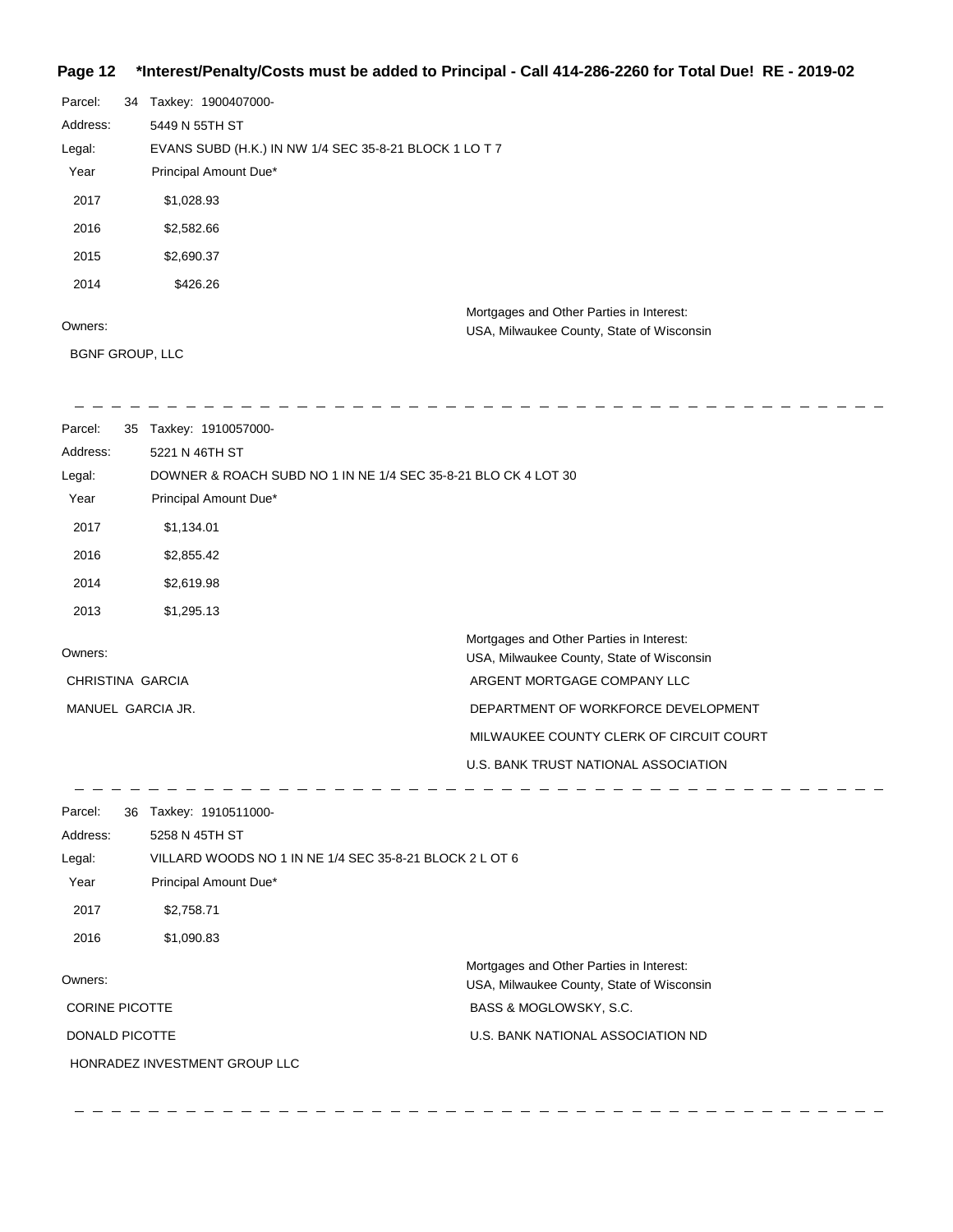#### **Page 13 \*Interest/Penalty/Costs must be added to Principal - Call 414-286-2260 for Total Due! RE - 2019-02**

| Parcel:                  | 37                                                                | Taxkey: 1920633000-   |                                                                                       |
|--------------------------|-------------------------------------------------------------------|-----------------------|---------------------------------------------------------------------------------------|
| Address:                 |                                                                   | 5554 N 37TH ST        |                                                                                       |
| Legal:                   | PAYNE'S ADDN ETC IN NE & NW 1/4 SEC 36-8-21 BLOCK 12 LOTS 33 & 34 |                       |                                                                                       |
| Year                     |                                                                   | Principal Amount Due* |                                                                                       |
| 2017                     |                                                                   | \$1.043.70            |                                                                                       |
| 2016                     |                                                                   | \$2.492.53            |                                                                                       |
| Owners:                  |                                                                   |                       | Mortgages and Other Parties in Interest:<br>USA, Milwaukee County, State of Wisconsin |
| SORENSON INVESTMENTS LLC |                                                                   |                       | U.S. BANK NATIONAL ASSOCIATION                                                        |

| Parcel:                | 38                                                                | Taxkey: 1920734000-    |                                                                                         |  |  |
|------------------------|-------------------------------------------------------------------|------------------------|-----------------------------------------------------------------------------------------|--|--|
| Address:               |                                                                   | 5273 N 37TH ST         |                                                                                         |  |  |
| Legal:                 |                                                                   |                        | PAYNE'S 2ND ADDN ETC IN NW 1/4 & S 1/2 SEC 36-8-21 BLOCK 16 S 12' LOT 1 & N 24' LOT 2   |  |  |
| Year                   |                                                                   | Principal Amount Due*  |                                                                                         |  |  |
| 2017                   |                                                                   | \$1,190.98             |                                                                                         |  |  |
| 2016                   |                                                                   | \$1,689.21             |                                                                                         |  |  |
| 2015                   |                                                                   | \$2,486.55             |                                                                                         |  |  |
| Owners:                |                                                                   |                        | Mortgages and Other Parties in Interest:<br>USA, Milwaukee County, State of Wisconsin   |  |  |
|                        | LAW OFFICE OF DAVID HALBROOKS<br>FRANKLIN HEIGHTS MANAGEMENT, LLC |                        |                                                                                         |  |  |
| <b>SCOTT TEWKSBURY</b> |                                                                   |                        |                                                                                         |  |  |
|                        |                                                                   |                        |                                                                                         |  |  |
| Parcel:                |                                                                   | 39 Taxkey: 1920818000- |                                                                                         |  |  |
| Address:               |                                                                   | 5327 N 39TH ST         |                                                                                         |  |  |
| Legal:                 |                                                                   |                        | PAYNE'S 2ND ADDN ETC IN NW 1/4 & S 1/2 SEC 36-8-21 BLOCK 23 S 13' LOT 13 & N 19' LOT 14 |  |  |
| Year                   |                                                                   | Principal Amount Due*  |                                                                                         |  |  |
| 2017                   |                                                                   | \$4,044.03             |                                                                                         |  |  |
| 2016                   |                                                                   | \$3,617.73             |                                                                                         |  |  |
| Owners:                |                                                                   |                        | Mortgages and Other Parties in Interest:<br>USA, Milwaukee County, State of Wisconsin   |  |  |
|                        |                                                                   |                        |                                                                                         |  |  |

NATHAN NATHANIEL WOHNER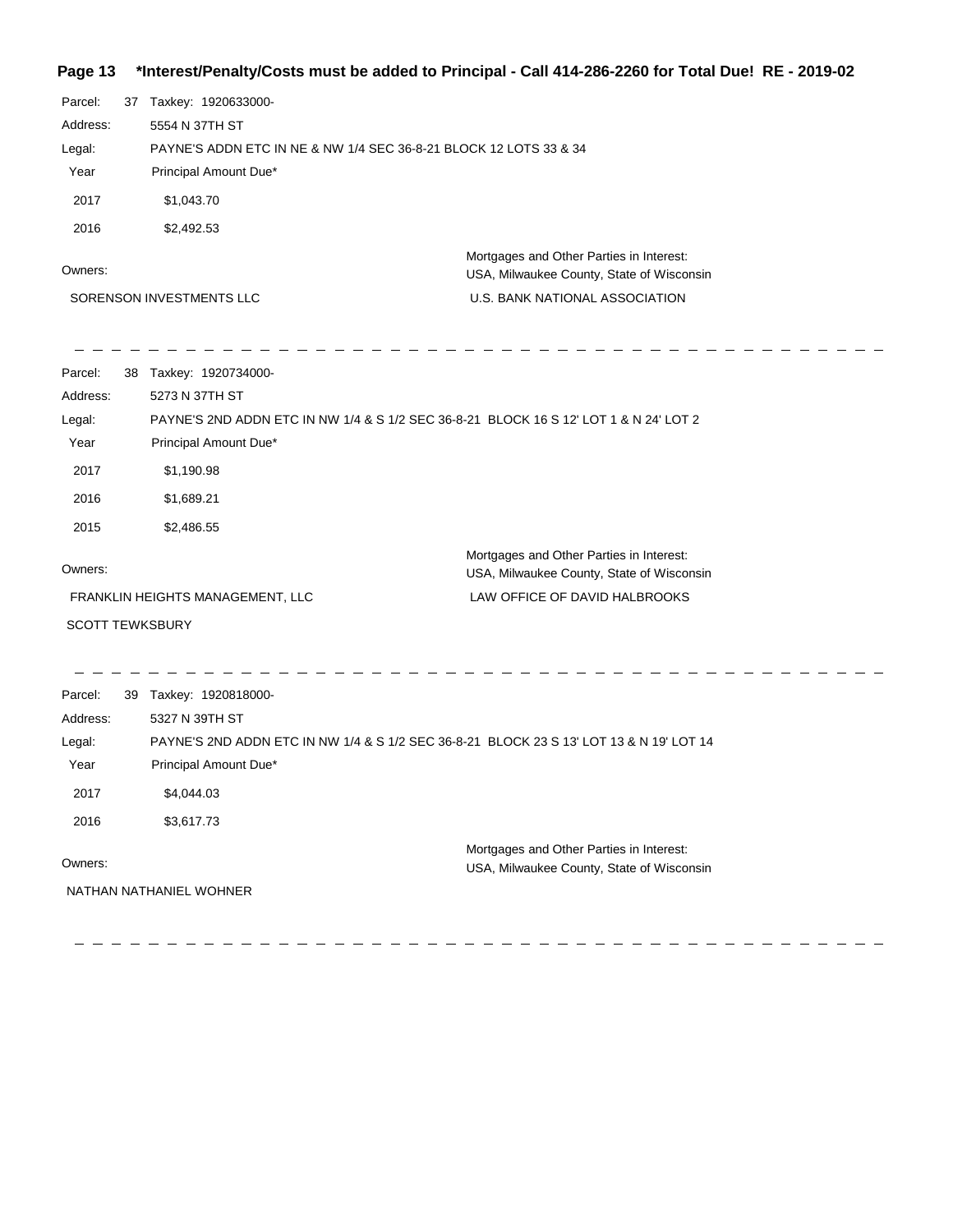### **Page 14 \*Interest/Penalty/Costs must be added to Principal - Call 414-286-2260 for Total Due! RE - 2019-02**

| Parcel:        | 40 | Taxkey: 1921157000-                                                     |                                           |
|----------------|----|-------------------------------------------------------------------------|-------------------------------------------|
| Address:       |    | 5406 N 42ND ST                                                          |                                           |
| Legal:         |    | SAWYER'S ADDN IN NW 1/4 SEC 36-8-21 BLOCK 2 N 24' LOT 22 & S 12' LOT 23 |                                           |
| Year           |    | Principal Amount Due*                                                   |                                           |
| 2017           |    | \$2,226.49                                                              |                                           |
| 2016           |    | \$1,976.22                                                              |                                           |
|                |    |                                                                         | Mortgages and Other Parties in Interest:  |
| Owners:        |    |                                                                         | USA, Milwaukee County, State of Wisconsin |
|                |    | SHENEAQUA PRATER                                                        |                                           |
|                |    | <b>BOBBY ROBERTSON</b>                                                  |                                           |
|                |    |                                                                         |                                           |
| Parcel:        | 41 | Taxkey: 1930108000-                                                     |                                           |
| Address:       |    | 5323 5325 N 28TH ST                                                     |                                           |
| Legal:         |    | CARSTAN SUBD IN NE 1/4 SEC 36-8-21 BLOCK 1 LOT 10                       |                                           |
| Year           |    | Principal Amount Due*                                                   |                                           |
| 2017           |    | \$4,057.72                                                              |                                           |
| 2016           |    | \$5,499.13                                                              |                                           |
|                |    |                                                                         | Mortgages and Other Parties in Interest:  |
| Owners:        |    |                                                                         | USA, Milwaukee County, State of Wisconsin |
| DARRIN JOHNSON |    |                                                                         | DEPARTMENT OF WORKFORCE DEVELOPMENT       |
|                |    |                                                                         | MILWAUKEE COUNTY CLERK OF CIRCUIT COURT   |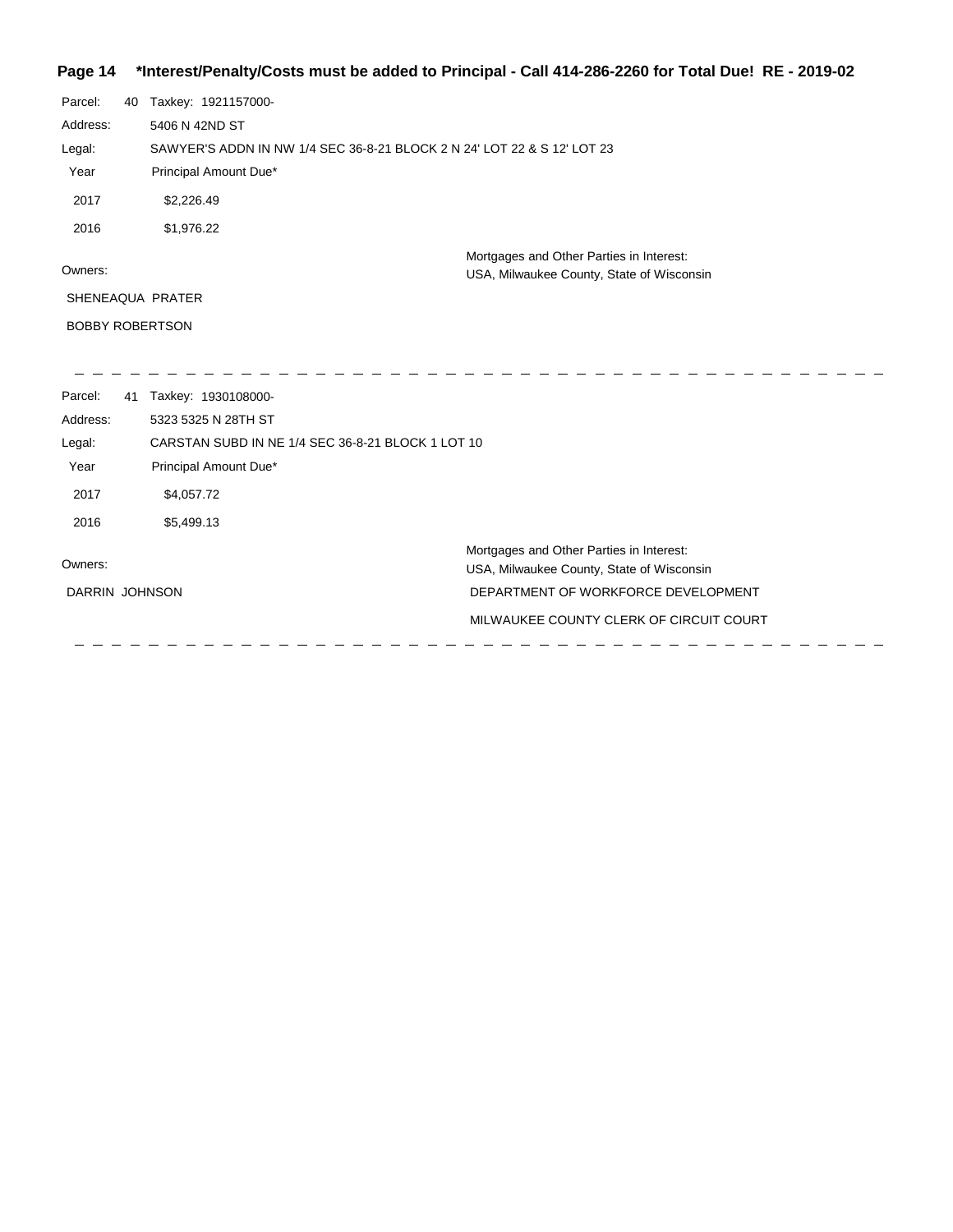### **Page 15 \*Interest/Penalty/Costs must be added to Principal - Call 414-286-2260 for Total Due! RE - 2019-02**

| Parcel:             | 42 Taxkey: 1930290000-                         |                                                                                                                              |
|---------------------|------------------------------------------------|------------------------------------------------------------------------------------------------------------------------------|
| Address:            | 5538 N 33RD ST                                 |                                                                                                                              |
| Legal:              |                                                | HIGHLAND, NORTH MILW PARK CO'S SUBD IN NE 1/4 SEC 36-8-21 BLOCK 3 LOT 30                                                     |
| Year                | Principal Amount Due*                          |                                                                                                                              |
| 2017                | \$2,544.99                                     |                                                                                                                              |
| 2016                | \$2,547.26                                     |                                                                                                                              |
| 2015                | \$2,563.78                                     |                                                                                                                              |
| 2014                | \$2,897.85                                     |                                                                                                                              |
| 2013                | \$2,655.68                                     |                                                                                                                              |
| 2012                | \$3,090.02                                     |                                                                                                                              |
| 2011                | \$3,716.33                                     |                                                                                                                              |
| 2010                | \$2,352.11                                     |                                                                                                                              |
| 2009                | \$2,397.06                                     |                                                                                                                              |
| Owners:<br>AHB, LLC |                                                | Mortgages and Other Parties in Interest:<br>USA, Milwaukee County, State of Wisconsin<br>DEPARTMENT OF WORKFORCE DEVELOPMENT |
|                     |                                                | MARITIME SAVINGS BANK                                                                                                        |
|                     |                                                | NORTH SHORE BANK                                                                                                             |
|                     |                                                |                                                                                                                              |
|                     |                                                | MARCEL DAVIS                                                                                                                 |
| Parcel:             | 43 Taxkey: 1930818000-                         |                                                                                                                              |
| Address:            | 5242 N 29TH ST                                 |                                                                                                                              |
| Legal:              | TOWNE SUBD IN NE 1/4 SEC 36-8-21 BLOCK 2 LOT 8 |                                                                                                                              |
| Year                | Principal Amount Due*                          |                                                                                                                              |
| 2017                | \$2,409.42                                     |                                                                                                                              |
|                     |                                                | Mortgages and Other Parties in Interest:                                                                                     |
| Owners:             |                                                | USA, Milwaukee County, State of Wisconsin                                                                                    |
|                     | KAJA HOLDINGS 2, LLC                           | NATIONAL REGISTERED AGENTS INC                                                                                               |
|                     |                                                | THE WIRBICKI LAW GROUP LLC                                                                                                   |
| Parcel:             | 44 Taxkey: 1959968000-                         |                                                                                                                              |
| Address:            | 5448 N 20TH ST                                 |                                                                                                                              |
| Legal:              | 43.95' TO BEG                                  | LANDS IN NE 1/4 SEC 31-8-22 COM 367.80' N OF SW CO R OF N 1/2 OF SD 1/4 SEC- TH E 100'- TH N 43.95'- TH W 100' TH S          |
| Year                | Principal Amount Due*                          |                                                                                                                              |
| 2017                | \$3,689.20                                     |                                                                                                                              |
| 2016                | \$2,907.06                                     |                                                                                                                              |
|                     |                                                | Mortgages and Other Parties in Interest:                                                                                     |
| Owners:             |                                                | USA, Milwaukee County, State of Wisconsin                                                                                    |
|                     | LAINEE INVESTMENTS, LLC                        | SHIVONNI S. NELSON                                                                                                           |
|                     |                                                |                                                                                                                              |

المستنبط السنا

- - - - - - -

 $=$   $-$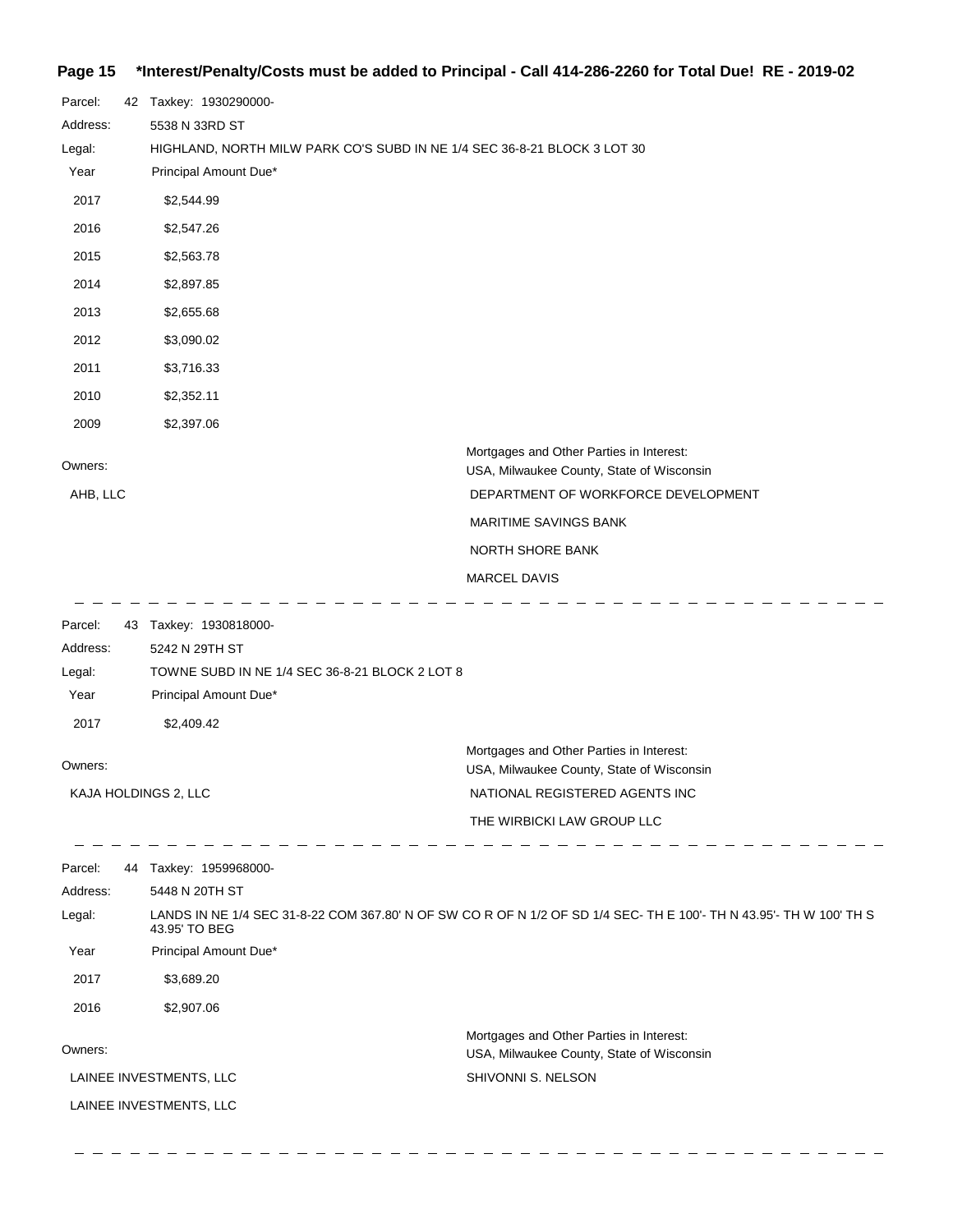#### **Page 16 \*Interest/Penalty/Costs must be added to Principal - Call 414-286-2260 for Total Due! RE - 2019-02**

| Parcel:               | 45 | Taxkey: 2050465000-                                                |                                                                                       |
|-----------------------|----|--------------------------------------------------------------------|---------------------------------------------------------------------------------------|
| Address:              |    | 1921 W FAIRMOUNT AV                                                |                                                                                       |
| Legal:                |    | LINCOLN PARK VIEW IN SE 1/4 SEC 31-8-22 BLOCK 5 W 1/2 LOT 2        |                                                                                       |
| Year                  |    | Principal Amount Due*                                              |                                                                                       |
| 2017                  |    | \$2,840.11                                                         |                                                                                       |
| 2016                  |    | \$2,053.38                                                         |                                                                                       |
| 2015                  |    | \$83.80                                                            |                                                                                       |
| Owners:               |    |                                                                    | Mortgages and Other Parties in Interest:<br>USA, Milwaukee County, State of Wisconsin |
|                       |    | LAINEE INVESTMENTS, LLC                                            | SHIVONNI S. NELSON                                                                    |
| RICKEY R. NELSON      |    |                                                                    |                                                                                       |
|                       |    |                                                                    |                                                                                       |
| Parcel:               |    | 46 Taxkey: 2060169000-                                             |                                                                                       |
| Address:              |    | 4963 N 25TH ST                                                     |                                                                                       |
| Legal:                |    | BUENING & BOECK'S SUBD IN SW 1/4 SEC 31-8-22 BLOCK 4 LOT 27        |                                                                                       |
| Year                  |    | Principal Amount Due*                                              |                                                                                       |
| 2017                  |    | \$1,309.88                                                         |                                                                                       |
| 2016                  |    | \$1,683.34                                                         |                                                                                       |
| Owners:               |    |                                                                    | Mortgages and Other Parties in Interest:<br>USA, Milwaukee County, State of Wisconsin |
| <b>TIMOTHY FIRLEY</b> |    |                                                                    |                                                                                       |
| ANGELA PITTS          |    |                                                                    |                                                                                       |
|                       |    |                                                                    |                                                                                       |
| Parcel:               |    | 47 Taxkey: 2060518000-                                             |                                                                                       |
| Address:              |    | 4897 N 26TH ST                                                     |                                                                                       |
| Legal:                |    | KIRK'S SUBD NO 2 IN SW 1/4 SEC 31-8-22 N 39.23' OF S 78.46' LOT 15 |                                                                                       |
| Year                  |    | Principal Amount Due*                                              |                                                                                       |
| 2017                  |    | \$3,121.76                                                         |                                                                                       |
| 2016                  |    | \$1,201.87                                                         |                                                                                       |
|                       |    |                                                                    | Mortgages and Other Parties in Interest:                                              |
| Owners:               |    |                                                                    | USA, Milwaukee County, State of Wisconsin                                             |
| <b>ANTHONY BELL</b>   |    |                                                                    |                                                                                       |
| <b>WILLIE THOMAS</b>  |    |                                                                    |                                                                                       |
|                       |    |                                                                    |                                                                                       |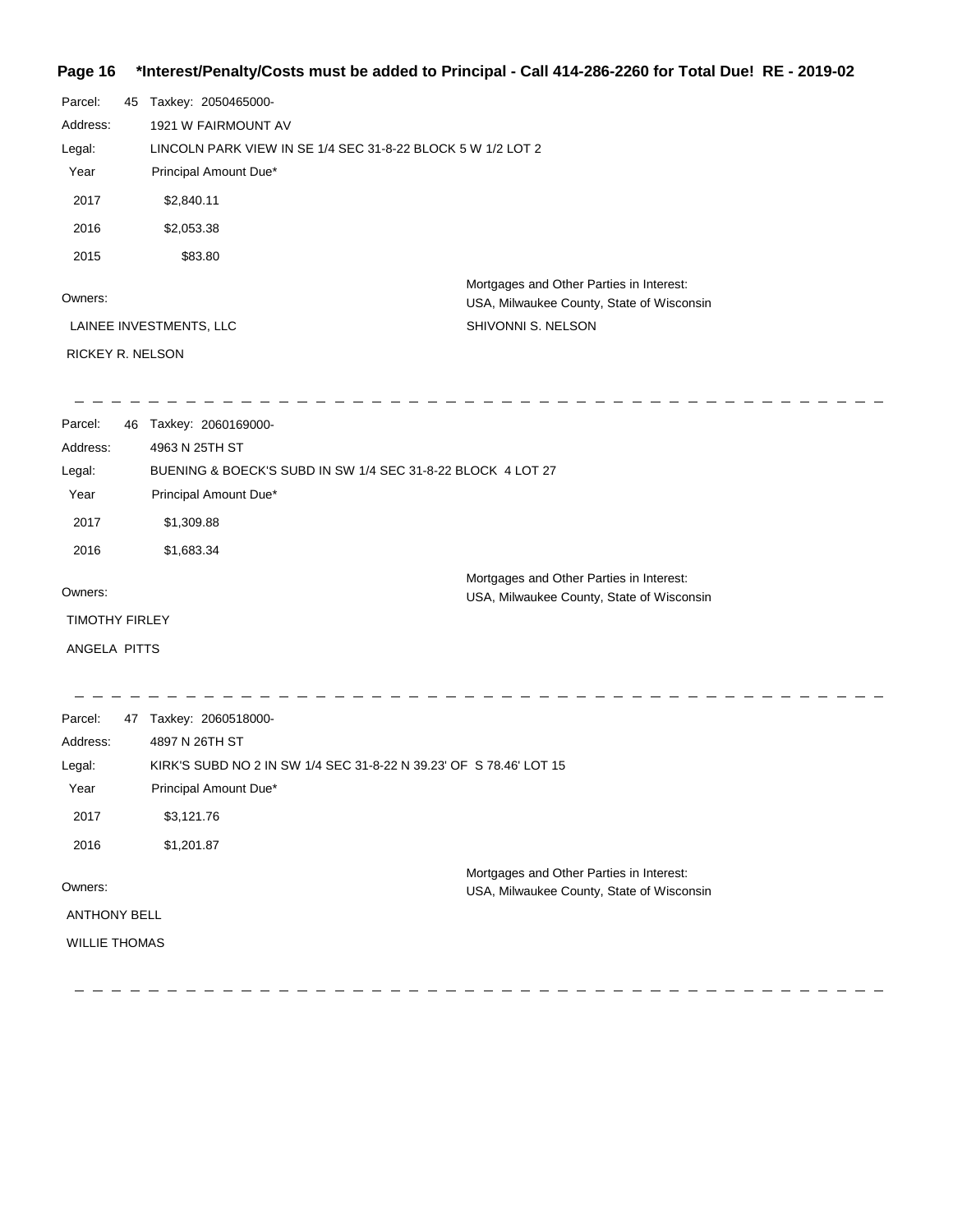# **Page 17 \*Interest/Penalty/Costs must be added to Principal - Call 414-286-2260 for Total Due! RE - 2019-02**

| Parcel:               | 48 | Taxkey: 2060681000-                                                                                                                                       |
|-----------------------|----|-----------------------------------------------------------------------------------------------------------------------------------------------------------|
| Address:              |    | 4829 N 24TH PL                                                                                                                                            |
| Legal:                |    | LINCOLN PARK HIGHLANDS IN SW 1/4 SEC 31-8-22 BLOCK 4 LOT 15                                                                                               |
| Year                  |    | Principal Amount Due*                                                                                                                                     |
| 2017                  |    | \$791.51                                                                                                                                                  |
| 2016                  |    | \$2,411.62                                                                                                                                                |
| 2015                  |    | \$714.09                                                                                                                                                  |
| Owners:               |    | Mortgages and Other Parties in Interest:<br>USA, Milwaukee County, State of Wisconsin                                                                     |
| <b>ANITA FLEMING</b>  |    |                                                                                                                                                           |
| <b>JOHN FLEMING</b>   |    |                                                                                                                                                           |
|                       |    |                                                                                                                                                           |
| Parcel:               |    | 49 Taxkey: 2070143000-                                                                                                                                    |
| Address:              |    | 5163 N 31ST ST                                                                                                                                            |
| Legal:                |    | NORTH MILWAUKEE TOWNSITE CO'S ADDN NO 1 SE 1/4 SEC 36-8-21 BLOCK 3 LOT 8 & N 10' LOT 9 & PART BLK 4 ADJ.-<br>COM. AT NW COR LOT 8-TH S 40'-TH W 6.1'-TH N |
| Year                  |    | Principal Amount Due*                                                                                                                                     |
| 2016                  |    | \$481.29                                                                                                                                                  |
| Owners:               |    | Mortgages and Other Parties in Interest:<br>USA, Milwaukee County, State of Wisconsin                                                                     |
| MATTIE ROBERTS        |    | MILWAUKEE COUNTY CLERK OF CIRCUIT COURT                                                                                                                   |
|                       |    |                                                                                                                                                           |
| Parcel:               |    | 50 Taxkey: 2070145000-                                                                                                                                    |
| Address:              |    | 5151 N 31ST ST                                                                                                                                            |
| Legal:                |    | NORTH MILWAUKEE TOWNSITE CO'S ADDN NO 1 SE 1/4 SEC 36-8-21 BLOCK 3 LOT 11 & S 10' LOT 10                                                                  |
| Year                  |    | Principal Amount Due*                                                                                                                                     |
| 2017                  |    | \$2,881.92                                                                                                                                                |
| 2016                  |    | \$2,820.93                                                                                                                                                |
|                       |    | Mortgages and Other Parties in Interest:                                                                                                                  |
| Owners:               |    | USA, Milwaukee County, State of Wisconsin                                                                                                                 |
| <b>TIMOTHY TURNER</b> |    | INSIDER'S CASH, LLC                                                                                                                                       |
|                       |    | <b>J REED PROPERTIES LP</b>                                                                                                                               |
|                       |    |                                                                                                                                                           |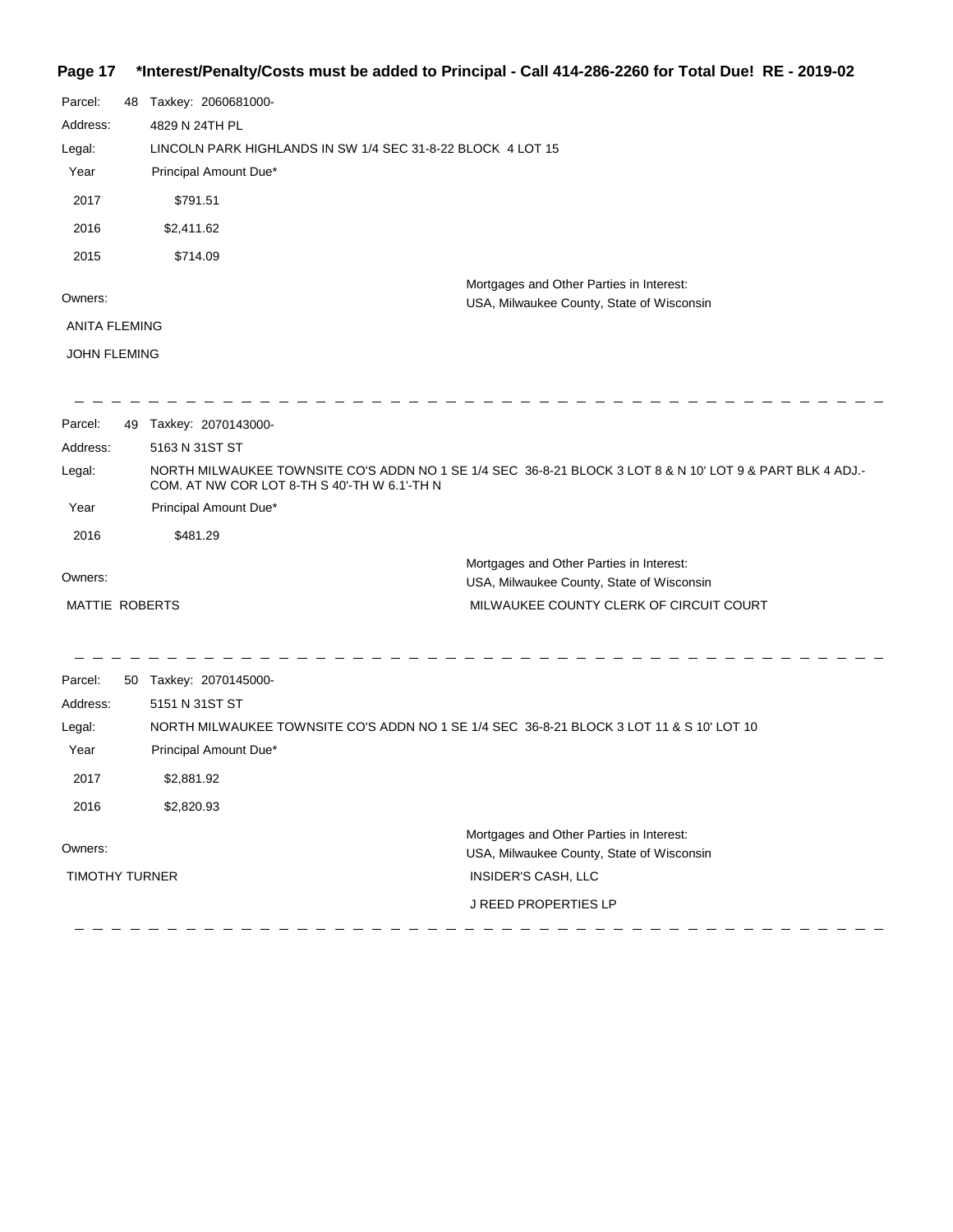### **Page 18 \*Interest/Penalty/Costs must be added to Principal - Call 414-286-2260 for Total Due! RE - 2019-02**

| Parcel:<br>51<br>Address:<br>Legal:<br>Year<br>2017<br>2016<br>2015 | Taxkey: 2070203000-<br>5044 N 33RD ST<br>NORTH MILWAUKEE TOWNSITE CO'S ADDN NO 1 SE 1/4 SEC 36-8-21 BLOCK 6 LOT 27<br>Principal Amount Due*<br>\$4,411.74<br>\$1,346.50<br>\$4,550.42 |
|---------------------------------------------------------------------|---------------------------------------------------------------------------------------------------------------------------------------------------------------------------------------|
| Owners:                                                             | Mortgages and Other Parties in Interest:                                                                                                                                              |
| <b>CHARLES SINGLETON</b>                                            | USA, Milwaukee County, State of Wisconsin                                                                                                                                             |
| Parcel:                                                             | 52 Taxkey: 2070230000-                                                                                                                                                                |
| Address:                                                            | 5048 N 32ND ST                                                                                                                                                                        |
| Legal:                                                              | NORTH MILWAUKEE TOWNSITE CO'S ADDN NO 1 SE 1/4 SEC 36-8-21 BLOCK 7 LOT 28                                                                                                             |
| Year                                                                | Principal Amount Due*                                                                                                                                                                 |
| 2017                                                                | \$2,167.95                                                                                                                                                                            |
| Owners:                                                             | Mortgages and Other Parties in Interest:                                                                                                                                              |
| <b>CRAFTON MOORE</b>                                                | USA, Milwaukee County, State of Wisconsin                                                                                                                                             |

| Parcel:         | 53 | Taxkey: 2080129000-                                                                   |
|-----------------|----|---------------------------------------------------------------------------------------|
| Address:        |    | 5117 N 41ST ST                                                                        |
| Legal:          |    | ASSESSOR'S PLAT NO 106 IN SW 1/4 SEC 36-8-21 BLOCK 5 LOTS 4 & 5                       |
| Year            |    | Principal Amount Due*                                                                 |
| 2017            |    | \$3,726.12                                                                            |
| 2016            |    | \$1,028.13                                                                            |
| 2015            |    | \$1,198.88                                                                            |
| 2014            |    | \$2,886.05                                                                            |
| 2013            |    | \$3,190.78                                                                            |
| 2012            |    | \$1,003.62                                                                            |
| Owners:         |    | Mortgages and Other Parties in Interest:<br>USA, Milwaukee County, State of Wisconsin |
| SANTANA HOSKINS |    |                                                                                       |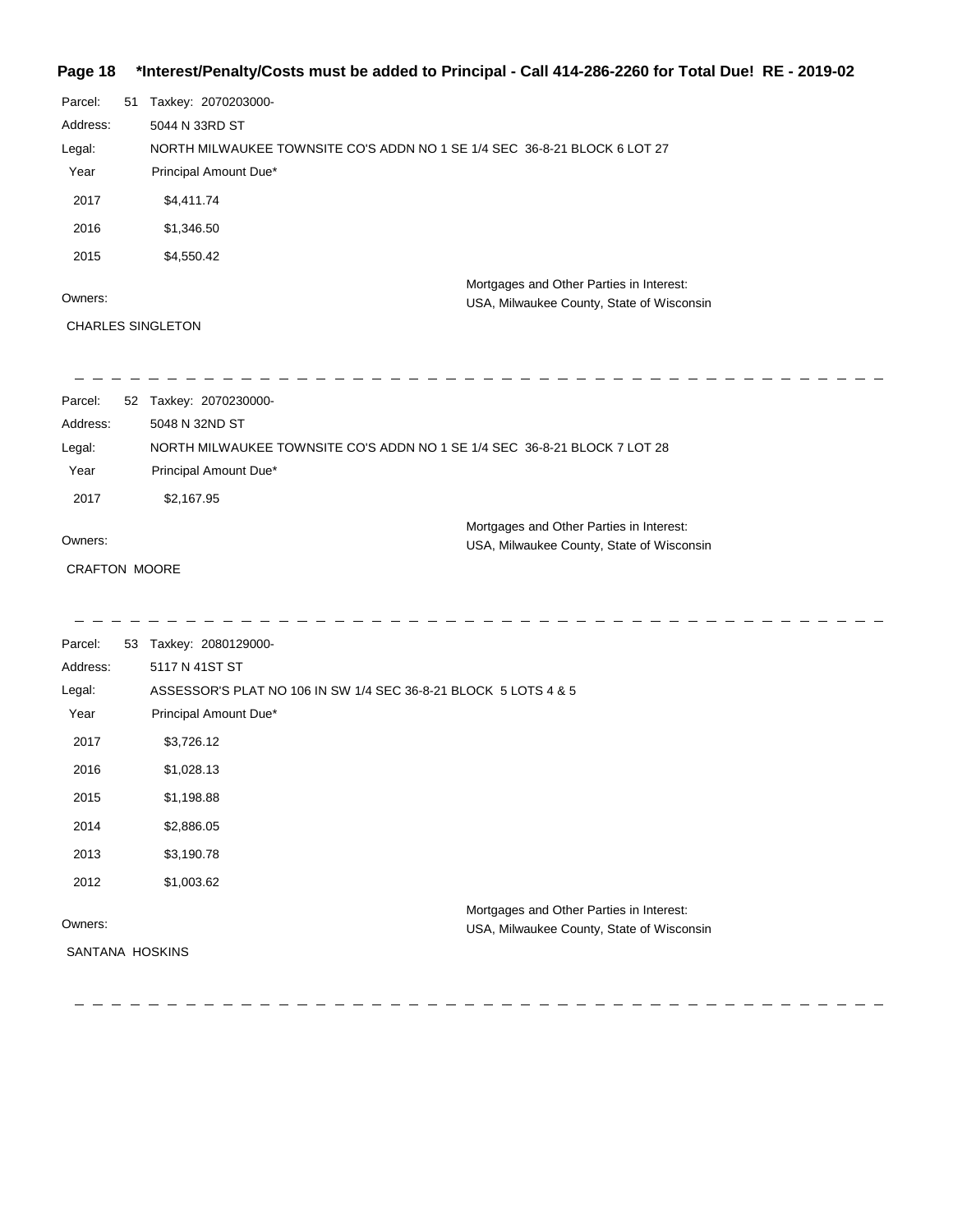### **Page 19 \*Interest/Penalty/Costs must be added to Principal - Call 414-286-2260 for Total Due! RE - 2019-02**

| Parcel:  | 54 | Taxkey: 2080256000-                                                                   |
|----------|----|---------------------------------------------------------------------------------------|
| Address: |    | 4913 N 42ND ST                                                                        |
| Legal:   |    | ASSESSOR'S PLAT NO 106 IN SW 1/4 SEC 36-8-21 BLOCK 18 LOT 5 EXC W 10'                 |
| Year     |    | Principal Amount Due*                                                                 |
| 2017     |    | \$2,669.02                                                                            |
| 2016     |    | \$1,417.45                                                                            |
| Owners:  |    | Mortgages and Other Parties in Interest:<br>USA, Milwaukee County, State of Wisconsin |

CAMELLIA BURKS

| Parcel:  | 55 | Taxkey: 2081097100-                                          |                                                                                       |
|----------|----|--------------------------------------------------------------|---------------------------------------------------------------------------------------|
| Address: |    | 4226 W HAMPTON AV                                            |                                                                                       |
| Legal:   |    | OAKDALE IN SW 1/4 SEC 36-8-21 BLOCK 4 LOT 6 EXC S 22' FOR ST |                                                                                       |
| Year     |    | Principal Amount Due*                                        |                                                                                       |
| 2017     |    | \$2,413.77                                                   |                                                                                       |
| 2016     |    | \$1,343.62                                                   |                                                                                       |
| 2015     |    | \$3,737.80                                                   |                                                                                       |
|          |    |                                                              | Mortgages and Other Parties in Interest:                                              |
| Owners:  |    |                                                              | USA, Milwaukee County, State of Wisconsin                                             |
|          |    | FRANKLIN HEIGHTS MANAGEMENT, LLC                             | LAW OFFICE OF DAVID HALBROOKS                                                         |
|          |    |                                                              |                                                                                       |
| Parcel:  |    | 56 Taxkey: 2081099000-                                       |                                                                                       |
| Address: |    | 4212 W HAMPTON AV                                            |                                                                                       |
| Legal:   |    | OAKDALE IN SW 1/4 SEC 36-8-21 BLOCK 4 N 108' LOT 8           |                                                                                       |
| Year     |    | Principal Amount Due*                                        |                                                                                       |
| 2017     |    | \$990.47                                                     |                                                                                       |
| Owners:  |    |                                                              | Mortgages and Other Parties in Interest:<br>USA, Milwaukee County, State of Wisconsin |
|          |    | <b>GLENDA GRAHAM-BENDER</b>                                  | ROYAL ORLEANS CONDOMINIUM INC.                                                        |
|          |    |                                                              |                                                                                       |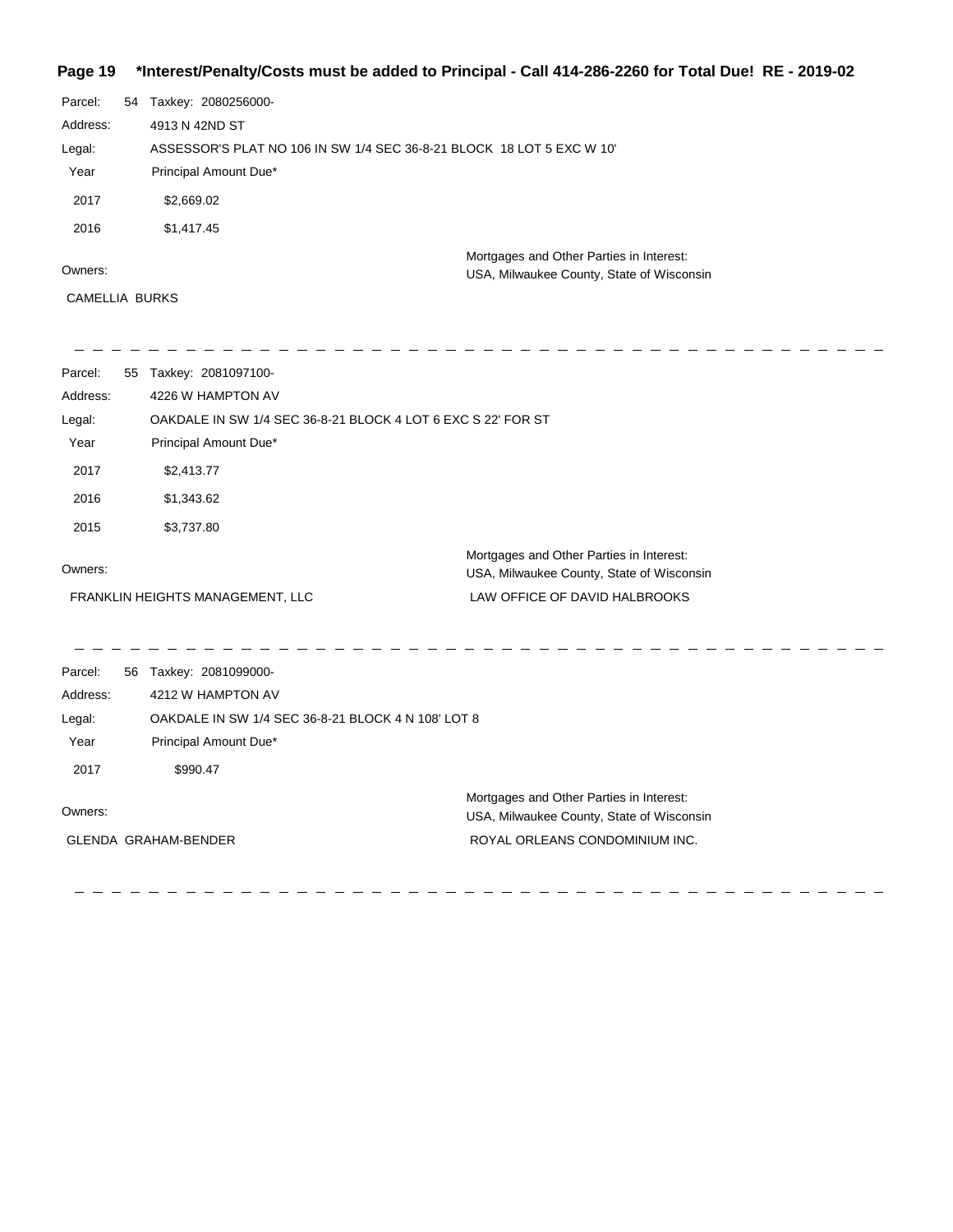### **Page 20 \*Interest/Penalty/Costs must be added to Principal - Call 414-286-2260 for Total Due! RE - 2019-02**

| Parcel:  | 57 | Taxkey: 2090225000-                                                                           |
|----------|----|-----------------------------------------------------------------------------------------------|
| Address: |    | 5060 N 49TH ST                                                                                |
| Legal:   |    | ASSESSMENT SUBD NO 87 IN SE 1/4 SEC 35-8-21 BLOCK 2 S 45' OF N 213' OF W 165' LOT 8 EXC W 25' |
| Year     |    | Principal Amount Due*                                                                         |
| 2017     |    | \$2,426.69                                                                                    |
| 2016     |    | \$1,890.00                                                                                    |
| 2015     |    | \$1,154.75                                                                                    |
| Owners:  |    | Mortgages and Other Parties in Interest:<br>USA, Milwaukee County, State of Wisconsin         |
|          |    |                                                                                               |

ANTWAN ROBINSON

| Parcel:               | 58 | Taxkey: 2100021210-                                                 |
|-----------------------|----|---------------------------------------------------------------------|
| Address:              |    | 5072 N 60TH ST                                                      |
| Legal:                |    | ASSESSMENT SUBD NO 86 IN SW 1/4 SEC 35-8-21 BLOCK 1 LOT 6 EXC W 45' |
| Year                  |    | Principal Amount Due*                                               |
| 2017                  |    | \$8,280.53                                                          |
| 2016                  |    | \$7,290.43                                                          |
|                       |    | Mortgages and Other Parties in Interest:                            |
| Owners:               |    | USA, Milwaukee County, State of Wisconsin                           |
| <b>GENEVA ELLIS</b>   |    |                                                                     |
| <b>WILLIE ELLIS</b>   |    |                                                                     |
|                       |    |                                                                     |
|                       |    |                                                                     |
| Parcel:               |    | 59 Taxkey: 2100392000-                                              |
| Address:              |    | 5137 N 55TH ST                                                      |
| Legal:                |    | ASSESSMENT SUBD NO 86 IN SW 1/4 SEC 35-8-21 BLOCK 4 LOT 59 EXC ST   |
| Year                  |    | Principal Amount Due*                                               |
| 2016                  |    | \$373.47                                                            |
|                       |    | Mortgages and Other Parties in Interest:                            |
| Owners:               |    | USA, Milwaukee County, State of Wisconsin                           |
| <b>ADAISYA BOWERS</b> |    |                                                                     |
|                       |    |                                                                     |
|                       |    |                                                                     |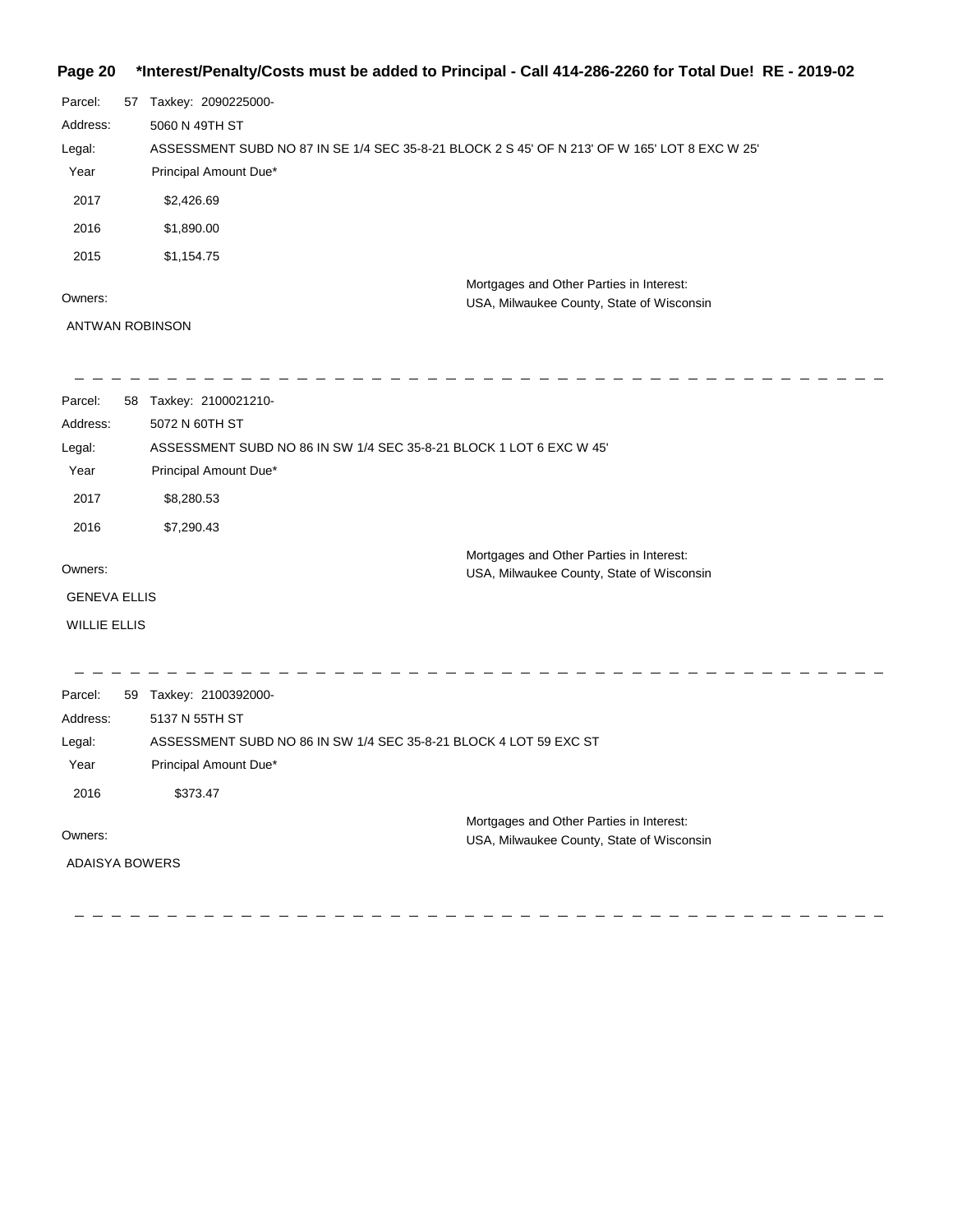### **Page 21 \*Interest/Penalty/Costs must be added to Principal - Call 414-286-2260 for Total Due! RE - 2019-02**

| Parcel:  | 60 | Taxkey: 2101211000-                                                                                                        |
|----------|----|----------------------------------------------------------------------------------------------------------------------------|
| Address: |    | 4926 N 52ND ST                                                                                                             |
| Legal:   |    | RESUBD OF LOTS 7 TO 28 BLOCK 1 LOTS 7 TO 28 BLOCK 4 & ALL OF BLK 2 IN LANGE'S SUBD IN SW 1/4 SEC 35-8-21<br>BLOCK 1 LOT 11 |
| Year     |    | Principal Amount Due*                                                                                                      |
| 2017     |    | \$1.776.01                                                                                                                 |
| 2016     |    | \$1,602.15                                                                                                                 |
| Owners:  |    | Mortgages and Other Parties in Interest:<br>USA, Milwaukee County, State of Wisconsin                                      |
|          |    | ALL ABOUT YOU REALTY & INVESTMENT                                                                                          |

GROUP, LLC

| Parcel:<br>61        | Taxkey: 2101218000-              |                                                                                                           |
|----------------------|----------------------------------|-----------------------------------------------------------------------------------------------------------|
| Address:             | 4843 N 51ST BL                   |                                                                                                           |
| Legal:               | BLOCK 2 LOT 6                    | RESUBD OF LOTS 7 TO 28 BLOCK 1 LOTS 7 TO 28 BLOCK 4 & ALL OF BLK 2 IN LANGE'S SUBD IN SW 1/4 SEC 35- 8-21 |
| Year                 | Principal Amount Due*            |                                                                                                           |
| 2016                 | \$1,319.43                       |                                                                                                           |
| 2015                 | \$1,319.24                       |                                                                                                           |
| 2014                 | \$1,349.31                       |                                                                                                           |
| 2013                 | \$2,134.21                       |                                                                                                           |
| Owners:              |                                  | Mortgages and Other Parties in Interest:<br>USA, Milwaukee County, State of Wisconsin                     |
| <b>KELLY BRADLEY</b> |                                  | FIRST NLC FINANCIAL SERVICES, LLC                                                                         |
|                      | <b>BECKY MCCHRISTION-BRADLEY</b> |                                                                                                           |

| Parcel:  | 62 Taxkey: 2110118000-                                                                |
|----------|---------------------------------------------------------------------------------------|
| Address: | 5050 N 62ND ST                                                                        |
| Legal:   | ASSESSMENT SUBD NO 85 IN SE 1/4 SEC 34-8-21 BLOCK 3 LOT 8 & S 3' LOT 7 EXC ST         |
| Year     | Principal Amount Due*                                                                 |
| 2015     | \$2,455.04                                                                            |
| 2013     | \$1,405.34                                                                            |
| Owners:  | Mortgages and Other Parties in Interest:<br>USA, Milwaukee County, State of Wisconsin |
|          | <b>CHRISTOPHER JACKSON</b>                                                            |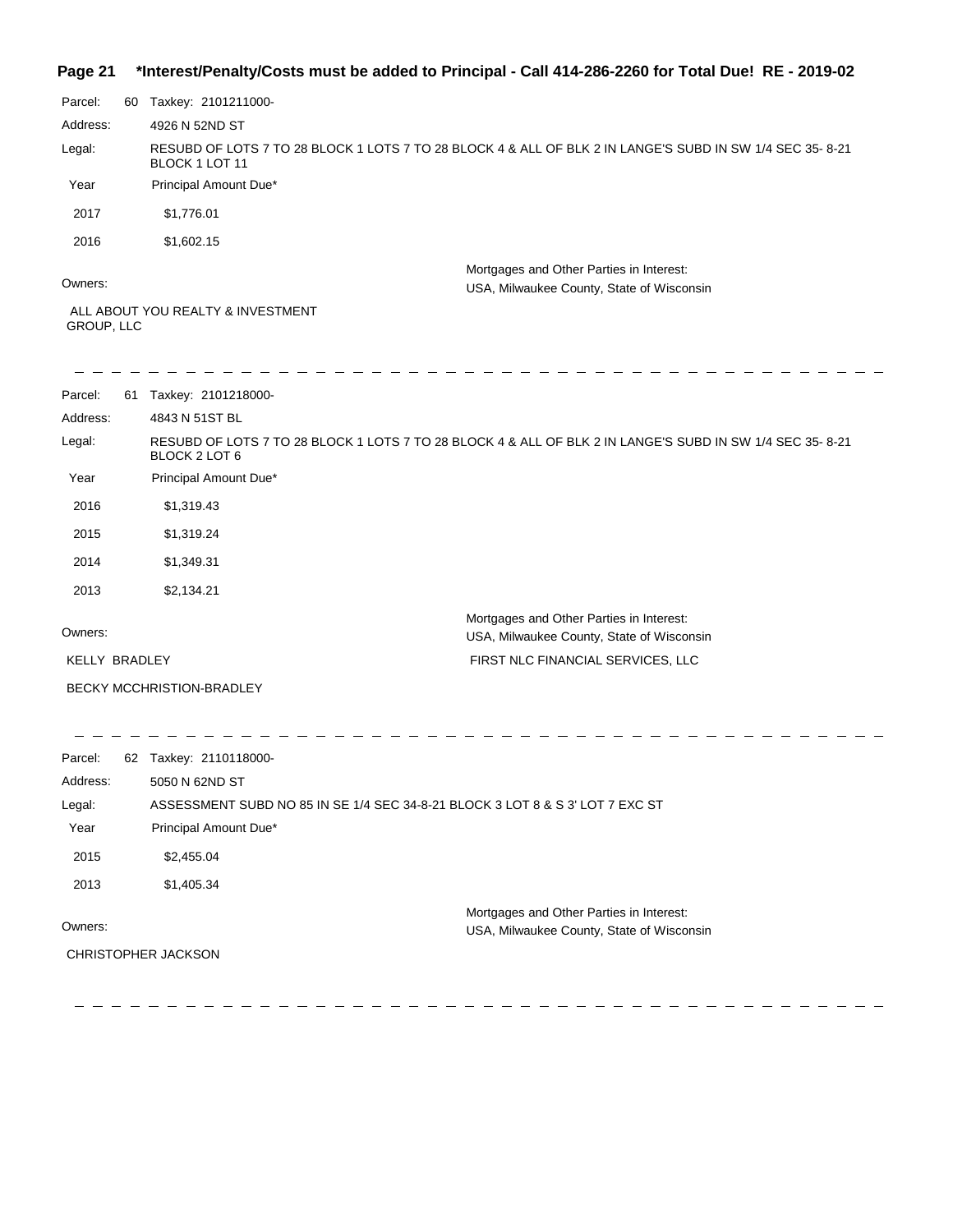#### **Page 22 \*Interest/Penalty/Costs must be added to Principal - Call 414-286-2260 for Total Due! RE - 2019-02**

| Parcel:                  | 63 | Taxkey: 2120049000-                                                                   |
|--------------------------|----|---------------------------------------------------------------------------------------|
| Address:                 |    | 7513 W GRANTOSA DR                                                                    |
| Legal:                   |    | FONDTOSA IN SW 1/4 SEC 34-8-21 BLOCK 4 LOT 2 & NEL Y 20' LOT 3                        |
| Year                     |    | Principal Amount Due*                                                                 |
| 2017                     |    | \$1,300.12                                                                            |
| 2016                     |    | \$2,675.46                                                                            |
| 2015                     |    | \$5,299.20                                                                            |
| 2014                     |    | \$1,881.61                                                                            |
| 2013                     |    | \$2,039.42                                                                            |
| 2012                     |    | \$2,083.07                                                                            |
| Owners:                  |    | Mortgages and Other Parties in Interest:<br>USA, Milwaukee County, State of Wisconsin |
|                          |    | <b>EAVES HOMESTEAD LLC</b>                                                            |
| <b>ERNEST PAYNES III</b> |    |                                                                                       |

 $-$ 

Parcel: 64 Taxkey: 2120804000-Address: 4855 N 72ND ST WELLINGTON PARK NO 2 IN SW 1/4 SEC 34-8-21 BLOCK 8 LOT 5 Legal: Year Principal Amount Due\* 2017 \$5,392.79 2016 \$3,365.20 2015 \$4,335.13 Mortgages and Other Parties in Interest: Owners: USA, Milwaukee County, State of Wisconsin CITY ATTORNEY'S OFFICE FRANKLIN HEIGHTS MANAGEMENT, LLC SCOTT TEWKSBURY DW3, LLC LAW OFFICE OF DAVID HALBROOKS NORTH MILWAUKEE STATE BANK WALDEN, SCHUSTER & VAKLYES, S C <u> La La La La La La</u>  $\begin{array}{cccccccccccccc} \bot & \bot & \bot & \bot & \bot & \bot \end{array}$ Parcel: 65 Taxkey: 2240422100-4731 N 76TH ST Address: FONDALE IN NE 1/4 SEC 4-7-21 BLOCK 7 LOT 14 & PT O F VAC N 76TH ST Legal: Year Principal Amount Due\* 2017 \$7,025.69 2016 \$8,479.12 Mortgages and Other Parties in Interest: Owners: USA, Milwaukee County, State of Wisconsin TERRY CULLEN KALIGARRI HOLDING, LLC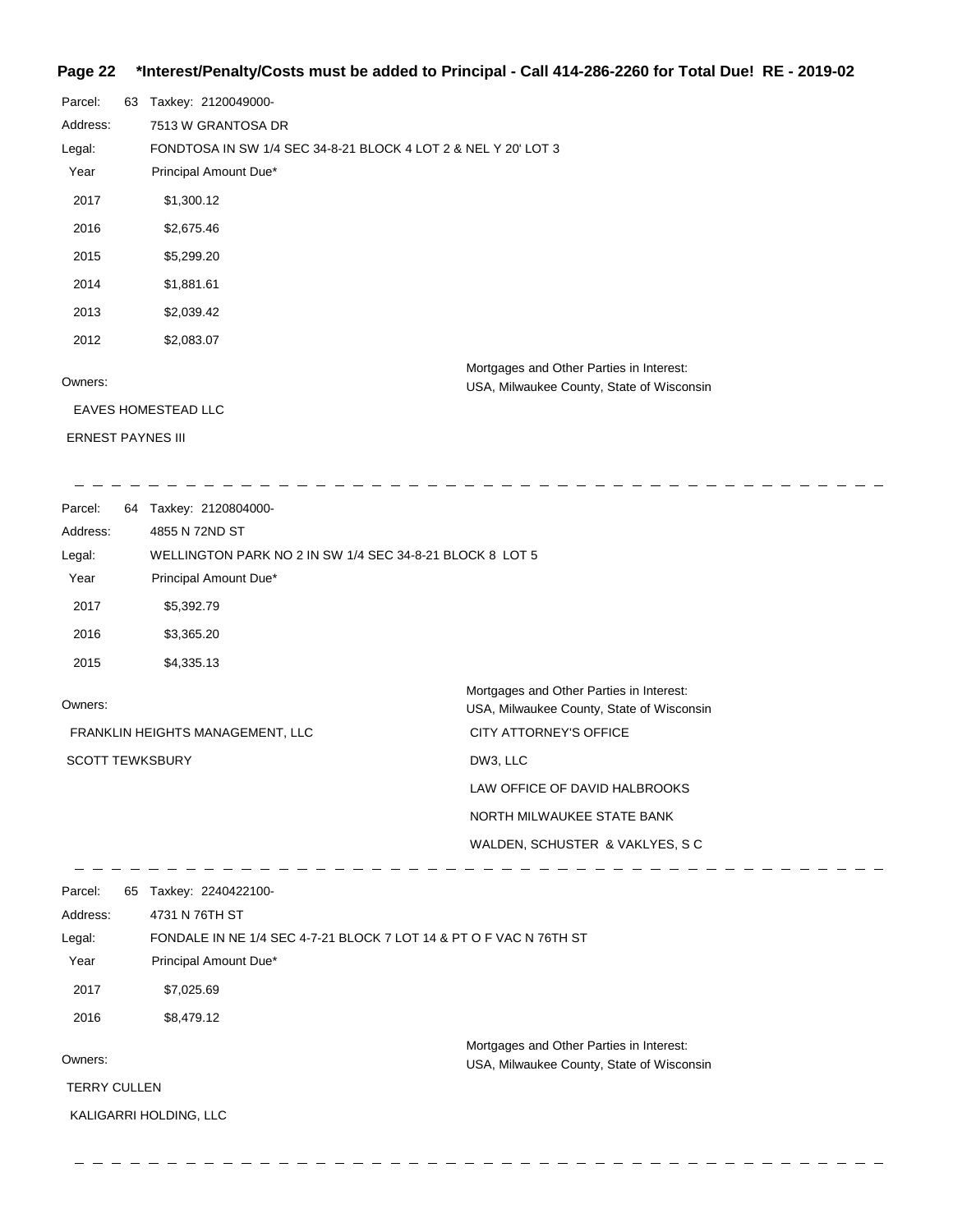#### **Page 23 \*Interest/Penalty/Costs must be added to Principal - Call 414-286-2260 for Total Due! RE - 2019-02**

| Parcel:          | 66 | Taxkey: 2270003000-                                                                   |
|------------------|----|---------------------------------------------------------------------------------------|
| Address:         |    | 5122 W COURTLAND AV                                                                   |
| Legal:           |    | ASSESSMENT SUBD NO 68 IN NW 1/4 SEC 2-7-21 BLOCK 1 W 40' OF LOT 2 EXC S 18.75'        |
| Year             |    | Principal Amount Due*                                                                 |
| 2017             |    | \$2,435.03                                                                            |
| Owners:          |    | Mortgages and Other Parties in Interest:<br>USA, Milwaukee County, State of Wisconsin |
| DEE AND B LLC    |    | PORTFOLIO RECOVERY ASSOCIATES LLC                                                     |
| DON JOHN SADEGHI |    | <b>TCF BANK</b>                                                                       |

| Parcel:         | 67 | Taxkey: 2270901000-                                             |
|-----------------|----|-----------------------------------------------------------------|
| Address:        |    | 5203 W HAMPTON AV                                               |
| Legal:          |    | WILSON & SCHUTTE'S ADDN NO 1 IN NW 1/4 SEC 2-7-21 BLOCK 1 LOT 1 |
| Year            |    | Principal Amount Due*                                           |
| 2017            |    | \$663.24                                                        |
| 2016            |    | \$735.24                                                        |
|                 |    | Mortgages and Other Parties in Interest:                        |
| Owners:         |    | USA, Milwaukee County, State of Wisconsin                       |
| DEMETRICE BROWN |    |                                                                 |
|                 |    |                                                                 |

 $\frac{1}{2} \frac{1}{2} \frac{1}{2} \frac{1}{2} \frac{1}{2} \frac{1}{2} \frac{1}{2} \frac{1}{2} \frac{1}{2} \frac{1}{2} \frac{1}{2} \frac{1}{2} \frac{1}{2} \frac{1}{2} \frac{1}{2} \frac{1}{2} \frac{1}{2} \frac{1}{2} \frac{1}{2} \frac{1}{2} \frac{1}{2} \frac{1}{2} \frac{1}{2} \frac{1}{2} \frac{1}{2} \frac{1}{2} \frac{1}{2} \frac{1}{2} \frac{1}{2} \frac{1}{2} \frac{1}{2} \frac{$ 

 $-$ 

Parcel: 68 Taxkey: 2280129100-Owners: Mortgages and Other Parties in Interest: Year Principal Amount Due\* USA, Milwaukee County, State of Wisconsin ASSESSMENT SUBD NO 70 IN NE 1/4 SEC 2-7-21 BLOCK 3 LOT 23 EXC (W 163.70'M/L & ST) 4567 N 46TH ST Address: Legal: 2017 \$3,917.31 2016 \$1,061.71 LUNETTE REID

----------------------------------

 $\frac{1}{2} \frac{1}{2} \frac{1}{2} \frac{1}{2} \frac{1}{2} \frac{1}{2} \frac{1}{2} \frac{1}{2} \frac{1}{2} \frac{1}{2} \frac{1}{2} \frac{1}{2} \frac{1}{2} \frac{1}{2} \frac{1}{2} \frac{1}{2} \frac{1}{2} \frac{1}{2} \frac{1}{2} \frac{1}{2} \frac{1}{2} \frac{1}{2} \frac{1}{2} \frac{1}{2} \frac{1}{2} \frac{1}{2} \frac{1}{2} \frac{1}{2} \frac{1}{2} \frac{1}{2} \frac{1}{2} \frac{$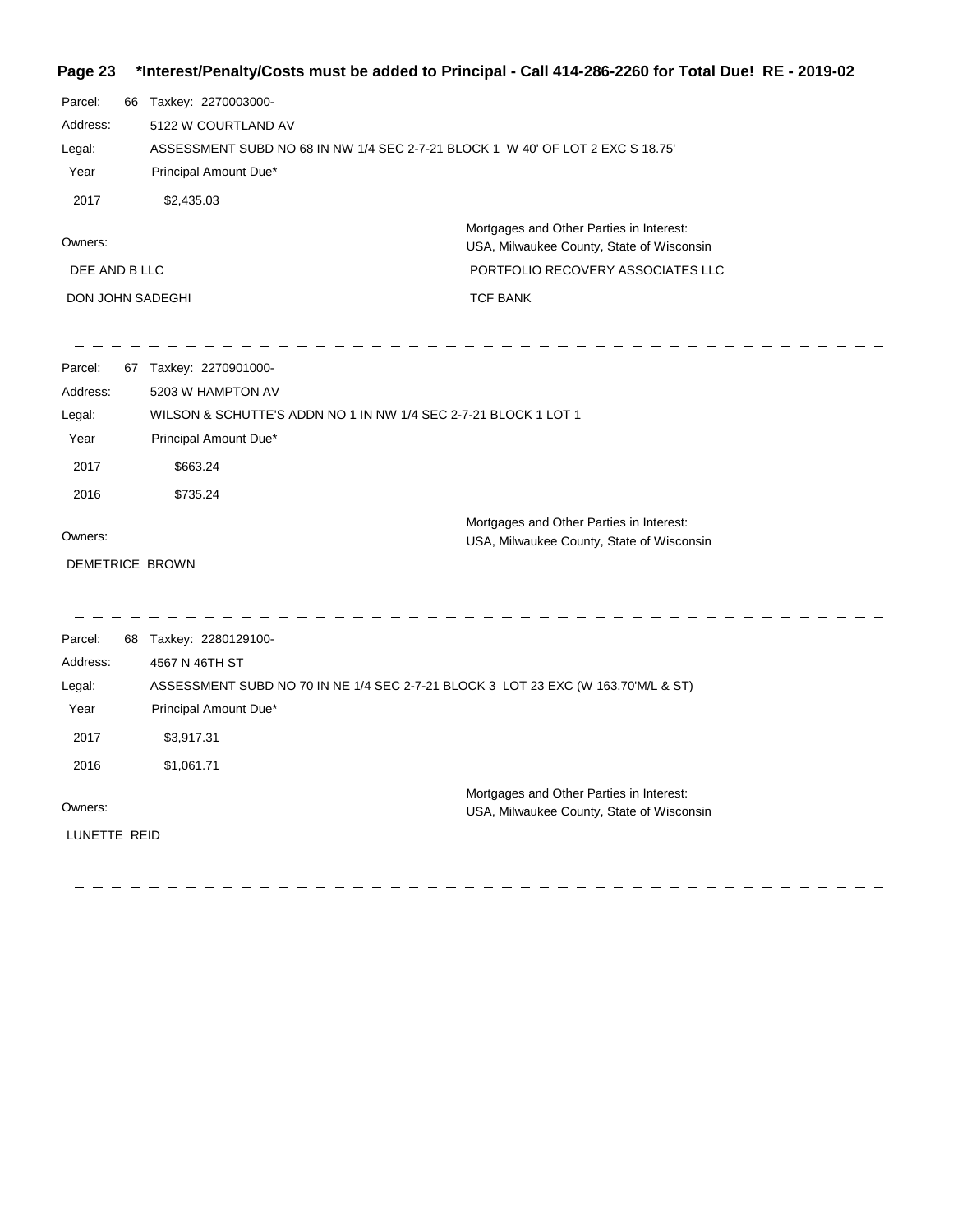### **Page 24 \*Interest/Penalty/Costs must be added to Principal - Call 414-286-2260 for Total Due! RE - 2019-02**

| Parcel:         | 69 | Taxkey: 2280315000-                                                                   |
|-----------------|----|---------------------------------------------------------------------------------------|
| Address:        |    | 4634 N 50TH ST                                                                        |
| Legal:          |    | ASSESSMENT SUBD NO 70 IN NE 1/4 SEC 2-7-21 BLOCK 6 N 46.25' OF W 157' LOT 30 EXC ST   |
| Year            |    | Principal Amount Due*                                                                 |
| 2017            |    | \$3,724.32                                                                            |
| 2016            |    | \$569.32                                                                              |
| 2015            |    | \$696.87                                                                              |
| 2014            |    | \$1,961.33                                                                            |
| 2013            |    | \$1,820.64                                                                            |
| 2012            |    | \$959.16                                                                              |
| Owners:         |    | Mortgages and Other Parties in Interest:<br>USA, Milwaukee County, State of Wisconsin |
| SANTANA HOSKINS |    | CUTLER-HAMMER EMPLOYEES CREDIT UNION                                                  |
|                 |    | FLEET FINANCE, INC.                                                                   |
| Parcel:         | 70 | Taxkey: 2280392000-                                                                   |

| Address:                    | 4701 N 50TH ST                                                                     |                                           |  |  |
|-----------------------------|------------------------------------------------------------------------------------|-------------------------------------------|--|--|
| Legal:                      | ASSESSMENT SUBD NO 70 IN NE 1/4 SEC 2-7-21 BLOCK 7 N 46.25' OF E 157' LOT 8 EXC ST |                                           |  |  |
| Year                        | Principal Amount Due*                                                              |                                           |  |  |
| 2017                        | \$2,312.32                                                                         |                                           |  |  |
| 2016                        | \$1,895.63                                                                         |                                           |  |  |
|                             |                                                                                    | Mortgages and Other Parties in Interest:  |  |  |
| Owners:                     |                                                                                    | USA, Milwaukee County, State of Wisconsin |  |  |
| CARLA BERNARD DAMPIER       |                                                                                    |                                           |  |  |
| <b>CARLA BERNARD GAMBLE</b> |                                                                                    |                                           |  |  |
|                             | <b>GDI INVESTMENTS, LLC</b>                                                        |                                           |  |  |

| Parcel:               | 71 | Taxkey: 2289967000-                                                                                                                                     |
|-----------------------|----|---------------------------------------------------------------------------------------------------------------------------------------------------------|
| Address:              |    | 4787 N SHERMAN BL                                                                                                                                       |
| Legal:                |    | LANDS IN NE 1/4 SEC 2-7-21 THAT PART OF LAND COM 5 5' S OF NE COR OF SD 1/4 SEC- TH SWLY 48.28'- TH W 134.84'-<br>TH NELY 48.14'M/L-TH E 136.82' TO BEG |
| Year                  |    | Principal Amount Due*                                                                                                                                   |
| 2017                  |    | \$2,655.90                                                                                                                                              |
| 2016                  |    | \$952.03                                                                                                                                                |
| 2015                  |    | \$7,235.37                                                                                                                                              |
| 2014                  |    | \$2,390.98                                                                                                                                              |
| 2013                  |    | \$836.30                                                                                                                                                |
| Owners:               |    | Mortgages and Other Parties in Interest:<br>USA, Milwaukee County, State of Wisconsin                                                                   |
| <b>TYRONE TILLERY</b> |    |                                                                                                                                                         |
|                       |    |                                                                                                                                                         |

\_ \_ \_ \_ \_ \_ \_ \_ \_ \_ \_ \_ \_ \_ \_ \_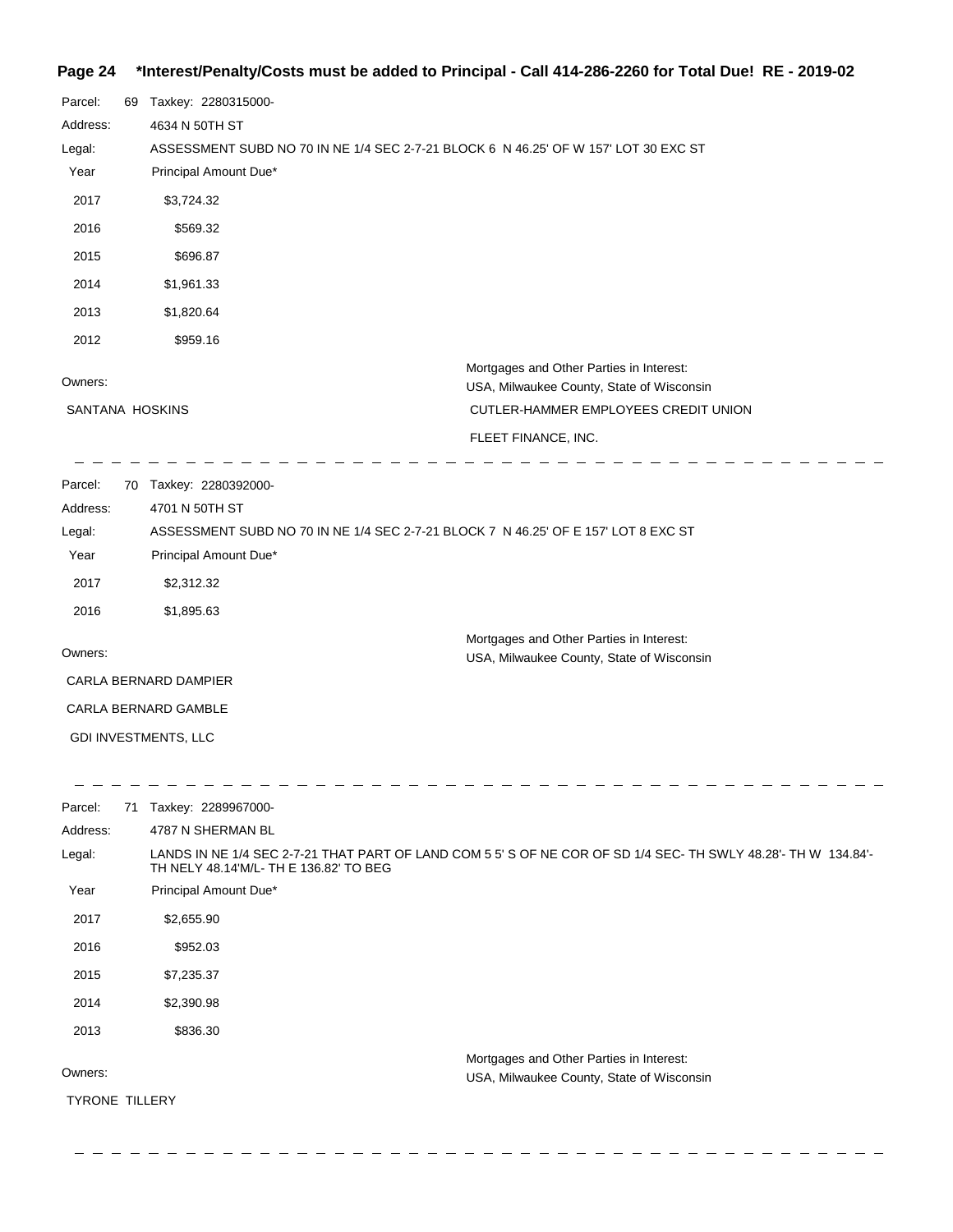# **Page 25 \*Interest/Penalty/Costs must be added to Principal - Call 414-286-2260 for Total Due! RE - 2019-02**

| Parcel:<br>Address:<br>Legal:<br>Year<br>2017                         | 72 Taxkey: 2290662000-<br>4733 4735 N 39TH ST<br>NORTH MILWAUKEE LAWNDALE NO 1 IN NW 1/4 SEC 1-7-21 BLOCK 3 LOT 35<br>Principal Amount Due*<br>\$2,473.71           |                                                                                                                                     |  |
|-----------------------------------------------------------------------|---------------------------------------------------------------------------------------------------------------------------------------------------------------------|-------------------------------------------------------------------------------------------------------------------------------------|--|
| 2016                                                                  | \$1,435.89                                                                                                                                                          |                                                                                                                                     |  |
| Owners:                                                               |                                                                                                                                                                     | Mortgages and Other Parties in Interest:<br>USA, Milwaukee County, State of Wisconsin                                               |  |
| <b>MARGARET BARRA</b>                                                 |                                                                                                                                                                     | BAYVIEW LOAN SERVICING, LLC.                                                                                                        |  |
|                                                                       | <b>ESTATE OF CENTRAL BARRA</b>                                                                                                                                      | CITIFINANCIAL SERVICING, LLC.                                                                                                       |  |
|                                                                       | ESTATE OF MARGARET L BARRA                                                                                                                                          | CITIFINANCIAL, INC.                                                                                                                 |  |
|                                                                       |                                                                                                                                                                     | <b>DISCOVER BANK</b>                                                                                                                |  |
|                                                                       |                                                                                                                                                                     | GRAY & ASSOCIATES, L.L.P.                                                                                                           |  |
| Parcel:<br>Address:<br>Legal:<br>Year<br>2017<br>2016                 | 73 Taxkey: 2290942000-<br>4629 N 38TH ST<br>NORTH MILWAUKEE LAWNDALE NO 1 IN NW 1/4 SEC 1-7-21 BLOCK 13 LOT 13<br>Principal Amount Due*<br>\$3,157.87<br>\$2,566.20 |                                                                                                                                     |  |
|                                                                       |                                                                                                                                                                     | Mortgages and Other Parties in Interest:                                                                                            |  |
| Owners:                                                               |                                                                                                                                                                     | USA, Milwaukee County, State of Wisconsin                                                                                           |  |
| ROBERT CHILDS                                                         |                                                                                                                                                                     | MILWAUKEE COUNTY                                                                                                                    |  |
| Parcel:<br>Address:<br>Legal:<br>Year<br>2017<br>2016<br>2015<br>2014 | 74 Taxkey: 2290947000-<br>4607 4609 N 38TH ST<br>Principal Amount Due*<br>\$3,202.59<br>\$3,494.82<br>\$4,741.48<br>\$3,676.94                                      | NORTH MILWAUKEE LAWNDALE NO 1 IN NW 1/4 SEC 1-7-21 BLOCK 13 S 15' LOT 18 & N 20' LOT 19<br>Mortgages and Other Parties in Interest: |  |
| Owners:                                                               |                                                                                                                                                                     | USA, Milwaukee County, State of Wisconsin                                                                                           |  |
| <b>TIMOTHY TURNER</b>                                                 |                                                                                                                                                                     | <b>INSIDER'S CASH</b>                                                                                                               |  |
|                                                                       |                                                                                                                                                                     | ONE MAIN FINANCIAL                                                                                                                  |  |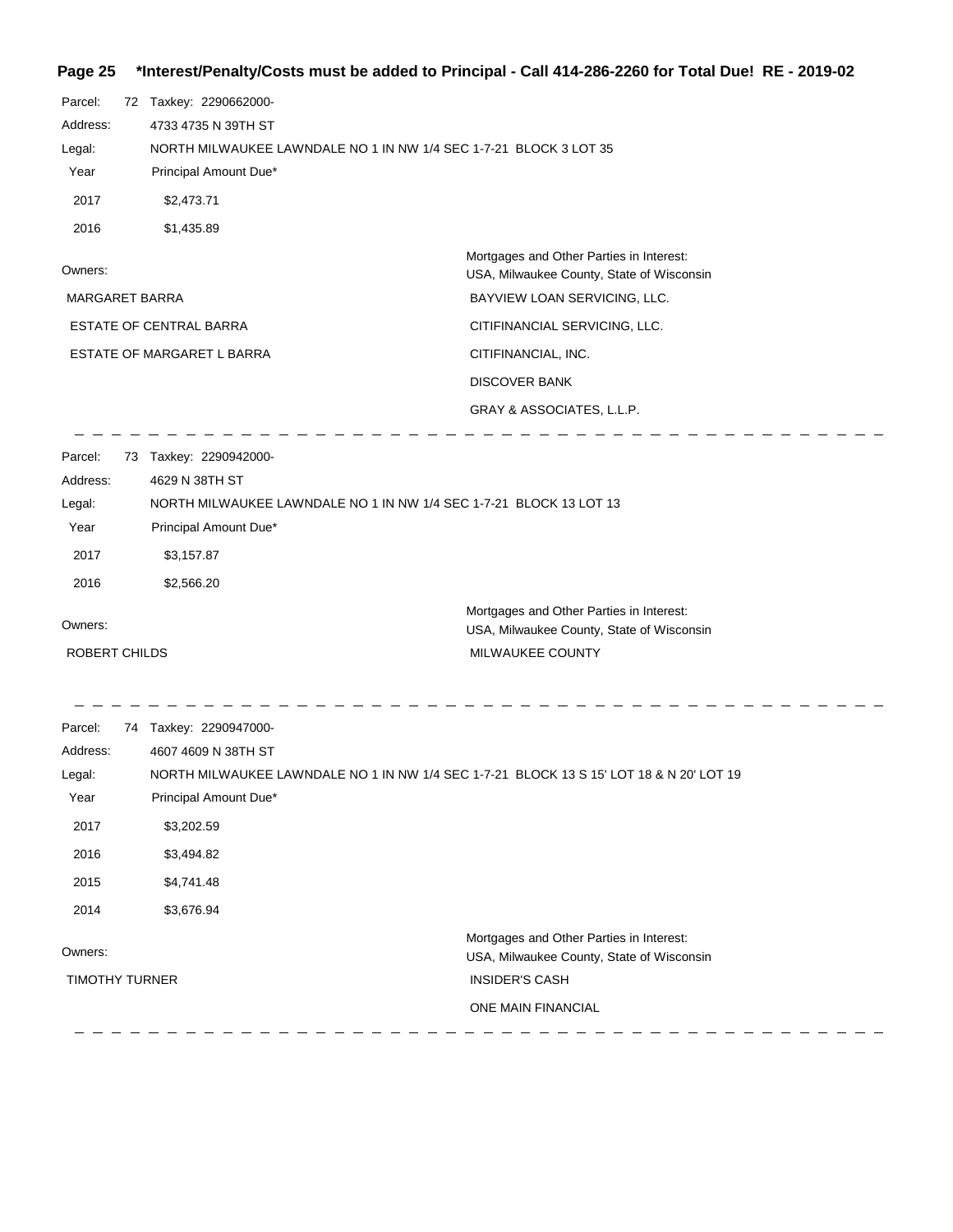#### **Page 26 \*Interest/Penalty/Costs must be added to Principal - Call 414-286-2260 for Total Due! RE - 2019-02**

| Parcel:  | 75 | Taxkey: 2291218000-                                                                                          |
|----------|----|--------------------------------------------------------------------------------------------------------------|
| Address: |    | 3508 W GLENDALE AV                                                                                           |
| Legal:   |    | NORTH MILWAUKEE SUBD NO 1 IN NW 1/4 SEC 1-7-21 BLO CK 5 W 40' OF E 86' (LOTS 17 TO 20 & S 5' LOT 16) TID #72 |
| Year     |    | Principal Amount Due*                                                                                        |
| 2017     |    | \$3,019.16                                                                                                   |
| 2016     |    | \$1,175.72                                                                                                   |
|          |    | Mortgages and Other Parties in Interest:                                                                     |
| Owners:  |    | USA, Milwaukee County, State of Wisconsin                                                                    |

RICKY GRANDBERRY

Parcel: 76 Taxkey: 2291515000-4501 N 39TH ST Address: Legal: SECOND CONTINUATION OF NORTH MILW HEIGHTS IN NW 1/ 4 1-7-21 BLOCK 4 LOT 15 Year Principal Amount Due\* 2017 \$1,327.87 2016 \$1,530.32 Mortgages and Other Parties in Interest: Owners: USA, Milwaukee County, State of Wisconsin

#### DENNIS PIASECKI

-----------

| Parcel:  | 77 | Taxkey: 2300102000-                                                        |                                           |
|----------|----|----------------------------------------------------------------------------|-------------------------------------------|
| Address: |    | 4573 N 29TH ST                                                             |                                           |
| Legal:   |    | KEMPF'S SUBD OF DOWNER & ROACH SUBD NO 2 IN NE 1/4 SEC1-7-21 BLOCK 1 LOT 2 |                                           |
| Year     |    | Principal Amount Due*                                                      |                                           |
| 2017     |    | \$2,309.54                                                                 |                                           |
| 2016     |    | \$2,437.51                                                                 |                                           |
| 2015     |    | \$4,128.06                                                                 |                                           |
| 2014     |    | \$388.78                                                                   |                                           |
|          |    |                                                                            | Mortgages and Other Parties in Interest:  |
| Owners:  |    |                                                                            | USA, Milwaukee County, State of Wisconsin |
|          |    | <b>KENYA ROBERTSON</b>                                                     |                                           |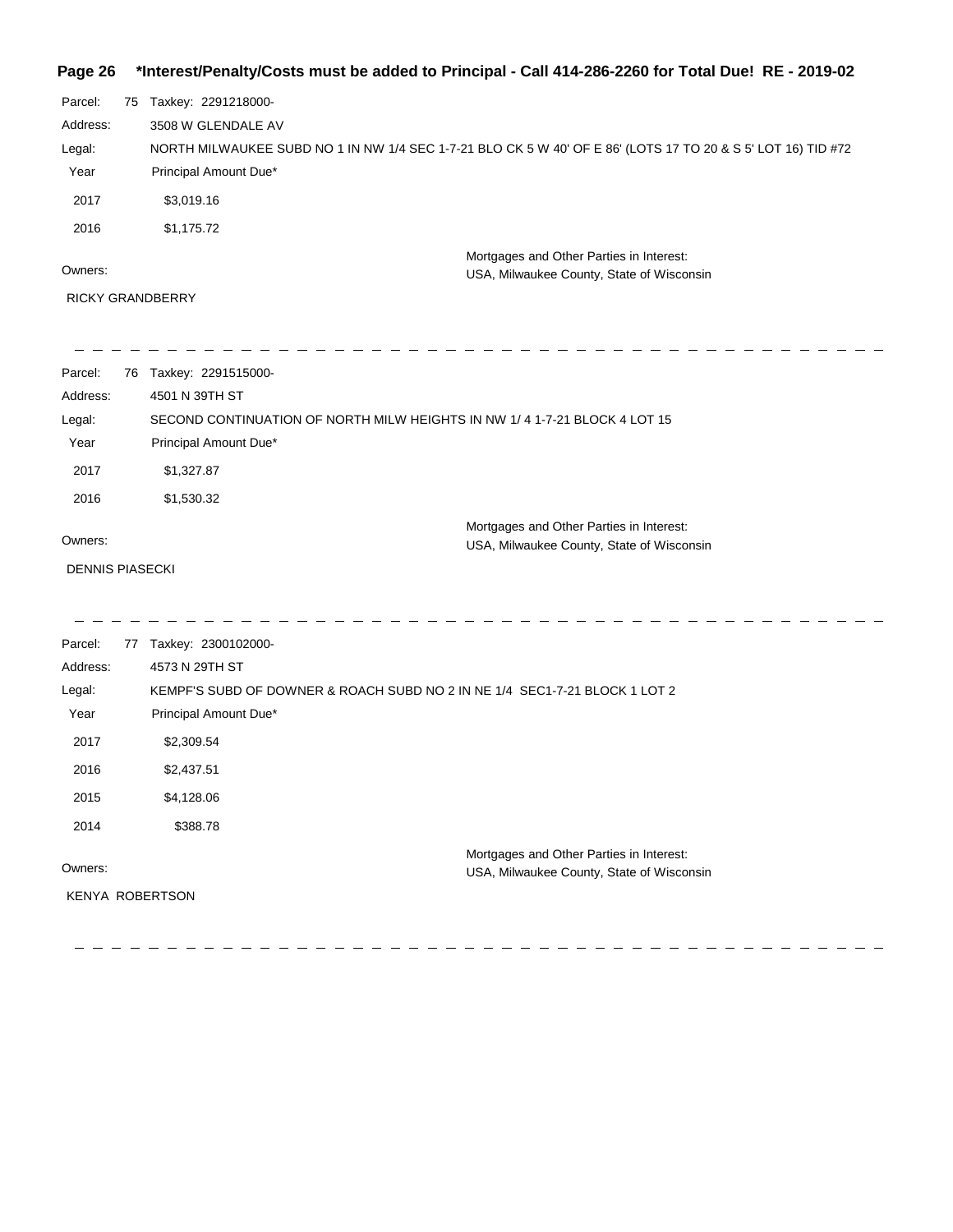| Page 27  |                                                                         | *Interest/Penalty/Costs must be added to Principal - Call 414-286-2260 for Total Due! RE - 2019-02 |
|----------|-------------------------------------------------------------------------|----------------------------------------------------------------------------------------------------|
| Parcel:  | 78 Taxkey: 2300368000-                                                  |                                                                                                    |
| Address: | 4741 N 34TH ST                                                          |                                                                                                    |
| Legal:   |                                                                         | NORTH MILW. TOWNSITE CO'S ADDN NO 2 IN NE 1/4 SEC 1-7-21 BLOCK 23 LOT 36 & S 15' LOT 37 TID #72    |
| Year     | Principal Amount Due*                                                   |                                                                                                    |
| 2017     | \$3,150.36                                                              |                                                                                                    |
| 2016     | \$1,765.14                                                              |                                                                                                    |
| 2015     | \$3,552.85                                                              |                                                                                                    |
| Owners:  |                                                                         | Mortgages and Other Parties in Interest:<br>USA, Milwaukee County, State of Wisconsin              |
|          | FIRST PROPERTY DEVELOPMENT, LLC                                         | DW3, LLC                                                                                           |
|          |                                                                         | FIRST-CITIZENS BANK & TRUST COMPANY                                                                |
|          |                                                                         | NORTH MILWAUKEE STATE BANK                                                                         |
|          |                                                                         | ROSEVILLE ASSOCIATES, LTD.                                                                         |
| Parcel:  | 79 Taxkey: 2300449000-                                                  |                                                                                                    |
| Address: | 4657 N 29TH ST                                                          |                                                                                                    |
| Legal:   | NORTH MILW. TOWNSITE CO'S ADDN NO 2 IN NE 1/4 SEC 1-7-21 BLOCK 31 LOT 4 |                                                                                                    |
| Year     | Principal Amount Due*                                                   |                                                                                                    |

| Parcel:<br>80 | Taxkey: 2300508000-           |                                                                                       |  |  |
|---------------|-------------------------------|---------------------------------------------------------------------------------------|--|--|
| Address:      | 4661 N 27TH ST                |                                                                                       |  |  |
| Legal:        |                               | NORTH MILW. TOWNSITE CO'S ADDN NO 2 IN NE 1/4 SEC 1-7-21 BLOCK 33 LOTS 3 & 4          |  |  |
| Year          | Principal Amount Due*         |                                                                                       |  |  |
| 2016          | \$1,437.25                    |                                                                                       |  |  |
| 2015          | \$2,015.50                    |                                                                                       |  |  |
| Owners:       |                               | Mortgages and Other Parties in Interest:<br>USA, Milwaukee County, State of Wisconsin |  |  |
|               | NORWOOD REVOCABLE TRUST DATED | US BANK NATIONAL ASSOCIATION                                                          |  |  |
| MAY 31, 2011  | ANGELA SCHILLER               |                                                                                       |  |  |

 $\frac{1}{2}$ 

Mortgages and Other Parties in Interest:

 CITY ATTORNEY'S OFFICE OFFICE OF CHIEF COUNSEL

USA, Milwaukee County, State of Wisconsin

 $\frac{1}{2}$ 

 $\sim$ 

 $\equiv$   $\equiv$ 

Owners:

2017 \$3,285.95 2016 \$879.52 2015 \$2,299.53

 $\frac{1}{2}$ 

FIFTH PROPERTY DEVELOPMENT, LLC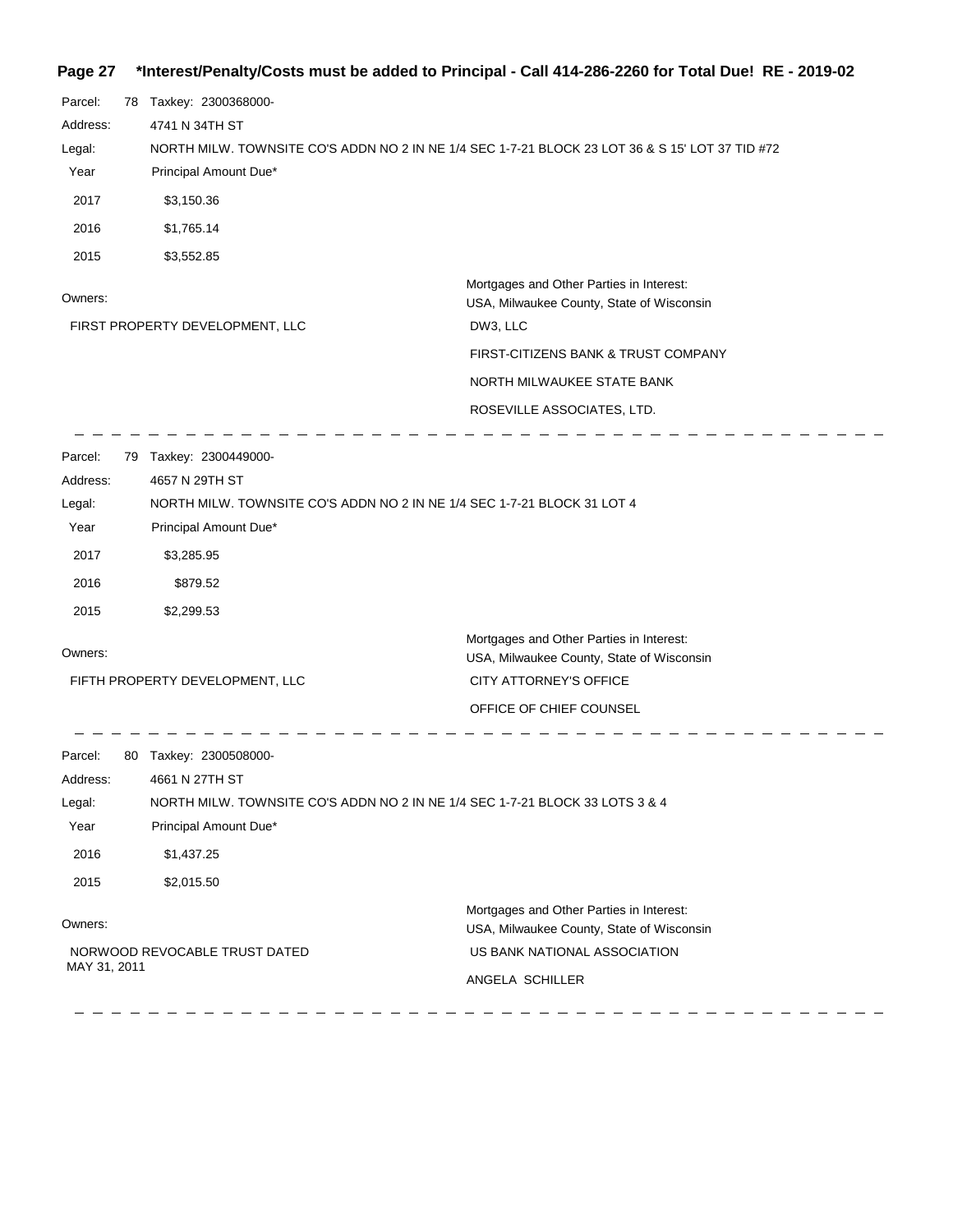**Page 28 \*Interest/Penalty/Costs must be added to Principal - Call 414-286-2260 for Total Due! RE - 2019-02**

| Parcel:<br>Address:<br>Legal:<br>Year<br>2017<br>Owners:<br>ODELL ROY, LLC | 81 Taxkey: 2310055000-<br>4376 N 26TH ST<br>GARDEN HOMES SUBD IN NW 1/4 & SW 1/4 SEC 6-7-22 BL OCK 4 LOT 20<br>Principal Amount Due*<br>\$1,023.38 | Mortgages and Other Parties in Interest:<br>USA, Milwaukee County, State of Wisconsin<br>FEDERAL NATIONAL MORTGAGE ASSOCIATION<br>MORTGAGE ASSOCIATES, INC. |
|----------------------------------------------------------------------------|----------------------------------------------------------------------------------------------------------------------------------------------------|-------------------------------------------------------------------------------------------------------------------------------------------------------------|
| Parcel:                                                                    | 82 Taxkey: 2310091000-                                                                                                                             |                                                                                                                                                             |
| Address:                                                                   | 4381 N 26TH ST                                                                                                                                     |                                                                                                                                                             |
| Legal:                                                                     | GARDEN HOMES SUBD IN NW 1/4 & SW 1/4 SEC 6-7-22 BL OCK 9 LOT 6                                                                                     |                                                                                                                                                             |
| Year                                                                       | Principal Amount Due*                                                                                                                              |                                                                                                                                                             |
| 2017                                                                       | \$1,853.10                                                                                                                                         |                                                                                                                                                             |
| 2016                                                                       | \$1,025.50                                                                                                                                         |                                                                                                                                                             |
| Owners:                                                                    |                                                                                                                                                    | Mortgages and Other Parties in Interest:<br>USA, Milwaukee County, State of Wisconsin                                                                       |
| <b>MIA PRICE</b>                                                           |                                                                                                                                                    | CITY OF MILWAUKEE-DCD (NIDC)                                                                                                                                |
| Parcel:                                                                    | 83 Taxkey: 2310113000-                                                                                                                             |                                                                                                                                                             |
| Address:                                                                   | 4360 4364 N 27TH ST                                                                                                                                |                                                                                                                                                             |
| Legal:                                                                     |                                                                                                                                                    | GARDEN HOMES SUBD IN NW 1/4 & SW 1/4 SEC 6-7-22 BL OCK 10 LOT 21 & N 5' ON W LI BY NWLY 5' ON NELY LI LOT 20                                                |
| Year                                                                       | Principal Amount Due*                                                                                                                              |                                                                                                                                                             |
| 2017                                                                       | \$9,081.07                                                                                                                                         |                                                                                                                                                             |
| 2016                                                                       | \$4,615.22                                                                                                                                         |                                                                                                                                                             |
| Owners:                                                                    |                                                                                                                                                    | Mortgages and Other Parties in Interest:<br>USA, Milwaukee County, State of Wisconsin                                                                       |
| <b>NADER SALEM</b>                                                         |                                                                                                                                                    | COMMERCIAL LAUNDRY EQUIPMENT INC.                                                                                                                           |
|                                                                            |                                                                                                                                                    |                                                                                                                                                             |

----------------

 $\hspace{0.1cm} \rule{0.7cm}{0.1cm}$   $\hspace{0.1cm} \rule{0.7cm}{0.1cm}$ 

 $\hspace{0.1cm} \rule{0.7cm}{0.1cm}$   $\hspace{0.1cm} \rule{0.7cm}{0.1cm}$  $\overline{\phantom{a}}$   $\overline{\phantom{a}}$ 

 $\overline{\phantom{a}}$ 

 $\qquad \qquad - \qquad -$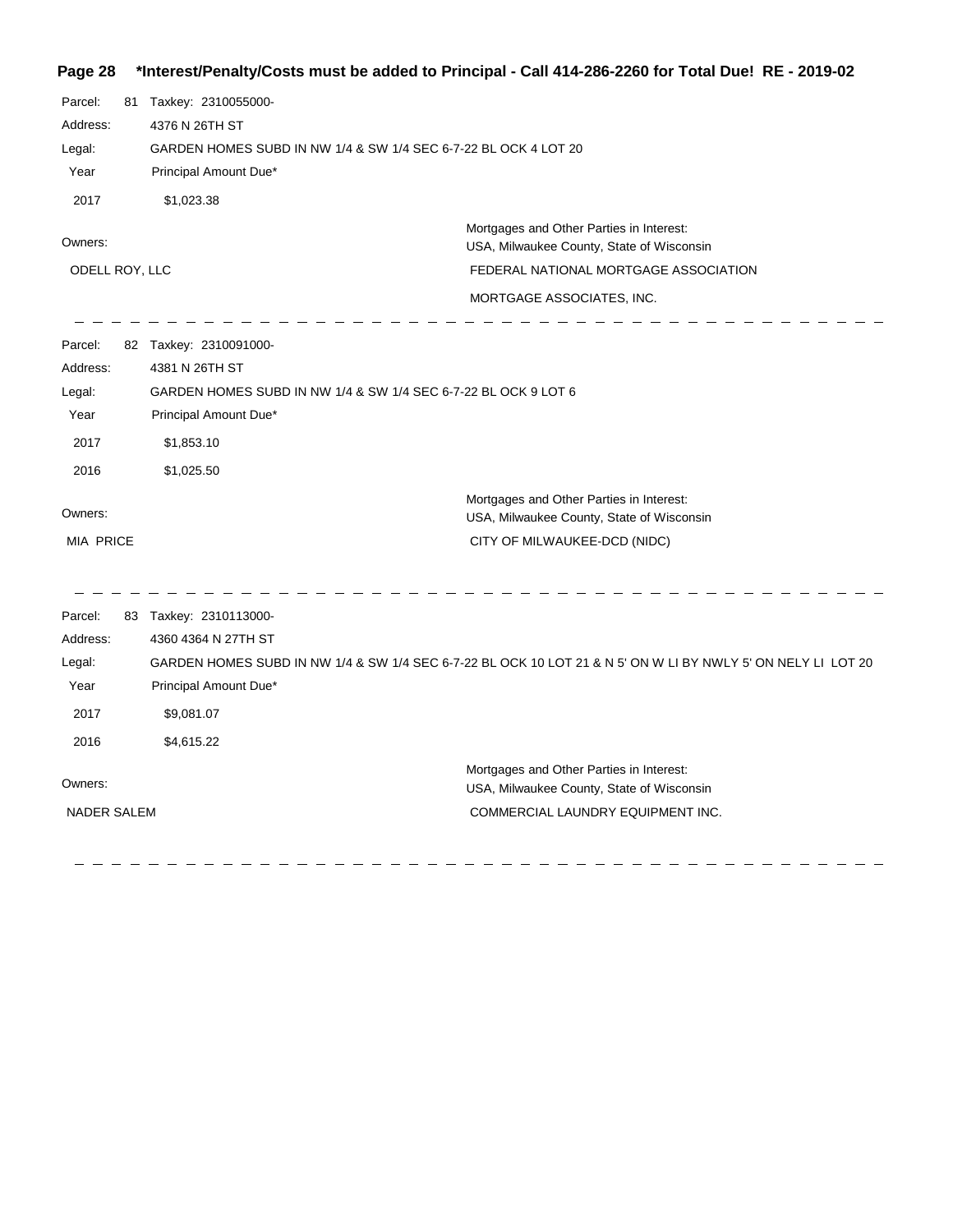### **Page 29 \*Interest/Penalty/Costs must be added to Principal - Call 414-286-2260 for Total Due! RE - 2019-02**

| Parcel:<br>Address:<br>Legal:<br>Year<br>2017<br>2016<br>2015 | 84 Taxkey: 2310438000-<br>4710 N 22ND ST<br>HOMESTEAD TERRACE IN NW 1/4 SEC 6-7-22 BLOCK 2 LOT 23<br>Principal Amount Due*<br>\$2,365.40<br>\$2,792.70<br>\$2,505.80 |                                                                                                                              |
|---------------------------------------------------------------|----------------------------------------------------------------------------------------------------------------------------------------------------------------------|------------------------------------------------------------------------------------------------------------------------------|
| Owners:<br>ZENA JOHNSON                                       | RACHELLE GRIFFIN-NAPIER                                                                                                                                              | Mortgages and Other Parties in Interest:<br>USA, Milwaukee County, State of Wisconsin<br>COLUMBIA SAVINGS & LOAN ASSOCIATION |
| Parcel:<br>Address:<br>Legal:<br>Year<br>2017<br>2016         | 85 Taxkey: 2310495000-<br>2005 W CORNELL ST<br>HOMESTEAD TERRACE IN NW 1/4 SEC 6-7-22 BLOCK 6 LOT 1<br>Principal Amount Due*<br>\$2,218.46<br>\$2,548.78             | Mortgages and Other Parties in Interest:                                                                                     |
| Owners:<br>YOLANDA ANDERSON                                   |                                                                                                                                                                      | USA, Milwaukee County, State of Wisconsin                                                                                    |
| Parcel:<br>Address:<br>Legal:<br>Year<br>2017<br>2016         | 86 Taxkey: 2310546000-<br>4513 N 21ST ST<br>HOMESTEAD TERRACE IN NW 1/4 SEC 6-7-22 BLOCK 8 LOT 11<br>Principal Amount Due*<br>\$667.37<br>\$1,031.75                 |                                                                                                                              |
| Owners:<br><b>CECIL BINGER</b>                                |                                                                                                                                                                      | Mortgages and Other Parties in Interest:<br>USA, Milwaukee County, State of Wisconsin                                        |

<u> - - - - - - - - - - - - -</u> ------------- $\mathbf{r}$  $\overline{a}$ ---------------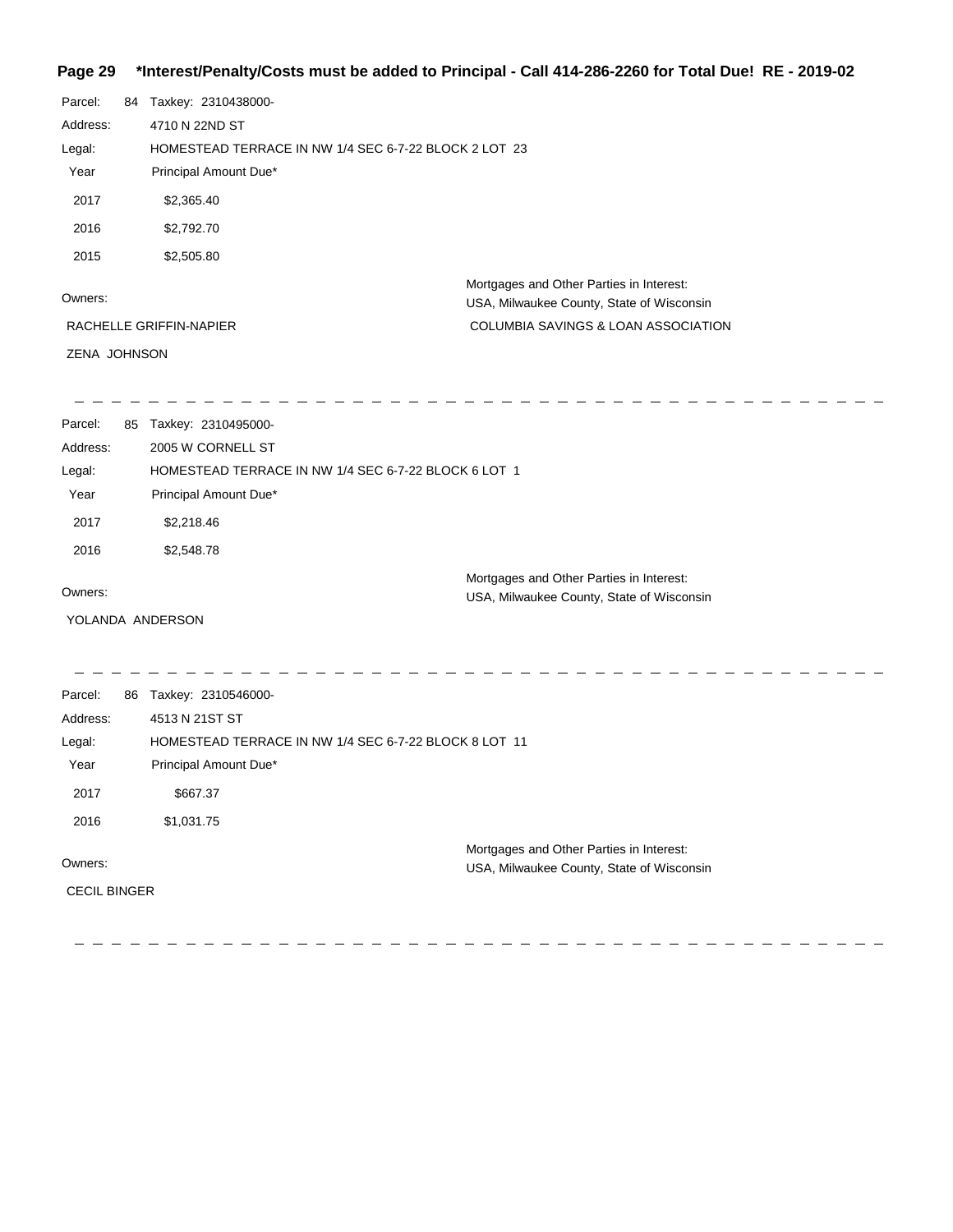#### **Page 30 \*Interest/Penalty/Costs must be added to Principal - Call 414-286-2260 for Total Due! RE - 2019-02**

| 87 Taxkey: 2310707000-                                  |                                                                                                                    |
|---------------------------------------------------------|--------------------------------------------------------------------------------------------------------------------|
|                                                         |                                                                                                                    |
| 4370 N 25TH ST                                          |                                                                                                                    |
|                                                         | RE-PLAT OF BLK 2 GARDEN HOMES SUBD IN NW & SW 1/4 SEC 6-7-22 BLOCK 2 LOT 7                                         |
| Principal Amount Due*                                   |                                                                                                                    |
| \$4,173.92                                              |                                                                                                                    |
| \$6,038.00                                              |                                                                                                                    |
| \$5,857.97                                              |                                                                                                                    |
|                                                         | Mortgages and Other Parties in Interest:                                                                           |
|                                                         | USA, Milwaukee County, State of Wisconsin                                                                          |
|                                                         | WELLS FARGO FINANCIAL BANK                                                                                         |
|                                                         |                                                                                                                    |
| 4227 N 13TH ST                                          |                                                                                                                    |
|                                                         | HOME PARK NO 1 IN NE 1/4 & SE 1/4 SEC 6 & SW 1/4 S EC 5-7-22 BLOCK 3 LOT 6 & N 15' LOT 7                           |
| Principal Amount Due*                                   |                                                                                                                    |
| \$1,361.39                                              |                                                                                                                    |
| \$1,718.94                                              |                                                                                                                    |
|                                                         | Mortgages and Other Parties in Interest:<br>USA, Milwaukee County, State of Wisconsin                              |
|                                                         | M NICOL PADWAY                                                                                                     |
|                                                         |                                                                                                                    |
| 4701 N 18TH ST                                          |                                                                                                                    |
| LINCOLN PARK GATEWAY IN NE 1/4 SEC 6-7-22 BLOCK 3 LOT 9 |                                                                                                                    |
| Principal Amount Due*                                   |                                                                                                                    |
| \$2,609.00                                              |                                                                                                                    |
| \$3,321.40                                              |                                                                                                                    |
| \$3,943.34                                              |                                                                                                                    |
|                                                         | Mortgages and Other Parties in Interest:                                                                           |
|                                                         | USA, Milwaukee County, State of Wisconsin                                                                          |
|                                                         | <b>GUARDIAN CREDIT UNION</b>                                                                                       |
|                                                         | <b>TIMOTHY KAY</b>                                                                                                 |
|                                                         | MARGARET PAGE<br>88 Taxkey: 2320439000-<br><b>BONNIE SPREWELL</b><br>89 Taxkey: 2320528000-<br><b>ROBERT CLARK</b> |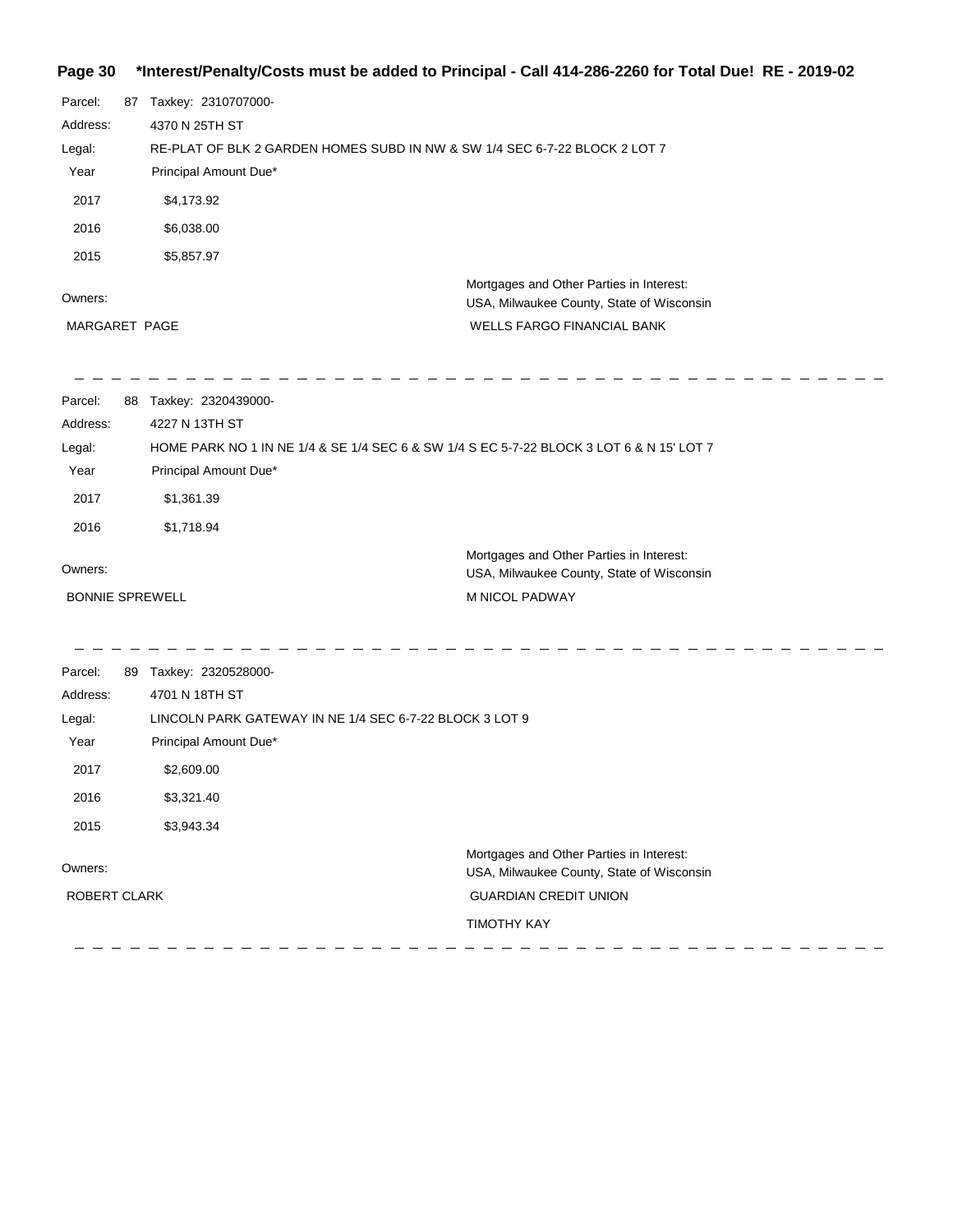#### **Page 31 \*Interest/Penalty/Costs must be added to Principal - Call 414-286-2260 for Total Due! RE - 2019-02**

| Parcel:          | 90 Taxkey: 2320809000-     |                                                                                                     |
|------------------|----------------------------|-----------------------------------------------------------------------------------------------------|
| Address:         | 4619 N 19TH ST             |                                                                                                     |
| Legal:           |                            | LINCOLN PARK GATEWAY NO 3 IN NE 1/4 SEC 6-7-22 BLO CK 1 LOT 9                                       |
| Year             | Principal Amount Due*      |                                                                                                     |
| 2017             | \$3,012.91                 |                                                                                                     |
| 2016             | \$1,619.32                 |                                                                                                     |
| Owners:          |                            | Mortgages and Other Parties in Interest:<br>USA, Milwaukee County, State of Wisconsin               |
| LOTTIE NICHOLSON |                            | LAMONT NICHOLSON                                                                                    |
|                  |                            |                                                                                                     |
| Parcel:          | 91 Taxkey: 2440663000-     |                                                                                                     |
| Address:         | 4022 N 16TH ST             |                                                                                                     |
| Legal:           |                            | PORTH & SONS ADDN NO 1 (ED) ETC IN SE 1/4 SEC 6-7-22 BLOCK 3 LOT 7                                  |
| Year             | Principal Amount Due*      |                                                                                                     |
| 2016             | \$3,132.31                 |                                                                                                     |
| Owners:          |                            | Mortgages and Other Parties in Interest:                                                            |
|                  | RODNEY D BOURRAGE          | USA, Milwaukee County, State of Wisconsin<br>EDUCATORS CREDIT UNION                                 |
|                  |                            |                                                                                                     |
| Parcel:          | 92 Taxkey: 2440683000-     |                                                                                                     |
| Address:         | 4031 N 15TH ST             |                                                                                                     |
| Legal:           |                            | PORTH & SONS ADDN NO 1 (ED) ETC IN SE 1/4 SEC 6-7-22 BLOCK 3 LOT 27                                 |
| Year             | Principal Amount Due*      |                                                                                                     |
| 2017             | \$4,376.69                 |                                                                                                     |
| 2016             | \$2,700.25                 |                                                                                                     |
|                  |                            | Mortgages and Other Parties in Interest:                                                            |
| Owners:          |                            | USA, Milwaukee County, State of Wisconsin                                                           |
|                  | CLEMIE LUCILLE BENTON      | DARRYL BENTON                                                                                       |
| Parcel:          | 93 Taxkey: 2441019000-     |                                                                                                     |
| Address:         | 4177 N 19TH PL             |                                                                                                     |
| Legal:           |                            | SAVINGS & INVEST ASSN OF MILW SUB NO 21 IN SE 1/4 SEC 6-7-22 BLOCK 2 E 130'(LOT 6 & N 26.16' LOT 7) |
| Year             | Principal Amount Due*      |                                                                                                     |
| 2017             | \$7,062.30                 |                                                                                                     |
| 2016             | \$2,898.04                 |                                                                                                     |
| 2015             | \$2,958.67                 |                                                                                                     |
|                  |                            | Mortgages and Other Parties in Interest:                                                            |
| Owners:          |                            | USA, Milwaukee County, State of Wisconsin                                                           |
|                  | E & K CAPITAL HOLDINGS LLC |                                                                                                     |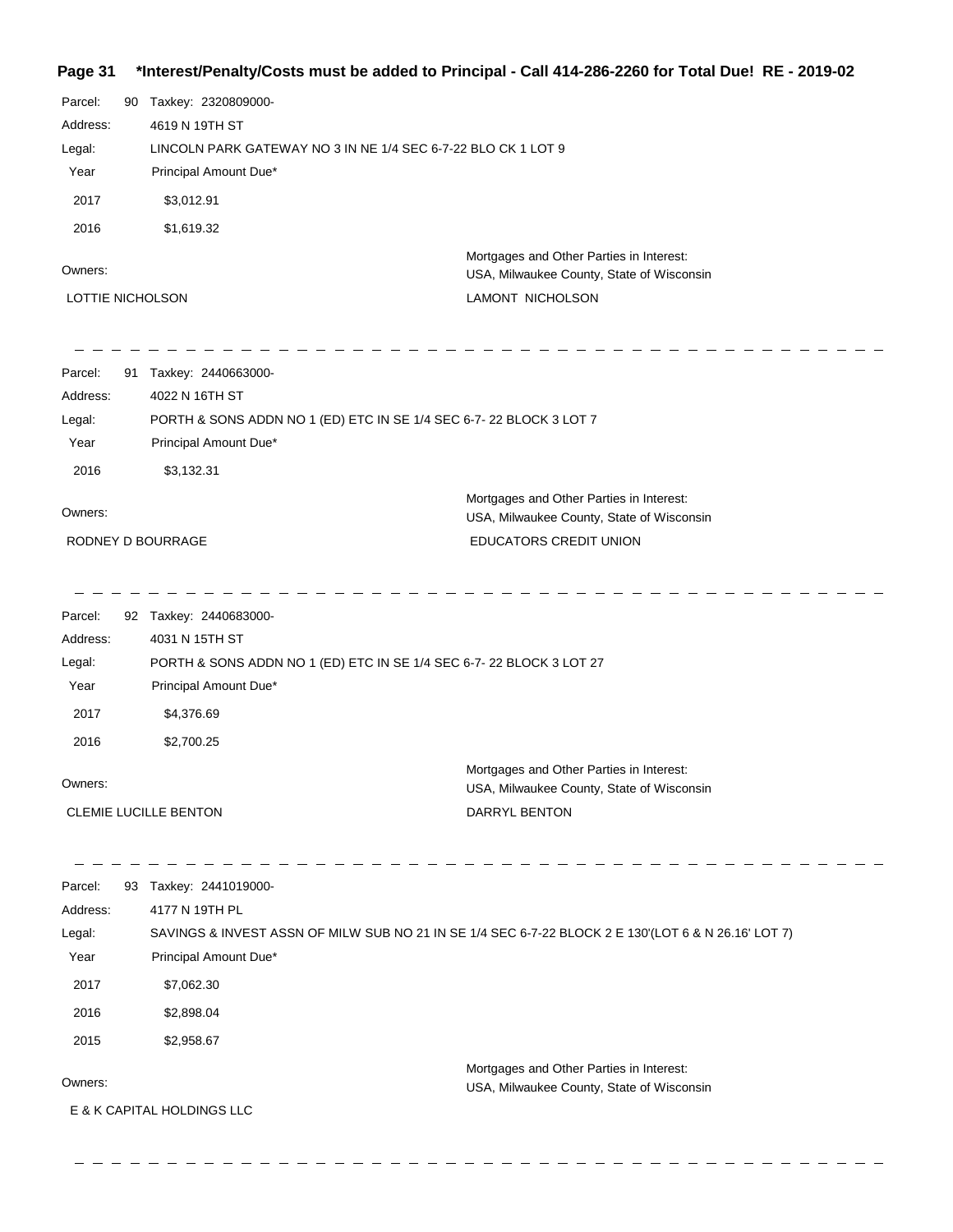|  | Page 32 *Interest/Penalty/Costs must be added to Principal - Call 414-286-2260 for Total Due! RE - 2019-02 |  |  |  |  |
|--|------------------------------------------------------------------------------------------------------------|--|--|--|--|
|--|------------------------------------------------------------------------------------------------------------|--|--|--|--|

| 94 | Taxkey: 2450523000-                                                                                  |
|----|------------------------------------------------------------------------------------------------------|
|    | 4043 N 24TH ST                                                                                       |
|    | GRASS BROS SUBD BEING A SUBD OF LOTS 10 TO 17 INC FREIHUBE'S SUBD IN SW 1/4 SEC 6-7-22 BLOCK 2 LOT 9 |
|    | Principal Amount Due*                                                                                |
|    | \$5,104.41                                                                                           |
|    | Mortgages and Other Parties in Interest:                                                             |
|    | USA, Milwaukee County, State of Wisconsin                                                            |
|    | <b>MARINE CREDIT UNION</b><br>KENYA JOY ADAMS                                                        |
|    |                                                                                                      |

VANDE ZANDE & KAUFMAN, LLP KJA HOME IMPROVEMENT SERVICES LLC

| Parcel:        | 95 | Taxkey: 2450596000-                                                                                             |
|----------------|----|-----------------------------------------------------------------------------------------------------------------|
| Address:       |    | 4023 N 26TH ST                                                                                                  |
| Legal:         |    | GRASS BROS SUBD BEING A SUBD OF LOTS 10 TO 17 INC IN E C FREIHUBE'S SUBD IN SW 1/4 SEC 6-7-22 BLOCK 5 LOT<br>13 |
| Year           |    | Principal Amount Due*                                                                                           |
| 2017           |    | \$3,651.39                                                                                                      |
| 2016           |    | \$2,211.74                                                                                                      |
|                |    | Mortgages and Other Parties in Interest:                                                                        |
| Owners:        |    | USA, Milwaukee County, State of Wisconsin                                                                       |
| ALISA R SUTTLE |    |                                                                                                                 |
|                |    |                                                                                                                 |
|                |    |                                                                                                                 |
| Parcel:        | 96 | Taxkey: 2460164000-                                                                                             |
| Address:       |    | 4338 4340 N 28TH ST                                                                                             |

| Legal:                          | CITY VIEW IN SE 1/4 SEC 1-7-21 BLOCK 3 LOT 4 |                                                                                       |  |
|---------------------------------|----------------------------------------------|---------------------------------------------------------------------------------------|--|
| Year                            | Principal Amount Due*                        |                                                                                       |  |
| 2017                            | \$4.048.21                                   |                                                                                       |  |
| Owners:                         |                                              | Mortgages and Other Parties in Interest:<br>USA, Milwaukee County, State of Wisconsin |  |
| MIDWEST COMMERCIAL FUNDING, LLC |                                              |                                                                                       |  |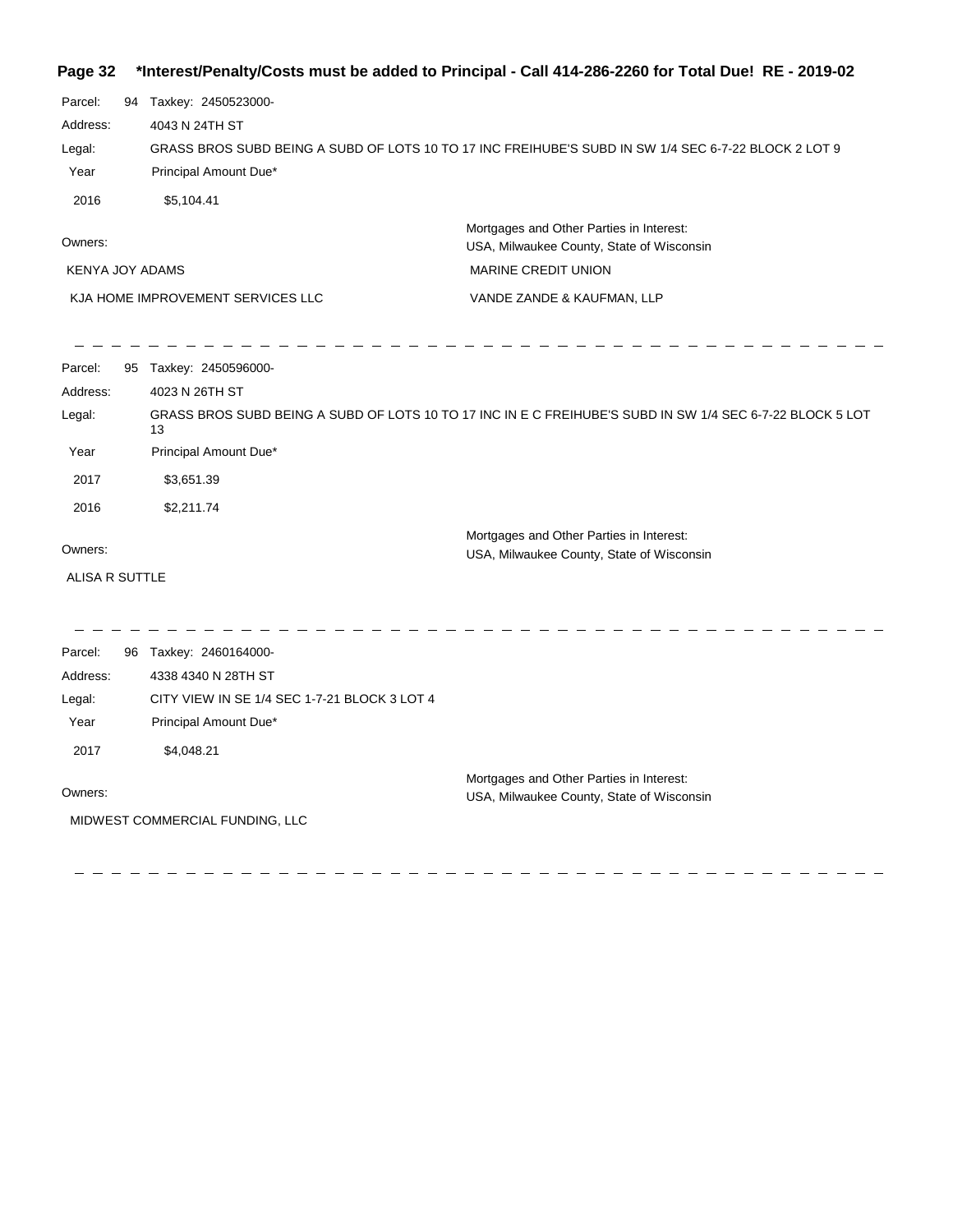#### **Page 33 \*Interest/Penalty/Costs must be added to Principal - Call 414-286-2260 for Total Due! RE - 2019-02**

| Parcel:                | 97 Taxkey: 2470205000-                                  |                                                                                                         |
|------------------------|---------------------------------------------------------|---------------------------------------------------------------------------------------------------------|
| Address:               | 4130 N 42ND ST                                          |                                                                                                         |
| Legal:                 | CAPITOL DRIVE SUBD IN SW 1/4 SEC 1-7-21 BLOCK 1 LO T 5  |                                                                                                         |
| Year                   | Principal Amount Due*                                   |                                                                                                         |
| 2017                   | \$2,837.76                                              |                                                                                                         |
| 2016                   | \$2,510.66                                              |                                                                                                         |
| 2015                   | \$652.67                                                |                                                                                                         |
| Owners:                |                                                         | Mortgages and Other Parties in Interest:<br>USA, Milwaukee County, State of Wisconsin                   |
| <b>RICHARD T TONEY</b> |                                                         | EDUCATORS CREDIT UNION                                                                                  |
|                        |                                                         | FREMONT INVESTMENT & LOAN                                                                               |
|                        |                                                         | O'DESS AND ASSOCIATES, S.C.                                                                             |
|                        |                                                         | WELLS FARGO BANK, NA                                                                                    |
|                        |                                                         |                                                                                                         |
| Parcel:                | 98 Taxkey: 2470512000-                                  |                                                                                                         |
| Address:               | 4124 N TORONTO ST                                       |                                                                                                         |
| Legal:                 | ELMHURST IN SE 1/4 OF SW 1/4 SEC 1-7-21 BLOCK 2 LO T 12 |                                                                                                         |
| Year                   | Principal Amount Due*                                   |                                                                                                         |
| 2017                   | \$2,246.09                                              |                                                                                                         |
| 2016                   | \$4,441.53                                              |                                                                                                         |
|                        |                                                         | Mortgages and Other Parties in Interest:                                                                |
| Owners:                |                                                         | USA, Milwaukee County, State of Wisconsin                                                               |
| MINISTRIES, INC.       | ACTION FOR CHRIST INTERNATIONAL                         |                                                                                                         |
|                        |                                                         |                                                                                                         |
|                        |                                                         |                                                                                                         |
| Parcel:                | 99 Taxkey: 2480249000-                                  |                                                                                                         |
| Address:               | 4144 N 51ST BL                                          |                                                                                                         |
| Legal:                 |                                                         | NORTH MILWAUKEE IMPROVEMENT CO'S SUBD NO 1 SE 1/4 SEC 2-7-21 BLOCK 13 (LOT 32 & N 15' LOT 31) EXC W 15' |
| Year                   | Principal Amount Due*                                   |                                                                                                         |
| 2017                   | \$2,052.62                                              |                                                                                                         |
| 2016                   | \$2,695.96                                              |                                                                                                         |
| 2015                   | \$1,652.09                                              |                                                                                                         |
| Owners:                |                                                         | Mortgages and Other Parties in Interest:<br>USA, Milwaukee County, State of Wisconsin                   |
| <b>JAMES HIGHTOWER</b> |                                                         |                                                                                                         |
|                        | LUCRETIA HIGHTOWER                                      |                                                                                                         |
|                        |                                                         |                                                                                                         |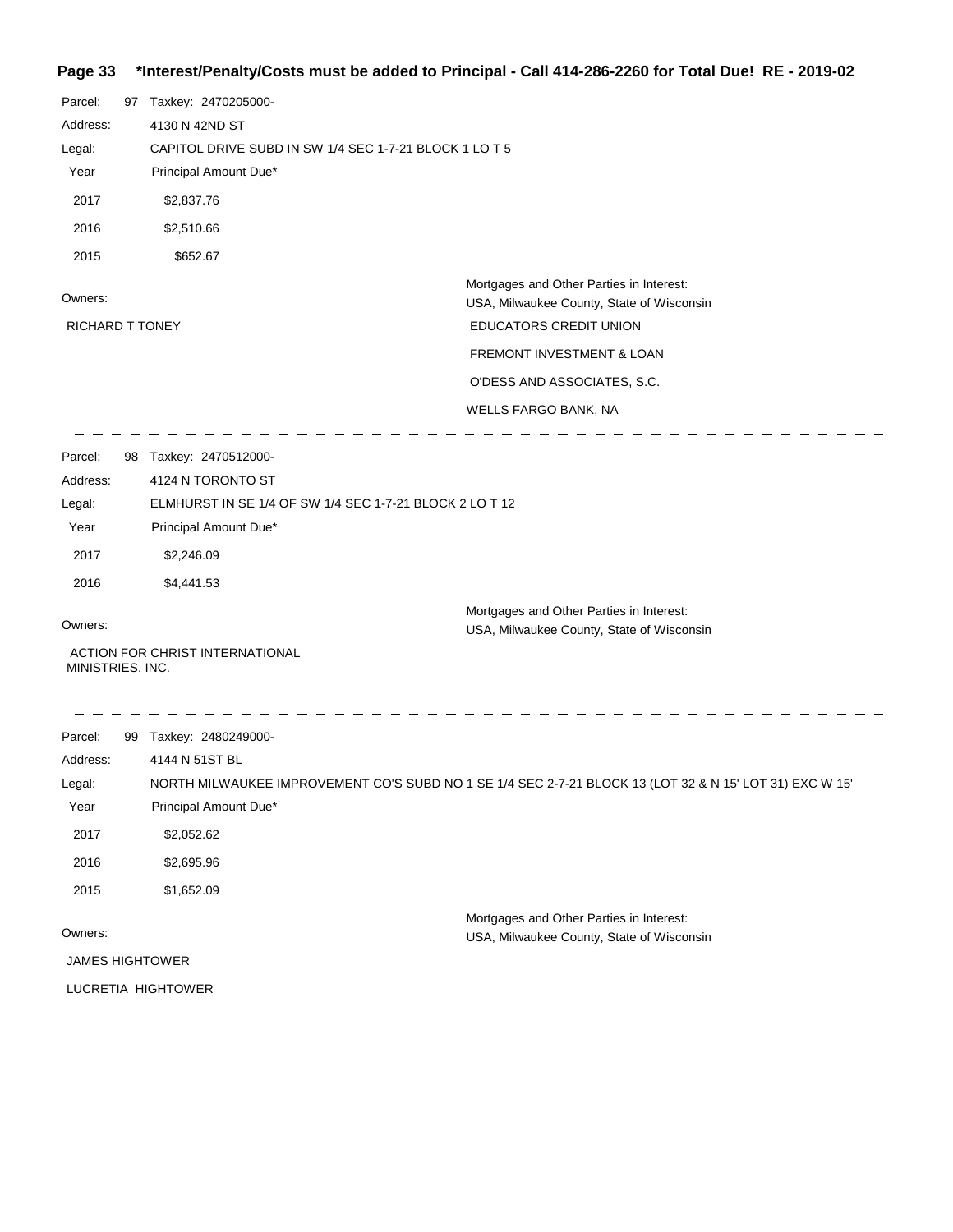#### **Page 34 \*Interest/Penalty/Costs must be added to Principal - Call 414-286-2260 for Total Due! RE - 2019-02**

| Parcel:               | 100 Taxkey: 2480363000-                                              |                                                                                       |
|-----------------------|----------------------------------------------------------------------|---------------------------------------------------------------------------------------|
| Address:              | 4134 N 48TH ST                                                       |                                                                                       |
| Legal:                | PLEASANT GARDENS IN SE 1/4 SEC 2-7-21 BLOCK 5 LOT 22                 |                                                                                       |
| Year                  | Principal Amount Due*                                                |                                                                                       |
| 2017                  | \$1,816.25                                                           |                                                                                       |
| 2016                  | \$2,675.06                                                           |                                                                                       |
| Owners:               |                                                                      | Mortgages and Other Parties in Interest:<br>USA, Milwaukee County, State of Wisconsin |
| ANNIE B DOZIER        |                                                                      | CITY OF MILWAUKEE, DEPARTMENT OF NEIGHBORHOOD<br><b>SERVICES</b>                      |
| Parcel:               | 101 Taxkey: 2480546000-                                              |                                                                                       |
| Address:              | 4056 N 46TH ST                                                       |                                                                                       |
| Legal:                | SAGER-KARL OPPORTUNITY SUBD NO 1 IN SE 1/4 SEC 2-7 -21 BLOCK 4 LOT 4 |                                                                                       |
| Year                  | Principal Amount Due*                                                |                                                                                       |
| 2017                  | \$2,254.61                                                           |                                                                                       |
| 2016                  | \$1,663.88                                                           |                                                                                       |
| Owners:               |                                                                      | Mortgages and Other Parties in Interest:                                              |
| GROUP, LLC            | ALL ABOUT YOU REALTY & INVESTMENT                                    | USA, Milwaukee County, State of Wisconsin                                             |
| Parcel:               | 102 Taxkey: 2490436000-                                              |                                                                                       |
| Address:              | 4209 N 52ND ST                                                       |                                                                                       |
| Legal:                | FRANKLIN GARDENS NO 2 IN SW 1/4 SEC 2-7-21 BLOCK 2 LOT 14            |                                                                                       |
| Year                  | Principal Amount Due*                                                |                                                                                       |
| 2017                  | \$1,925.77                                                           |                                                                                       |
| 2016                  | \$1,349.40                                                           |                                                                                       |
| Owners:               |                                                                      | Mortgages and Other Parties in Interest:<br>USA, Milwaukee County, State of Wisconsin |
| <b>KALONJI CARTER</b> |                                                                      | ASSOCIATED BANK, N.A.                                                                 |
|                       |                                                                      |                                                                                       |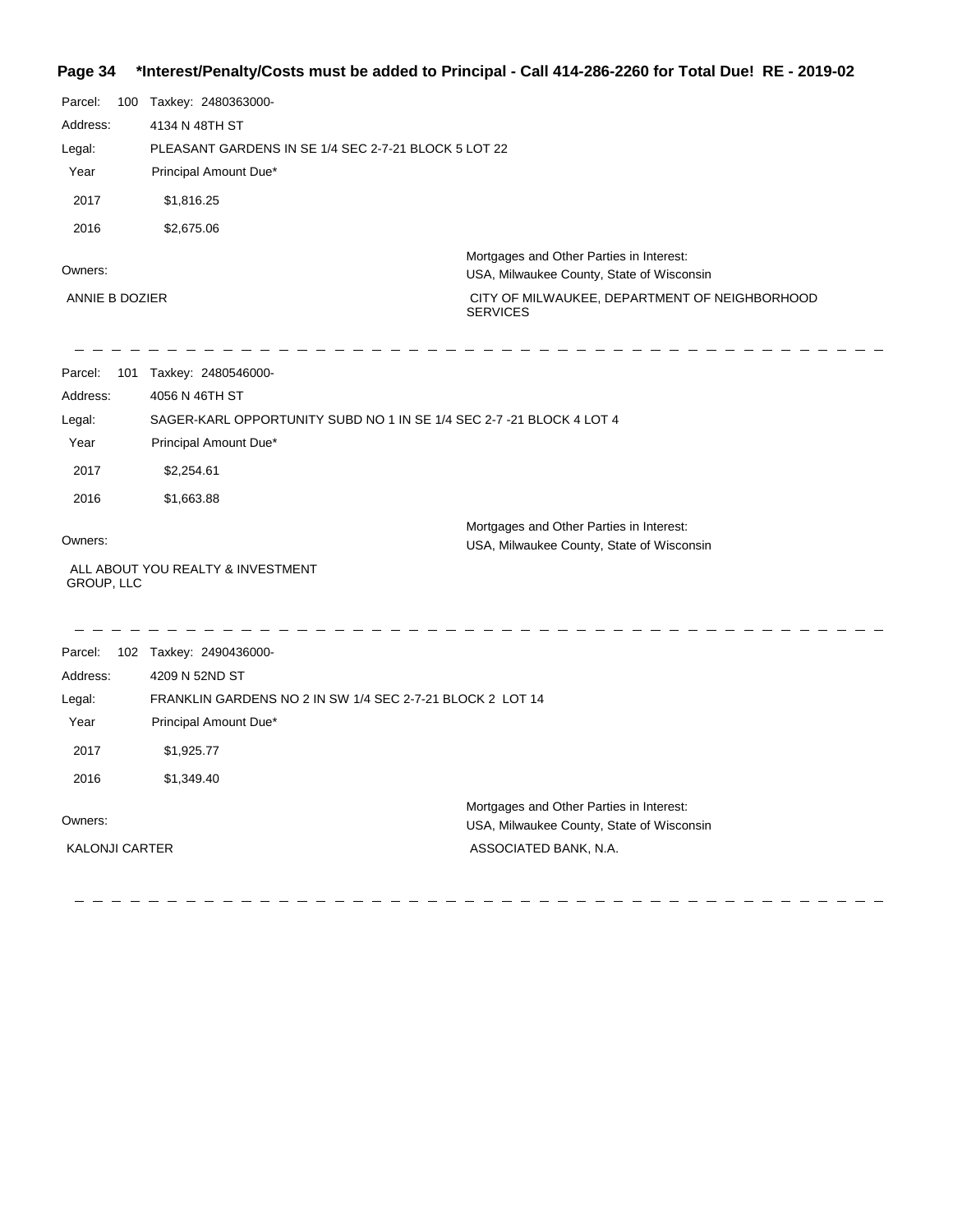### **Page 35 \*Interest/Penalty/Costs must be added to Principal - Call 414-286-2260 for Total Due! RE - 2019-02**

| Parcel:<br>Address:   | 103 Taxkey: 2500421000-<br>4154 N 68TH ST               |                                                                                       |
|-----------------------|---------------------------------------------------------|---------------------------------------------------------------------------------------|
| Legal:                | DERSELAND SUBD IN SE 1/4 SEC 3-7-21 BLOCK 1 LOT 21      |                                                                                       |
| Year                  | Principal Amount Due*                                   |                                                                                       |
| 2017                  | \$2,626.98                                              |                                                                                       |
| 2016                  | \$3,345.52                                              |                                                                                       |
| 2015                  | \$2,685.27                                              |                                                                                       |
| 2014                  | \$2,615.07                                              |                                                                                       |
| Owners:               |                                                         | Mortgages and Other Parties in Interest:<br>USA, Milwaukee County, State of Wisconsin |
|                       | TINNISHA HUTCHINSON-NOLAN                               | BMO HARRIS BANK, N.A.                                                                 |
|                       |                                                         |                                                                                       |
| Parcel:               | 104 Taxkey: 2510371000-                                 |                                                                                       |
| Address:              | 4077 N 71ST ST                                          |                                                                                       |
| Legal:                | SUNSET HEIGHTS NO 2 IN SW 1/4 SEC 3-7-21 BLOCK 4 L OT 1 |                                                                                       |
| Year                  | Principal Amount Due*                                   |                                                                                       |
| 2016                  | \$271.63                                                |                                                                                       |
| Owners:               |                                                         | Mortgages and Other Parties in Interest:<br>USA, Milwaukee County, State of Wisconsin |
| PAULA J AMBOS         |                                                         | EDUCATORS CREDIT UNION                                                                |
|                       |                                                         |                                                                                       |
| Parcel:               | 105 Taxkey: 2530965000-                                 |                                                                                       |
| Address:              | 4158 N 85TH ST                                          |                                                                                       |
| Legal:                | WESTGATE PARK IN SW 1/4 SEC 4-7-21 BLOCK 7 LOT 7        |                                                                                       |
| Year                  | Principal Amount Due*                                   |                                                                                       |
| 2017                  | \$3,710.31                                              |                                                                                       |
| 2016                  | \$2,415.93                                              |                                                                                       |
|                       |                                                         | Mortgages and Other Parties in Interest:                                              |
| Owners:               |                                                         | USA, Milwaukee County, State of Wisconsin                                             |
| <b>GUNNER GOETTEN</b> |                                                         |                                                                                       |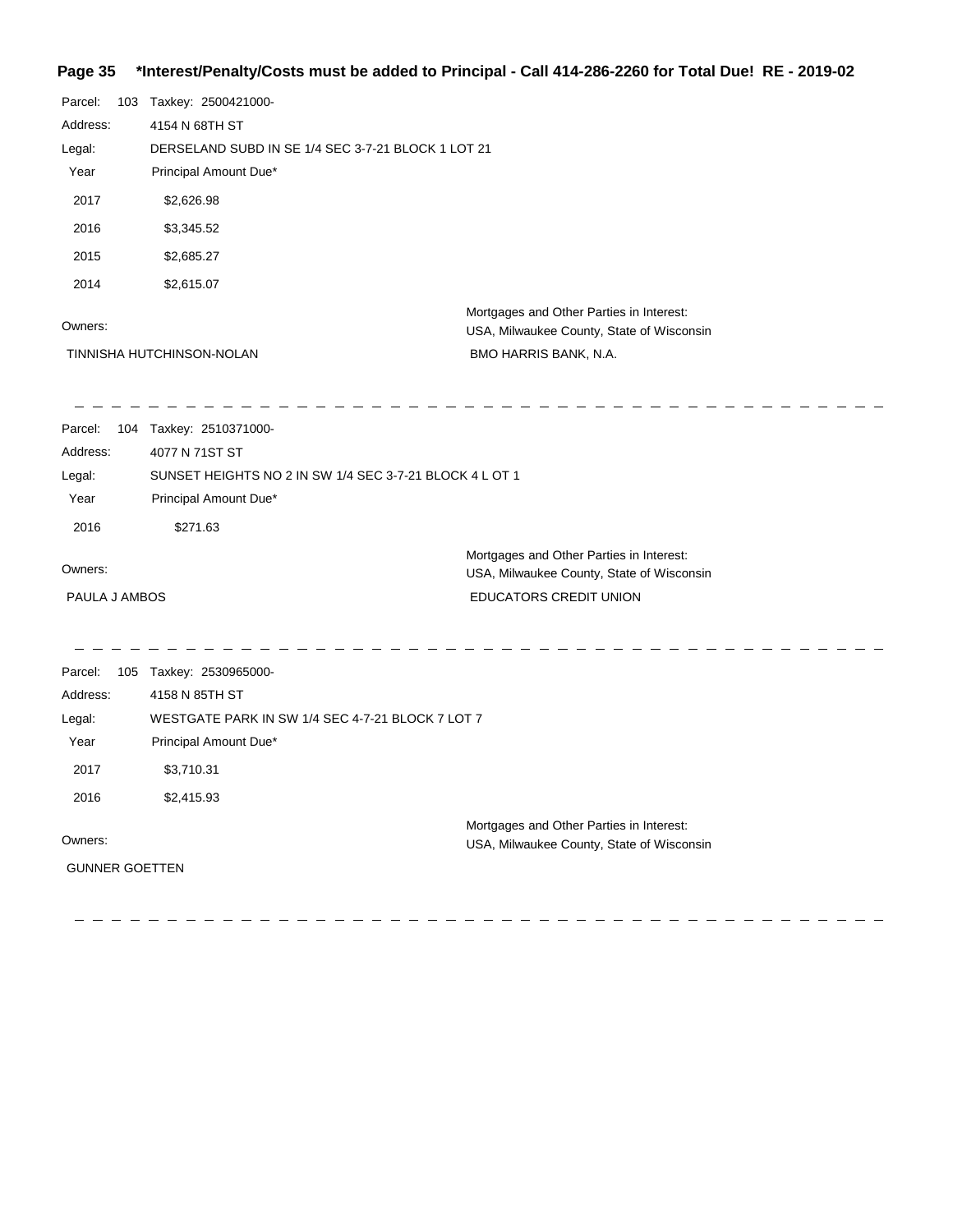### **Page 36 \*Interest/Penalty/Costs must be added to Principal - Call 414-286-2260 for Total Due! RE - 2019-02**

| Parcel:  | 106 | Taxkey: 2550128000-                                                                                      |  |
|----------|-----|----------------------------------------------------------------------------------------------------------|--|
| Address: |     | 4215 N 100TH ST<br><b>Unit 209</b>                                                                       |  |
| Legal:   |     | THE CLOISTERS NORTHWEST CONDOMINIUM IN SW 1/4 SEC 5-7-21 UNIT 209 & UND INT IN COMMON AREA & FACILIT IES |  |
| Year     |     | Principal Amount Due*                                                                                    |  |
| 2017     |     | \$903.33                                                                                                 |  |
| 2016     |     | \$900.34                                                                                                 |  |
| 2015     |     | \$917.05                                                                                                 |  |
| Owners:  |     | Mortgages and Other Parties in Interest:<br>USA, Milwaukee County, State of Wisconsin                    |  |
|          |     | PATRICIA ANN WADE<br>COIN APPLIANCES, LLC                                                                |  |
|          |     |                                                                                                          |  |
|          |     |                                                                                                          |  |

| Parcel:                         |     | 107 Taxkey: 2620149000-                                          |                                                                                       |
|---------------------------------|-----|------------------------------------------------------------------|---------------------------------------------------------------------------------------|
| Address:                        |     | 3740 N 88TH ST                                                   |                                                                                       |
| Legal:                          |     | HILGER'S SUBD NO 2, (PETER) IN NW 1/4 SEC 9-7-21 BL OCK 2 LOT 23 |                                                                                       |
| Year                            |     | Principal Amount Due*                                            |                                                                                       |
| 2017                            |     | \$4,166.38                                                       |                                                                                       |
| 2016                            |     | \$1,409.60                                                       |                                                                                       |
| 2015                            |     | \$11.47                                                          |                                                                                       |
| 2014                            |     | \$14.92                                                          |                                                                                       |
| Owners:                         |     |                                                                  | Mortgages and Other Parties in Interest:<br>USA, Milwaukee County, State of Wisconsin |
| <b>JAMES M BURNS</b>            |     |                                                                  |                                                                                       |
|                                 |     |                                                                  |                                                                                       |
|                                 |     |                                                                  |                                                                                       |
| Parcel:                         | 108 | Taxkey: 2630452000-                                              |                                                                                       |
| Address:                        |     | 3938 N 79TH ST                                                   |                                                                                       |
| Legal:                          |     | CAPITOL PARK IN NE 1/4 SEC 9-7-21 BLOCK 3 LOT 10                 |                                                                                       |
| Year                            |     | Principal Amount Due*                                            |                                                                                       |
| 2017                            |     | \$2,109.81                                                       |                                                                                       |
| Owners:<br><b>JAMES C HOGAN</b> |     |                                                                  | Mortgages and Other Parties in Interest:<br>USA, Milwaukee County, State of Wisconsin |
|                                 |     |                                                                  |                                                                                       |

 $\frac{1}{2}$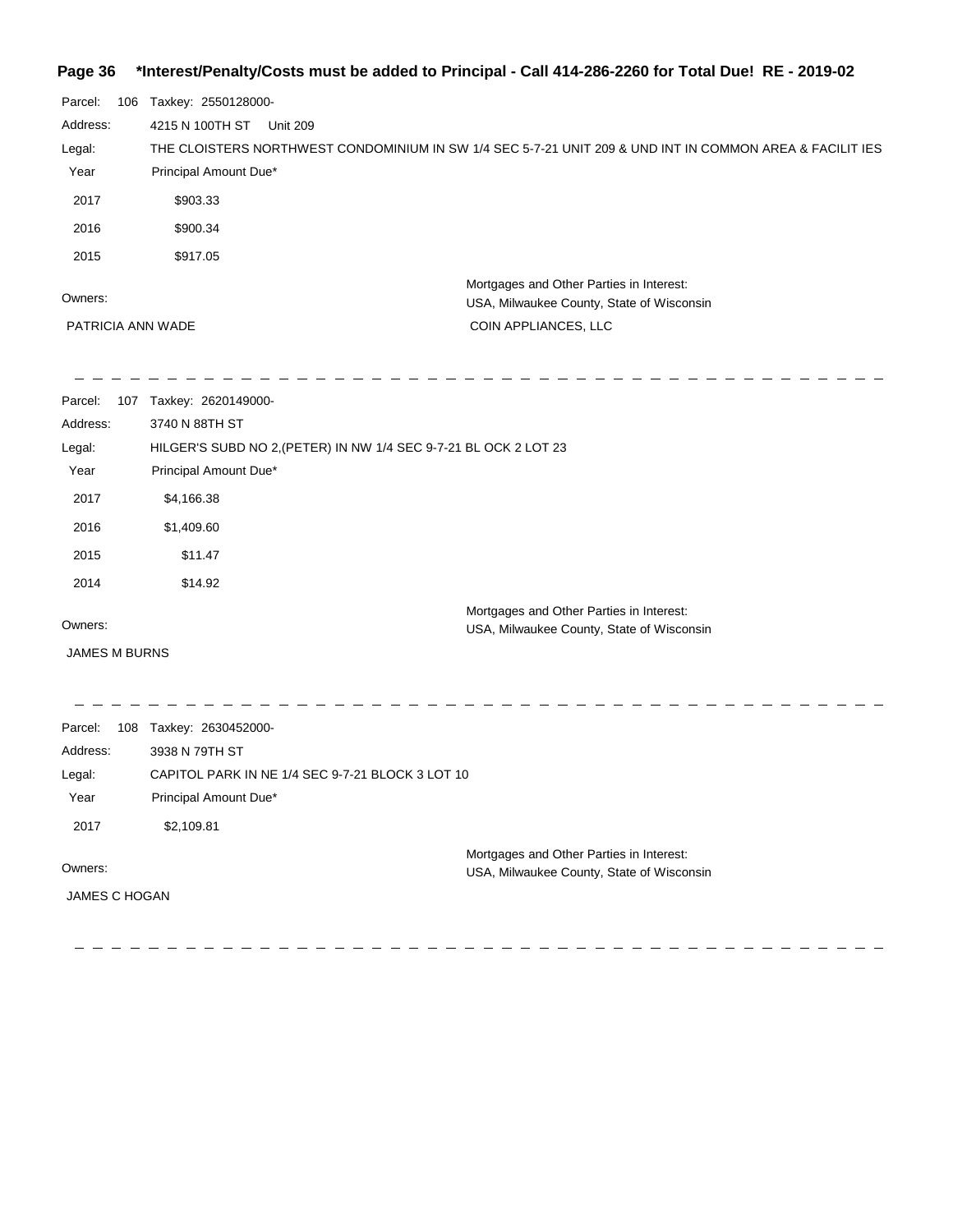## **Page 37 \*Interest/Penalty/Costs must be added to Principal - Call 414-286-2260 for Total Due! RE - 2019-02**

| Parcel:               | 109 | Taxkey: 2630492000-                              |
|-----------------------|-----|--------------------------------------------------|
| Address:              |     | 3819 N 79TH ST                                   |
| Legal:                |     | CAPITOL PARK IN NE 1/4 SEC 9-7-21 BLOCK 5 LOT 12 |
| Year                  |     | Principal Amount Due*                            |
| 2017                  |     | \$2,764.03                                       |
| 2016                  |     | \$772.30                                         |
|                       |     | Mortgages and Other Parties in Interest:         |
| Owners:               |     | USA, Milwaukee County, State of Wisconsin        |
| <b>WILLIE D ELLIS</b> |     |                                                  |
| <b>GENEVA ELLIS</b>   |     |                                                  |
|                       |     |                                                  |
|                       |     |                                                  |

| Parcel:<br>110         | Taxkey: 2660294000-                                                                   |  |  |  |  |
|------------------------|---------------------------------------------------------------------------------------|--|--|--|--|
| Address:               | 3714 N 60TH ST                                                                        |  |  |  |  |
| Legal:                 | GRASSLYN MANOR IN NW 1/4 SEC 11-7-21 BLOCK 11 LOT 18                                  |  |  |  |  |
| Year                   | Principal Amount Due*                                                                 |  |  |  |  |
| 2017                   | \$3,292.29                                                                            |  |  |  |  |
| 2016                   | \$1,627.21                                                                            |  |  |  |  |
| Owners:                | Mortgages and Other Parties in Interest:<br>USA, Milwaukee County, State of Wisconsin |  |  |  |  |
| PEDRO MERCADO          |                                                                                       |  |  |  |  |
| <b>XAYDALIS RIVERA</b> |                                                                                       |  |  |  |  |

| Parcel:<br>111          | Taxkey: 2670354000-                          |                                           |
|-------------------------|----------------------------------------------|-------------------------------------------|
| Address:                | 4524 W MELVINA ST                            |                                           |
| Legal:                  | OAKLAWN IN NE 1/4 SEC 11-7-21 BLOCK 2 LOT 29 |                                           |
| Year                    | Principal Amount Due*                        |                                           |
| 2017                    | \$3,222.55                                   |                                           |
| 2016                    | \$2,465.18                                   |                                           |
| 2015                    | \$2,176.26                                   |                                           |
|                         |                                              | Mortgages and Other Parties in Interest:  |
| Owners:                 |                                              | USA, Milwaukee County, State of Wisconsin |
| <b>LEONARD B MAHONE</b> |                                              |                                           |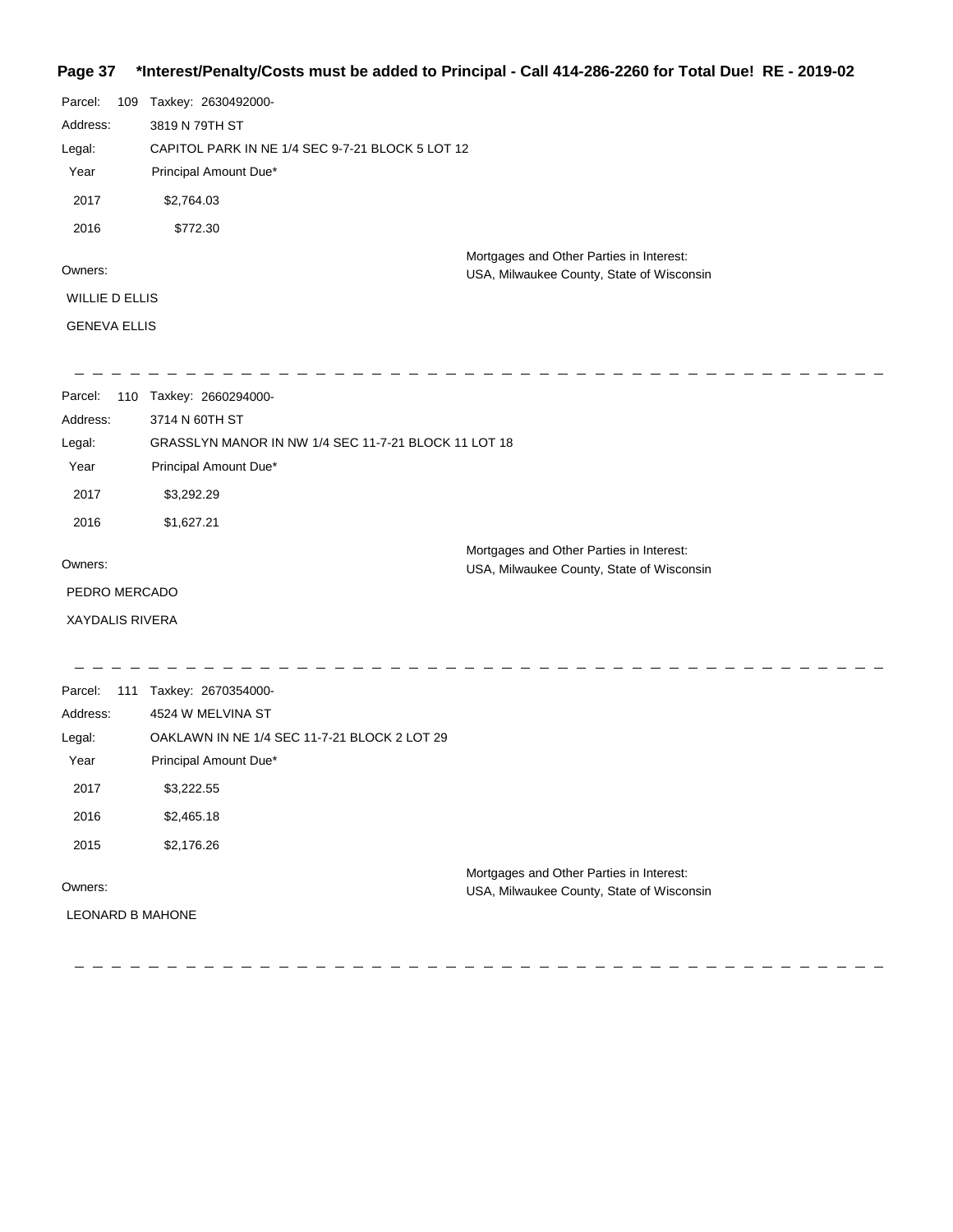## **Page 38 \*Interest/Penalty/Costs must be added to Principal - Call 414-286-2260 for Total Due! RE - 2019-02**

| Parcel:<br>Address:<br>Legal:<br>Year<br>2017<br>2016<br>2015<br>2014 | 112 Taxkey: 2670385000-<br>3880 N 44TH ST<br>OAKLAWN IN NE 1/4 SEC 11-7-21 BLOCK 4 N 38' LOT 3 ON W LINE & N 1.22' ON E LI LOT 1 ADJ.<br>Principal Amount Due*<br>\$3,713.81<br>\$3,075.50<br>\$3,495.51<br>\$3,785.90 |                                                                                                                                      |
|-----------------------------------------------------------------------|------------------------------------------------------------------------------------------------------------------------------------------------------------------------------------------------------------------------|--------------------------------------------------------------------------------------------------------------------------------------|
| Owners:<br><b>TIMOTHY TURNER</b>                                      |                                                                                                                                                                                                                        | Mortgages and Other Parties in Interest:<br>USA, Milwaukee County, State of Wisconsin<br>INSIDER'S CASH, LLC<br>TABLE TOP HOMES, LLC |
| Parcel:<br>Address:<br>Legal:<br>Year<br>2017<br>2016                 | 113 Taxkey: 2670721000-<br>4516 4518 W KEEFE AV<br>RAINBOW RIDGE IN NE 1/4 SEC 11-7-21 BLOCK 6 LOT 14<br>Principal Amount Due*<br>\$2,909.92<br>\$1,294.53                                                             |                                                                                                                                      |
| Owners:                                                               | E & K CAPITAL HOLDINGS LLC                                                                                                                                                                                             | Mortgages and Other Parties in Interest:<br>USA, Milwaukee County, State of Wisconsin                                                |
| Parcel:<br>Address:<br>Legal:<br>Year<br>2016                         | 114 Taxkey: 2680038000-<br>3725 N 38TH ST<br>ASSESSOR'S PLAT NO 119 IN NW 1/4 SEC 12-7-21 BLOCK 4 LOT 6<br>Principal Amount Due*<br>\$457.09                                                                           |                                                                                                                                      |
| Owners:                                                               | AVA HORTMAND AKA AVA L. STOKES                                                                                                                                                                                         | Mortgages and Other Parties in Interest:<br>USA, Milwaukee County, State of Wisconsin<br>TCF NATIONAL BANK                           |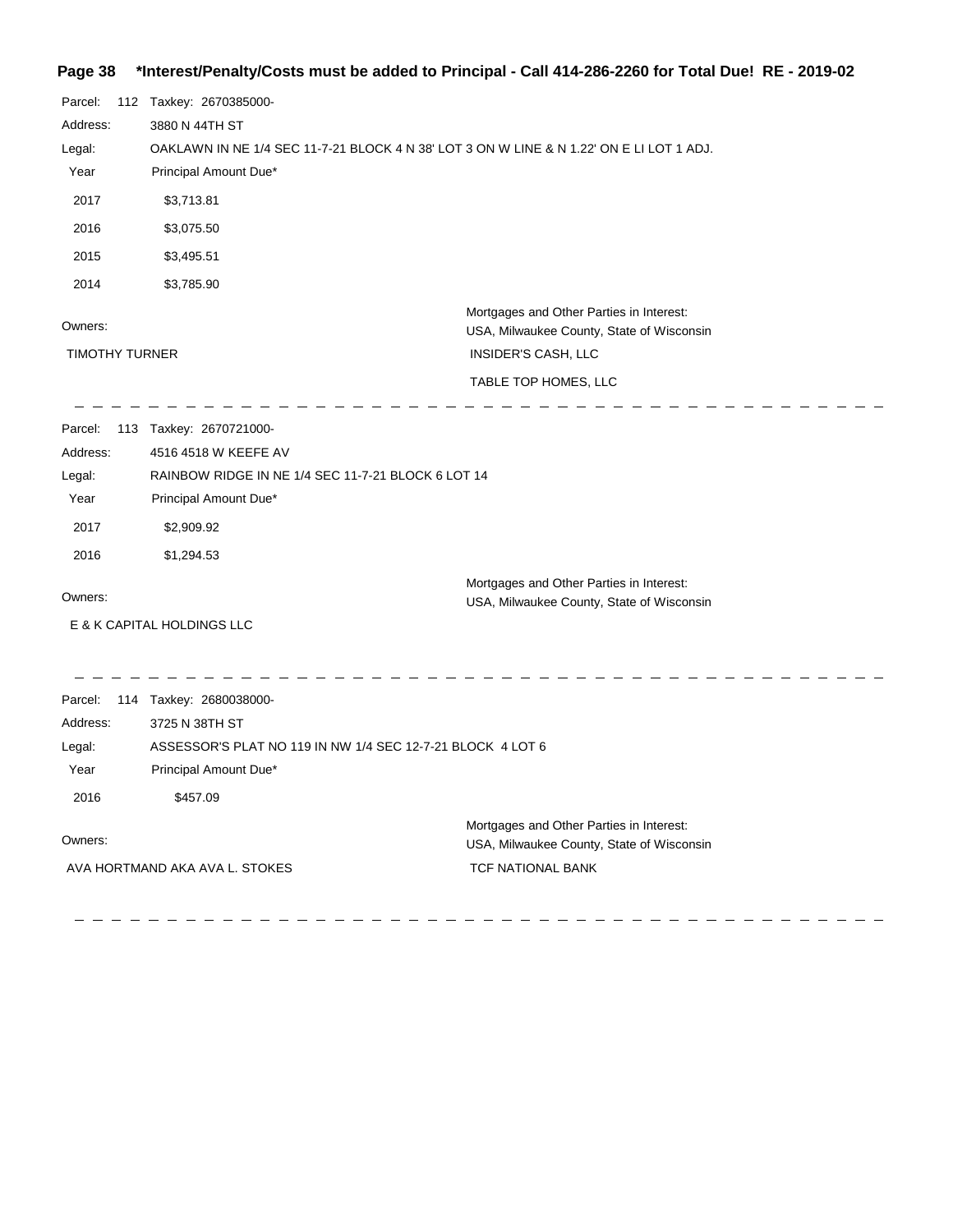#### **Page 39 \*Interest/Penalty/Costs must be added to Principal - Call 414-286-2260 for Total Due! RE - 2019-02**

| Parcel:  | 115 | Taxkey: 2680323000-                                |
|----------|-----|----------------------------------------------------|
| Address: |     | 3806 N 41ST ST                                     |
| Legal:   |     | BOULEVARD VIEW IN NW 1/4 SEC 12-7-21 BLOCK 2 LOT 8 |
| Year     |     | Principal Amount Due*                              |
| 2017     |     | \$1,470.54                                         |
| 2016     |     | \$1,120.86                                         |
| 2014     |     | \$1,395.65                                         |
| 2013     |     | \$307.67                                           |
|          |     | Mortgages and Other Parties in Interest:           |
| Owners:  |     | USA, Milwaukee County, State of Wisconsin          |

EVELYN M HARALSON

Parcel: 116 Taxkey: 2680726000-Address: 3727 N 41ST ST Legal: JUHL'S SUBD IN NW 1/4 SEC 12-7-21 BLOCK 3 LOT 2 Year Principal Amount Due\* 2017 \$4,403.38 2016 \$1,471.24 Mortgages and Other Parties in Interest: Owners: USA, Milwaukee County, State of Wisconsin ANGELINE MILLS DECISION ONE MORTGAGE COMPANY, LLC DLJ MORTGAGE CAPITAL, INC. MORTGAGE ELECTRONIC REGISTRATION SYSTEMS, INC. NATIONSCREDIT HOME EQUITY SERVICES CORPORATION SELECT PORTFOLIO SERVICING, INC. TM PROPERTY SOLUTIONS, LLC WMC MORTGAGE CORP. ------------ - - - - - - - - -\_ \_ \_ \_ \_ \_ \_ Parcel: 117 Taxkey: 2681396000-Address: 3816 3818 W ROOSEVELT DR Legal: ROOSEVELT DRIVE SUBD IN NW 1/4 SEC 12-7-21 BLOCK 1 0 LOT 9 Year Principal Amount Due\* 2017 \$1,957.25 Mortgages and Other Parties in Interest: Owners: USA, Milwaukee County, State of Wisconsin BLACK STAR PROPERTIES 2 LLC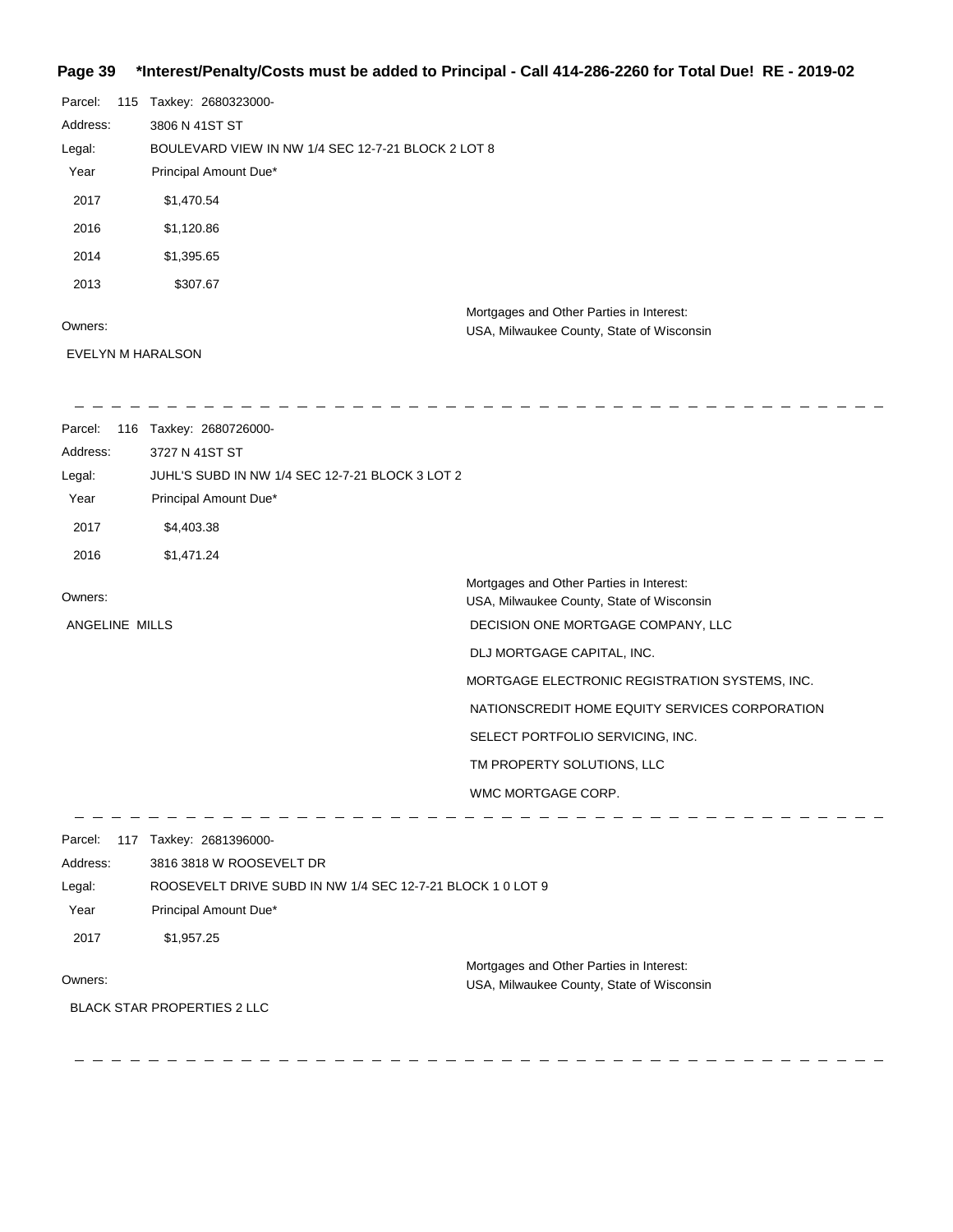### **Page 40 \*Interest/Penalty/Costs must be added to Principal - Call 414-286-2260 for Total Due! RE - 2019-02**

| Parcel:        | 118 | Taxkey: 2690012000-                                        |                                                                                       |
|----------------|-----|------------------------------------------------------------|---------------------------------------------------------------------------------------|
| Address:       |     | 3919 N 28TH ST                                             |                                                                                       |
| Legal:         |     | BELMONT IN NE 1/4 SEC 12-7-21 BLOCK 1 S 35' LOT 12 TID #74 |                                                                                       |
| Year           |     | Principal Amount Due*                                      |                                                                                       |
| 2017           |     | \$1,459.22                                                 |                                                                                       |
| 2016           |     | \$1,391.46                                                 |                                                                                       |
| Owners:        |     |                                                            | Mortgages and Other Parties in Interest:<br>USA, Milwaukee County, State of Wisconsin |
| DORIS WARFIELD |     |                                                            |                                                                                       |

MADELINE WARFIELD

| Parcel: | 119 | Taxkey: | 26901 | .37000- |  |  |  |  |  |  |  |  |  |  |
|---------|-----|---------|-------|---------|--|--|--|--|--|--|--|--|--|--|

| Address:<br>Legal:<br>Year | 3929 N 30TH ST<br>CONRAD-THOMA SUBD NO 1 IN NE 1/4 SEC 12-7-21 BLOCK 4 LOT 23 TID #74<br>Principal Amount Due* |
|----------------------------|----------------------------------------------------------------------------------------------------------------|
| 2017                       | \$3.27                                                                                                         |
| 2016                       | \$1,494.89                                                                                                     |
| 2015                       | \$606.98                                                                                                       |
| 2014                       | \$1,885.27                                                                                                     |
| 2013                       | \$1,501.62                                                                                                     |
| 2012                       | \$1,677.44                                                                                                     |
| 2011                       | \$1,119.04                                                                                                     |
| Owners:                    | Mortgages and Other Parties in Interest:<br>USA, Milwaukee County, State of Wisconsin                          |

TRACY L POLK

--------------- $\hspace{0.1cm} \hspace{0.1cm} \ldots \hspace{0.1cm}$   $\hspace{0.1cm} \ldots$  $-$  - - - - - - -Parcel: 120 Taxkey: 2690338000-Address: 3717 N 27TH ST GARDEN ACRE SUBD IN NE 1/4 SEC 12-7-21 BLOCK 3 S 3 5' OF E 125' LOT 6 TID #74 Legal: Year Principal Amount Due\* 2017 \$6,642.80 2016 \$4,894.87 Mortgages and Other Parties in Interest: Owners: USA, Milwaukee County, State of Wisconsin KAJA HOLDINGS 2, LLC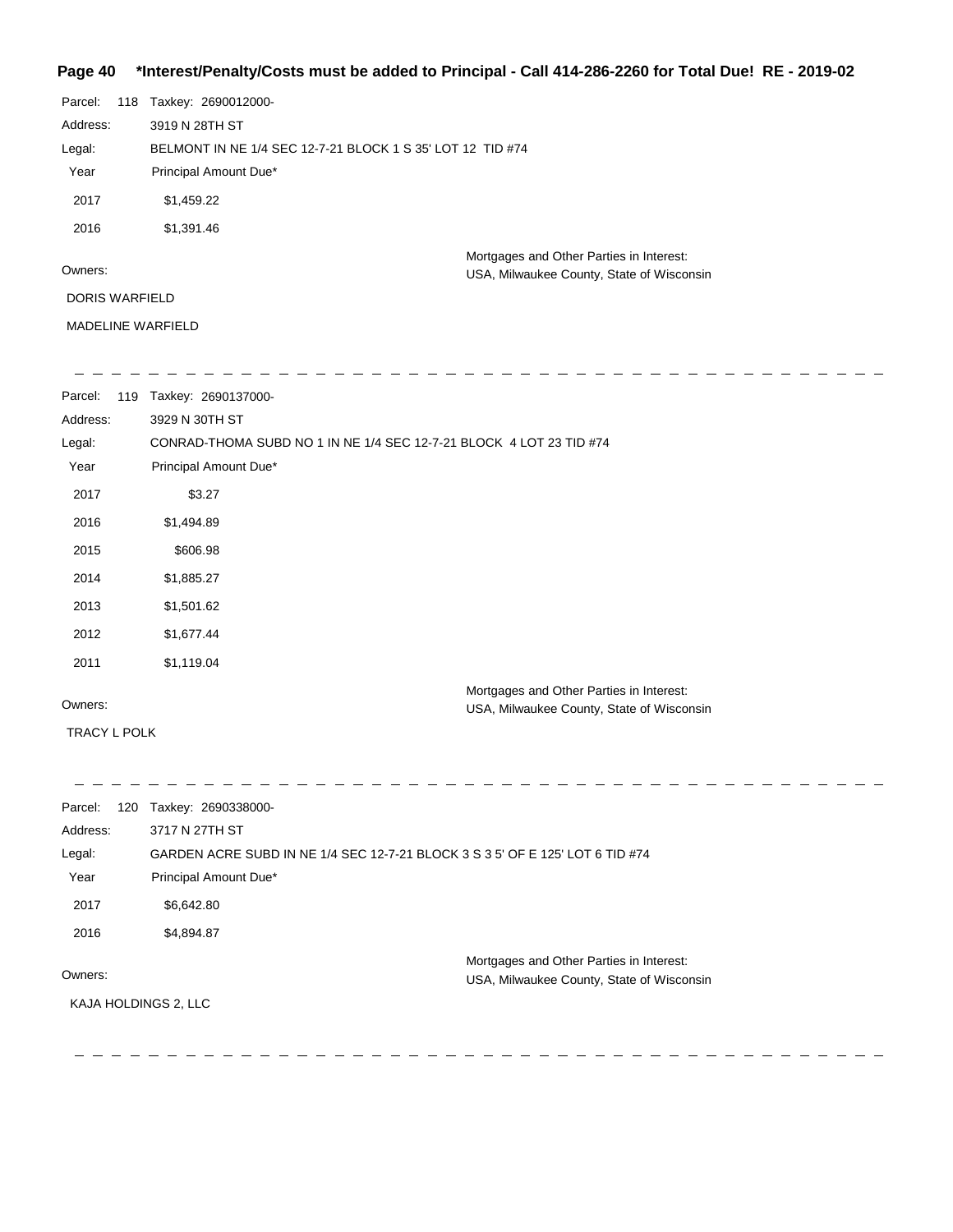## **Page 41 \*Interest/Penalty/Costs must be added to Principal - Call 414-286-2260 for Total Due! RE - 2019-02**

| Parcel:            | 121 | Taxkey: 2701022000-                                |                                           |
|--------------------|-----|----------------------------------------------------|-------------------------------------------|
| Address:           |     | 3817 3819 N 24TH ST                                |                                           |
| Legal:             |     | ROSEMONT NO 2 IN NW 1/4 SEC 7-7-22 BLOCK 12 LOT 14 |                                           |
| Year               |     | Principal Amount Due*                              |                                           |
| 2017               |     | \$1,000.51                                         |                                           |
| 2016               |     | \$595.19                                           |                                           |
|                    |     |                                                    | Mortgages and Other Parties in Interest:  |
| Owners:            |     |                                                    | USA, Milwaukee County, State of Wisconsin |
| <b>DORA TAYLOR</b> |     |                                                    |                                           |
|                    |     |                                                    |                                           |

CHARLES W TAYLOR JR.

| Parcel:           | 122 Taxkey: 2701143000-                                                    |                                                                                       |
|-------------------|----------------------------------------------------------------------------|---------------------------------------------------------------------------------------|
| Address:          | 2470 W KEEFE AV                                                            |                                                                                       |
| Legal:            | SAVINGS & INVESTMENT ASS'N OF MILW SUBD NO 10 IN N W 7-7-22 BLOCK 2 LOT 25 |                                                                                       |
| Year              | Principal Amount Due*                                                      |                                                                                       |
| 2017              | \$4,463.11                                                                 |                                                                                       |
| 2016              | \$566.45                                                                   |                                                                                       |
| 2015              | \$676.32                                                                   |                                                                                       |
| 2014              | \$1,822.86                                                                 |                                                                                       |
| 2013              | \$3,256.61                                                                 |                                                                                       |
| 2012              | \$577.53                                                                   |                                                                                       |
|                   |                                                                            | Mortgages and Other Parties in Interest:                                              |
| Owners:           |                                                                            | USA, Milwaukee County, State of Wisconsin                                             |
| SANTANA HOSKINS   |                                                                            |                                                                                       |
|                   |                                                                            |                                                                                       |
| Parcel:           | 123 Taxkey: 2701160000-                                                    |                                                                                       |
| Address:          | 3618 N 25TH ST                                                             |                                                                                       |
| Legal:            | SAVINGS & INVESTMENT ASS'N OF MILW SUBD NO 10 IN N W 7-7-22 BLOCK 2 LOT 42 |                                                                                       |
| Year              | Principal Amount Due*                                                      |                                                                                       |
| 2017              | \$689.00                                                                   |                                                                                       |
|                   |                                                                            |                                                                                       |
| Owners:           |                                                                            | Mortgages and Other Parties in Interest:<br>USA, Milwaukee County, State of Wisconsin |
| <b>MARK FRITZ</b> |                                                                            |                                                                                       |
|                   |                                                                            |                                                                                       |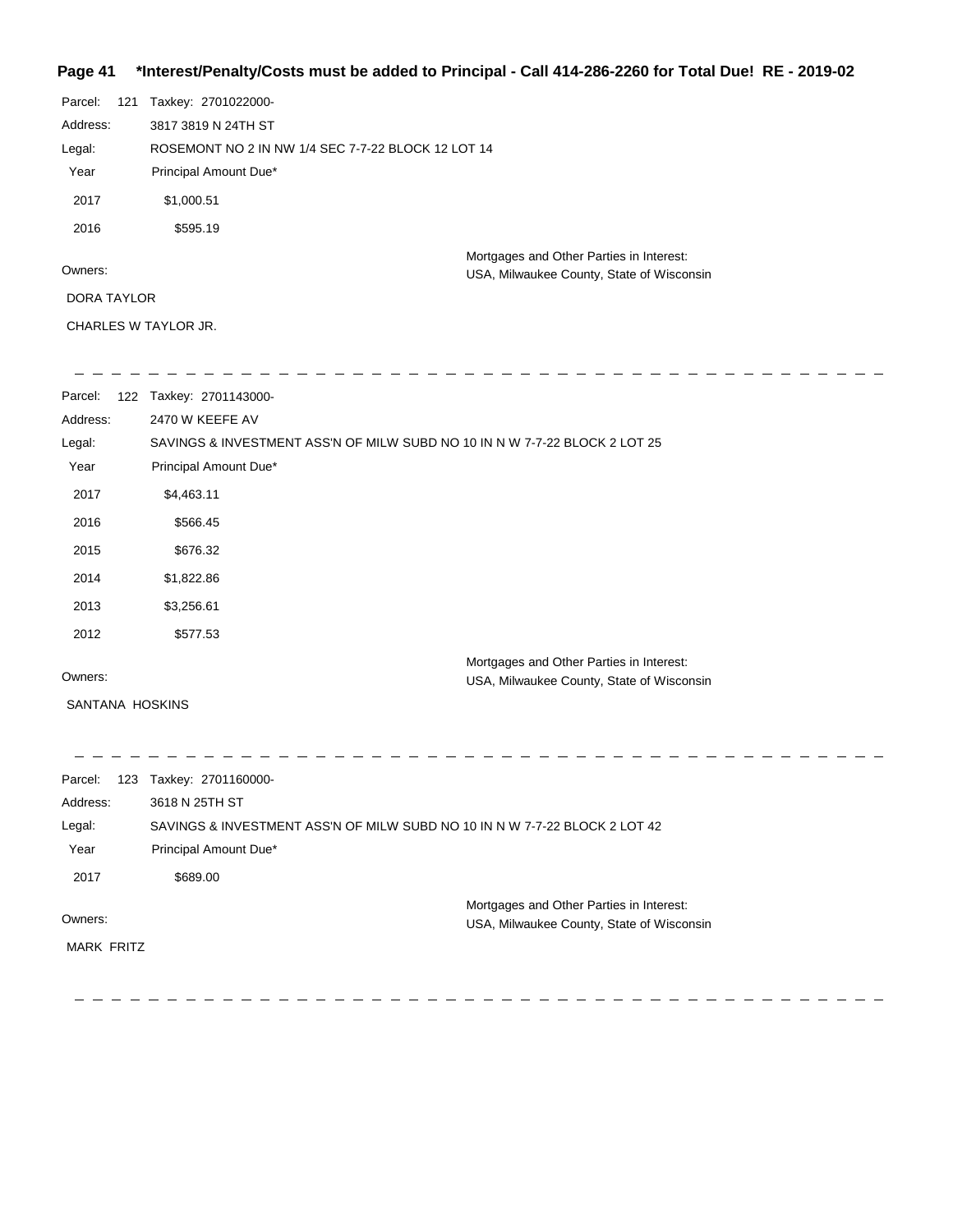## **Page 42 \*Interest/Penalty/Costs must be added to Principal - Call 414-286-2260 for Total Due! RE - 2019-02**

| Parcel:  | 124 Taxkey: 2701747000-                                                               |
|----------|---------------------------------------------------------------------------------------|
| Address: | 3912 N TEUTONIA AV                                                                    |
| Legal:   | ROSEMONT IN N 1/2 OF NW 1/4 SEC 7-7-22 BLOCK 1 LOT 59 & N 5' LOT 58 BID #29           |
| Year     | Principal Amount Due*                                                                 |
| 2017     | \$2,622.13                                                                            |
| 2016     | \$3,671.79                                                                            |
| Owners:  | Mortgages and Other Parties in Interest:<br>USA, Milwaukee County, State of Wisconsin |

CLEMENTINE COLBERT

| Parcel:<br>125 | Taxkey: 2702002000-                                                                                                                    |
|----------------|----------------------------------------------------------------------------------------------------------------------------------------|
| Address:       | 2317 W NASH ST                                                                                                                         |
| Legal:         | SUBD OF LOTS 39,40,65 & 66 PEASE'S SUBD IN NW 1/4 SEC 7-7-22 BLOCK 1 W 10'(LOTS 1 & 2 & N 11.30' LOT 3) N 72'(LOT<br>17 & E 8' LOT 16) |
| Year           | Principal Amount Due*                                                                                                                  |
| 2017           | \$2,795.01                                                                                                                             |
| 2016           | \$2,545.80                                                                                                                             |
| 2015           | \$4,867.48                                                                                                                             |
| Owners:        | Mortgages and Other Parties in Interest:<br>USA, Milwaukee County, State of Wisconsin                                                  |
| DARYL ANDERSON |                                                                                                                                        |

 $\frac{1}{2}$ 

| Parcel:<br>126<br>Address:<br>Legal:<br>Year | Taxkey: 2710218000-<br>3853 3855 N 15TH ST<br>ATKINSON AVENUE HEIGHTS IN NE 1/4 SEC 7-7-22 BLOCK 2 (LOTS 6 & 7) EXC N 6'<br>Principal Amount Due* |
|----------------------------------------------|---------------------------------------------------------------------------------------------------------------------------------------------------|
| 2017                                         | \$10,095.27                                                                                                                                       |
| 2016                                         | \$2,634.08                                                                                                                                        |
| 2015                                         | \$6,541.12                                                                                                                                        |
| 2014                                         | \$5,824.90                                                                                                                                        |
| 2013                                         | \$7,402.94                                                                                                                                        |
| 2012                                         | \$3,993.19                                                                                                                                        |
| Owners:                                      | Mortgages and Other Parties in Interest:<br>USA, Milwaukee County, State of Wisconsin                                                             |
| <b>CONNELL ADAMS</b>                         | LEGACY BANK NKA SEAWAY BANK                                                                                                                       |
|                                              | WEST COAST FUND, LLC                                                                                                                              |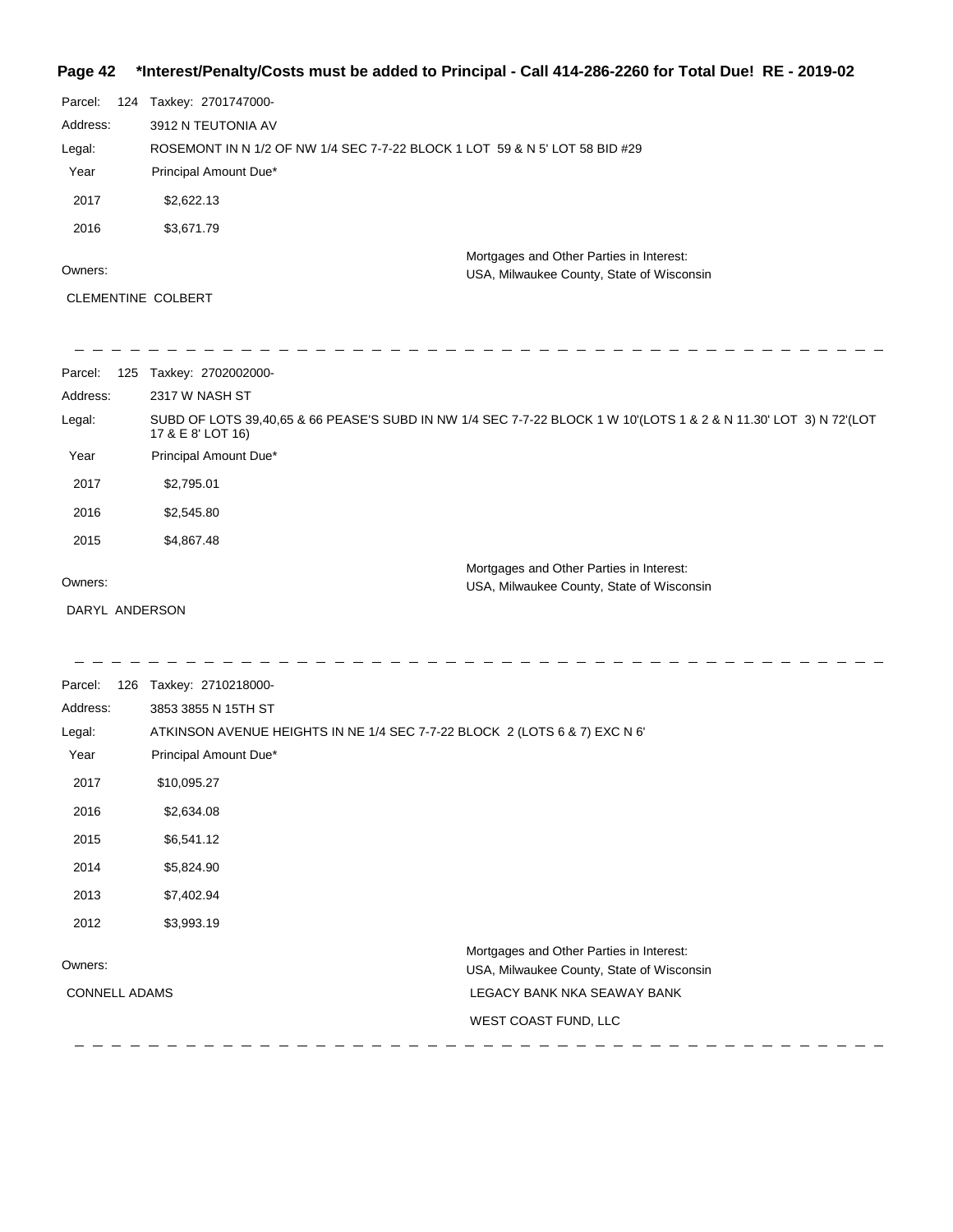## **Page 43 \*Interest/Penalty/Costs must be added to Principal - Call 414-286-2260 for Total Due! RE - 2019-02**

| Parcel:<br>Address:<br>Legal:<br>Year<br>2017<br>2016<br>Owners:<br>VALERIE JONES | 127 Taxkey: 2710869000-<br>3608 N 16TH ST<br>IRVING PARK IN SE 1/4 OF NE 1/4 SEC 7-7-22 BLOCK 8 N 20' LOT 15 & S 15' LOT 16<br>Principal Amount Due*<br>\$2,345.48<br>\$1,202.76 | Mortgages and Other Parties in Interest:<br>USA, Milwaukee County, State of Wisconsin |
|-----------------------------------------------------------------------------------|----------------------------------------------------------------------------------------------------------------------------------------------------------------------------------|---------------------------------------------------------------------------------------|
|                                                                                   |                                                                                                                                                                                  |                                                                                       |
| Parcel:<br>Address:                                                               | 128 Taxkey: 2710908000-<br>3739 N 16TH ST                                                                                                                                        |                                                                                       |
| Legal:                                                                            | IRVING PARK IN SE 1/4 OF NE 1/4 SEC 7-7-22 BLOCK 1 2 LOT 4 & N 7 1/2' LOT 5                                                                                                      |                                                                                       |
| Year                                                                              | Principal Amount Due*                                                                                                                                                            |                                                                                       |
| 2017                                                                              | \$926.98                                                                                                                                                                         |                                                                                       |
|                                                                                   |                                                                                                                                                                                  | Mortgages and Other Parties in Interest:                                              |
| Owners:                                                                           |                                                                                                                                                                                  | USA, Milwaukee County, State of Wisconsin                                             |
| <b>CAROLYN SHROPSHIRE</b>                                                         |                                                                                                                                                                                  |                                                                                       |
| Parcel:                                                                           | 129 Taxkey: 2711008000-                                                                                                                                                          |                                                                                       |
| Address:                                                                          | 3658 3660 N 20TH ST                                                                                                                                                              |                                                                                       |
| Legal:                                                                            | KENNAN & HILES' SUBD OF PART LOT 'A' ETC NE 7-7-22 BLOCK 1 LOTS 11 & 12                                                                                                          |                                                                                       |
| Year                                                                              | Principal Amount Due*                                                                                                                                                            |                                                                                       |
| 2017                                                                              | \$3,689.48                                                                                                                                                                       |                                                                                       |
| 2016                                                                              | \$604.71                                                                                                                                                                         |                                                                                       |
| Owners:                                                                           |                                                                                                                                                                                  | Mortgages and Other Parties in Interest:<br>USA, Milwaukee County, State of Wisconsin |
| VISION, LLC                                                                       |                                                                                                                                                                                  | LAW OFFICES OF PAUL A. MARANAN, S.C.                                                  |
|                                                                                   |                                                                                                                                                                                  | <b>PAUL PENOSKE</b>                                                                   |
|                                                                                   |                                                                                                                                                                                  |                                                                                       |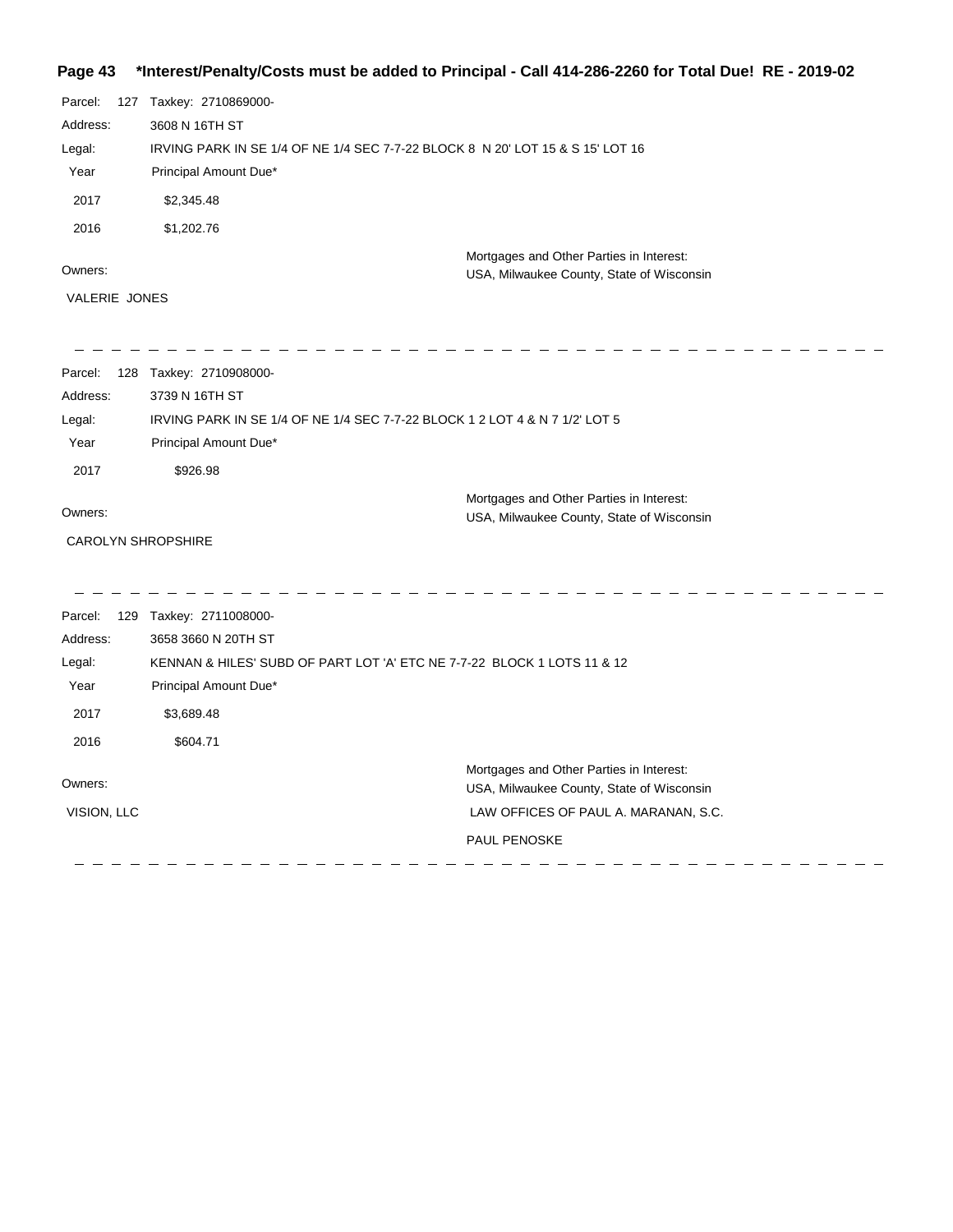## **Page 44 \*Interest/Penalty/Costs must be added to Principal - Call 414-286-2260 for Total Due! RE - 2019-02**

| Parcel:<br>Address:<br>Legal:<br>Year<br>2017 |     | 130 Taxkey: 2712419000-<br>3912 N 15TH ST<br>SUMMIT PARK HOMESITE IN NE 1/4 SEC 7-7-22 BLOCK 1 N 29' LOT 19 & S 10' LOT 20<br>Principal Amount Due*<br>\$1,561.37 |                                                                                       |
|-----------------------------------------------|-----|-------------------------------------------------------------------------------------------------------------------------------------------------------------------|---------------------------------------------------------------------------------------|
| 2016                                          |     | \$194.92                                                                                                                                                          |                                                                                       |
| 2013                                          |     | \$157.06                                                                                                                                                          |                                                                                       |
| Owners:                                       |     |                                                                                                                                                                   | Mortgages and Other Parties in Interest:<br>USA, Milwaukee County, State of Wisconsin |
| ALANDRIA GLADNEY                              |     |                                                                                                                                                                   | MILWAUKEE COUNTY CLERK OF CIRCUIT COURT                                               |
| JOHN GLADNEY, JR.                             |     |                                                                                                                                                                   |                                                                                       |
|                                               |     |                                                                                                                                                                   |                                                                                       |
| Parcel:                                       | 131 | Taxkey: 2712561000-                                                                                                                                               |                                                                                       |
| Address:                                      |     | 3835 N 19TH PL                                                                                                                                                    |                                                                                       |
| Legal:                                        |     | WILLIAMSBURG ADDITION IN NE 1/4 SEC 7-7-22 LOT 78                                                                                                                 |                                                                                       |
| Year                                          |     | Principal Amount Due*                                                                                                                                             |                                                                                       |
| 2017                                          |     | \$2,120.75                                                                                                                                                        |                                                                                       |
| 2016                                          |     | \$2,298.71                                                                                                                                                        |                                                                                       |
| Owners:                                       |     |                                                                                                                                                                   | Mortgages and Other Parties in Interest:<br>USA, Milwaukee County, State of Wisconsin |
| <b>ERICKA CAMPBELL</b>                        |     |                                                                                                                                                                   | FIRST FRANKLIN A DIVISION OF NAT. CITY BANK OF IN                                     |
|                                               |     | MONTE DUPREE JUNIOR                                                                                                                                               |                                                                                       |

 $- - -$ 

| Parcel:            | 132 | Taxkey: 2712582000-                                |                                                                                       |
|--------------------|-----|----------------------------------------------------|---------------------------------------------------------------------------------------|
| Address:           |     | 1920 W MELVINA ST                                  |                                                                                       |
| Legal:             |     | WILLIAMSBURG ADDITION IN NE 1/4 SEC 7-7-22 LOT 106 |                                                                                       |
| Year               |     | Principal Amount Due*                              |                                                                                       |
| 2017               |     | \$3,042.24                                         |                                                                                       |
| 2016               |     | \$2,915.84                                         |                                                                                       |
| Owners:            |     |                                                    | Mortgages and Other Parties in Interest:<br>USA, Milwaukee County, State of Wisconsin |
| <b>NEW VISIONS</b> |     |                                                    |                                                                                       |

 $\frac{1}{2} \left( \frac{1}{2} \right)$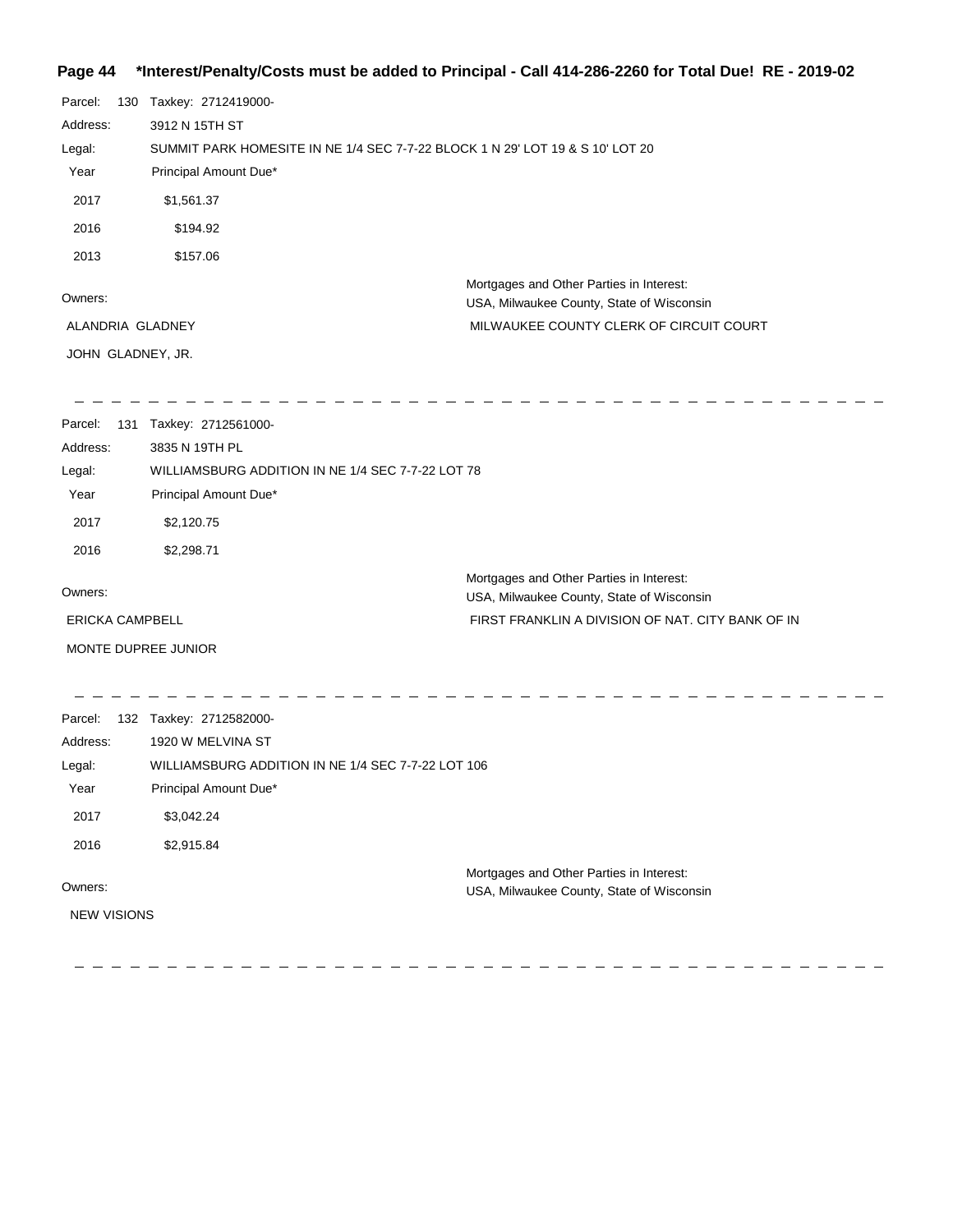## **Page 45 \*Interest/Penalty/Costs must be added to Principal - Call 414-286-2260 for Total Due! RE - 2019-02**

| Parcel:<br>Address:  | 133 Taxkey: 2720016000-<br>3802 3804 N 12TH ST                           |                                                                                         |  |
|----------------------|--------------------------------------------------------------------------|-----------------------------------------------------------------------------------------|--|
| Legal:               | ABERT HEIGHTS NO 2 ETC IN NW 1/4 SEC 8-7-22 VOL 36 PAGE 53 BLOCK 2 LOT 6 |                                                                                         |  |
| Year                 | Principal Amount Due*                                                    |                                                                                         |  |
| 2017                 | \$2,295.39                                                               |                                                                                         |  |
| 2016                 | \$3,054.26                                                               |                                                                                         |  |
| 2015                 | \$2,819.68                                                               |                                                                                         |  |
| Owners:              |                                                                          | Mortgages and Other Parties in Interest:<br>USA, Milwaukee County, State of Wisconsin   |  |
| <b>RENDA JACKSON</b> |                                                                          | <b>BERNADINE BAINES</b>                                                                 |  |
|                      |                                                                          | JOSEPH MOTON, JR.                                                                       |  |
|                      |                                                                          | <b>ROSA MOTON</b>                                                                       |  |
|                      |                                                                          | <b>THOMAS FOY</b>                                                                       |  |
| Parcel:              | 134 Taxkey: 2720519000-                                                  |                                                                                         |  |
| Address:             | 1036 W ATKINSON AV                                                       |                                                                                         |  |
| Legal:               |                                                                          | CONTINUATION OF WILLIAMSBURG HEIGHTS IN NW 1/4 SEC 8-7-22 BLOCK 8 W 25' LOT 18 & LOT 19 |  |
| Year                 | Principal Amount Due*                                                    |                                                                                         |  |
| 2017                 | \$66.04                                                                  |                                                                                         |  |
| 2016                 | \$1,769.33                                                               |                                                                                         |  |
| 2015                 | \$65.91                                                                  |                                                                                         |  |
| Owners:              |                                                                          | Mortgages and Other Parties in Interest:<br>USA, Milwaukee County, State of Wisconsin   |  |
|                      | HERITAGE INTERNATIONAL MINISTRIES<br>CHURCH OF GOD IN CHRIST             |                                                                                         |  |
|                      | Parcel: 135 Taxkey: 2720805000-                                          |                                                                                         |  |
| Address:             | 3574 N 10TH ST                                                           |                                                                                         |  |
| Legal:               | JAEGER'S SUBD IN NW 1/4 SEC 8-7-22 BLOCK 1 LOT 7                         |                                                                                         |  |
| Year                 | Principal Amount Due*                                                    |                                                                                         |  |
| 2017                 | \$551.12                                                                 |                                                                                         |  |
| 2016                 | \$1,464.21                                                               |                                                                                         |  |
| 2015                 | \$4,632.81                                                               |                                                                                         |  |
| 2014                 | \$5,460.11                                                               |                                                                                         |  |
| 2013                 | \$3,377.03                                                               |                                                                                         |  |
| Owners:              |                                                                          | Mortgages and Other Parties in Interest:<br>USA, Milwaukee County, State of Wisconsin   |  |
| DANIELLE VANCE       |                                                                          | BAYVIEW LOAN SERVICING, LLC                                                             |  |
|                      |                                                                          | CITIFINANCIAL, INC.                                                                     |  |

-----------------

\_\_\_\_\_\_\_\_\_\_\_\_\_\_\_\_\_\_\_\_\_\_\_\_\_\_\_\_\_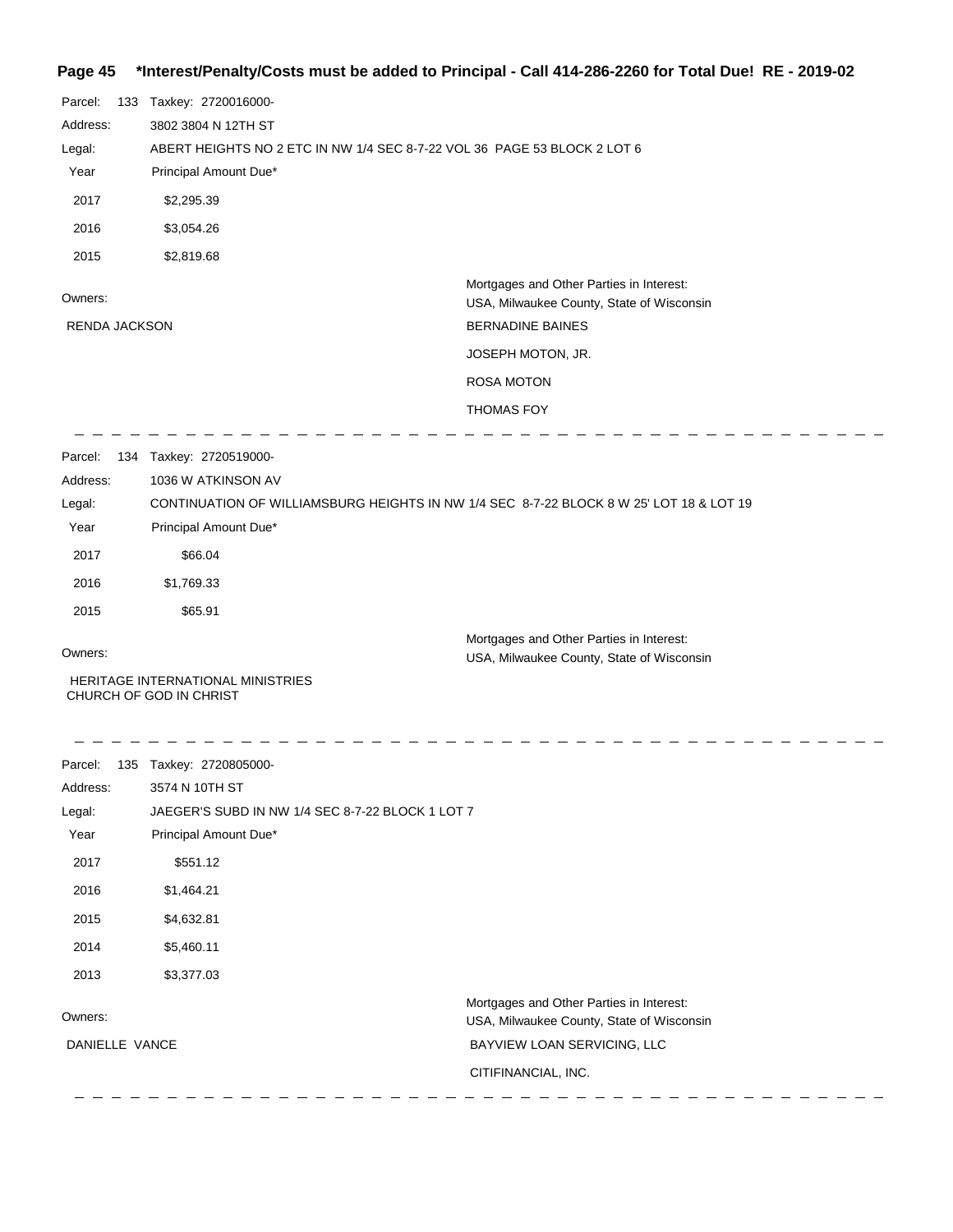## **Page 46 \*Interest/Penalty/Costs must be added to Principal - Call 414-286-2260 for Total Due! RE - 2019-02**

| Parcel:<br>Address:<br>Legal:<br>Year<br>2017<br>2016 | 136 | Taxkey: 2721001000-<br>3879 N 6TH ST<br>LA BOULE'S SUBD, (LOUIS JEROME) IN NW 1/4 SEC 8-7-22 BLOCK 1 LOT 1<br>Principal Amount Due*<br>\$4,772.09<br>\$572.12 |
|-------------------------------------------------------|-----|---------------------------------------------------------------------------------------------------------------------------------------------------------------|
| Owners:<br><b>MARY LEE</b>                            |     | Mortgages and Other Parties in Interest:<br>USA, Milwaukee County, State of Wisconsin<br>DEPARTMENT OF WORKFORCE DEVELOPMENT                                  |
| Parcel:<br>Address:<br>Legal:<br>Year<br>2017         |     | 137 Taxkey: 2721719000-<br>3555 N 9TH ST<br>PEOPLE'S BLDG & LOAN ASSN SUBD IN NW 1/4 SEC 8-7-2 2 BLOCK 3 LOT 8<br>Principal Amount Due*<br>\$361.70           |
| Owners:<br>WILLIE PEAVY                               |     | Mortgages and Other Parties in Interest:<br>USA, Milwaukee County, State of Wisconsin                                                                         |
| Parcel:<br>Address:                                   | 138 | Taxkey: 2722316000-<br>3842 N 10TH ST                                                                                                                         |

| Auuress.            | <b>JUTZ IN IUILIJI</b>                                                    |                                                                                       |
|---------------------|---------------------------------------------------------------------------|---------------------------------------------------------------------------------------|
| Legal:              | SOMER'S SUBD NO 1 IN NW 1/4 SEC 8-7-22 BLOCK 2 N 1 5' LOT 11 & ALL LOT 12 |                                                                                       |
| Year                | Principal Amount Due*                                                     |                                                                                       |
| 2017                | \$2,378.59                                                                |                                                                                       |
| 2016                | \$1,666.35                                                                |                                                                                       |
| 2015                | \$1,933.12                                                                |                                                                                       |
| 2014                | \$235.77                                                                  |                                                                                       |
| Owners:             |                                                                           | Mortgages and Other Parties in Interest:<br>USA, Milwaukee County, State of Wisconsin |
| <b>GENEVA OWENS</b> |                                                                           | BNC MORTGAGE, INC.                                                                    |
| <b>LARRY OWENS</b>  |                                                                           | NATIONSTAR MORTGAGE LLC                                                               |
|                     |                                                                           |                                                                                       |

<u> - - - - - - - - - - - - -</u>

 $\overline{a}$ 

---------------

------------

 $\overline{\phantom{0}}$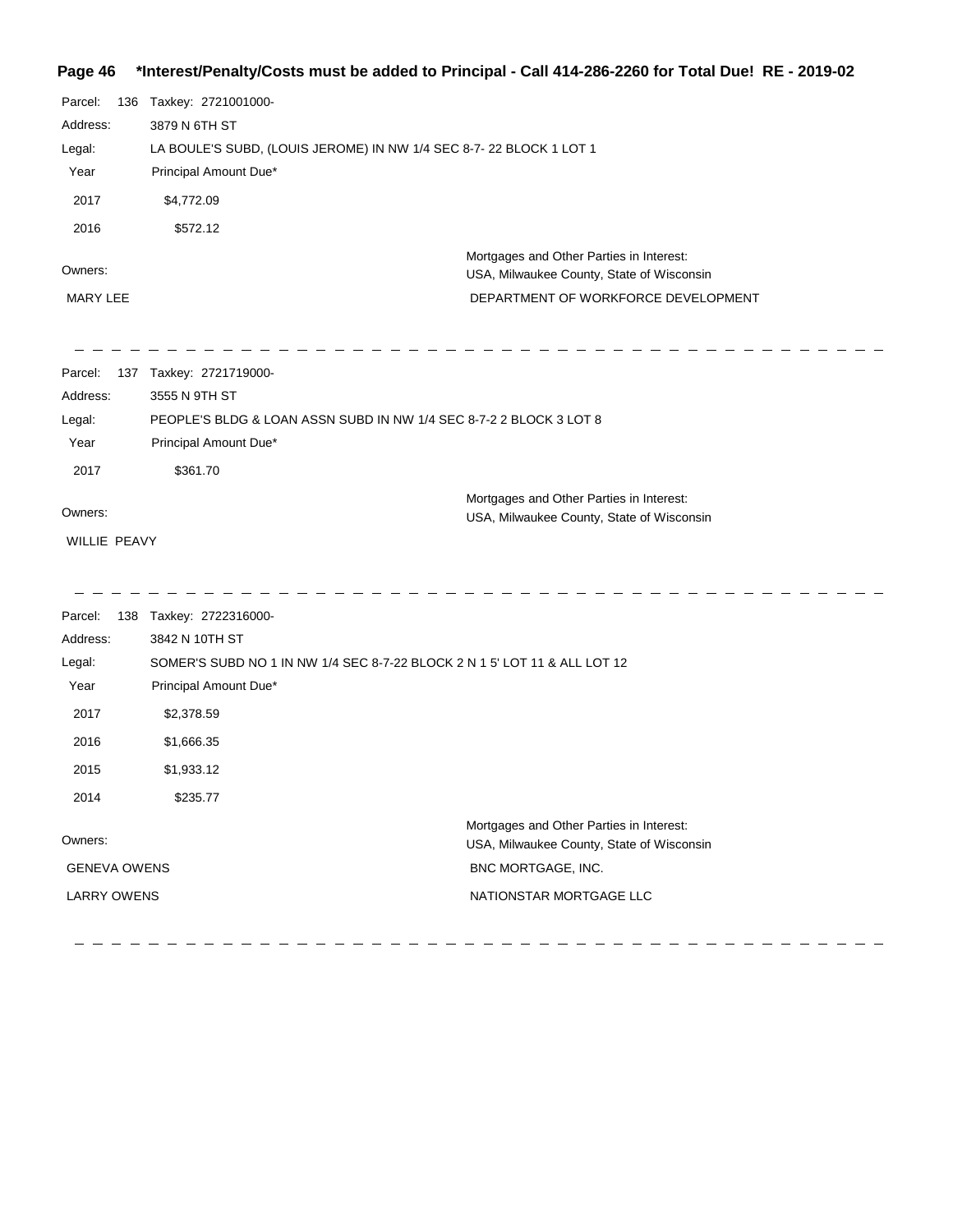## **Page 47 \*Interest/Penalty/Costs must be added to Principal - Call 414-286-2260 for Total Due! RE - 2019-02**

| Parcel:<br>Address:<br>Legal:<br>Year<br>2017<br>2016                       | 139 | Taxkey: 2722759000-<br>3656 N 13TH ST<br>WILLIAMSBURG HEIGHTS IN NW 1/4 SEC 8-7-22 BLOCK 3 N 15' LOT 38 & S 20' LOT 39<br>Principal Amount Due*<br>\$2,006.12<br>\$541.35   |                                                                                                                                                                         |
|-----------------------------------------------------------------------------|-----|-----------------------------------------------------------------------------------------------------------------------------------------------------------------------------|-------------------------------------------------------------------------------------------------------------------------------------------------------------------------|
| Owners:<br><b>ROBERT REED</b>                                               |     |                                                                                                                                                                             | Mortgages and Other Parties in Interest:<br>USA, Milwaukee County, State of Wisconsin<br>DEPARTMENT OF WORKFORCE DEVELOPMENT<br>MILWAUKEE COUNTY CLERK OF CIRCUIT COURT |
| Parcel:<br>Address:<br>Legal:<br>Year<br>2017<br>2016<br>2015               |     | 140 Taxkey: 2722823000-<br>3540 N 11TH ST<br>WILLIAMSBURG HEIGHTS IN NW 1/4 SEC 8-7-22 BLOCK 6 LOT 9<br>Principal Amount Due*<br>\$337.03<br>\$1,276.09<br>\$1,948.07       |                                                                                                                                                                         |
| Owners:<br>EDDIE KNOX                                                       |     |                                                                                                                                                                             | Mortgages and Other Parties in Interest:<br>USA, Milwaukee County, State of Wisconsin<br>MILWAUKEE COUNTY CLERK OF CIRCUIT COURT                                        |
| Parcel:<br>Address:<br>Legal:<br>Year<br>2017<br>2016<br>Owners:<br>TIA LEE |     | 141 Taxkey: 2730128000-<br>3736 3738 N PORT WASHINGTON AV<br>HAESSLER LAND CO'S SUBD IN NE 1/4 SEC 8-7-22 BLOCK 3 LOT 11<br>Principal Amount Due*<br>\$3,258.36<br>\$365.72 | Mortgages and Other Parties in Interest:<br>USA, Milwaukee County, State of Wisconsin                                                                                   |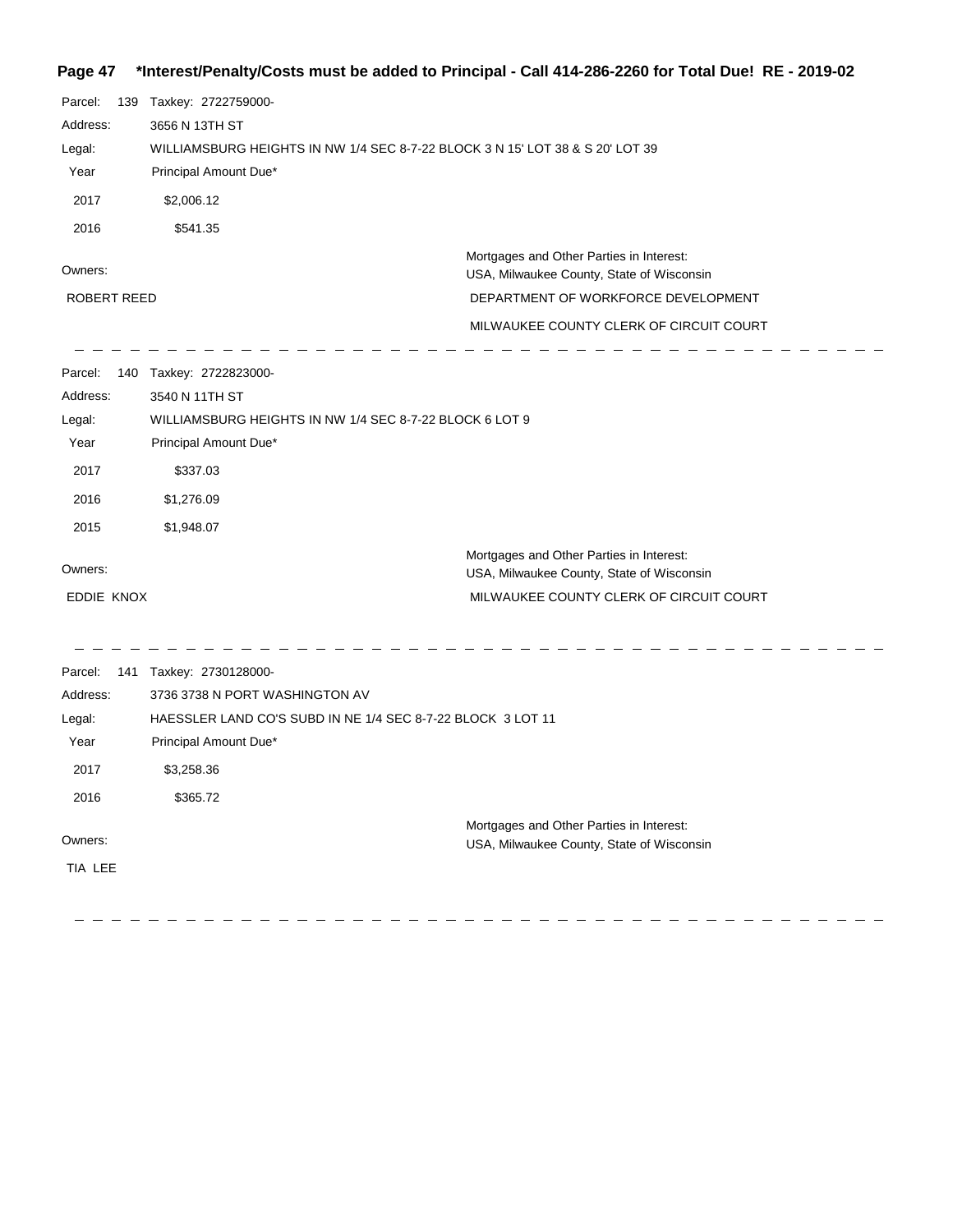### **Page 48 \*Interest/Penalty/Costs must be added to Principal - Call 414-286-2260 for Total Due! RE - 2019-02**

| Parcel:              | 142 Taxkey: 2731320000-                                             |                                                                                       |  |
|----------------------|---------------------------------------------------------------------|---------------------------------------------------------------------------------------|--|
| Address:             | 3604 3606 N PORT WASHINGTON AV                                      |                                                                                       |  |
| Legal:               | SCHNEIDER'S SUBD IN NE 1/4 SEC 8-7-22 BLOCK 1 LOT 24                |                                                                                       |  |
| Year                 | Principal Amount Due*                                               |                                                                                       |  |
| 2017                 | \$913.23                                                            |                                                                                       |  |
| 2016                 | \$2,396.02                                                          |                                                                                       |  |
| 2015                 | \$3,686.45                                                          |                                                                                       |  |
| 2014                 | \$649.33                                                            |                                                                                       |  |
| Owners:              |                                                                     | Mortgages and Other Parties in Interest:<br>USA, Milwaukee County, State of Wisconsin |  |
| <b>KEVIN KING</b>    |                                                                     | MILWAUKEE COUNTY CLERK OF CIRCUIT COURT                                               |  |
| LATRECE KING         |                                                                     |                                                                                       |  |
| Parcel:              | 143 Taxkey: 2731748000-                                             |                                                                                       |  |
| Address:             | 248 250 E KEEFE AV                                                  |                                                                                       |  |
| Legal:               | WEBSTER AVENUE ADDITION IN NE 1/4 SEC 8-7-22 BLOCK 5 LOT 11 BID #25 |                                                                                       |  |
| Year                 | Principal Amount Due*                                               |                                                                                       |  |
| 2017                 | \$2,590.06                                                          |                                                                                       |  |
| 2015                 | \$3,056.89                                                          |                                                                                       |  |
| Owners:              |                                                                     | Mortgages and Other Parties in Interest:<br>USA, Milwaukee County, State of Wisconsin |  |
| MVF PROPERTIES LLC   |                                                                     | BENJAMIN PAYNE, ESQ.                                                                  |  |
|                      |                                                                     | LEGACY BANK NKA SEAWAY BANK                                                           |  |
|                      |                                                                     | STATE BANK OF TEXAS                                                                   |  |
|                      | Parcel: 144 Taxkey: 2731931000-                                     |                                                                                       |  |
| Address:             | 3630 N VEL R PHILLIPS AV                                            |                                                                                       |  |
| Legal:               | ASSESSOR'S PLAT NO 114 IN NE 1/4 SEC 8-7-22 BLOCK 5 LOT 3           |                                                                                       |  |
| Year                 | Principal Amount Due*                                               |                                                                                       |  |
| 2017                 | \$5,368.67                                                          |                                                                                       |  |
| 2016                 | \$2,565.78                                                          |                                                                                       |  |
|                      |                                                                     | Mortgages and Other Parties in Interest:                                              |  |
| Owners:              |                                                                     | USA, Milwaukee County, State of Wisconsin                                             |  |
| LOUISE SMITH         |                                                                     | DEPARTMENT OF WORKFORCE DEVELOPMENT                                                   |  |
| NATHANIEL SMITH, JR. |                                                                     |                                                                                       |  |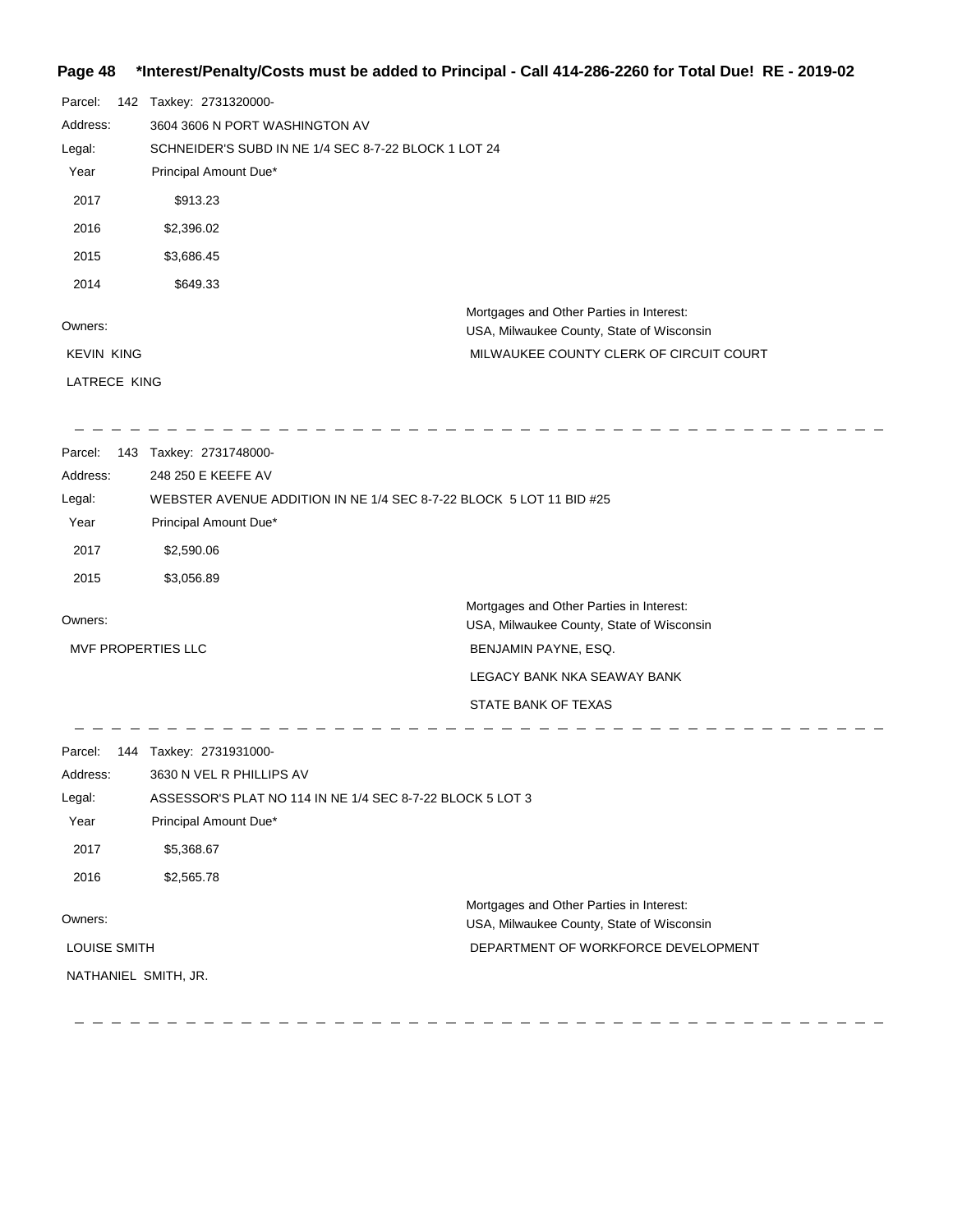## **Page 49 \*Interest/Penalty/Costs must be added to Principal - Call 414-286-2260 for Total Due! RE - 2019-02**

| Parcel:             | 145 Taxkey: 2801630000-                                                                        |                                                                                                       |  |
|---------------------|------------------------------------------------------------------------------------------------|-------------------------------------------------------------------------------------------------------|--|
| Address:            | 3480 N DOUSMAN ST                                                                              |                                                                                                       |  |
| Legal:              | <b>CILITIES</b>                                                                                | RIVER WOODS-ASH CONDOMINIUM IN SE 1/4 SEC 9-7-22 B LDG 3480 UNIT B & UND INT IN THE COMMON AREAS & FA |  |
| Year                | Principal Amount Due*                                                                          |                                                                                                       |  |
| 2017                | \$303.76                                                                                       |                                                                                                       |  |
| 2016                | \$737.60                                                                                       |                                                                                                       |  |
| Owners:             |                                                                                                | Mortgages and Other Parties in Interest:<br>USA, Milwaukee County, State of Wisconsin                 |  |
| <b>ANDREW VILA</b>  |                                                                                                | HUSCH BLACKWELL LLP                                                                                   |  |
|                     |                                                                                                |                                                                                                       |  |
| Parcel:<br>Address: | 146 Taxkey: 2810506000-<br>3303 N BUFFUM ST                                                    |                                                                                                       |  |
| Legal:              | BANNEN'S SUBD NO 1 IN SW 1/4 SEC 9-7-22 BLOCK 1 LO T 8 & S 8' LOT 9                            |                                                                                                       |  |
| Year                | Principal Amount Due*                                                                          |                                                                                                       |  |
| 2017                | \$3,749.67                                                                                     |                                                                                                       |  |
| 2016                | \$1,288.85                                                                                     |                                                                                                       |  |
|                     |                                                                                                | Mortgages and Other Parties in Interest:                                                              |  |
| Owners:             |                                                                                                | USA, Milwaukee County, State of Wisconsin                                                             |  |
|                     | SEMECA ANDERSON                                                                                |                                                                                                       |  |
| Parcel:             | 147 Taxkey: 2811843000-                                                                        |                                                                                                       |  |
| Address:            | 3236 3238 N HOLTON ST                                                                          |                                                                                                       |  |
| Legal:              | MC LAREN'S SUBD NO 2, (WM P) IN W 1/2 OF SW 1/4 SEC 9-7-22 BLOCK 3 N 10' LOT 24 & S 25' LOT 25 |                                                                                                       |  |
| Year                | Principal Amount Due*                                                                          |                                                                                                       |  |
| 2017                | \$2,193.69                                                                                     |                                                                                                       |  |
| 2016                | \$1,521.09                                                                                     |                                                                                                       |  |
| Owners:             |                                                                                                | Mortgages and Other Parties in Interest:<br>USA, Milwaukee County, State of Wisconsin                 |  |
|                     | <b>CUSTODIO GONZALEZ</b>                                                                       |                                                                                                       |  |
| LYDIA GONZALEZ      |                                                                                                |                                                                                                       |  |
|                     |                                                                                                |                                                                                                       |  |
|                     |                                                                                                |                                                                                                       |  |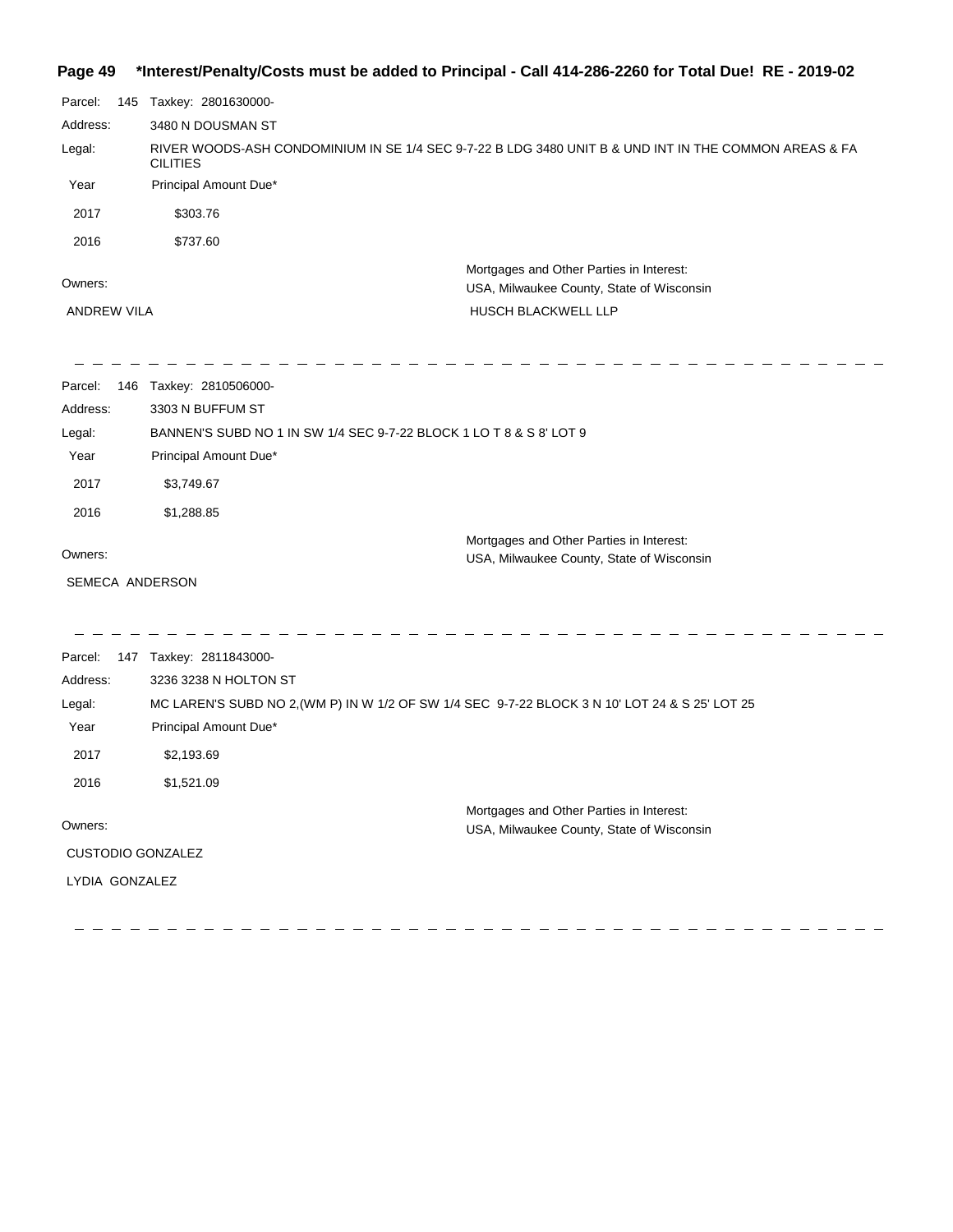## **Page 50 \*Interest/Penalty/Costs must be added to Principal - Call 414-286-2260 for Total Due! RE - 2019-02**

| Parcel:           | 148 | Taxkey: 2812689000-                                                                   |
|-------------------|-----|---------------------------------------------------------------------------------------|
| Address:          |     | 3475 N BUFFUM ST                                                                      |
| Legal:            |     | WEBSTER AVE HEIGHTS IN SW 1/4 SEC 9-7-22 BLOCK 4 A LL BLK 4 BID #36                   |
| Year              |     | Principal Amount Due*                                                                 |
| 2016              |     | \$4,461.90                                                                            |
| Owners:           |     | Mortgages and Other Parties in Interest:<br>USA, Milwaukee County, State of Wisconsin |
| CORNICE GRACE     |     |                                                                                       |
| <b>BETTY HOOD</b> |     |                                                                                       |

| Parcel:<br>149 | Taxkey: 2820402000-                                       |
|----------------|-----------------------------------------------------------|
| Address:       | 3423 N 2ND ST                                             |
| Legal:         | ASSESSOR'S PLAT NO 113 IN SE 1/4 SEC 8-7-22 BLOCK 6 LOT 1 |
| Year           | Principal Amount Due*                                     |
| 2017           | \$2,387.76                                                |
|                | Mortgages and Other Parties in Interest:                  |
| Owners:        | USA, Milwaukee County, State of Wisconsin                 |

KATRINA EVANS

 $\hspace{0.1cm} \hspace{0.1cm} \hspace{0.1cm} \hspace{0.1cm} \hspace{0.1cm} \hspace{0.1cm} \hspace{0.1cm} \hspace{0.1cm} \hspace{0.1cm} \hspace{0.1cm} \hspace{0.1cm} \hspace{0.1cm} \hspace{0.1cm} \hspace{0.1cm} \hspace{0.1cm} \hspace{0.1cm} \hspace{0.1cm} \hspace{0.1cm} \hspace{0.1cm} \hspace{0.1cm} \hspace{0.1cm} \hspace{0.1cm} \hspace{0.1cm} \hspace{0.1cm} \hspace{$ 

| Parcel:<br>150 | Taxkey: 2821614000-                                         |                                           |
|----------------|-------------------------------------------------------------|-------------------------------------------|
| Address:       | 317 W RING ST                                               |                                           |
| Legal:         | PIERCE'S ADDITION IN SE 1/4 SEC 8-7-22 BLOCK 6 W 5 5' LOT 9 |                                           |
| Year           | Principal Amount Due*                                       |                                           |
| 2017           | \$1,337.36                                                  |                                           |
| 2016           | \$1,653.63                                                  |                                           |
|                |                                                             | Mortgages and Other Parties in Interest:  |
| Owners:        |                                                             | USA, Milwaukee County, State of Wisconsin |
|                | BOSSES SPORTS BAR AND GRILL, LLC                            |                                           |

| Parcel:            | 151 | Taxkey: 2822310000-                                            |                                           |
|--------------------|-----|----------------------------------------------------------------|-------------------------------------------|
| Address:           |     | 222 W RANDOLPH ST                                              |                                           |
| Legal:             |     | SCHULHOF'S SUBD, IN W 1/2 OF SE 1/4 SEC 8-7-22 BLO CK 1 LOT 10 |                                           |
| Year               |     | Principal Amount Due*                                          |                                           |
| 2017               |     | \$4,162.86                                                     |                                           |
| 2016               |     | \$3,864.22                                                     |                                           |
| 2015               |     | \$13,666.25                                                    |                                           |
|                    |     |                                                                | Mortgages and Other Parties in Interest:  |
| Owners:            |     |                                                                | USA, Milwaukee County, State of Wisconsin |
| <b>KWAME GREEN</b> |     |                                                                |                                           |
|                    |     |                                                                |                                           |

 $\frac{1}{2}$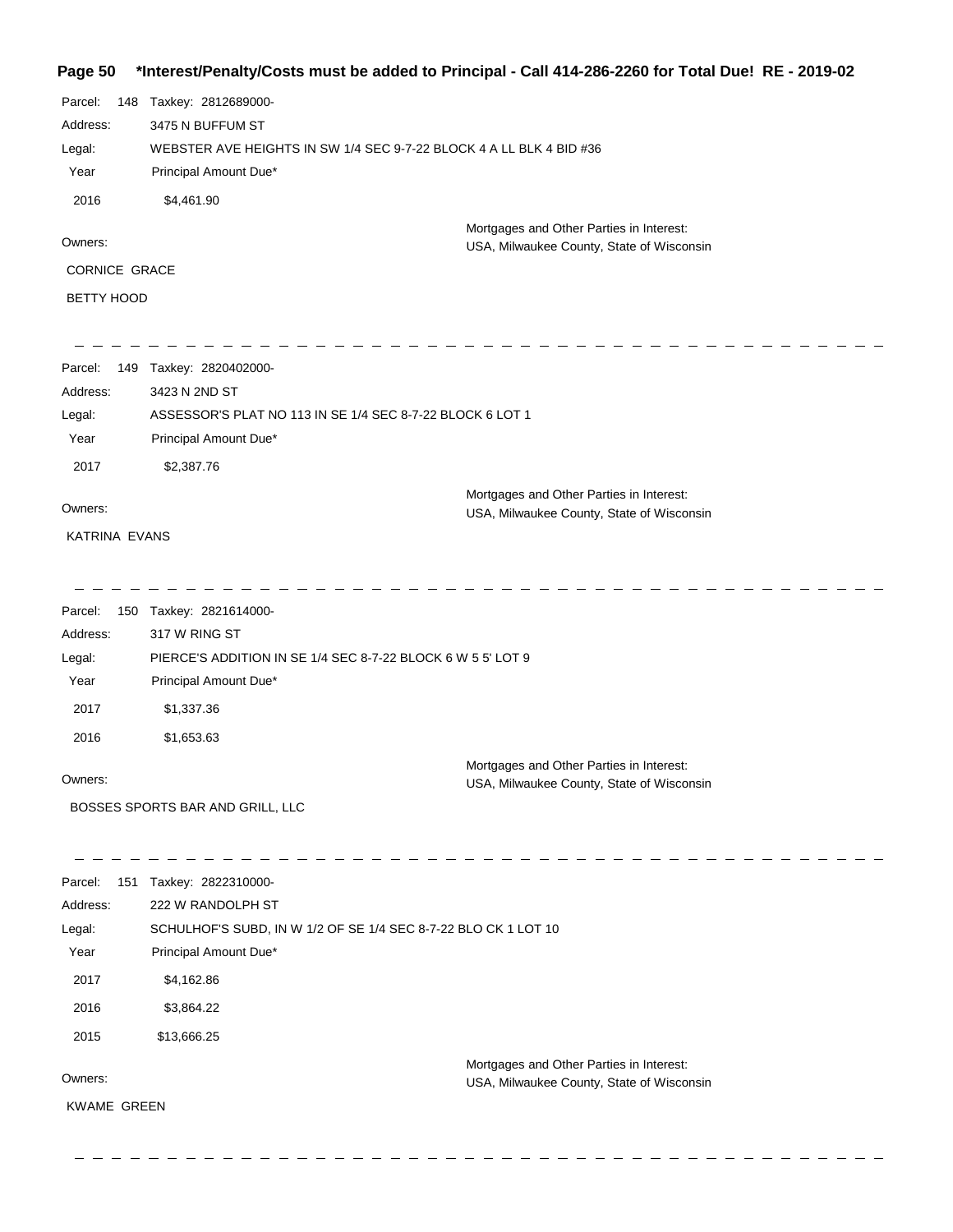**Page 51 \*Interest/Penalty/Costs must be added to Principal - Call 414-286-2260 for Total Due! RE - 2019-02** Parcel: 152 Taxkey: 2822506100-3257 N RICHARDS ST Address: TRUSS' SUBD, (JACOB) IN SE 1/4 SEC 8-7-22 BLOCK 1 LOTS 6 & 7 Legal: Year Principal Amount Due\* 2016 \$597.78 Mortgages and Other Parties in Interest: Owners: USA, Milwaukee County, State of Wisconsin HELEN DIXON CITY OF MILWAUKEE ESTATE RECOVERY PROGRAM Parcel: 153 Taxkey: 2830002000-3245 N 8TH ST Address: COTTER'S HOME SUBD OF RESERVED LOT 4 IN PIERCE & D AVIS' ADDN IN E 1/2 OF SW 1/4 SEC 8-7-22 LOT 2 Legal: Year Principal Amount Due\* 2017 \$6,220.74 2016 \$7,572.25 2015 \$6,834.19 Mortgages and Other Parties in Interest: Owners: USA, Milwaukee County, State of Wisconsin JAMES HARRIS MILWAUKEE COUNTY CLERK OF CIRCUIT COURT PAULA HARRIS \_ \_ \_ \_ \_ \_ \_ \_ \_ Parcel: 154 Taxkey: 2830112100-Address: 1004 W KEEFE AV MILWAUKEE SAVINGS & INVESTMENT ASSN SUBD NO 2 IN S W 8-7-22 BLOCK 2 LOTS 1& 2 Legal: Year Principal Amount Due\* 2017 \$1,143.00 Mortgages and Other Parties in Interest: Owners: USA, Milwaukee County, State of Wisconsin KATRINA EVANS Parcel: 155 Taxkey: 2830318000-Address: 3433 N 10TH ST Legal: MILWAUKEE SAVINGS & INVESTMENT ASSN SUBD NO 2 IN S W 8-7-22 BLOCK 7 LOT 60 Year Principal Amount Due\* 2017 \$1,560.30 Mortgages and Other Parties in Interest: Owners: USA, Milwaukee County, State of Wisconsin FRANCES TOWNSEL COUNTRYWIDE HOME LOANS, INC. THE BANK OF NEW YORK MELLON FKA THE BANK OF NEW YORK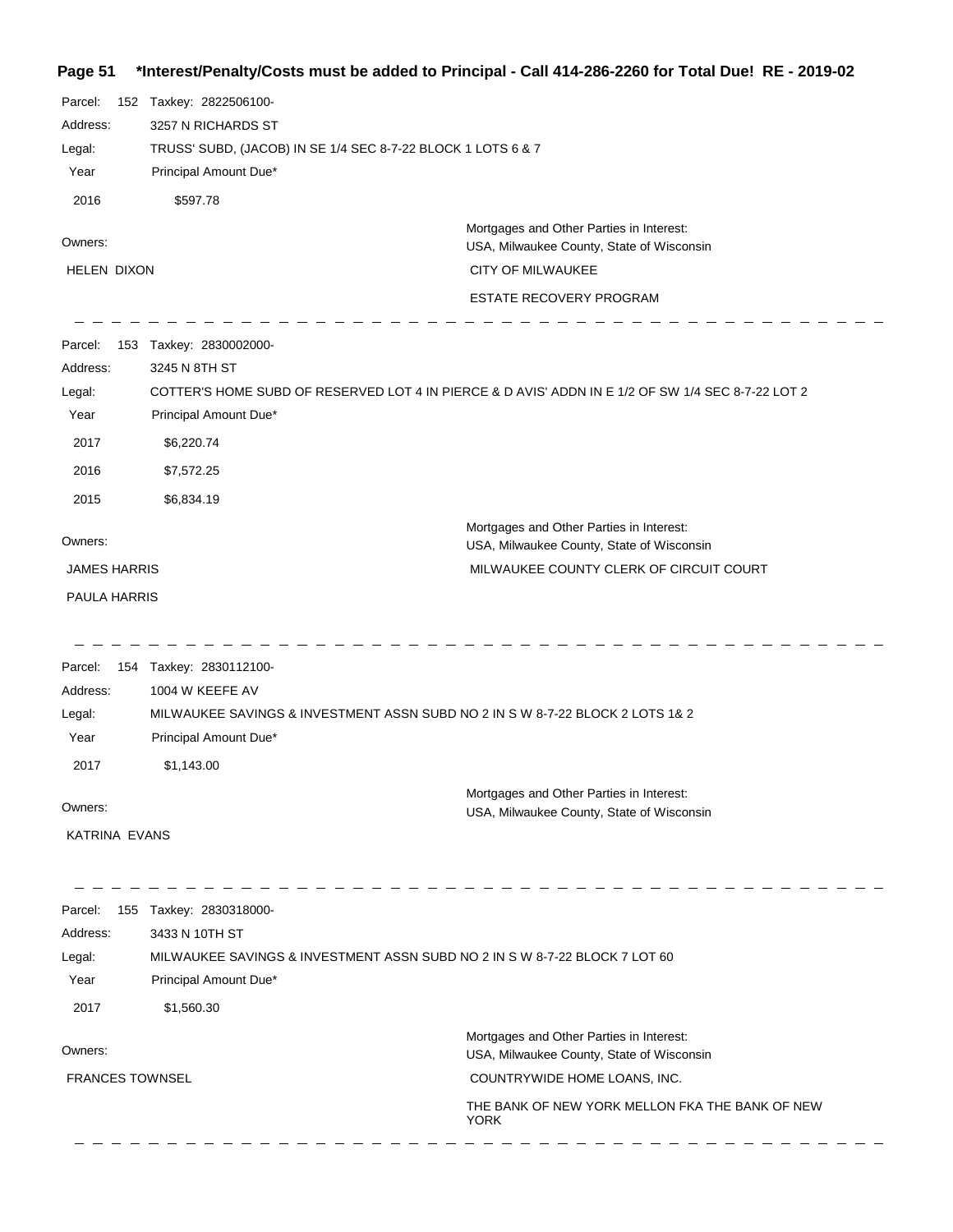## **Page 52 \*Interest/Penalty/Costs must be added to Principal - Call 414-286-2260 for Total Due! RE - 2019-02**

| Parcel:<br>156<br>Address:<br>Legal:<br>Year<br>2017<br>2016  | Taxkey: 2830414000-<br>3283 N 10TH ST<br>Principal Amount Due*<br>\$1,059.90<br>\$2,289.33             | MILWAUKEE SAVINGS & INVESTMENT ASSN SUBD NO 2 IN S W 8-7-22 BLOCK 10 LOT 5                                                                               |
|---------------------------------------------------------------|--------------------------------------------------------------------------------------------------------|----------------------------------------------------------------------------------------------------------------------------------------------------------|
| Owners:                                                       | KINGS 1 PROPERTIES LLC                                                                                 | Mortgages and Other Parties in Interest:<br>USA, Milwaukee County, State of Wisconsin<br>CITY OF MILWAUKEE DEPARTMENT OF NEIGHBORHOOD<br><b>SERVICES</b> |
| Parcel:<br>Address:<br>Legal:<br>Year<br>2017<br>2016<br>2015 | 157 Taxkey: 2830694000-<br>926 W BURLEIGH ST<br>Principal Amount Due*<br>\$60.06<br>\$63.15<br>\$64.59 | MILWAUKEE SAVINGS & INVESTMENT ASSN SUBD NO 2 IN S W 8-7-22 BLOCK 16 LOT 34                                                                              |
| Owners:<br><b>JOHN TOWNSEND</b>                               |                                                                                                        | Mortgages and Other Parties in Interest:<br>USA, Milwaukee County, State of Wisconsin                                                                    |
| Parcel:<br>Address:<br>Legal:<br>Year<br>2016                 | 158 Taxkey: 2830875100-<br>3417 N 6TH ST<br>Principal Amount Due*<br>\$2,186.98                        | PEIRCE & DAVIS' ADDN IN E 1/2 OF SW 1/4 SEC 8-7-22 BLOCK 3 LOT 8<br>Mortgages and Other Parties in Interest:                                             |
| Owners:<br><b>TRANAE ANTHONY</b>                              |                                                                                                        | USA, Milwaukee County, State of Wisconsin                                                                                                                |
| Parcel:<br>159<br>Address:<br>Legal:<br>Year                  | Taxkey: 2830889000-<br>3308 3310 N 7TH ST<br>Principal Amount Due*                                     | PEIRCE & DAVIS' ADDN IN E 1/2 OF SW 1/4 SEC 8-7-22 BLOCK 3 S 35' LOT 21                                                                                  |
| 2017<br>2016<br>Owners:<br>CARNELL LLC                        | \$5,153.87<br>\$5,712.07                                                                               | Mortgages and Other Parties in Interest:<br>USA, Milwaukee County, State of Wisconsin                                                                    |

 $\frac{1}{2}$ 

 $= \overline{\phantom{a}}$  $\overline{\phantom{a}}$  $\equiv$   $\equiv$ 

 $=$   $-$ 

\_\_\_\_\_\_\_\_\_\_\_\_\_\_

 $\equiv$   $\equiv$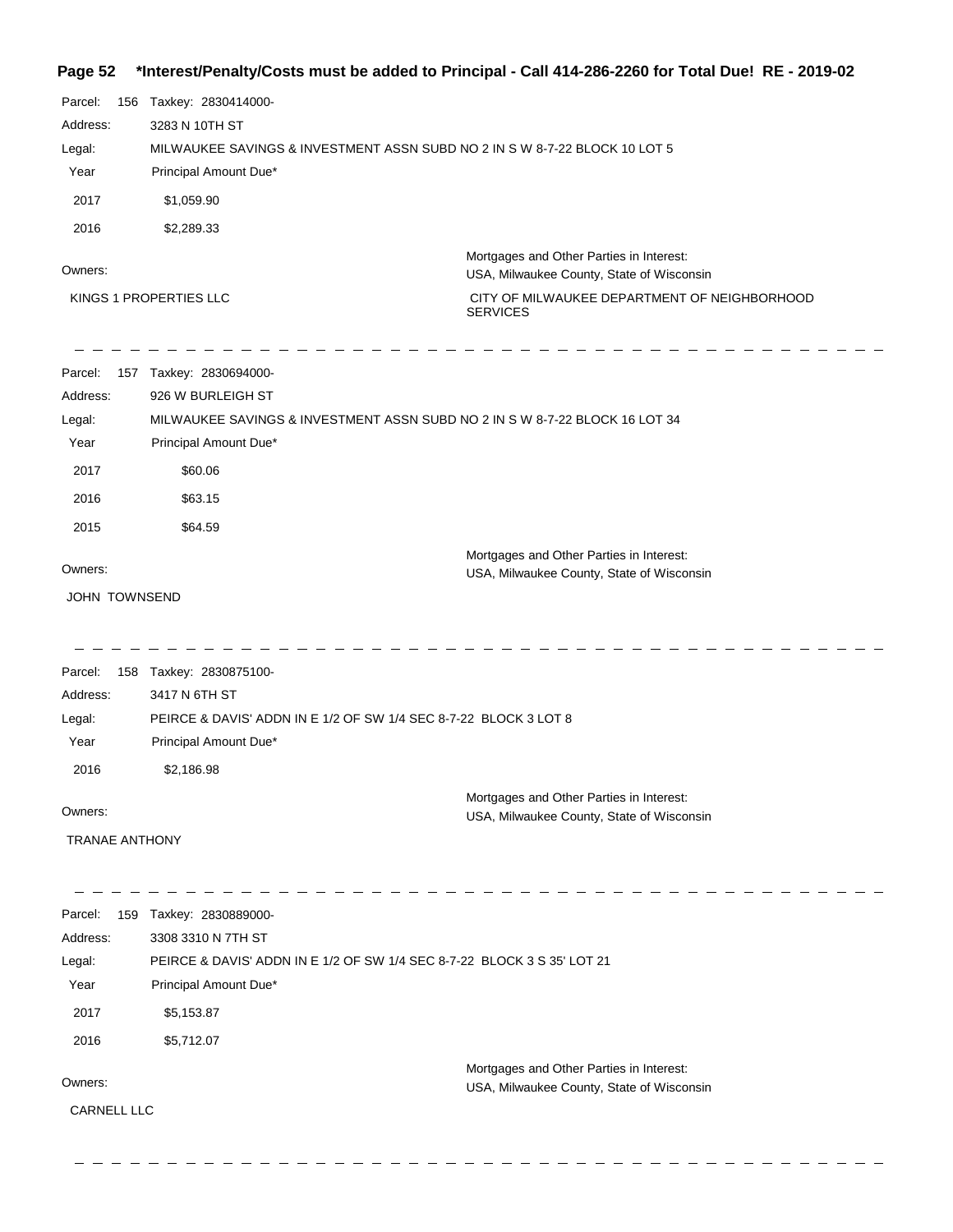## **Page 53 \*Interest/Penalty/Costs must be added to Principal - Call 414-286-2260 for Total Due! RE - 2019-02**

| Parcel:                | 160 Taxkey: 2840414000-                                                                                                                                  |                                                                                       |
|------------------------|----------------------------------------------------------------------------------------------------------------------------------------------------------|---------------------------------------------------------------------------------------|
| Address:               | 1528 W CONCORDIA AV                                                                                                                                      |                                                                                       |
| Legal:                 | CONTINUATION OF TEUTONIA HEIGHTS IN SE 1/4 SEC 7-7 -22 BLOCK 5 W 44' OF E 87' (LOTS 58,59,60 & 61)                                                       |                                                                                       |
| Year                   | Principal Amount Due*                                                                                                                                    |                                                                                       |
| 2017                   | \$3,066.85                                                                                                                                               |                                                                                       |
| 2016                   | \$2,004.64                                                                                                                                               |                                                                                       |
| 2015                   | \$2,673.48                                                                                                                                               |                                                                                       |
| Owners:                |                                                                                                                                                          | Mortgages and Other Parties in Interest:<br>USA, Milwaukee County, State of Wisconsin |
|                        | FIFTH PROPERTY DEVELOPMENT, LLC                                                                                                                          |                                                                                       |
| <b>MARIAMA RASHAED</b> |                                                                                                                                                          |                                                                                       |
|                        |                                                                                                                                                          |                                                                                       |
| Parcel:                | 161 Taxkey: 2840906100-                                                                                                                                  |                                                                                       |
| Address:               | 3261 3263 N 16TH ST                                                                                                                                      |                                                                                       |
| Legal:                 | KLOTH'S SUBD OF PART OF LOTS 10 & 11 IN SUBD OF 1 & 5 ACRE LOTS OF S 45 ACRES OF E 1/2 OF SE 1/4 SE C 7-7-22<br>LOT 6 EXC W 3.98' & S 1/2 OF LOT 5 EXC W |                                                                                       |
| Year                   | Principal Amount Due*                                                                                                                                    |                                                                                       |
| 2017                   | \$2,175.15                                                                                                                                               |                                                                                       |
| 2016                   | \$2,522.24                                                                                                                                               |                                                                                       |
|                        |                                                                                                                                                          | Mortgages and Other Parties in Interest:                                              |
| Owners:                |                                                                                                                                                          | USA, Milwaukee County, State of Wisconsin                                             |
|                        | LIVE N4 BETTER ENTERTAINMENT, LLC                                                                                                                        |                                                                                       |
|                        |                                                                                                                                                          |                                                                                       |
| Parcel:                | 162 Taxkey: 2841043000-                                                                                                                                  |                                                                                       |
| Address:               | 3115 N 14TH ST                                                                                                                                           |                                                                                       |
| Legal:                 | LITTLEJOHN HEIGHTS IN SE 1/4 SEC 7-7-22 BLOCK 2 N 30'(LOTS 30 & 31 & E 15' LOT 32)                                                                       |                                                                                       |
| Year                   | Principal Amount Due*                                                                                                                                    |                                                                                       |
| 2017                   | \$1,808.72                                                                                                                                               |                                                                                       |
| 2016                   | \$1,418.27                                                                                                                                               |                                                                                       |
|                        |                                                                                                                                                          | Mortgages and Other Parties in Interest:                                              |
| Owners:                |                                                                                                                                                          | USA, Milwaukee County, State of Wisconsin                                             |
| AURIE MOSLEY           |                                                                                                                                                          |                                                                                       |
|                        |                                                                                                                                                          |                                                                                       |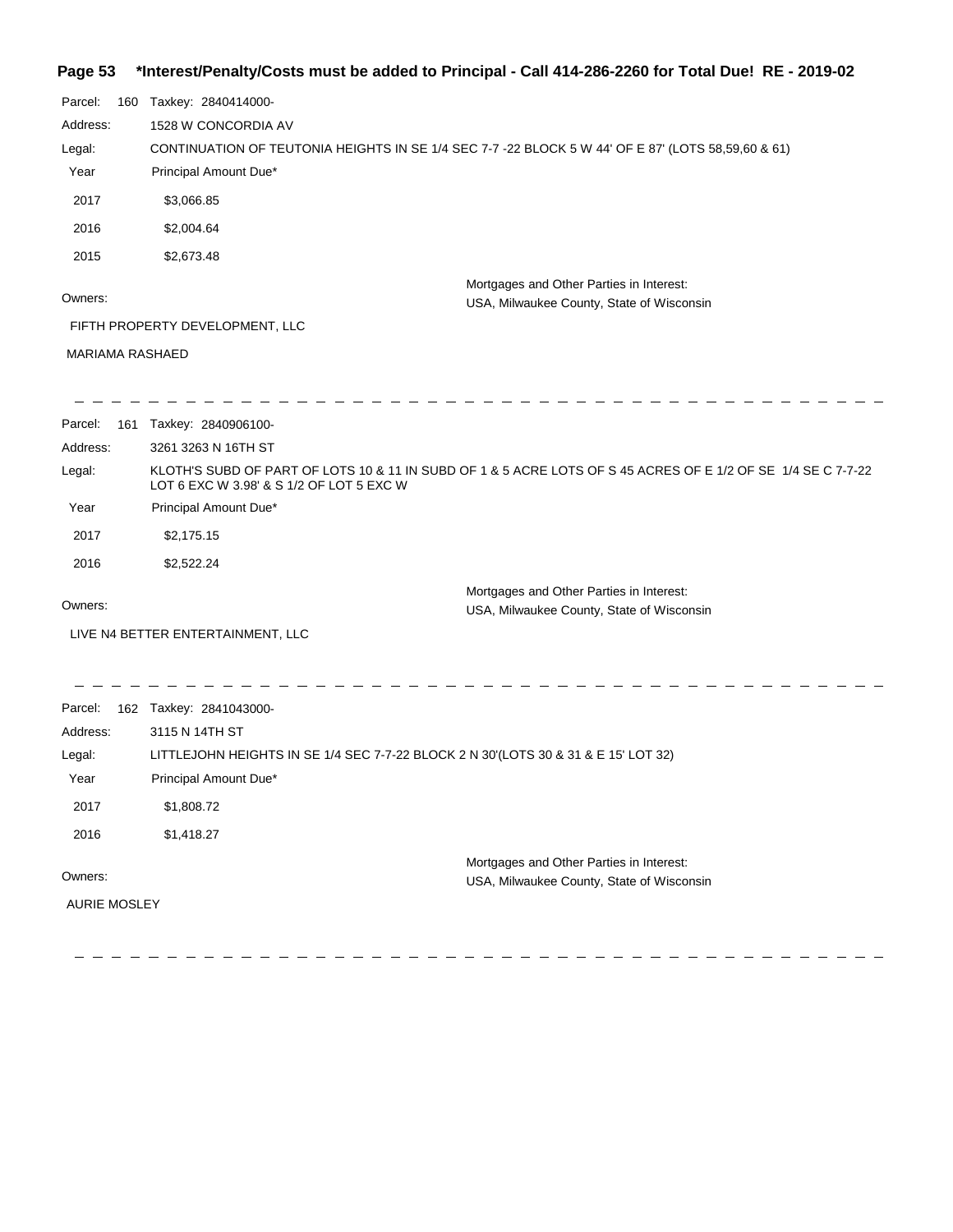### **Page 54 \*Interest/Penalty/Costs must be added to Principal - Call 414-286-2260 for Total Due! RE - 2019-02**

|                       | $m$ and $m$ and $m$ and $m$ and $m$ and $m$ and $m$ and $m$ and $m$ and $m$ and $m$ and $m$ and $m$ and $m$                                  |
|-----------------------|----------------------------------------------------------------------------------------------------------------------------------------------|
| Parcel:               | 163 Taxkey: 2841406000-                                                                                                                      |
| Address:              | 3262 N 16TH ST                                                                                                                               |
| Legal:                | RING STREET SUBD OF PART LOTS 9 & 10 IN SUBD INTO 1 & 5 ACRE LOTS OF S 45 ACRES OF E 1/2 OF SE 1/4 S EC 7-7-<br>22 BLOCK 1 LOT 6 (EXC W 4')  |
| Year                  | Principal Amount Due*                                                                                                                        |
| 2017                  | \$722.20                                                                                                                                     |
| 2016                  | \$1,149.62                                                                                                                                   |
|                       | Mortgages and Other Parties in Interest:                                                                                                     |
| Owners:               | USA, Milwaukee County, State of Wisconsin                                                                                                    |
| <b>HECTOR SOTELO</b>  |                                                                                                                                              |
|                       |                                                                                                                                              |
| Parcel:               | 164 Taxkey: 2841615000-                                                                                                                      |
| Address:              | <b>1314 W RING ST</b>                                                                                                                        |
| Legal:                | SCHWAAB'S SUBD OF LOTS 1-2 & 3 IN SUBD INTO 1 & 5 AC LOTS OF S 45 ACRES OF E 1/2 OF SE 1/4 SEC 7-7-2 2 V 30 P<br>44 LOT 17 & E 7 1/2' LOT 16 |
| Year                  | Principal Amount Due*                                                                                                                        |
| 2017                  | \$2,094.22                                                                                                                                   |
| 2016                  | \$2,820.03                                                                                                                                   |
| 2015                  | \$934.67                                                                                                                                     |
| Owners:               | Mortgages and Other Parties in Interest:<br>USA, Milwaukee County, State of Wisconsin                                                        |
| <b>VIVIAN JACKSON</b> |                                                                                                                                              |
|                       |                                                                                                                                              |
|                       |                                                                                                                                              |

Parcel: 165 Taxkey: 2841908100-Owners: Mortgages and Other Parties in Interest: Year Principal Amount Due\* USA, Milwaukee County, State of Wisconsin SUELFLOW'S SUBD.(CHAS F) IN SE 1/4 SEC 7-7-22 (LOT S 7 & 8) EXC E 15' 3210 N TEUTONIA AV Address: Legal: 2017 \$3,957.92 2016 \$2,869.77

2 2 2 2 2 2 2 2

WLJ PROPERTIES & INVESTMENTS, LLC

\_ \_ \_ \_ \_ \_ \_ \_ \_

 $-$ 

 $\frac{1}{2} \frac{1}{2} \frac{1}{2} \frac{1}{2} \frac{1}{2} \frac{1}{2} \frac{1}{2} \frac{1}{2} \frac{1}{2} \frac{1}{2} \frac{1}{2} \frac{1}{2} \frac{1}{2} \frac{1}{2} \frac{1}{2} \frac{1}{2} \frac{1}{2} \frac{1}{2} \frac{1}{2} \frac{1}{2} \frac{1}{2} \frac{1}{2} \frac{1}{2} \frac{1}{2} \frac{1}{2} \frac{1}{2} \frac{1}{2} \frac{1}{2} \frac{1}{2} \frac{1}{2} \frac{1}{2} \frac{$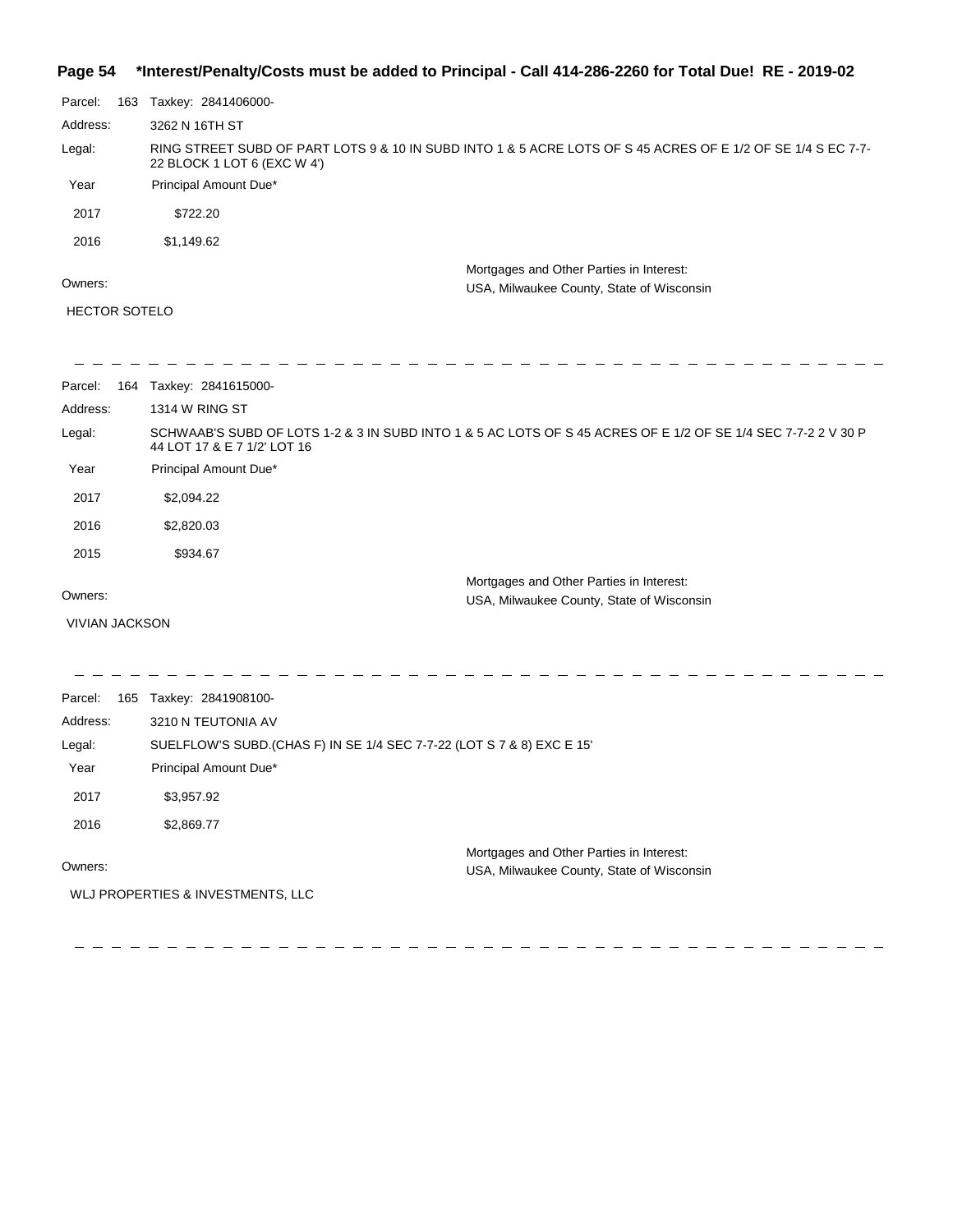### **Page 55 \*Interest/Penalty/Costs must be added to Principal - Call 414-286-2260 for Total Due! RE - 2019-02**

| Parcel:             | 166 | Taxkey: 2842208000-                                                                              |
|---------------------|-----|--------------------------------------------------------------------------------------------------|
| Address:            |     | 3265 N 14TH ST                                                                                   |
| Legal:              |     | UNITED STATES INVEST ASSN SUBD NO 2 ETC IN E 1/2 O F SE 1/4 SEC 7-7-22 VOL 19 P 48 BLOCK 1 LOT 8 |
| Year                |     | Principal Amount Due*                                                                            |
| 2017                |     | \$5,852.83                                                                                       |
| 2016                |     | \$5,697.07                                                                                       |
| 2015                |     | \$764.86                                                                                         |
| 2014                |     | \$1,688.36                                                                                       |
| 2013                |     | \$3,075.94                                                                                       |
| Owners:             |     | Mortgages and Other Parties in Interest:<br>USA, Milwaukee County, State of Wisconsin            |
| <b>BILLIE ELLIS</b> |     |                                                                                                  |

| Parcel:             | 167 | Taxkey: 2850626000-                                                                   |
|---------------------|-----|---------------------------------------------------------------------------------------|
| Address:            |     | 3256 3258 N 27TH ST                                                                   |
| Legal:              |     | CONTINUATION OF CONCORDIA HEIGHTS IN SW 1/4 SEC 7-7-22 BLOCK 4 LOT 11 & S 10' LOT 12  |
| Year                |     | Principal Amount Due*                                                                 |
| 2017                |     | \$974.32                                                                              |
| 2016                |     | \$9,491.27                                                                            |
| 2015                |     | \$3,642.95                                                                            |
| 2014                |     | \$6,586.71                                                                            |
| 2013                |     | \$7,366.92                                                                            |
| 2012                |     | \$5,464.41                                                                            |
| 2011                |     | \$1,019.10                                                                            |
| Owners:             |     | Mortgages and Other Parties in Interest:<br>USA, Milwaukee County, State of Wisconsin |
| <b>LARRY HOPSON</b> |     |                                                                                       |
|                     |     |                                                                                       |
| Parcel:             |     | 168 Taxkey: 2850735000-                                                               |
| Address:            |     | 2468 W AUER AV                                                                        |
| Legal:              |     | GRAND VIEW IN SW 1/4 SEC 7-7-22 BLOCK 2 W 25' LOT 15 & E 10' LOT 16                   |
| Year                |     | Principal Amount Due*                                                                 |
|                     |     |                                                                                       |

2017 \$2,491.65 Mortgages and Other Parties in Interest: Owners: USA, Milwaukee County, State of Wisconsin THELMA MCGEE BERKSHIRE MORTGAGE CORPORATION SECRETARY OF HOUSING AND URBAN DEVELOPMENT -------------------------

 $\sim$ 

 $\frac{1}{2}$ 

 $- - - - - - - - - - - - - -$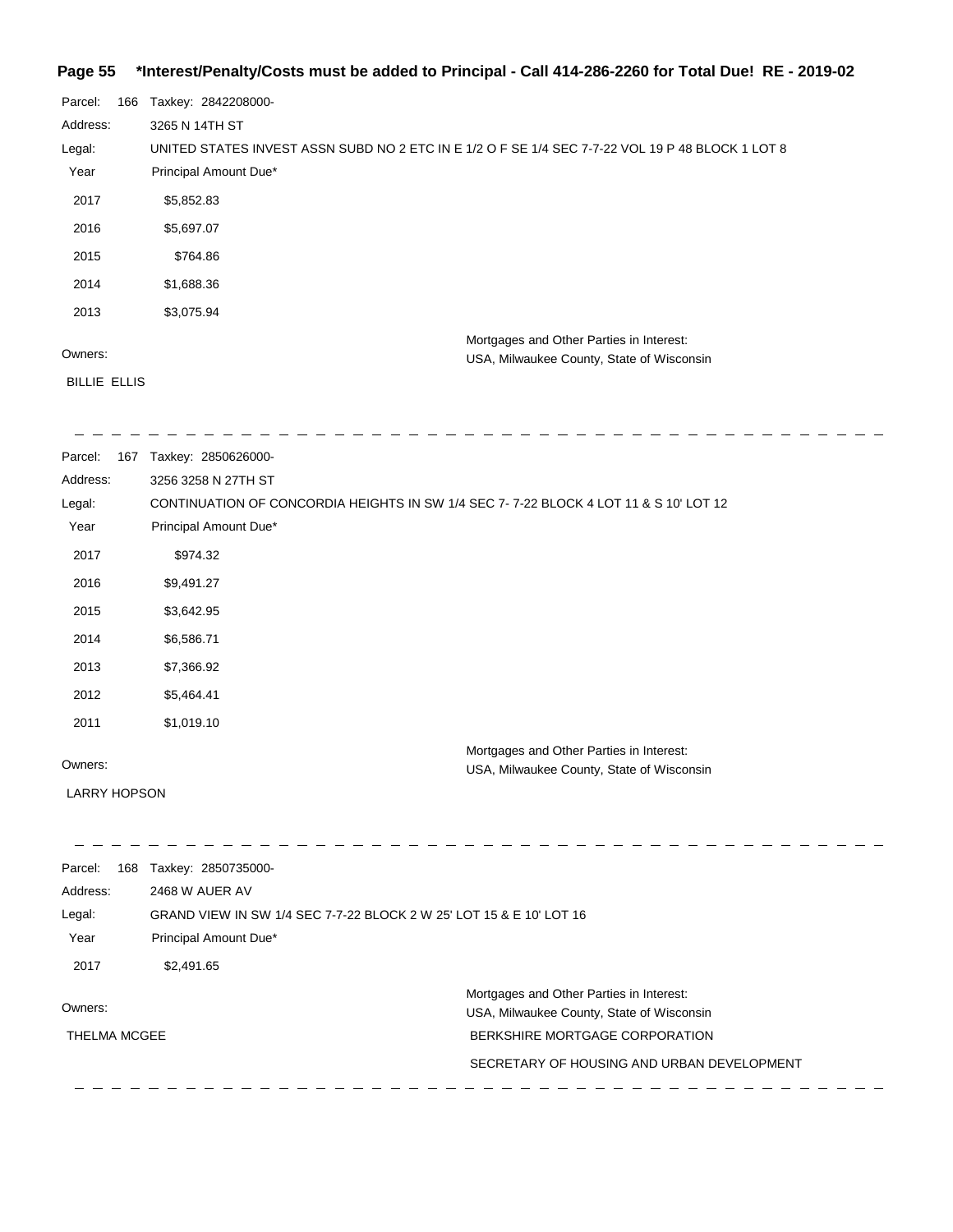## **Page 56 \*Interest/Penalty/Costs must be added to Principal - Call 414-286-2260 for Total Due! RE - 2019-02**

| Parcel:<br>Address:<br>Legal:<br>Year<br>2017<br>2016<br>2015 | 169 | Taxkey: 2850920100-<br>2428 W BURLEIGH ST<br>GRAND VIEW IN SW 1/4 SEC 7-7-22 BLOCK 8 LOT 24 & E 25' OF LOT 23<br>Principal Amount Due*<br>\$6,635.72<br>\$8,273.71<br>\$844.10 |                                                                                                                                                                                                  |
|---------------------------------------------------------------|-----|--------------------------------------------------------------------------------------------------------------------------------------------------------------------------------|--------------------------------------------------------------------------------------------------------------------------------------------------------------------------------------------------|
| Owners:<br>JOHN SCHROEDEL                                     |     |                                                                                                                                                                                | Mortgages and Other Parties in Interest:<br>USA, Milwaukee County, State of Wisconsin                                                                                                            |
| Parcel:<br>Address:<br>Legal:<br>Year<br>2017                 |     | 170 Taxkey: 2851007000-<br>2335 W HOPKINS ST<br>HATHAWAY & BURKE'S SUBD IN SW 1/4 SEC 7-7-22 BLOCK 1 LOT 8<br>Principal Amount Due*<br>\$1,015.20                              |                                                                                                                                                                                                  |
| Owners:<br><b>DWAYNE STOKES</b>                               |     |                                                                                                                                                                                | Mortgages and Other Parties in Interest:<br>USA, Milwaukee County, State of Wisconsin                                                                                                            |
| Parcel:<br>Address:<br>Legal:<br>Year<br>2017<br>2016         |     | 171 Taxkey: 2851126000-<br>3378 N 26TH ST<br>HOWARD HEIGHTS IN SW 1/4 SEC 7-7-22 BLOCK 2 LOT 13<br>Principal Amount Due*<br>\$2,200.01<br>\$6,144.18                           |                                                                                                                                                                                                  |
| Owners:                                                       |     | <b>BEATRICE WILLIAMS</b>                                                                                                                                                       | Mortgages and Other Parties in Interest:<br>USA, Milwaukee County, State of Wisconsin<br>FIRST AMERICAN TITLE INSURANCE COMPANY LENDER'S<br>ADVANTAGE<br>MILWAUKEE COUNTY CLERK OF CIRCUIT COURT |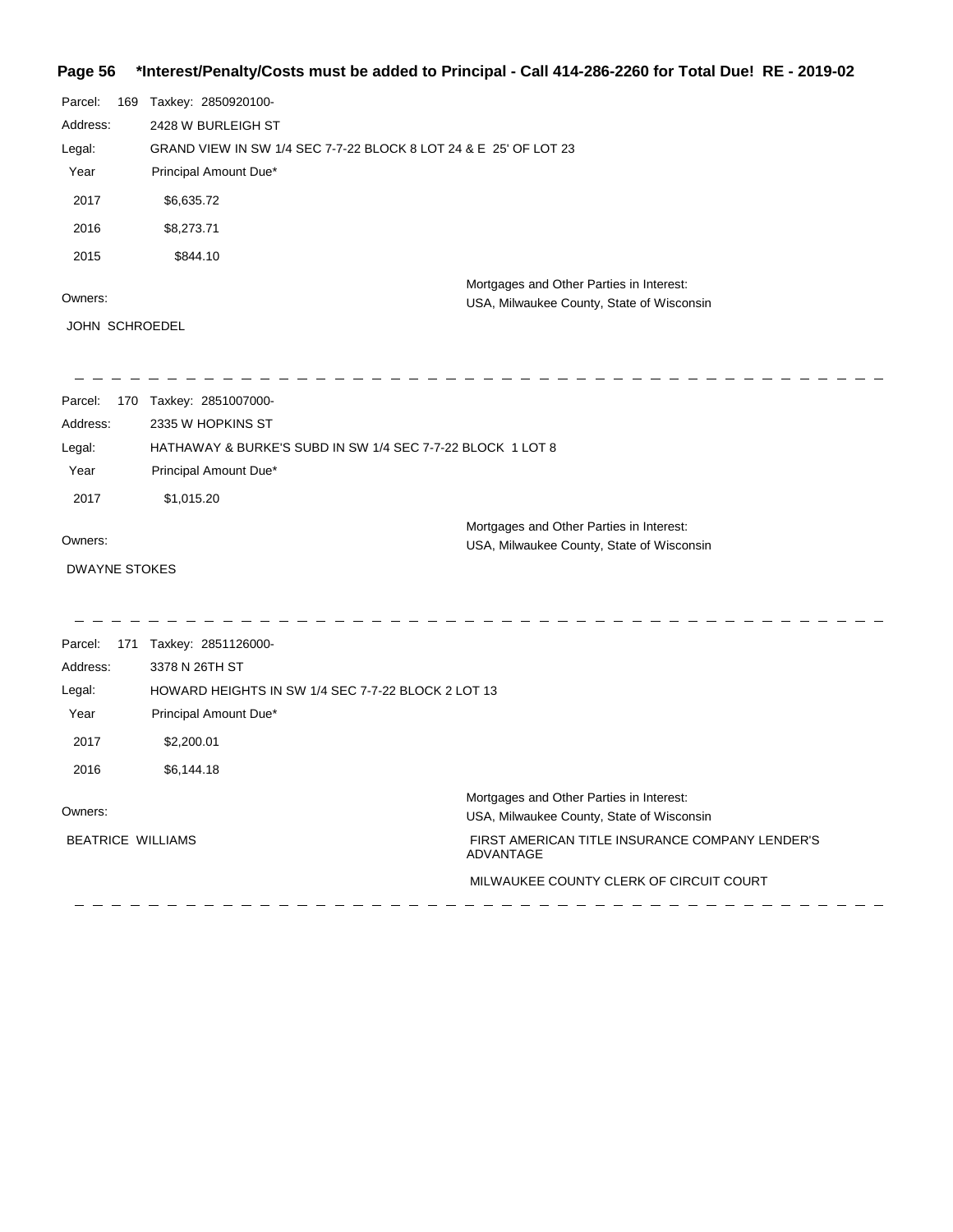## **Page 57 \*Interest/Penalty/Costs must be added to Principal - Call 414-286-2260 for Total Due! RE - 2019-02**

| Parcel:             | 172 Taxkey: 2851415000-                              |                                                                                       |
|---------------------|------------------------------------------------------|---------------------------------------------------------------------------------------|
| Address:            | 3340 N 25TH ST                                       |                                                                                       |
| Legal:              | MC HENRY'S SUBD IN SW 1/4 SEC 7-7-22 BLOCK 2 LOT 1 4 |                                                                                       |
| Year                | Principal Amount Due*                                |                                                                                       |
| 2017                | \$1,383.74                                           |                                                                                       |
| 2016                | \$12,073.63                                          |                                                                                       |
| 2015                | \$1,983.98                                           |                                                                                       |
| 2014                | \$7,937.88                                           |                                                                                       |
| 2013                | \$2,746.44                                           |                                                                                       |
| 2012                | \$2,237.96                                           |                                                                                       |
| 2011                | \$538.35                                             |                                                                                       |
| Owners:             |                                                      | Mortgages and Other Parties in Interest:<br>USA, Milwaukee County, State of Wisconsin |
| <b>LARRY HOPSON</b> |                                                      | <b>CITY OF MILWAUKEE</b>                                                              |

| Parcel:                 | 173 | Taxkey: 2851449000-                                                             |                                                                                       |
|-------------------------|-----|---------------------------------------------------------------------------------|---------------------------------------------------------------------------------------|
| Address:                |     | 3346 N 27TH ST                                                                  |                                                                                       |
| Legal:                  |     | MC HENRY'S SUBD IN SW 1/4 SEC 7-7-22 BLOCK 4 N 10, 98' LOT 15 & S 22.02' LOT 16 |                                                                                       |
| Year                    |     | Principal Amount Due*                                                           |                                                                                       |
| 2016                    |     | \$1,405.99                                                                      |                                                                                       |
| 2015                    |     | \$3,981.28                                                                      |                                                                                       |
| 2014                    |     | \$1,186.79                                                                      |                                                                                       |
| Owners:                 |     |                                                                                 | Mortgages and Other Parties in Interest:<br>USA, Milwaukee County, State of Wisconsin |
| <b>REGINALD JOHNSON</b> |     |                                                                                 | DEPARTMENT OF WORKFORCE DEVELOPMENT                                                   |
|                         |     |                                                                                 | MILWAUKEE COUNTY CLERK OF CIRCUIT COURT                                               |

| Parcel:             | 174 | Taxkey: 2851657000-   |                                                                                              |
|---------------------|-----|-----------------------|----------------------------------------------------------------------------------------------|
| Address:            |     | 2417 2419 W FINN PL   |                                                                                              |
| Legal:              |     |                       | PEASE'S SUBDIVISION IN SEC 7-7-22 S 180' OF N 192. 9' OF (E 11.49' LOT 62 & W 23.25' LOT 63) |
| Year                |     | Principal Amount Due* |                                                                                              |
| 2017                |     | \$1,917.28            |                                                                                              |
| 2016                |     | \$634.76              |                                                                                              |
| Owners:             |     |                       | Mortgages and Other Parties in Interest:<br>USA, Milwaukee County, State of Wisconsin        |
| <b>GLORIA VEDRA</b> |     |                       | <b>ESTATE OF GLORIA M VEDRA</b>                                                              |
|                     |     |                       | <b>PNC BANK NA</b>                                                                           |
|                     |     |                       |                                                                                              |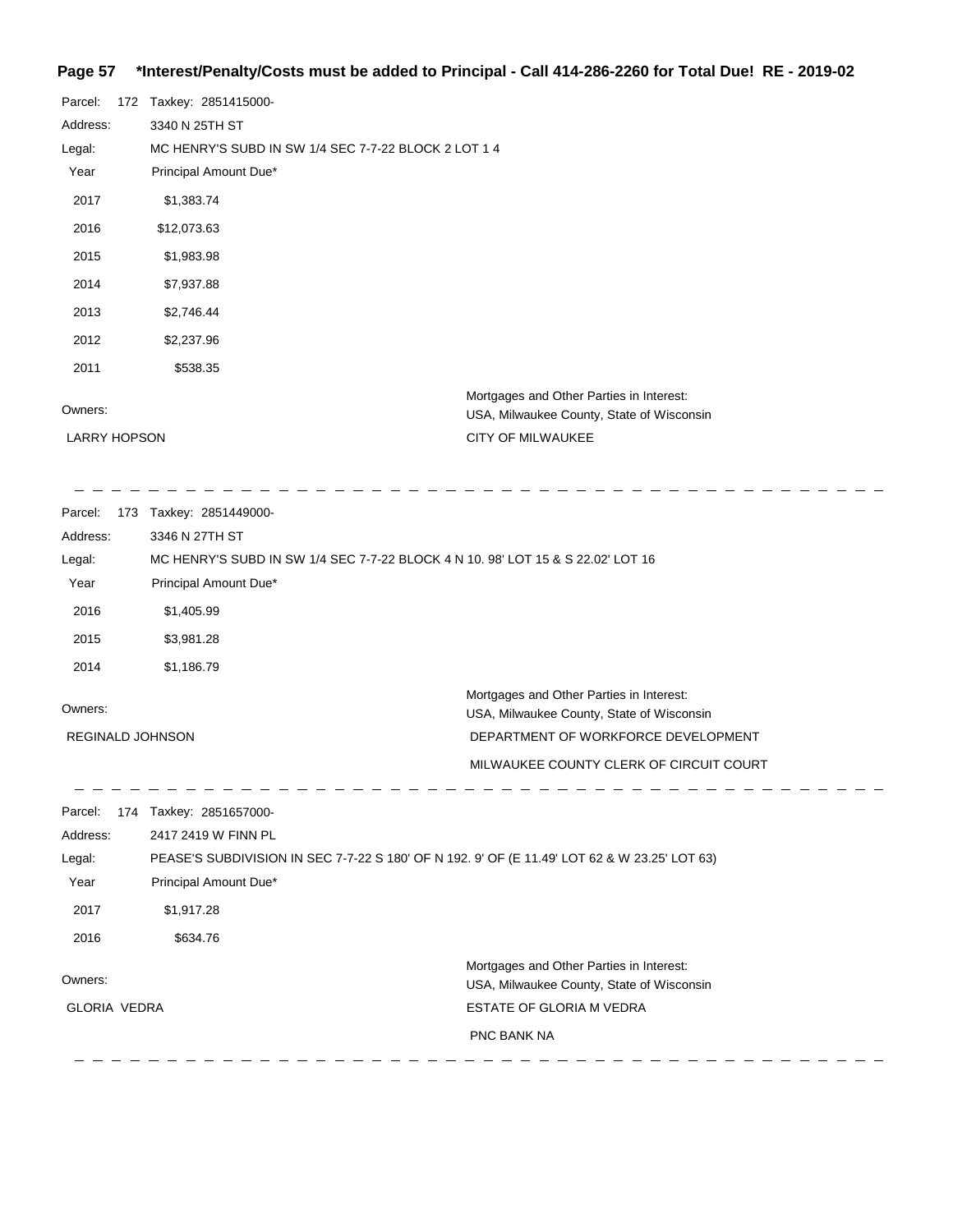## **Page 58 \*Interest/Penalty/Costs must be added to Principal - Call 414-286-2260 for Total Due! RE - 2019-02**

| 2017<br>\$3,279.75<br>2016<br>\$3,515.54                                                                                                                                                   |  |
|--------------------------------------------------------------------------------------------------------------------------------------------------------------------------------------------|--|
| Mortgages and Other Parties in Interest:<br>Owners:<br>USA, Milwaukee County, State of Wisconsin                                                                                           |  |
| <b>LOUIS TRACY</b>                                                                                                                                                                         |  |
| <b>MATIE TRACY</b>                                                                                                                                                                         |  |
| 176 Taxkey: 2852202000-<br>Parcel:<br>Address:<br>2424 W CONCORDIA AV<br>Legal:<br>WELL'S AVE LAND CO'S SUBD ETC IN SW 1/4 SEC 7-7-22 BLOCK 1 LOT 7                                        |  |
| Principal Amount Due*<br>Year                                                                                                                                                              |  |
| 2017<br>\$3,152.23                                                                                                                                                                         |  |
| 2016<br>\$1,844.84                                                                                                                                                                         |  |
| 2015<br>\$2,610.27                                                                                                                                                                         |  |
| Mortgages and Other Parties in Interest:<br>Owners:<br>USA, Milwaukee County, State of Wisconsin                                                                                           |  |
| FIFTH PROPERTY DEVELOPMENT, LLC                                                                                                                                                            |  |
| <b>MARIAMA RASHAED</b>                                                                                                                                                                     |  |
| Parcel:<br>177 Taxkey: 2860419000-<br>3220 N 35TH ST<br>Address:<br>FOND DU LAC AVE HEIGHTS ETC IN SE 1/4 SEC 12-7-21 & NE 1/4 SEC 13-7-21 BLOCK 2 LOT 18 & S 15' LOT 19 TID #74<br>Legal: |  |
| Principal Amount Due*<br>Year                                                                                                                                                              |  |
| 2017<br>\$1,898.14                                                                                                                                                                         |  |
| 2016<br>\$1,521.05                                                                                                                                                                         |  |
| Mortgages and Other Parties in Interest:<br>Owners:<br>USA, Milwaukee County, State of Wisconsin                                                                                           |  |
| SYLVIA REED                                                                                                                                                                                |  |

 $\overline{\phantom{a}}$ - - - - $\frac{1}{2} \left( \frac{1}{2} \right) \left( \frac{1}{2} \right) \left( \frac{1}{2} \right)$  $\frac{1}{2}$  $\sim -$ 

 $\overline{\phantom{a}}$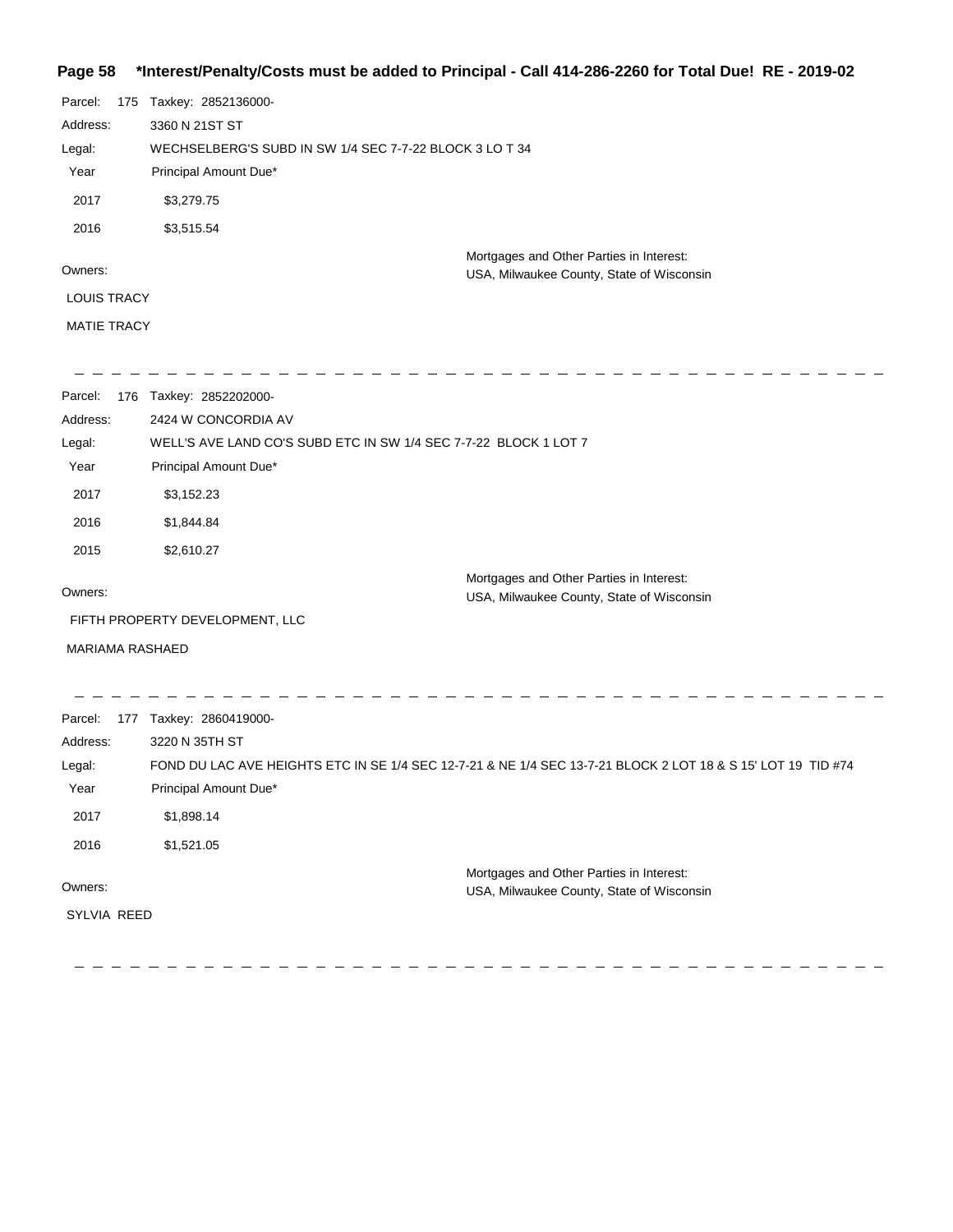### **Page 59 \*Interest/Penalty/Costs must be added to Principal - Call 414-286-2260 for Total Due! RE - 2019-02**

| ι αγο να              |                                                                                               | $m$ c correlative on the added to Frincipal - Call +14-200-2200 for Total Due: TNL - 2019-02                |
|-----------------------|-----------------------------------------------------------------------------------------------|-------------------------------------------------------------------------------------------------------------|
| Parcel:               | 178 Taxkey: 2860480000-                                                                       |                                                                                                             |
| Address:              | 3318 3320 W BURLEIGH ST                                                                       |                                                                                                             |
| Legal:                | FOND DU LAC AVE HEIGHTS ETC IN SE 1/4 SEC 12-7-21 & NE 1/4 SEC 13-7-21 BLOCK 4 LOT 18 TID #74 |                                                                                                             |
| Year                  | Principal Amount Due*                                                                         |                                                                                                             |
| 2017                  | \$2,835.57                                                                                    |                                                                                                             |
| 2016                  | \$2,597.33                                                                                    |                                                                                                             |
| 2015                  | \$1,458.40                                                                                    |                                                                                                             |
| Owners:               |                                                                                               | Mortgages and Other Parties in Interest:<br>USA, Milwaukee County, State of Wisconsin                       |
| <b>CHARISE JORDAN</b> |                                                                                               | CHASE MANHATTAN MORTGAGE CORP.                                                                              |
| Parcel:               | 179 Taxkey: 2860739000-                                                                       |                                                                                                             |
| Address:              | 3220 N 30TH ST                                                                                |                                                                                                             |
| Legal:                | FOREST PARK IN SE 1/4 SEC 12-7-21 BLOCK 2 LOT 19 & LOT 27 BLK. 3 ADJ. TID #74                 |                                                                                                             |
| Year                  | Principal Amount Due*                                                                         |                                                                                                             |
| 2017                  | \$2,661.17                                                                                    |                                                                                                             |
| 2016                  | \$2,966.56                                                                                    |                                                                                                             |
| 2015                  | \$1,759.89                                                                                    |                                                                                                             |
| Owners:               |                                                                                               | Mortgages and Other Parties in Interest:<br>USA, Milwaukee County, State of Wisconsin                       |
|                       | FIFTH PROPERTY DEVELOPMENT, LLC                                                               | CITY OF MILWAUKEE, DEPARTMENT OF NEIGHBORHOOD                                                               |
|                       |                                                                                               | <b>SERVICES</b>                                                                                             |
| Parcel:               | 180 Taxkey: 2860751100-                                                                       |                                                                                                             |
| Address:              | 3148 N 30TH ST                                                                                |                                                                                                             |
| Legal:                | BROS & WAMBOLD'S SUBD NO 2 ADJ TID #74                                                        | FOREST PARK IN SE 1/4 SEC 12-7-21 BLOCK 3 LOT 8 & N 10' LOT 9 ALSO LOT 29 & N 10' LOT 28 IN BLK 6 IN WARNER |
| Year                  | Principal Amount Due*                                                                         |                                                                                                             |
| 2017                  | \$854.19                                                                                      |                                                                                                             |
| 2016                  | \$6,886.86                                                                                    |                                                                                                             |
| 2015                  | \$4,349.53                                                                                    |                                                                                                             |
| 2014                  | \$9,000.01                                                                                    |                                                                                                             |
| 2013                  | \$2,781.29                                                                                    |                                                                                                             |
| 2012                  | \$3,119.32                                                                                    |                                                                                                             |
| 2011                  | \$1,949.85                                                                                    |                                                                                                             |
|                       |                                                                                               | Mortgages and Other Parties in Interest:                                                                    |
| Owners:               |                                                                                               | USA, Milwaukee County, State of Wisconsin                                                                   |
| <b>LARRY HOPSON</b>   |                                                                                               |                                                                                                             |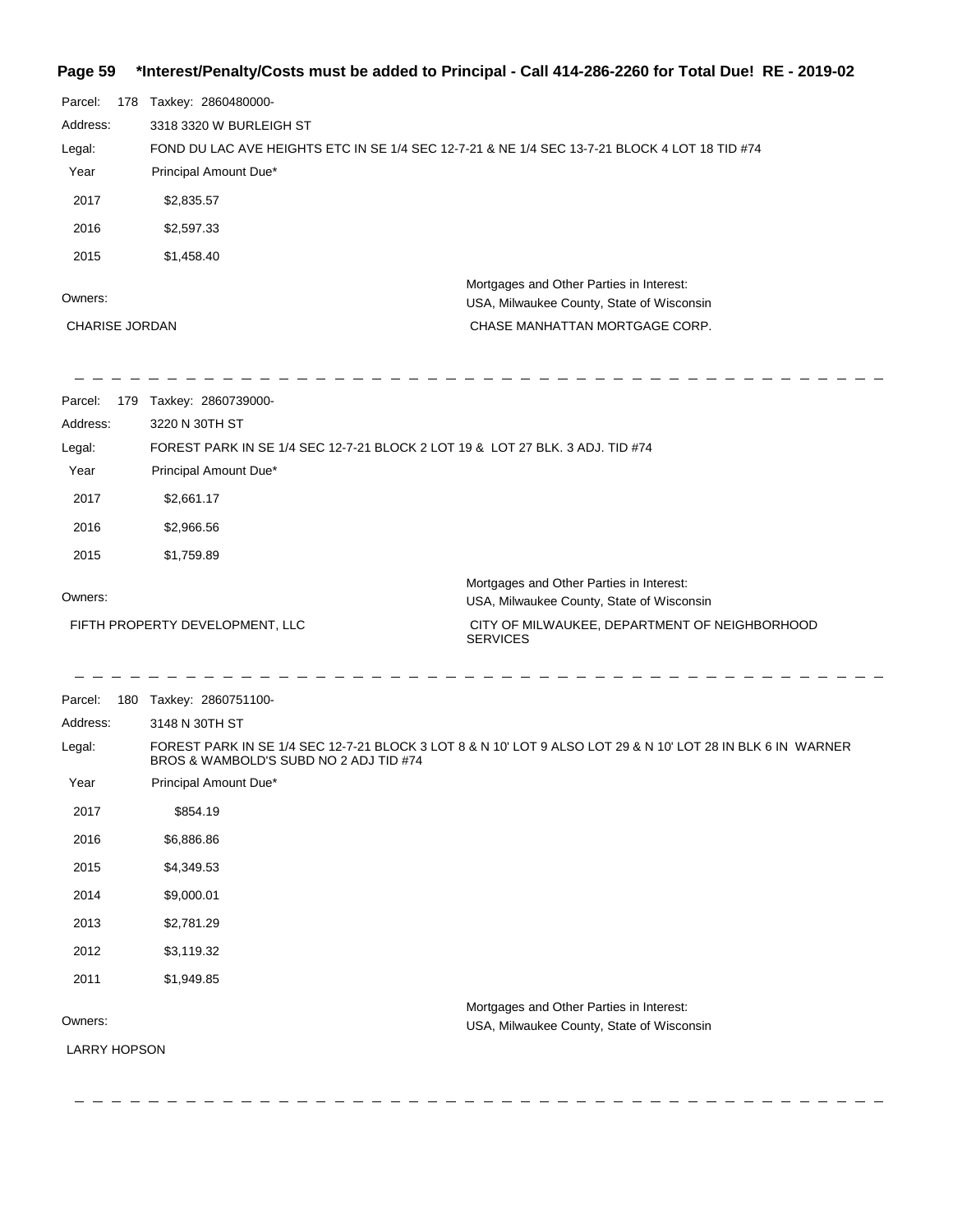### **Page 60 \*Interest/Penalty/Costs must be added to Principal - Call 414-286-2260 for Total Due! RE - 2019-02**

| Parcel:<br>181         | Taxkey: 2861010000-                                                                                         |                                                                                       |
|------------------------|-------------------------------------------------------------------------------------------------------------|---------------------------------------------------------------------------------------|
| Address:               | 3340 N 29TH ST                                                                                              |                                                                                       |
| Legal:                 | WARNER BROS & WAMBOLD'S SUBD NO 2 IN SE 1/4 SEC 12 -7-21 BLOCK 1 N 3' LOT 30 - LOT 31 & VAC ST ADJ TI D #74 |                                                                                       |
| Year                   | Principal Amount Due*                                                                                       |                                                                                       |
| 2017                   | \$1,966.09                                                                                                  |                                                                                       |
| 2016                   | \$1,364.89                                                                                                  |                                                                                       |
| 2015                   | \$2,619.06                                                                                                  |                                                                                       |
| Owners:                |                                                                                                             | Mortgages and Other Parties in Interest:<br>USA, Milwaukee County, State of Wisconsin |
|                        | FIFTH PROPERTY DEVELOPMENT, LLC                                                                             |                                                                                       |
| <b>MARIAMA RASHAED</b> |                                                                                                             |                                                                                       |
|                        |                                                                                                             |                                                                                       |
|                        | <b>Depart 100 Test 0070010000</b>                                                                           |                                                                                       |

| Parcel:      | 182 | Taxkey: 2870212000-                                                           |
|--------------|-----|-------------------------------------------------------------------------------|
| Address:     |     | 3235 N 36TH ST                                                                |
| Legal:       |     | BREW'S SUBD, (RICHARD) IN SW 1/4 SEC 12-7-21 BLOCK 2 LOT 1 & LOT 12 BLK 1 ADJ |
| Year         |     | Principal Amount Due*                                                         |
| 2017         |     | \$1,364.86                                                                    |
| 2016         |     | \$3,196.44                                                                    |
|              |     | Mortgages and Other Parties in Interest:                                      |
| Owners:      |     | USA, Milwaukee County, State of Wisconsin                                     |
| SHALIA LEWIS |     |                                                                               |

 $\frac{1}{2}$  $\overline{\phantom{a}}$  $\frac{1}{2} \left( \frac{1}{2} \right)$  $\overline{\phantom{a}}$  $\overline{\phantom{0}}$ Parcel: 183 Taxkey: 2870537000-Address: 3145 N 42ND ST CONTINUATION OF FOND DU LAC AVENUE PARK SW 1/4 SEC 12-7-21 BLOCK 8 LOT 9 - S 5' LOT 8 & N 5' LOT 10 Legal: Year Principal Amount Due\* 2017 \$2,678.37 2016 \$2,931.26 Mortgages and Other Parties in Interest: Owners: USA, Milwaukee County, State of Wisconsin DIAMOND HALE

 $\equiv$ 

 $\sim$ 

 $\sim$ 

 $\sim$  $\sim$ 

 $\equiv$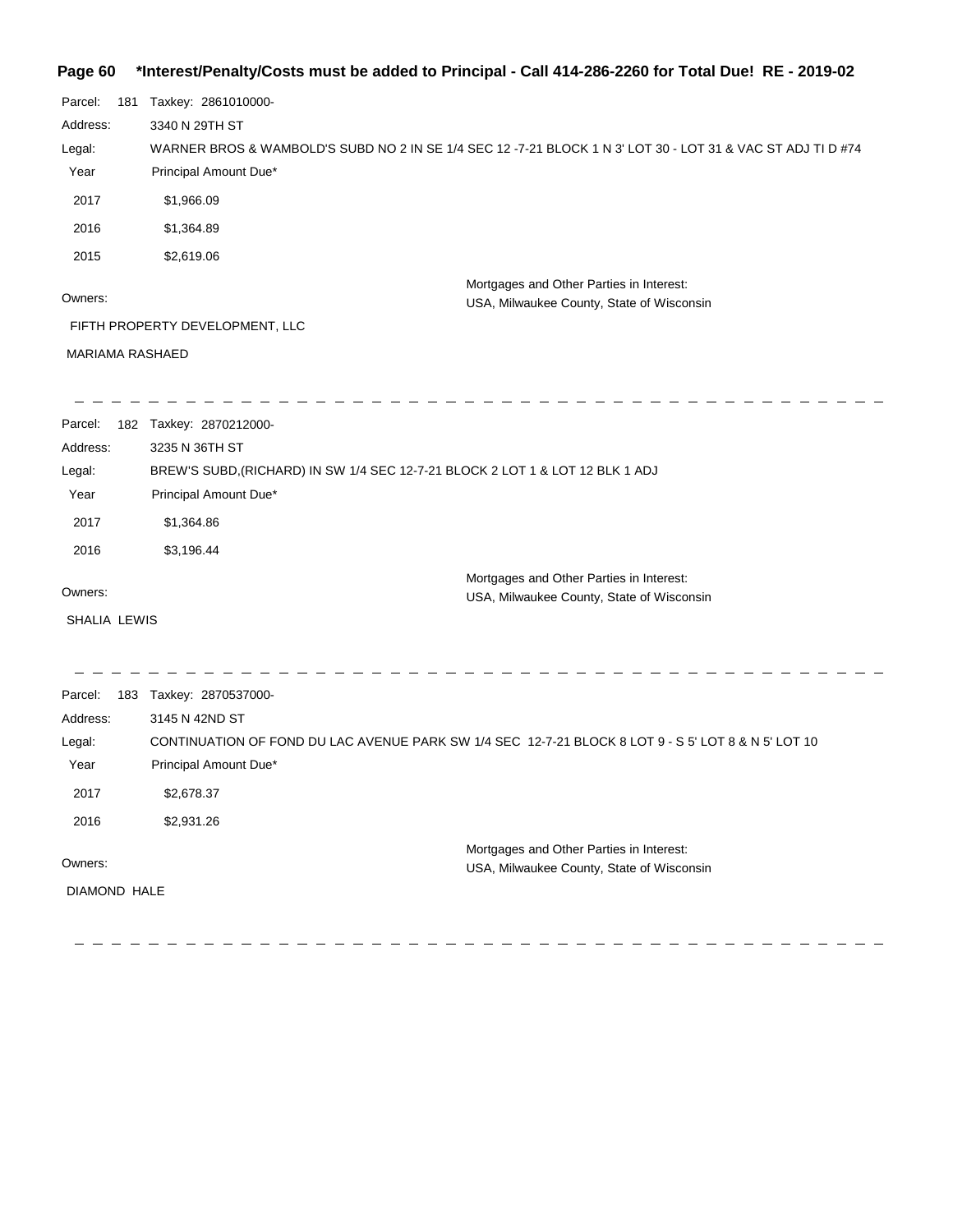## **Page 61 \*Interest/Penalty/Costs must be added to Principal - Call 414-286-2260 for Total Due! RE - 2019-02**

| Parcel:  | 184 | Taxkey: 2870554000-                                                                      |
|----------|-----|------------------------------------------------------------------------------------------|
| Address: |     | 3152 N 42ND PL                                                                           |
| Legal:   |     | CONTINUATION OF FOND DU LAC AVENUE PARK SW 1/4 SEC 12-7-21 BLOCK 8 LOT 32 & S 10' LOT 33 |
| Year     |     | Principal Amount Due*                                                                    |
| 2017     |     | \$3,838.84                                                                               |
| 2016     |     | \$4,036.06                                                                               |
|          |     | Mortgages and Other Parties in Interest:                                                 |
| Owners:  |     | USA, Milwaukee County, State of Wisconsin                                                |

MARY REID

 $\frac{1}{2} \frac{1}{2} \frac{1}{2} \frac{1}{2} \frac{1}{2} \frac{1}{2} \frac{1}{2} \frac{1}{2} \frac{1}{2} \frac{1}{2} \frac{1}{2} \frac{1}{2} \frac{1}{2} \frac{1}{2} \frac{1}{2} \frac{1}{2} \frac{1}{2} \frac{1}{2} \frac{1}{2} \frac{1}{2} \frac{1}{2} \frac{1}{2} \frac{1}{2} \frac{1}{2} \frac{1}{2} \frac{1}{2} \frac{1}{2} \frac{1}{2} \frac{1}{2} \frac{1}{2} \frac{1}{2} \frac{$ 

| Parcel:<br>185     | Taxkey: 2871151000-                                        |                                                                                       |
|--------------------|------------------------------------------------------------|---------------------------------------------------------------------------------------|
| Address:           | 3528 W CONCORDIA AV                                        |                                                                                       |
| Legal:             | GRAHAM HEIGHTS IN SW 1/4 SEC 12-7-21 BLOCK 3 LOT 7 TID #74 |                                                                                       |
| Year               | Principal Amount Due*                                      |                                                                                       |
| 2017               | \$1,199.54                                                 |                                                                                       |
| 2016               | \$284.46                                                   |                                                                                       |
|                    |                                                            | Mortgages and Other Parties in Interest:                                              |
| Owners:            |                                                            | USA, Milwaukee County, State of Wisconsin                                             |
| <b>EDGAR BROWN</b> |                                                            |                                                                                       |
| LORENE BROWN       |                                                            |                                                                                       |
|                    |                                                            |                                                                                       |
| Parcel:            | 186 Taxkey: 2871362000-                                    |                                                                                       |
| Address:           | 3236 3238 N 40TH ST                                        |                                                                                       |
| Legal:             | KRAUS SUBD IN SW 1/4 SEC 12-7-21 BLOCK 6 LOT 36            |                                                                                       |
| Year               | Principal Amount Due*                                      |                                                                                       |
| 2017               | \$2,469.30                                                 |                                                                                       |
| 2016               | \$2,268.07                                                 |                                                                                       |
| Owners:            |                                                            | Mortgages and Other Parties in Interest:<br>USA, Milwaukee County, State of Wisconsin |
| <b>JACKSON</b>     | LECRETHA JACKSON NKA LACRETHA                              |                                                                                       |

- - - - - - - -

 $\begin{array}{cccccccccccccc} \bot & \bot & \bot & \bot & \bot & \bot \end{array}$ 

. L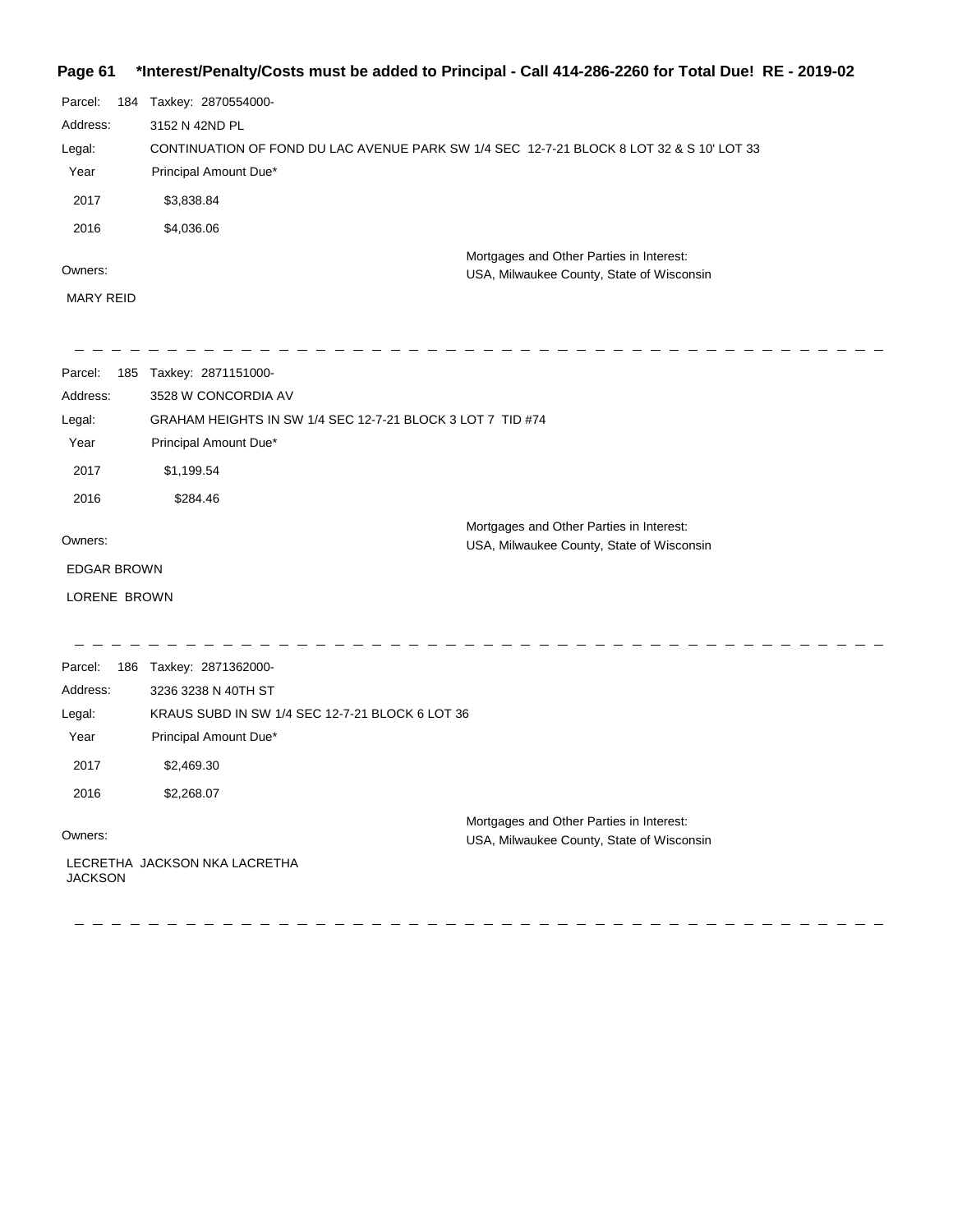### **Page 62 \*Interest/Penalty/Costs must be added to Principal - Call 414-286-2260 for Total Due! RE - 2019-02**

|                      | .                                                                                        |                                                                                       |  |  |
|----------------------|------------------------------------------------------------------------------------------|---------------------------------------------------------------------------------------|--|--|
| Parcel:              | 187 Taxkey: 2871437000-                                                                  |                                                                                       |  |  |
| Address:             | 3380 N 36TH ST                                                                           |                                                                                       |  |  |
| Legal:               | LAWNHURST IN NE 1/4 OF SW 1/4 SEC 12-7-21 BLOCK 6 S 7.25' LOT 1 & N 27.75' LOT 2 TID #74 |                                                                                       |  |  |
| Year                 | Principal Amount Due*                                                                    |                                                                                       |  |  |
| 2017                 | \$6,980.77                                                                               |                                                                                       |  |  |
| 2016                 | \$3,565.15                                                                               |                                                                                       |  |  |
|                      |                                                                                          | Mortgages and Other Parties in Interest:                                              |  |  |
| Owners:              |                                                                                          | USA, Milwaukee County, State of Wisconsin                                             |  |  |
|                      | ESTATE OF JAMES A BENTLEY                                                                |                                                                                       |  |  |
| JOHNNIE MAE LLC      |                                                                                          |                                                                                       |  |  |
| Parcel:              | 188 Taxkey: 2880348000-                                                                  |                                                                                       |  |  |
| Address:             | 3363 3365 N 48TH ST                                                                      |                                                                                       |  |  |
| Legal:               | BURLEIGH STREET PARK IN SE 1/4 SEC 11-7-21 BLOCK 4 S 16' LOT 6 & N 25' LOT 7             |                                                                                       |  |  |
| Year                 | Principal Amount Due*                                                                    |                                                                                       |  |  |
| 2017                 | \$1,745.22                                                                               |                                                                                       |  |  |
| 2016                 | \$3,796.43                                                                               |                                                                                       |  |  |
| 2015                 | \$875.81                                                                                 |                                                                                       |  |  |
| Owners:              |                                                                                          | Mortgages and Other Parties in Interest:<br>USA, Milwaukee County, State of Wisconsin |  |  |
| <b>CHANDRA ADAMS</b> |                                                                                          | ASSOCIATED BANK, N.A.                                                                 |  |  |
| <b>EBONY GREEN</b>   |                                                                                          |                                                                                       |  |  |
| Parcel:              | 189 Taxkey: 2890714000-                                                                  |                                                                                       |  |  |
| Address:             | 3336 N 54TH ST                                                                           |                                                                                       |  |  |
| Legal:               | NORWOOD IN SW 1/4 SEC 11-7-21 BLOCK 17 LOT 7                                             |                                                                                       |  |  |
| Year                 | Principal Amount Due*                                                                    |                                                                                       |  |  |
| 2017                 | \$3,183.17                                                                               |                                                                                       |  |  |

Owners:

ELIZABETH BROWN

 $-1$ 

2016 \$2,928.08

 $\overline{\phantom{a}}$  and  $\overline{\phantom{a}}$  $\frac{1}{2}$   $\equiv$  $\qquad \qquad \overline{\phantom{a}}$ 

 $\frac{1}{2}$ 

Mortgages and Other Parties in Interest: USA, Milwaukee County, State of Wisconsin EDUCATORS CREDIT UNION

> $\overline{\phantom{a}}$  $\overline{\phantom{a}}$  $\overline{\phantom{a}}$

 $\frac{1}{2} \left( \frac{1}{2} \right) \left( \frac{1}{2} \right) \left( \frac{1}{2} \right) \left( \frac{1}{2} \right) \left( \frac{1}{2} \right) \left( \frac{1}{2} \right) \left( \frac{1}{2} \right) \left( \frac{1}{2} \right) \left( \frac{1}{2} \right) \left( \frac{1}{2} \right) \left( \frac{1}{2} \right) \left( \frac{1}{2} \right) \left( \frac{1}{2} \right) \left( \frac{1}{2} \right) \left( \frac{1}{2} \right) \left( \frac{1}{2} \right) \left( \frac$ 

 $\equiv$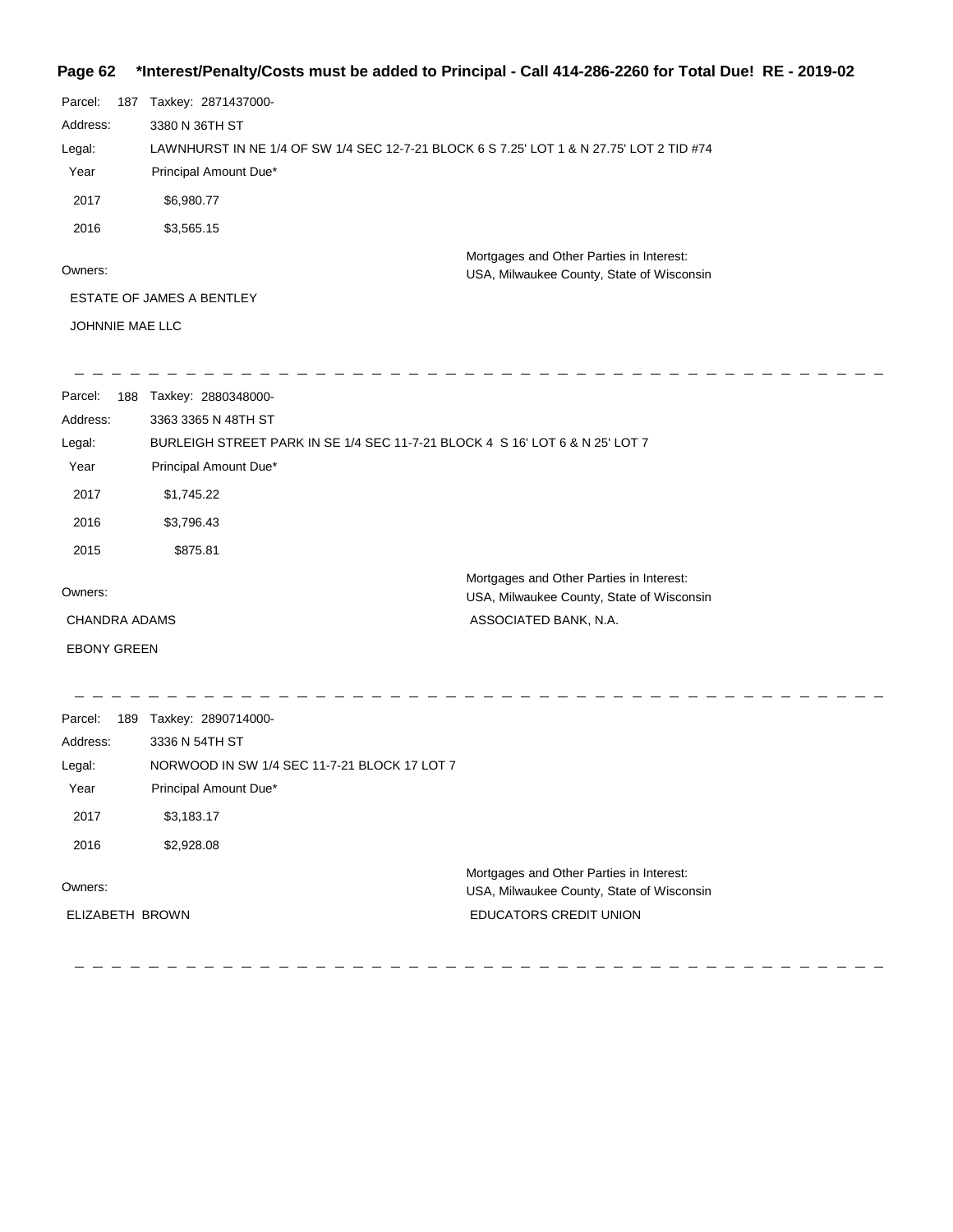### **Page 63 \*Interest/Penalty/Costs must be added to Principal - Call 414-286-2260 for Total Due! RE - 2019-02**

| Parcel:          | 190 Taxkey: 3060610000-                                      |                                                                                       |
|------------------|--------------------------------------------------------------|---------------------------------------------------------------------------------------|
| Address:         | 2737 N 59TH ST                                               |                                                                                       |
| Legal:           | LISBON CENTER SUBD IN NW & SW 1/4 SEC 14-7-21 BLOC K 3 LOT 8 |                                                                                       |
| Year             | Principal Amount Due*                                        |                                                                                       |
| 2017             | \$6,087.03                                                   |                                                                                       |
| 2016             | \$5,610.57                                                   |                                                                                       |
| 2015             | \$3,112.64                                                   |                                                                                       |
|                  |                                                              | Mortgages and Other Parties in Interest:                                              |
| Owners:          |                                                              | USA, Milwaukee County, State of Wisconsin                                             |
|                  | VIBRANT INVESTMENT GROUP                                     |                                                                                       |
| Parcel:          | 191 Taxkey: 3060615100-                                      |                                                                                       |
| Address:         | 5920 W CENTER ST                                             |                                                                                       |
| Legal:           |                                                              | LISBON CENTER SUBD IN NW & SW 1/4 SEC 14-7-21 BLOC K 3 LOTS 15-16 & 17                |
| Year             | Principal Amount Due*                                        |                                                                                       |
| 2017             | \$12,340.35                                                  |                                                                                       |
| Owners:          |                                                              | Mortgages and Other Parties in Interest:                                              |
|                  |                                                              | USA, Milwaukee County, State of Wisconsin                                             |
| 5920 CENTER, LLC |                                                              | MIDAMERICA BANK, FSB.                                                                 |
|                  |                                                              | PNC BANK, NATIONAL ASSOCIATION                                                        |
| Parcel:          | 192 Taxkey: 3070043000-                                      |                                                                                       |
| Address:         | 2966 2968 N 47TH ST                                          |                                                                                       |
| Legal:           |                                                              | CONTINUATION OF HARRISON PARK IN NE 1/4 SEC 14-7-2 1 BLOCK 13 LOT 28 NID #04          |
| Year             | Principal Amount Due*                                        |                                                                                       |
| 2017             | \$6,153.80                                                   |                                                                                       |
| 2016             | \$2,535.61                                                   |                                                                                       |
| Owners:          |                                                              | Mortgages and Other Parties in Interest:<br>USA, Milwaukee County, State of Wisconsin |
| YVONNE ERICKSON  |                                                              | CITYSCAPE CORP.                                                                       |
|                  |                                                              | GRAY & ASSOCIATES, L.L.P.                                                             |
|                  |                                                              | ONEMAIN FINANCIAL, LLC                                                                |
|                  |                                                              | TOK-RESI, LLC                                                                         |
|                  |                                                              | CHRISTOPHER HUENEKE                                                                   |
|                  |                                                              |                                                                                       |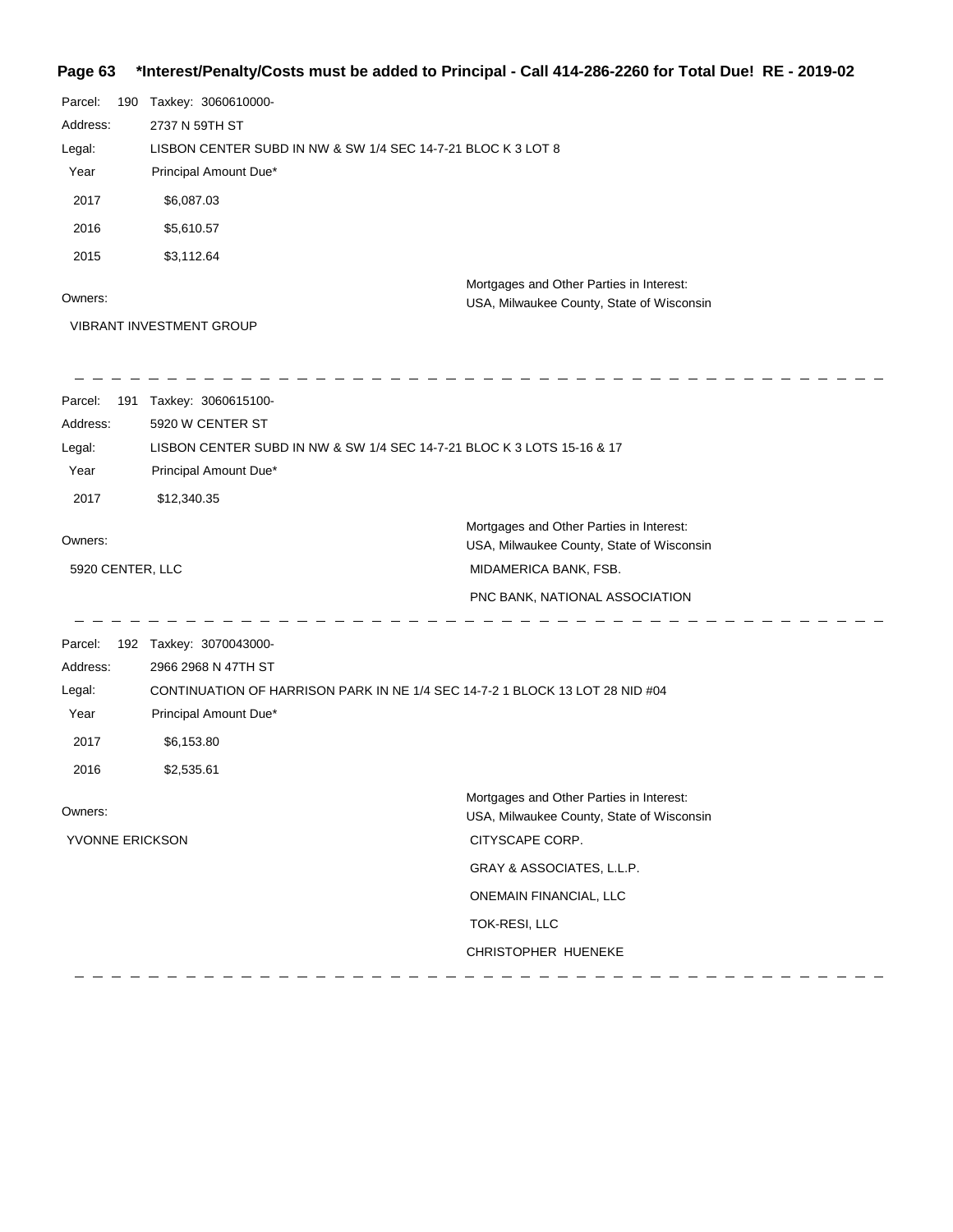## **Page 64 \*Interest/Penalty/Costs must be added to Principal - Call 414-286-2260 for Total Due! RE - 2019-02**

| Parcel:           | 193 | Taxkey: 3070264000-                                                                   |  |
|-------------------|-----|---------------------------------------------------------------------------------------|--|
| Address:          |     | 2754 2756 N 49TH ST                                                                   |  |
| Legal:            |     | HARRISON PARK IN NE 1/4 SEC 14-7-21 BLOCK 3 LOT 5 NID #04                             |  |
| Year              |     | Principal Amount Due*                                                                 |  |
| 2017              |     | \$5,223.46                                                                            |  |
| 2016              |     | \$1,071.19                                                                            |  |
| Owners:           |     | Mortgages and Other Parties in Interest:<br>USA, Milwaukee County, State of Wisconsin |  |
| <b>CAROL GEIS</b> |     |                                                                                       |  |

| Parcel:             | 194 Taxkey: 3070537000-         |                                                                                       |
|---------------------|---------------------------------|---------------------------------------------------------------------------------------|
| Address:            | 3057 N 47TH ST                  |                                                                                       |
| Legal:              |                                 | SALICK'S SUBD ETC IN NE 1/4 SEC 14-7-21 VOL 36 P 2 9 BLOCK 2 LOT 28 NID #04           |
| Year                | Principal Amount Due*           |                                                                                       |
| 2017                | \$2,221.35                      |                                                                                       |
| 2016                | \$1,880.25                      |                                                                                       |
| 2015                | \$1,499.87                      |                                                                                       |
| Owners:             |                                 | Mortgages and Other Parties in Interest:<br>USA, Milwaukee County, State of Wisconsin |
|                     | TYTY PROPERTIES INVESTMENT, LLC | CITY ATTORNEY'S OFFICE                                                                |
|                     |                                 |                                                                                       |
| Parcel:             | 195 Taxkey: 3070624000-         |                                                                                       |
| Address:            | 3068 N 44TH ST                  |                                                                                       |
| Legal:              |                                 | STONE'S ADDITION, (JESSE) ETC IN NE 1/4 SEC 14-7-21 V 32 P 8 BLOCK 1 LOT 24 NID #04   |
| Year                | Principal Amount Due*           |                                                                                       |
| 2017                | \$5,618.77                      |                                                                                       |
| 2016                | \$6,897.70                      |                                                                                       |
| Owners:             |                                 | Mortgages and Other Parties in Interest:<br>USA, Milwaukee County, State of Wisconsin |
| AML INVESTMENTS LLC |                                 | <b>BREWERY CREDIT UNION</b>                                                           |
|                     |                                 | <b>CIBM BANK</b>                                                                      |
|                     |                                 |                                                                                       |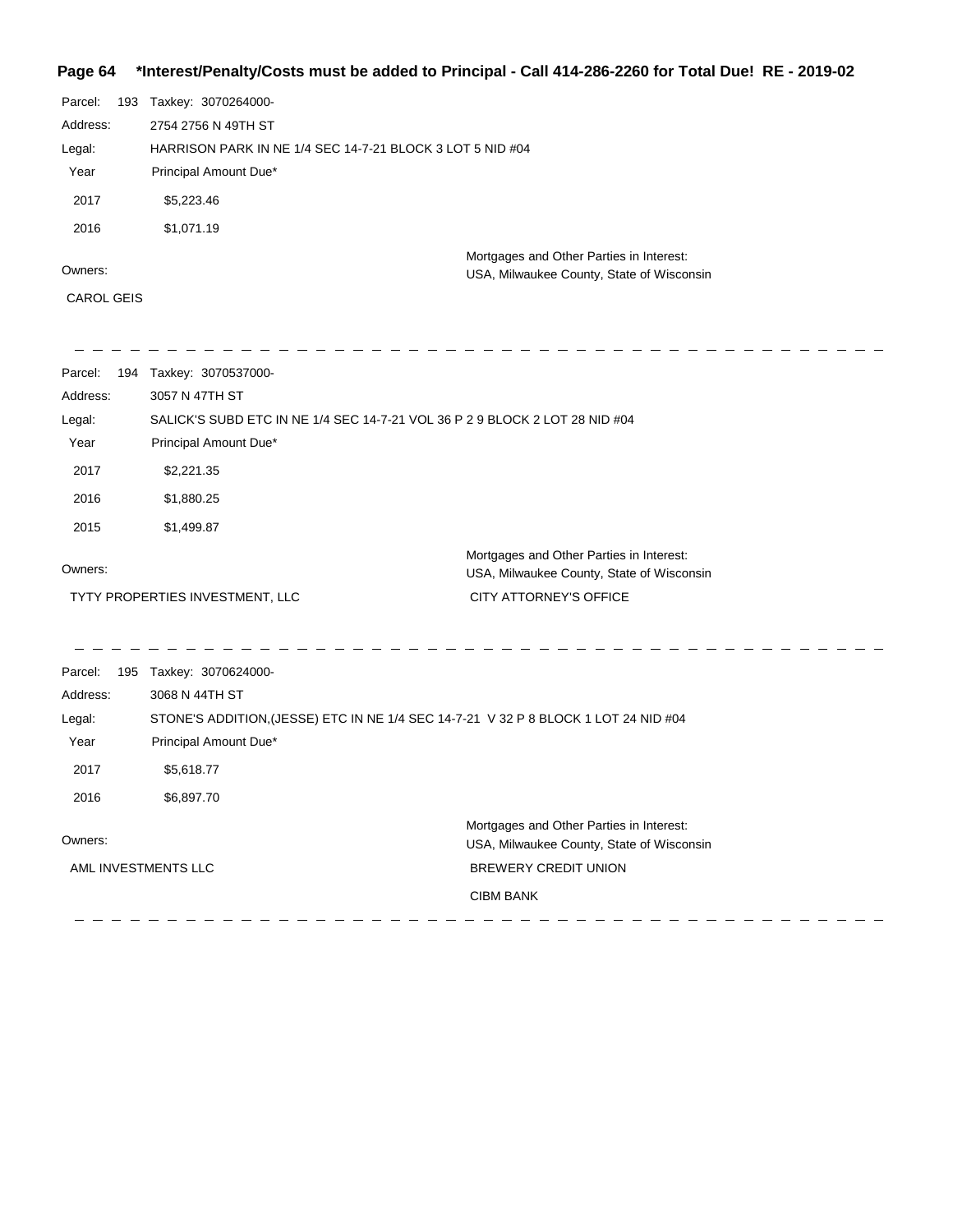## **Page 65 \*Interest/Penalty/Costs must be added to Principal - Call 414-286-2260 for Total Due! RE - 2019-02**

| 196 Taxkey: 3070673000- |                                                                                                                  |
|-------------------------|------------------------------------------------------------------------------------------------------------------|
| 3070 N 46TH ST          |                                                                                                                  |
|                         | STONE'S ADDITION, (JESSE) ETC IN NE 1/4 SEC 14-7-21 V 32 P 8 BLOCK 3 LOT 27 & 21' X 41.48' OF RESERVE D LAND ADJ |
|                         |                                                                                                                  |
| \$3,524.33              |                                                                                                                  |
| \$2,944.83              |                                                                                                                  |
|                         | Mortgages and Other Parties in Interest:<br>USA, Milwaukee County, State of Wisconsin                            |
| ROSEMARY ELY            | ATTORNEY JENNIFER F. VALENTI                                                                                     |
|                         | CITY OF MILWAUKEE DEPARTMENT OF NEIGHBORHOOD<br><b>SERVICES</b>                                                  |
|                         | OPTION ONE MORTGAGE CORPORATION                                                                                  |
|                         | U.S. BANK, N.A.                                                                                                  |
| 197 Taxkey: 3070988000- |                                                                                                                  |
| 2719 N 46TH ST          |                                                                                                                  |
|                         | VERNON HEIGHTS ETC IN NE 1/4 SEC 14-7-21 VOL 35 P 15 BLOCK 4 LOT 12 NID #04                                      |
|                         |                                                                                                                  |
| \$1,653.63              |                                                                                                                  |
| \$2,673.88              |                                                                                                                  |
| \$2,970.36              |                                                                                                                  |
| \$4,001.31              |                                                                                                                  |
|                         | Mortgages and Other Parties in Interest:                                                                         |
|                         | USA, Milwaukee County, State of Wisconsin                                                                        |
|                         |                                                                                                                  |
| 198 Taxkey: 3071180000- |                                                                                                                  |
| 2851 N 44TH ST          |                                                                                                                  |
|                         | VERNON HEIGHTS CONTINUATION ETC IN NE 1/4 SEC 14-7 -21 BLOCK 14 LOT 6 NID #04                                    |
| Principal Amount Due*   |                                                                                                                  |
| \$3,136.61              |                                                                                                                  |
| \$3,369.49              |                                                                                                                  |
|                         | Mortgages and Other Parties in Interest:<br>USA, Milwaukee County, State of Wisconsin                            |
| OBSTAR PROPERTIES LLC   | <b>COMMUNITY BANK &amp; TRUST</b>                                                                                |
|                         |                                                                                                                  |
|                         | Principal Amount Due*<br>Principal Amount Due*<br><b>JESSIE MONDY</b>                                            |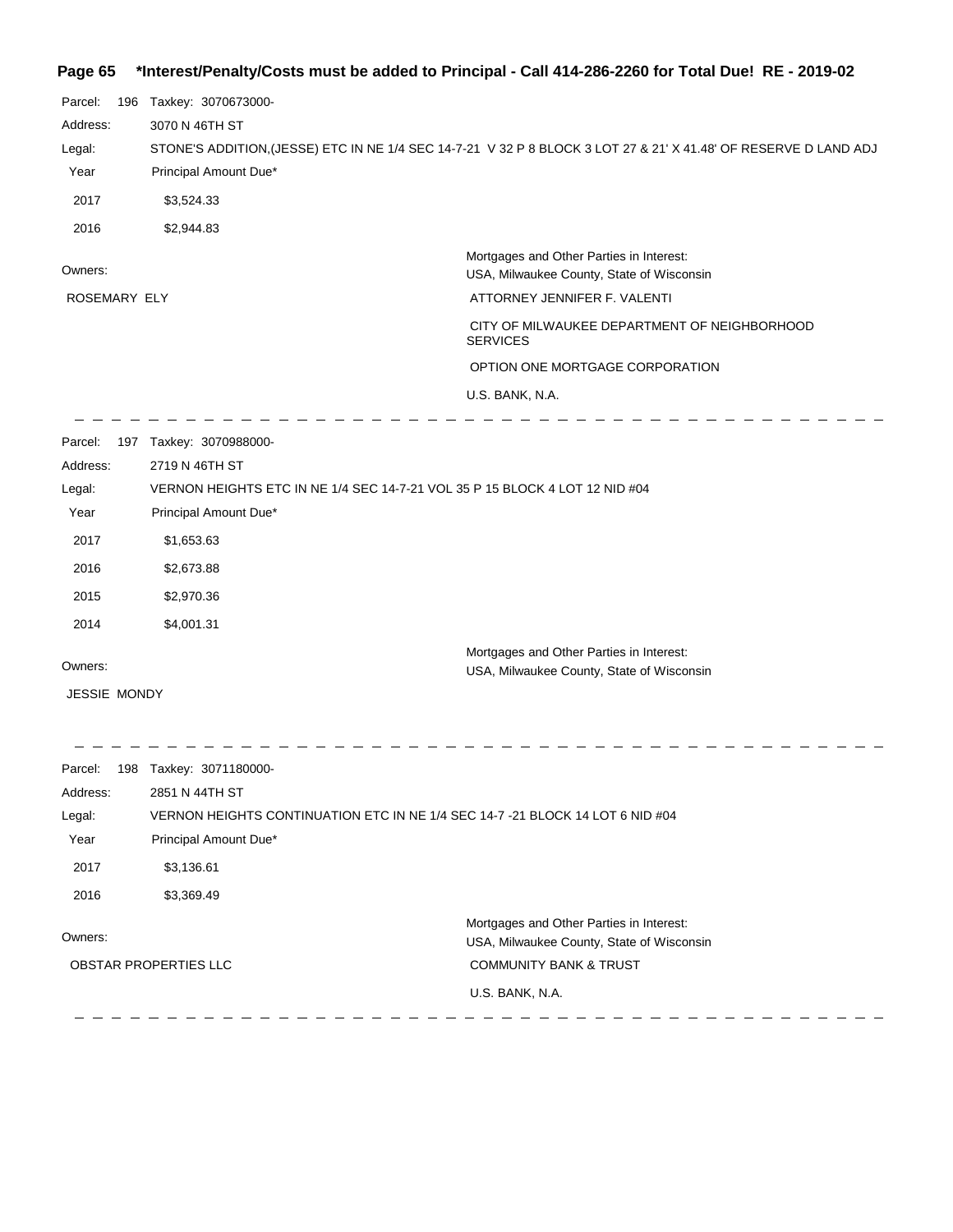## **Page 66 \*Interest/Penalty/Costs must be added to Principal - Call 414-286-2260 for Total Due! RE - 2019-02**

| Parcel:         | - 199 | Taxkey: 3071212000-                                                                   |
|-----------------|-------|---------------------------------------------------------------------------------------|
| Address:        |       | 2831 2833 N SHERMAN BL                                                                |
| Legal:          |       | VERNON HEIGHTS CONTINUATION ETC IN NE 1/4 SEC 14-7-21 BLOCK 15 LOT 8 NID #04          |
| Year            |       | Principal Amount Due*                                                                 |
| 2017            |       | \$5,584.63                                                                            |
| Owners:         |       | Mortgages and Other Parties in Interest:<br>USA, Milwaukee County, State of Wisconsin |
|                 |       |                                                                                       |
| DAVID HENDERSON |       | U.S. BANK NATIONAL ASSOCIATION                                                        |

| Parcel:<br>200 | Taxkey: 3080046000-                                        |                                                                                       |
|----------------|------------------------------------------------------------|---------------------------------------------------------------------------------------|
| Address:       | 2835 2837 N 35TH ST                                        |                                                                                       |
| Legal:         | FORSTER'S SUBD IN NW 1/4 SEC 13-7-21 BLOCK 3 LOT 9 NID #04 |                                                                                       |
| Year           | Principal Amount Due*                                      |                                                                                       |
| 2017           | \$6,343.93                                                 |                                                                                       |
| 2016           | \$2,940.09                                                 |                                                                                       |
| 2015           | \$2,044.97                                                 |                                                                                       |
| Owners:        |                                                            | Mortgages and Other Parties in Interest:<br>USA, Milwaukee County, State of Wisconsin |
| EDDIE RUTLEDGE |                                                            | DEPARTMENT OF WORKFORCE DEVELOPMENT                                                   |

\_\_\_\_\_\_\_\_\_\_\_\_\_\_\_\_\_\_ ---------\_\_\_\_\_\_\_\_\_\_\_\_\_\_\_

| Parcel:            | 201 | Taxkey: 3080121000-                                                               |                                                                                       |
|--------------------|-----|-----------------------------------------------------------------------------------|---------------------------------------------------------------------------------------|
| Address:           |     | 3053 N 40TH ST                                                                    |                                                                                       |
| Legal:             |     | PERRIGO PARK SUBD IN NW 1/4 SEC 13-7-21 BLOCK 2 S 20' LOT 7 & N 20' LOT 8 NID #04 |                                                                                       |
| Year               |     | Principal Amount Due*                                                             |                                                                                       |
| 2017               |     | \$3,015.15                                                                        |                                                                                       |
| 2016               |     | \$2,187.70                                                                        |                                                                                       |
| 2015               |     | \$4,560.43                                                                        |                                                                                       |
| Owners:            |     |                                                                                   | Mortgages and Other Parties in Interest:<br>USA, Milwaukee County, State of Wisconsin |
| AMAZING GRACE, LLC |     |                                                                                   | <b>CITY ATTORNEY'S OFFICE</b>                                                         |
|                    |     |                                                                                   | DW3, LLC                                                                              |
|                    |     |                                                                                   | JOSHUA C. RITTBERG, ESQ.                                                              |
|                    |     |                                                                                   | LEGACY BANK NKA SEAWAY BANK                                                           |
|                    |     |                                                                                   |                                                                                       |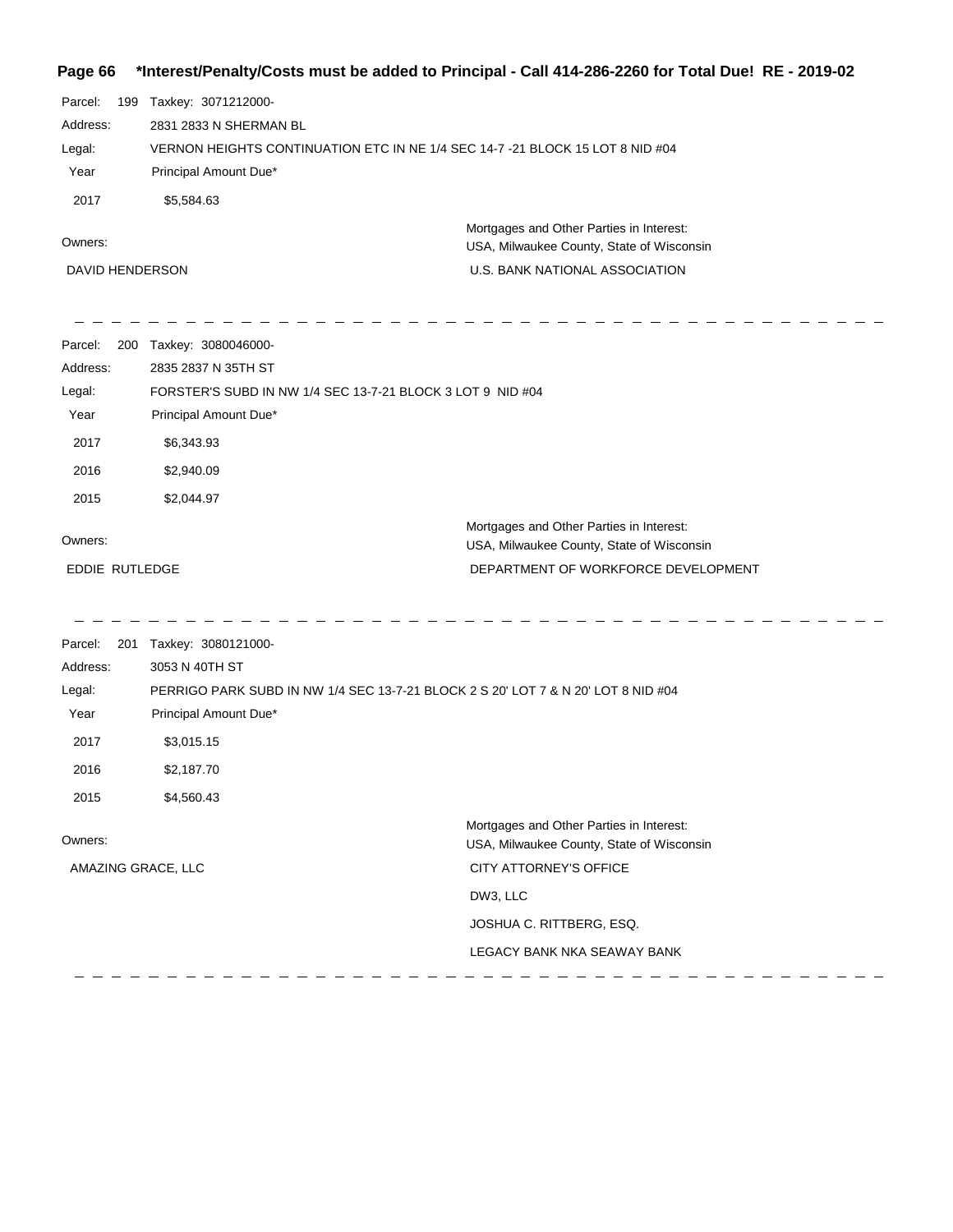### **Page 67 \*Interest/Penalty/Costs must be added to Principal - Call 414-286-2260 for Total Due! RE - 2019-02**

| Parcel:             | 202 Taxkey: 3080332000-                                                               |
|---------------------|---------------------------------------------------------------------------------------|
| Address:            | 2739 2741 N 41ST ST                                                                   |
| Legal:              | RESIDENCE PARK IN NW 1/4 SEC 13-7-21 BLOCK 18 LOT 8 NID #04                           |
| Year                | Principal Amount Due*                                                                 |
| 2017                | \$1,546.66                                                                            |
| 2016                | \$5,629.02                                                                            |
| 2015                | \$1,727.49                                                                            |
| 2014                | \$3,714.48                                                                            |
| 2013                | \$5,132.20                                                                            |
| 2012                | \$4,514.61                                                                            |
| Owners:             | Mortgages and Other Parties in Interest:<br>USA, Milwaukee County, State of Wisconsin |
| <b>LARRY HOPSON</b> |                                                                                       |

<u> 2 2 2 2 2 2 2 2 2</u> Parcel: 203 Taxkey: 3080739000-Address: 2979 N 37TH ST Legal: RESIDENCE PARK NO 2 IN NW 1/4 SEC 13-7-21 BLOCK 30 LOT 1 NID #04 Year Principal Amount Due\* 2017 \$1,505.82 2016 \$1,948.70 Mortgages and Other Parties in Interest: Owners: USA, Milwaukee County, State of Wisconsin JETTIE WILLIAMS

EARLEAN WILLIAMS

| Parcel:<br>204       | Taxkey: 3080965000-                                               |
|----------------------|-------------------------------------------------------------------|
| Address:             | 2750 N 38TH ST                                                    |
| Legal:               | RESIDENCE PARK NO 2 IN NW 1/4 SEC 13-7-21 BLOCK 37 LOT 27 NID #04 |
| Year                 | Principal Amount Due*                                             |
| 2016                 | \$1,465.51                                                        |
| 2017                 | \$2,943.55                                                        |
|                      | Mortgages and Other Parties in Interest:                          |
| Owners:              | USA, Milwaukee County, State of Wisconsin                         |
| <b>BERNICE GOUGH</b> |                                                                   |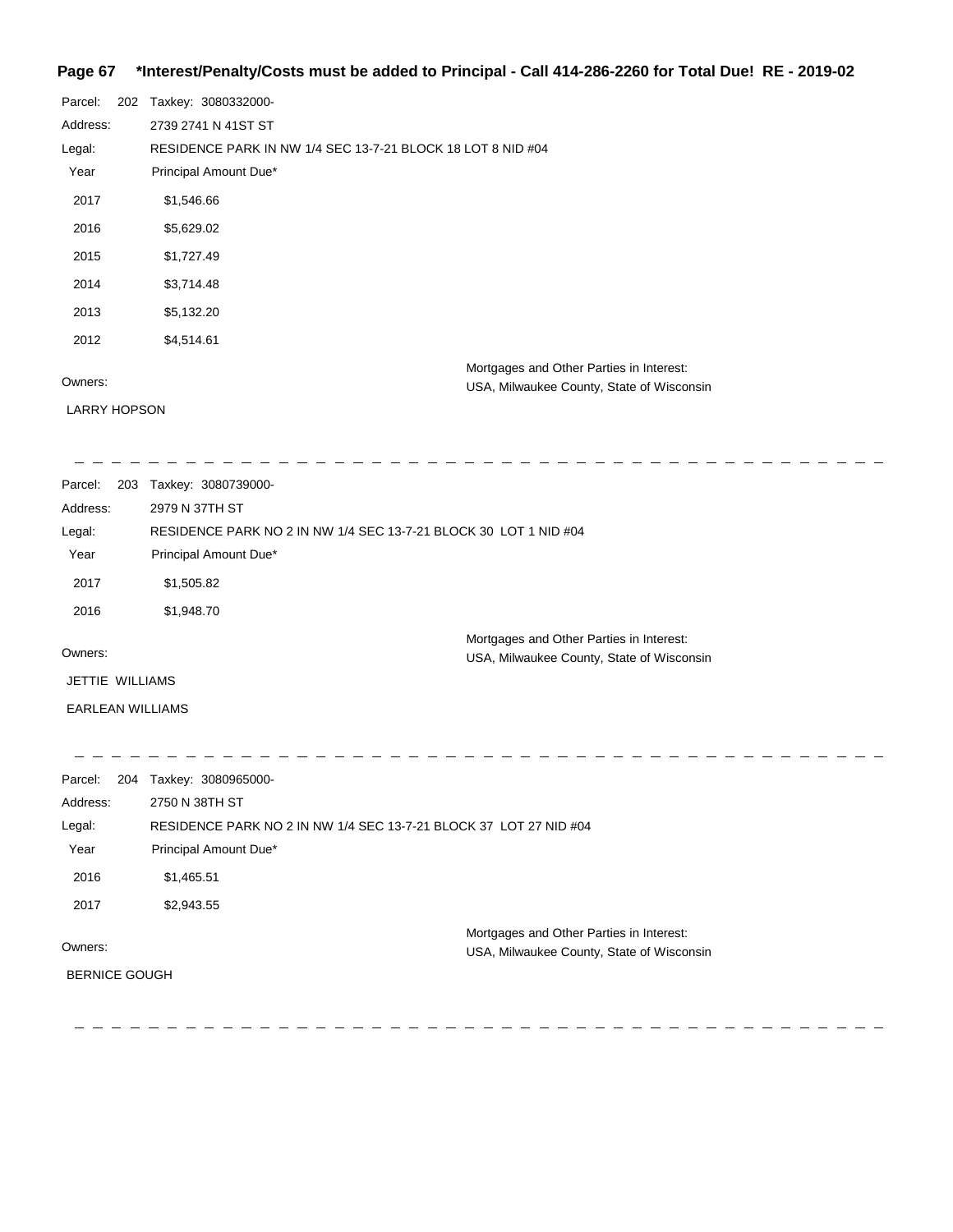## **Page 68 \*Interest/Penalty/Costs must be added to Principal - Call 414-286-2260 for Total Due! RE - 2019-02**

| Parcel:  | 205 | Taxkey: 3090259000-                                                                       |
|----------|-----|-------------------------------------------------------------------------------------------|
| Address: |     | 2957 2959 N 27TH ST                                                                       |
| Legal:   |     | CAWKER'S SUBD 'A' IN NE 1/4 SEC 13-7-21 BLOCK 6 LO T 6 & N 10' LOT 7 & PART VAC ALLEY ADJ |
| Year     |     | Principal Amount Due*                                                                     |
| 2017     |     | \$1,522.42                                                                                |
| 2016     |     | \$2,699.97                                                                                |
| Owners:  |     | Mortgages and Other Parties in Interest:                                                  |
|          |     | USA, Milwaukee County, State of Wisconsin                                                 |

ANDRE CROSS JR.

| Parcel:                | 206 Taxkey: 3090312000-                                                      |                                                                                       |  |
|------------------------|------------------------------------------------------------------------------|---------------------------------------------------------------------------------------|--|
| Address:               | 2806 N 28TH ST                                                               |                                                                                       |  |
| Legal:                 | CAWKER'S SUBD 'A' IN NE 1/4 SEC 13-7-21 BLOCK 7 LO T 22 & PART VAC ALLEY ADJ |                                                                                       |  |
| Year                   | Principal Amount Due*                                                        |                                                                                       |  |
| 2017                   | \$1,255.18                                                                   |                                                                                       |  |
| 2016                   | \$704.10                                                                     |                                                                                       |  |
| Owners:                |                                                                              | Mortgages and Other Parties in Interest:<br>USA, Milwaukee County, State of Wisconsin |  |
| <b>INVESTMENTS LLC</b> | <b>BUTTERFLY PROMOTIONS &amp;</b>                                            |                                                                                       |  |
|                        | PROVANTAGE PROPERTIES, LLC                                                   |                                                                                       |  |
| Parcel:                | 207 Taxkey: 3090864100-                                                      |                                                                                       |  |
| Address:               | 2732 N 35TH ST                                                               |                                                                                       |  |
| Legal:                 | FULLER-WARREN HEIGHTS IN NE 1/4 SEC 12-7-21 BLOCK 2 LOTS 26 & 27 NID #04     |                                                                                       |  |
| Year                   | Principal Amount Due*                                                        |                                                                                       |  |
| 2017                   | \$2,179.92                                                                   |                                                                                       |  |
| 2016                   | \$1,616.28                                                                   |                                                                                       |  |
| 2015                   | \$2,763.77                                                                   |                                                                                       |  |
| Owners:                |                                                                              | Mortgages and Other Parties in Interest:<br>USA, Milwaukee County, State of Wisconsin |  |
|                        | FRANKLIN HEIGHTS MANAGEMENT, LLC                                             | CITY ATTORNEY'S OFFICE                                                                |  |
|                        |                                                                              | DW3, LLC                                                                              |  |
|                        |                                                                              | LAW OFFICE OF DAVID HALBROOKS                                                         |  |
|                        |                                                                              | NORTH MILWAUKEE STATE BANK                                                            |  |
|                        |                                                                              | WALDEN & SCHUSTER, S.C.                                                               |  |
|                        |                                                                              |                                                                                       |  |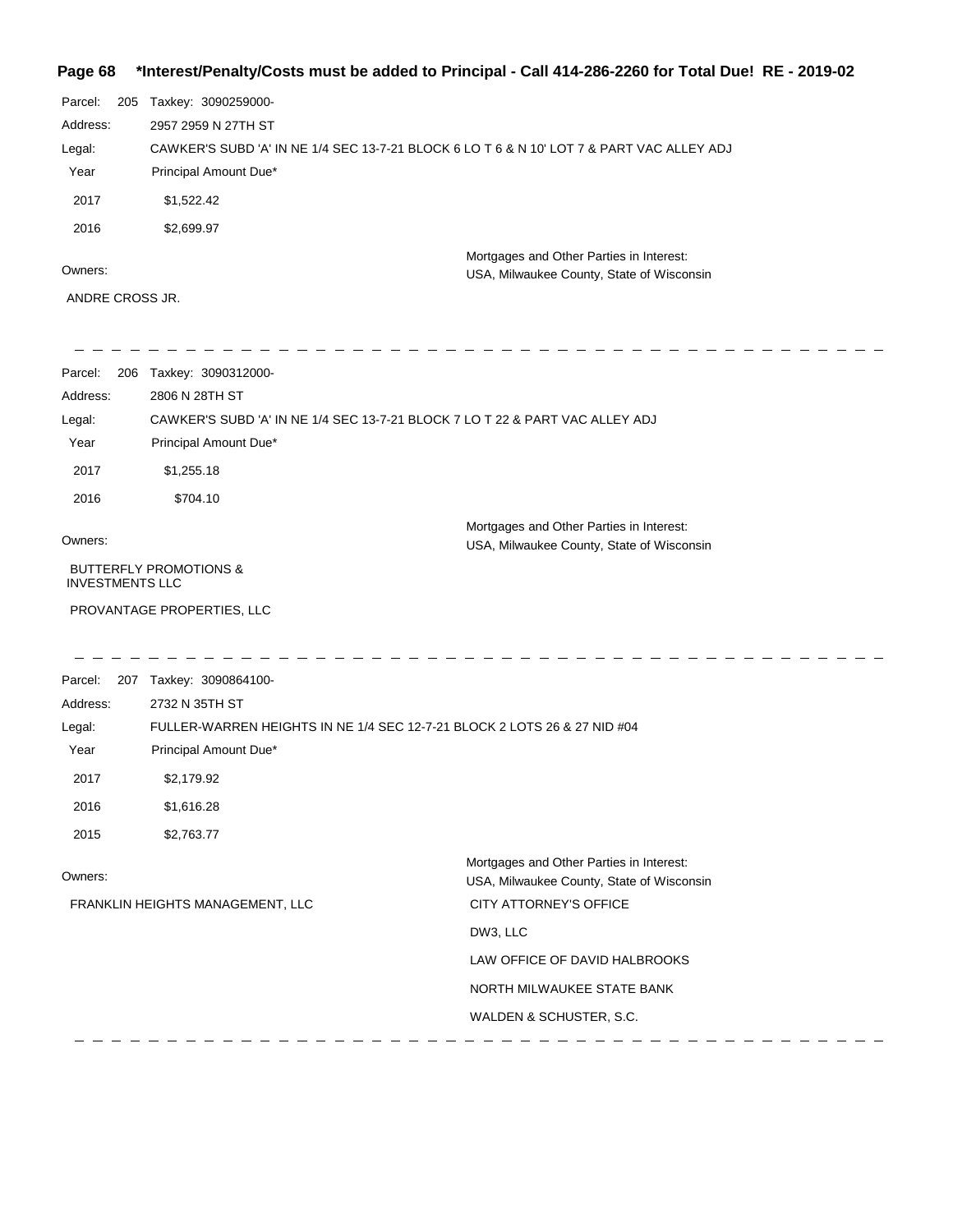# **Page 69 \*Interest/Penalty/Costs must be added to Principal - Call 414-286-2260 for Total Due! RE - 2019-02**

| Parcel:<br>Address:<br>Legal:<br>Year<br>2017<br>2016 | 208 | Taxkey: 3091015000-<br>2821 2823 N 33RD ST<br>Principal Amount Due*<br>\$1,573.94<br>\$2,090.32                                                                       | MINIATURE ADDN NO 1 IN NE 1/4 SEC 13-7-21 BLOCK 1 LOT 15 NID #04                                                                                                           |
|-------------------------------------------------------|-----|-----------------------------------------------------------------------------------------------------------------------------------------------------------------------|----------------------------------------------------------------------------------------------------------------------------------------------------------------------------|
| Owners:                                               |     | ALPHA 4 U INVESTMENTS LLC                                                                                                                                             | Mortgages and Other Parties in Interest:<br>USA, Milwaukee County, State of Wisconsin<br>CITY OF MILWAUKEE DEPARTMENT OF NEIGHBORHOOD<br><b>SERVICES</b>                   |
| Parcel:<br>Address:<br>Legal:<br>Year<br>2017<br>2016 |     | 209 Taxkey: 3100223100-<br>2769 N 22ND ST<br>Principal Amount Due*<br>\$2,009.71<br>\$1,815.14                                                                        | BLACK'S SUBD, (JACOB) IN E 1/2 OF NW 1/4 SEC 18-7-22 BLOCK 2 S 10' LOT 2 & LOT 3                                                                                           |
| 2015<br>Owners:<br>RUSSELL LOVING                     |     | \$129.38                                                                                                                                                              | Mortgages and Other Parties in Interest:<br>USA, Milwaukee County, State of Wisconsin                                                                                      |
| Parcel:<br>Address:<br>Legal:<br>Year<br>2017<br>2016 |     | 210 Taxkey: 3100344100-<br>2955 N 20TH ST<br>BROWN'S SUBD NO 3 IN 1/2 OF NW 1/4 SEC 18-7-22 BLO CK 12 LOTS 5 & 6<br>Principal Amount Due*<br>\$2,387.67<br>\$1,342.00 |                                                                                                                                                                            |
| Owners:                                               |     | <b>MARGIE HARRINGTON</b>                                                                                                                                              | Mortgages and Other Parties in Interest:<br>USA, Milwaukee County, State of Wisconsin<br><b>ENTERPRISE CREDIT UNION</b><br>FLEET MORTGAGE CORPORATION<br>SAMUEL HARRINGTON |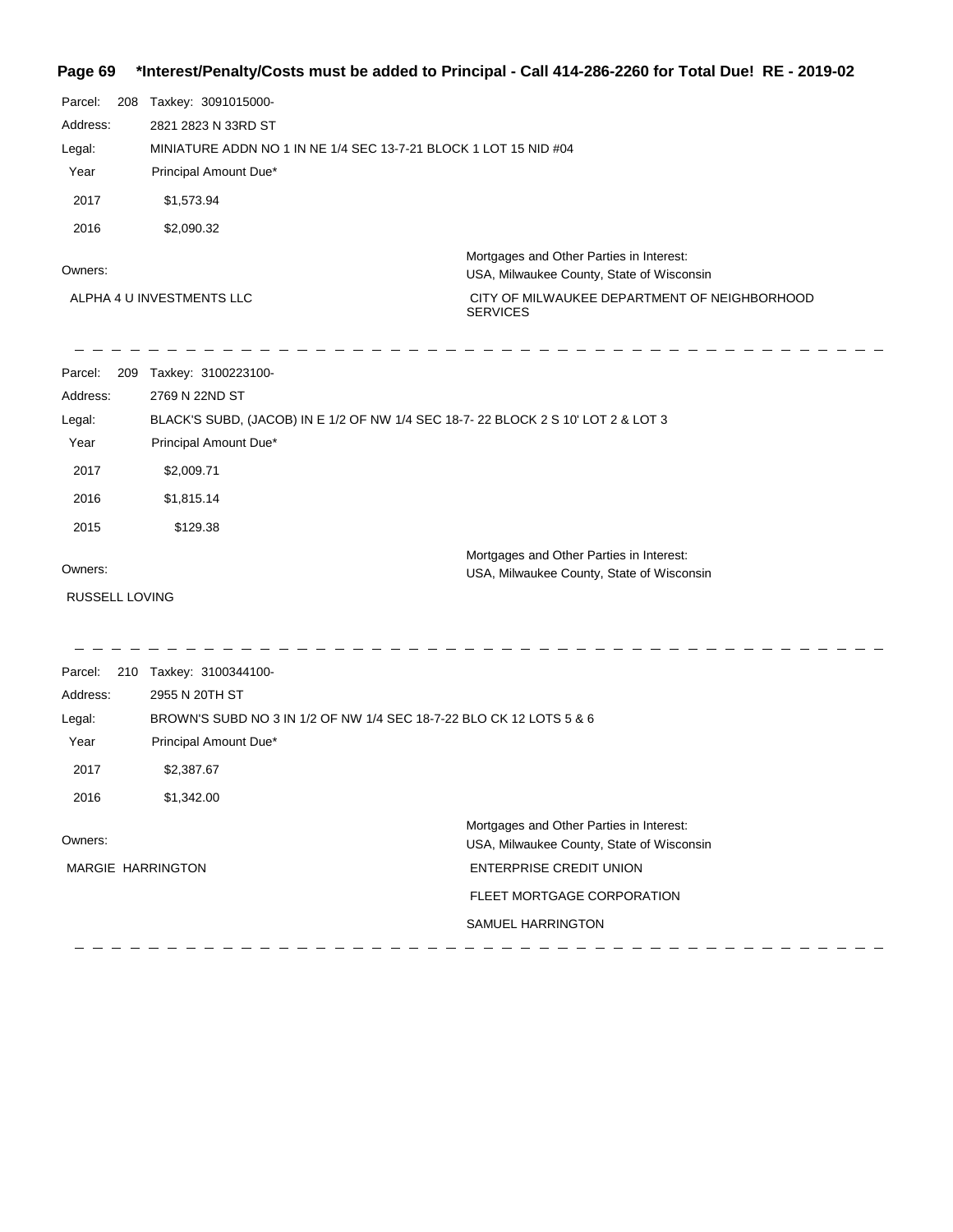## **Page 70 \*Interest/Penalty/Costs must be added to Principal - Call 414-286-2260 for Total Due! RE - 2019-02**

| Parcel:<br>211<br>Address:<br>Legal:<br>Year<br>2017  | Taxkey: 3100436100-<br>2720 2722 N 23RD ST<br>BRYANT & HENRY'S SUBD IN E 1/2 OF NW 1/4 SEC 18-7- 22 BLOCK 2 LOT 16 & S 7.37' LOT 17<br>Principal Amount Due*<br>\$4,702.45 |                                                                                       |
|-------------------------------------------------------|----------------------------------------------------------------------------------------------------------------------------------------------------------------------------|---------------------------------------------------------------------------------------|
| 2016                                                  | \$525.12                                                                                                                                                                   |                                                                                       |
| Owners:                                               |                                                                                                                                                                            | Mortgages and Other Parties in Interest:<br>USA, Milwaukee County, State of Wisconsin |
|                                                       | TENDER CARE SUPPORTIVE LIVING                                                                                                                                              | <b>CITY OF MILWAUKEE</b>                                                              |
|                                                       |                                                                                                                                                                            | MILWAUKEE COUNTY                                                                      |
| Parcel:<br>Address:<br>Legal:<br>Year                 | 212 Taxkey: 3100583100-<br>2463 2465 W CHAMBERS ST<br>CAWKER'S SUBD 'B' OF W 1/2 OF NW 1/4 SEC 18-7-22 B LOCK 3 W 60' OF LOTS 1-2 & 3<br>Principal Amount Due*             |                                                                                       |
| 2017                                                  | \$3,367.05                                                                                                                                                                 |                                                                                       |
| 2016                                                  | \$4,610.19                                                                                                                                                                 |                                                                                       |
| Owners:                                               |                                                                                                                                                                            | Mortgages and Other Parties in Interest:<br>USA, Milwaukee County, State of Wisconsin |
|                                                       | BETTERMENT PROPERTIES, LLC                                                                                                                                                 |                                                                                       |
| Parcel:<br>Address:<br>Legal:<br>Year<br>2017<br>2016 | 213 Taxkey: 3100852000-<br>3047 N 22ND ST<br>FLORENCE INVESTMENT CO'S SUBD NO 1 IN E 1/2 OF NW 18-7-22 BLOCK 3 LOT 9<br>Principal Amount Due*<br>\$2,566.89<br>\$687.90    |                                                                                       |
| Owners:                                               |                                                                                                                                                                            | Mortgages and Other Parties in Interest:<br>USA, Milwaukee County, State of Wisconsin |
| <b>ELLA LOUIS</b>                                     |                                                                                                                                                                            |                                                                                       |
| Parcel:<br>Address:<br>Legal:<br>Year<br>2017<br>2016 | 214 Taxkey: 3101045000-<br>2927 N 21ST ST<br>HELLER'S SUBD, (S) IN NW 1/4 SEC 18-7-22 BLOCK 11 L OT 25<br>Principal Amount Due*<br>\$1,834.08<br>\$1,528.03                |                                                                                       |
| Owners:                                               |                                                                                                                                                                            | Mortgages and Other Parties in Interest:<br>USA, Milwaukee County, State of Wisconsin |
| SRN INVESTMENTS, LLC                                  |                                                                                                                                                                            |                                                                                       |

 $\frac{1}{2} \frac{1}{2} \frac{1}{2} \frac{1}{2} \frac{1}{2} \frac{1}{2} \frac{1}{2}$ 

 $\overline{a}$  $\frac{1}{2}$  $\overline{\phantom{a}}$   $\overline{\phantom{a}}$  $\sim$  $\sim -$ 

 $\equiv$   $\equiv$ 

 $\overline{\phantom{a}}$  $\overline{\phantom{0}}$  \_ \_ \_ \_ \_ \_ \_ \_ \_ \_ \_ \_

 $\overline{\phantom{a}}$ 

 $\frac{1}{2}$  $\overline{\phantom{0}}$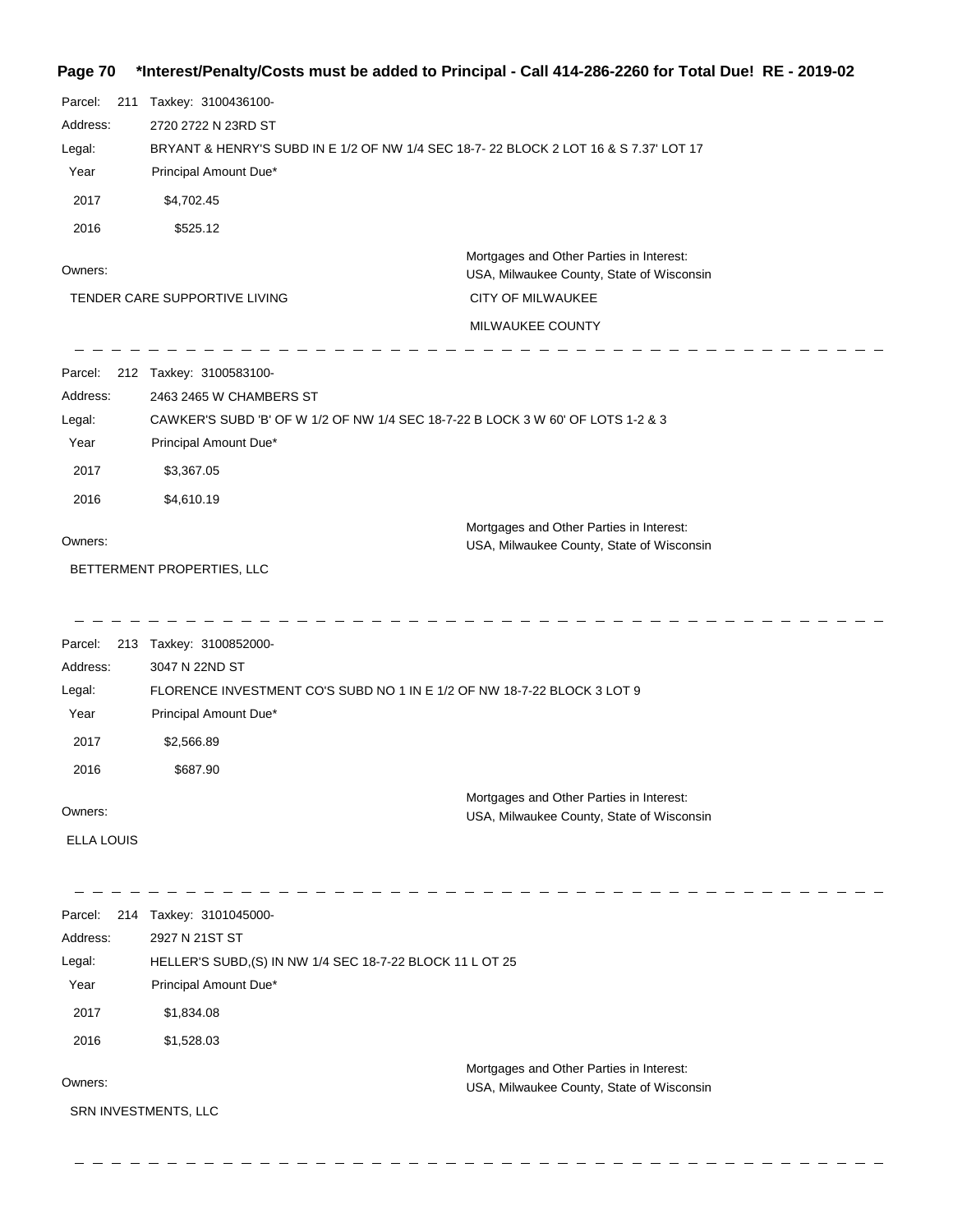## **Page 71 \*Interest/Penalty/Costs must be added to Principal - Call 414-286-2260 for Total Due! RE - 2019-02**

| Parcel:             |  | 215 Taxkey: 3101360000-                                                               |  |  |
|---------------------|--|---------------------------------------------------------------------------------------|--|--|
| Address:            |  | 2878 N 23RD ST                                                                        |  |  |
| Legal:              |  | MAYHEW'S SUBD, (A K) IN E 1/2 OF NW 1/4 SEC 18-7-22 BLOCK 7 LOT 20                    |  |  |
| Year                |  | Principal Amount Due*                                                                 |  |  |
| 2017                |  | \$879.45                                                                              |  |  |
| 2016                |  | \$1,219.44                                                                            |  |  |
| Owners:             |  | Mortgages and Other Parties in Interest:<br>USA, Milwaukee County, State of Wisconsin |  |  |
| <b>CORA DANIELS</b> |  | <b>MARCELL DANIELS</b>                                                                |  |  |

| Parcel:        | 216 | Taxkey: 3101390100-                                               |                                           |
|----------------|-----|-------------------------------------------------------------------|-------------------------------------------|
| Address:       |     | 2912 N 24TH ST                                                    |                                           |
| Legal:         |     | MAYHEW'S SUBD, (A K) IN E 1/2 OF NW 1/4 SEC 18-7-22 BLOCK 9 LOT 8 |                                           |
| Year           |     | Principal Amount Due*                                             |                                           |
| 2017           |     | \$668.86                                                          |                                           |
| 2016           |     | \$1,573.61                                                        |                                           |
| 2015           |     | \$1,221.12                                                        |                                           |
|                |     |                                                                   | Mortgages and Other Parties in Interest:  |
| Owners:        |     |                                                                   | USA, Milwaukee County, State of Wisconsin |
| JERRELL CATHEY |     |                                                                   |                                           |
|                |     |                                                                   |                                           |
| Parcel:        |     | 217 Taxkey: 3101607000-                                           |                                           |
| Address:       |     | 2839 N 21ST ST                                                    |                                           |

| Legal:              | MAYHEW'S SUBD NO 3, (A K) IN E 1/2 OF NW 1/4 SEC 18 -7-22 BLOCK 6 S 30' LOT 21 |                                                                                       |
|---------------------|--------------------------------------------------------------------------------|---------------------------------------------------------------------------------------|
| Year                | Principal Amount Due*                                                          |                                                                                       |
| 2017                | \$2,739.45                                                                     |                                                                                       |
| 2016                | \$3,258.26                                                                     |                                                                                       |
| 2015                | \$4,287.80                                                                     |                                                                                       |
| Owners:             |                                                                                | Mortgages and Other Parties in Interest:<br>USA, Milwaukee County, State of Wisconsin |
| 2839 N 21ST ST, LLC |                                                                                |                                                                                       |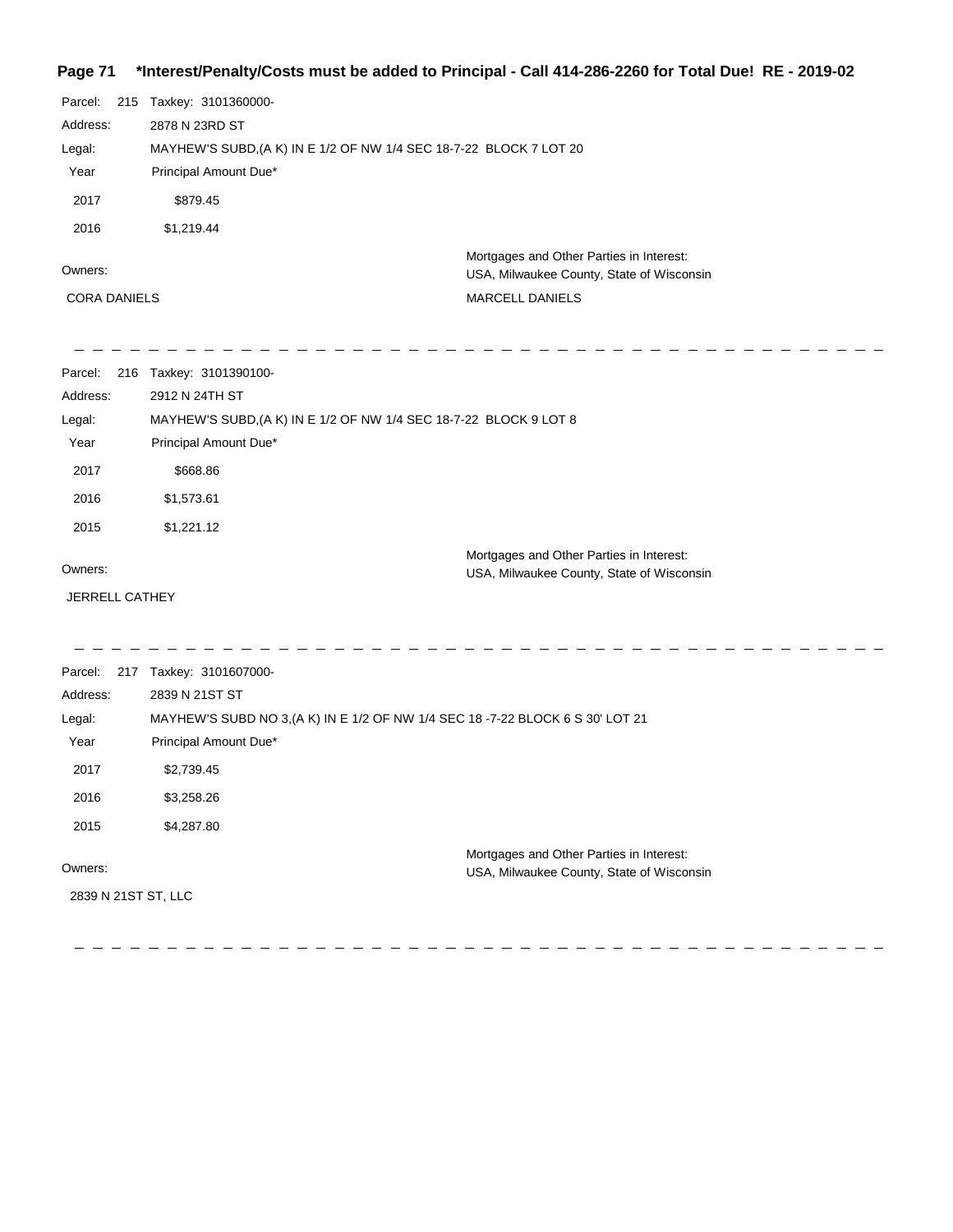### **Page 72 \*Interest/Penalty/Costs must be added to Principal - Call 414-286-2260 for Total Due! RE - 2019-02**

| Parcel:                 | 218 | Taxkey: 3101823100-                                                        |                                           |  |  |  |
|-------------------------|-----|----------------------------------------------------------------------------|-------------------------------------------|--|--|--|
| Address:                |     | 2464 W HADLEY ST                                                           |                                           |  |  |  |
| Legal:                  |     | RICE'S SUBD IN W 1/2 OF NW 1/4 SEC 18-7-22 BLOCK 1 1 W 43' LOT 10 & LOT 11 |                                           |  |  |  |
| Year                    |     | Principal Amount Due*                                                      |                                           |  |  |  |
| 2017                    |     | \$1,351.72                                                                 |                                           |  |  |  |
| 2016                    |     | \$1,133.90                                                                 |                                           |  |  |  |
|                         |     |                                                                            | Mortgages and Other Parties in Interest:  |  |  |  |
| Owners:                 |     |                                                                            | USA, Milwaukee County, State of Wisconsin |  |  |  |
| <b>GILBERT WILLIAMS</b> |     |                                                                            | BASS & MOGLOWSKY, S.C.                    |  |  |  |
|                         |     |                                                                            | U.S. BANK NATIONAL ASSOCIATION            |  |  |  |
| Parcel:                 | 219 | Taxkey: 3101881000-                                                        |                                           |  |  |  |
| Address:                |     | 2746 N 25TH ST                                                             |                                           |  |  |  |
| Legal:                  |     | RICE'S SUBD IN W 1/2 OF NW 1/4 SEC 18-7-22 BLOCK 1 4 N 30' LOT 24          |                                           |  |  |  |
| Year                    |     | Principal Amount Due*                                                      |                                           |  |  |  |
| 2017                    |     | \$1,806.44                                                                 |                                           |  |  |  |
| 2016                    |     | \$717.42                                                                   |                                           |  |  |  |
| 2015                    |     | \$1,651.12                                                                 |                                           |  |  |  |

Parcel: 220 Taxkey: 3102207100-2614 W CHAMBERS ST Address: UPMEIER'S SUBD IN W 1/2 OF W 1/2 OF NW 1/4 SEC 18- 7-22 BLOCK 1, W 31.89' (LOTS 7, 8 & 9 AND S 24' LO T 10) Legal: Year Principal Amount Due\* 2017 \$1,182.99 Mortgages and Other Parties in Interest: Owners: USA, Milwaukee County, State of Wisconsin MUHAMMAD KHAN CITY OF MILWAUKEE, DEPARTMENT OF NEIGHBORHOOD SERVICES HOUSING RESOURCES, INC.

Mortgages and Other Parties in Interest:

USA, Milwaukee County, State of Wisconsin

Owners:

LAURA KATES

 \$1,038.22 \$1,465.80 \$1,698.35 2011 \$162.21

\_ \_ \_ \_ \_ \_ \_ \_ \_ \_ \_ \_ \_ \_ \_ \_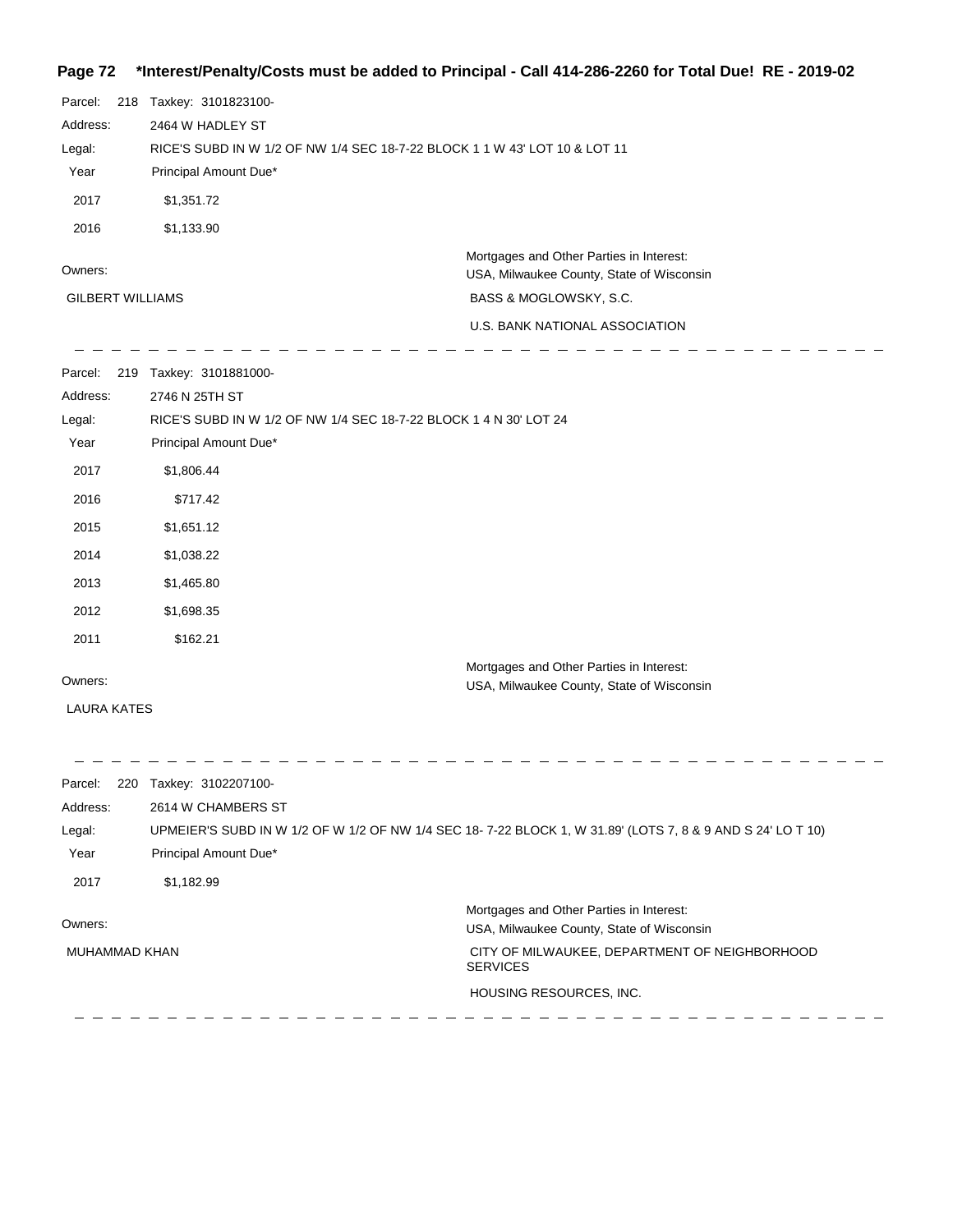# **Page 73 \*Interest/Penalty/Costs must be added to Principal - Call 414-286-2260 for Total Due! RE - 2019-02**

| Parcel:                | 221 | Taxkey: 3102725100-     |                                                                                                       |  |
|------------------------|-----|-------------------------|-------------------------------------------------------------------------------------------------------|--|
| Address:               |     | 3027 N 25TH ST          |                                                                                                       |  |
| Legal:                 |     | <b>SUBD ADJ</b>         | YOUNG MERCHANTS SUBD IN W 1/2 OF NW 1/4 SEC 18-7-2 2 BLOCK 2 S 32' LOT 9 AND LOT 12 BLOCK 2 UPMEIER'S |  |
| Year                   |     | Principal Amount Due*   |                                                                                                       |  |
| 2016                   |     | \$2,374.47              |                                                                                                       |  |
| 2015                   |     | \$51.43                 |                                                                                                       |  |
| Owners:                |     |                         | Mortgages and Other Parties in Interest:<br>USA, Milwaukee County, State of Wisconsin                 |  |
| NICOLE LESTER          |     |                         | BREWERY CREDIT UNION                                                                                  |  |
| Parcel:                |     | 222 Taxkey: 3111326000- |                                                                                                       |  |
| Address:               |     | 2953 2955 N 18TH ST     |                                                                                                       |  |
| Legal:                 |     |                         | H HAERTEL'S ADDN NO 2 IN NE 1/4 SEC 18-7-22 BLOCK 5 LOT 34 & N 15' LOT 33                             |  |
| Year                   |     | Principal Amount Due*   |                                                                                                       |  |
| 2016                   |     | \$2,814.06              |                                                                                                       |  |
| Owners:                |     |                         | Mortgages and Other Parties in Interest:<br>USA, Milwaukee County, State of Wisconsin                 |  |
| <b>EARLIE THURMOND</b> |     |                         |                                                                                                       |  |
| <b>STEVE THURMOND</b>  |     |                         |                                                                                                       |  |
| Parcel:                |     | 223 Taxkey: 3111357000- |                                                                                                       |  |
| Address:               |     | 2943 N 17TH ST          |                                                                                                       |  |
| Legal:                 |     |                         | H HAERTEL'S ADDN NO 2 IN NE 1/4 SEC 18-7-22 BLOCK 6 LOT 31                                            |  |
| Year                   |     | Principal Amount Due*   |                                                                                                       |  |
| 2017                   |     | \$189.96                |                                                                                                       |  |
| 2015                   |     | \$2,779.35              |                                                                                                       |  |
| 2014                   |     | \$2,455.95              |                                                                                                       |  |
| 2013                   |     | \$1,612.42              |                                                                                                       |  |
| Owners:                |     |                         | Mortgages and Other Parties in Interest:<br>USA, Milwaukee County, State of Wisconsin                 |  |
| VANETTE COTTRELL       |     |                         | ASSOCIATED BANK, N.A.                                                                                 |  |
|                        |     |                         | ASSOCIATES FINANCIAL SERVICES COMPANY, INC.                                                           |  |
|                        |     |                         | FLEET MORTGAGE CORPORATION                                                                            |  |
|                        |     |                         |                                                                                                       |  |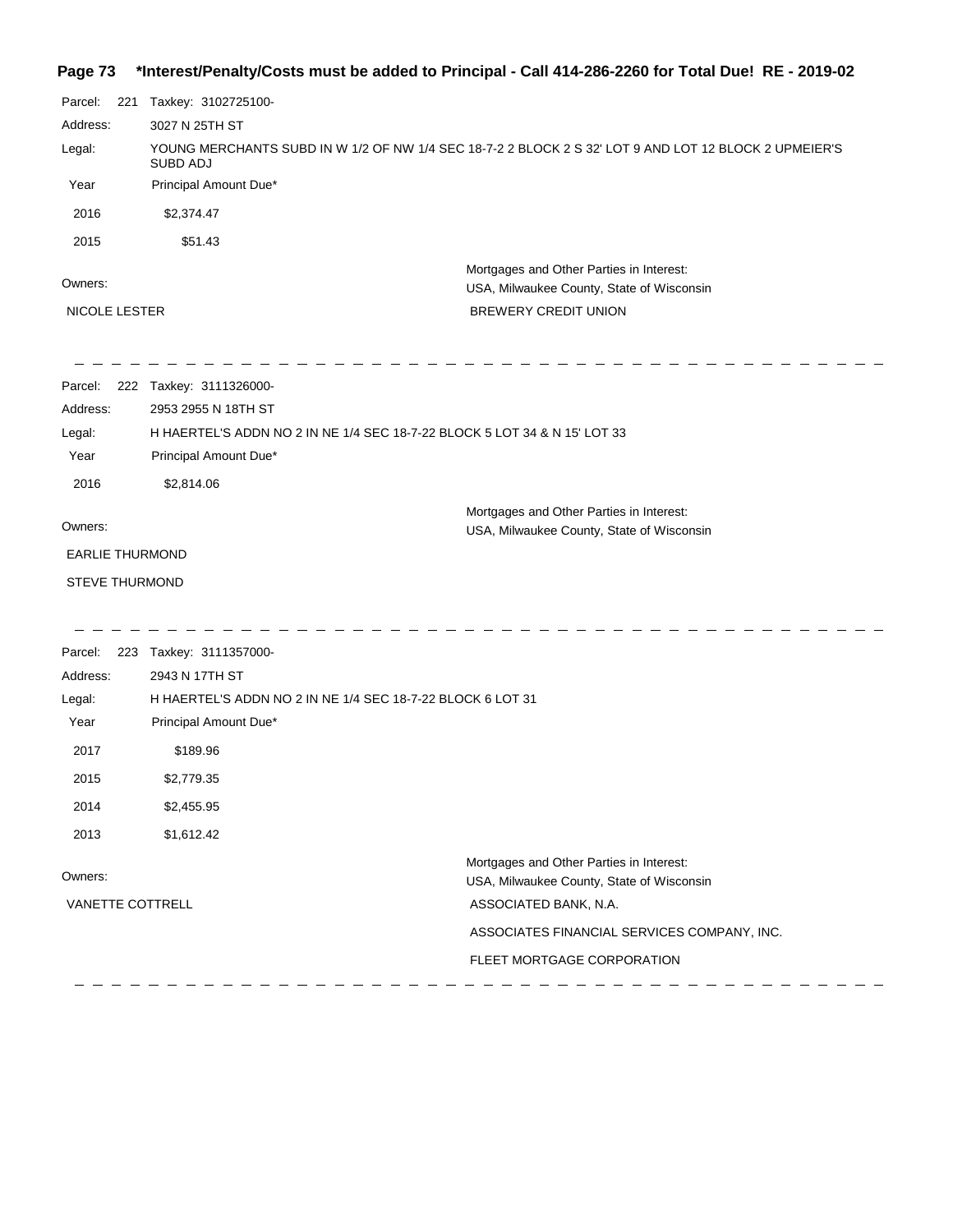# **Page 74 \*Interest/Penalty/Costs must be added to Principal - Call 414-286-2260 for Total Due! RE - 2019-02**

| Parcel:<br>224    | Taxkey: 3111403000-                                                                      |                                                                                                               |
|-------------------|------------------------------------------------------------------------------------------|---------------------------------------------------------------------------------------------------------------|
| Address:          | 2904 N 16TH ST                                                                           |                                                                                                               |
| Legal:            | H HAERTEL'S ADDN NO 2 IN NE 1/4 SEC 18-7-22 BLOCK 8 LOT 8                                |                                                                                                               |
| Year              | Principal Amount Due*                                                                    |                                                                                                               |
| 2017              | \$2,634.91                                                                               |                                                                                                               |
| Owners:           |                                                                                          | Mortgages and Other Parties in Interest:<br>USA, Milwaukee County, State of Wisconsin                         |
|                   | 2904 TLP INVESTMENTS, LLC                                                                | <b>TABITHA PERRY</b>                                                                                          |
| Parcel:           | 225 Taxkey: 3111752000-                                                                  |                                                                                                               |
| Address:          | 2832 2834 N 19TH ST                                                                      |                                                                                                               |
| Legal:            | LUDINGTON'S ADDN OF 24.50 ACRES IN NE 1/4 SEC 18-7 -22 BLOCK 12 LOT 12 TID #44           |                                                                                                               |
| Year              | Principal Amount Due*                                                                    |                                                                                                               |
| 2017              | \$313.72                                                                                 |                                                                                                               |
| 2016              | \$337.54                                                                                 |                                                                                                               |
| Owners:           |                                                                                          | Mortgages and Other Parties in Interest:<br>USA, Milwaukee County, State of Wisconsin                         |
| LATASHA DOYLE     |                                                                                          |                                                                                                               |
|                   |                                                                                          |                                                                                                               |
|                   | Parcel: 226 Taxkey: 3112031100-                                                          |                                                                                                               |
| Address:          | 2836 N 17TH ST                                                                           |                                                                                                               |
| Legal:            | LOTS 11 & 12 TID #44                                                                     | LUDINGTON'S SUBD OF BLKS 9,10 & 17 & LOTS 1,2,4 & 5 BLK 18 HAERTEL'S ADDN NO 2 IN NE 1/4 SEC 18-7-22 BLOCK 10 |
| Year              | Principal Amount Due*                                                                    |                                                                                                               |
| 2017              | \$2,469.76                                                                               |                                                                                                               |
| 2016              | \$1,536.91                                                                               |                                                                                                               |
| Owners:           |                                                                                          | Mortgages and Other Parties in Interest:<br>USA, Milwaukee County, State of Wisconsin                         |
| MURPHY JACKSON    |                                                                                          |                                                                                                               |
|                   |                                                                                          |                                                                                                               |
| Parcel:           | 227 Taxkey: 3112906000-                                                                  |                                                                                                               |
| Address:          | 3026 N TEUTONIA AV                                                                       |                                                                                                               |
| Legal:            | SUBDIVISION OF 20.28 ACRES IN NE 1/4 SEC 18-7-22 W 148'OF N 1/2 LOT 12 ON N LINE E OF ST |                                                                                                               |
| Year              | Principal Amount Due*                                                                    |                                                                                                               |
| 2016              | \$699.41                                                                                 |                                                                                                               |
| Owners:           |                                                                                          | Mortgages and Other Parties in Interest:                                                                      |
|                   |                                                                                          | USA, Milwaukee County, State of Wisconsin                                                                     |
| GOLDEN PEACH, LLC |                                                                                          |                                                                                                               |
|                   |                                                                                          |                                                                                                               |
|                   |                                                                                          |                                                                                                               |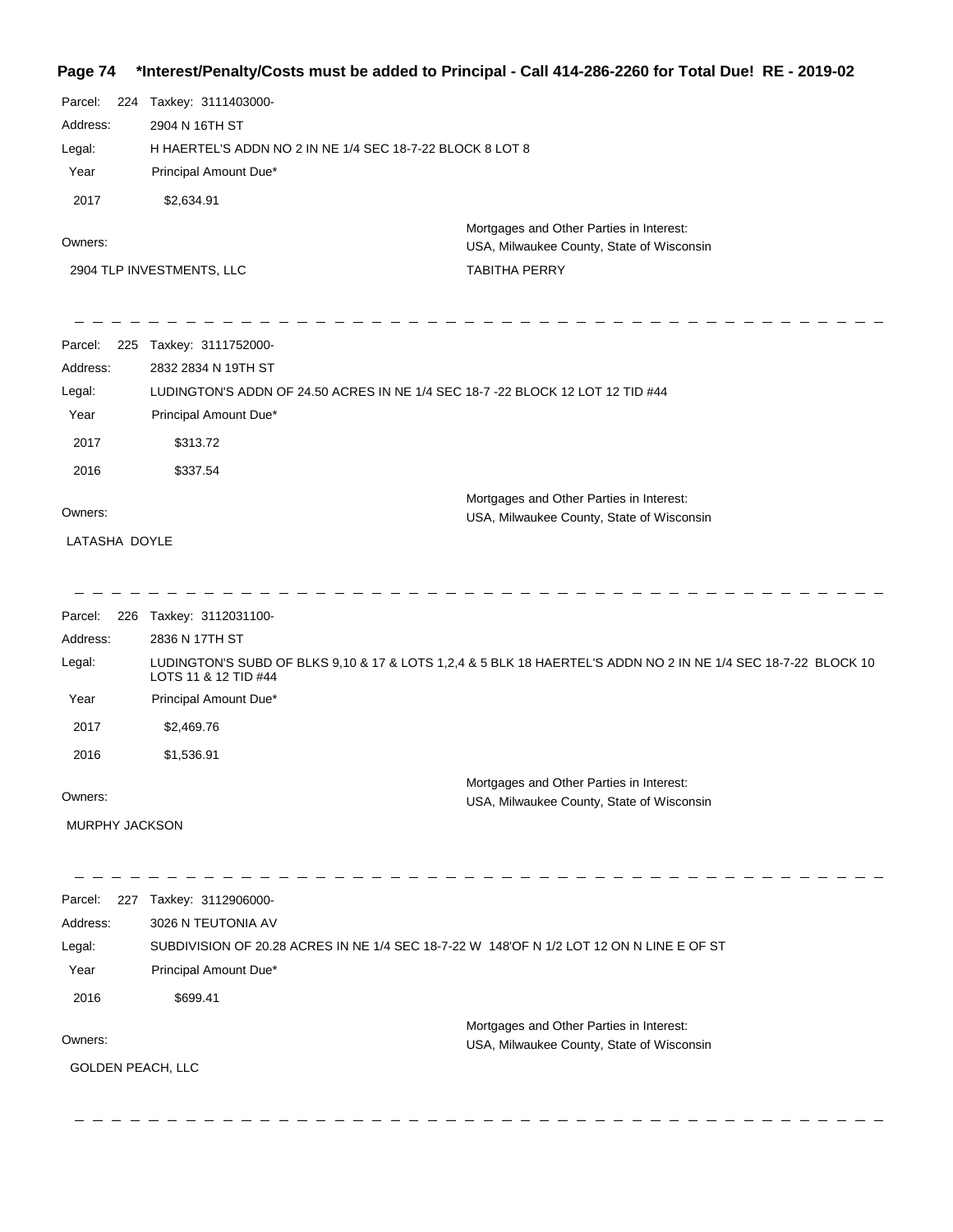## **Page 75 \*Interest/Penalty/Costs must be added to Principal - Call 414-286-2260 for Total Due! RE - 2019-02**

| Parcel:        | 228 | Taxkey: 3113307000-                                                    |                                                                                                                   |
|----------------|-----|------------------------------------------------------------------------|-------------------------------------------------------------------------------------------------------------------|
| Address:       |     | 1320 W LOCUST ST                                                       |                                                                                                                   |
| Legal:         |     | WILHELM'S SUBD IN NE 1/4 SEC 18-7-22 LOT 9 & E 10' LOT 8               |                                                                                                                   |
| Year           |     | Principal Amount Due*                                                  |                                                                                                                   |
| 2017           |     | \$1,573.38                                                             |                                                                                                                   |
| Owners:        |     |                                                                        | Mortgages and Other Parties in Interest:<br>USA, Milwaukee County, State of Wisconsin                             |
| SHEILA NGUYEN  |     |                                                                        |                                                                                                                   |
| Parcel:        |     | 229 Taxkey: 3113451000-                                                |                                                                                                                   |
| Address:       |     | 1440 W CHAMBERS ST                                                     |                                                                                                                   |
| Legal:         |     | CERTIFIED SURVEY MAP NO 7299 IN NE 1/4 OF NE 1/4 S EC 18-7-22 PARCEL 1 |                                                                                                                   |
| Year           |     | Principal Amount Due*                                                  |                                                                                                                   |
| 2017           |     | \$2,885.09                                                             |                                                                                                                   |
| 2016           |     | \$2,221.00                                                             |                                                                                                                   |
| Owners:        |     |                                                                        | Mortgages and Other Parties in Interest:<br>USA, Milwaukee County, State of Wisconsin                             |
|                |     | DARRELL COLEMAN, JR.                                                   | EDUCATORS CREDIT UNION                                                                                            |
|                |     |                                                                        | <b>SUNSET BANK &amp; SAVINGS</b>                                                                                  |
| Parcel:        |     | 230 Taxkey: 3119976000-                                                |                                                                                                                   |
| Address:       |     | 2819 N 13TH ST                                                         |                                                                                                                   |
| Legal:         |     | 35.60' TO BEG TID #44                                                  | LANDS IN NE 1/4 SEC 18-7-22 COM W LI N 13TH ST & 1 20' N OF N LI W HADLEY ST-TH W 105'-TH N 35.60'-TH E 105'-TH S |
| Year           |     | Principal Amount Due*                                                  |                                                                                                                   |
| 2017           |     | \$1,605.27                                                             |                                                                                                                   |
| 2016           |     | \$1,579.65                                                             |                                                                                                                   |
| Owners:        |     |                                                                        | Mortgages and Other Parties in Interest:<br>USA, Milwaukee County, State of Wisconsin                             |
| ALBERT HUBBARD |     |                                                                        |                                                                                                                   |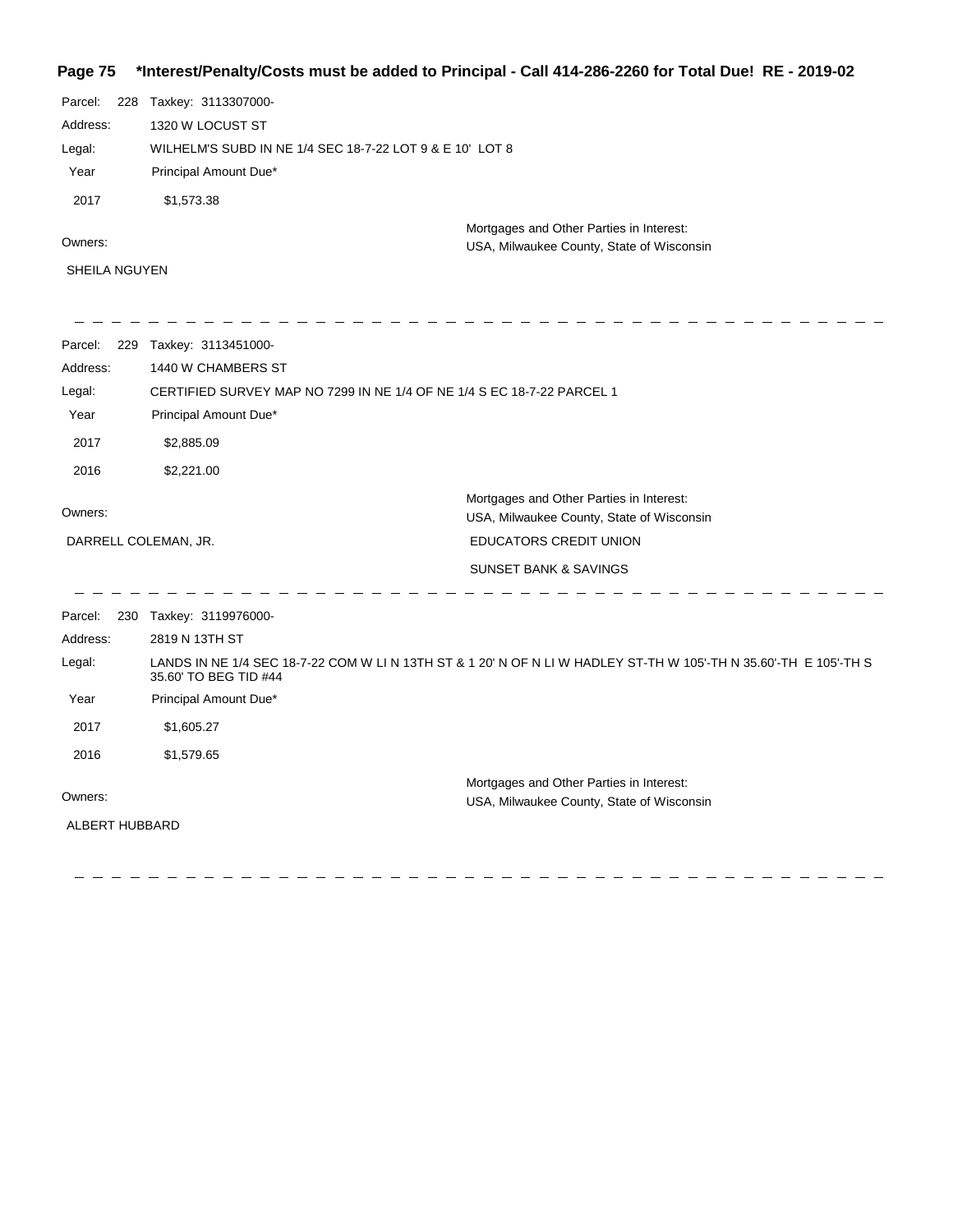## **Page 76 \*Interest/Penalty/Costs must be added to Principal - Call 414-286-2260 for Total Due! RE - 2019-02**

| Parcel:<br>231      | Taxkey: 3120349000-                                                                                                                   |                                                                                                             |  |  |
|---------------------|---------------------------------------------------------------------------------------------------------------------------------------|-------------------------------------------------------------------------------------------------------------|--|--|
| Address:            | 2978 N MOTHER SIMPSON WA                                                                                                              |                                                                                                             |  |  |
| Legal:              | CONCORDIA LAND CO'S SUBD NO 1 ETC IN NW 1/4 SEC 17 -7-22 BLOCK 4 N 33.28'(LOTS 3,4 & 5)                                               |                                                                                                             |  |  |
| Year                | Principal Amount Due*                                                                                                                 |                                                                                                             |  |  |
| 2017                | \$5,358.32                                                                                                                            |                                                                                                             |  |  |
| 2016                | \$4,541.26                                                                                                                            |                                                                                                             |  |  |
| 2015                | \$3,318.32                                                                                                                            |                                                                                                             |  |  |
| Owners:             |                                                                                                                                       | Mortgages and Other Parties in Interest:<br>USA, Milwaukee County, State of Wisconsin                       |  |  |
|                     | BOSTON AND BOSTON MILESTONE LLC                                                                                                       | CITY OF MILWAUKEE DEPARTMENT OF NEIGHBORHOOD<br><b>SERVICES</b>                                             |  |  |
|                     |                                                                                                                                       | SHIRLEY E RAGLAND                                                                                           |  |  |
| Parcel:             | 232 Taxkey: 3120509100-                                                                                                               |                                                                                                             |  |  |
| Address:            | 823 W HADLEY ST                                                                                                                       |                                                                                                             |  |  |
| Legal:              | 120'-TH W TO SE COR SD LOT 16-TH N 120' TO                                                                                            | DOBBERPHUL'S SUBD IN NW 1/4 SEC 17-7-22 BLOCK 13 L OT 16 & LANDS ADJ COM NE COR SD LOT 16-TH E 30.20' -TH S |  |  |
| Year                | Principal Amount Due*                                                                                                                 |                                                                                                             |  |  |
| 2017                | \$2,116.42                                                                                                                            |                                                                                                             |  |  |
| 2016                | \$2,226.10                                                                                                                            |                                                                                                             |  |  |
| 2015                | \$1,447.18                                                                                                                            |                                                                                                             |  |  |
|                     |                                                                                                                                       | Mortgages and Other Parties in Interest:                                                                    |  |  |
| Owners:             |                                                                                                                                       | USA, Milwaukee County, State of Wisconsin                                                                   |  |  |
| 823, LLC            |                                                                                                                                       | <b>GREG J. SKROBIS</b>                                                                                      |  |  |
| Parcel:             | 233 Taxkey: 3121414000-                                                                                                               |                                                                                                             |  |  |
| Address:            | 3015 N 9TH ST                                                                                                                         |                                                                                                             |  |  |
| Legal:              | JOHNSTON & PEIRCE'S SUBD NO 2 OF BLKS 1,4 & 5 JOHN STON & PEIRCE'S SUBD & LANDS IN NW 1/4 SEC 17-7-22<br>BLOCK 1 LOT 16 & S 5' LOT 15 |                                                                                                             |  |  |
| Year                | Principal Amount Due*                                                                                                                 |                                                                                                             |  |  |
| 2017                | \$997.62                                                                                                                              |                                                                                                             |  |  |
| 2016                | \$766.58                                                                                                                              |                                                                                                             |  |  |
|                     |                                                                                                                                       | Mortgages and Other Parties in Interest:                                                                    |  |  |
| Owners:             |                                                                                                                                       | USA, Milwaukee County, State of Wisconsin                                                                   |  |  |
| <b>MATILDA ROSS</b> |                                                                                                                                       |                                                                                                             |  |  |
|                     |                                                                                                                                       |                                                                                                             |  |  |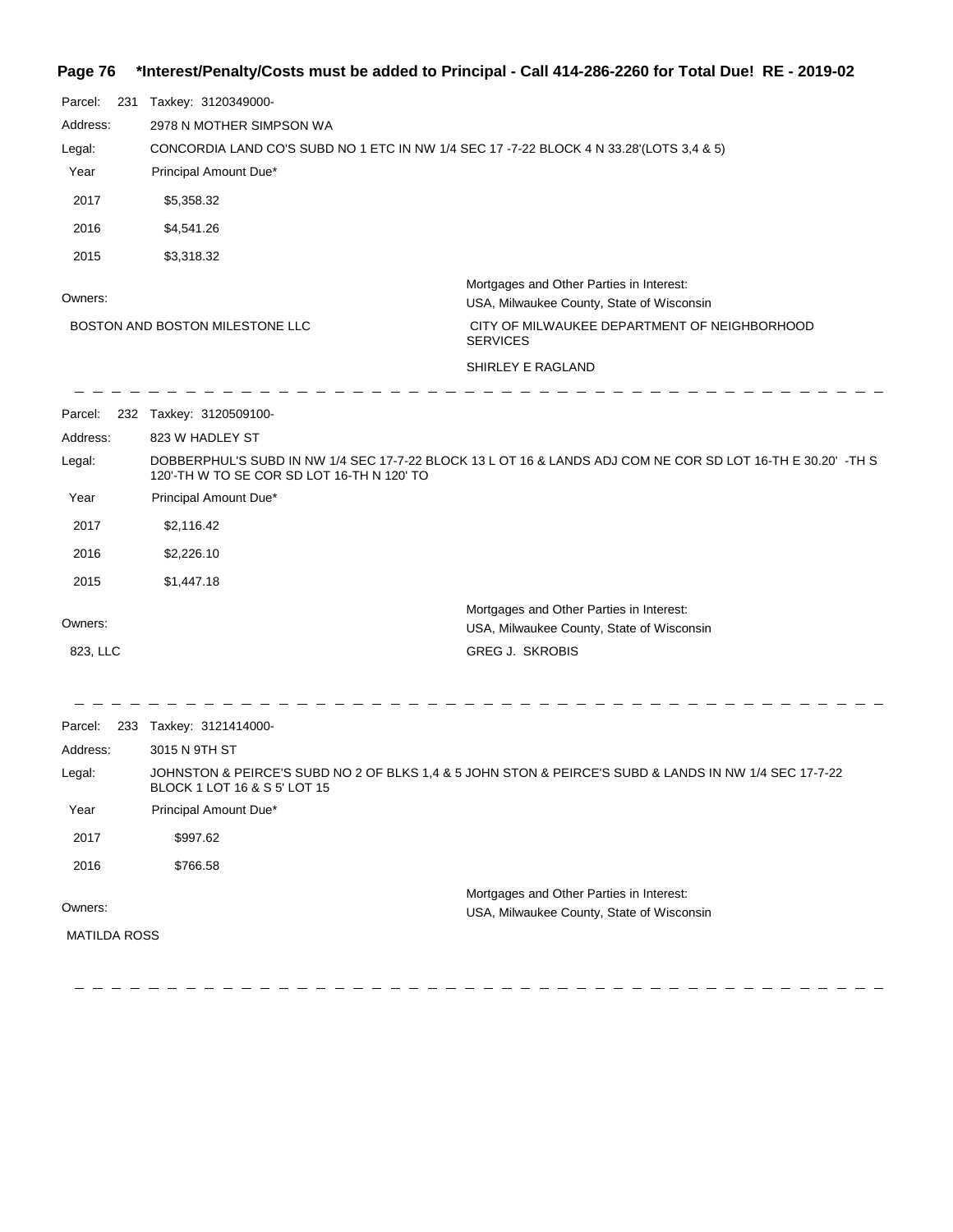#### **Page 77 \*Interest/Penalty/Costs must be added to Principal - Call 414-286-2260 for Total Due! RE - 2019-02**

| uy∽             | sour changes out made be added to Filler                                     |                                                                                                            |  |  |
|-----------------|------------------------------------------------------------------------------|------------------------------------------------------------------------------------------------------------|--|--|
| Parcel:<br>234  | Taxkey: 3121661000-                                                          |                                                                                                            |  |  |
| Address:        | 2971 N 6TH ST                                                                |                                                                                                            |  |  |
| Legal:          |                                                                              | JOYS'S J, SAM RINDSKOPF'S & CHAS HARPKE'S SUBD ETC NW 17-7-22 BLOCK 7 ALL EXC W 90' (LOT 3 & S 1/2 L OT 2) |  |  |
| Year            | Principal Amount Due*                                                        |                                                                                                            |  |  |
| 2017            | \$2,808.61                                                                   |                                                                                                            |  |  |
| 2016            | \$1,220.82                                                                   |                                                                                                            |  |  |
| Owners:         |                                                                              | Mortgages and Other Parties in Interest:<br>USA, Milwaukee County, State of Wisconsin                      |  |  |
| AGENCY, LLC     | 123 HELPING HANDS PERSONAL CARE                                              | <b>DEBBIE LEWIS</b>                                                                                        |  |  |
| Parcel:         | 235 Taxkey: 3122020000-                                                      |                                                                                                            |  |  |
| Address:        | 2774 N 7TH ST                                                                |                                                                                                            |  |  |
| Legal:          | KICKHAEFER'S SUBD IN NW 1/4 SEC 17-7-22 BLOCK 3 S 23 1/2' OF W 62.60' LOT 41 |                                                                                                            |  |  |
| Year            | Principal Amount Due*                                                        |                                                                                                            |  |  |
| 2017            | \$1,757.59                                                                   |                                                                                                            |  |  |
| 2016            | \$344.17                                                                     |                                                                                                            |  |  |
| Owners:         |                                                                              | Mortgages and Other Parties in Interest:<br>USA, Milwaukee County, State of Wisconsin                      |  |  |
| PHILLIP GLISPER |                                                                              |                                                                                                            |  |  |
| Parcel:         | 236 Taxkey: 3122442100-                                                      |                                                                                                            |  |  |
| Address:        | 1012 W HADLEY ST                                                             |                                                                                                            |  |  |
| Legal:          | LUEDTKE'S SUBD IN NW 1/4 SEC 17-7-22 BLOCK 3 LOTS 18 & 19                    |                                                                                                            |  |  |
| Year            | Principal Amount Due*                                                        |                                                                                                            |  |  |
| 2017            | \$3,385.23                                                                   |                                                                                                            |  |  |
| 2016            | \$828.05                                                                     |                                                                                                            |  |  |
| Owners:         |                                                                              | Mortgages and Other Parties in Interest:<br>USA, Milwaukee County, State of Wisconsin                      |  |  |
| MICHAEL PERKINS |                                                                              |                                                                                                            |  |  |
|                 |                                                                              |                                                                                                            |  |  |

THERESA PERKINS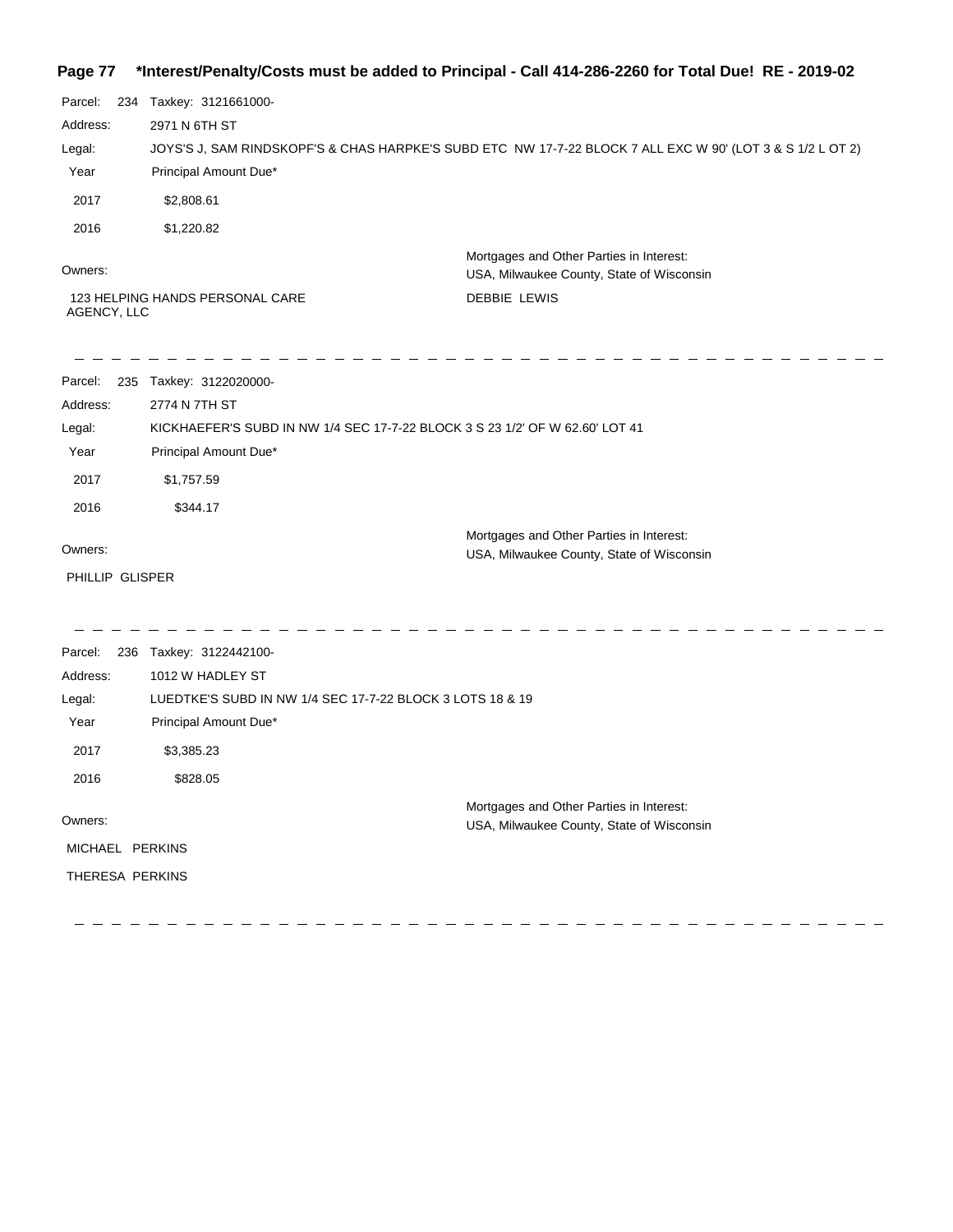## **Page 78 \*Interest/Penalty/Costs must be added to Principal - Call 414-286-2260 for Total Due! RE - 2019-02**

| Address:                                             | 2729 2731 N 12TH ST                                                                                                                                     |
|------------------------------------------------------|---------------------------------------------------------------------------------------------------------------------------------------------------------|
|                                                      |                                                                                                                                                         |
| Legal:                                               | MAUER'S SUBD OF PART OF S 3 AC OF W 20 AC IN NW 17 -7-22 BLOCK 4 LOTS 5-6 & 7 & E 9' (LOTS 8-9 & 10) TID #44                                            |
| Year                                                 | Principal Amount Due*                                                                                                                                   |
| 2017<br>\$568.35                                     |                                                                                                                                                         |
| 2016<br>\$428.79                                     |                                                                                                                                                         |
| Owners:                                              | Mortgages and Other Parties in Interest:<br>USA, Milwaukee County, State of Wisconsin                                                                   |
| ORLANDO BUTLER                                       |                                                                                                                                                         |
| NEW BETHEL TEMPLE OF PRAISE<br>TRAINING CENTER, INC. |                                                                                                                                                         |
| 238 Taxkey: 3123410100-<br>Parcel:                   |                                                                                                                                                         |
| 2725 N 9TH ST<br>Address:                            |                                                                                                                                                         |
| Legal:                                               | VOGT'S SUBD NO 2 IN NW 1/4 SEC 17-7-22 BLOCK 3 LOT 10 IN SD BLK 3 & ALSO LOT 10 F HOLLE'S SUBD ADJ                                                      |
| Year                                                 | Principal Amount Due*                                                                                                                                   |
| \$840.03<br>2016                                     |                                                                                                                                                         |
| Owners:                                              | Mortgages and Other Parties in Interest:<br>USA, Milwaukee County, State of Wisconsin                                                                   |
| LINDA WORDS                                          |                                                                                                                                                         |
| YVETTE WORDS                                         |                                                                                                                                                         |
|                                                      |                                                                                                                                                         |
| 239 Taxkey: 3129921000-<br>Parcel:                   |                                                                                                                                                         |
| Address:<br>2716 N 13TH ST                           |                                                                                                                                                         |
| Legal:                                               | LANDS IN NW 1/4 SEC 17-7-22 COM E LI N 13TH ST & 3 5' S OF S LI MAUER'S SUBD IN SD 1/4 SEC-TH E 72.35 '-TH S 35'-TH<br>W 72.35'-TH N 35' TO BEG TID #44 |
| Year                                                 | Principal Amount Due*                                                                                                                                   |
| 2017<br>\$414.97                                     |                                                                                                                                                         |
| 2016<br>\$1,406.74                                   |                                                                                                                                                         |
|                                                      | Mortgages and Other Parties in Interest:                                                                                                                |
| Owners:                                              | USA, Milwaukee County, State of Wisconsin                                                                                                               |
| FANNIE RYALS                                         |                                                                                                                                                         |

----------------------------------

 $\equiv$   $\equiv$ 

 $\begin{array}{ccccccccccccc} \multicolumn{2}{c}{} & \multicolumn{2}{c}{} & \multicolumn{2}{c}{} & \multicolumn{2}{c}{} & \multicolumn{2}{c}{} & \multicolumn{2}{c}{} & \multicolumn{2}{c}{} & \multicolumn{2}{c}{} & \multicolumn{2}{c}{} & \multicolumn{2}{c}{} & \multicolumn{2}{c}{} & \multicolumn{2}{c}{} & \multicolumn{2}{c}{} & \multicolumn{2}{c}{} & \multicolumn{2}{c}{} & \multicolumn{2}{c}{} & \multicolumn{2}{c}{} & \multicolumn{2}{c}{} & \multicolumn{2}{c}{} & \$ 

 $\overline{a}$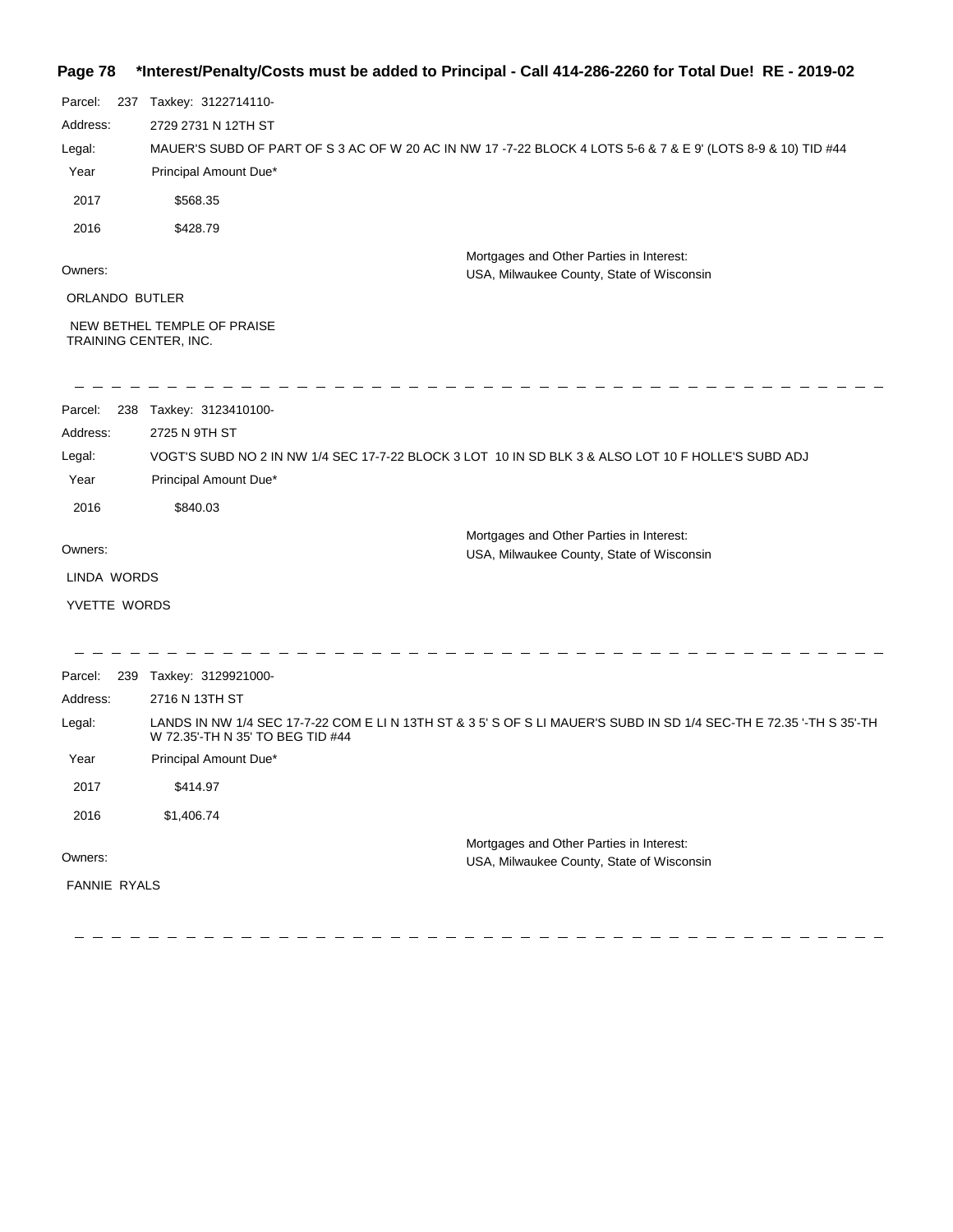#### **Page 79 \*Interest/Penalty/Costs must be added to Principal - Call 414-286-2260 for Total Due! RE - 2019-02**

| Parcel:                                                  | 240 | Taxkey: 3129933000-         |                                                                                                                   |
|----------------------------------------------------------|-----|-----------------------------|-------------------------------------------------------------------------------------------------------------------|
| Address:                                                 |     | 2864 N 12TH ST              |                                                                                                                   |
| Legal:                                                   |     | 82.65'-TH N 33.35' TO BEG   | LANDS IN NW 1/4 SEC 17-7-22 COM INTER E LI N 12TH ST & S LI MAUCH SUBD IN SD 1/4 SEC-TH E 82.65'-TH S 33.35'-TH W |
| Year                                                     |     | Principal Amount Due*       |                                                                                                                   |
| 2017                                                     |     | \$4,460.45                  |                                                                                                                   |
| 2016                                                     |     | \$9,140.66                  |                                                                                                                   |
| 2015                                                     |     | \$8,336.96                  |                                                                                                                   |
| 2014                                                     |     | \$5,751.01                  |                                                                                                                   |
| 2013                                                     |     | \$3,445.94                  |                                                                                                                   |
| Owners:                                                  |     |                             | Mortgages and Other Parties in Interest:<br>USA, Milwaukee County, State of Wisconsin                             |
| MOHAMMAD A. CHOUDRY IRREVOCABLE<br><b>PROPERTY TRUST</b> |     |                             | MARY CHOUDRY                                                                                                      |
|                                                          |     | <b>PAK PROPERTIES I LLC</b> |                                                                                                                   |

2017 \$1,673.61

Owners:

FAMILY OF BROTHERS LLC

CALVIN FIFER

Mortgages and Other Parties in Interest: USA, Milwaukee County, State of Wisconsin  $\overline{\phantom{a}}$ 

 $\frac{1}{2}$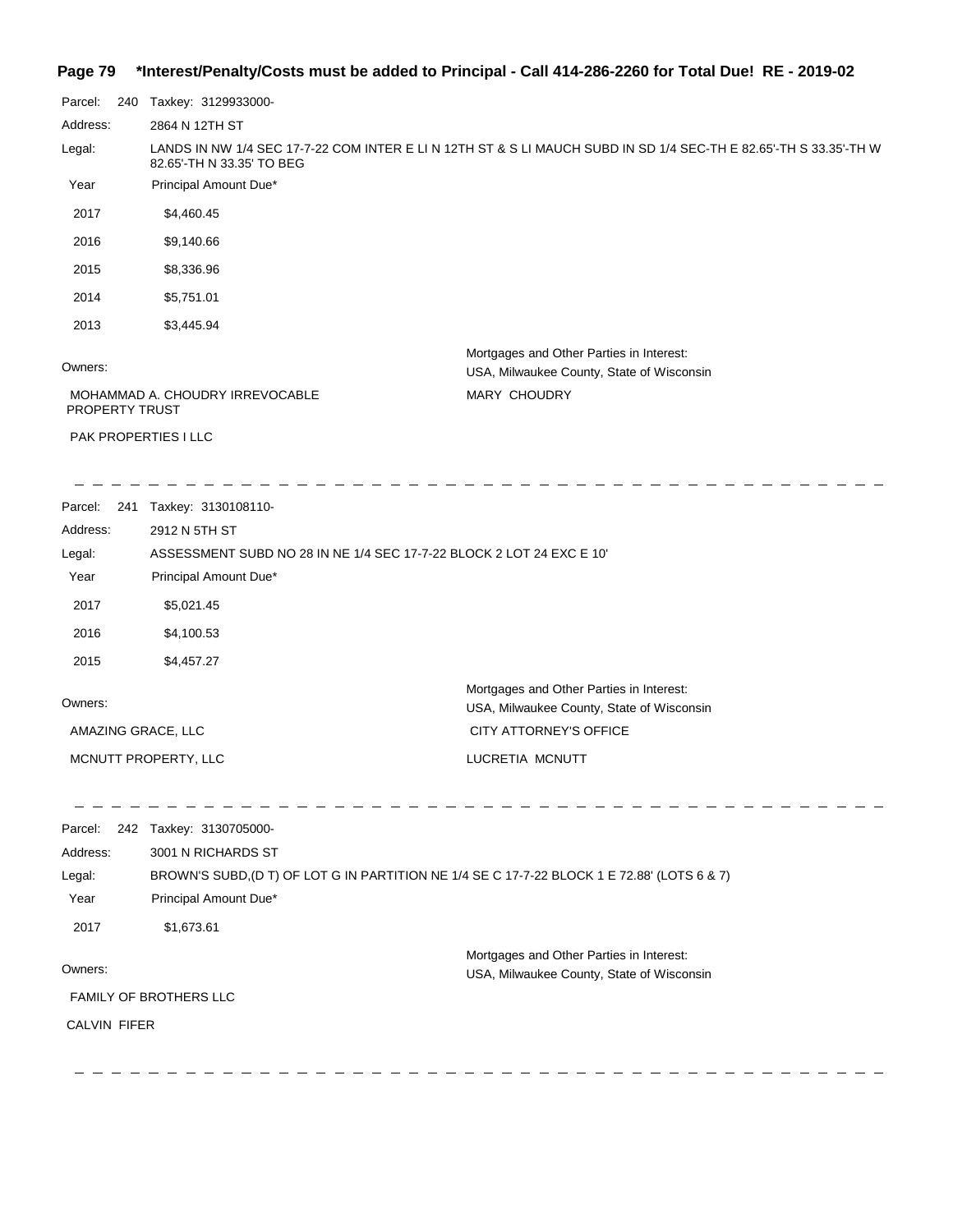## **Page 80 \*Interest/Penalty/Costs must be added to Principal - Call 414-286-2260 for Total Due! RE - 2019-02**

| Parcel:<br>Address:<br>Legal:<br>Year<br>2016                         | 243 Taxkey: 3131314000-<br>2852 N 1ST ST<br>RICHARDS ADDITION, (S A) IN NE 1/4 SEC 17-7-22 BLOC K 4 LOTS 7 & 8<br>Principal Amount Due*<br>\$1,211.90                                                  |                                                                                                       |
|-----------------------------------------------------------------------|--------------------------------------------------------------------------------------------------------------------------------------------------------------------------------------------------------|-------------------------------------------------------------------------------------------------------|
| Owners:<br>ALMA WILLIAMS<br><b>EMCE WILLIAMS</b>                      | THE ESTATE OF EMCE WILLIAMS                                                                                                                                                                            | Mortgages and Other Parties in Interest:<br>USA, Milwaukee County, State of Wisconsin<br>IRA WILLIAMS |
| Parcel:<br>Address:<br>Legal:<br>Year<br>2017<br>2015<br>2014<br>2013 | 244 Taxkey: 3140606000-<br>3021 N PIERCE ST<br>PAINE & STACY'S SUBD IN NW 1/4 SEC 16-7-22 BLOCK 6 1 LOT 6 & N 15' LOT 7<br>Principal Amount Due*<br>\$2,936.04<br>\$7,821.45<br>\$7,763.10<br>\$427.38 |                                                                                                       |
| Owners:<br>GEORGE GROSCH III                                          |                                                                                                                                                                                                        | Mortgages and Other Parties in Interest:<br>USA, Milwaukee County, State of Wisconsin                 |

| Parcel:             | 245 | Taxkey: 3141041000-                                                                   |
|---------------------|-----|---------------------------------------------------------------------------------------|
| Address:            |     | 330 E LOCUST ST                                                                       |
| Legal:              |     | SUBD OF J B SMITH'S IN NW 1/4 SEC 16-7-22 BLOCK 76 LOT 36 & E 22' LOT 35              |
| Year                |     | Principal Amount Due*                                                                 |
| 2017                |     | \$4,799.96                                                                            |
| 2015                |     | \$3,143.48                                                                            |
| Owners:             |     | Mortgages and Other Parties in Interest:<br>USA, Milwaukee County, State of Wisconsin |
| JAMES FAZIO         |     | LEGACY BANK NKA SEAWAY BANK                                                           |
| MVF PROPERTIES, LLC |     | STATE BANK OF TEXAS                                                                   |
|                     |     |                                                                                       |

 $-$  - - - - - - -

 $\overline{\phantom{a}}$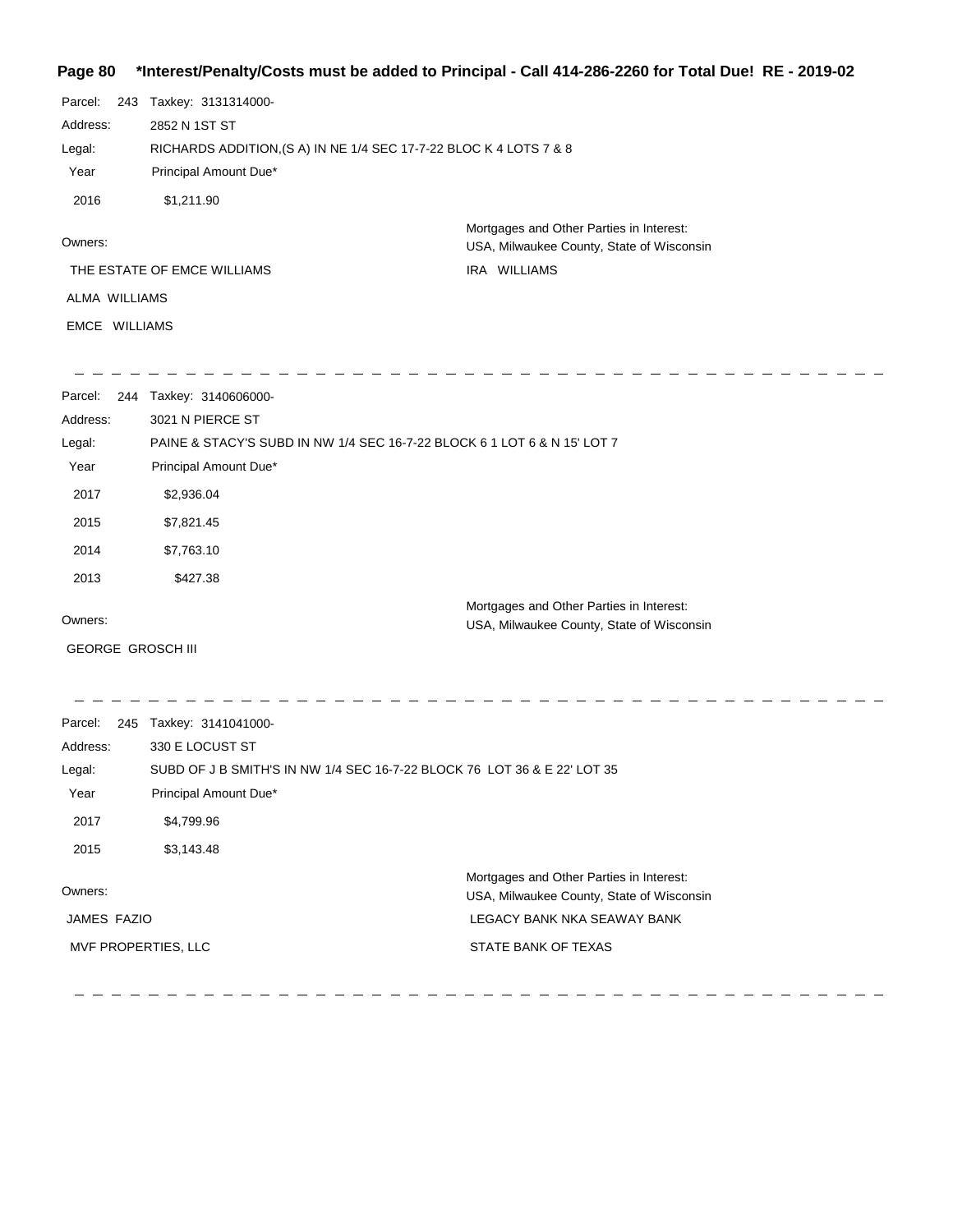## **Page 81 \*Interest/Penalty/Costs must be added to Principal - Call 414-286-2260 for Total Due! RE - 2019-02**

| Parcel:<br>246         | Taxkey: 3211572000-                                                                    |                                           |
|------------------------|----------------------------------------------------------------------------------------|-------------------------------------------|
| Address:               | 2503 N BUFFUM ST                                                                       |                                           |
| Legal:                 | J L PIERCE'S SUBD OF LTS 47-55 INCL IN SW 1/4 16-7 -22 V2P125 BLOCK 48 LOT 12          |                                           |
| Year                   | Principal Amount Due*                                                                  |                                           |
| 2017                   | \$1,084.21                                                                             |                                           |
| Owners:                |                                                                                        | Mortgages and Other Parties in Interest:  |
| CHRISTINE BAYER        |                                                                                        | USA, Milwaukee County, State of Wisconsin |
|                        |                                                                                        |                                           |
|                        |                                                                                        |                                           |
| Parcel:                | 247 Taxkey: 3220106000-                                                                |                                           |
| Address:               | 2636 2638 N 2ND ST                                                                     |                                           |
| Legal:                 | JOHN B A KERN'S SUBD IN SE 1/4 SEC 17-7-22 BLOCK 2 12 N 27.33' LOT 30 & S 11.5' LOT 31 |                                           |
| Year                   | Principal Amount Due*                                                                  |                                           |
| 2016                   | \$10,307.35                                                                            |                                           |
| Owners:                |                                                                                        | Mortgages and Other Parties in Interest:  |
| FAY HORTON             |                                                                                        | USA, Milwaukee County, State of Wisconsin |
|                        |                                                                                        |                                           |
| MARY HORTON            |                                                                                        |                                           |
|                        |                                                                                        |                                           |
| Parcel:                | 248 Taxkey: 3220442000-                                                                |                                           |
| Address:               | 2616 N HUBBARD ST                                                                      |                                           |
| Legal:                 | JOHN B A KERN'S SUBD NO 2 IN SE 1/4 SEC 17-7-22 BL OCK 215 N 10' LOT 24- S 25' LOT 25  |                                           |
| Year                   | Principal Amount Due*                                                                  |                                           |
| 2017                   | \$2,264.95                                                                             |                                           |
| 2016                   | \$1,566.10                                                                             |                                           |
|                        |                                                                                        | Mortgages and Other Parties in Interest:  |
| Owners:                |                                                                                        | USA, Milwaukee County, State of Wisconsin |
|                        | ROYAL HOME PROPERTIES, LLC                                                             |                                           |
| <b>RON WEIMMAR SR</b>  |                                                                                        |                                           |
|                        |                                                                                        |                                           |
| Parcel:                | 249 Taxkey: 3220763000-                                                                |                                           |
| Address:               | 2477 N 2ND ST                                                                          |                                           |
| Legal:                 | WRIGHT'S ADD'N IN SE 1/4 SEC 17-7-22 BLOCK 207 E 7 5' LOT 1                            |                                           |
| Year                   | Principal Amount Due*                                                                  |                                           |
| 2017                   | \$1,753.56                                                                             |                                           |
| Owners:                |                                                                                        | Mortgages and Other Parties in Interest:  |
|                        |                                                                                        | USA, Milwaukee County, State of Wisconsin |
| <b>CEOTRID GILBERT</b> |                                                                                        |                                           |
|                        |                                                                                        |                                           |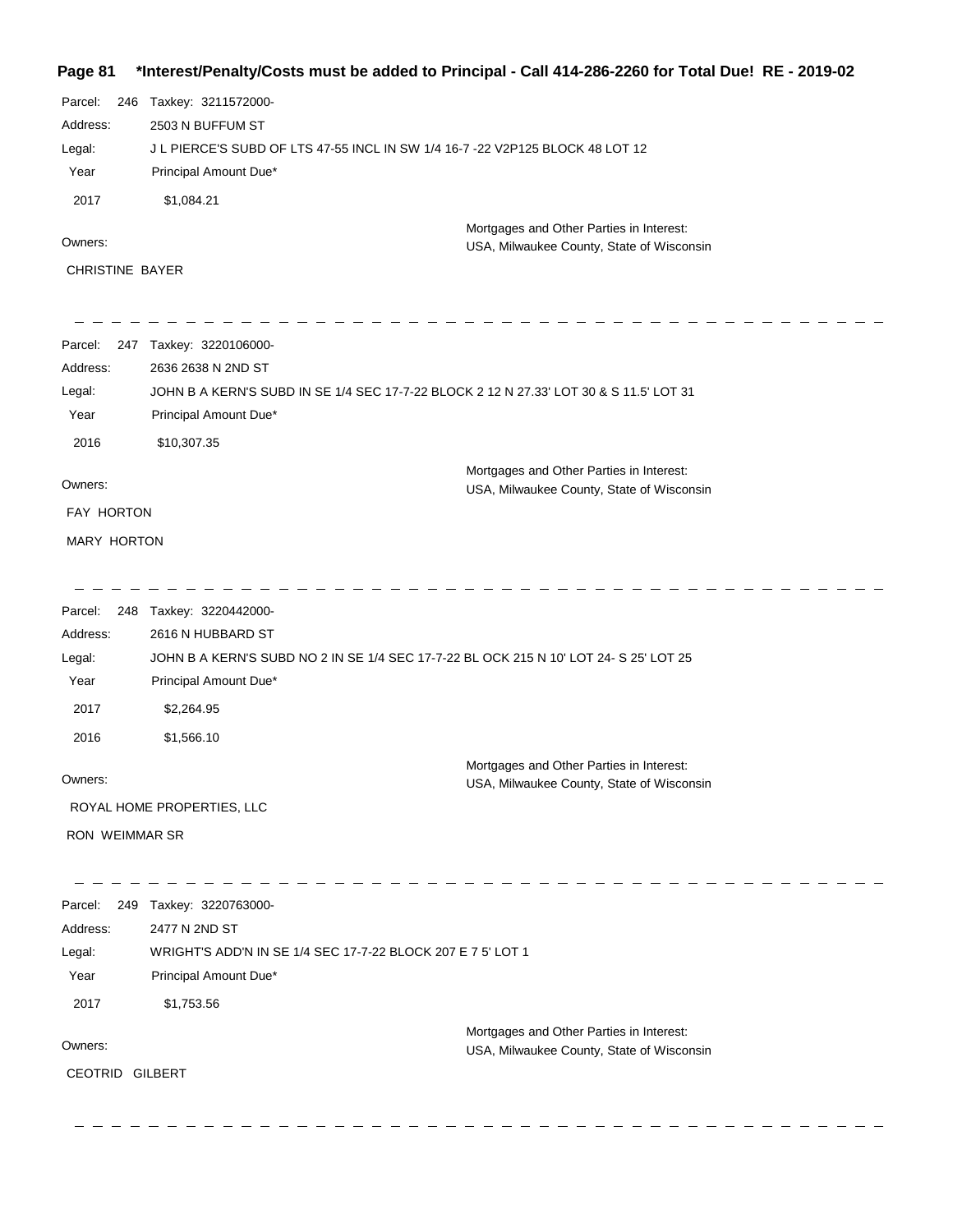## **Page 82 \*Interest/Penalty/Costs must be added to Principal - Call 414-286-2260 for Total Due! RE - 2019-02**

| Parcel:  | 250 | Taxkey: 3221039000-                                                                   |
|----------|-----|---------------------------------------------------------------------------------------|
| Address: |     | 2522 N 5TH ST                                                                         |
| Legal:   |     | WM P YOUNG'S SUBD OF W 58.722 ACRES IN SE 1/4 SEC 17-7-22 BLOCK 5 LOT 20 TID #59      |
| Year     |     | Principal Amount Due*                                                                 |
| 2017     |     | \$1,307.42                                                                            |
| 2016     |     | \$5,121.07                                                                            |
| 2015     |     | \$2,869.26                                                                            |
| 2014     |     | \$5,315.44                                                                            |
| 2013     |     | \$2,389.15                                                                            |
| 2012     |     | \$3,516.18                                                                            |
| 2011     |     | \$1,994.81                                                                            |
| Owners:  |     | Mortgages and Other Parties in Interest:<br>USA, Milwaukee County, State of Wisconsin |

LARRY HOPSON

| Parcel:<br>251   | Taxkey: 3230547000-                                                         |                                                                                       |
|------------------|-----------------------------------------------------------------------------|---------------------------------------------------------------------------------------|
| Address:         | 2512 N 6TH ST                                                               |                                                                                       |
| Legal:           | SUBDIVISION INTO CITY LOTS OF THE SW 1/4 SEC 17-7-22 BLOCK K LOT 13 TID #59 |                                                                                       |
| Year             | Principal Amount Due*                                                       |                                                                                       |
| 2017             | \$1,780.33                                                                  |                                                                                       |
| 2016             | \$989.12                                                                    |                                                                                       |
| 2015             | \$167.33                                                                    |                                                                                       |
| Owners:          |                                                                             | Mortgages and Other Parties in Interest:<br>USA, Milwaukee County, State of Wisconsin |
| <b>JUAN LUNA</b> |                                                                             | CITY OF MILWAUKEE - REHABILITATION LOAN PROGRAM                                       |

 $\overline{\phantom{a}}$ 

| Parcel:<br>252      | Taxkey: 3231074100-                                                              |                                                                                       |
|---------------------|----------------------------------------------------------------------------------|---------------------------------------------------------------------------------------|
| Address:            | 1036 1038 W WRIGHT ST                                                            |                                                                                       |
| Legal:              | SUBDIVISION OF PART OF W 60.50 AC IN SW 1/4 SEC 17 -7-22 BLOCK 6 LOTS 22-23 & 24 |                                                                                       |
| Year                | Principal Amount Due*                                                            |                                                                                       |
| 2017                | \$5,386.66                                                                       |                                                                                       |
| 2016                | \$8,213.86                                                                       |                                                                                       |
| Owners:             |                                                                                  | Mortgages and Other Parties in Interest:<br>USA, Milwaukee County, State of Wisconsin |
| NORA CONWAY         |                                                                                  | DEPARTMENT OF WORKFORCE DEVELOPMENT                                                   |
| <b>GEORGE NOBLE</b> |                                                                                  |                                                                                       |
|                     |                                                                                  |                                                                                       |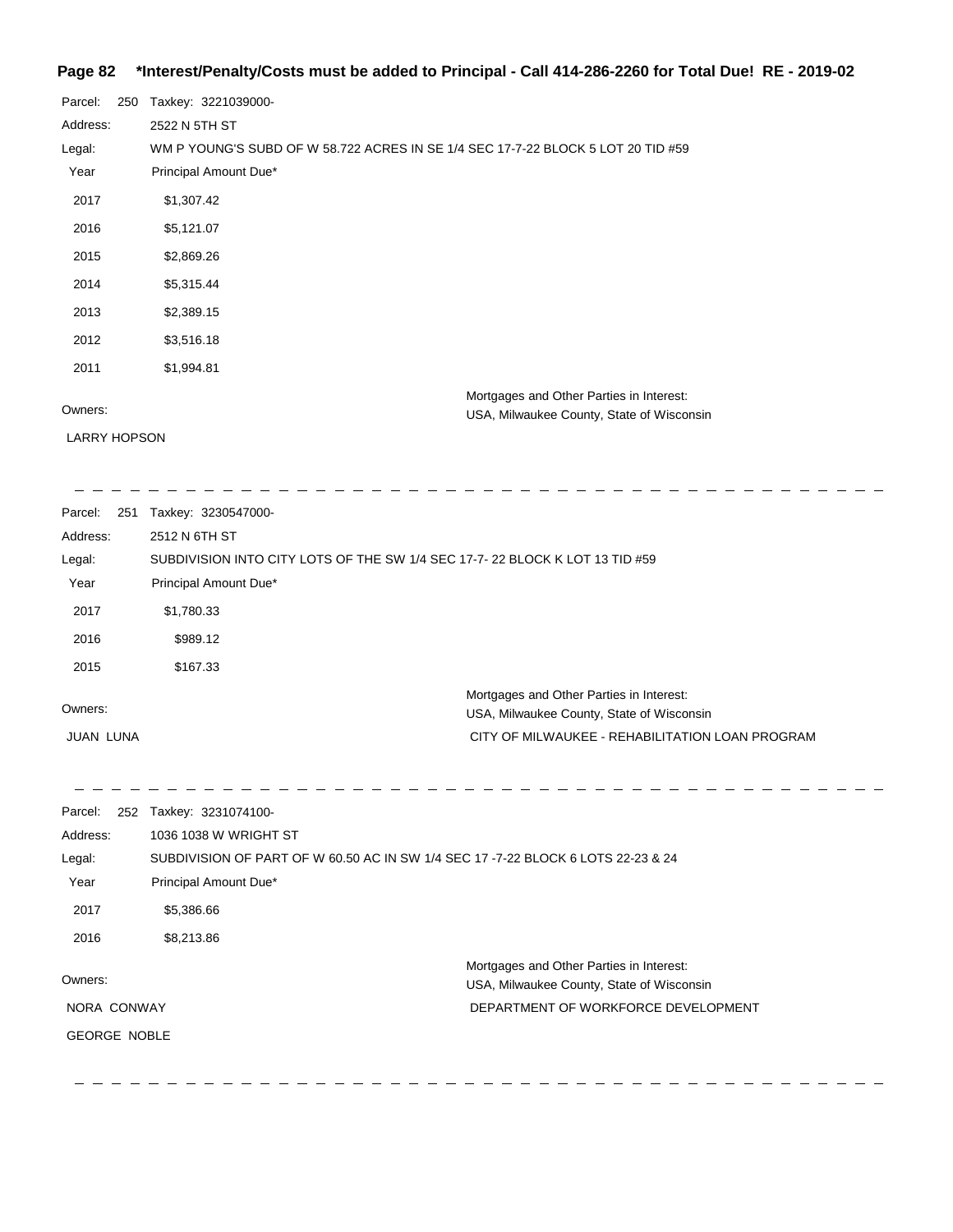#### **Page 83 \*Interest/Penalty/Costs must be added to Principal - Call 414-286-2260 for Total Due! RE - 2019-02**

| Parcel:             | 253 | Taxkey: 3231087000-                                                     |
|---------------------|-----|-------------------------------------------------------------------------|
| Address:            |     | 2564 N 11TH ST                                                          |
|                     |     |                                                                         |
| Legal:              |     | SUBDIVISION OF PART OF W 60.50 AC IN SW 1/4 SEC 17 -7-22 BLOCK 6 LOT 36 |
| Year                |     | Principal Amount Due*                                                   |
| 2017                |     | \$619.38                                                                |
| 2016                |     | \$9,653.74                                                              |
| 2015                |     | \$1,993.58                                                              |
| 2014                |     | \$1,363.56                                                              |
| 2013                |     | \$3,807.02                                                              |
| 2012                |     | \$2,608.71                                                              |
|                     |     | Mortgages and Other Parties in Interest:                                |
| Owners:             |     | USA, Milwaukee County, State of Wisconsin                               |
| <b>LARRY HOPSON</b> |     |                                                                         |

<u> 222222222</u> Parcel: 254 Taxkey: 3231112000-Address: 2506 2508 N 12TH ST Legal: SUBDIVISION OF PART OF W 60.50 AC IN SW 1/4 SEC 17 -7-22 BLOCK 7 W 66.50'(N 18'LOT 22 & S20' LOT 23) Year Principal Amount Due\* 2017 \$272.16 2016 \$470.71 2015 \$4,552.04 Mortgages and Other Parties in Interest: Owners: USA, Milwaukee County, State of Wisconsin ROGER LOVE EDUCATORS CREDIT UNION

 $-$ 

 $-$ 

| Parcel:    | 255 | Taxkey: 3231225000-                                                                  |
|------------|-----|--------------------------------------------------------------------------------------|
| Address:   |     | 2465 N 10TH ST                                                                       |
| Legal:     |     | SUBDIVISION OF PART OF W 60.50 AC IN SW 1/4 SEC 17 -7-22 BLOCK 11 S 30' LOTS (8 & 9) |
| Year       |     | Principal Amount Due*                                                                |
| 2017       |     | \$637.35                                                                             |
| 2016       |     | \$357.20                                                                             |
|            |     | Mortgages and Other Parties in Interest:                                             |
| Owners:    |     | USA, Milwaukee County, State of Wisconsin                                            |
| OBIORA OBI |     |                                                                                      |
|            |     |                                                                                      |
|            |     |                                                                                      |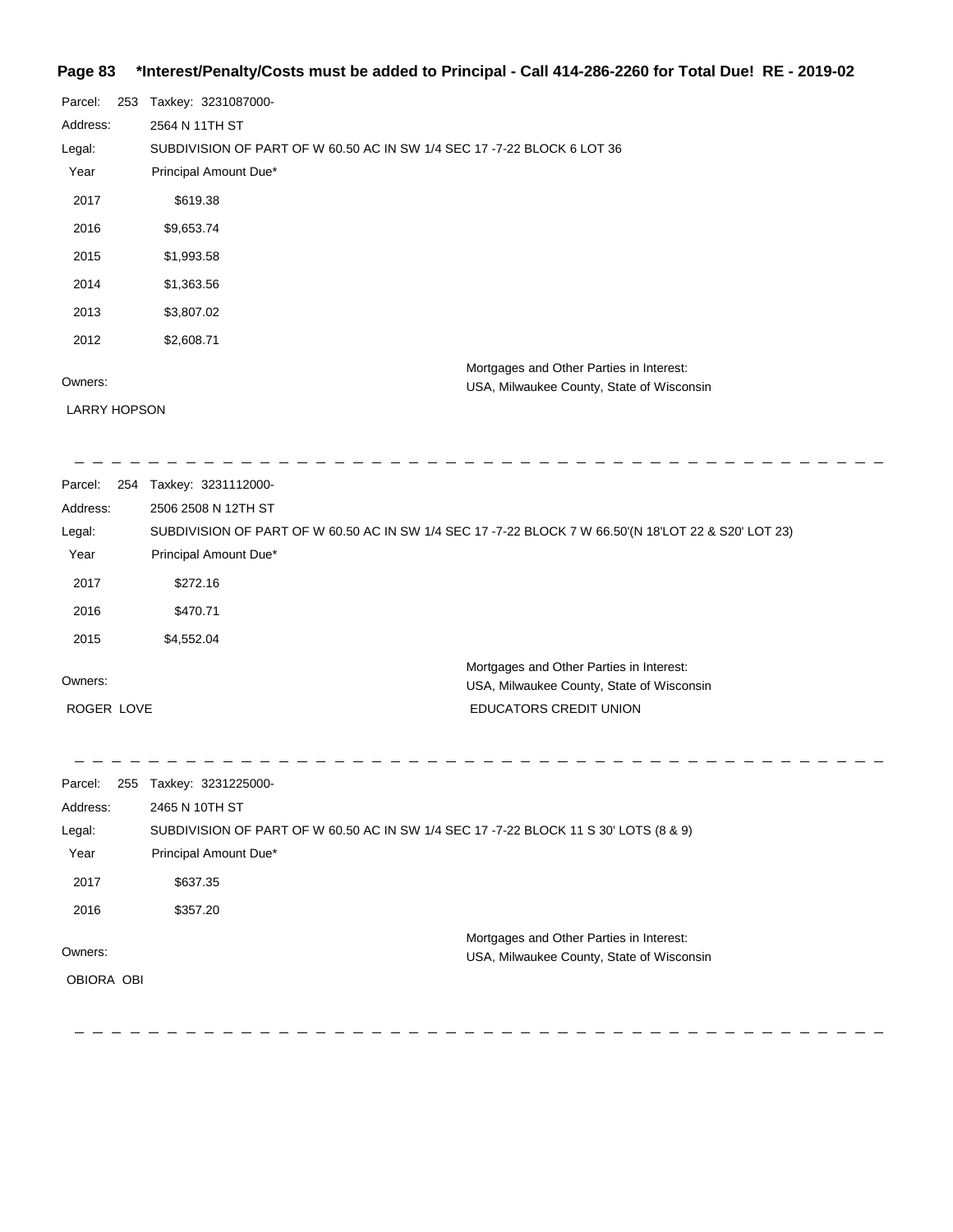#### **Page 84 \*Interest/Penalty/Costs must be added to Principal - Call 414-286-2260 for Total Due! RE - 2019-02**

| Parcel:<br>256 | Taxkey: 3231456000-                                                                                |                                                                                       |  |  |
|----------------|----------------------------------------------------------------------------------------------------|---------------------------------------------------------------------------------------|--|--|
| Address:       | 2402 N 9TH ST                                                                                      |                                                                                       |  |  |
| Legal:         |                                                                                                    | SUBDIVISION OF W 1/2 OF E 1/2 OF SW 1/4 SEC 17-7-2 2 BLOCK C W 1/2 LOT 16             |  |  |
| Year           | Principal Amount Due*                                                                              |                                                                                       |  |  |
| 2017           | \$2,493.02                                                                                         |                                                                                       |  |  |
| 2016           | \$2,824.62                                                                                         |                                                                                       |  |  |
| Owners:        |                                                                                                    | Mortgages and Other Parties in Interest:<br>USA, Milwaukee County, State of Wisconsin |  |  |
|                | AMENA CAPITAL GROUP LLC AND TWO<br>STEP PORTFOLIO MANAGEMENT                                       | FLEET FINANCE, INC.                                                                   |  |  |
| MICHAEL WOOTEN |                                                                                                    |                                                                                       |  |  |
| Parcel:        | 257 Taxkey: 3240154000-                                                                            |                                                                                       |  |  |
| Address:       | 2327 2329 N 14TH ST                                                                                |                                                                                       |  |  |
| Legal:         | ASSESSMENT SUBD NO 37 IN SE 1/4 SEC 18-7-22 BLOCK 2 N 40' (LOTS 13-14 & 15) & N 64' LOT 16 TID #44 |                                                                                       |  |  |
| Year           | Principal Amount Due*                                                                              |                                                                                       |  |  |
| 2017           | \$428.27                                                                                           |                                                                                       |  |  |
| Owners:        |                                                                                                    | Mortgages and Other Parties in Interest:<br>USA, Milwaukee County, State of Wisconsin |  |  |
| LAKIE SPELL    |                                                                                                    | <b>CHANDLER SPELL</b>                                                                 |  |  |
|                | THE ESTATE OF LAKIE MAE SPELL                                                                      | <b>TRAVIS SPELL</b>                                                                   |  |  |
| Parcel:        | 258 Taxkey: 3240160000-                                                                            |                                                                                       |  |  |
| Address:       | 1420 W NORTH AV                                                                                    |                                                                                       |  |  |
| Legal:         |                                                                                                    | ASSESSMENT SUBD NO 37 IN SE 1/4 SEC 18-7-22 BLOCK 2 LOT 17 TID #44                    |  |  |
| Year           | Principal Amount Due*                                                                              |                                                                                       |  |  |
| 2017           | \$523.78                                                                                           |                                                                                       |  |  |
| 2016           | \$325.80                                                                                           |                                                                                       |  |  |
|                |                                                                                                    | Mortgages and Other Parties in Interest:                                              |  |  |
| Owners:        |                                                                                                    | USA, Milwaukee County, State of Wisconsin                                             |  |  |

FADI IMSEITEF

LEGACY BANK NKA SEAWAY BANK

HOWARD, SOLOCHEK & WEBER, S C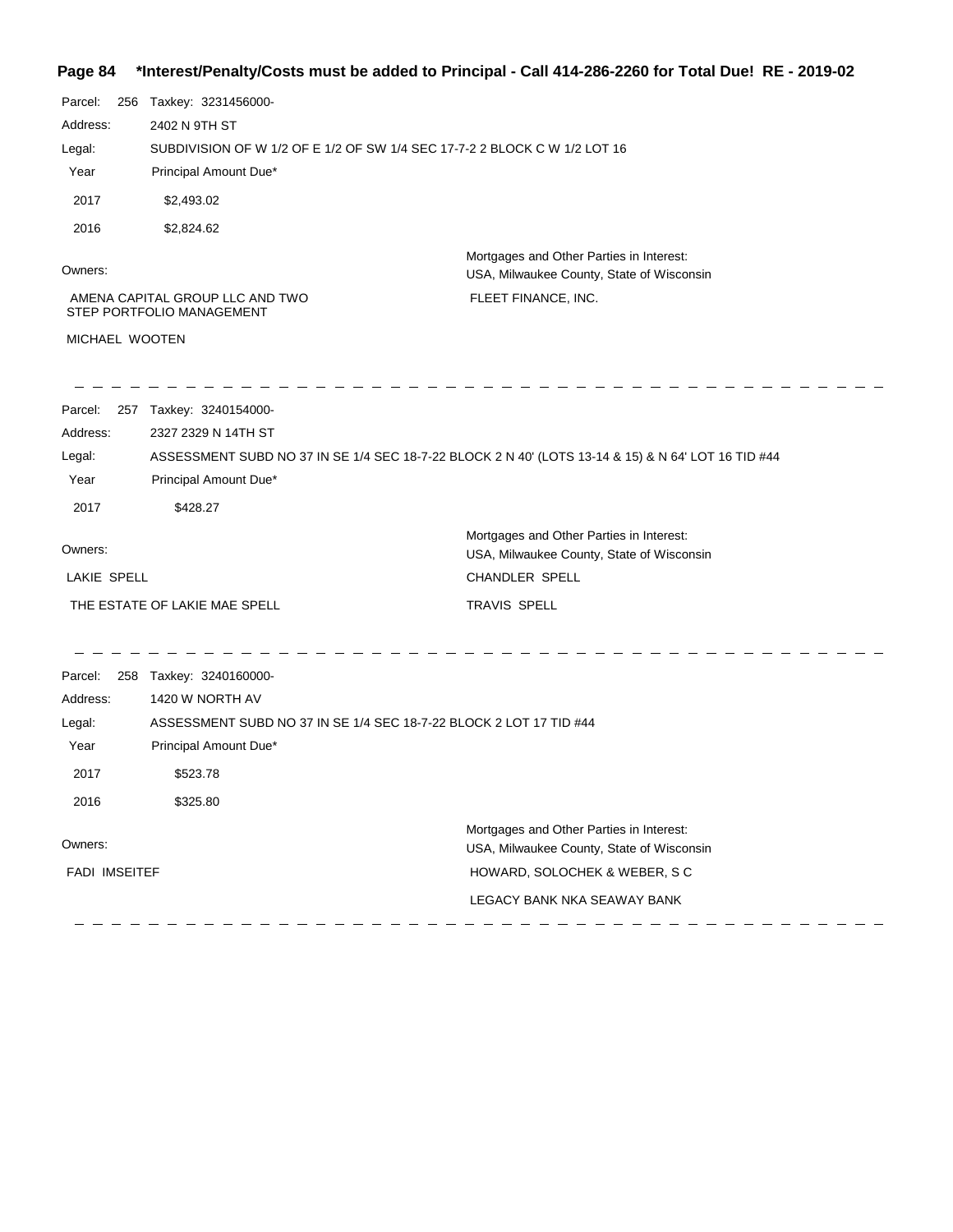#### **Page 85 \*Interest/Penalty/Costs must be added to Principal - Call 414-286-2260 for Total Due! RE - 2019-02**

| Parcel:                       | 259 | Taxkey: 3240651000-                                                                   |
|-------------------------------|-----|---------------------------------------------------------------------------------------|
| Address:                      |     | 1601 1603 W MEINECKE AV                                                               |
| Legal:                        |     | CONTINUATION OF MEINECKE'S SUBD ETC IN SE 1/4 18-7 -22 BLOCK 4 LOT 9 TID #44          |
| Year                          |     | Principal Amount Due*                                                                 |
| 2017                          |     | \$1,982.28                                                                            |
| Owners:                       |     | Mortgages and Other Parties in Interest:<br>USA, Milwaukee County, State of Wisconsin |
| JAMAL AMRO                    |     |                                                                                       |
| <b>JMS COMFORT LIVING LLC</b> |     |                                                                                       |

| Parcel:  | 260 | Taxkey: 3240672000-                                                                   |
|----------|-----|---------------------------------------------------------------------------------------|
| Address: |     | 2326 2328 N 17TH ST                                                                   |
| Legal:   |     | CONTINUATION OF MEINECKE'S SUBD ETC IN SE 1/4 SEC 18-7-22 BLOCK 4 LOT 32 TID #44      |
| Year     |     | Principal Amount Due*                                                                 |
| 2017     |     | \$4.038.75                                                                            |
| 2016     |     | \$3.844.22                                                                            |
| Owners:  |     | Mortgages and Other Parties in Interest:<br>USA, Milwaukee County, State of Wisconsin |
|          |     | <b>OBSTAR PROPERTIES LLC</b><br>U.S. BANK N.A.                                        |

 $\frac{1}{2} \frac{1}{2} \frac{1}{2} \frac{1}{2} \frac{1}{2} \frac{1}{2} \frac{1}{2} \frac{1}{2} \frac{1}{2} \frac{1}{2} \frac{1}{2} \frac{1}{2} \frac{1}{2} \frac{1}{2} \frac{1}{2} \frac{1}{2} \frac{1}{2} \frac{1}{2} \frac{1}{2} \frac{1}{2} \frac{1}{2} \frac{1}{2} \frac{1}{2} \frac{1}{2} \frac{1}{2} \frac{1}{2} \frac{1}{2} \frac{1}{2} \frac{1}{2} \frac{1}{2} \frac{1}{2} \frac{$ 

 $\qquad \qquad - \qquad -$ 

 $\label{eq:12} -\ -\ -\ -\ -\ -$ 

Parcel: 261 Taxkey: 3240863000-Owners: Mortgages and Other Parties in Interest: Year Principal Amount Due\* USA, Milwaukee County, State of Wisconsin FERGUSON'S SUBD IN SE 1/4 SEC 18-7-22 BLOCK 2 LOT 27 & E 15' LOT 26 TID #44 1710 1712 W CLARKE ST Address: Legal: 2017 \$4,242.47 2016 \$4,793.69 ROBERT KING

-----------

 $\hspace{0.1cm} \hspace{0.1cm} \cdots \hspace{0.1cm} \hspace{0.1cm} \cdots$ 

 $\frac{1}{2} \frac{1}{2} \frac{1}{2} \frac{1}{2} \frac{1}{2} \frac{1}{2} \frac{1}{2} \frac{1}{2} \frac{1}{2} \frac{1}{2} \frac{1}{2} \frac{1}{2} \frac{1}{2} \frac{1}{2} \frac{1}{2} \frac{1}{2} \frac{1}{2} \frac{1}{2} \frac{1}{2} \frac{1}{2} \frac{1}{2} \frac{1}{2} \frac{1}{2} \frac{1}{2} \frac{1}{2} \frac{1}{2} \frac{1}{2} \frac{1}{2} \frac{1}{2} \frac{1}{2} \frac{1}{2} \frac{$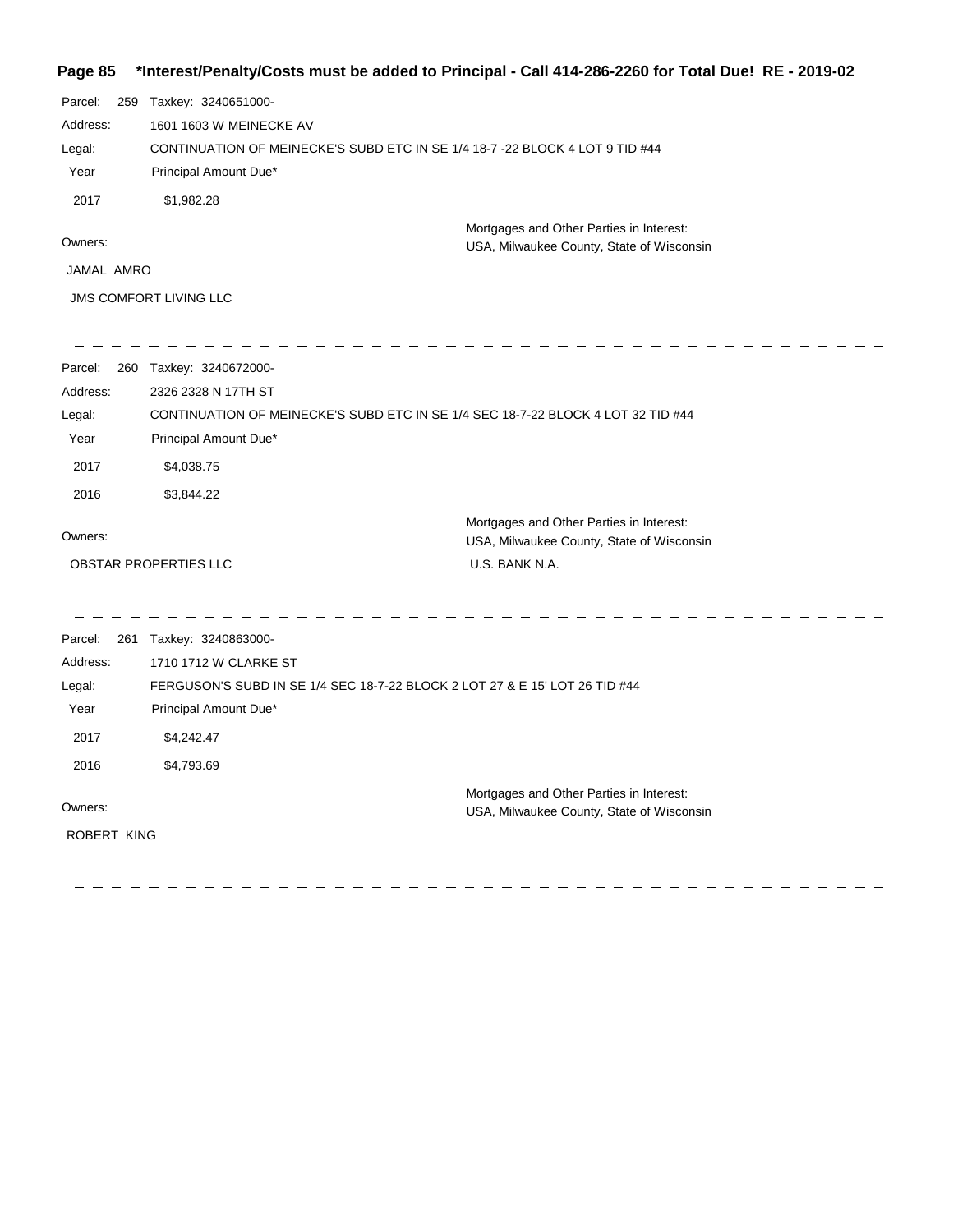# **Page 86 \*Interest/Penalty/Costs must be added to Principal - Call 414-286-2260 for Total Due! RE - 2019-02**

| Parcel:<br>Address:<br>Legal:<br>Year<br>2017<br>2016 | 262 Taxkey: 3240924000-<br>2650 N 20TH ST<br>Principal Amount Due*<br>\$1,095.83<br>\$911.87 | FERGUSON'S SUBD IN SE 1/4 SEC 18-7-22 BLOCK 4 N 20 ' OF W 85' & S 7.5' OF N 27.5' OF W 64' LOT 12 TID #44 |
|-------------------------------------------------------|----------------------------------------------------------------------------------------------|-----------------------------------------------------------------------------------------------------------|
| Owners:                                               |                                                                                              | Mortgages and Other Parties in Interest:<br>USA, Milwaukee County, State of Wisconsin                     |
| RUSSELL VARNADO                                       |                                                                                              | ATTORNEY JOSEPH J. ESSER                                                                                  |
|                                                       |                                                                                              | CITY OF MILWAUKEE-NIDC                                                                                    |
|                                                       |                                                                                              | DEPARTMENT OF HEALTH SERVICES, DIVISION OF HEALTH<br>CARE ACCESS AND ACCOUNTABILITY                       |
| Parcel:                                               | 263 Taxkey: 3240939000-                                                                      |                                                                                                           |
| Address:                                              | 1908 W CLARKE ST                                                                             |                                                                                                           |
| Legal:<br>Year                                        | FERGUSON'S SUBD IN SE 1/4 SEC 18-7-22 BLOCK 4 LOT 27 TID #44<br>Principal Amount Due*        |                                                                                                           |
| 2017                                                  | \$3,538.85                                                                                   |                                                                                                           |
|                                                       |                                                                                              | Mortgages and Other Parties in Interest:                                                                  |
| Owners:                                               |                                                                                              | USA, Milwaukee County, State of Wisconsin                                                                 |
|                                                       | STAR CONSTRUCTION ABEL LLC                                                                   | ASSOCIATES FINANCIAL SERVICES COMPANY, INC.                                                               |
|                                                       |                                                                                              | FIRST NATIONAL SECURITY CORPORATION                                                                       |
|                                                       |                                                                                              | MEREM REHAB, INC.                                                                                         |
|                                                       |                                                                                              | PRIMESOURCE FUNDING                                                                                       |
| Parcel:                                               | 264 Taxkey: 3241095100-                                                                      |                                                                                                           |
| Address:                                              | 2542 2544 N 17TH ST                                                                          |                                                                                                           |
| Legal:                                                | FERGUSON'S SUBD IN SE 1/4 SEC 18-7-22 BLOCK 8 LOT 14 & N 1/2 LOT 15 TID #44                  |                                                                                                           |
| Year                                                  | Principal Amount Due*                                                                        |                                                                                                           |
| 2017                                                  | \$1,847.48                                                                                   |                                                                                                           |
| 2016                                                  | \$2,111.72                                                                                   |                                                                                                           |
| Owners:                                               |                                                                                              | Mortgages and Other Parties in Interest:<br>USA, Milwaukee County, State of Wisconsin                     |
| HENRY SHARKEY                                         |                                                                                              | ALLIED CONCORD FINANCIAL CORPORATION                                                                      |
|                                                       |                                                                                              | CONSECO FINANCIAL SERVICING CORP.                                                                         |
|                                                       |                                                                                              | PERMA LITE RAYBERN MANUFACTURING CORPORATION                                                              |
|                                                       |                                                                                              |                                                                                                           |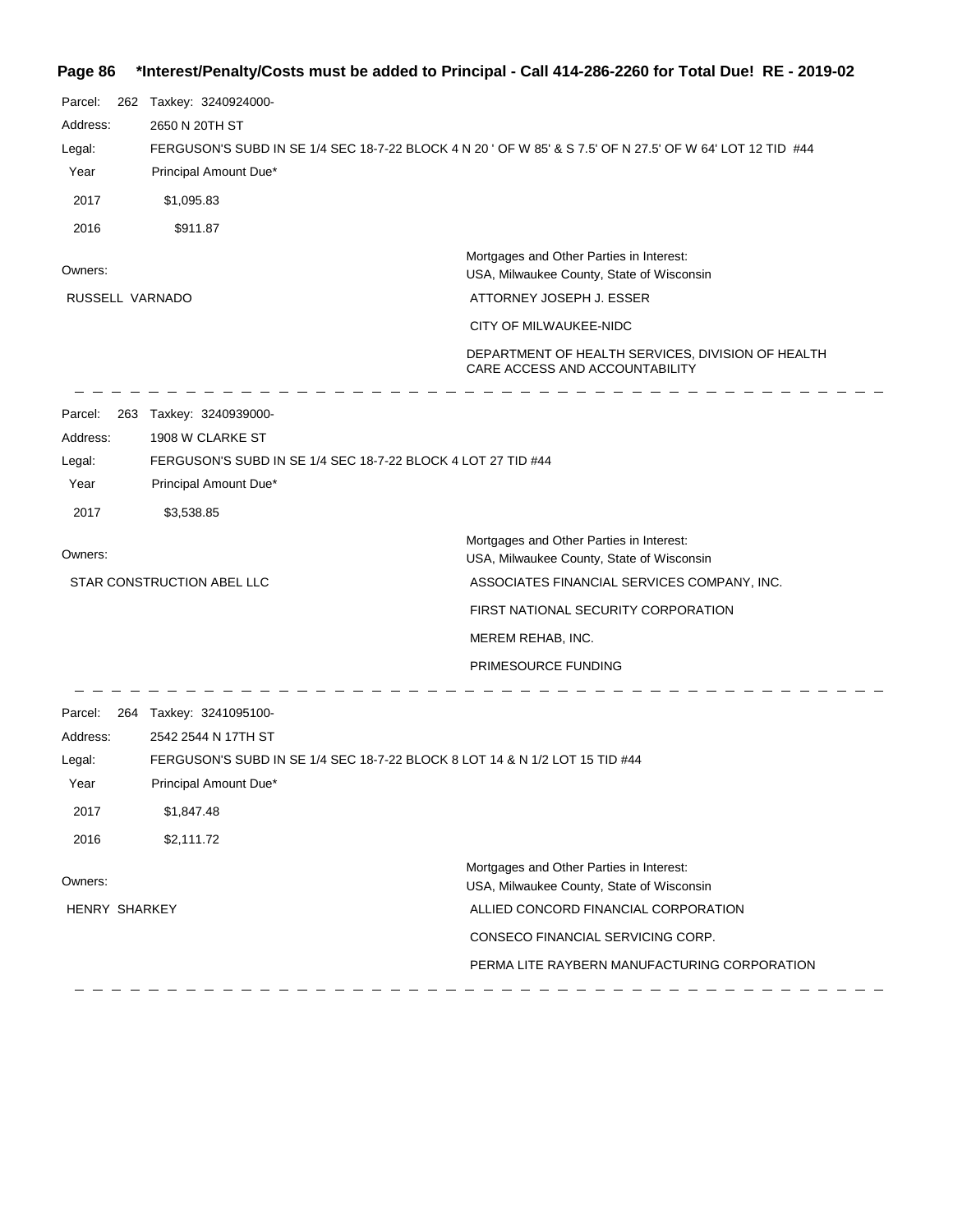## **Page 87 \*Interest/Penalty/Costs must be added to Principal - Call 414-286-2260 for Total Due! RE - 2019-02**

| Parcel:                                       | 265 Taxkey: 3242011000-                                                                                                                                               |                                                                                       |  |
|-----------------------------------------------|-----------------------------------------------------------------------------------------------------------------------------------------------------------------------|---------------------------------------------------------------------------------------|--|
| Address:                                      | 1521 1525 W WRIGHT ST                                                                                                                                                 |                                                                                       |  |
| Legal:                                        | SUBDIVISION OF LOT 1 IN PARTN OF 31.12 AC E 1/2 SE 18-7-22 BLOCK 4 E 47 1/2' (LOTS 6, 7 & 8) TID #44                                                                  |                                                                                       |  |
| Year                                          | Principal Amount Due*                                                                                                                                                 |                                                                                       |  |
| 2017                                          | \$36,378.74                                                                                                                                                           |                                                                                       |  |
| 2016                                          | \$3,820.34                                                                                                                                                            |                                                                                       |  |
| Owners:                                       |                                                                                                                                                                       | Mortgages and Other Parties in Interest:<br>USA, Milwaukee County, State of Wisconsin |  |
|                                               | LUCZAK PROPERTIES, LLC                                                                                                                                                | BENJAMIN PAYNE, ESQUIRE                                                               |  |
|                                               |                                                                                                                                                                       | CITY OF MILWAUKEE DEPARTMENT OF NEIGHBORHOOD<br><b>SERVICES</b>                       |  |
|                                               |                                                                                                                                                                       | LEGACY BANK NKA SEAWAY BANK                                                           |  |
|                                               |                                                                                                                                                                       | SEAWAY BANK & TRUST CO                                                                |  |
| Parcel:<br>Address:<br>Legal:<br>Year<br>2017 | 266 Taxkey: 3242104000-<br>2532 N 14TH ST<br>SUBDIVISION OF LOT 3 IN PARTN OF 31.12 AC E 1/2 SE 18-7-22 BLOCK 1 LOT 10 TID #44<br>Principal Amount Due*<br>\$1,703.15 |                                                                                       |  |
| Owners:                                       |                                                                                                                                                                       | Mortgages and Other Parties in Interest:<br>USA, Milwaukee County, State of Wisconsin |  |
| EDDIE MOORE                                   |                                                                                                                                                                       | BENJAMIN PAYNE, ESQUIRE                                                               |  |
|                                               |                                                                                                                                                                       | DEPARTMENT OF WORKFORCE DEVELOPMENT                                                   |  |
|                                               |                                                                                                                                                                       | HANSON & PAYNE, LLC                                                                   |  |
|                                               |                                                                                                                                                                       | HOWARD, SOLOCHEK & WEBER, S C                                                         |  |
|                                               |                                                                                                                                                                       | LEGACY BANK NKA SEAWAY BANK                                                           |  |
|                                               |                                                                                                                                                                       | SEAWAY BANK & TRUST CO                                                                |  |
|                                               |                                                                                                                                                                       | WISCONSIN DEPARTMENT OF CHILDREN AND FAMILIES                                         |  |
|                                               |                                                                                                                                                                       | LINDA MOORE                                                                           |  |
|                                               |                                                                                                                                                                       |                                                                                       |  |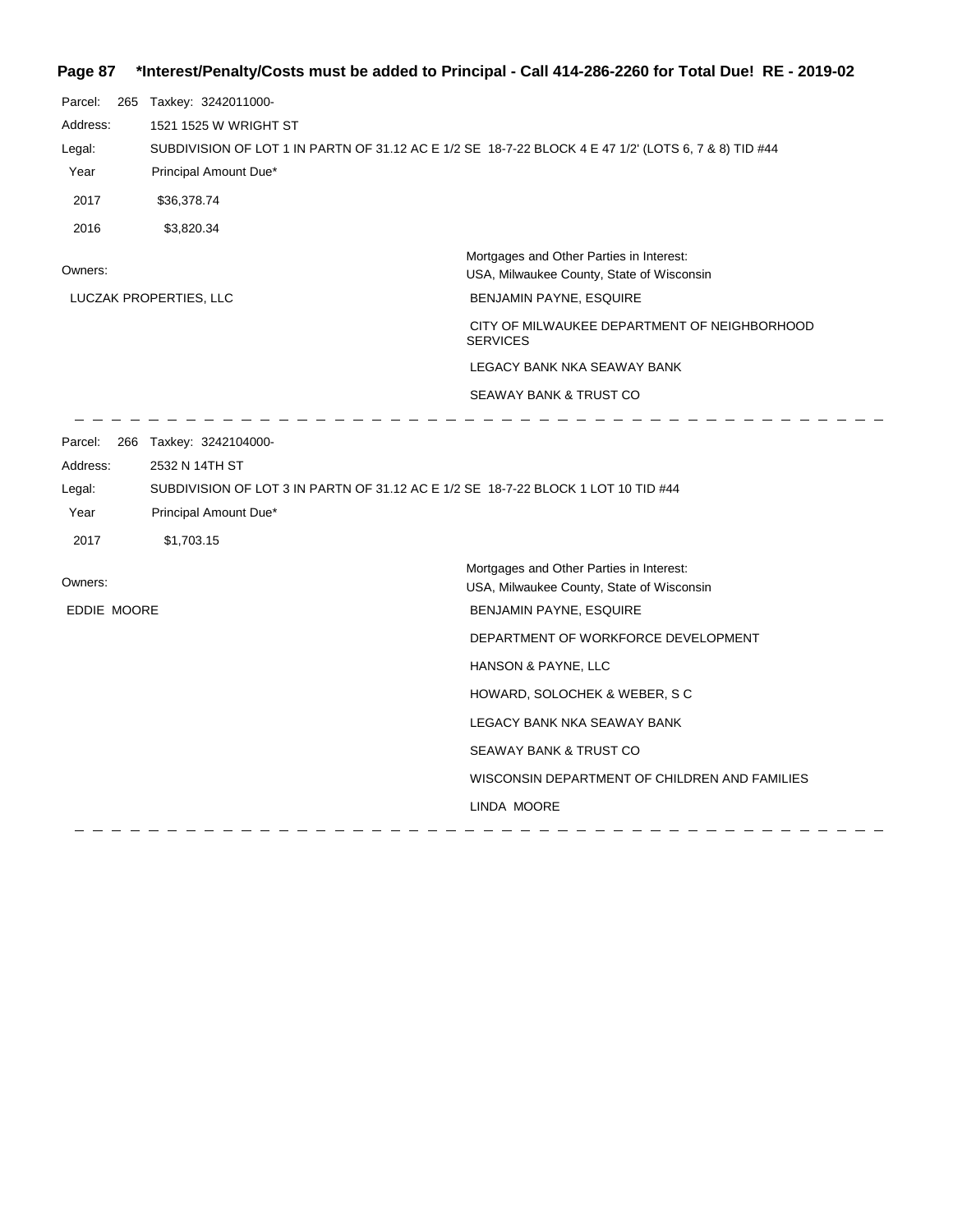|  | Page 88 *Interest/Penalty/Costs must be added to Principal - Call 414-286-2260 for Total Due! RE - 2019-02 |  |  |  |  |
|--|------------------------------------------------------------------------------------------------------------|--|--|--|--|
|--|------------------------------------------------------------------------------------------------------------|--|--|--|--|

| Parcel:<br>267                    | Taxkey: 3249834000-                                                                                                                                       |                                                                                       |  |
|-----------------------------------|-----------------------------------------------------------------------------------------------------------------------------------------------------------|---------------------------------------------------------------------------------------|--|
| Address:                          | 2530 N TEUTONIA AV                                                                                                                                        |                                                                                       |  |
| Legal:                            | LANDS IN E 1/2 OF SE 1/4 SEC 18-7-22-LANDS BETW W CLARKE ST N 13TH ST & W WRIGHT ST & N TEUTONIA AVE SLY<br>48.16' OF NLY 398.65' ON W LI OF W 130.46' ON |                                                                                       |  |
| Year                              | Principal Amount Due*                                                                                                                                     |                                                                                       |  |
| 2017                              | \$996.61                                                                                                                                                  |                                                                                       |  |
| 2016                              | \$580.84                                                                                                                                                  |                                                                                       |  |
| Owners:                           |                                                                                                                                                           | Mortgages and Other Parties in Interest:<br>USA, Milwaukee County, State of Wisconsin |  |
| <b>CLYDIE SHIELDS</b>             |                                                                                                                                                           | CITY OF MILWAUKEE DEPARTMENT OF CITY<br><b>DEVELOPMENT</b>                            |  |
| ROBERT SHIELDS                    |                                                                                                                                                           | COLUMBIA SAVINGS AND LOAN ASSOCIATION                                                 |  |
|                                   |                                                                                                                                                           | MILWAUKEE COUNTY                                                                      |  |
|                                   |                                                                                                                                                           | CALLIE MASSINGALE                                                                     |  |
|                                   |                                                                                                                                                           |                                                                                       |  |
| Parcel:                           | 268 Taxkey: 3250070000-                                                                                                                                   |                                                                                       |  |
| Address:                          | 2546 2548 W MEDFORD AV                                                                                                                                    |                                                                                       |  |
| Legal:<br>Year                    | DAHLMAN & KILIAN'S SUBD OF 65.92 ACRES IN SW 1/4 S EC 18-7-22 BLOCK 235 NW 10' LOT 15 & SE 20' LOT 16<br>Principal Amount Due*                            |                                                                                       |  |
| 2017                              | \$6,140.57                                                                                                                                                |                                                                                       |  |
|                                   |                                                                                                                                                           |                                                                                       |  |
| 2016                              | \$1,576.86                                                                                                                                                |                                                                                       |  |
| Owners:                           |                                                                                                                                                           | Mortgages and Other Parties in Interest:<br>USA, Milwaukee County, State of Wisconsin |  |
| QUALITY REAL ESTATE SERVICES, LLC |                                                                                                                                                           | FIRST FEDERAL SAVINGS & LOAN ASSOCIATION OF<br><b>WISCONSIN</b>                       |  |
| Parcel:                           | 269 Taxkey: 3250483000-                                                                                                                                   |                                                                                       |  |
| Address:                          | 2417 N 21ST ST                                                                                                                                            |                                                                                       |  |
| Legal:                            | FRITZE'S SUBD OF LOTS 2,3&4 WILLIAMS SUBD SW 1/4 S EC 18-7-22 BLOCK 15 LOT 32                                                                             |                                                                                       |  |
| Year                              | Principal Amount Due*                                                                                                                                     |                                                                                       |  |
| 2017                              | \$2,572.89                                                                                                                                                |                                                                                       |  |
| 2016                              | \$1,516.27                                                                                                                                                |                                                                                       |  |
|                                   |                                                                                                                                                           | Mortgages and Other Parties in Interest:                                              |  |
| Owners:                           |                                                                                                                                                           | USA, Milwaukee County, State of Wisconsin                                             |  |
|                                   | <b>LIONTECHS PROPERTIES LLC</b>                                                                                                                           |                                                                                       |  |

 $\begin{array}{cccccccccccccc} \cdots & \cdots & \cdots & \cdots & \cdots & \cdots \end{array}$ 

24

 $=$   $=$ - - - $\overline{a}$ 24  $\frac{1}{2} \left( \frac{1}{2} \right)$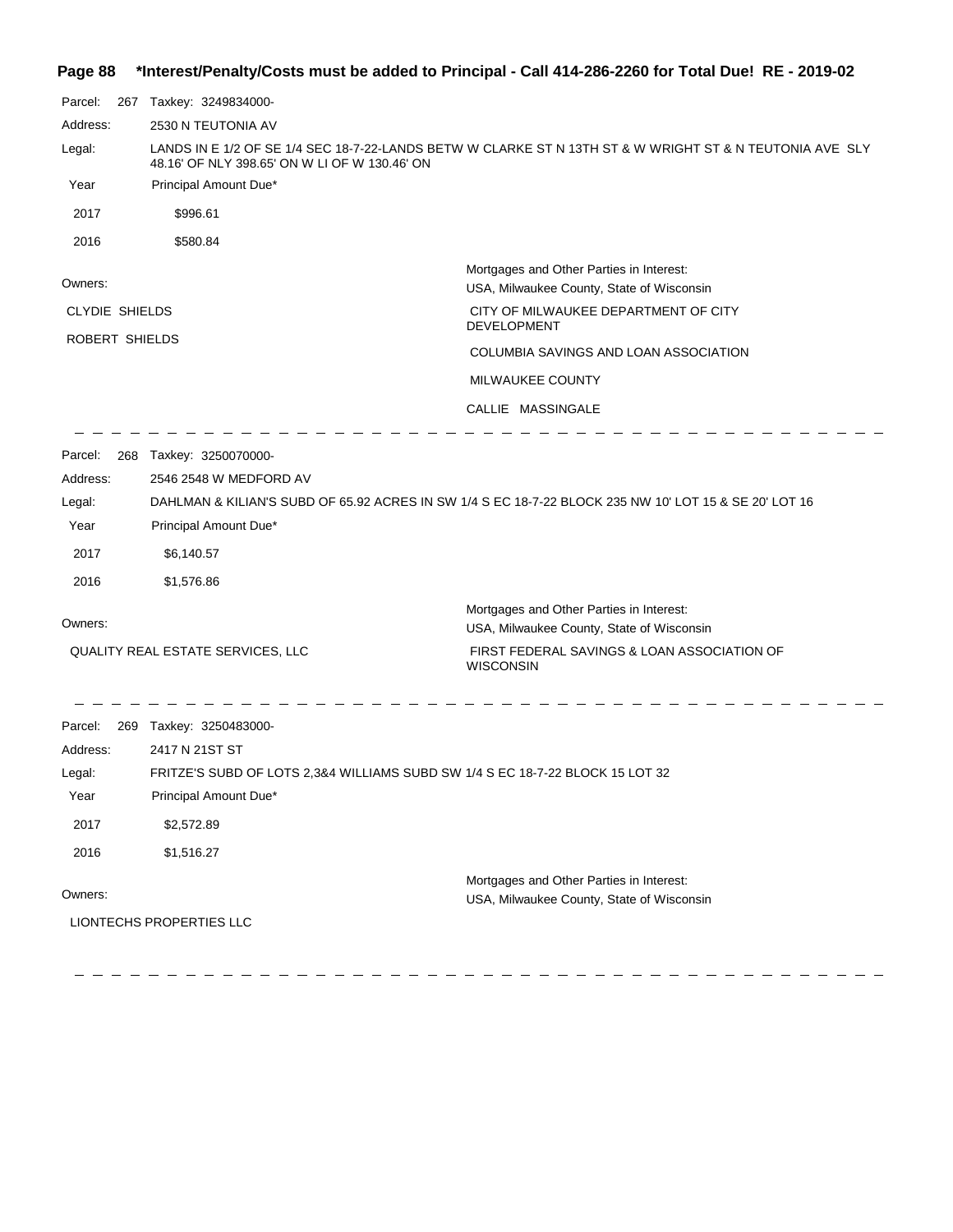#### **Page 89 \*Interest/Penalty/Costs must be added to Principal - Call 414-286-2260 for Total Due! RE - 2019-02**

| Parcel:<br>270 | Taxkey: 3250657000-                                                                              |
|----------------|--------------------------------------------------------------------------------------------------|
| Address:       | 2630 2632 N 22ND ST                                                                              |
| Legal:         | MANN, BURKE & SOMERS SUBD OF LOTS 5.6 & 7 IN WILLI AMS SUBD IN SW 1/4 SEC 18-7-22 BLOCK 2 LOT 17 |
| Year           | Principal Amount Due*                                                                            |
| 2016           | \$362.16                                                                                         |
|                | Mortgages and Other Parties in Interest:                                                         |
| Owners:        | USA, Milwaukee County, State of Wisconsin                                                        |

NATASHA COLLINS

 $\frac{1}{2} \frac{1}{2} \frac{1}{2} \frac{1}{2} \frac{1}{2} \frac{1}{2} \frac{1}{2} \frac{1}{2} \frac{1}{2} \frac{1}{2} \frac{1}{2} \frac{1}{2} \frac{1}{2} \frac{1}{2} \frac{1}{2} \frac{1}{2} \frac{1}{2} \frac{1}{2} \frac{1}{2} \frac{1}{2} \frac{1}{2} \frac{1}{2} \frac{1}{2} \frac{1}{2} \frac{1}{2} \frac{1}{2} \frac{1}{2} \frac{1}{2} \frac{1}{2} \frac{1}{2} \frac{1}{2} \frac{$ 

 $\overline{\phantom{a}}$ 

 $- - - - - -$ 

Parcel: 271 Taxkey: 3250916100-Owners: Mortgages and Other Parties in Interest: Year Principal Amount Due\* USA, Milwaukee County, State of Wisconsin (PLATTO'S)SUBD OF LOT 8 IN WILLIAMS SUBD SW 1/4 SE C 18-7-22 BLOCK 2 LOTS 10 & 11 2541 N 24TH ST Address: Legal: 2017 \$696.11 2016 \$4,285.12 2015 \$1,568.04 2014 \$11,258.83 2013 \$2,383.05 2012 \$1,974.38 2011 \$4,497.16

 $\frac{1}{2} \left( \frac{1}{2} \right)$ 

LARRY HOPSON

Parcel: 272 Taxkey: 3251220000-Owners: Mortgages and Other Parties in Interest: Year Principal Amount Due\* USA, Milwaukee County, State of Wisconsin SCHMIDT'S SUBD, (J A) OF LOT 1 WILLIAM'S SUBD IN S W 18-7-22 BLOCK 17 LOT 36 2355 N 20TH ST Address: Legal: EQUITY ONE INC. 2017 \$1,540.30 2016 \$1,684.08 KAYLYNN BLACKWELL

 $\frac{1}{2}$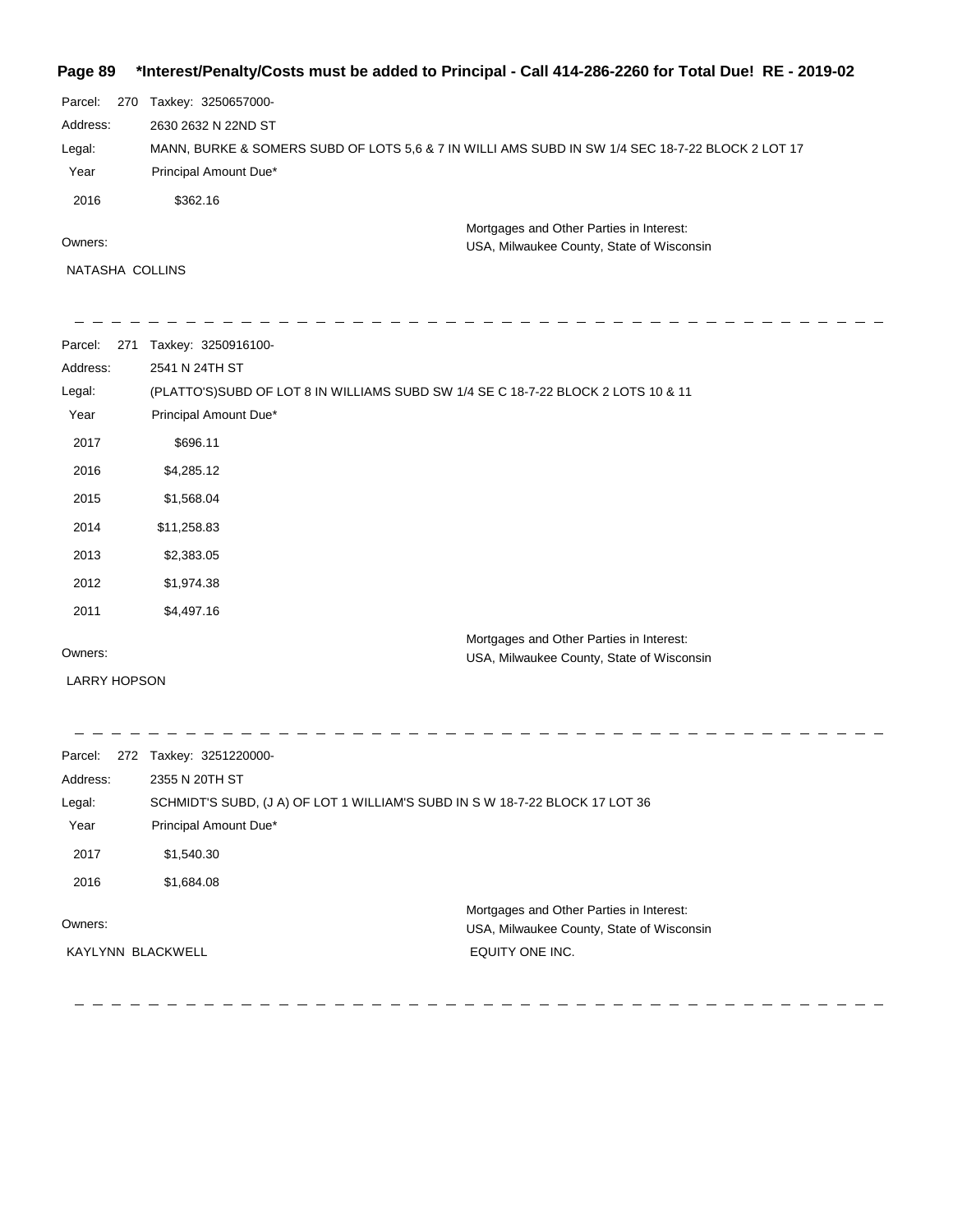## **Page 90 \*Interest/Penalty/Costs must be added to Principal - Call 414-286-2260 for Total Due! RE - 2019-02**

| Parcel:<br>Address:<br>Legal:<br>Year<br>2017<br>2016<br>2015 | 273 Taxkey: 3251436000-<br>2455 W TAMARACK ST<br>SUBD OF LOTS 9 & 10 OF WILLIAMS SUBD IN SW 1/4 SEC 18-7-22 BLOCK 6 N E 40' (LOTS 1 & 2)<br>Principal Amount Due*<br>\$2,121.93<br>\$4,584.92<br>\$3,800.86 |                                                                                                                                                                         |
|---------------------------------------------------------------|-------------------------------------------------------------------------------------------------------------------------------------------------------------------------------------------------------------|-------------------------------------------------------------------------------------------------------------------------------------------------------------------------|
| Owners:<br>DARYL ANDERSON                                     |                                                                                                                                                                                                             | Mortgages and Other Parties in Interest:<br>USA, Milwaukee County, State of Wisconsin<br>CITY OF MILWAUKEE DEPARTMENT OF CITY<br><b>DEVELOPMENT</b><br>MILWAUKEE COUNTY |
| Address:<br>Legal:<br>Year<br>2017<br>2016                    | Parcel: 274 Taxkey: 3260893000-<br>2465 N 33RD ST<br>LEWIS' SUBD OF PART OF W 53 ACRES IN SE 1/4 SEC 13 -7-21 BLOCK 4 LOT 4 TID #66<br>Principal Amount Due*<br>\$2,148.14<br>\$1,210.12                    |                                                                                                                                                                         |
| Owners:<br>ROBERT WILDER                                      |                                                                                                                                                                                                             | Mortgages and Other Parties in Interest:<br>USA, Milwaukee County, State of Wisconsin<br>WISCONSIN DEPARTMENT OF CHILDREN AND FAMILIES                                  |
| Parcel:<br>Address:<br>Legal:<br>Year<br>2017<br>2016         | 275 Taxkey: 3261194000-<br>2402 N 28TH ST<br>Principal Amount Due*<br>\$2,333.78<br>\$1,136.65                                                                                                              | PART BLKS 4,5&6ETC BEING PART OF GERMANIA PARK IN SE 13-7-21 BLOCK 7 S 40' (LOTS 21 & 22) TID #66                                                                       |
| Owners:<br>UMBRELLA, LLC                                      |                                                                                                                                                                                                             | Mortgages and Other Parties in Interest:<br>USA, Milwaukee County, State of Wisconsin<br>CITY OF MILWAUKEE DEPARTMENT OF NEIGHBORHOOD<br><b>SERVICES</b>                |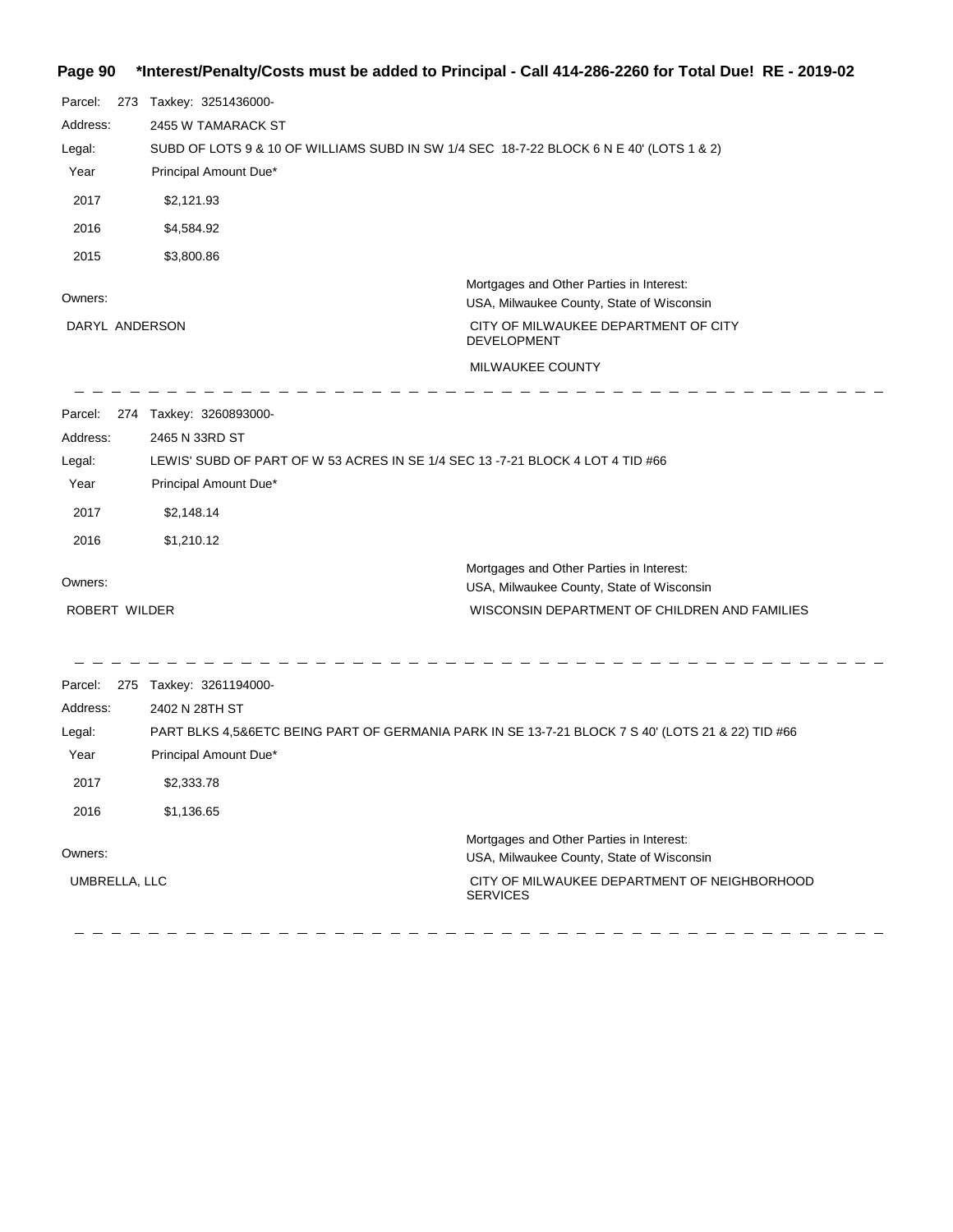## **Page 91 \*Interest/Penalty/Costs must be added to Principal - Call 414-286-2260 for Total Due! RE - 2019-02**

| Parcel:<br>Address:<br>Legal:<br>Year<br>2017<br>2016    | 276 Taxkey: 3261501000-<br>2520 N 35TH ST<br>PRUSSIAN HEIGHTS BEING A SUBD OF W 1/2 OF W 53 AC SE 13-7-21 BLOCK 4 LOT 26 TID #66<br>Principal Amount Due*<br>\$2,414.28<br>\$4,638.60  |                                                                                                               |
|----------------------------------------------------------|----------------------------------------------------------------------------------------------------------------------------------------------------------------------------------------|---------------------------------------------------------------------------------------------------------------|
| Owners:<br><b>GRISELDA HERNANDEZ</b><br>HECTOR HERNANDEZ |                                                                                                                                                                                        | Mortgages and Other Parties in Interest:<br>USA, Milwaukee County, State of Wisconsin<br><b>MITCHELL BANK</b> |
| Parcel:<br>Address:<br>Legal:<br>Year<br>2017            | 277 Taxkey: 3270706000-<br>2551 2553 N 39TH ST<br>SECOND CONTINUATION OF BOULEVARD PARK IN SW 1/4 SE C 13-7-21 BLOCK 9 LOT 6 NID #04<br>Principal Amount Due*<br>\$1,060.67            | Mortgages and Other Parties in Interest:                                                                      |
| Owners:<br>VICENTE LEYVA                                 |                                                                                                                                                                                        | USA, Milwaukee County, State of Wisconsin                                                                     |
| Parcel:<br>Address:<br>Legal:<br>Year<br>2017<br>2016    | 278 Taxkey: 3270713000-<br>2513 2515 N 39TH ST<br>SECOND CONTINUATION OF BOULEVARD PARK IN SW 1/4 SE C 13-7-21 BLOCK 9 LOT 13 NID #04<br>Principal Amount Due*<br>\$779.45<br>\$894.13 |                                                                                                               |
| Owners:                                                  | R & C ENTERPRISES OF WISCONSIN, LLC                                                                                                                                                    | Mortgages and Other Parties in Interest:<br>USA, Milwaukee County, State of Wisconsin<br>NORTH SHORE BANK     |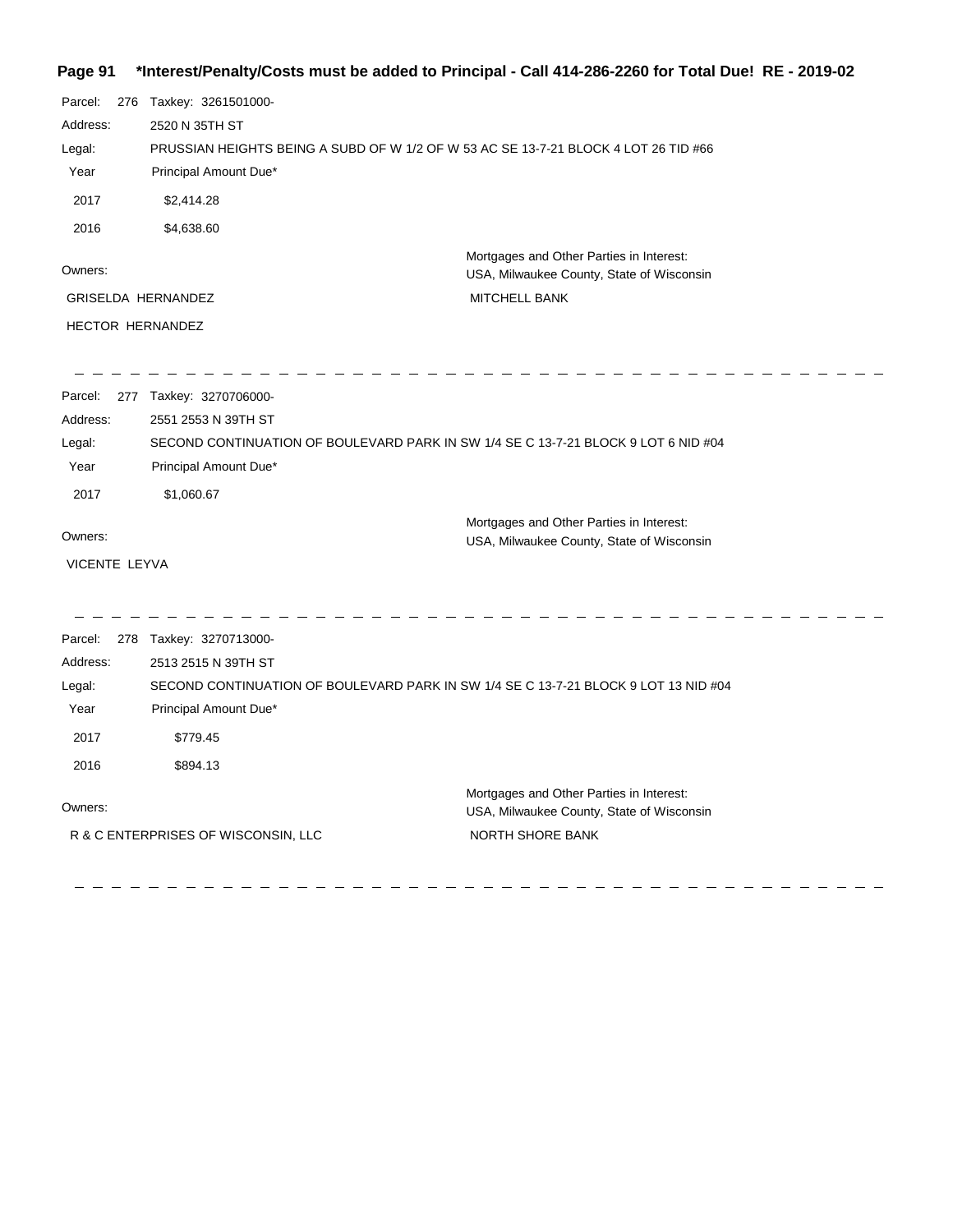## **Page 92 \*Interest/Penalty/Costs must be added to Principal - Call 414-286-2260 for Total Due! RE - 2019-02**

| Parcel:                | 279 Taxkey: 3271033000-                                                                  |                                                                                       |
|------------------------|------------------------------------------------------------------------------------------|---------------------------------------------------------------------------------------|
| Address:               | 2450 2452 N 39TH ST                                                                      |                                                                                       |
| Legal:                 | SHERMAN PARK IN SW 1/4 SEC 13-7-21 BLOCK 4 N 18' L OT 33 & S 15' LOT 34 NID #04, TID #66 |                                                                                       |
| Year                   | Principal Amount Due*                                                                    |                                                                                       |
| 2017                   | \$5,493.25                                                                               |                                                                                       |
| 2016                   | \$1,625.58                                                                               |                                                                                       |
| 2015                   | \$2,538.85                                                                               |                                                                                       |
| Owners:                |                                                                                          | Mortgages and Other Parties in Interest:<br>USA, Milwaukee County, State of Wisconsin |
| <b>INVESTMENTS LLC</b> | <b>BUTTERFLY PROMOTIONS &amp;</b>                                                        |                                                                                       |
|                        | PROSPECTIVE PROPERTIES, LLC                                                              |                                                                                       |
| Parcel:                | 280 Taxkey: 3271602000-                                                                  |                                                                                       |
| Address:               | 2617 N 37TH ST                                                                           |                                                                                       |
| Legal:                 | WESTERN AVENUE PARK IN SW 1/4 SEC 13-7-21 BLOCK 3 LOT 27 TID #66                         |                                                                                       |
| Year                   | Principal Amount Due*                                                                    |                                                                                       |
| 2017                   | \$1,752.68                                                                               |                                                                                       |
| 2015                   | \$468.89                                                                                 |                                                                                       |
|                        |                                                                                          | Mortgages and Other Parties in Interest:                                              |
| Owners:                |                                                                                          | USA, Milwaukee County, State of Wisconsin                                             |
| <b>BETTY SMITH</b>     |                                                                                          | WISCONSIN DEPARTMENT OF CHILDREN AND FAMILIES                                         |
| <b>CLYDE SMITH</b>     |                                                                                          |                                                                                       |
| Parcel:                | 281 Taxkey: 3271664000-                                                                  |                                                                                       |
| Address:               | 3519 W CLARKE ST                                                                         |                                                                                       |
| Legal:                 | WESTERN AVENUE PARK IN SW 1/4 SEC 13-7-21 BLOCK 6 E 45' (LOTS 6-7 & 8) TID #66           |                                                                                       |
| Year                   | Principal Amount Due*                                                                    |                                                                                       |
| 2017                   | \$1,367.82                                                                               |                                                                                       |
| Owners:                |                                                                                          | Mortgages and Other Parties in Interest:<br>USA, Milwaukee County, State of Wisconsin |
|                        | CITY VIEW MANAGEMENT LLC                                                                 |                                                                                       |
| KIMBERLY CURRAN        |                                                                                          |                                                                                       |

 $\frac{1}{2}$  .

 $\equiv$ 

 $\frac{1}{2}$  $\equiv$   $\equiv$  .

 $\qquad \qquad - \; - \; - \; -$ 

 $\leftarrow$  $\frac{1}{2}$  $\equiv$ 

 $\qquad \qquad - \ - \ -$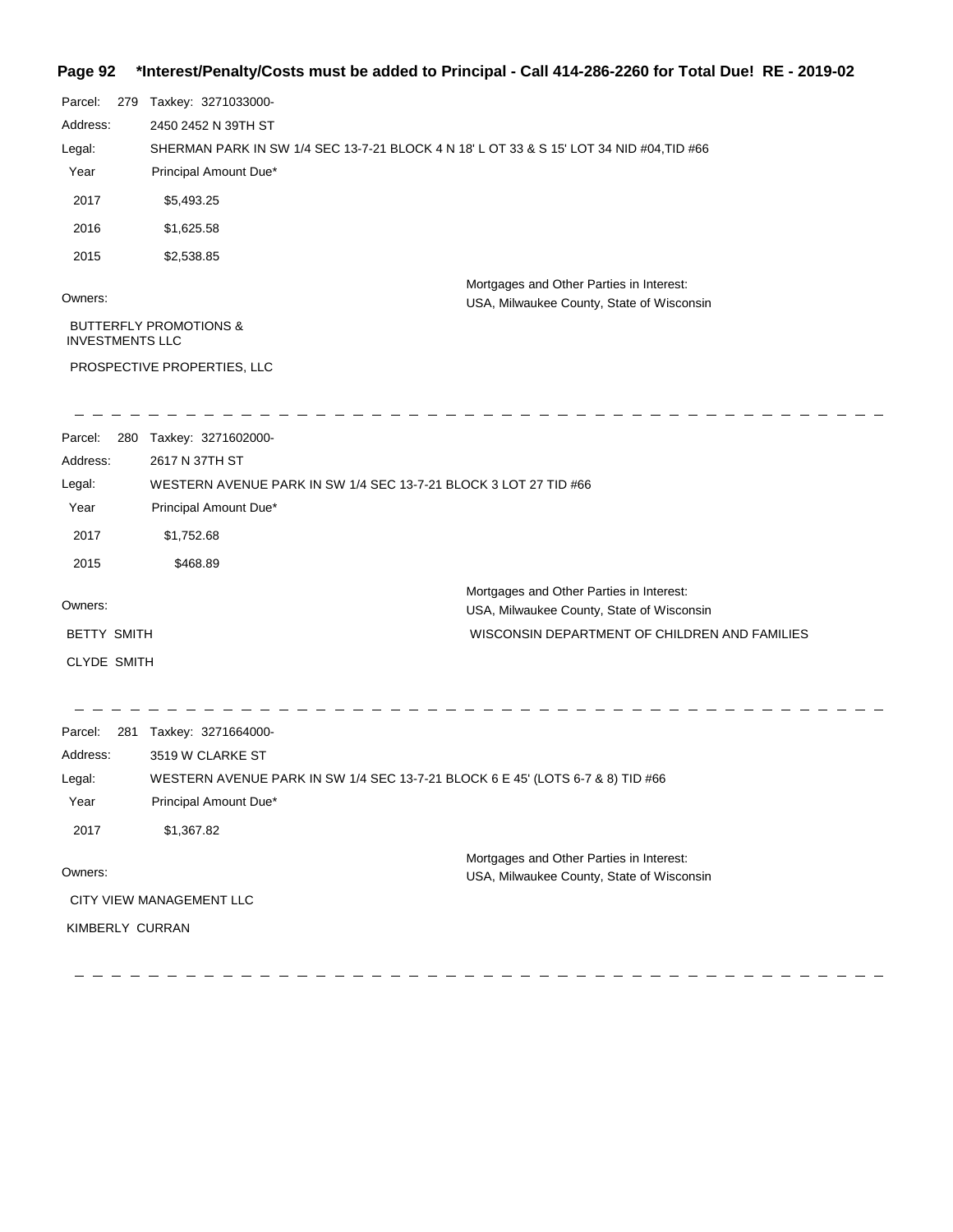## **Page 93 \*Interest/Penalty/Costs must be added to Principal - Call 414-286-2260 for Total Due! RE - 2019-02**

| Parcel:               | 282 | Taxkey: 3280406000-                                                                   |  |  |
|-----------------------|-----|---------------------------------------------------------------------------------------|--|--|
| Address:              |     | 4723 4727 W CENTER ST                                                                 |  |  |
| Legal:                |     | BOERTH'S SUBDIVISION IN SE 1/4 SEC 14-7-21 BLOCK 1 LOTS 6 & 7 BID #39                 |  |  |
| Year                  |     | Principal Amount Due*                                                                 |  |  |
| 2017                  |     | \$3,393.67                                                                            |  |  |
| Owners:               |     | Mortgages and Other Parties in Interest:<br>USA, Milwaukee County, State of Wisconsin |  |  |
| ATLAS OF AMERICA, LLC |     | WORLD BUSINESS LEADERS, LLC                                                           |  |  |

| Parcel:       | 283 Taxkey: 3281812000- |                                                                                       |
|---------------|-------------------------|---------------------------------------------------------------------------------------|
| Address:      | 2470 2472 N 50TH ST     |                                                                                       |
| Legal:        |                         | SHERMAN HOMESITE IN SE 1/4 SEC 14-7-21 BLOCK 2 LOT 8 NID #04                          |
| Year          | Principal Amount Due*   |                                                                                       |
| 2017          | \$3,249.48              |                                                                                       |
| 2016          | \$3,099.38              |                                                                                       |
| 2015          | \$2,811.29              |                                                                                       |
| 2014          | \$4,887.87              |                                                                                       |
| 2013          | \$1,915.04              |                                                                                       |
| Owners:       |                         | Mortgages and Other Parties in Interest:<br>USA, Milwaukee County, State of Wisconsin |
| TAWANDA HULL  |                         | NORTH SHORE BANK                                                                      |
|               |                         | OLD NATIONAL BANK                                                                     |
|               |                         | PNC BANK NA                                                                           |
| Parcel:       | 284 Taxkey: 3290514000- |                                                                                       |
| Address:      | 2515 2517 N 51ST ST     |                                                                                       |
| Legal:        |                         | LISBON AVENUE HEIGHTS IN SW 1/4 SEC 14-7-21 BLOCK 6 S 25' LOT 16 & N 13' LOT 17       |
| Year          | Principal Amount Due*   |                                                                                       |
| 2017          | \$1,490.35              |                                                                                       |
| 2016          | \$1,508.87              |                                                                                       |
| 2015          | \$3,372.77              |                                                                                       |
| 2014          | \$2,335.92              |                                                                                       |
| 2013          | \$502.13                |                                                                                       |
| Owners:       |                         | Mortgages and Other Parties in Interest:<br>USA, Milwaukee County, State of Wisconsin |
| LASHUNDA COLE |                         | KSB CONSTRUCTION & DEVELOPMENT, LLC                                                   |
|               |                         |                                                                                       |
|               |                         |                                                                                       |

 $\frac{1}{2} \frac{1}{2} \frac{1}{2} \frac{1}{2} \frac{1}{2} \frac{1}{2} \frac{1}{2} \frac{1}{2} \frac{1}{2} \frac{1}{2} \frac{1}{2} \frac{1}{2} \frac{1}{2} \frac{1}{2} \frac{1}{2} \frac{1}{2} \frac{1}{2} \frac{1}{2} \frac{1}{2} \frac{1}{2} \frac{1}{2} \frac{1}{2} \frac{1}{2} \frac{1}{2} \frac{1}{2} \frac{1}{2} \frac{1}{2} \frac{1}{2} \frac{1}{2} \frac{1}{2} \frac{1}{2} \frac{$ 24  $\hspace{0.1cm} \rule{0.7cm}{0.1cm}$   $\hspace{0.1cm} \rule{0.7cm}{0.1cm}$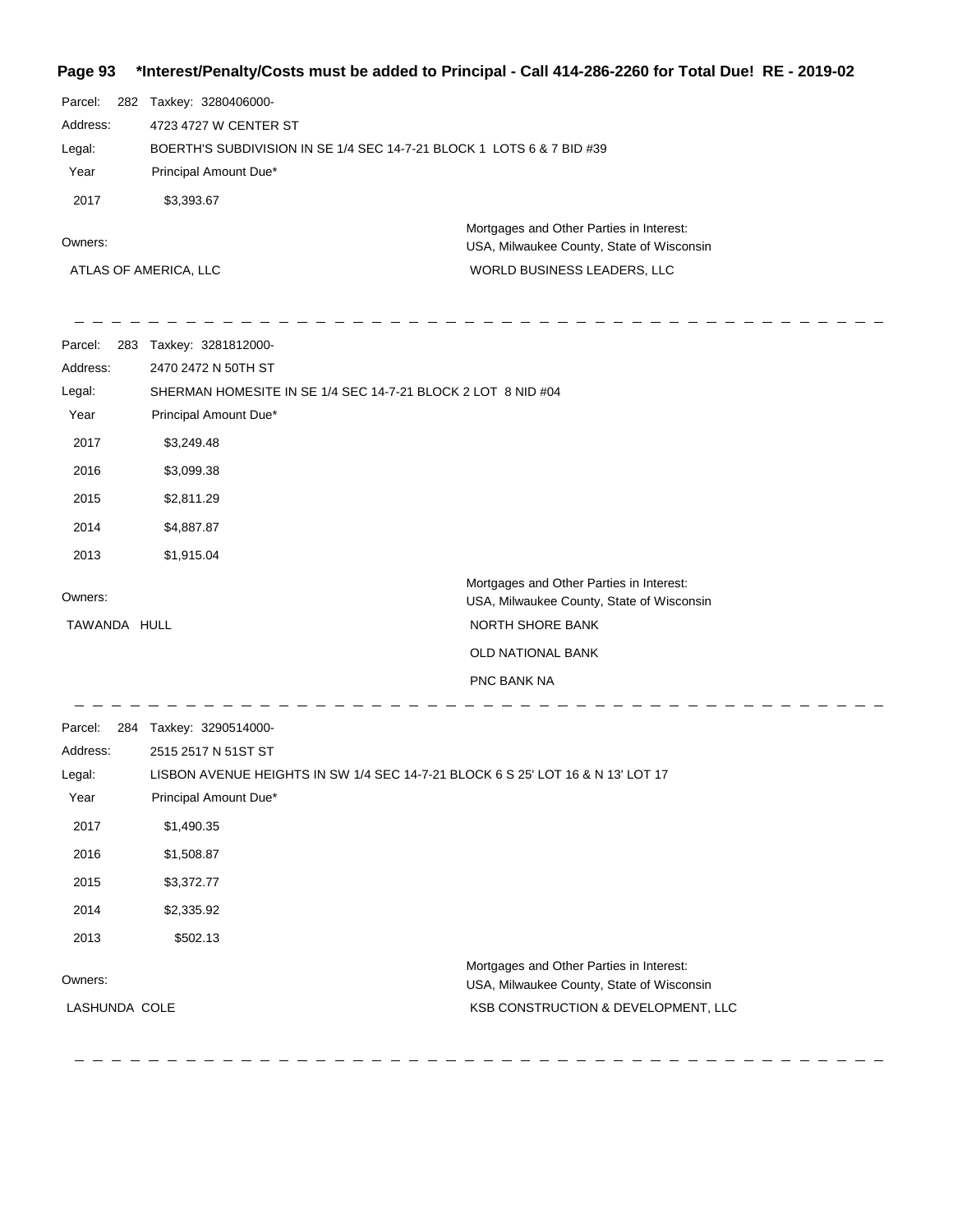## **Page 94 \*Interest/Penalty/Costs must be added to Principal - Call 414-286-2260 for Total Due! RE - 2019-02**

| Parcel:<br>285<br>Address:<br>Legal:<br>Year<br>2017<br>2016<br>Owners:<br>KIMBERLY AVE LLC | Taxkey: 3291654000-<br>2433 2435 N 53RD ST<br>SUMMIT GROVE IN SW 1/4 SEC 14-7-21 BLOCK 6 LOT 12<br>Principal Amount Due*<br>\$555.64<br>\$378.89                                                       | Mortgages and Other Parties in Interest:<br>USA, Milwaukee County, State of Wisconsin<br>DEBRA HOFFMAN                                                    |
|---------------------------------------------------------------------------------------------|--------------------------------------------------------------------------------------------------------------------------------------------------------------------------------------------------------|-----------------------------------------------------------------------------------------------------------------------------------------------------------|
| Parcel:<br>Address:<br>Legal:<br>Year<br>2017                                               | 286 Taxkey: 3470545000-<br>4727 4729 W LLOYD ST<br>PUBLIC PARK LAND ASS'N SUBD IN NE 1/4 SEC 23-7-21 BLOCK 11 W 40'(LOTS 40-41 & 42)<br>Principal Amount Due*<br>\$3,629.13                            |                                                                                                                                                           |
| Owners:                                                                                     | KNB IRREVOCABLE TRUST                                                                                                                                                                                  | Mortgages and Other Parties in Interest:<br>USA, Milwaukee County, State of Wisconsin<br>ANCHOR FUND, LLC<br>ANCHOR LOANS, LP<br>THM HOLDINGS LLC         |
| Parcel:<br>Address:<br>Legal:<br>Year<br>2017<br>2016                                       | 287 Taxkey: 3471051000-<br>2213 2215 N HI MOUNT BL<br>VON STEUBEN PARK ETC IN NE 1/4 SEC 23-7-21 VOL 31 PAGE 47 BLOCK 3 S 20' LOT 7 & N 20' LOT 8<br>Principal Amount Due*<br>\$5,167.38<br>\$2,678.69 |                                                                                                                                                           |
| Owners:<br><b>EDGAR CAVAZOS</b>                                                             |                                                                                                                                                                                                        | Mortgages and Other Parties in Interest:<br>USA, Milwaukee County, State of Wisconsin<br><b>BMO HARRIS BANK</b>                                           |
| Parcel:<br>Address:<br>Legal:<br>Year<br>2016                                               | 288 Taxkey: 3480726000-<br>2011 2013 N 40TH ST<br>LISBON AVENUE PARK IN NW 1/4 SEC 24-7-21 BLOCK 2 L OT 9 NID #03<br>Principal Amount Due*<br>\$2,393.03                                               |                                                                                                                                                           |
| Owners:<br>VANETTA LESTER                                                                   |                                                                                                                                                                                                        | Mortgages and Other Parties in Interest:<br>USA, Milwaukee County, State of Wisconsin<br>CITY OF MILWAUKEE COMMUNITY DEVELOPMENT GRANTS<br>ADMINISTRATION |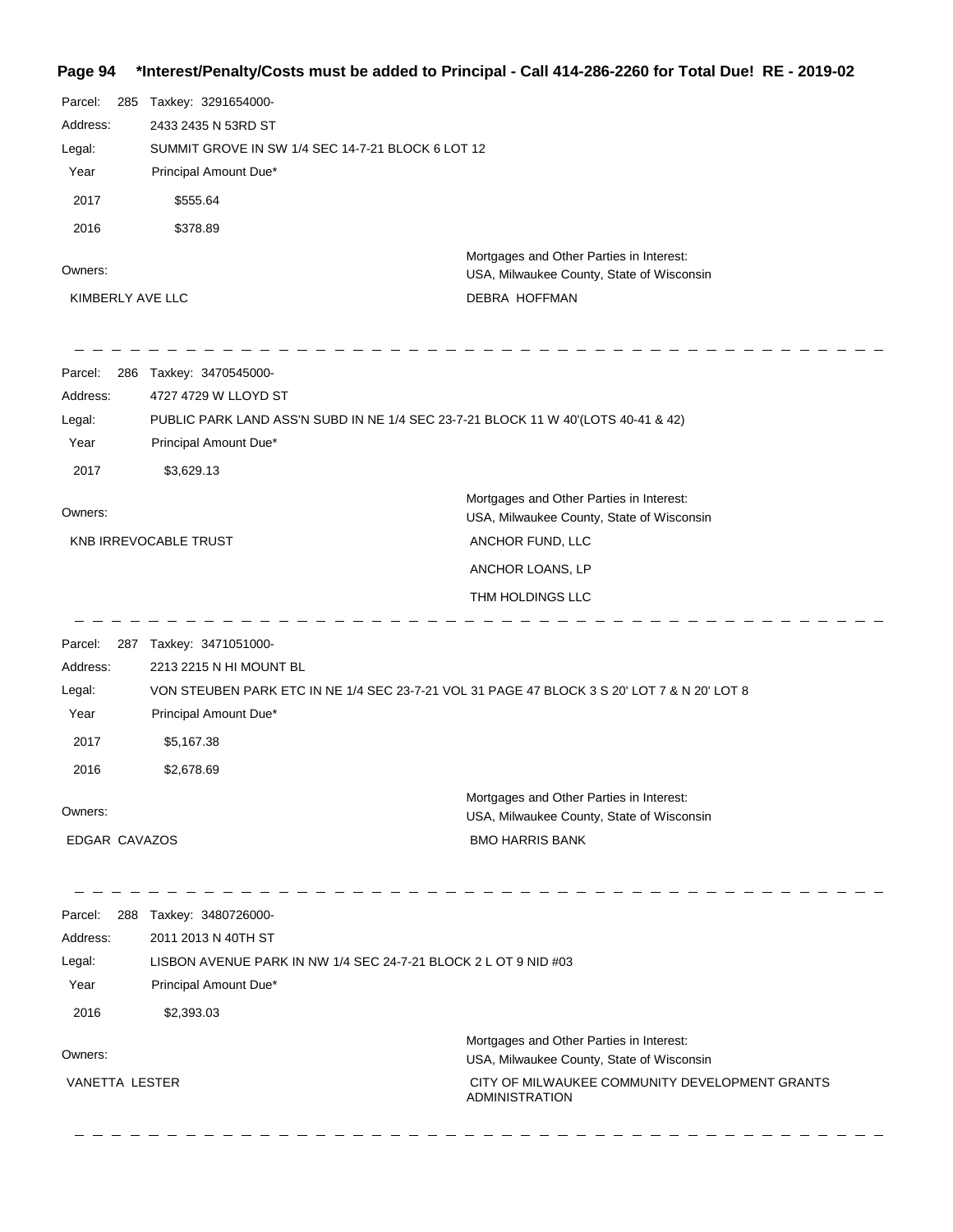## **Page 95 \*Interest/Penalty/Costs must be added to Principal - Call 414-286-2260 for Total Due! RE - 2019-02**

| Parcel:<br>289 Taxkey: 3481082000-<br>Address:<br>2112 N 37TH ST<br>LOGAN PARK IN NW 1/4 SEC 24-7-21 BLOCK 7 LOT 22 NI D #03<br>Legal:<br>Year<br>Principal Amount Due*<br>2017<br>\$21.15<br>2016<br>\$290.73<br>Mortgages and Other Parties in Interest:<br>Owners:<br>USA, Milwaukee County, State of Wisconsin<br>ADMINISTRATOR OF THE SMALL BUSINESS<br>EMMA SCOTT-MCKAY<br>ADMINISTRATION, AN AGENCY OF THE GOVERNMENT OF<br>THE US<br>ARGENT MORTGAGE COMPANY, LLC<br>CITY OF MILWAUKEE COMMUNITY DEVELOPMENT GRANTS<br><b>ADMINISTRATION</b><br>DEUTSCHE BANK NATIONAL TRUST COMPANY, AS TRUSTEE<br>FOR, ARGENT SECURITIES INC<br>THE PACESETTER CORPORATION<br>Parcel:<br>290 Taxkey: 3481128000-<br>2160 2162 N 36TH ST<br>Address:<br>LOGAN PARK IN NW 1/4 SEC 24-7-21 BLOCK 8 LOT 34 & S 10' LOT 35 NID #03<br>Legal:<br>Year<br>Principal Amount Due*<br>2017<br>\$3,752.46<br>2016<br>\$2,908.44<br>Mortgages and Other Parties in Interest:<br>Owners:<br>USA, Milwaukee County, State of Wisconsin<br>FIRST FRANKLIN FINANCIAL CORPORATION<br>ALM PROPERTIES IV, LLC<br>WELLS FARGO BANK, N.A., AS TRUSTEE FOR NATIONAL<br><b>CITY MORTGAGE</b><br>Parcel:<br>Taxkey: 3490554000-<br>291<br>Address:<br>3126 W LLOYD ST<br>CONTINUATION OF MALLORY & KERN'S ADD'N IN NE 1/4 S EC 24-7-21 BLOCK 16 LOT 20 NID #03<br>Legal:<br>Principal Amount Due*<br>Year<br>2017<br>\$1,628.25<br>2016<br>\$2,526.39<br>Mortgages and Other Parties in Interest:<br>Owners:<br>USA, Milwaukee County, State of Wisconsin | EDWARD JANOWSKI |  |  |
|-----------------------------------------------------------------------------------------------------------------------------------------------------------------------------------------------------------------------------------------------------------------------------------------------------------------------------------------------------------------------------------------------------------------------------------------------------------------------------------------------------------------------------------------------------------------------------------------------------------------------------------------------------------------------------------------------------------------------------------------------------------------------------------------------------------------------------------------------------------------------------------------------------------------------------------------------------------------------------------------------------------------------------------------------------------------------------------------------------------------------------------------------------------------------------------------------------------------------------------------------------------------------------------------------------------------------------------------------------------------------------------------------------------------------------------------------------------------------------------------------------------------------------|-----------------|--|--|
|                                                                                                                                                                                                                                                                                                                                                                                                                                                                                                                                                                                                                                                                                                                                                                                                                                                                                                                                                                                                                                                                                                                                                                                                                                                                                                                                                                                                                                                                                                                             |                 |  |  |
|                                                                                                                                                                                                                                                                                                                                                                                                                                                                                                                                                                                                                                                                                                                                                                                                                                                                                                                                                                                                                                                                                                                                                                                                                                                                                                                                                                                                                                                                                                                             |                 |  |  |
|                                                                                                                                                                                                                                                                                                                                                                                                                                                                                                                                                                                                                                                                                                                                                                                                                                                                                                                                                                                                                                                                                                                                                                                                                                                                                                                                                                                                                                                                                                                             |                 |  |  |
|                                                                                                                                                                                                                                                                                                                                                                                                                                                                                                                                                                                                                                                                                                                                                                                                                                                                                                                                                                                                                                                                                                                                                                                                                                                                                                                                                                                                                                                                                                                             |                 |  |  |
|                                                                                                                                                                                                                                                                                                                                                                                                                                                                                                                                                                                                                                                                                                                                                                                                                                                                                                                                                                                                                                                                                                                                                                                                                                                                                                                                                                                                                                                                                                                             |                 |  |  |
|                                                                                                                                                                                                                                                                                                                                                                                                                                                                                                                                                                                                                                                                                                                                                                                                                                                                                                                                                                                                                                                                                                                                                                                                                                                                                                                                                                                                                                                                                                                             |                 |  |  |
|                                                                                                                                                                                                                                                                                                                                                                                                                                                                                                                                                                                                                                                                                                                                                                                                                                                                                                                                                                                                                                                                                                                                                                                                                                                                                                                                                                                                                                                                                                                             |                 |  |  |
|                                                                                                                                                                                                                                                                                                                                                                                                                                                                                                                                                                                                                                                                                                                                                                                                                                                                                                                                                                                                                                                                                                                                                                                                                                                                                                                                                                                                                                                                                                                             |                 |  |  |
|                                                                                                                                                                                                                                                                                                                                                                                                                                                                                                                                                                                                                                                                                                                                                                                                                                                                                                                                                                                                                                                                                                                                                                                                                                                                                                                                                                                                                                                                                                                             |                 |  |  |
|                                                                                                                                                                                                                                                                                                                                                                                                                                                                                                                                                                                                                                                                                                                                                                                                                                                                                                                                                                                                                                                                                                                                                                                                                                                                                                                                                                                                                                                                                                                             |                 |  |  |
|                                                                                                                                                                                                                                                                                                                                                                                                                                                                                                                                                                                                                                                                                                                                                                                                                                                                                                                                                                                                                                                                                                                                                                                                                                                                                                                                                                                                                                                                                                                             |                 |  |  |
|                                                                                                                                                                                                                                                                                                                                                                                                                                                                                                                                                                                                                                                                                                                                                                                                                                                                                                                                                                                                                                                                                                                                                                                                                                                                                                                                                                                                                                                                                                                             |                 |  |  |
|                                                                                                                                                                                                                                                                                                                                                                                                                                                                                                                                                                                                                                                                                                                                                                                                                                                                                                                                                                                                                                                                                                                                                                                                                                                                                                                                                                                                                                                                                                                             |                 |  |  |
|                                                                                                                                                                                                                                                                                                                                                                                                                                                                                                                                                                                                                                                                                                                                                                                                                                                                                                                                                                                                                                                                                                                                                                                                                                                                                                                                                                                                                                                                                                                             |                 |  |  |
|                                                                                                                                                                                                                                                                                                                                                                                                                                                                                                                                                                                                                                                                                                                                                                                                                                                                                                                                                                                                                                                                                                                                                                                                                                                                                                                                                                                                                                                                                                                             |                 |  |  |
|                                                                                                                                                                                                                                                                                                                                                                                                                                                                                                                                                                                                                                                                                                                                                                                                                                                                                                                                                                                                                                                                                                                                                                                                                                                                                                                                                                                                                                                                                                                             |                 |  |  |
|                                                                                                                                                                                                                                                                                                                                                                                                                                                                                                                                                                                                                                                                                                                                                                                                                                                                                                                                                                                                                                                                                                                                                                                                                                                                                                                                                                                                                                                                                                                             |                 |  |  |
|                                                                                                                                                                                                                                                                                                                                                                                                                                                                                                                                                                                                                                                                                                                                                                                                                                                                                                                                                                                                                                                                                                                                                                                                                                                                                                                                                                                                                                                                                                                             |                 |  |  |
|                                                                                                                                                                                                                                                                                                                                                                                                                                                                                                                                                                                                                                                                                                                                                                                                                                                                                                                                                                                                                                                                                                                                                                                                                                                                                                                                                                                                                                                                                                                             |                 |  |  |
|                                                                                                                                                                                                                                                                                                                                                                                                                                                                                                                                                                                                                                                                                                                                                                                                                                                                                                                                                                                                                                                                                                                                                                                                                                                                                                                                                                                                                                                                                                                             |                 |  |  |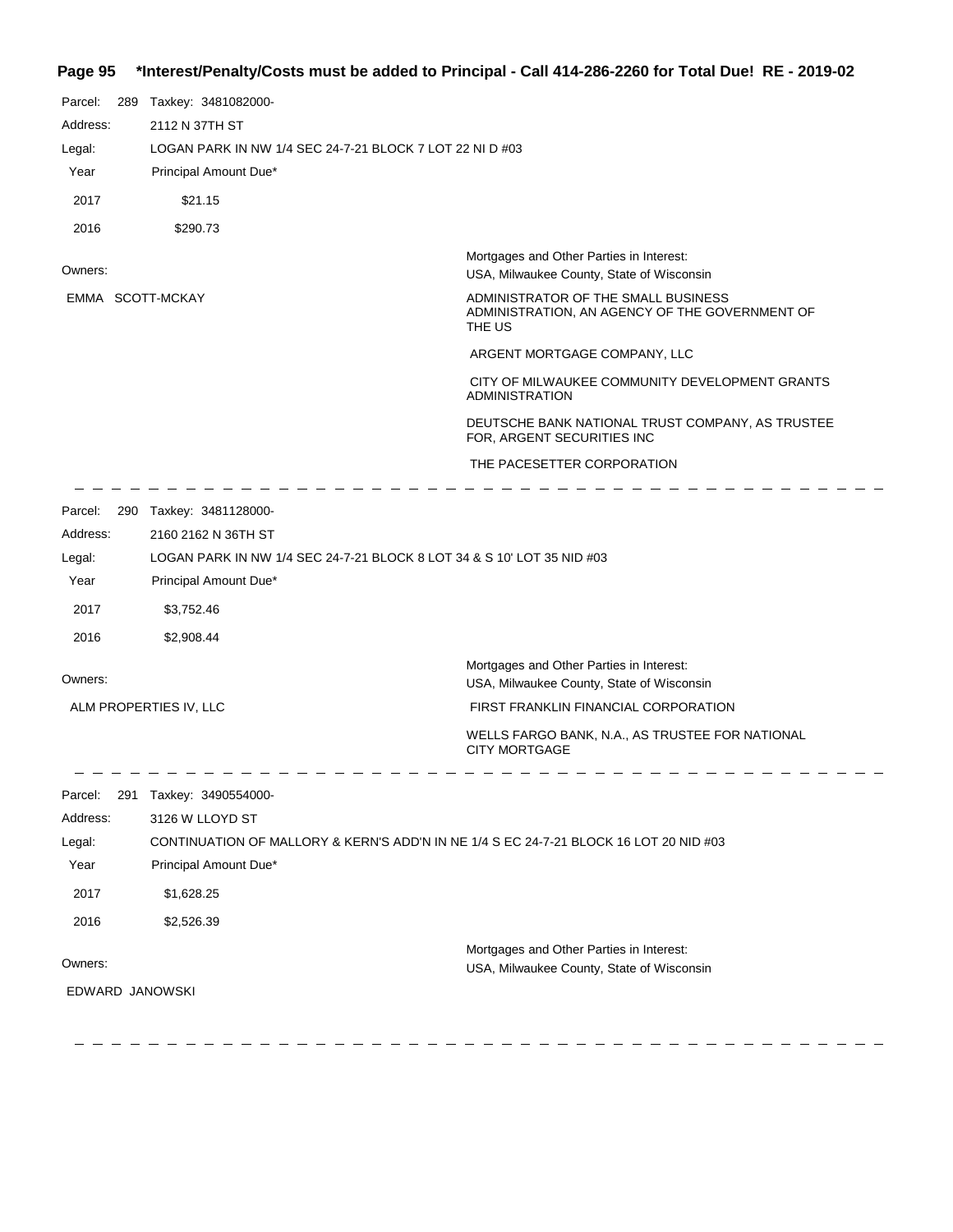## **Page 96 \*Interest/Penalty/Costs must be added to Principal - Call 414-286-2260 for Total Due! RE - 2019-02**

| Parcel:             | 292 Taxkey: 3491120000-                                                                           |                                                                                       |  |
|---------------------|---------------------------------------------------------------------------------------------------|---------------------------------------------------------------------------------------|--|
| Address:            | 2730 2732 W GARFIELD AV                                                                           |                                                                                       |  |
| Legal:              | HUMBOLDT HEIGHTS IN E 1/2 IN NE 1/4 SEC 24-7-21 BL OCK 1 S 79.29' (W 19.5' LOT 21 & E 14' LOT 22) |                                                                                       |  |
| Year                | Principal Amount Due*                                                                             |                                                                                       |  |
| 2017                | \$1,600.17                                                                                        |                                                                                       |  |
| 2016                | \$1,396.34                                                                                        |                                                                                       |  |
|                     |                                                                                                   | Mortgages and Other Parties in Interest:                                              |  |
| Owners:             |                                                                                                   | USA, Milwaukee County, State of Wisconsin                                             |  |
| <b>GERITA FLOYD</b> |                                                                                                   |                                                                                       |  |
| <b>JAMES SWAIN</b>  |                                                                                                   |                                                                                       |  |
| Parcel:             | 293 Taxkey: 3491169100-                                                                           |                                                                                       |  |
| Address:            | 2062 N 29TH ST                                                                                    |                                                                                       |  |
| Legal:              | HUMBOLDT HEIGHTS IN E 1/2 IN NE 1/4 SEC 24-7-21 BL OCK 3 LOT 16                                   |                                                                                       |  |
| Year                | Principal Amount Due*                                                                             |                                                                                       |  |
| 2017                | \$1,314.73                                                                                        |                                                                                       |  |
| 2016                | \$923.22                                                                                          |                                                                                       |  |
|                     |                                                                                                   | Mortgages and Other Parties in Interest:                                              |  |
| Owners:             |                                                                                                   | USA, Milwaukee County, State of Wisconsin                                             |  |
|                     | RHEA FLOWERS-CHASE                                                                                | N.I.D.C.                                                                              |  |
| Parcel:             | 294 Taxkey: 3500345000-                                                                           |                                                                                       |  |
| Address:            | 2235 W BROWN ST                                                                                   |                                                                                       |  |
| Legal:              | ASSESSMENT SUBD NO 19 IN NW 1/4 SEC 19-7-22 BLOCK 2 N 100' EXC E 29'LOT 6 & N 100' LOT 7          |                                                                                       |  |
| Year                | Principal Amount Due*                                                                             |                                                                                       |  |
| 2017                | \$3,612.30                                                                                        |                                                                                       |  |
| 2016                | \$7,589.00                                                                                        |                                                                                       |  |
| 2015                | \$362.42                                                                                          |                                                                                       |  |
| Owners:             |                                                                                                   | Mortgages and Other Parties in Interest:<br>USA, Milwaukee County, State of Wisconsin |  |
| CHURCH, INC.        | GUIDING LIGHT MISSIONARY BAPTIST                                                                  | <b>BMO HARRIS BANK</b>                                                                |  |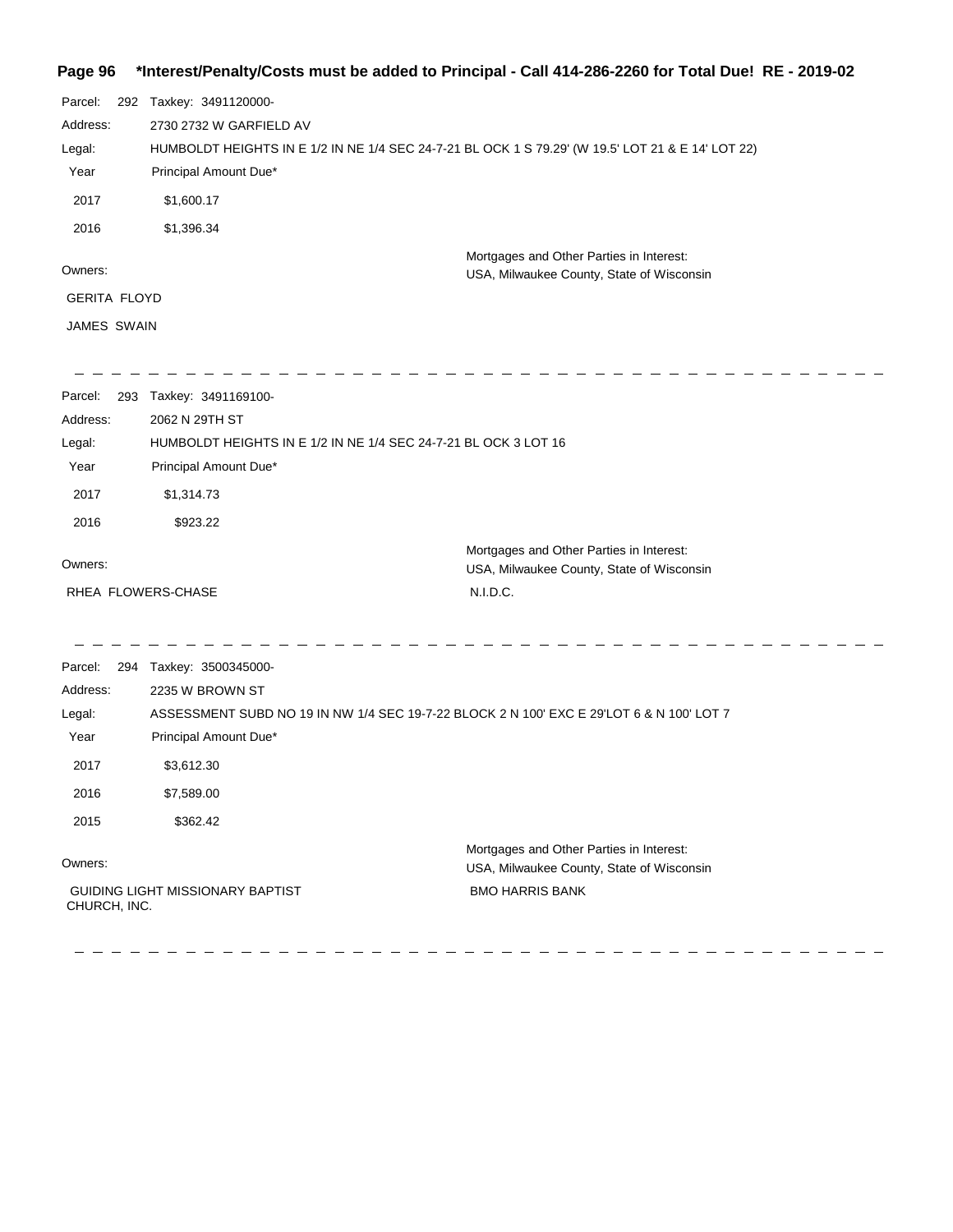## **Page 97 \*Interest/Penalty/Costs must be added to Principal - Call 414-286-2260 for Total Due! RE - 2019-02**

| Parcel:        | 295 | Taxkey: 3500885000-                                                                        |                                                                                       |
|----------------|-----|--------------------------------------------------------------------------------------------|---------------------------------------------------------------------------------------|
| Address:       |     | 2129 2135 W NORTH AV                                                                       |                                                                                       |
| Legal:         |     | CONTINUATION OF BROWN'S ADD'N IN NW 1/4 SEC 19-7-2 2 BLOCK 231 LOTS 1 & 2 BID #32, TID #65 |                                                                                       |
| Year           |     | Principal Amount Due*                                                                      |                                                                                       |
| 2017           |     | \$7,526.03                                                                                 |                                                                                       |
| 2016           |     | \$6,847.33                                                                                 |                                                                                       |
| 2015           |     | \$3,438.81                                                                                 |                                                                                       |
| Owners:        |     |                                                                                            | Mortgages and Other Parties in Interest:<br>USA, Milwaukee County, State of Wisconsin |
| ANTONIO JOSEPH |     |                                                                                            | DEPARTMENT OF WORKFORCE DEVELOPMENT                                                   |
| LATOYA JOSEPH  |     |                                                                                            |                                                                                       |
|                |     |                                                                                            |                                                                                       |

 $\sim$ 

| Parcel:               | 296 | Taxkey: 3502154100-                                              |                                                                                       |
|-----------------------|-----|------------------------------------------------------------------|---------------------------------------------------------------------------------------|
| Address:              |     | 2119 N 23RD ST                                                   |                                                                                       |
| Legal:                |     | MEEHAN & SOMER'S SUBD IN NW 1/4 SEC 19-7-22 BLOCK 6 LOTS 15 & 16 |                                                                                       |
| Year                  |     | Principal Amount Due*                                            |                                                                                       |
| 2017                  |     | \$3,445.42                                                       |                                                                                       |
| 2016                  |     | \$3,992.82                                                       |                                                                                       |
| 2015                  |     | \$2,791.00                                                       |                                                                                       |
| Owners:               |     |                                                                  | Mortgages and Other Parties in Interest:<br>USA, Milwaukee County, State of Wisconsin |
| <b>HENRY WILLIAMS</b> |     |                                                                  | CT CORPORATION SYSTEM                                                                 |
|                       |     |                                                                  | U.S. BANK NATIONAL ASSOCIATION                                                        |
|                       |     |                                                                  | <b>VLIET STREET LLC</b>                                                               |
| Parcel:               | 297 | Taxkey: 3502510000-                                              |                                                                                       |

| Address: | 2027 N 23RD ST                                                                                      |                                                                                       |
|----------|-----------------------------------------------------------------------------------------------------|---------------------------------------------------------------------------------------|
| Legal:   | OGDEN'S SUBD IN NW 1/4 SEC 19-7-22 BLOCK 15 S 11' LOT 30 & N 19' LOT 31 & S 30' OF N 150' LOT 7 ADJ |                                                                                       |
| Year     | Principal Amount Due*                                                                               |                                                                                       |
| 2017     | \$86.10                                                                                             |                                                                                       |
| 2016     | \$3,374.59                                                                                          |                                                                                       |
| Owners:  |                                                                                                     | Mortgages and Other Parties in Interest:<br>USA, Milwaukee County, State of Wisconsin |

ALBERT GRANT, JR.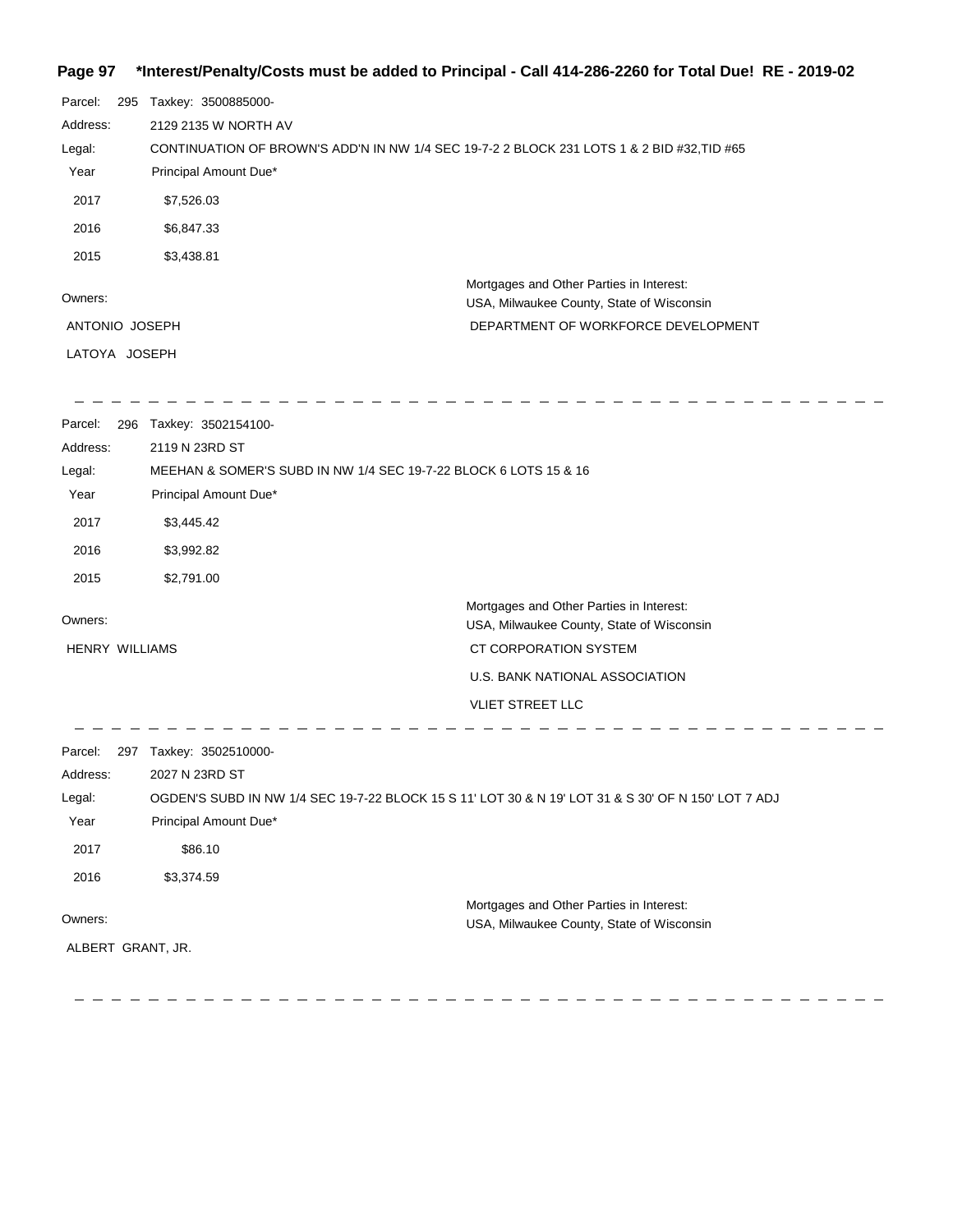#### **Page 98 \*Interest/Penalty/Costs must be added to Principal - Call 414-286-2260 for Total Due! RE - 2019-02**

| Page 98             |                                                                                                    | interest/Penaity/Costs must be added to Principal - Call 414-286-2260 for Total Due! RE - 2019-02 |  |
|---------------------|----------------------------------------------------------------------------------------------------|---------------------------------------------------------------------------------------------------|--|
| Parcel:             | 298 Taxkey: 3502718000-                                                                            |                                                                                                   |  |
| Address:            | 2043 N 21ST LA                                                                                     |                                                                                                   |  |
| Legal:              | SUBD OF LOT 8 ETC IN NW 1/4 SEC 19-7-22 VOL 28 P 1 9 LOT 16 TID #65                                |                                                                                                   |  |
| Year                | Principal Amount Due*                                                                              |                                                                                                   |  |
| 2017                | \$1,642.31                                                                                         |                                                                                                   |  |
| 2016                | \$863.90                                                                                           |                                                                                                   |  |
|                     |                                                                                                    | Mortgages and Other Parties in Interest:                                                          |  |
| Owners:             |                                                                                                    | USA, Milwaukee County, State of Wisconsin                                                         |  |
| CASSANDRA TAYLOR    |                                                                                                    | ACTS COMMUNITY DEVELOPMENT CORPORATION                                                            |  |
| Parcel:             | 299 Taxkey: 3512008000-                                                                            |                                                                                                   |  |
| Address:            | 1744 N 19TH ST                                                                                     |                                                                                                   |  |
| Legal:              |                                                                                                    | MALLON'S SUBD ETC IN NE 1/4 SEC 19-7-22 VOL 3 PAGE 62 BLOCK 218 LOT 30 TID #44                    |  |
| Year                | Principal Amount Due*                                                                              |                                                                                                   |  |
| 2017                | \$1,913.78                                                                                         |                                                                                                   |  |
| 2016                | \$1,384.10                                                                                         |                                                                                                   |  |
|                     |                                                                                                    | Mortgages and Other Parties in Interest:                                                          |  |
| Owners:             |                                                                                                    | USA, Milwaukee County, State of Wisconsin                                                         |  |
| <b>GAYLE SLEDGE</b> |                                                                                                    |                                                                                                   |  |
| RONALD SLEDGE       |                                                                                                    |                                                                                                   |  |
| Parcel:             | 300 Taxkey: 3512502100-                                                                            |                                                                                                   |  |
| Address:            | 1128 W LLOYD ST                                                                                    |                                                                                                   |  |
| Legal:              | REEVE & ROE'S SUBD IN NE 1/4 SEC 19 & NW 1/4 SEC 2 0-7-22 BLOCK 20 E 89.50' (LOTS 15 & 16) TID #44 |                                                                                                   |  |
| Year                | Principal Amount Due*                                                                              |                                                                                                   |  |
| 2017                | \$1,511.07                                                                                         |                                                                                                   |  |
| 2016                | \$2,180.93                                                                                         |                                                                                                   |  |
| 2015                | \$963.36                                                                                           |                                                                                                   |  |
| 2013                | \$24.32                                                                                            |                                                                                                   |  |
| Owners:             |                                                                                                    | Mortgages and Other Parties in Interest:                                                          |  |
|                     |                                                                                                    | USA, Milwaukee County, State of Wisconsin                                                         |  |
| ANDRE MCKEE         |                                                                                                    | ASSOCIATED BANK NATIONAL ASSOCIATION                                                              |  |

DEPARTMENT OF WORKFORCE DEVELOPMENT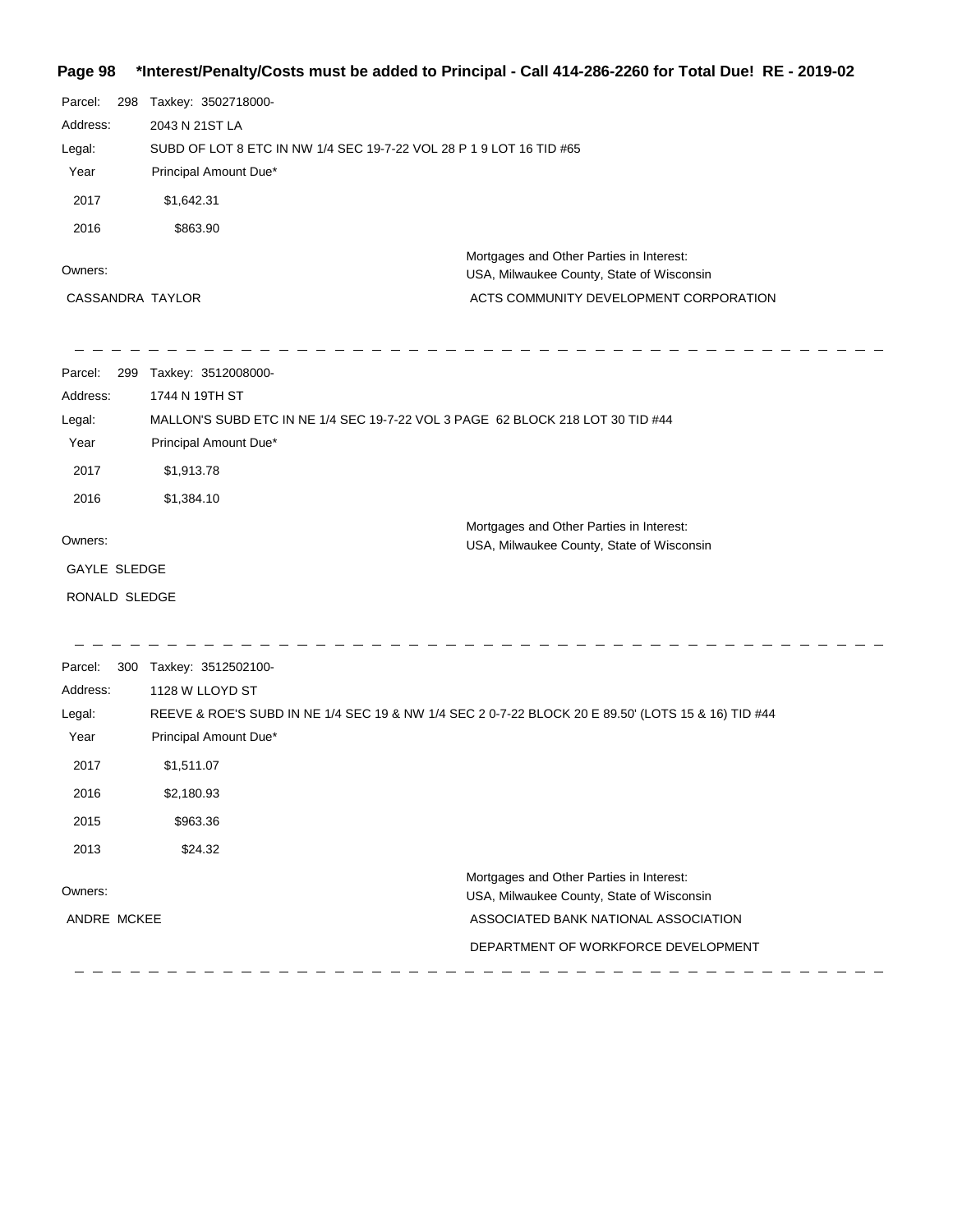#### **Page 99 \*Interest/Penalty/Costs must be added to Principal - Call 414-286-2260 for Total Due! RE - 2019-02**

| Parcel:<br>301      | Taxkey: 3512641100-                                                                                |                                                                                       |  |
|---------------------|----------------------------------------------------------------------------------------------------|---------------------------------------------------------------------------------------|--|
| Address:            | 1819 W NORTH AV                                                                                    |                                                                                       |  |
| Legal:              | ROUNDY'S SUBD OF W 14.838 ACRES ETC IN NE 1/4 SEC 19-7-22 BLOCK 249 LOTS 5 & 6 BID #32,TID #44     |                                                                                       |  |
| Year                | Principal Amount Due*                                                                              |                                                                                       |  |
| 2017                | \$4,972.79                                                                                         |                                                                                       |  |
| 2016                | \$5,908.98                                                                                         |                                                                                       |  |
| 2015                | \$7,532.88                                                                                         |                                                                                       |  |
| 2014                | \$11,094.50                                                                                        |                                                                                       |  |
| 2013                | \$3,384.15                                                                                         |                                                                                       |  |
| 2012                | \$3,901.59                                                                                         |                                                                                       |  |
| 2011                | \$1,157.87                                                                                         |                                                                                       |  |
| 2010                | \$5,020.33                                                                                         |                                                                                       |  |
| 2009                | \$633.59                                                                                           |                                                                                       |  |
| Owners:             |                                                                                                    | Mortgages and Other Parties in Interest:<br>USA, Milwaukee County, State of Wisconsin |  |
| CAROLYN WEEKS       |                                                                                                    |                                                                                       |  |
| WILLIE WEEKS        |                                                                                                    |                                                                                       |  |
|                     |                                                                                                    |                                                                                       |  |
|                     |                                                                                                    |                                                                                       |  |
| Parcel:<br>Address: | 302 Taxkey: 3512682100-<br>1805 W MONROE ST                                                        |                                                                                       |  |
| Legal:              | ROUNDY'S SUBD OF W 14.838 ACRES ETC IN NE 1/4 SEC 19-7-22 BLOCK 252 LOTS 4 & 5 TID #44             |                                                                                       |  |
| Year                | Principal Amount Due*                                                                              |                                                                                       |  |
| 2017                | \$731.31                                                                                           |                                                                                       |  |
| 2016                | \$1,705.19                                                                                         |                                                                                       |  |
|                     |                                                                                                    | Mortgages and Other Parties in Interest:                                              |  |
| Owners:             |                                                                                                    | USA, Milwaukee County, State of Wisconsin                                             |  |
| LOWELL DAVIS III    |                                                                                                    |                                                                                       |  |
|                     |                                                                                                    |                                                                                       |  |
| Parcel:             | 303 Taxkey: 3513522000-                                                                            |                                                                                       |  |
| Address:            | 1815 W VINE ST                                                                                     |                                                                                       |  |
| Legal:              | GEO W THOMAS' SUBD OF W 2 ACS ETC IN NE 1/4 19-7-2 2 V 4 P 53 BLOCK 218 W 31' (LOTS 1 & 2) TID #44 |                                                                                       |  |
| Year                | Principal Amount Due*                                                                              |                                                                                       |  |
| 2017                | \$2,104.06                                                                                         |                                                                                       |  |
| 2016                | \$1,854.58                                                                                         |                                                                                       |  |
|                     |                                                                                                    | Mortgages and Other Parties in Interest:                                              |  |
| Owners:             |                                                                                                    | USA, Milwaukee County, State of Wisconsin                                             |  |
| SHURON S EDMOND     |                                                                                                    |                                                                                       |  |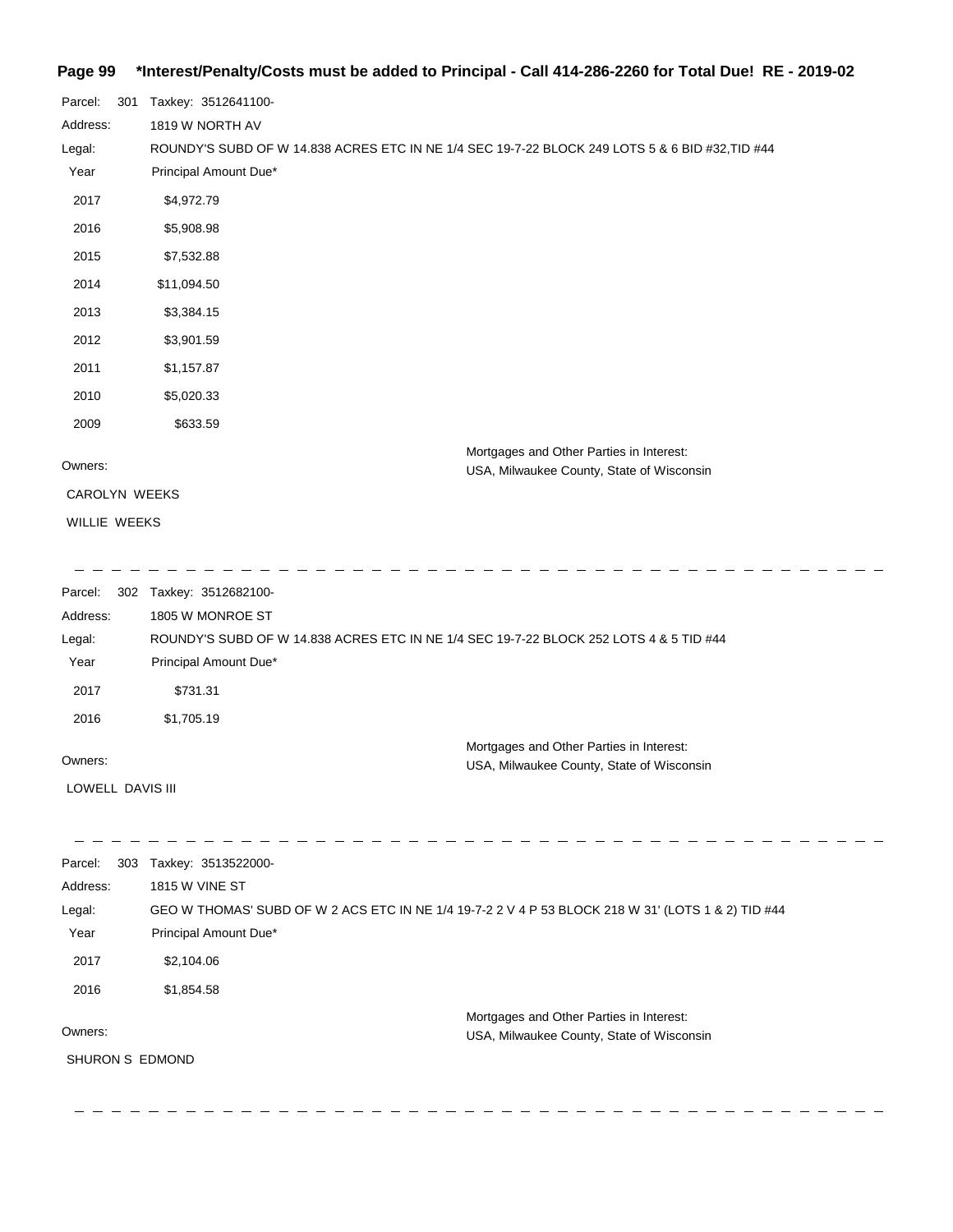#### **Page 100 \*Interest/Penalty/Costs must be added to Principal - Call 414-286-2260 for Total Due! RE - 2019-02**

| Parcel:              | 304 | Taxkey: 3530122000-                                                                                                                                        |
|----------------------|-----|------------------------------------------------------------------------------------------------------------------------------------------------------------|
| Address:             |     | 2229 N HUBBARD ST                                                                                                                                          |
| Legal:               |     | SHERMAN'S ADD'N IN NE 1/4 SEC 20-7-22 BLOCK 2 N 45 .25' OF W 47.3' OF E 112.3' LOT 8 & N 33.25' OF W 8' OF E 65' LOT<br>8 & EASEMENT AS CONV IN DOC 315407 |
| Year                 |     | Principal Amount Due*                                                                                                                                      |
| 2017                 |     | \$1,463.43                                                                                                                                                 |
| 2016                 |     | \$1,137.34                                                                                                                                                 |
| 2015                 |     | \$778.43                                                                                                                                                   |
| Owners:              |     | Mortgages and Other Parties in Interest:<br>USA, Milwaukee County, State of Wisconsin                                                                      |
| <b>BESSIE BARROW</b> |     |                                                                                                                                                            |
| JEWEL BARROW         |     |                                                                                                                                                            |
| Parcel:              |     | 305 Taxkey: 3530124000-                                                                                                                                    |
| Address:             |     | 2225 N HUBBARD ST                                                                                                                                          |
| Legal:               |     | SHERMAN'S ADD'N IN NE 1/4 SEC 20-7-22 BLOCK 2 S 4. 75' LOT 8 & N 22.25' LOT 9                                                                              |
| Year                 |     | Principal Amount Due*                                                                                                                                      |
| 2017                 |     | \$5,254.79                                                                                                                                                 |
| 2016                 |     | \$4,499.95                                                                                                                                                 |
| 2015                 |     | \$3,076.83                                                                                                                                                 |
| Owners:              |     | Mortgages and Other Parties in Interest:                                                                                                                   |
| <b>BESSIE BARROW</b> |     | USA, Milwaukee County, State of Wisconsin                                                                                                                  |
| JEWEL BARROW         |     |                                                                                                                                                            |
| Parcel:              |     | 306 Taxkey: 3550037110-                                                                                                                                    |
| Address:             |     | 1855 N CAMBRIDGE AV                                                                                                                                        |
| Legal:               |     | CAMBRIDGE SUDB PART LOT 6 SEC 21 & LOTS 15-16 BLK ROGER'S ADDN IN NE & SE 1/4 21-7-22 BLOCK 242 LOT 8 & S 10'<br>LOT 7 & N 10' LOT 9                       |
| Year                 |     | Principal Amount Due*                                                                                                                                      |
| 2015                 |     | \$22,876.46                                                                                                                                                |
|                      |     | Mortgages and Other Parties in Interest:                                                                                                                   |

Owners:

LCP LV, LLC

 $\frac{1}{2}$ 

 $\qquad \qquad -$ 

 $\overline{\phantom{0}}$ 

 $\hspace{0.1cm} - \hspace{0.1cm} - \hspace{0.1cm} - \hspace{0.1cm} - \hspace{0.1cm} - \hspace{0.1cm}$ 

 $\qquad \qquad -$ 

USA, Milwaukee County, State of Wisconsin OLD NATIONAL BANK

 $\frac{1}{2}$ 

 $=$   $-$ 

 $\frac{1}{2}$ 

 $\frac{1}{2} \frac{1}{2} \frac{1}{2} \frac{1}{2} \frac{1}{2} \frac{1}{2} \frac{1}{2} \frac{1}{2} \frac{1}{2} \frac{1}{2} \frac{1}{2} \frac{1}{2} \frac{1}{2} \frac{1}{2} \frac{1}{2} \frac{1}{2} \frac{1}{2} \frac{1}{2} \frac{1}{2} \frac{1}{2} \frac{1}{2} \frac{1}{2} \frac{1}{2} \frac{1}{2} \frac{1}{2} \frac{1}{2} \frac{1}{2} \frac{1}{2} \frac{1}{2} \frac{1}{2} \frac{1}{2} \frac{$ 

 $\equiv$ 

 $-$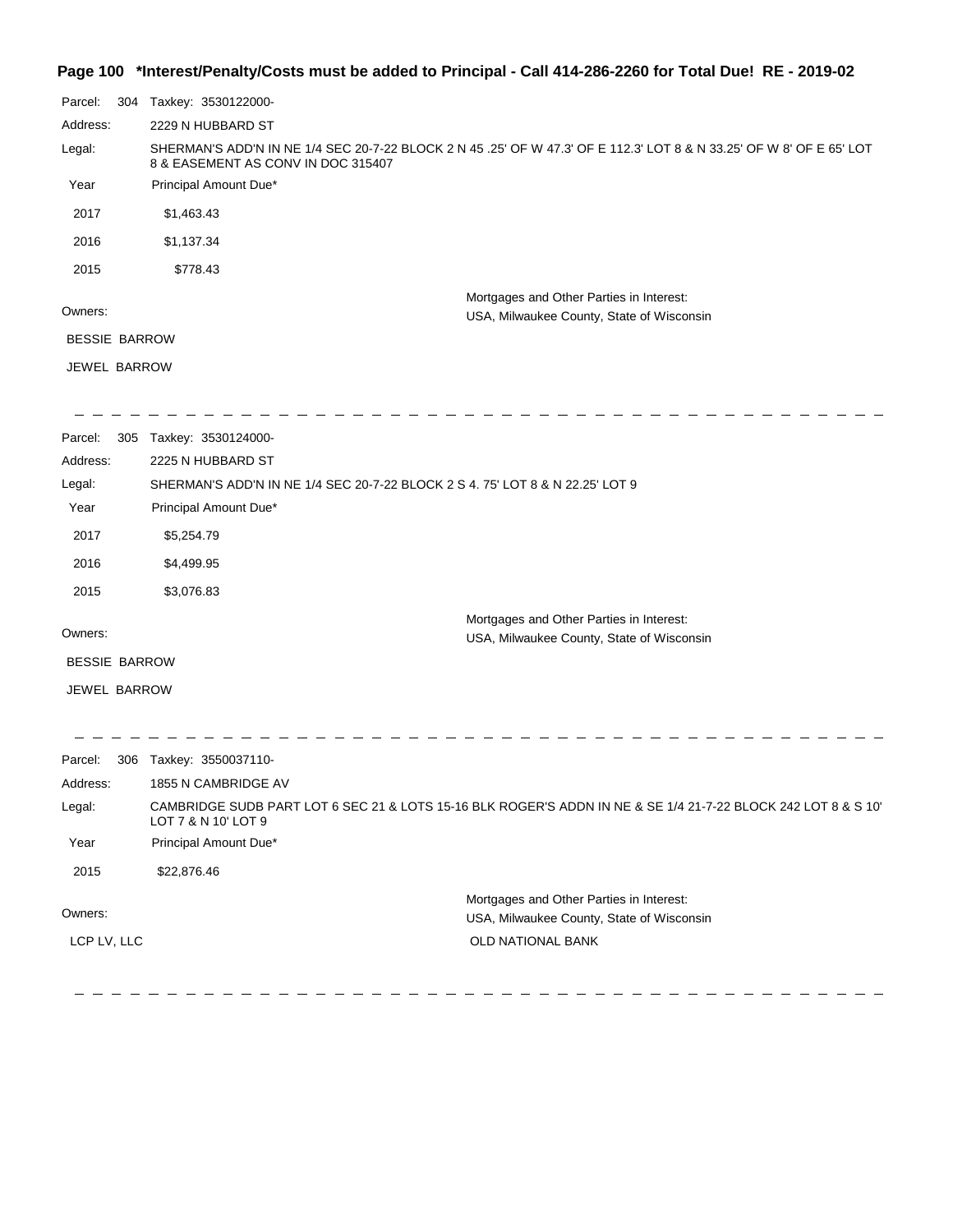## **Page 101 \*Interest/Penalty/Costs must be added to Principal - Call 414-286-2260 for Total Due! RE - 2019-02**

| Parcel:<br>307  | Taxkey: 3550862000-                                                 |                                                                                       |  |
|-----------------|---------------------------------------------------------------------|---------------------------------------------------------------------------------------|--|
| Address:        | 1317 E HAMILTON ST                                                  |                                                                                       |  |
| Legal:          | PART'N OF PLAT OF SW 1/4 IN NE 1/4 SEC 21-7-22 BLO CK H W 27' LOT 1 |                                                                                       |  |
| Year            | Principal Amount Due*                                               |                                                                                       |  |
| 2017            | \$4,645.47                                                          |                                                                                       |  |
| Owners:         |                                                                     | Mortgages and Other Parties in Interest:<br>USA, Milwaukee County, State of Wisconsin |  |
|                 | <b>CATHERINE MISKOWSKI</b>                                          |                                                                                       |  |
| Parcel:         | 308 Taxkey: 3620237000-                                             |                                                                                       |  |
| Address:        | 1617 N MAYFLOWER CT                                                 |                                                                                       |  |
| Legal:          | PLYMOUTH HILL BEING A RE-SUBD IN SW 1/4 SEC 20-7-2 2 BLOCK A LOT 37 |                                                                                       |  |
| Year            | Principal Amount Due*                                               |                                                                                       |  |
| 2017            | \$4,466.12                                                          |                                                                                       |  |
| 2016            | \$4,105.18                                                          |                                                                                       |  |
| Owners:         |                                                                     | Mortgages and Other Parties in Interest:<br>USA, Milwaukee County, State of Wisconsin |  |
| SHIRLEY E TRUSS |                                                                     | <b>CITY OF MILWAUKEE</b>                                                              |  |
| Parcel:         | 309 Taxkey: 3640117000-                                             |                                                                                       |  |
| Address:        | 2483 W CHERRY ST                                                    |                                                                                       |  |
| Legal:          | R BURKE'S SUBD IN SW 1/4 SEC 19-7-22 BLOCK 3 LOT 1                  |                                                                                       |  |
| Year            | Principal Amount Due*                                               |                                                                                       |  |
| 2017            | \$4,059.53                                                          |                                                                                       |  |
| 2016            | \$2,823.44                                                          |                                                                                       |  |
| 2015            | \$2,578.37                                                          |                                                                                       |  |
| Owners:         |                                                                     | Mortgages and Other Parties in Interest:<br>USA, Milwaukee County, State of Wisconsin |  |
|                 | CUAUHTEMOC RODRIGUEZ                                                |                                                                                       |  |
|                 |                                                                     |                                                                                       |  |
|                 |                                                                     |                                                                                       |  |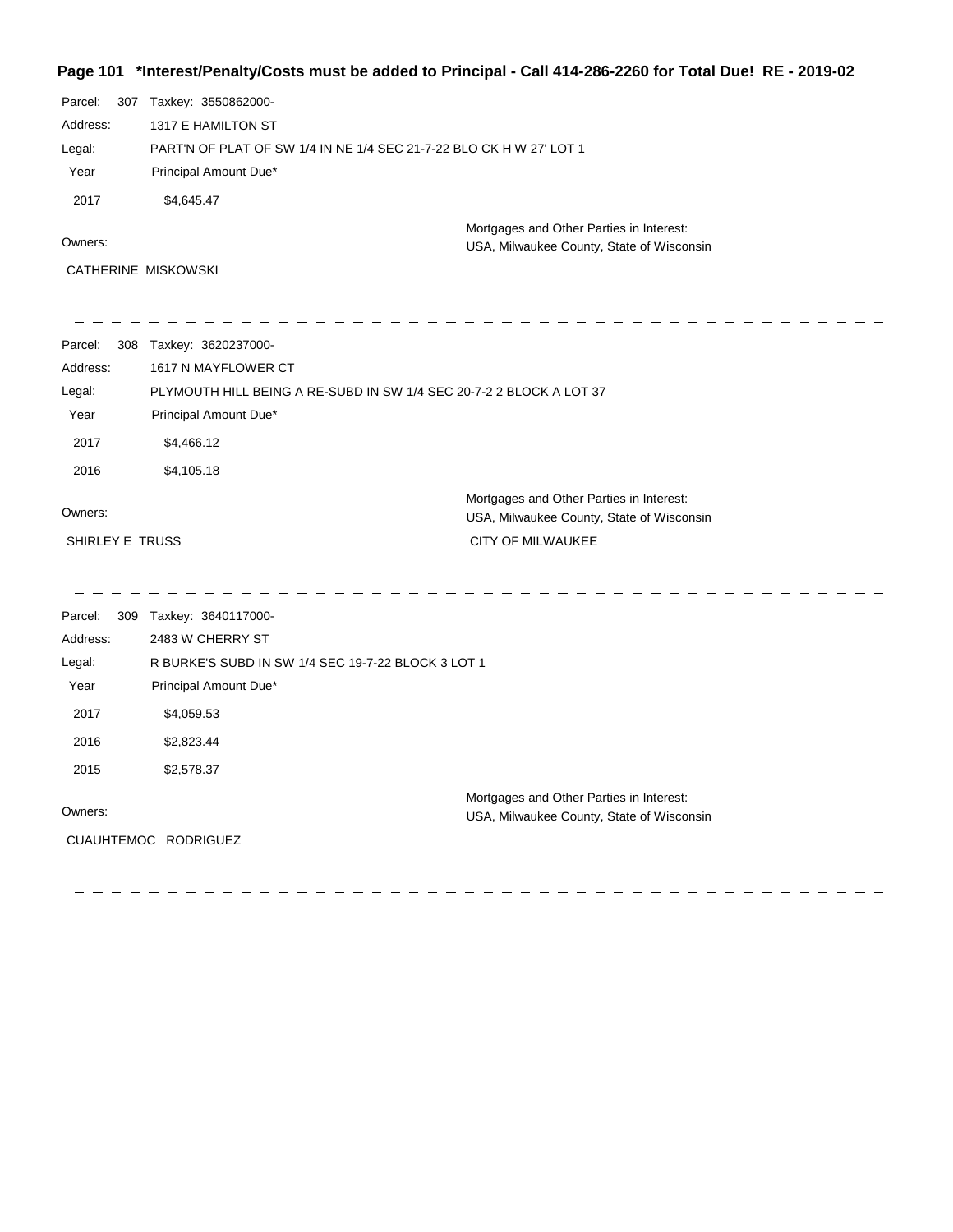## **Page 102 \*Interest/Penalty/Costs must be added to Principal - Call 414-286-2260 for Total Due! RE - 2019-02**

| Parcel:<br>Address:<br>Legal:<br>Year<br>2017<br>2016<br>2015 | 310 Taxkey: 3640384000-<br>1525 N 22ND ST<br>DICKERMAN'S SUBD IN SW 1/4 SEC 19-7-22 BLOCK 10 LO T 16<br>Principal Amount Due*<br>\$766.47<br>\$2,792.50<br>\$1,236.59 |                                                                                       |  |
|---------------------------------------------------------------|-----------------------------------------------------------------------------------------------------------------------------------------------------------------------|---------------------------------------------------------------------------------------|--|
| Owners:                                                       |                                                                                                                                                                       | Mortgages and Other Parties in Interest:<br>USA, Milwaukee County, State of Wisconsin |  |
| PROPERTY TRUST                                                | MOHAMMAD CHOUDRY IRREVOCABLE                                                                                                                                          | CITY OF MILWAUKEE, REHABILITATION LOAN PROGRAM                                        |  |
| RENITA L WRIGHT                                               |                                                                                                                                                                       |                                                                                       |  |
| Parcel:<br>Address:                                           | 311 Taxkey: 3641134000-<br>1421 N 24TH PL                                                                                                                             |                                                                                       |  |
| Legal:                                                        | (LYNDE'S) SUBD OF 5 ACRES IN SW 1/4 SEC 19-7-22 BL OCK 3 LOT 12                                                                                                       |                                                                                       |  |
| Year                                                          | Principal Amount Due*                                                                                                                                                 |                                                                                       |  |
| 2017                                                          | \$1,177.86                                                                                                                                                            |                                                                                       |  |
| 2016                                                          | \$1,299.77                                                                                                                                                            |                                                                                       |  |
| Owners:<br>NOUPHATH BOURAVANH                                 |                                                                                                                                                                       | Mortgages and Other Parties in Interest:<br>USA, Milwaukee County, State of Wisconsin |  |
| Parcel:                                                       | 312 Taxkey: 3641924100-                                                                                                                                               |                                                                                       |  |
| Address:                                                      | 1621 N 23RD ST                                                                                                                                                        |                                                                                       |  |
| Legal:                                                        | B K MILLER'S SUBD ETC IN SW 1/4 SEC 19-7-22 BLOCK 12 S 30' (LOTS 25 THRU 28) & N 5' VAC ALLEY ADJ SD SUBD & S<br>35' LOT 1 BLK 12 DICKERMAN'S SUBD ADJ                |                                                                                       |  |
| Year                                                          | Principal Amount Due*                                                                                                                                                 |                                                                                       |  |
| 2017                                                          | \$2,123.84                                                                                                                                                            |                                                                                       |  |
| 2016                                                          | \$1,208.41                                                                                                                                                            |                                                                                       |  |
| Owners:<br>MOZELLA DOTSON                                     |                                                                                                                                                                       | Mortgages and Other Parties in Interest:<br>USA, Milwaukee County, State of Wisconsin |  |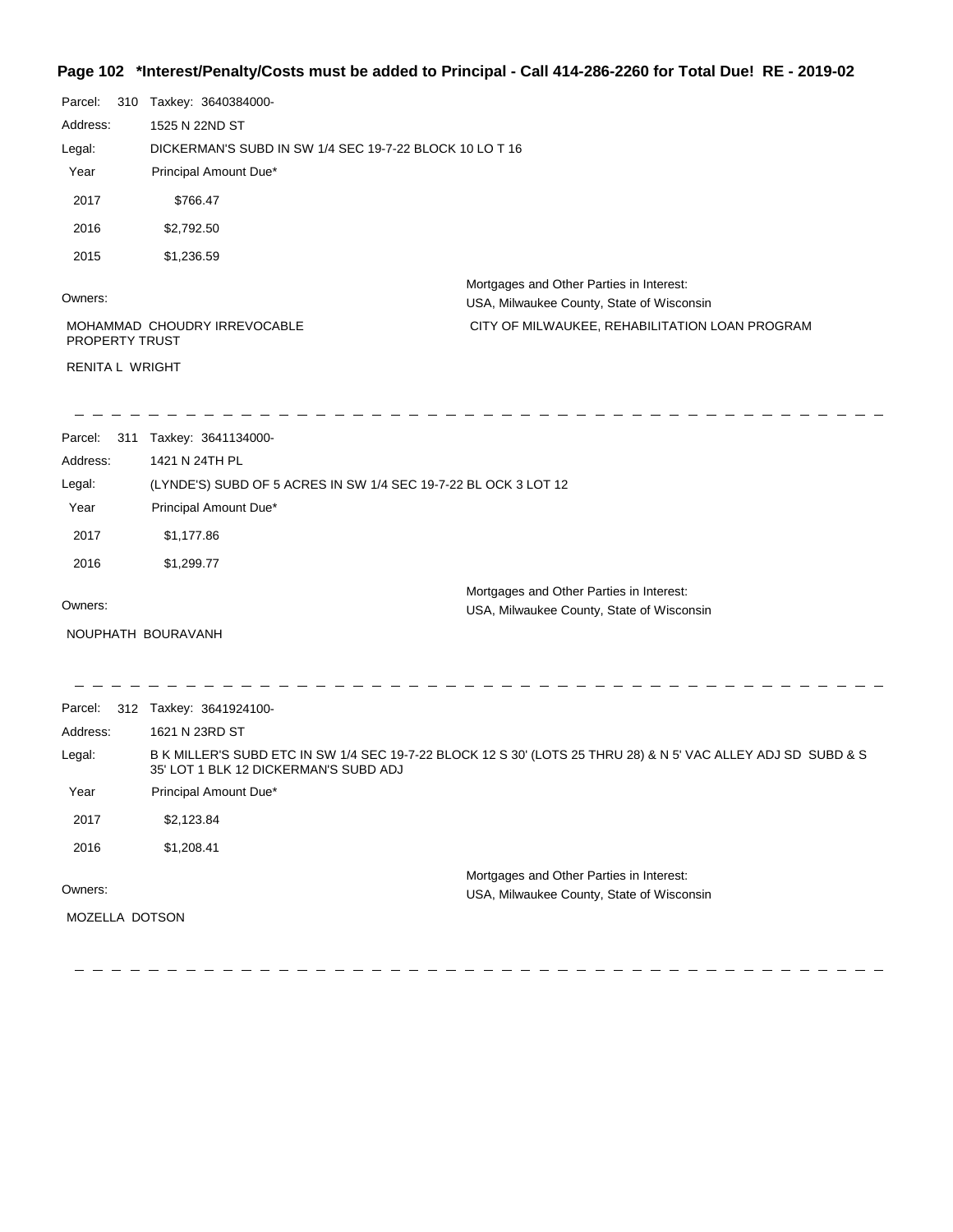#### **Page 103 \*Interest/Penalty/Costs must be added to Principal - Call 414-286-2260 for Total Due! RE - 2019-02**

| Parcel:                                                                                         |  | 313 Taxkey: 3650084110-                                   |                                                                                       |  |
|-------------------------------------------------------------------------------------------------|--|-----------------------------------------------------------|---------------------------------------------------------------------------------------|--|
| Address:                                                                                        |  | 2710 W JUNEAU AV                                          |                                                                                       |  |
| COLD SPRING PARK IN SE 1/4 SEC 24-7-21 BLOCK 16 (S 25' LOT 6 & LOTS 7 THRU 14) EXC ST<br>Legal: |  |                                                           |                                                                                       |  |
| Year                                                                                            |  | Principal Amount Due*                                     |                                                                                       |  |
| 2017                                                                                            |  | \$17,435.66                                               |                                                                                       |  |
| 2016                                                                                            |  | \$17,447.00                                               |                                                                                       |  |
| 2015                                                                                            |  | \$17,286.94                                               |                                                                                       |  |
| Owners:                                                                                         |  |                                                           | Mortgages and Other Parties in Interest:<br>USA, Milwaukee County, State of Wisconsin |  |
| DARRYL COOPER                                                                                   |  |                                                           | <b>CITY ATTORNEY'S OFFICE</b>                                                         |  |
|                                                                                                 |  |                                                           | CITY OF MILWAUKEE DEPARTMENT OF NEIGHBORHOOD<br><b>SERVICES</b>                       |  |
|                                                                                                 |  |                                                           | <b>WATERSTONE BANK SSB</b>                                                            |  |
| Parcel:                                                                                         |  | 314 Taxkey: 3650769000-                                   |                                                                                       |  |
| Address:                                                                                        |  | 1514 N 29TH ST                                            |                                                                                       |  |
| Legal:                                                                                          |  | VON MOLTKE PARK IN SE & NE 1/4 SEC 24-7-21 BLOCK 8 LOT 18 |                                                                                       |  |
| Year                                                                                            |  | Principal Amount Due*                                     |                                                                                       |  |
| 2017                                                                                            |  | \$3,386.09                                                |                                                                                       |  |
| 2016                                                                                            |  | \$1,024.76                                                |                                                                                       |  |
| Owners:                                                                                         |  |                                                           | Mortgages and Other Parties in Interest:<br>USA, Milwaukee County, State of Wisconsin |  |
|                                                                                                 |  | FRANCISCO J SANCHEZ                                       | DEPARTMENT OF WORKFORCE DEVELOPMENT                                                   |  |
|                                                                                                 |  | MARIA LUISA SANCHEZ                                       | MILWAUKEE COUNTY CLERK OF CIRCUIT COURT                                               |  |
| Parcel:                                                                                         |  | 315 Taxkey: 3651348000-                                   |                                                                                       |  |
| Address:                                                                                        |  | 1323 N 31ST ST                                            |                                                                                       |  |

Owners: Mortgages and Other Parties in Interest: Year Principal Amount Due\* USA, Milwaukee County, State of Wisconsin YATES & WOLCOTT'S SUBD IN SE 1/4 SEC 24-7-21 BLOCK 5 S 31' LOT 16 Legal: 2017 \$3,809.49 2016 \$4,449.05 2015 \$240.83 BOBBY C GRAY

 $\sim$   $-$ 

 $\sim -$ 

\_\_\_\_\_\_\_\_\_\_\_\_\_\_\_\_\_\_\_\_\_\_\_\_\_\_\_\_

 $\frac{1}{2}$ 

\_ \_ \_ \_ \_ \_ \_ \_ \_ \_ \_ \_ \_ \_ \_ \_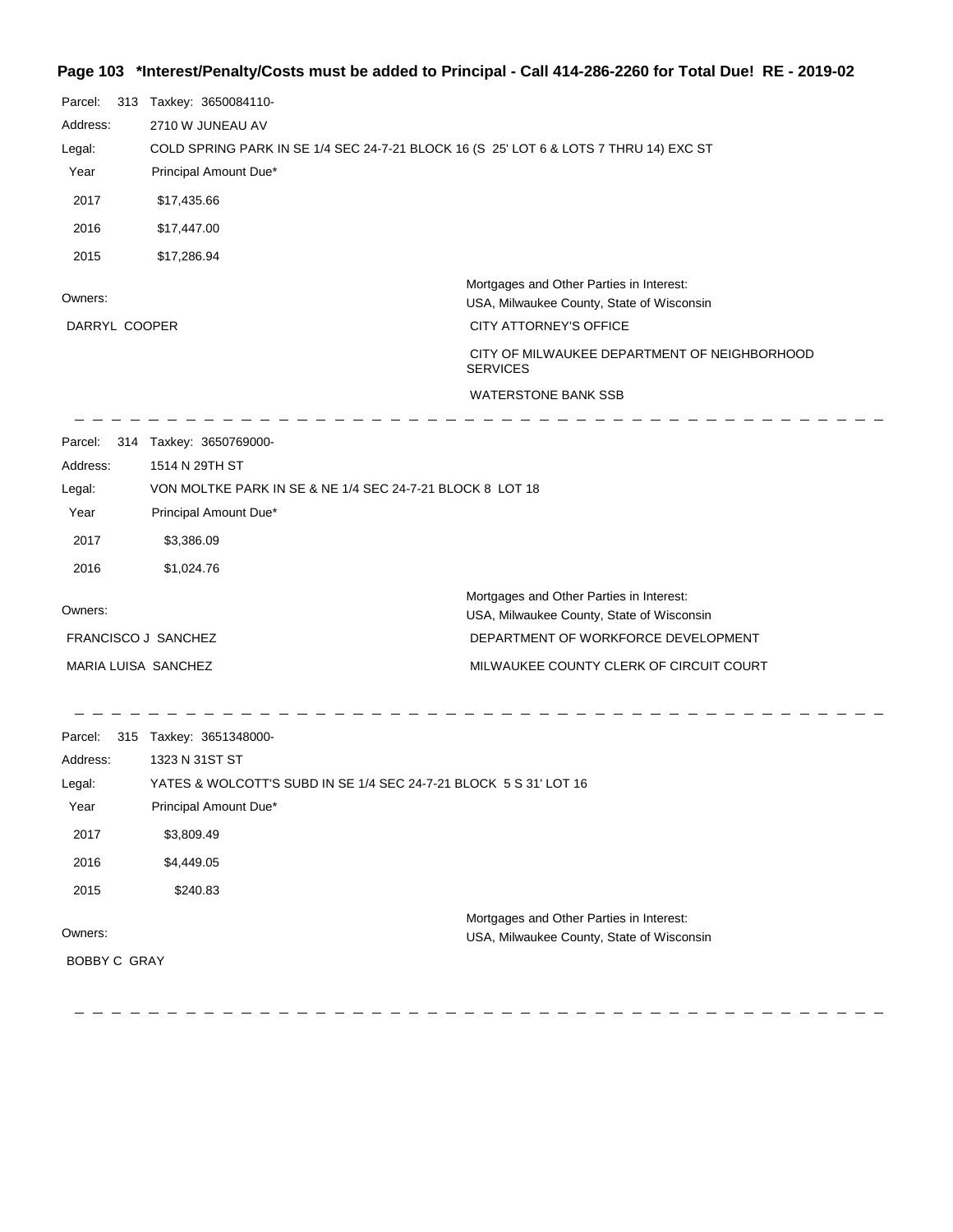# **Page 104 \*Interest/Penalty/Costs must be added to Principal - Call 414-286-2260 for Total Due! RE - 2019-02**

| 3316 W MC KINLEY BL                                                                                                                           |  |  |
|-----------------------------------------------------------------------------------------------------------------------------------------------|--|--|
| YATES & WOLCOTT'S SUBD IN SE 1/4 SEC 24-7-21 BLOCK 7 E 35' OF W 39' LOT 5                                                                     |  |  |
|                                                                                                                                               |  |  |
|                                                                                                                                               |  |  |
| Mortgages and Other Parties in Interest:                                                                                                      |  |  |
| USA, Milwaukee County, State of Wisconsin                                                                                                     |  |  |
| CRAMER, MULTHAUF & HAMMES, LLP                                                                                                                |  |  |
| F STREET INVESTMENTS, LLC                                                                                                                     |  |  |
|                                                                                                                                               |  |  |
|                                                                                                                                               |  |  |
|                                                                                                                                               |  |  |
|                                                                                                                                               |  |  |
|                                                                                                                                               |  |  |
|                                                                                                                                               |  |  |
|                                                                                                                                               |  |  |
| Mortgages and Other Parties in Interest:<br>USA, Milwaukee County, State of Wisconsin                                                         |  |  |
| CITY ATTORNEY'S OFFICE                                                                                                                        |  |  |
| NEW PRIDE PROPERTY, LLC                                                                                                                       |  |  |
| STUPAR, SCHUSTER & BARTELL, SC                                                                                                                |  |  |
|                                                                                                                                               |  |  |
|                                                                                                                                               |  |  |
| 1626 1628 N 38TH ST<br>COLD SPRING HEIGHTS IN NW 1/4 & SW 1/4 SEC 24-7-21 BLOCK 5 S 30' OF N 60' (LOTS 17-18-19-20) & N 60' LOT 21 NID<br>#03 |  |  |
|                                                                                                                                               |  |  |
|                                                                                                                                               |  |  |
|                                                                                                                                               |  |  |
|                                                                                                                                               |  |  |
| Mortgages and Other Parties in Interest:                                                                                                      |  |  |
| USA, Milwaukee County, State of Wisconsin                                                                                                     |  |  |
| NORTH MILWAUKEE STATE BANK                                                                                                                    |  |  |
|                                                                                                                                               |  |  |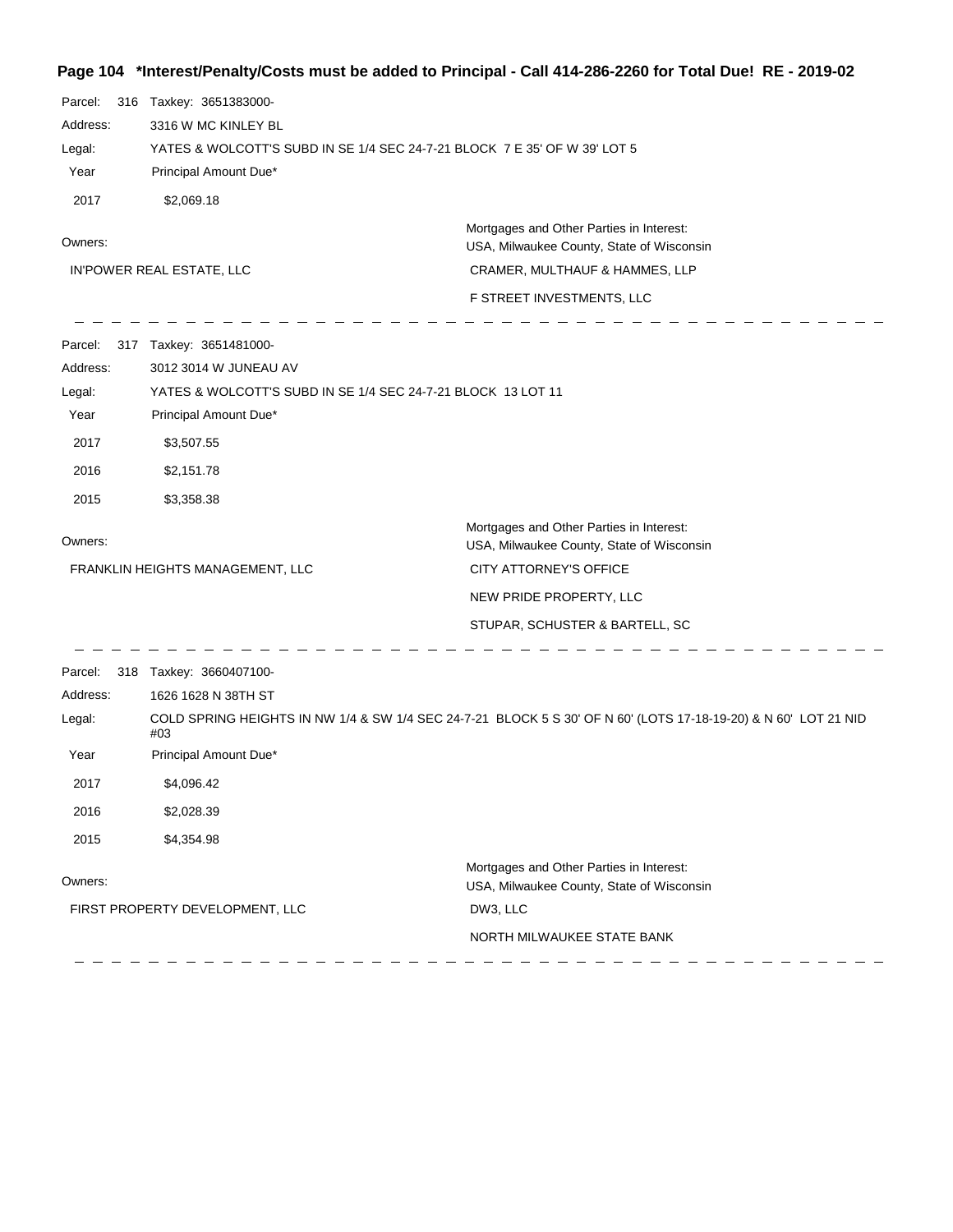## **Page 105 \*Interest/Penalty/Costs must be added to Principal - Call 414-286-2260 for Total Due! RE - 2019-02**

| Parcel:<br>Address:<br>Legal:<br>Year<br>2017<br>2016 | 319 | Taxkey: 3661060000-<br>1536 1538 N 40TH ST<br>PARK SIDE IN SW 1/4 SEC 24-7-21 BLOCK 3 LOT 13 EXC E 30' NID #03<br>Principal Amount Due*<br>\$2,708.11<br>\$2,939.92 |                                                                                                                  |
|-------------------------------------------------------|-----|---------------------------------------------------------------------------------------------------------------------------------------------------------------------|------------------------------------------------------------------------------------------------------------------|
| Owners:                                               |     |                                                                                                                                                                     | Mortgages and Other Parties in Interest:<br>USA, Milwaukee County, State of Wisconsin                            |
| LAURA ALEXANDER                                       |     |                                                                                                                                                                     |                                                                                                                  |
| ALDEAN REED                                           |     |                                                                                                                                                                     |                                                                                                                  |
|                                                       |     | SARA L. EBERHARDY                                                                                                                                                   |                                                                                                                  |
| Parcel:                                               |     | 320 Taxkey: 3661501000-                                                                                                                                             |                                                                                                                  |
| Address:                                              |     | 1457 N 35TH ST                                                                                                                                                      |                                                                                                                  |
| Legal:                                                |     | SCHNEIDER'S PARK IN SW 1/4 SEC 24-7-21 BLOCK 1 LOT 1                                                                                                                |                                                                                                                  |
| Year                                                  |     | Principal Amount Due*                                                                                                                                               |                                                                                                                  |
| 2017                                                  |     | \$534.26                                                                                                                                                            |                                                                                                                  |
| 2016                                                  |     | \$751.42                                                                                                                                                            |                                                                                                                  |
| Owners:                                               |     |                                                                                                                                                                     | Mortgages and Other Parties in Interest:<br>USA, Milwaukee County, State of Wisconsin                            |
| CHURCH, INC.                                          |     | <b>GREATER BETHLEHEM BAPTIST</b>                                                                                                                                    | THIRTY-FIFTH AND CHERRY CHURCH OF CHRIST, INC.                                                                   |
| Parcel:<br>Address:                                   | 321 | Taxkey: 3661820000-<br>1513 N 37TH ST                                                                                                                               |                                                                                                                  |
| Legal:                                                |     |                                                                                                                                                                     | WOODLAWN PARK NO 2 ETC IN SW 1/4 SEC 24-7-21 VOL 1 8 PAGE 31 BLOCK 1 N 22 1/2' LOT 21 & S 22 1/2' LOT 22 NID #03 |
| Year                                                  |     | Principal Amount Due*                                                                                                                                               |                                                                                                                  |
| 2017                                                  |     | \$2,383.37                                                                                                                                                          |                                                                                                                  |
| 2016                                                  |     | \$2,674.44                                                                                                                                                          |                                                                                                                  |
| Owners:                                               |     |                                                                                                                                                                     | Mortgages and Other Parties in Interest:                                                                         |
|                                                       |     | BRENDEN JULIEN SR.                                                                                                                                                  | USA, Milwaukee County, State of Wisconsin                                                                        |
|                                                       |     |                                                                                                                                                                     |                                                                                                                  |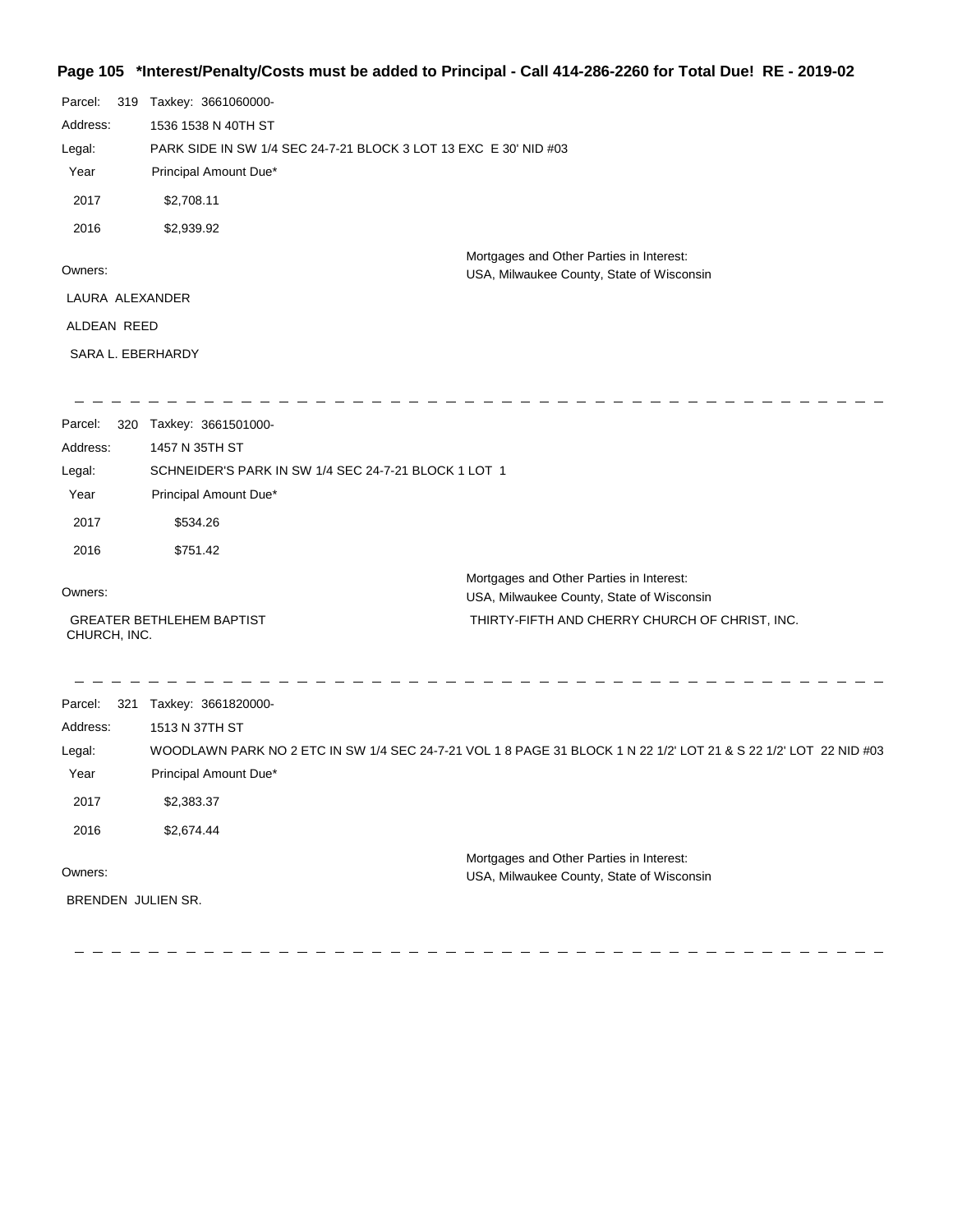# **Page 106 \*Interest/Penalty/Costs must be added to Principal - Call 414-286-2260 for Total Due! RE - 2019-02**

| Parcel:<br>Address:<br>Legal: | 322 Taxkey: 3870801000-<br>3701 W KILBOURN AV<br>C K REICHERT'S SUBD NO 5 IN NW 1/4 SEC 25-7-21 LOT 1 & E 4 INCHES LOT 2 |                                                                                                           |
|-------------------------------|--------------------------------------------------------------------------------------------------------------------------|-----------------------------------------------------------------------------------------------------------|
| Year                          | Principal Amount Due*                                                                                                    |                                                                                                           |
| 2017                          | \$3,944.60                                                                                                               |                                                                                                           |
| 2016                          | \$1,603.40                                                                                                               |                                                                                                           |
| 2015                          | \$4,060.86                                                                                                               |                                                                                                           |
| Owners:                       |                                                                                                                          | Mortgages and Other Parties in Interest:<br>USA, Milwaukee County, State of Wisconsin                     |
|                               | FIFTH PROPERTY DEVELOPMENT LLC                                                                                           | CITY ATTORNEY'S OFFICE                                                                                    |
| Parcel:                       | 323 Taxkey: 3880118000-                                                                                                  |                                                                                                           |
| Address:                      | 805 N 28TH ST                                                                                                            |                                                                                                           |
| Legal:                        | ASSESSMENT SUBD NO 2 IN NE 1/4 SEC 25-7-21 BLOCK 3 LOT 11 EXC N 54'                                                      |                                                                                                           |
| Year                          | Principal Amount Due*                                                                                                    |                                                                                                           |
| 2017                          | \$79.17                                                                                                                  |                                                                                                           |
| 2016                          | \$37,071.65                                                                                                              |                                                                                                           |
| Owners:                       |                                                                                                                          | Mortgages and Other Parties in Interest:<br>USA, Milwaukee County, State of Wisconsin                     |
| CAIYLE A GRANT                |                                                                                                                          |                                                                                                           |
|                               |                                                                                                                          |                                                                                                           |
| Parcel:<br>Address:           | 324 Taxkey: 3880412100-<br>3226 W WISCONSIN AV                                                                           |                                                                                                           |
| Legal:                        | W 70'-TH N 186'-TH E 57.70'-TH S 10'-TH E 12                                                                             | DOUSMAN'S SUBD IN NE 1/4 SEC 25-7-21 THAT PART LOT 7 COM N LI W WISCONSIN AVE 140' W OF W LI N 32ND ST-TH |
| Year                          | Principal Amount Due*                                                                                                    |                                                                                                           |
| 2017                          | \$5,591.03                                                                                                               |                                                                                                           |
| Owners:                       |                                                                                                                          | Mortgages and Other Parties in Interest:                                                                  |
|                               |                                                                                                                          | USA, Milwaukee County, State of Wisconsin                                                                 |
| LAKESIDE EFFECT, LLC          |                                                                                                                          |                                                                                                           |
| Parcel:                       | 325 Taxkey: 3880630000-                                                                                                  |                                                                                                           |
| Address:                      | 947 N 34TH ST                                                                                                            |                                                                                                           |
| Legal:                        | EDGEWOOD ETC IN NE 1/4 SEC 25-7-21 VOL.8 PG.2 BLOC K 3 LOT 4                                                             |                                                                                                           |
| Year                          | Principal Amount Due*                                                                                                    |                                                                                                           |
| 2016                          | \$3,507.60                                                                                                               |                                                                                                           |
| Owners:                       |                                                                                                                          | Mortgages and Other Parties in Interest:                                                                  |
| ANDREW SHAW                   |                                                                                                                          | USA, Milwaukee County, State of Wisconsin<br>MILWAUKEE COUNTY CLERK OF CIRCUIT COURT                      |
|                               |                                                                                                                          |                                                                                                           |
|                               |                                                                                                                          |                                                                                                           |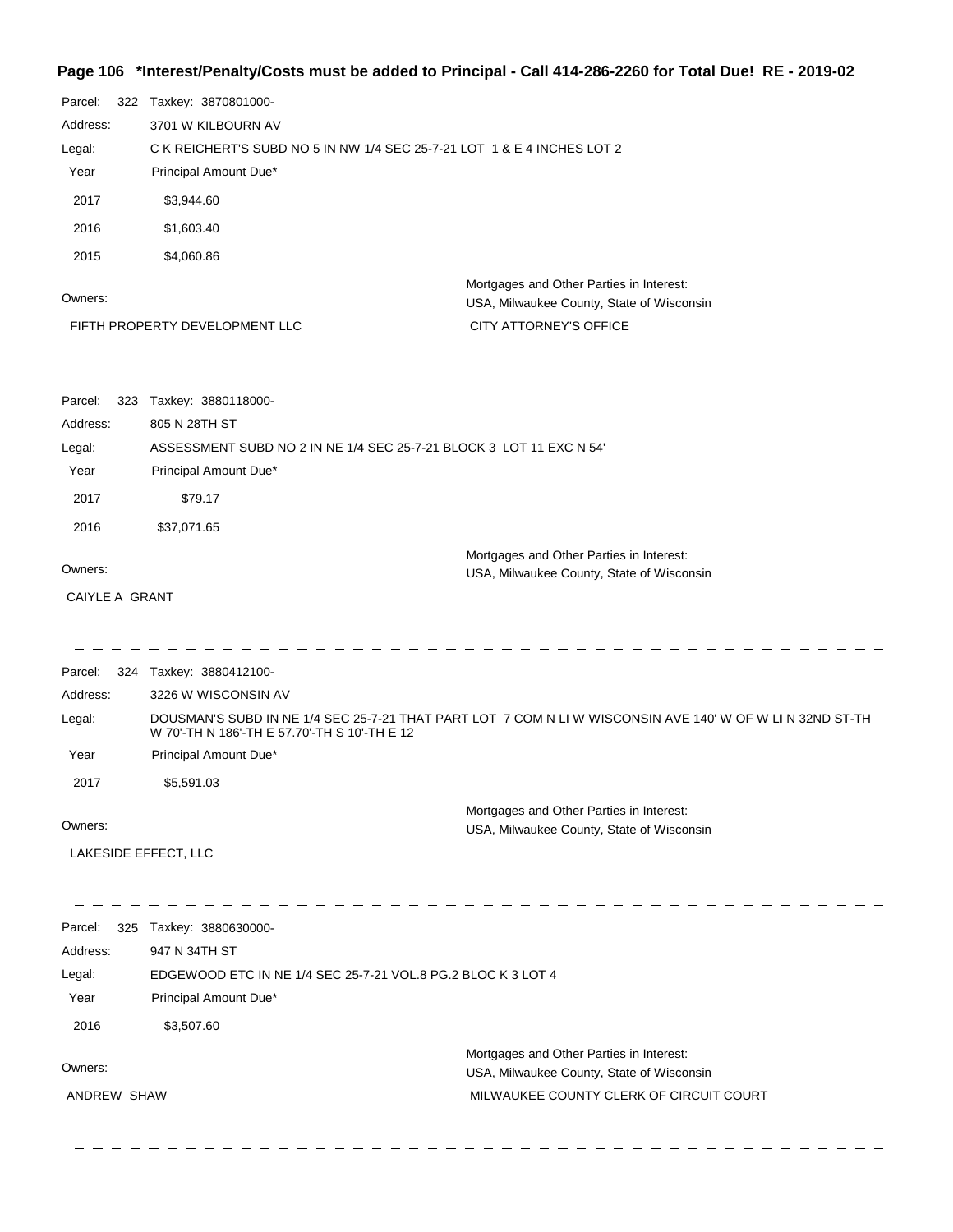## **Page 107 \*Interest/Penalty/Costs must be added to Principal - Call 414-286-2260 for Total Due! RE - 2019-02**

| Parcel:<br>326      | Taxkey: 3890720000-                                                                 |                                                                                       |  |
|---------------------|-------------------------------------------------------------------------------------|---------------------------------------------------------------------------------------|--|
| Address:            | 2408 W KILBOURN AV                                                                  |                                                                                       |  |
| Legal:              | HAWLEY'S SUBD NO 2 IN W 100 AC IN NW 1/4 SEC 30-7-22 BLOCK 269 S 50' LOT 29 BID #10 |                                                                                       |  |
| Year                | Principal Amount Due*                                                               |                                                                                       |  |
| 2017                | \$15,913.90                                                                         |                                                                                       |  |
| 2016                | \$20,178.36                                                                         |                                                                                       |  |
| 2015                | \$1,890.64                                                                          |                                                                                       |  |
| Owners:             |                                                                                     | Mortgages and Other Parties in Interest:<br>USA, Milwaukee County, State of Wisconsin |  |
| NTO, LLC            |                                                                                     | <b>CITY OF MILWAUKEE</b>                                                              |  |
|                     |                                                                                     | CITY OF MILWAUKEE DEPARTMENT OF NEIGHBORHOOD<br><b>SERVICES</b>                       |  |
|                     |                                                                                     | F STREET INVESTMENTS, LLC                                                             |  |
|                     |                                                                                     | TREVOR C. LIPPMAN, ESQ.                                                               |  |
| Parcel:<br>Address: | 327 Taxkey: 3890923000-<br>1031 N 26TH ST                                           |                                                                                       |  |
| Legal:              | HAWLEY'S SUBD NO 2 IN W 100 AC IN NW 1/4 SEC 30-7-22 BLOCK 278 LOT 9 BID #10        |                                                                                       |  |
| Year                | Principal Amount Due*                                                               |                                                                                       |  |
| 2017                | \$2,687.42                                                                          |                                                                                       |  |
| 2016                | \$2,632.28                                                                          |                                                                                       |  |
|                     |                                                                                     | Mortgages and Other Parties in Interest:                                              |  |
| Owners:             |                                                                                     | USA, Milwaukee County, State of Wisconsin                                             |  |

BOUNTONG VATSANA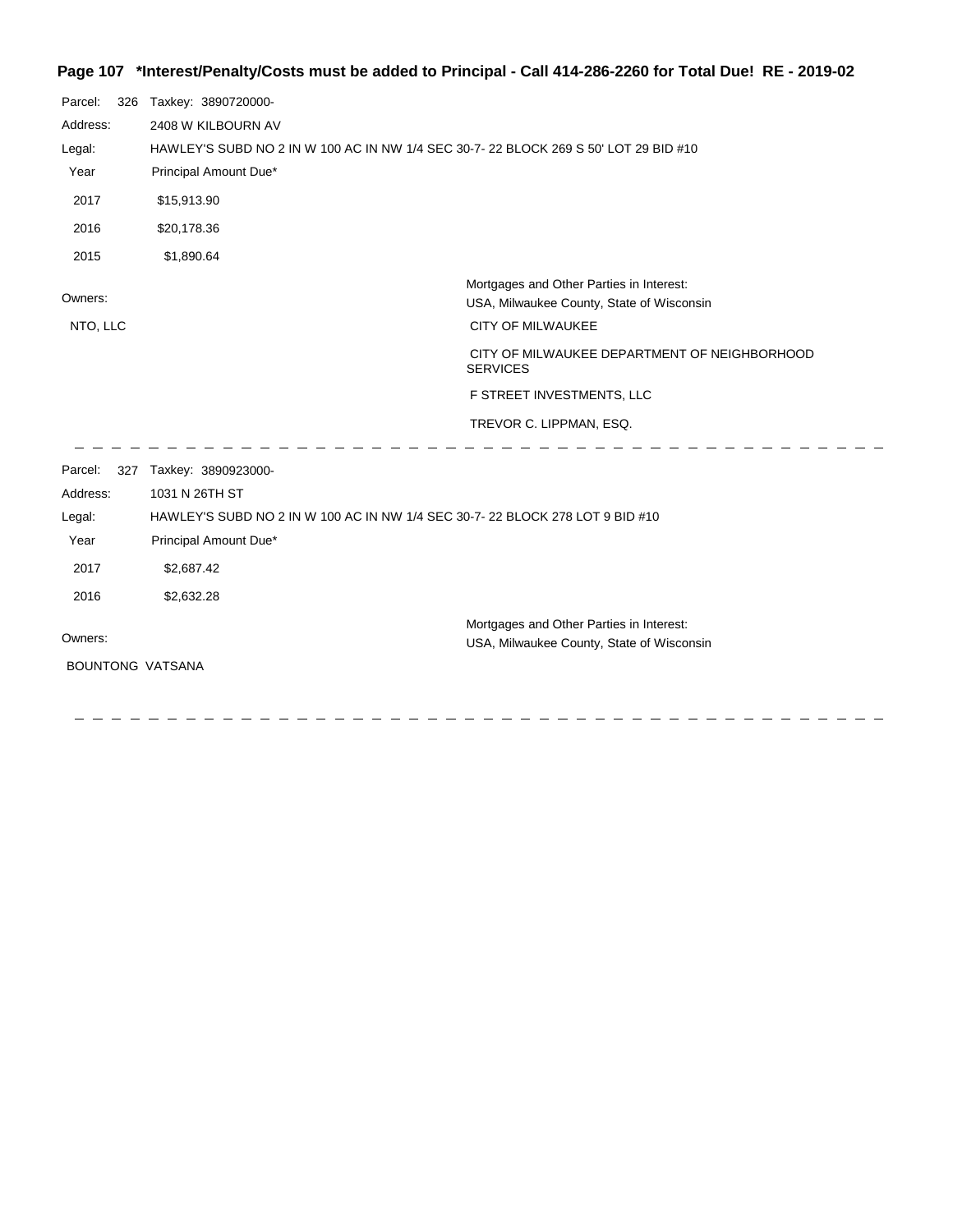#### **Page 108 \*Interest/Penalty/Costs must be added to Principal - Call 414-286-2260 for Total Due! RE - 2019-02**

| Parcel: 328<br>Taxkey: 3891133100-                                              |                                                                                       |
|---------------------------------------------------------------------------------|---------------------------------------------------------------------------------------|
| 1026 N 22ND ST                                                                  |                                                                                       |
| MINER'S SUBD IN NW 1/4 SEC 30-7-22 BLOCK 4 (LOTS 1 4 & 15) & W 5' VAC ALLEY ADJ |                                                                                       |
| Principal Amount Due*                                                           |                                                                                       |
| \$1,291.05                                                                      |                                                                                       |
| \$2,938.28                                                                      |                                                                                       |
| \$2,772.64                                                                      |                                                                                       |
| \$4,610.23                                                                      |                                                                                       |
| \$1,387.12                                                                      |                                                                                       |
| \$2,569.71                                                                      |                                                                                       |
| \$1,788.65                                                                      |                                                                                       |
| \$6,527.59                                                                      |                                                                                       |
| \$2,242.10                                                                      |                                                                                       |
|                                                                                 | Mortgages and Other Parties in Interest:<br>USA, Milwaukee County, State of Wisconsin |
| MAURICE K BUCHANAN                                                              | <b>ENTERPRISE CREDIT UNION</b>                                                        |
|                                                                                 |                                                                                       |

 $\sim$ 

Parcel: 329 Taxkey: 4000084000-Owners: Mortgages and Other Parties in Interest: Year Principal Amount Due\* USA, Milwaukee County, State of Wisconsin ASSESSMENT SUBD NO 40 IN SW 1/4 SEC 30-7-22 BLOCK 6 W 75' OF N 120' LOT 1 BID #10 2631 2639 W CLYBOURN ST Address: Legal: OVB LAW & CONSULTING, S.C. 2017 \$5,957.19 2016 \$7,991.88 MOHAMMED SAIFUDDIN

Parcel: 330 Taxkey: 4010201100-Address: 3435 W CLYBOURN ST Legal: CONT OF MERRILL'S PARK BLKS 8 TO 12 SE 1/4 SEC 25- 7-21 BLOCK 12 N 90' (LOTS 5 & 6) BID #10 Year Principal Amount Due\* 2017 \$5,513.14 Mortgages and Other Parties in Interest: Owners: USA, Milwaukee County, State of Wisconsin AGAPE PROPERTIES, LLC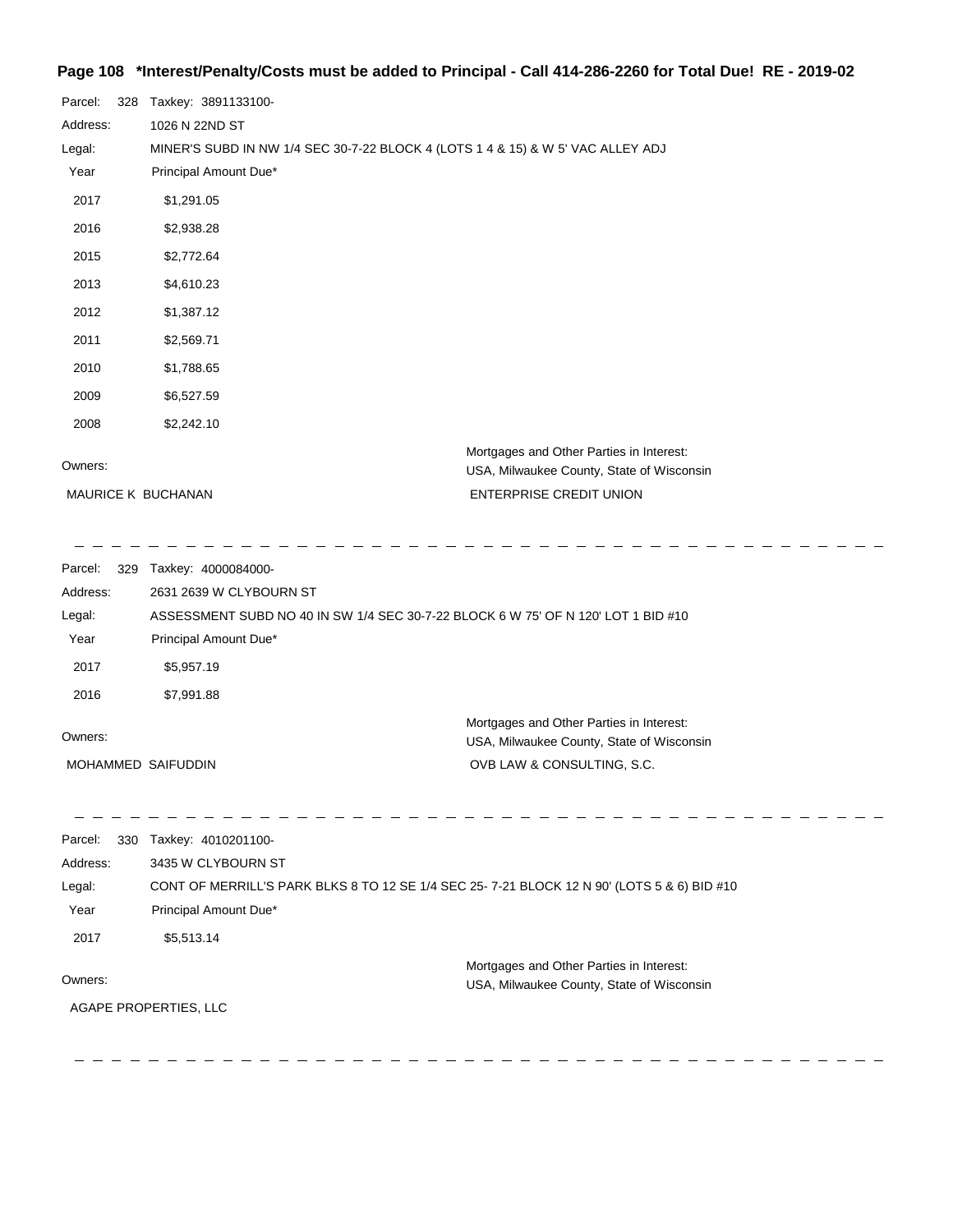## **Page 109 \*Interest/Penalty/Costs must be added to Principal - Call 414-286-2260 for Total Due! RE - 2019-02**

| Parcel:<br>331<br>Address:<br>Legal: | Taxkey: 4011017000-<br>446 448 N 28TH ST     | PALMER & CO'S ADD'N IN SE 1/4 SEC 25-7-21 BLOCK 7 LOT 22                                                   |
|--------------------------------------|----------------------------------------------|------------------------------------------------------------------------------------------------------------|
| Year                                 | Principal Amount Due*                        |                                                                                                            |
| 2017                                 | \$2,351.53                                   |                                                                                                            |
| 2016                                 | \$1,596.29                                   |                                                                                                            |
| Owners:                              |                                              | Mortgages and Other Parties in Interest:<br>USA, Milwaukee County, State of Wisconsin                      |
|                                      | STRONGHOLD CAPITOL CORP.                     | <b>CIBM BANK</b>                                                                                           |
| Parcel:                              | 332 Taxkey: 4020125000-                      |                                                                                                            |
| Address:                             | 3837 W MICHIGAN ST                           |                                                                                                            |
| Legal:<br>Year                       | Principal Amount Due*                        | FIRST CONT. OF PARK HILL IN SW 1/4 SEC 25-7-21 BLO CK 10 W 32 1/2' LOT 22 & E 5' LOT 23                    |
| 2017                                 | \$3,299.70                                   |                                                                                                            |
| 2016                                 | \$2,526.69                                   |                                                                                                            |
| Owners:                              |                                              | Mortgages and Other Parties in Interest:<br>USA, Milwaukee County, State of Wisconsin                      |
| MARIA HERNANDEZ                      |                                              |                                                                                                            |
| Parcel:                              | 333 Taxkey: 4040116100-                      |                                                                                                            |
| Address:                             | 531 N HAWLEY RD                              |                                                                                                            |
| Legal:                               | SD LOT-TH W 100.01'-TH N 33'-TH E TO W LI OF | CONT. OF GOVERNMENT HEIGHTS IN SW 1/4 SEC 26-7-21 BLOCK 4 THAT PART OF LOT 2 COM S LI & 1.17' W OF S E COR |
| Year                                 | Principal Amount Due*                        |                                                                                                            |
| 2017                                 | \$2,637.09                                   |                                                                                                            |
| Owners:                              |                                              | Mortgages and Other Parties in Interest:<br>USA, Milwaukee County, State of Wisconsin                      |
| GARY RHODEN                          |                                              | CITY OF MILWAUKEE DEPARTMENT OF NEIGHBORHOOD<br><b>SERVICES</b>                                            |
| Parcel:                              | 334 Taxkey: 4061014000-                      |                                                                                                            |
| Address:                             | 422 S 69TH ST                                |                                                                                                            |
| Legal:                               |                                              | EUCLID PARK IN SW 1/4 SEC 27 & NW 1/4 SEC 34-7-21 BLOCK 9 LOT 36                                           |
| Year                                 | Principal Amount Due*                        |                                                                                                            |
| 2016                                 | \$290.40                                     |                                                                                                            |
| Owners:                              |                                              | Mortgages and Other Parties in Interest:<br>USA, Milwaukee County, State of Wisconsin                      |
|                                      | FRANCISCO J GONZALEZ                         |                                                                                                            |
|                                      | MARYBELL GONZALEZ                            |                                                                                                            |
|                                      |                                              |                                                                                                            |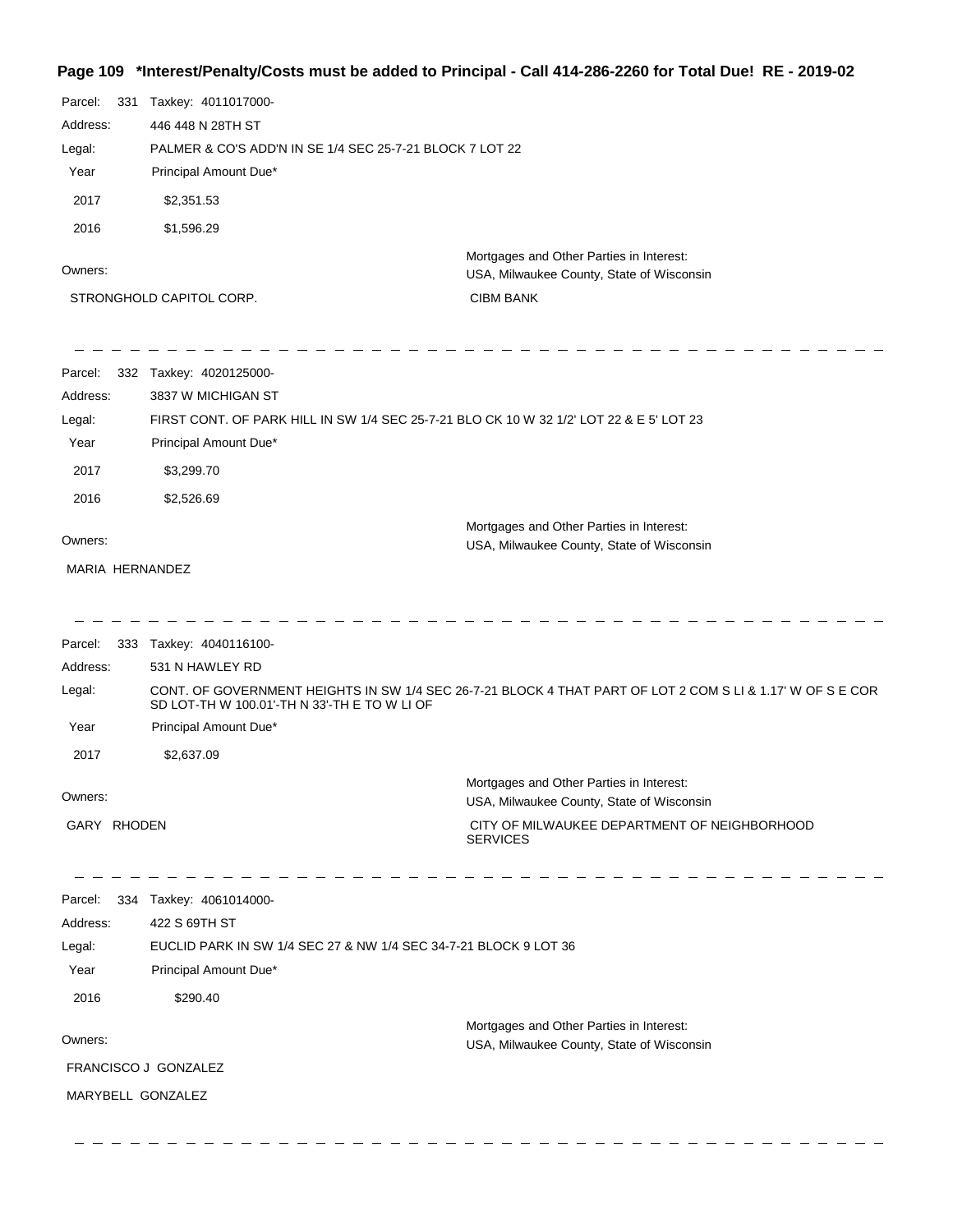## **Page 110 \*Interest/Penalty/Costs must be added to Principal - Call 414-286-2260 for Total Due! RE - 2019-02**

| Parcel:          | 335 | Taxkey: 4200459000-                                                        |                                                                                       |
|------------------|-----|----------------------------------------------------------------------------|---------------------------------------------------------------------------------------|
| Address:         |     | 618 S 66TH ST                                                              |                                                                                       |
| Legal:           |     | JOHNSON'S WOODS NO 1 IN NE 1/4 SEC 34-7-21 BLOCK 2 5 LOT 27 & N 10' LOT 26 |                                                                                       |
| Year             |     | Principal Amount Due*                                                      |                                                                                       |
| 2017             |     | \$1,355.55                                                                 |                                                                                       |
| 2016             |     | \$1,791.54                                                                 |                                                                                       |
| Owners:          |     |                                                                            | Mortgages and Other Parties in Interest:<br>USA, Milwaukee County, State of Wisconsin |
| DONALD RAPP, SR. |     |                                                                            | <b>LANDMARK CREDIT UNION</b>                                                          |

| Parcel:  | 336 | Taxkey: 4201095000-                                         |
|----------|-----|-------------------------------------------------------------|
| Address: |     | 315 S 60TH ST                                               |
| Legal:   |     | JOHNSON'S WOODS NO 3 IN NE 1/4 SEC 34-7-21 BLOCK 1 6 LOT 14 |
| Year     |     | Principal Amount Due*                                       |
| 2017     |     | \$2,660.03                                                  |
| 2016     |     | \$4,380.56                                                  |
| 2015     |     | \$2,552.23                                                  |
|          |     | Mortgages and Other Parties in Interest:                    |
| Owners:  |     | USA, Milwaukee County, State of Wisconsin                   |
|          |     | PARVUS TERRA INVESTMENT                                     |

SOLUTIONS LLC

 $\qquad \qquad \ \ \, -\qquad \quad \ \, -\qquad \quad \ \,$ 

| Parcel:<br>337        | Taxkey: 4320056000-                                                                   |
|-----------------------|---------------------------------------------------------------------------------------|
| Address:              | 1316 S 11TH ST                                                                        |
| Legal:                | WALKER'S POINT ADD'N IN SW 1/4 SEC 32-7-22 BLOCK 3 S 35'(LOTS 2 & 4)                  |
| Year                  | Principal Amount Due*                                                                 |
| 2017                  | \$5,863.33                                                                            |
| 2016                  | \$9,655.65                                                                            |
| 2015                  | \$5,865.03                                                                            |
| 2014                  | \$2,495.42                                                                            |
| Owners:               | Mortgages and Other Parties in Interest:<br>USA, Milwaukee County, State of Wisconsin |
| <b>PROPERTY TRUST</b> | MOHAMMAD A. CHOUDRY IRREVOCABLE                                                       |

 $- - - - - - -$ 

 $\qquad \qquad - \; - \; - \; - \; -$ 

 $\frac{1}{2} \frac{1}{2} \frac{1}{2} \frac{1}{2} \frac{1}{2} \frac{1}{2} \frac{1}{2} \frac{1}{2} \frac{1}{2} \frac{1}{2} \frac{1}{2} \frac{1}{2} \frac{1}{2} \frac{1}{2} \frac{1}{2} \frac{1}{2} \frac{1}{2} \frac{1}{2} \frac{1}{2} \frac{1}{2} \frac{1}{2} \frac{1}{2} \frac{1}{2} \frac{1}{2} \frac{1}{2} \frac{1}{2} \frac{1}{2} \frac{1}{2} \frac{1}{2} \frac{1}{2} \frac{1}{2} \frac{$ 

 $-$  - - - - - -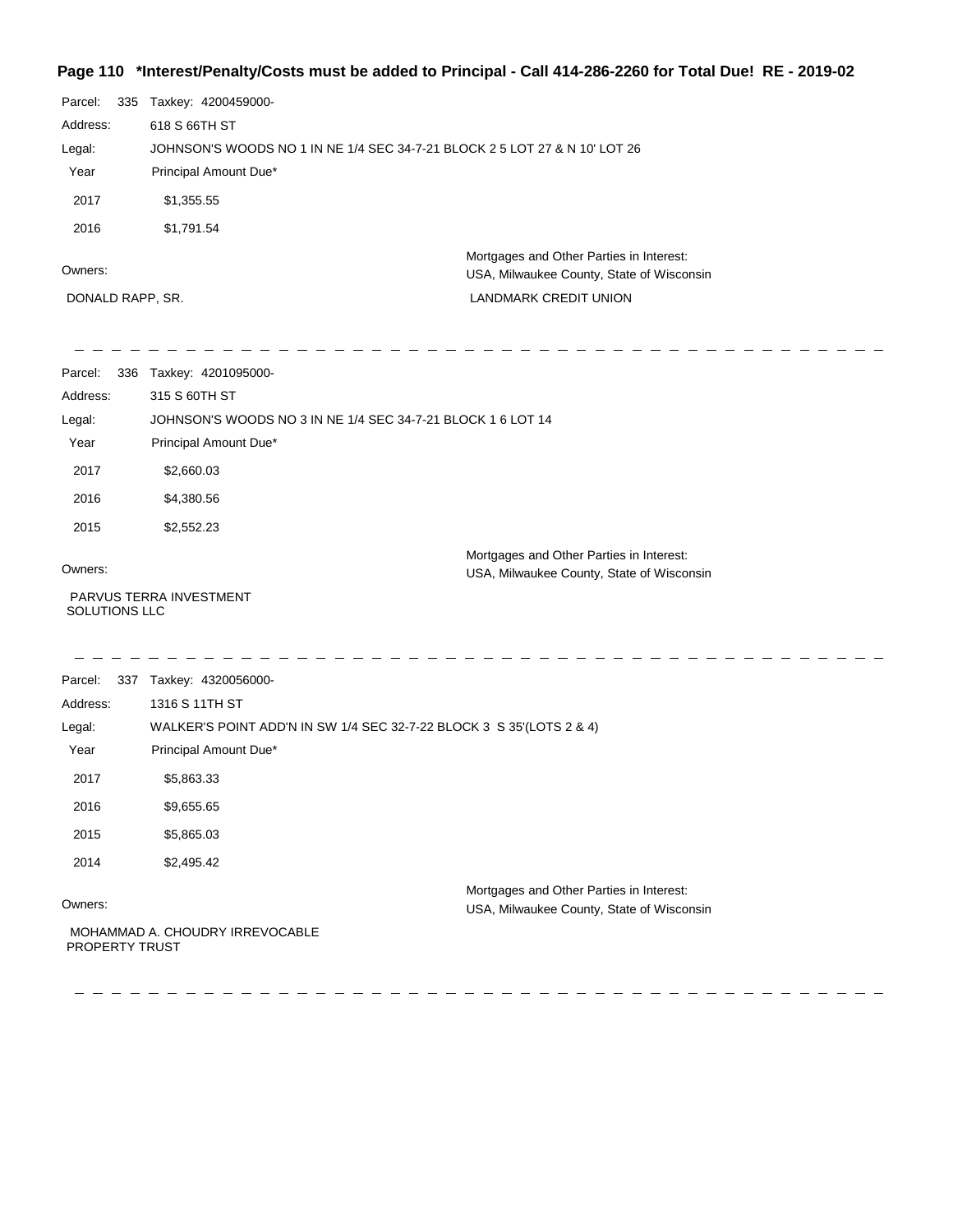## **Page 111 \*Interest/Penalty/Costs must be added to Principal - Call 414-286-2260 for Total Due! RE - 2019-02**

| Parcel:  | 338 | Taxkey: 4320181100-                                                             |
|----------|-----|---------------------------------------------------------------------------------|
| Address: |     | 1225 S 6TH ST                                                                   |
| Legal:   |     | WALKER'S POINT ADD'N IN SW 1/4 SEC 32-7-22 BLOCK 8 S 1/2 LOT 8 & N 12.5' LOT 10 |
| Year     |     | Principal Amount Due*                                                           |
| 2017     |     | \$1,973.70                                                                      |
| 2016     |     | \$1,815.03                                                                      |
|          |     | Mortgages and Other Parties in Interest:                                        |
| Owners:  |     | USA, Milwaukee County, State of Wisconsin                                       |

AURORA CASAS

| Parcel:<br>339       | Taxkey: 4320236100-                                                                                                                          |
|----------------------|----------------------------------------------------------------------------------------------------------------------------------------------|
| Address:             | 931 W SCOTT ST                                                                                                                               |
| Legal:               | WALKER'S POINT ADD'N IN SW 1/4 SEC 32-7-22 BLOCK 1 1 COM NW COR LOT 4- TH E 19'- TH S 80'- TH E 7'- T H S 60'- TH<br>W 26'- TH N 140' TO BEG |
| Year                 | Principal Amount Due*                                                                                                                        |
| 2017                 | \$660.02                                                                                                                                     |
| 2016                 | \$429.00                                                                                                                                     |
| Owners:              | Mortgages and Other Parties in Interest:<br>USA, Milwaukee County, State of Wisconsin                                                        |
| <b>HELENA FABICH</b> | DECISION ONE MORTGAGE COMPANY                                                                                                                |
|                      |                                                                                                                                              |
|                      |                                                                                                                                              |

| Parcel:  | 340 | Taxkey: 4320350000-                                                        |                                                                                       |
|----------|-----|----------------------------------------------------------------------------|---------------------------------------------------------------------------------------|
| Address: |     | 1101 S 11TH ST                                                             |                                                                                       |
| Legal:   |     | WALKER'S POINT ADD'N IN SW 1/4 SEC 32-7-22 BLOCK 1 6 E 100' OF N 24' LOT 2 |                                                                                       |
| Year     |     | Principal Amount Due*                                                      |                                                                                       |
| 2017     |     | \$1,761.31                                                                 |                                                                                       |
| 2016     |     | \$1,683.16                                                                 |                                                                                       |
| Owners:  |     |                                                                            | Mortgages and Other Parties in Interest:<br>USA, Milwaukee County, State of Wisconsin |
| LYDIA    |     | MACHADO                                                                    |                                                                                       |
|          |     | VICTOR MACHADO                                                             |                                                                                       |
|          |     |                                                                            |                                                                                       |

 $\mathbb{R}^2$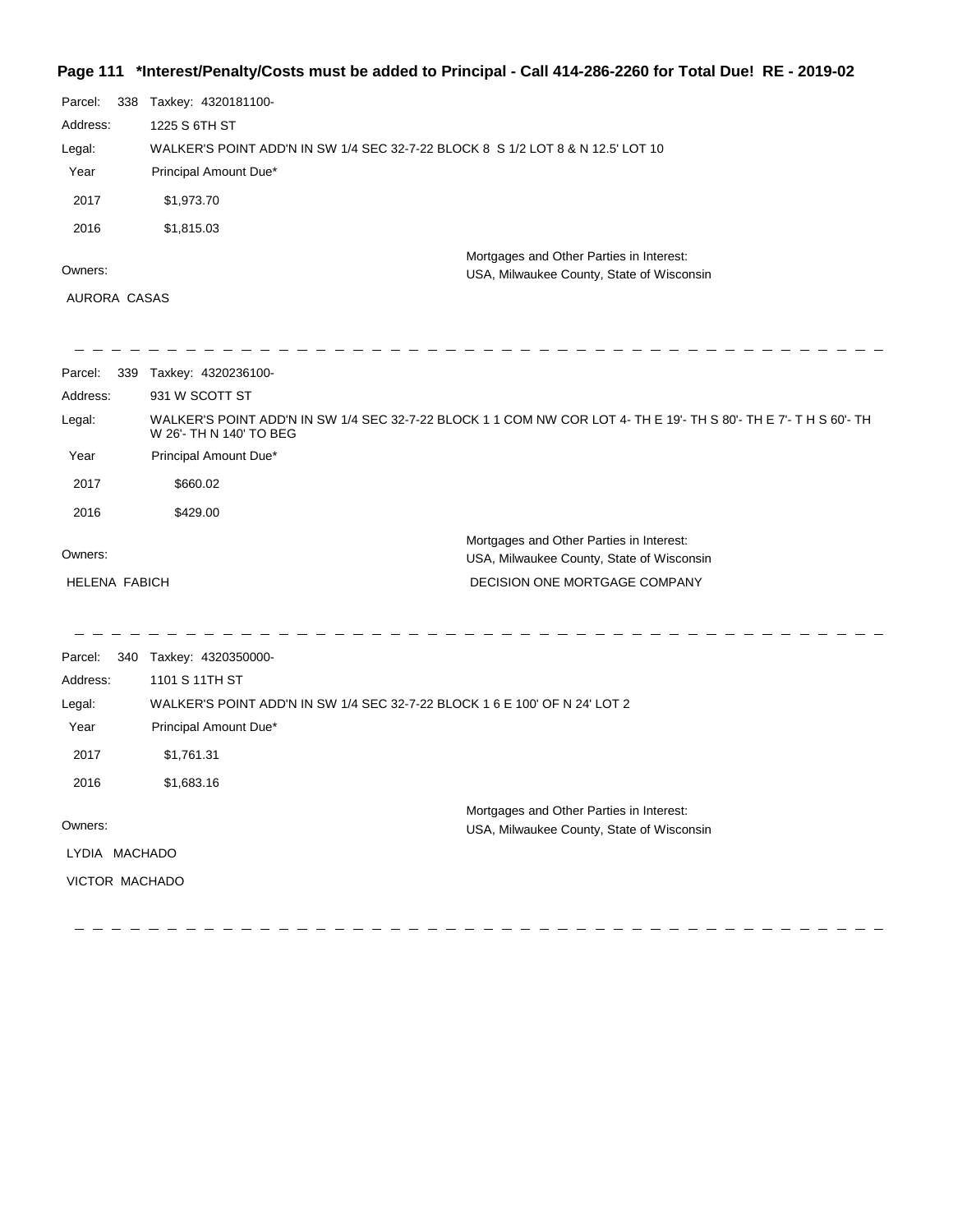### **Page 112 \*Interest/Penalty/Costs must be added to Principal - Call 414-286-2260 for Total Due! RE - 2019-02**

| Parcel:  | -341 | Taxkey: 4320422000-                                                               |  |  |
|----------|------|-----------------------------------------------------------------------------------|--|--|
| Address: |      | 1106 1108 S 9TH ST                                                                |  |  |
| Legal:   |      | WALKER'S POINT ADD'N IN SW 1/4 SEC 32-7-22 BLOCK 1 9 N 50 1/2' OF S 90 1/2' LOT 2 |  |  |
| Year     |      | Principal Amount Due*                                                             |  |  |
| 2017     |      | \$3,128.88                                                                        |  |  |
| 2016     |      | \$3,298.86                                                                        |  |  |
|          |      | Mortgages and Other Parties in Interest:                                          |  |  |
| Owners:  |      | USA, Milwaukee County, State of Wisconsin                                         |  |  |

CHAUSIKU ABEDI

| Parcel:       | 342 | Taxkey: 4332086000-                                                                                      |                                                                                                             |
|---------------|-----|----------------------------------------------------------------------------------------------------------|-------------------------------------------------------------------------------------------------------------|
| Address:      |     | 1827 W SCOTT ST                                                                                          |                                                                                                             |
| Legal:        |     | WECHSELBERG & ELLIOTT'S SUBD NO 2 IN W 1/2 OF SE 1 /4 SEC 31-7-22 BLOCK 6 W 1/2 OF E 2/3 (LOTS 44 & 4 5) |                                                                                                             |
| Year          |     | Principal Amount Due*                                                                                    |                                                                                                             |
| 2017          |     | \$487.05                                                                                                 |                                                                                                             |
| 2016          |     | \$1,599.27                                                                                               |                                                                                                             |
| 2015          |     | \$318.82                                                                                                 |                                                                                                             |
| Owners:       |     |                                                                                                          | Mortgages and Other Parties in Interest:<br>USA, Milwaukee County, State of Wisconsin                       |
| DANIEL AYALA  |     |                                                                                                          | CITY OF MILWAUKEE COMMUNITY BLOCK GRANT                                                                     |
| ROBERTA AYALA |     |                                                                                                          | <b>ADMINISTRATION</b>                                                                                       |
|               |     |                                                                                                          |                                                                                                             |
|               |     |                                                                                                          |                                                                                                             |
| Parcel:       | 343 | Taxkey: 4340398000-                                                                                      |                                                                                                             |
| Address:      |     | 1219 S 24TH ST                                                                                           |                                                                                                             |
| Legal:        |     | 314                                                                                                      | CLARK'S ADDN IN SW 1/4 SEC 31-7-22 BLOCK 37 N 25' OF W 52' LOT 4 & EASEMENT AS CONV IN DOC 2869844 V 2630 P |
| Year          |     | Principal Amount Due*                                                                                    |                                                                                                             |

2017 \$811.94 2016 \$264.66

Owners:

Mortgages and Other Parties in Interest: USA, Milwaukee County, State of Wisconsin

ELIZABETH GILDER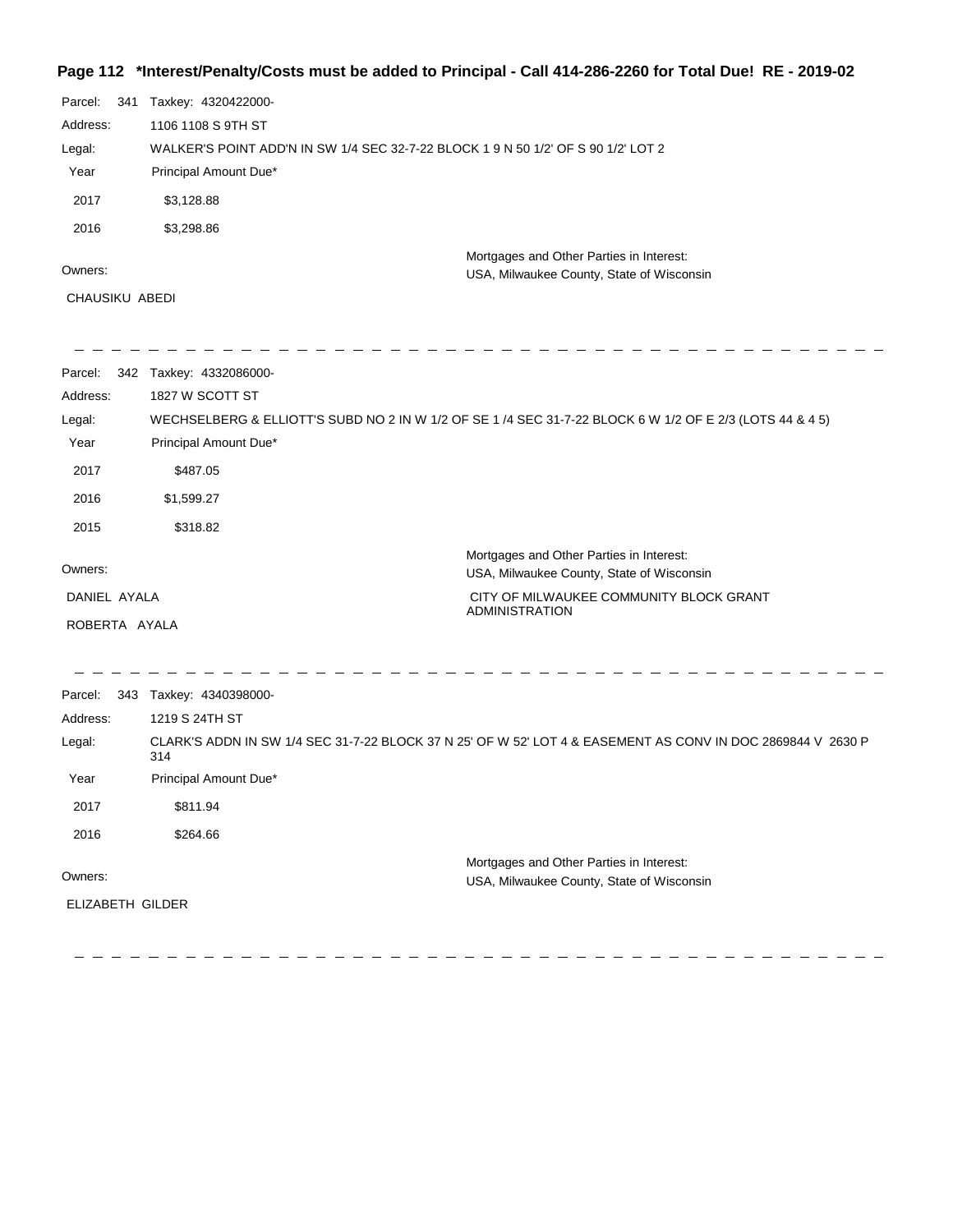## **Page 113 \*Interest/Penalty/Costs must be added to Principal - Call 414-286-2260 for Total Due! RE - 2019-02**

| Parcel:  | 344 | Taxkey: 4340617000-                                                  |                                           |
|----------|-----|----------------------------------------------------------------------|-------------------------------------------|
| Address: |     | 911 913 S 24TH ST                                                    |                                           |
| Legal:   |     | HATHAWAY'S SUBD OF BLK 19 ETC IN SW 1/4 SEC 31-7-2 2 BLOCK 19 LOT 15 |                                           |
| Year     |     | Principal Amount Due*                                                |                                           |
| 2017     |     | \$1,634.16                                                           |                                           |
|          |     |                                                                      | Mortgages and Other Parties in Interest:  |
| Owners:  |     |                                                                      | USA, Milwaukee County, State of Wisconsin |
|          |     | <b>GALA FLORA DEVELOPMENT LLC</b>                                    |                                           |

| Parcel:           | 345 Taxkey: 4350143000-                                                      |                                                                                       |  |
|-------------------|------------------------------------------------------------------------------|---------------------------------------------------------------------------------------|--|
| Address:          | 811 813 S 31ST ST                                                            |                                                                                       |  |
| Legal:            | DAHLMAN'S SUBD IN SE 1/4 SEC 36-7-21 BLOCK 2 N 25' LOT 31 & S 10' LOT 32     |                                                                                       |  |
| Year              | Principal Amount Due*                                                        |                                                                                       |  |
| 2017              | \$6,997.03                                                                   |                                                                                       |  |
| 2016              | \$6,918.03                                                                   |                                                                                       |  |
| Owners:           |                                                                              | Mortgages and Other Parties in Interest:<br>USA, Milwaukee County, State of Wisconsin |  |
|                   | BRADLEY BUILDING CORP.                                                       | KAEREK HOMES, INC.                                                                    |  |
|                   |                                                                              | LINCOLN STREET INVESTMENTS, LLC                                                       |  |
|                   |                                                                              | MARTHA KAEREK                                                                         |  |
|                   |                                                                              | MICHAEL KAEREK                                                                        |  |
| Parcel:           | 346 Taxkey: 4350763000-                                                      |                                                                                       |  |
| Address:          | 1010 S 31ST ST                                                               |                                                                                       |  |
| Legal:            | NATIONAL PARK SUBD IN SE 1/4 SEC 36-7-21 BLOCK 4 S 20' LOT 16 & N 10' LOT 17 |                                                                                       |  |
| Year              | Principal Amount Due*                                                        |                                                                                       |  |
| 2017              | \$1,436.86                                                                   |                                                                                       |  |
| 2016              | \$4,050.49                                                                   |                                                                                       |  |
|                   |                                                                              | Mortgages and Other Parties in Interest:                                              |  |
| Owners:           |                                                                              | USA, Milwaukee County, State of Wisconsin                                             |  |
| <b>KEVIN DANE</b> |                                                                              |                                                                                       |  |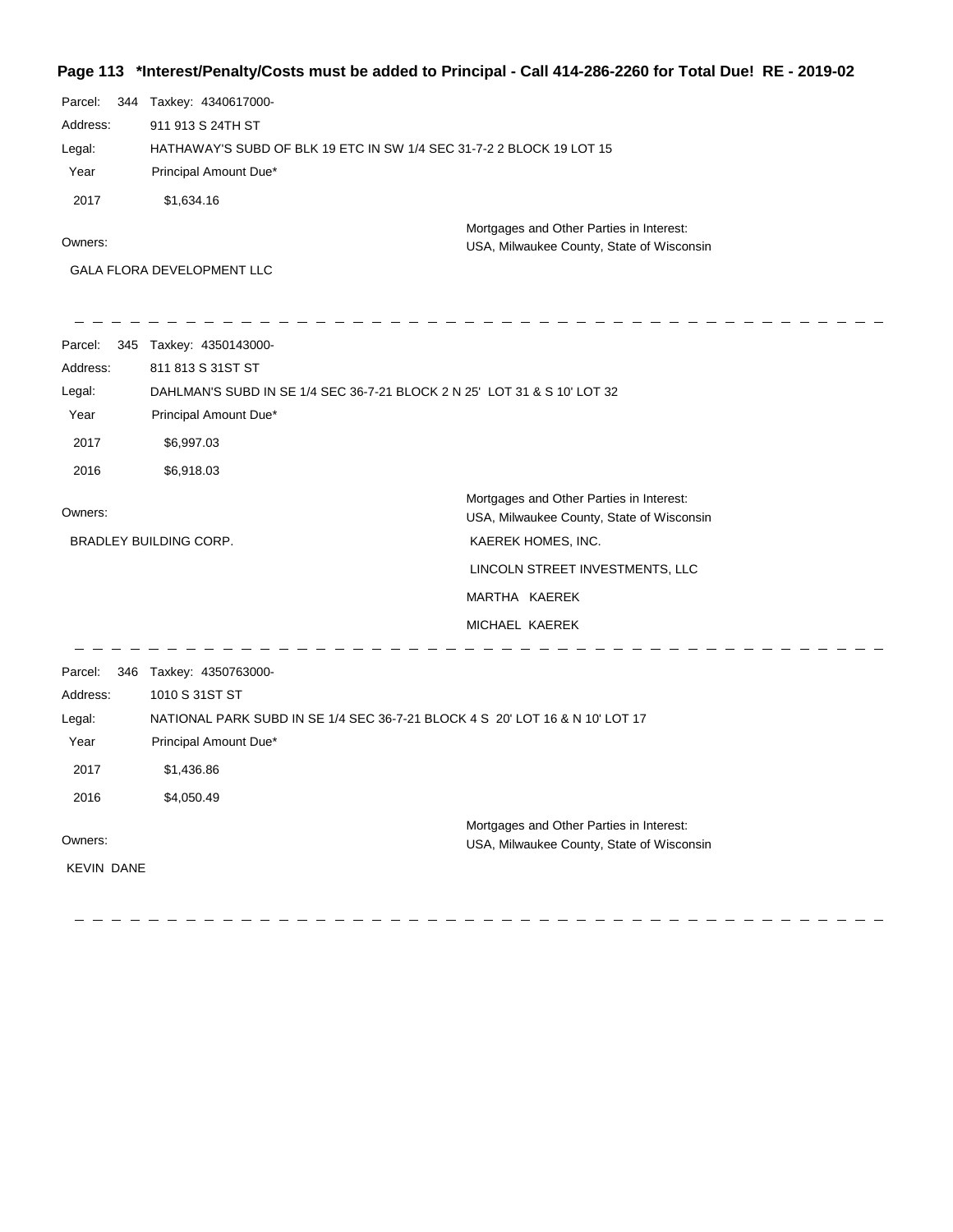## **Page 114 \*Interest/Penalty/Costs must be added to Principal - Call 414-286-2260 for Total Due! RE - 2019-02**

| Parcel:<br>347 |  | Taxkey: 4360349000-                                |  |  |
|----------------|--|----------------------------------------------------|--|--|
| Address:       |  | 3710 W FREDERICA PL                                |  |  |
| Legal:         |  | JOHNSTON PARK IN SW 1/4 SEC 36-7-21 BLOCK 4 LOT 22 |  |  |
| Year           |  | Principal Amount Due*                              |  |  |
| 2017           |  | \$3,171.41                                         |  |  |
| 2016           |  | \$2,851.09                                         |  |  |
|                |  | Mortgages and Other Parties in Interest:           |  |  |
| Owners:        |  | USA, Milwaukee County, State of Wisconsin          |  |  |

MARIA HERNANDEZ

| Parcel:<br>348 | Taxkey: 4360496000-                                |                                                                                       |  |
|----------------|----------------------------------------------------|---------------------------------------------------------------------------------------|--|
| Address:       | 1217 1219 S 35TH ST                                |                                                                                       |  |
| Legal:         | JOHNSTON PARK IN SW 1/4 SEC 36-7-21 BLOCK 10 LOT 5 |                                                                                       |  |
| Year           | Principal Amount Due*                              |                                                                                       |  |
| 2017           | \$956.18                                           |                                                                                       |  |
| 2016           | \$410.18                                           |                                                                                       |  |
| Owners:        |                                                    | Mortgages and Other Parties in Interest:<br>USA, Milwaukee County, State of Wisconsin |  |
| JORDAN JONES   |                                                    | MILWAUKEE COUNTY CLERK OF CIRCUIT COURT                                               |  |

| Parcel:                   | 349                                                              | Taxkey: 4570417000-   |                                                                                       |
|---------------------------|------------------------------------------------------------------|-----------------------|---------------------------------------------------------------------------------------|
| Address:                  |                                                                  | 3911 W GREENFIELD AV  |                                                                                       |
| Legal:                    | JUNEAU HEIGHTS IN NW 1/4 SEC 1-6-21 BLOCK 1 LOT 22 & E 5' LOT 21 |                       |                                                                                       |
| Year                      |                                                                  | Principal Amount Due* |                                                                                       |
| 2017                      |                                                                  | \$4,290.71            |                                                                                       |
| Owners:                   |                                                                  |                       | Mortgages and Other Parties in Interest:<br>USA, Milwaukee County, State of Wisconsin |
| <b>GRACIELA HERNANDEZ</b> |                                                                  |                       | GASPARRI AND JOYCE, S.C.                                                              |
| INOCENTE HERNANDEZ        |                                                                  |                       | MILWAUKEE COUNTY CLERK OF CIRCUIT COURT                                               |
| <b>CHARLES JORDAN</b>     |                                                                  |                       |                                                                                       |
| <b>TERESA JORDAN</b>      |                                                                  |                       |                                                                                       |
|                           |                                                                  |                       |                                                                                       |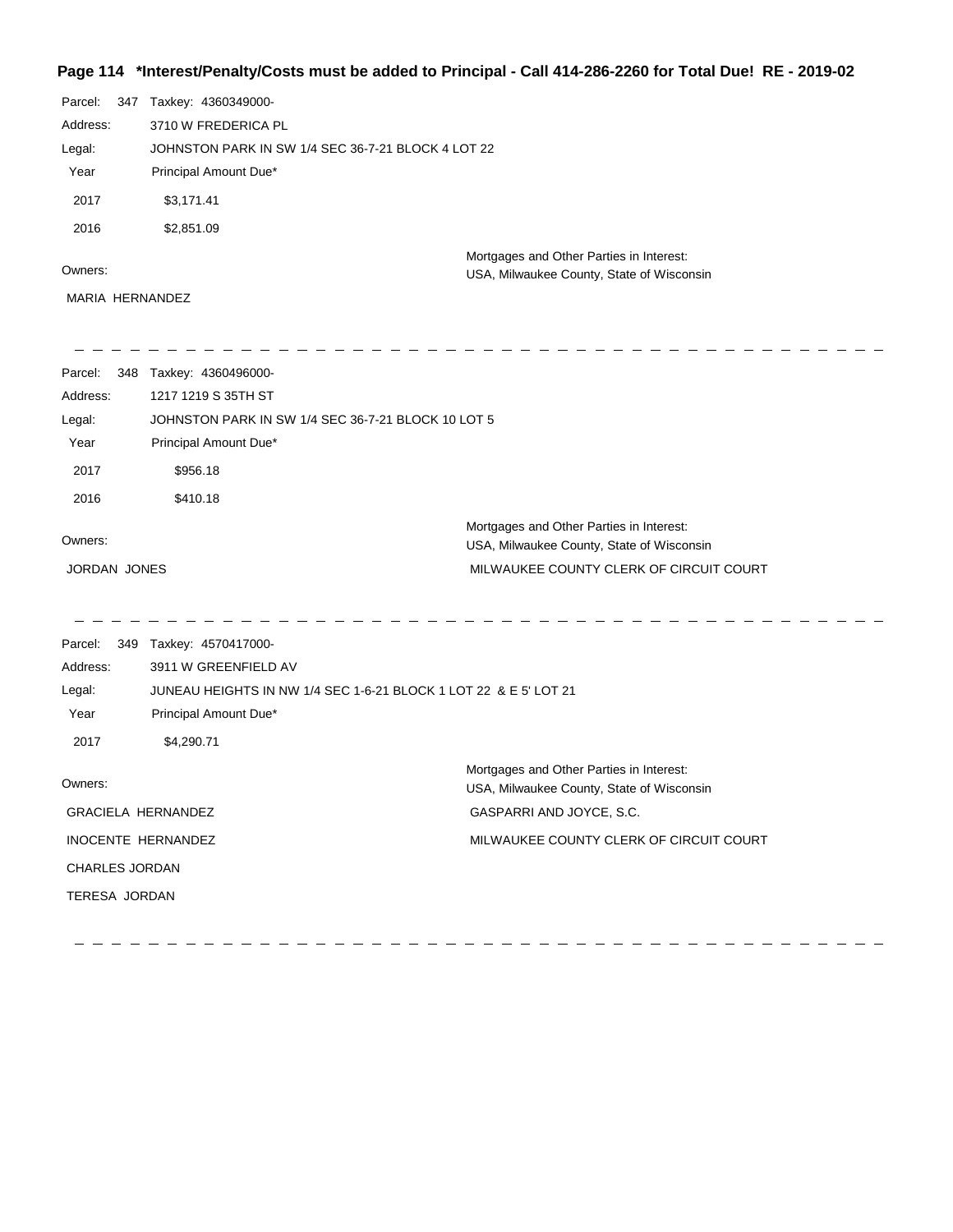## **Page 115 \*Interest/Penalty/Costs must be added to Principal - Call 414-286-2260 for Total Due! RE - 2019-02**

| Parcel:<br>Address:<br>Legal:<br>Year<br>2017<br>2016<br>Owners:<br>MILLS POPE, JR. | 350 Taxkey: 4581225000-<br>1567 S 30TH ST<br>KRETSCHMAR'S SUBD IN NE 1/4 SEC 1-6-21 BLOCK 2 LOT 10<br>Principal Amount Due*<br>\$2,380.97<br>\$1,364.70 | Mortgages and Other Parties in Interest:<br>USA, Milwaukee County, State of Wisconsin |  |
|-------------------------------------------------------------------------------------|---------------------------------------------------------------------------------------------------------------------------------------------------------|---------------------------------------------------------------------------------------|--|
| Parcel:                                                                             | 351 Taxkey: 4600154000-                                                                                                                                 |                                                                                       |  |
| Address:                                                                            | 2043 S 13TH ST                                                                                                                                          |                                                                                       |  |
| Legal:                                                                              | BURNHAM, ROGERS & BECHER'S SUBD OF E 1/2 OF NE 1/4 & SE 1/4 SEC 6-6-22 BLOCK 5 S 33' OF N 43' LOT 7                                                     |                                                                                       |  |
| Year                                                                                | Principal Amount Due*                                                                                                                                   |                                                                                       |  |
| 2017                                                                                | \$4,501.90                                                                                                                                              |                                                                                       |  |
| 2016                                                                                | \$4,838.50                                                                                                                                              |                                                                                       |  |
|                                                                                     |                                                                                                                                                         | Mortgages and Other Parties in Interest:                                              |  |
| Owners:                                                                             |                                                                                                                                                         | USA, Milwaukee County, State of Wisconsin                                             |  |
| ROMAN URBAN                                                                         |                                                                                                                                                         |                                                                                       |  |
| Parcel:                                                                             | 352 Taxkey: 4600233000-                                                                                                                                 |                                                                                       |  |
| Address:                                                                            | 2200 S 14TH ST                                                                                                                                          |                                                                                       |  |
| Legal:                                                                              | BURNHAM, ROGERS & BECHER'S SUBD OF E 1/2 OF NE 1/4 & SE 1/4 SEC 6-6-22 BLOCK 7 LOT 10                                                                   |                                                                                       |  |
| Year                                                                                | Principal Amount Due*                                                                                                                                   |                                                                                       |  |
| 2017                                                                                | \$2,592.44                                                                                                                                              |                                                                                       |  |
| 2016                                                                                | \$1,401.08                                                                                                                                              |                                                                                       |  |
| Owners:                                                                             |                                                                                                                                                         | Mortgages and Other Parties in Interest:                                              |  |
|                                                                                     |                                                                                                                                                         | USA, Milwaukee County, State of Wisconsin                                             |  |
| ALICE TASSOUL                                                                       |                                                                                                                                                         | MILWAUKEE COUNTY HOME REPAIR                                                          |  |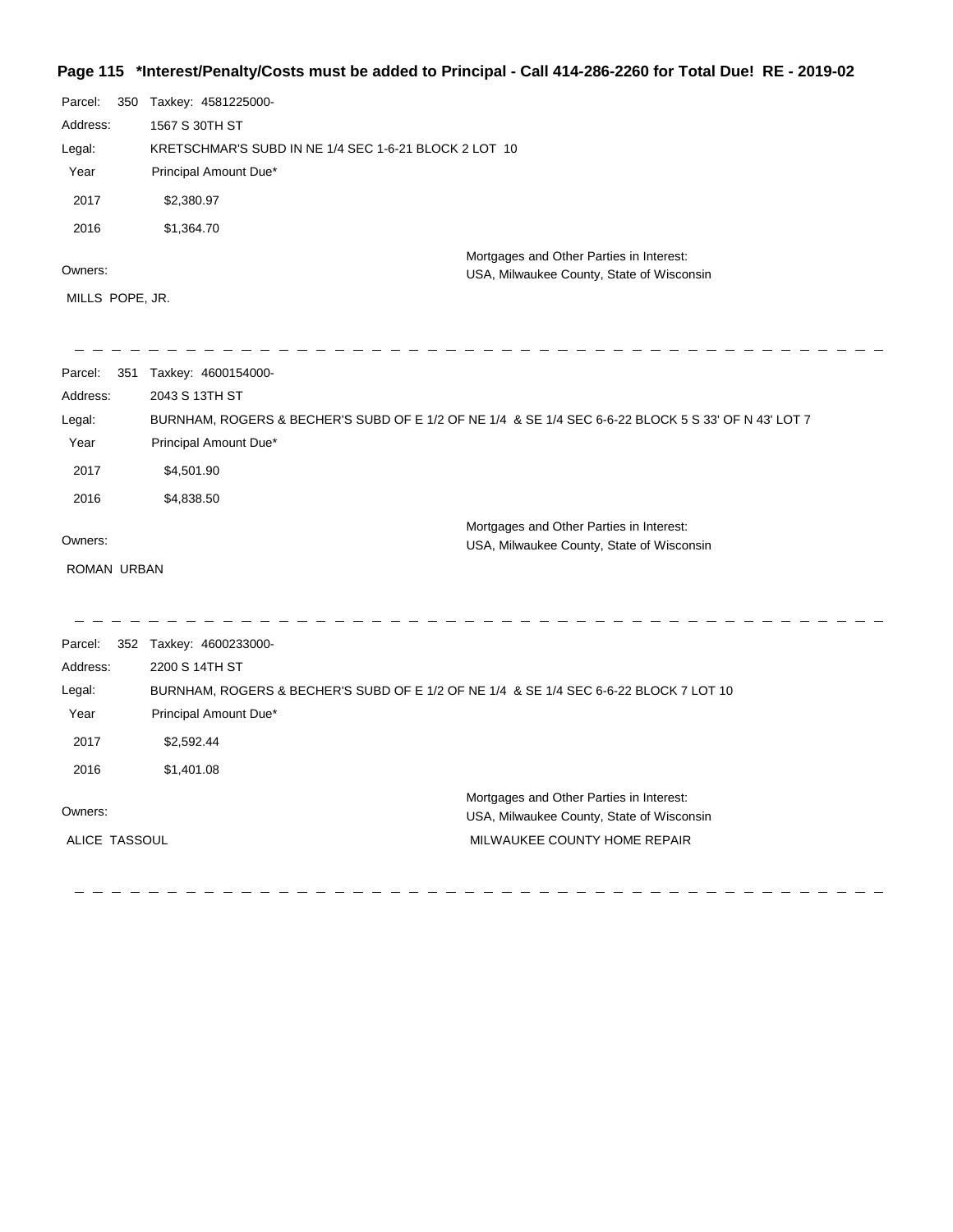## **Page 116 \*Interest/Penalty/Costs must be added to Principal - Call 414-286-2260 for Total Due! RE - 2019-02**

| Parcel:       | 353 Taxkey: 4601390000-                                                                      |                                                                                       |  |
|---------------|----------------------------------------------------------------------------------------------|---------------------------------------------------------------------------------------|--|
| Address:      | 1537 1539 S UNION ST                                                                         |                                                                                       |  |
| Legal:        | WALKER'S POINT SOUTHERN ADD'N IN NE 1/4 SEC 6-6-22 BLOCK 139 S E'LY 58' OF S W'LY 40' LOT 20 |                                                                                       |  |
| Year          | Principal Amount Due*                                                                        |                                                                                       |  |
| 2017          | \$1,836.70                                                                                   |                                                                                       |  |
| 2016          | \$1,365.35                                                                                   |                                                                                       |  |
| Owners:       |                                                                                              | Mortgages and Other Parties in Interest:<br>USA, Milwaukee County, State of Wisconsin |  |
| NENGMAY VANG  |                                                                                              | <b>LANDMARK CREDIT UNION</b>                                                          |  |
| PASONG VANG   |                                                                                              |                                                                                       |  |
| Parcel:       | 354 Taxkey: 4611345000-                                                                      |                                                                                       |  |
| Address:      | 1100 W HISTORIC MITCHELL ST                                                                  |                                                                                       |  |
| Legal:        | L W WEEK'S SUBD IN NW 1/4 SEC 5-6-22 BLOCK 140 LOT 13 BID #04, TID #71                       |                                                                                       |  |
| Year          | Principal Amount Due*                                                                        |                                                                                       |  |
| 2017          | \$12,662.89                                                                                  |                                                                                       |  |
| 2016          | \$12,426.66                                                                                  |                                                                                       |  |
| 2015          | \$939.65                                                                                     |                                                                                       |  |
| Owners:       |                                                                                              | Mortgages and Other Parties in Interest:                                              |  |
| CYNTHIA LOPEZ |                                                                                              | USA, Milwaukee County, State of Wisconsin<br>LINCOLN NEIGHBORHOOD REDEVELOPMENT CORP. |  |
| JORGE LOPEZ   |                                                                                              | SYNCON CORPORATION                                                                    |  |
|               |                                                                                              |                                                                                       |  |
|               |                                                                                              | WISCONSIN WOMEN'S BUSINESS INITIATIVE CORPORATION                                     |  |
| Parcel:       | 355 Taxkey: 4611474000-                                                                      |                                                                                       |  |
| Address:      | 1662 S 8TH ST                                                                                |                                                                                       |  |
| Legal:        | L W WEEK'S SUBD IN NW 1/4 SEC 5-6-22 BLOCK 144 LOT 23 BID #04, TID #71                       |                                                                                       |  |
| Year          | Principal Amount Due*                                                                        |                                                                                       |  |
| 2017          | \$66.04                                                                                      |                                                                                       |  |
| 2016          | \$528.28                                                                                     |                                                                                       |  |
| Owners:       |                                                                                              | Mortgages and Other Parties in Interest:                                              |  |
|               | <b>IGLESIA DE DIOS PENTECOSTAL MI</b>                                                        | USA, Milwaukee County, State of Wisconsin                                             |  |
|               | JESUCRISTO ES EL SENOR, INC.                                                                 |                                                                                       |  |
| MIGUEL NEGRON |                                                                                              |                                                                                       |  |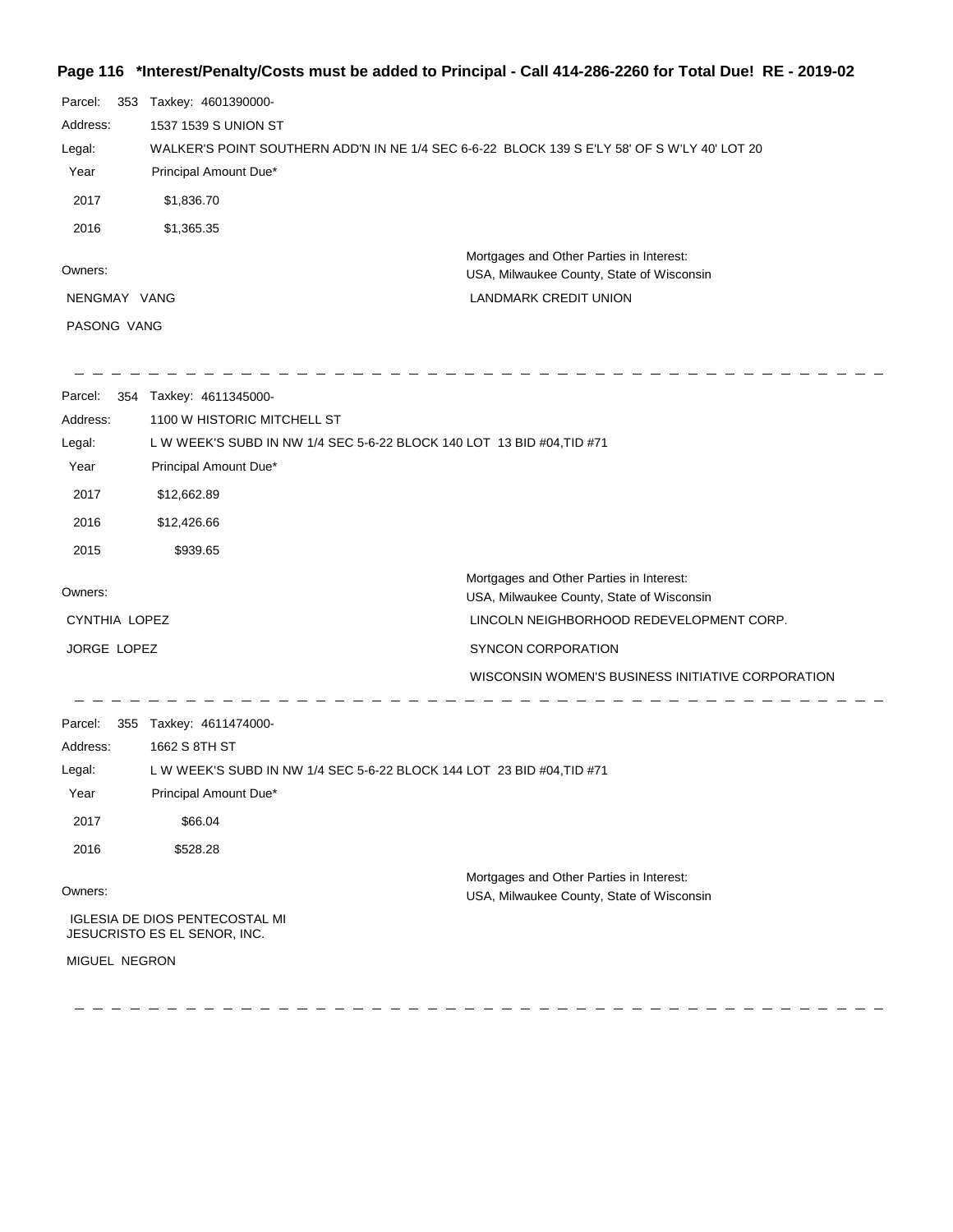# **Page 117 \*Interest/Penalty/Costs must be added to Principal - Call 414-286-2260 for Total Due! RE - 2019-02**

| Parcel:          | 356 | Taxkey: 4621611000-                                                                   |  |
|------------------|-----|---------------------------------------------------------------------------------------|--|
| Address:         |     | 1836 S 3RD ST                                                                         |  |
| Legal:           |     | CERTIFIED SURVEY MAP NO 4102 IN NE 1/4 SEC 5-6-22 PARCEL 1 BID #51                    |  |
| Year             |     | Principal Amount Due*                                                                 |  |
| 2017             |     | \$2,381.17                                                                            |  |
| 2016             |     | \$1,483.05                                                                            |  |
| 2015             |     | \$985.87                                                                              |  |
| 2014             |     | \$722.39                                                                              |  |
| 2013             |     | \$676.59                                                                              |  |
| 2012             |     | \$913.48                                                                              |  |
| 2011             |     | \$594.41                                                                              |  |
| 2010             |     | \$908.78                                                                              |  |
| 2009             |     | \$814.24                                                                              |  |
| 2008             |     | \$1,154.12                                                                            |  |
| 2007             |     | \$1,016.26                                                                            |  |
| Owners:          |     | Mortgages and Other Parties in Interest:<br>USA, Milwaukee County, State of Wisconsin |  |
| DAVID L PLUNKETT |     | CITY OF MILWAUKEE DEPARTMENT OF NEIGHBORHOOD<br><b>SERVICES</b>                       |  |
|                  |     | LAW OFFICE OF JOHN W. STRASBURG, S.C.                                                 |  |
|                  |     | WISCONSIN DEPARTMENT OF NATURAL RESOURCES                                             |  |
|                  |     |                                                                                       |  |

 $\equiv$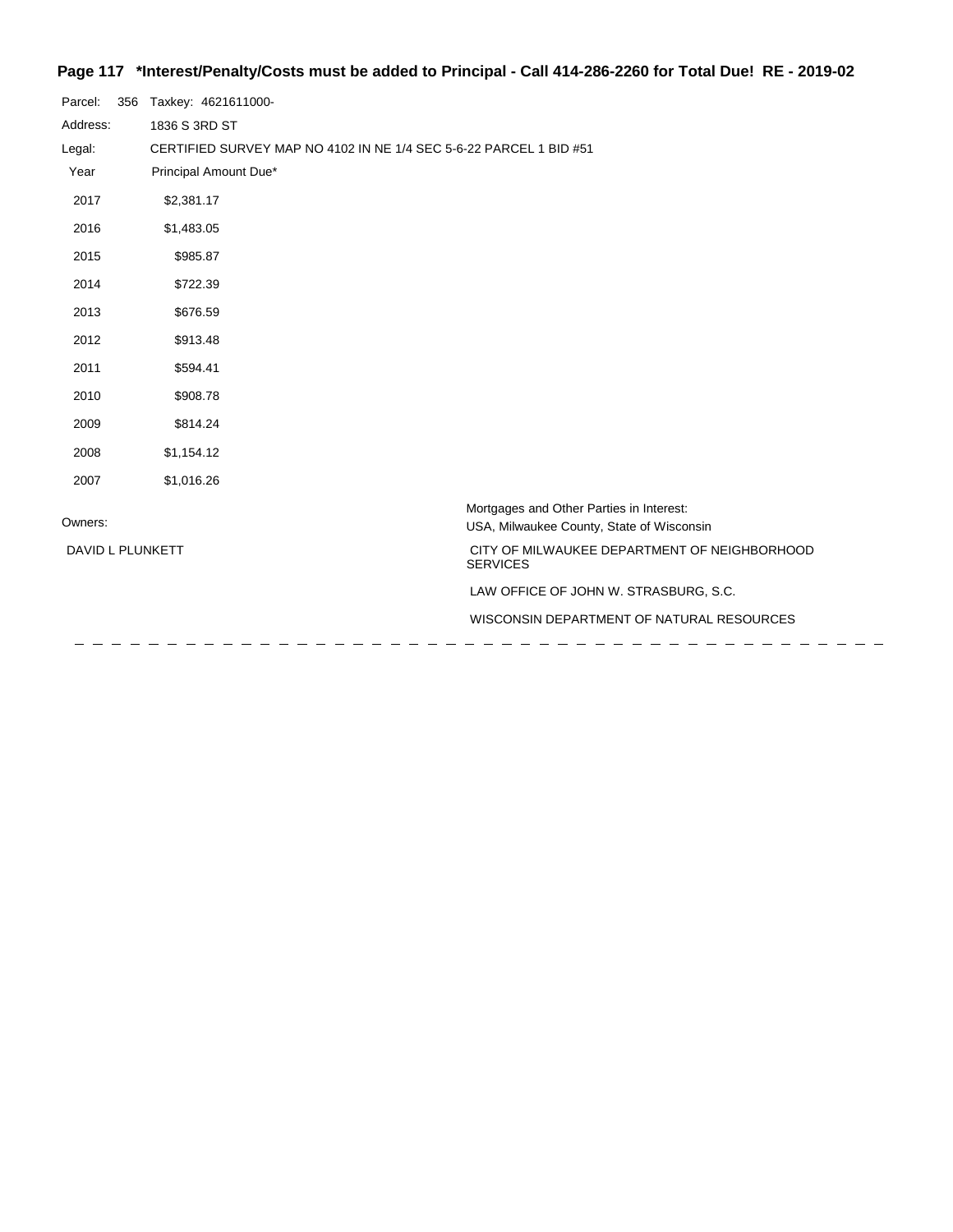## **Page 118 \*Interest/Penalty/Costs must be added to Principal - Call 414-286-2260 for Total Due! RE - 2019-02**

| Parcel:                          |  | 357 Taxkey: 4621612000-                                            |                                           |  |
|----------------------------------|--|--------------------------------------------------------------------|-------------------------------------------|--|
| Address:                         |  | 1828 S 3RD ST                                                      |                                           |  |
| Legal:                           |  | CERTIFIED SURVEY MAP NO 4102 IN NE 1/4 SEC 5-6-22 PARCEL 2 BID #51 |                                           |  |
| Year                             |  | Principal Amount Due*                                              |                                           |  |
| 2017                             |  | \$3,443.15                                                         |                                           |  |
| 2016                             |  | \$2,358.32                                                         |                                           |  |
| 2015                             |  | \$1,770.93                                                         |                                           |  |
| 2014                             |  | \$1,408.84                                                         |                                           |  |
| 2013                             |  | \$1,316.45                                                         |                                           |  |
| 2012                             |  | \$1,641.25                                                         |                                           |  |
| 2011                             |  | \$1,156.55                                                         |                                           |  |
| 2010                             |  | \$1,555.90                                                         |                                           |  |
| 2009                             |  | \$1,477.30                                                         |                                           |  |
| 2008                             |  | \$2,016.40                                                         |                                           |  |
| 2007                             |  | \$1,859.72                                                         |                                           |  |
| Owners:                          |  |                                                                    | Mortgages and Other Parties in Interest:  |  |
|                                  |  |                                                                    | USA, Milwaukee County, State of Wisconsin |  |
| LUTHER GRAEF                     |  |                                                                    |                                           |  |
|                                  |  | <b>HARTLEY PARTNERS</b>                                            |                                           |  |
| MILWAUKEE INDUSTRIAL INVESTMENTS |  |                                                                    |                                           |  |
| <b>CUSTOM SCREEN</b>             |  |                                                                    |                                           |  |
| DAVID L PLUNKETT                 |  |                                                                    |                                           |  |
| RUDY ZEMANOVIC                   |  |                                                                    |                                           |  |
|                                  |  |                                                                    |                                           |  |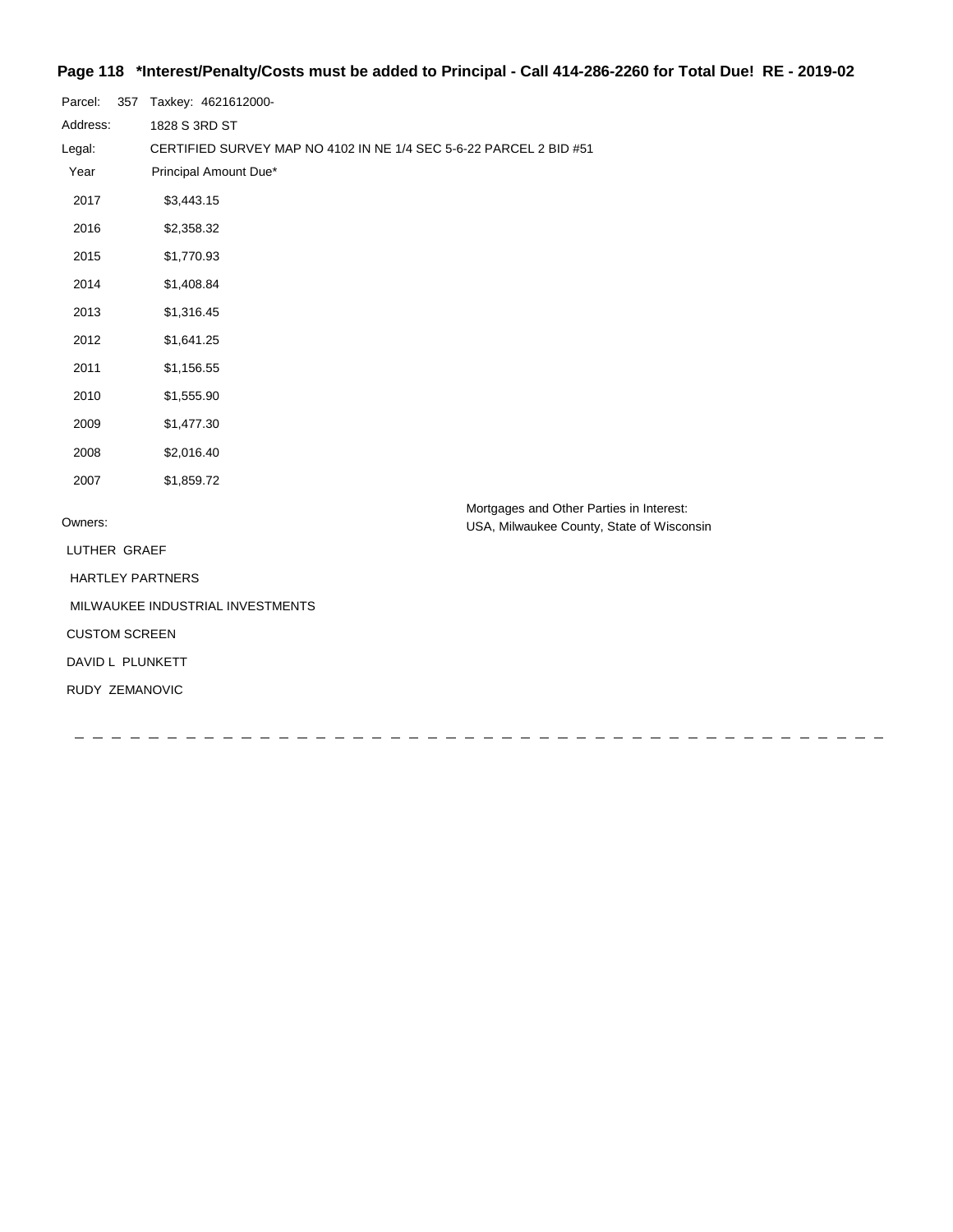## **Page 119 \*Interest/Penalty/Costs must be added to Principal - Call 414-286-2260 for Total Due! RE - 2019-02**

| Parcel:              | 358 | Taxkey: 4621613000-                                                |                                                                                       |
|----------------------|-----|--------------------------------------------------------------------|---------------------------------------------------------------------------------------|
| Address:             |     | 1818 S 3RD ST                                                      |                                                                                       |
| Legal:               |     | CERTIFIED SURVEY MAP NO 4102 IN NE 1/4 SEC 5-6-22 PARCEL 3 BID #51 |                                                                                       |
| Year                 |     | Principal Amount Due*                                              |                                                                                       |
| 2017                 |     | \$3,047.18                                                         |                                                                                       |
| 2016                 |     | \$1,694.61                                                         |                                                                                       |
| 2015                 |     | \$1,424.05                                                         |                                                                                       |
| 2014                 |     | \$1,167.24                                                         |                                                                                       |
| 2013                 |     | \$3,669.60                                                         |                                                                                       |
| 2012                 |     | \$2,742.20                                                         |                                                                                       |
| 2011                 |     | \$3,480.38                                                         |                                                                                       |
| 2010                 |     | \$2,428.50                                                         |                                                                                       |
| 2009                 |     | \$1,000.15                                                         |                                                                                       |
| 2008                 |     | \$1,388.32                                                         |                                                                                       |
| 2007                 |     | \$1,245.04                                                         |                                                                                       |
| Owners:              |     |                                                                    | Mortgages and Other Parties in Interest:<br>USA, Milwaukee County, State of Wisconsin |
|                      |     | MILWAUKEE INDUSTRIAL INVESTMENTS                                   |                                                                                       |
| <b>CUSTOM SCREEN</b> |     |                                                                    |                                                                                       |
|                      |     | DAVID L PLUNKETT                                                   |                                                                                       |
|                      |     |                                                                    |                                                                                       |
|                      |     |                                                                    |                                                                                       |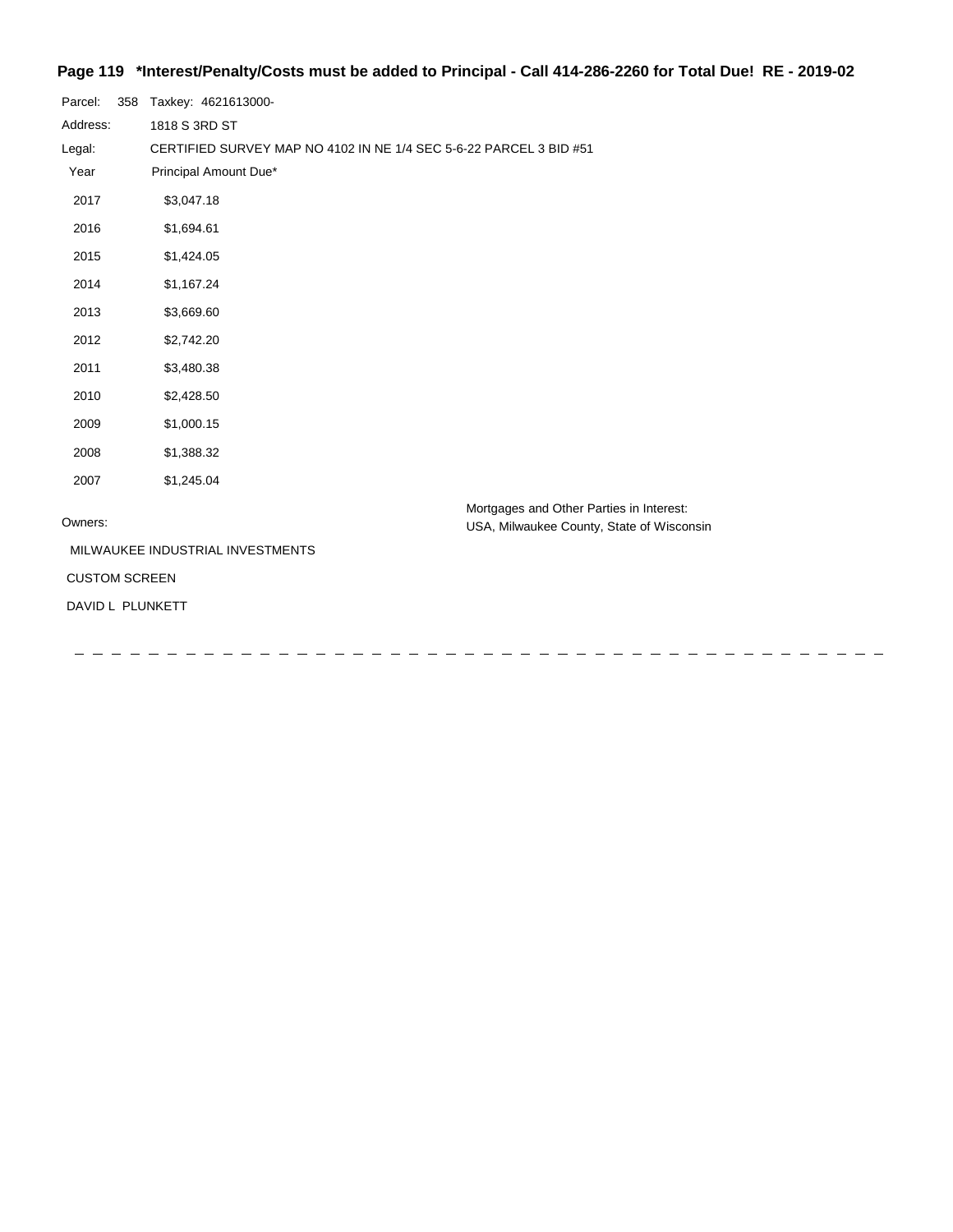## **Page 120 \*Interest/Penalty/Costs must be added to Principal - Call 414-286-2260 for Total Due! RE - 2019-02**

| Parcel:          | 359 | Taxkey: 4621614000-                                                |                                                                                       |
|------------------|-----|--------------------------------------------------------------------|---------------------------------------------------------------------------------------|
| Address:         |     | 1823 S 2ND ST                                                      |                                                                                       |
| Legal:           |     | CERTIFIED SURVEY MAP NO 4102 IN NE 1/4 SEC 5-6-22 PARCEL 4 BID #51 |                                                                                       |
| Year             |     | Principal Amount Due*                                              |                                                                                       |
| 2017             |     | \$1,194.97                                                         |                                                                                       |
| 2016             |     | \$2,010.47                                                         |                                                                                       |
| 2015             |     | \$2,590.44                                                         |                                                                                       |
| 2014             |     | \$2,616.01                                                         |                                                                                       |
| 2013             |     | \$3,120.54                                                         |                                                                                       |
| 2012             |     | \$2,922.67                                                         |                                                                                       |
| 2011             |     | \$2,888.66                                                         |                                                                                       |
| 2010             |     | \$2,100.47                                                         |                                                                                       |
| 2009             |     | \$1,866.95                                                         |                                                                                       |
| 2008             |     | \$1,827.50                                                         |                                                                                       |
| 2007             |     | \$1,547.84                                                         |                                                                                       |
| Owners:          |     |                                                                    | Mortgages and Other Parties in Interest:<br>USA, Milwaukee County, State of Wisconsin |
|                  |     | MILWAUKEE INDUSTRIAL INVESTMENTS                                   |                                                                                       |
| DAVID L PLUNKETT |     |                                                                    |                                                                                       |
| DAVID L PLUNKETT |     |                                                                    |                                                                                       |
|                  |     |                                                                    |                                                                                       |
| Parcel:          | 360 | Taxkey: 4670484000-                                                |                                                                                       |
| Address:         |     | 2014 S 5TH PL                                                      |                                                                                       |
| Legal:           |     | CARLTON SUBD NO 2 IN SE 1/4 SEC 5-6-22 BLOCK 5 LOT 7               |                                                                                       |
| Year             |     | Principal Amount Due*                                              |                                                                                       |
| 2017             |     | \$2,353.68                                                         |                                                                                       |
| 2016             |     | \$1,145.84                                                         |                                                                                       |
| 2015             |     | \$62.02                                                            |                                                                                       |
| Owners:          |     |                                                                    | Mortgages and Other Parties in Interest:                                              |
|                  |     |                                                                    | USA, Milwaukee County, State of Wisconsin                                             |
| SALVADOR LOPEZ   |     |                                                                    |                                                                                       |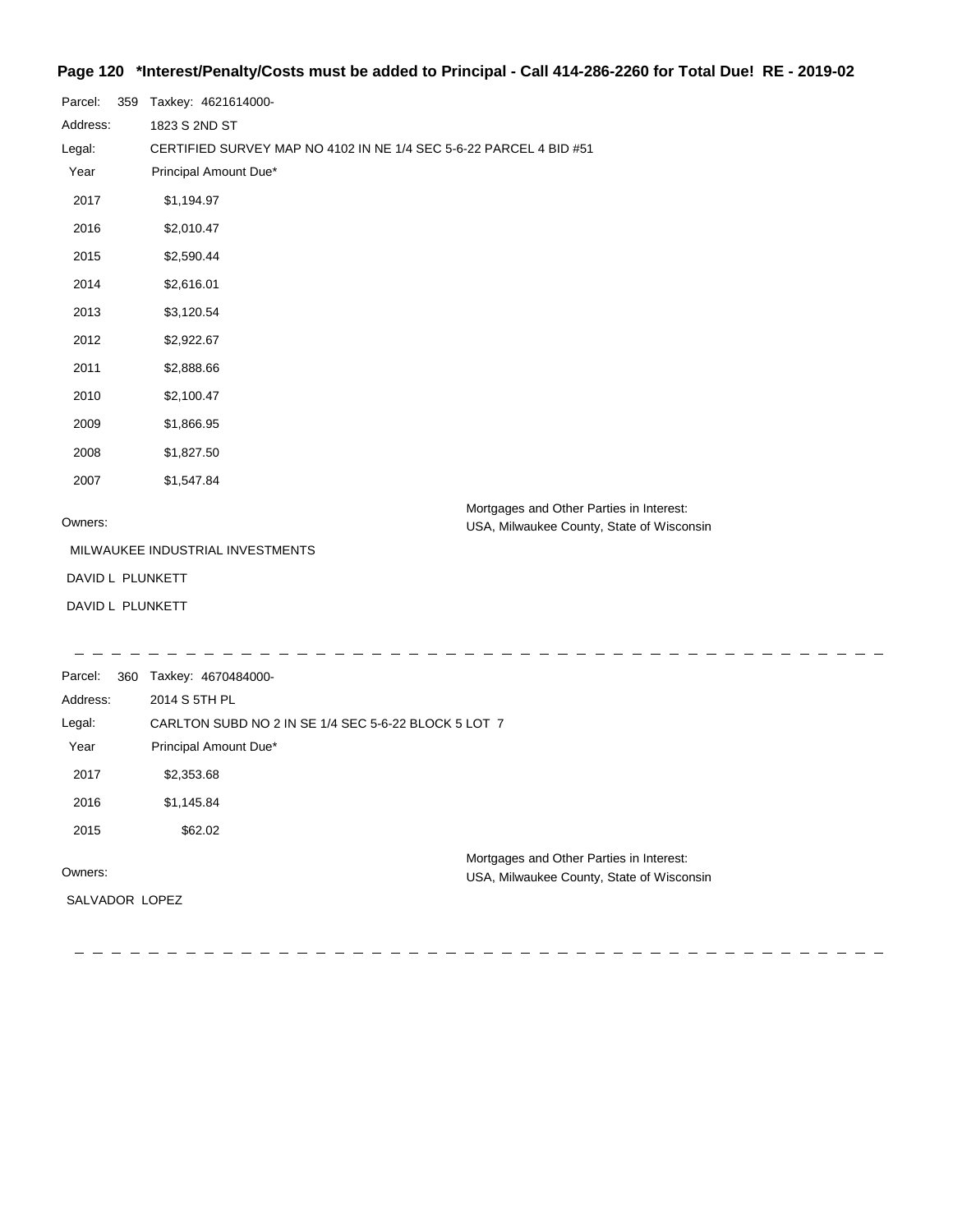#### **Page 121 \*Interest/Penalty/Costs must be added to Principal - Call 414-286-2260 for Total Due! RE - 2019-02**

| Parcel:              | 361 Taxkey: 4680103100-                                                                         |                                                                                       |
|----------------------|-------------------------------------------------------------------------------------------------|---------------------------------------------------------------------------------------|
| Address:             | 946 W WINDLAKE AV                                                                               |                                                                                       |
| Legal:               | ASSESSMENT SUBD NO 44 IN SW 1/4 SEC 5-6-22 BLOCK 1 LOT 17                                       |                                                                                       |
| Year                 | Principal Amount Due*                                                                           |                                                                                       |
| 2017                 | \$2,245.89                                                                                      |                                                                                       |
| 2016                 | \$3,205.67                                                                                      |                                                                                       |
| Owners:              |                                                                                                 | Mortgages and Other Parties in Interest:<br>USA, Milwaukee County, State of Wisconsin |
| 946 WINDLAKE LLC     |                                                                                                 |                                                                                       |
| SABIR ALI            |                                                                                                 |                                                                                       |
| PROPERTY TRUST       | MOHAMMAD A. CHOUDRY IRREVOCABLE                                                                 |                                                                                       |
| Parcel:              | 362 Taxkey: 4680447000-                                                                         |                                                                                       |
| Address:             | 1127 1129 W ROGERS ST                                                                           |                                                                                       |
| Legal:               | C HARMEYER'S SUBD IN SW 1/4 SEC 5-6-22 BLOCK 3 E 3 0' OF W 110' (LOT 40 & LOTS 1 & 2 BLK 3 ADJ) |                                                                                       |
| Year                 | Principal Amount Due*                                                                           |                                                                                       |
| 2017                 | \$3,656.71                                                                                      |                                                                                       |
| 2016                 | \$1,051.04                                                                                      |                                                                                       |
|                      |                                                                                                 | Mortgages and Other Parties in Interest:                                              |
| Owners:              |                                                                                                 | USA, Milwaukee County, State of Wisconsin                                             |
| <b>JOSE CARRILLO</b> |                                                                                                 |                                                                                       |
| Parcel:              |                                                                                                 |                                                                                       |
| Address:             | 363 Taxkey: 4691706000-<br>2068 S 16TH ST                                                       |                                                                                       |
| Legal:               | KOSCIUSKO'S SUBD IN SE 1/4 SEC 6-6-22 BLOCK 23 N 6 0' LOT 16                                    |                                                                                       |
| Year                 | Principal Amount Due*                                                                           |                                                                                       |
| 2017                 | \$3,245.53                                                                                      |                                                                                       |
|                      |                                                                                                 | Mortgages and Other Parties in Interest:                                              |
| Owners:              |                                                                                                 | USA, Milwaukee County, State of Wisconsin                                             |
| RAMIRO PLASENCIA     |                                                                                                 |                                                                                       |
|                      |                                                                                                 |                                                                                       |
|                      |                                                                                                 |                                                                                       |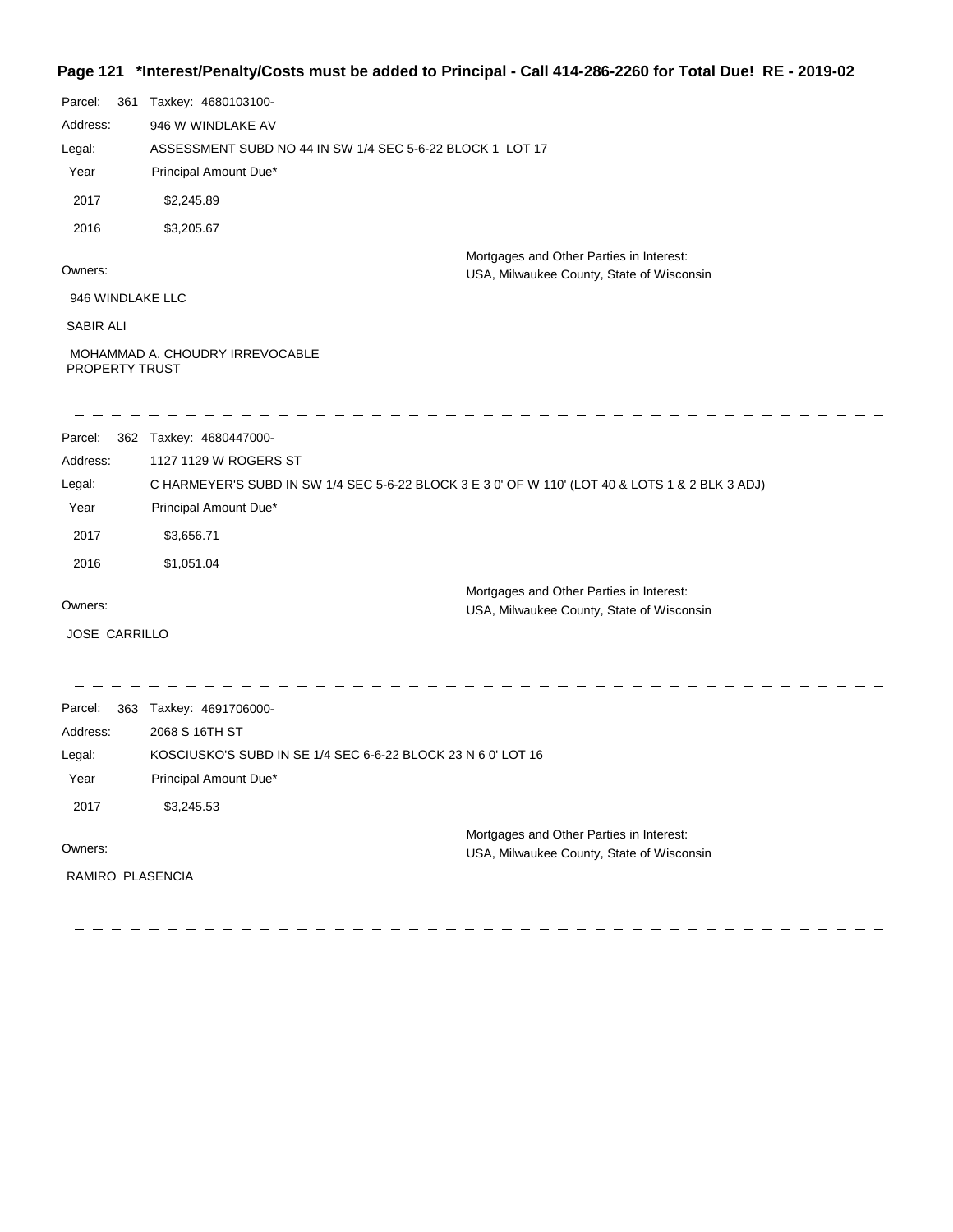#### **Page 122 \*Interest/Penalty/Costs must be added to Principal - Call 414-286-2260 for Total Due! RE - 2019-02**

| Parcel:<br>364 | Taxkey: 4692230000-                                                     |                                                                                       |  |
|----------------|-------------------------------------------------------------------------|---------------------------------------------------------------------------------------|--|
| Address:       | 1927 S 19TH ST                                                          |                                                                                       |  |
| Legal:         | O'NEIL & BERGENTHAL'S SUBD IN SE 1/4 SEC 6-6-22 BL OCK 3 LOT 8 & VAC ST |                                                                                       |  |
| Year           | Principal Amount Due*                                                   |                                                                                       |  |
| 2017           | \$3,042.74                                                              |                                                                                       |  |
| 2016           | \$9,163.54                                                              |                                                                                       |  |
| Owners:        |                                                                         | Mortgages and Other Parties in Interest:<br>USA, Milwaukee County, State of Wisconsin |  |
| DTH REO INC.   |                                                                         |                                                                                       |  |
|                |                                                                         |                                                                                       |  |
| Parcel:<br>365 | Taxkey: 4701804000-                                                     |                                                                                       |  |
| Address:       | 1913 S 26TH ST                                                          |                                                                                       |  |
| Legal:         | M KROEGER'S SUBD IN SW 1/4 SEC 6-6-22 LOT 4                             |                                                                                       |  |
| Year           | Principal Amount Due*                                                   |                                                                                       |  |
| 2017           | \$1,111.70                                                              |                                                                                       |  |

2016 \$2,420.67

 $\frac{1}{2}$ 

| Owners:     | Mortgages and Other Parties in Interest:<br>USA, Milwaukee County, State of Wisconsin |
|-------------|---------------------------------------------------------------------------------------|
| EVELYN ZAHN | CITY OF MILWAUKEE                                                                     |
|             | FLEET MORTGAGE CORPORATION                                                            |

 $- - - - - - - -$ 

 $-$  - - - - - -Parcel: 366 Taxkey: 4703501000-2245 2247 S MUSKEGO AV Address: Legal: RE-SUBD OF KNAPP'S SUBD IN SW 1/4 SEC 6-6-22 BLOCK 1 LOT 1 Year Principal Amount Due\* 2017 \$3,028.75 2016 \$2,716.95 2015 \$2,776.65 Mortgages and Other Parties in Interest: Owners: USA, Milwaukee County, State of Wisconsin LIR PROPERTIES LLC KAEREK HOMES, INC.

 $\frac{1}{2} \left( \frac{1}{2} \right)$ 

 $\frac{1}{2} \left( \frac{1}{2} \right)$  $\sim$  $\frac{1}{2} \left( \frac{1}{2} \right)$ 

 $\frac{1}{2}$  ,  $\frac{1}{2}$  ,  $\frac{1}{2}$  ,  $\frac{1}{2}$  ,  $\frac{1}{2}$  ,  $\frac{1}{2}$  ,  $\frac{1}{2}$  ,  $\frac{1}{2}$  ,  $\frac{1}{2}$  ,  $\frac{1}{2}$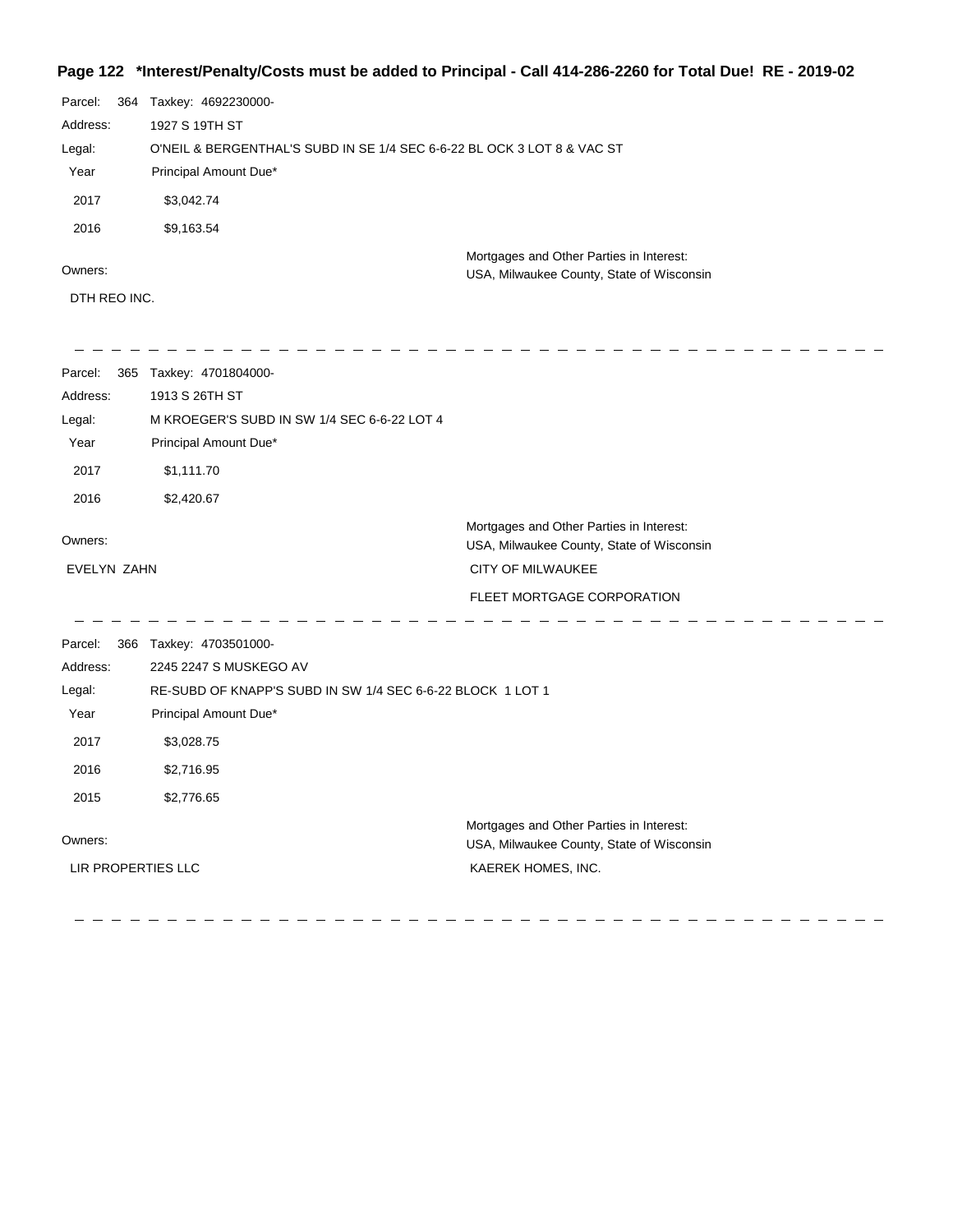# **Page 123 \*Interest/Penalty/Costs must be added to Principal - Call 414-286-2260 for Total Due! RE - 2019-02**

| Parcel:<br>Address:<br>Legal:<br>Year<br>2017<br>2016<br>Owners: | 367 Taxkey: 4940551000-<br>2512 S 34TH ST<br>W B NEEVE'S SUBD IN W 1/2 OF W 1/2 OF NE 1/4 SEC 1 2-6-21 BLOCK 5 S 40'(LOTS 9 & 10)<br>Principal Amount Due*<br>\$1,706.98<br>\$1,355.00<br>KATHLEEN A SARTORIUS | Mortgages and Other Parties in Interest:<br>USA, Milwaukee County, State of Wisconsin                                                                                                  |
|------------------------------------------------------------------|----------------------------------------------------------------------------------------------------------------------------------------------------------------------------------------------------------------|----------------------------------------------------------------------------------------------------------------------------------------------------------------------------------------|
| Parcel:<br>Address:<br>Legal:<br>Year<br>2017                    | 368 Taxkey: 4940576000-<br>3324 W PABST AV<br>W B NEEVE'S SUBD IN W 1/2 OF W 1/2 OF NE 1/4 SEC 1 2-6-21 BLOCK 5 LOT 36 & E 30' OF S 18' LOT 32<br>Principal Amount Due*<br>\$992.48                            |                                                                                                                                                                                        |
| Owners:<br>JAMAAL BAASHE                                         |                                                                                                                                                                                                                | Mortgages and Other Parties in Interest:<br>USA, Milwaukee County, State of Wisconsin<br>MILWAUKEE COUNTY CHILD SUPPORT                                                                |
| Parcel:<br>Address:<br>Legal:<br>Year<br>2017<br>2016            | 369 Taxkey: 4960006000-<br>1601 W LINCOLN AV<br>JACOB BLACK'S SUBD NO 2 IN NE 1/4 SEC 7-6-22 BLOCK 1 LOT 6<br>Principal Amount Due*<br>\$5,808.77<br>\$2,174.42                                                |                                                                                                                                                                                        |
| Owners:                                                          | LOPEZ BAKING PROPERTIES, LLC                                                                                                                                                                                   | Mortgages and Other Parties in Interest:<br>USA, Milwaukee County, State of Wisconsin<br>LINCOLN NEIGHBORHOOD REDEVELOPMENT CORP.<br>VON BRIESEN & ROPER, SC<br><b>BMO HARRIS BANK</b> |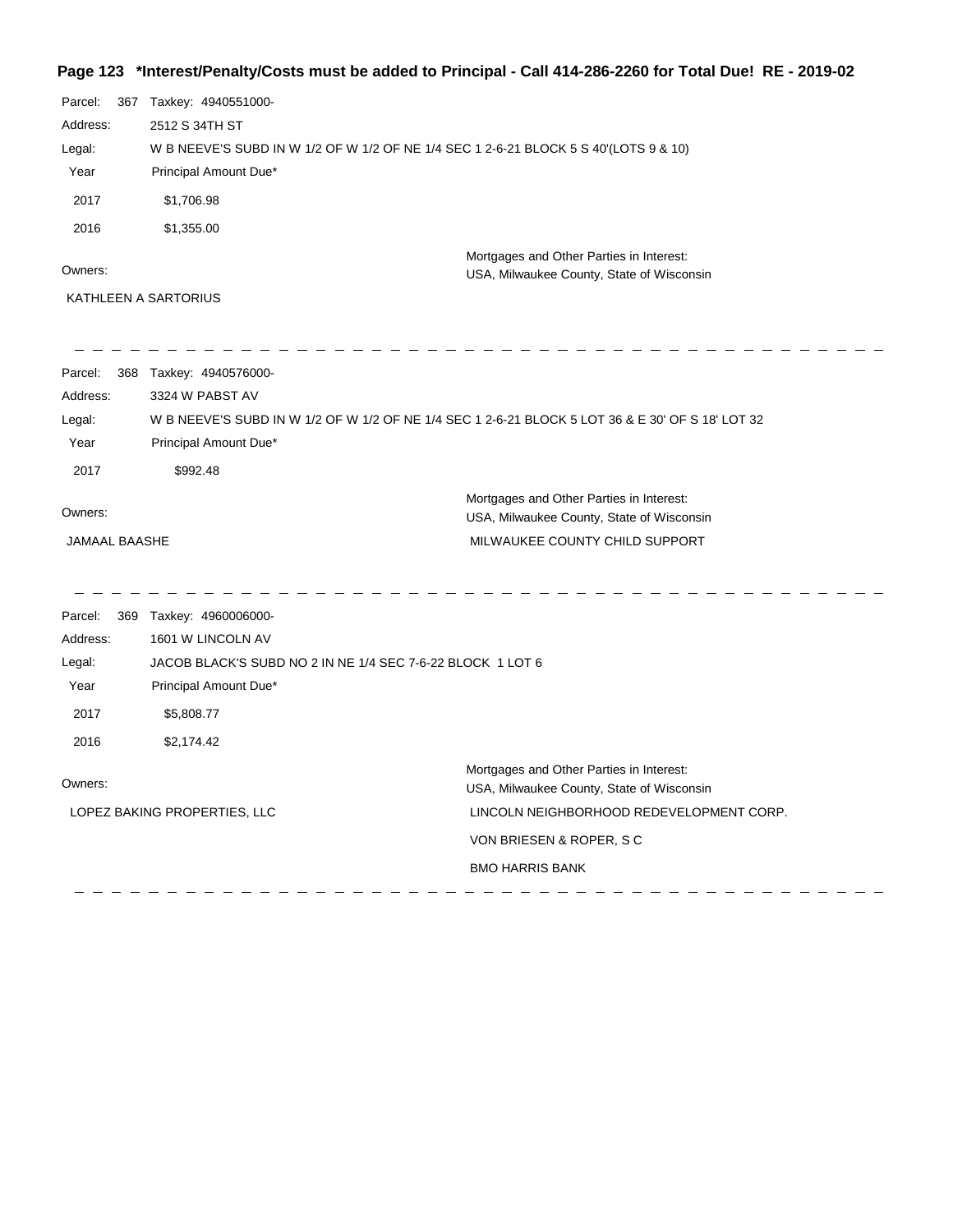## **Page 124 \*Interest/Penalty/Costs must be added to Principal - Call 414-286-2260 for Total Due! RE - 2019-02**

| Parcel:<br>370         | Taxkey: 4961007000-                                                            |                                                                                       |
|------------------------|--------------------------------------------------------------------------------|---------------------------------------------------------------------------------------|
| Address:               | 1427 W HAYES AV                                                                |                                                                                       |
| Legal:                 | HOPKINS & HADLEY'S SUBD NO 3 IN NE 1/4 SEC 7-6-22 BLOCK 8 LOT 7                |                                                                                       |
| Year                   | Principal Amount Due*                                                          |                                                                                       |
| 2017                   | \$3,342.41                                                                     |                                                                                       |
| 2016                   | \$845.13                                                                       |                                                                                       |
| Owners:                |                                                                                | Mortgages and Other Parties in Interest:<br>USA, Milwaukee County, State of Wisconsin |
| <b>SERGIO RAMIREZ</b>  |                                                                                | WISCONSIN DEPARTMENT OF CHILDREN AND FAMILIES                                         |
| MANUEL GUTIERREZ       |                                                                                |                                                                                       |
| Parcel:                | 371 Taxkey: 4961091000-                                                        |                                                                                       |
| Address:               | 2565 2567 S 13TH ST                                                            |                                                                                       |
| Legal:                 | HOPKINS & HADLEY'S SUBD NO 3 IN NE 1/4 SEC 7-6-22 BLOCK 10 S 30'(LOTS 1-2 & 3) |                                                                                       |
| Year                   | Principal Amount Due*                                                          |                                                                                       |
| 2017                   | \$6,747.83                                                                     |                                                                                       |
| 2016                   | \$2,603.32                                                                     |                                                                                       |
| Owners:                |                                                                                | Mortgages and Other Parties in Interest:<br>USA, Milwaukee County, State of Wisconsin |
|                        | LISALEE M GENTRY FKA LISALEE                                                   | DEPARTMENT OF WORKFORCE DEVELOPMENT                                                   |
| PASDERA                |                                                                                | <b>LANDMARK CREDIT UNION</b>                                                          |
| Parcel:                | 372 Taxkey: 4970618000-                                                        |                                                                                       |
| Address:               | 2558 S 9TH PL                                                                  |                                                                                       |
| Legal:                 | SAVINGS & INV ASS'N OF MILW SUBD NO 6 IN NW 1/4 SE C 8-6-22 BLOCK 4 LOT 20     |                                                                                       |
| Year                   | Principal Amount Due*                                                          |                                                                                       |
| 2017                   | \$2,829.46                                                                     |                                                                                       |
| 2016                   | \$1,956.67                                                                     |                                                                                       |
| 2015                   | \$1,997.38                                                                     |                                                                                       |
|                        |                                                                                | Mortgages and Other Parties in Interest:                                              |
| Owners:                |                                                                                | USA, Milwaukee County, State of Wisconsin                                             |
| <b>FRANCES M PEREZ</b> |                                                                                |                                                                                       |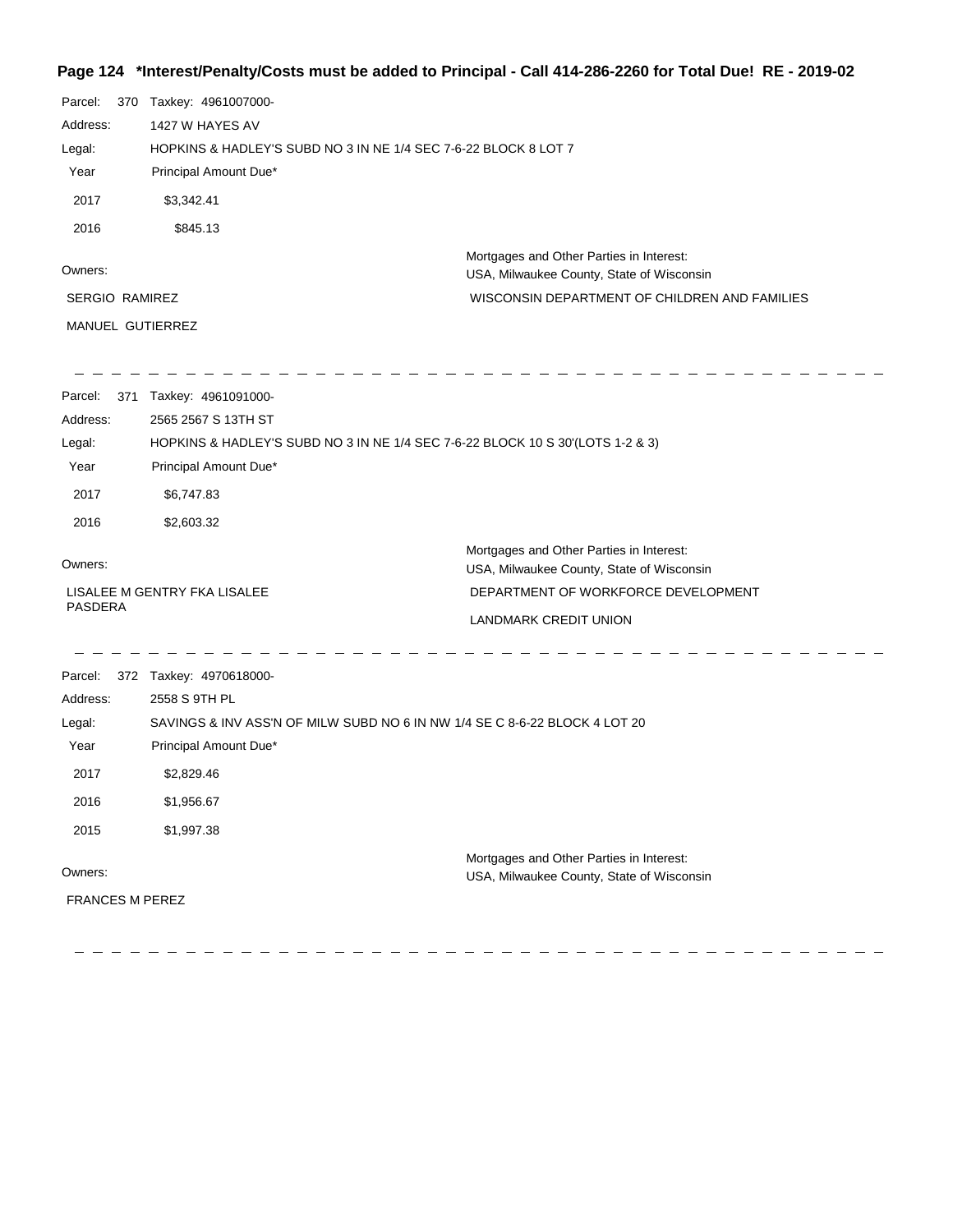#### **Page 125 \*Interest/Penalty/Costs must be added to Principal - Call 414-286-2260 for Total Due! RE - 2019-02**

| Parcel:  | 373 | Taxkey: 4970926000-                                                                   |
|----------|-----|---------------------------------------------------------------------------------------|
| Address: |     | 2613 2615 S 8TH ST                                                                    |
| Legal:   |     | SAVINGS & INV ASS'N OF MILW SUBD NO 6 IN NW 1/4 SE C 8-6-22 BLOCK 14 LOT 4            |
| Year     |     | Principal Amount Due*                                                                 |
| 2017     |     | \$3,112.76                                                                            |
| 2016     |     | \$3,598.73                                                                            |
| 2015     |     | \$3,517.58                                                                            |
| 2014     |     | \$6,645.42                                                                            |
| 2013     |     | \$1,843.52                                                                            |
| Owners:  |     | Mortgages and Other Parties in Interest:<br>USA, Milwaukee County, State of Wisconsin |

ANDRES GARCIA

-------------

 $-$ 

| Parcel:             | 374 | Taxkey: 4981546000-                                         |                                                                                       |
|---------------------|-----|-------------------------------------------------------------|---------------------------------------------------------------------------------------|
| Address:            |     | 2547 S 5TH PL                                               |                                                                                       |
| Legal:              |     | SOBIESKI PARK IN SW 1/4 OF NE 1/4 SEC 8-6-22 BLOCK 2 LOT 12 |                                                                                       |
| Year                |     | Principal Amount Due*                                       |                                                                                       |
| 2017                |     | \$4,289.49                                                  |                                                                                       |
| 2016                |     | \$1,626.56                                                  |                                                                                       |
| Owners:             |     |                                                             | Mortgages and Other Parties in Interest:<br>USA, Milwaukee County, State of Wisconsin |
| <b>ISAAC QUILES</b> |     |                                                             | ASSOCIATED BANK NATIONAL ASSOCIATION                                                  |
| <b>CARLA WILSON</b> |     |                                                             |                                                                                       |

---------------

Parcel: 375 Taxkey: 4990740000-Address: 626 628 E OTJEN ST LAKE VIEW PARK IN NW 1/4 SEC 9-6-22 BLOCK 2 LOT 8 & E 1/2 LOT 9 Legal: Year Principal Amount Due\* 2017 \$9,788.51 Mortgages and Other Parties in Interest: Owners: USA, Milwaukee County, State of Wisconsin JOHN PANKIEWICZ, JR. TRI CITY NATIONAL BANK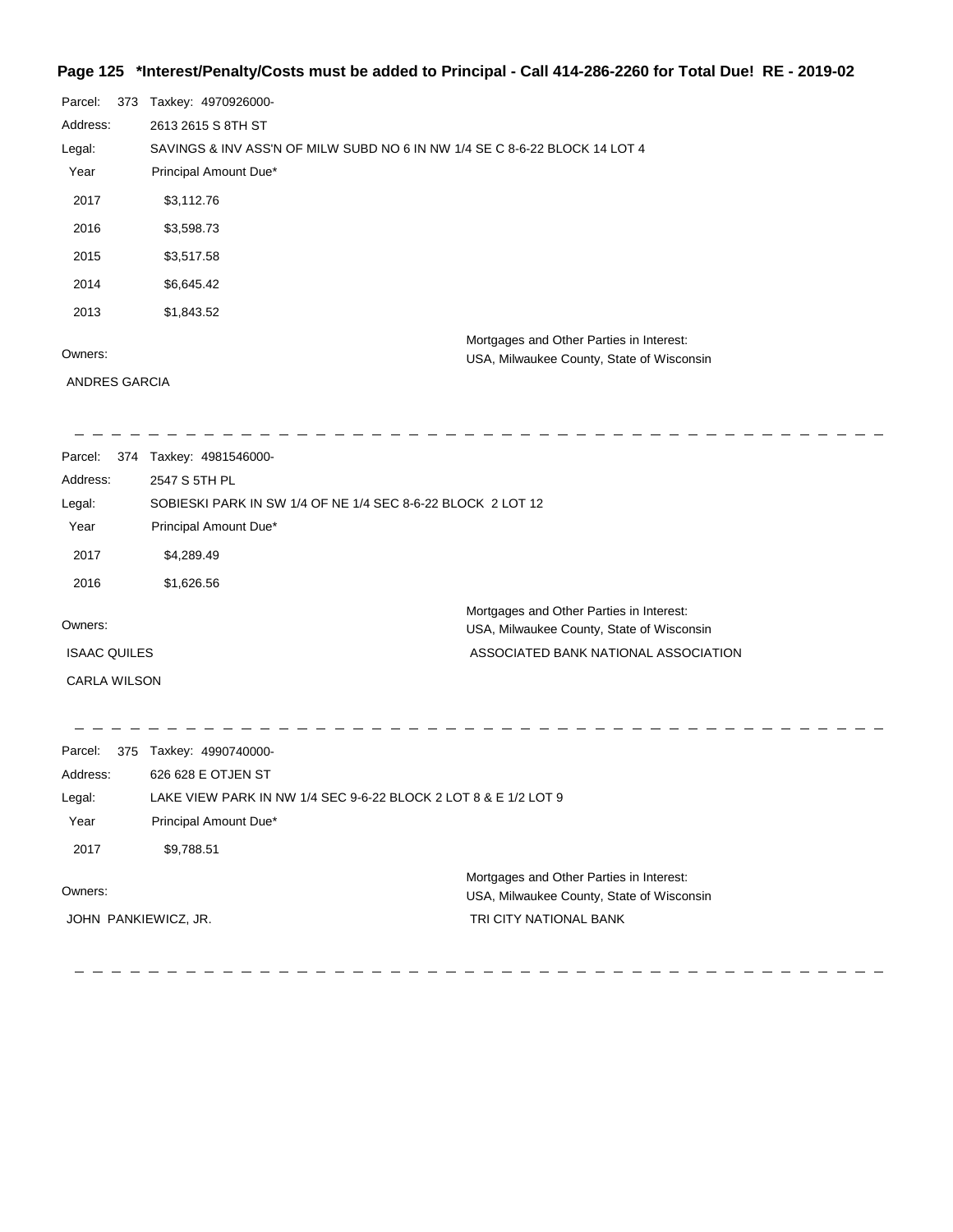## **Page 126 \*Interest/Penalty/Costs must be added to Principal - Call 414-286-2260 for Total Due! RE - 2019-02**

| Parcel:                   | 376 Taxkey: 5010335000-                                                                                          |                                                                                                    |
|---------------------------|------------------------------------------------------------------------------------------------------------------|----------------------------------------------------------------------------------------------------|
| Address:                  | 2464 S WENTWORTH AV                                                                                              |                                                                                                    |
| Legal:                    | VILLAGE OF BAY VIEW IN NE 1/4 SEC 9 & NW 1/4 SEC 1 0-6-22 BLOCK 8 S W'LY 1/2 LOT 2                               |                                                                                                    |
| Year                      | Principal Amount Due*                                                                                            |                                                                                                    |
| 2017                      | \$6,199.77                                                                                                       |                                                                                                    |
| 2016                      | \$3,872.40                                                                                                       |                                                                                                    |
|                           |                                                                                                                  | Mortgages and Other Parties in Interest:                                                           |
| Owners:                   |                                                                                                                  | USA, Milwaukee County, State of Wisconsin                                                          |
| KENNETH OLIVER            |                                                                                                                  |                                                                                                    |
| MARJORY STEWART           |                                                                                                                  |                                                                                                    |
|                           |                                                                                                                  |                                                                                                    |
| Parcel:                   | 377 Taxkey: 5100113000-                                                                                          |                                                                                                    |
| Address:                  | 3419 W FOREST HOME AV                                                                                            |                                                                                                    |
| Legal:<br>Year            | SECOND CONT. OF LAYTON PARK IN SE 1/4 SEC 12-6-21 BLOCK 11 (LOT 1 & E 1/2 LOT 2) EXC ST<br>Principal Amount Due* |                                                                                                    |
| 2017                      | \$4,842.24                                                                                                       |                                                                                                    |
|                           |                                                                                                                  |                                                                                                    |
| Owners:                   |                                                                                                                  | Mortgages and Other Parties in Interest:<br>USA, Milwaukee County, State of Wisconsin              |
| <b>SNACK AMERICA, LLC</b> |                                                                                                                  | DEPARTMENT OF WORKFORCE DEVELOPMENT                                                                |
|                           |                                                                                                                  | MILWAUKEE ECONOMIC DEVELOPMENT CORPORATION                                                         |
|                           |                                                                                                                  | U.S. BANK NATIONAL ASSOCIATION                                                                     |
|                           |                                                                                                                  | WATER STREET INVESTMENTS, LLC                                                                      |
|                           |                                                                                                                  | WELLS FARGO BANK MINNESOTA, NATIONAL ASSOCIATION                                                   |
| Parcel:                   | 378 Taxkey: 5120106000-                                                                                          |                                                                                                    |
| Address:                  | 3028 S 51ST ST                                                                                                   |                                                                                                    |
| Legal:                    |                                                                                                                  | GEBHARD'S JACKSON PARK ADD'N NO 2 ETC IN SE 1/4 SE C 11-6-21 BLOCK 8 N 28.5' LOT 7 & S 18.5' LOT 8 |
| Year                      | Principal Amount Due*                                                                                            |                                                                                                    |
| 2017                      | \$2,402.29                                                                                                       |                                                                                                    |
| 2016                      | \$2,471.17                                                                                                       |                                                                                                    |
|                           |                                                                                                                  | Mortgages and Other Parties in Interest:                                                           |
| Owners:                   |                                                                                                                  | USA, Milwaukee County, State of Wisconsin                                                          |
| MICHAEL IGLINSKI          |                                                                                                                  |                                                                                                    |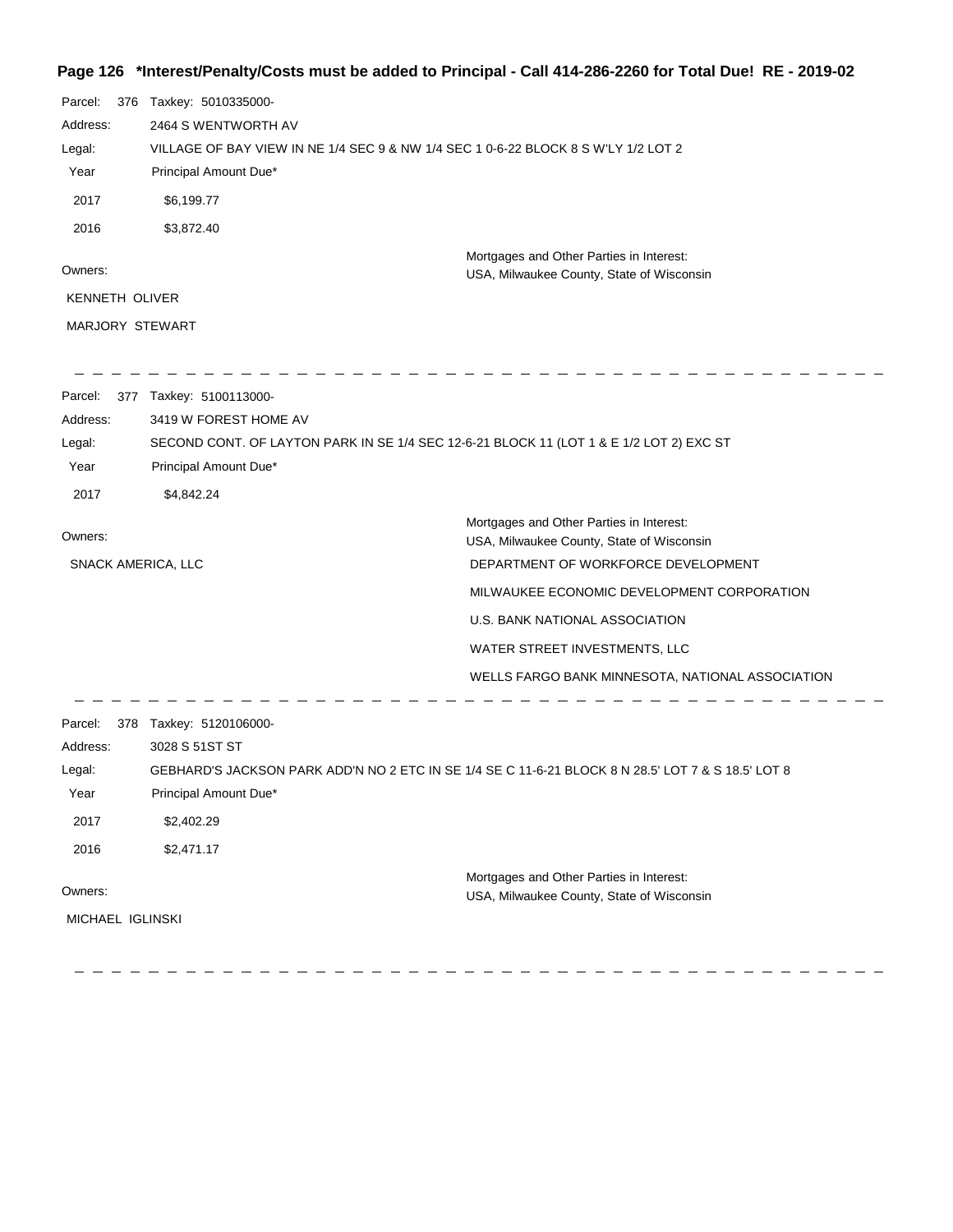## **Page 127 \*Interest/Penalty/Costs must be added to Principal - Call 414-286-2260 for Total Due! RE - 2019-02**

| Parcel:  | 379 | Taxkey: 5141228000-                                                       |                                                                                       |
|----------|-----|---------------------------------------------------------------------------|---------------------------------------------------------------------------------------|
| Address: |     | 2837 S 63RD ST                                                            |                                                                                       |
| Legal:   |     | PARKWAY MEADOWS ETC IN SE 1/4 SEC 10-6-21 V 72 PGS 35 & 36 BLOCK 2 LOT 14 |                                                                                       |
| Year     |     | Principal Amount Due*                                                     |                                                                                       |
| 2017     |     | \$3,814.37                                                                |                                                                                       |
| 2016     |     | \$2,520.30                                                                |                                                                                       |
| Owners:  |     |                                                                           | Mortgages and Other Parties in Interest:<br>USA, Milwaukee County, State of Wisconsin |
|          |     | AUDREY STOLARCZYK                                                         |                                                                                       |

| Parcel:             | 380 Taxkey: 5291135000-                                                                                                                  |
|---------------------|------------------------------------------------------------------------------------------------------------------------------------------|
| Address:            | 6704 W MORGAN AV                                                                                                                         |
| Legal:              | SOUTHVIEW HEIGHTS IN NE & SE 1/4 SEC 15-6-21 BLOCK 9 LOT 5                                                                               |
| Year                | Principal Amount Due*                                                                                                                    |
| 2017                | \$2,494.75                                                                                                                               |
| 2016                | \$2,300.05                                                                                                                               |
| 2015                | \$415.37                                                                                                                                 |
|                     | Mortgages and Other Parties in Interest:                                                                                                 |
| Owners:             | USA, Milwaukee County, State of Wisconsin                                                                                                |
| <b>THOMAS TESCH</b> |                                                                                                                                          |
|                     |                                                                                                                                          |
| Parcel:             | 381 Taxkey: 5319919000-                                                                                                                  |
| Address:            | 3120 S 47TH ST                                                                                                                           |
| Legal:              | LANDS IN NE 1/4 SEC 14-6-21 LAND BETW W OKLAHOMA A VE-S 46TH ST-W FOREST HOME AVE-W EUCLID AVE & S 47<br>TH ST S 36' OF N 170' OF W 124' |
| Year                | Principal Amount Due*                                                                                                                    |
| 2017                | \$3,596.29                                                                                                                               |
| 2016                | \$3,905.00                                                                                                                               |
|                     | Mortgages and Other Parties in Interest:                                                                                                 |
| Owners:             | USA, Milwaukee County, State of Wisconsin                                                                                                |
| GERARD GLYSZ        |                                                                                                                                          |
| PAUL GLYSZ          |                                                                                                                                          |
|                     |                                                                                                                                          |
|                     |                                                                                                                                          |

 $\equiv$   $\equiv$   $\equiv$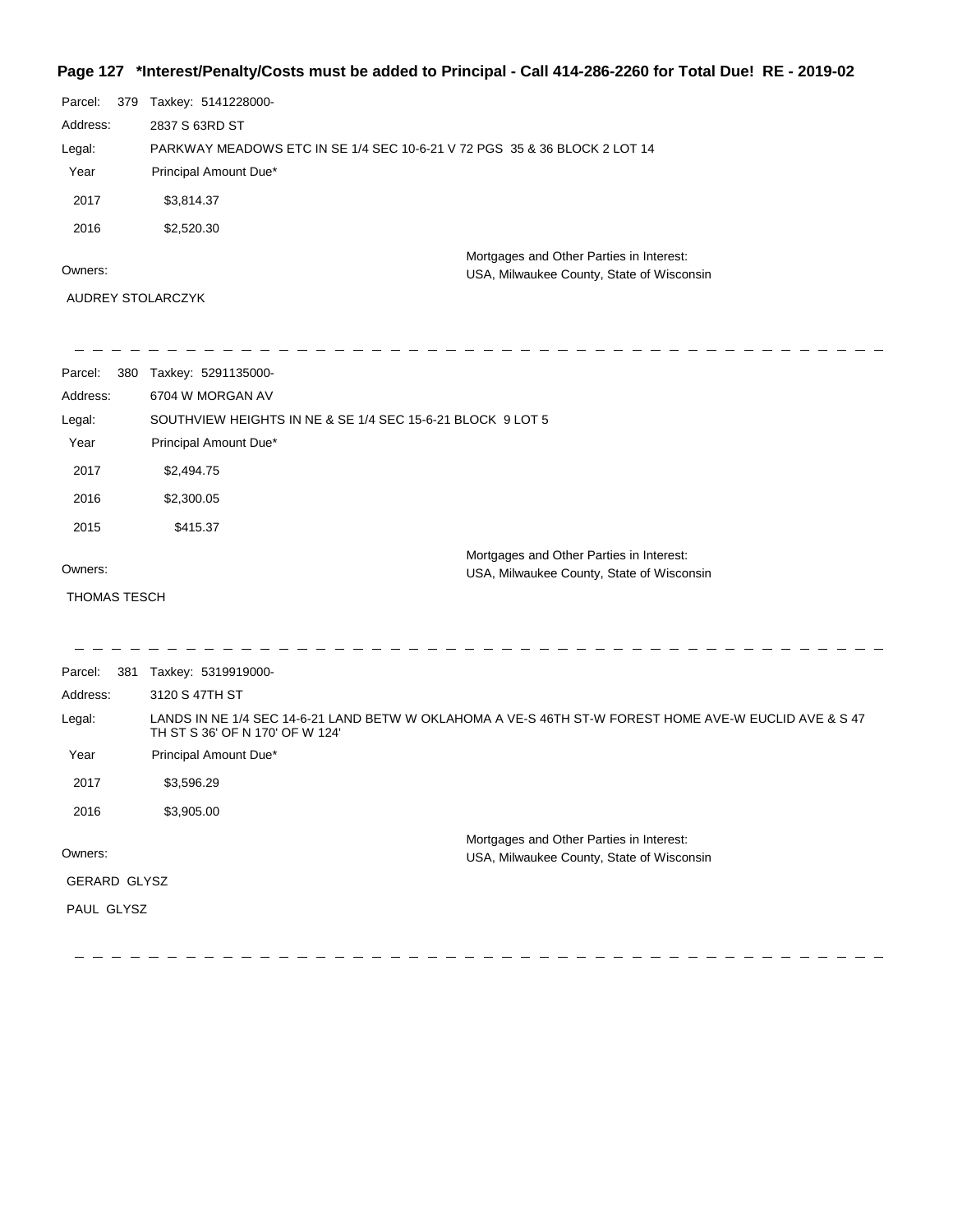## **Page 128 \*Interest/Penalty/Costs must be added to Principal - Call 414-286-2260 for Total Due! RE - 2019-02**

| Parcel:              | 382 Taxkey: 5360616000-                                                           |                                                                                       |
|----------------------|-----------------------------------------------------------------------------------|---------------------------------------------------------------------------------------|
| Address:             | 3436 S 11TH ST                                                                    |                                                                                       |
| Legal:               | FONS & CO'S SUBD NO 9 IN W 1/2 IN NW 1/4 SEC 17-6-22 BLOCK 7 LOT 9                |                                                                                       |
| Year                 | Principal Amount Due*                                                             |                                                                                       |
| 2017                 | \$3,536.49                                                                        |                                                                                       |
| 2016                 | \$1,241.38                                                                        |                                                                                       |
|                      |                                                                                   | Mortgages and Other Parties in Interest:                                              |
| Owners:              |                                                                                   | USA, Milwaukee County, State of Wisconsin                                             |
| HELEN DAMMEIR        |                                                                                   | U.S. BANK NATIONAL ASSOCIATION N.D.                                                   |
| Parcel:              | 383 Taxkey: 5400758000-                                                           |                                                                                       |
| Address:             | 2333 E MALVERN PL                                                                 |                                                                                       |
| Legal:               | MEREDITH SUBD IN NW 1/4 SEC 15-6-22 BLOCK 5 LOT 3                                 |                                                                                       |
| Year                 | Principal Amount Due*                                                             |                                                                                       |
| 2017                 | \$5,677.96                                                                        |                                                                                       |
| 2016                 | \$4,980.17                                                                        |                                                                                       |
| Owners:              |                                                                                   | Mortgages and Other Parties in Interest:<br>USA, Milwaukee County, State of Wisconsin |
| JOANNE LANGE         |                                                                                   |                                                                                       |
| Parcel:              | 384 Taxkey: 5590302000-                                                           |                                                                                       |
| Address:             | 3608 S 84TH ST                                                                    |                                                                                       |
| Legal:               | RITE REALTY CO ROLLING GREEN IN SE 1/4 SEC 16-6-21 BLOCK 1 LOT 2 SUBJ TO EASEMENT |                                                                                       |
| Year                 | Principal Amount Due*                                                             |                                                                                       |
| 2017                 | \$3,589.98                                                                        |                                                                                       |
| 2016                 | \$3,561.22                                                                        |                                                                                       |
| Owners:              |                                                                                   | Mortgages and Other Parties in Interest:                                              |
|                      |                                                                                   | USA, Milwaukee County, State of Wisconsin                                             |
| <b>DIANNE TANSKI</b> |                                                                                   | JOANNE WIOREK                                                                         |
| <b>JOSEPH TANSKI</b> |                                                                                   |                                                                                       |
| <b>PEARL TANSKI</b>  |                                                                                   |                                                                                       |
|                      |                                                                                   |                                                                                       |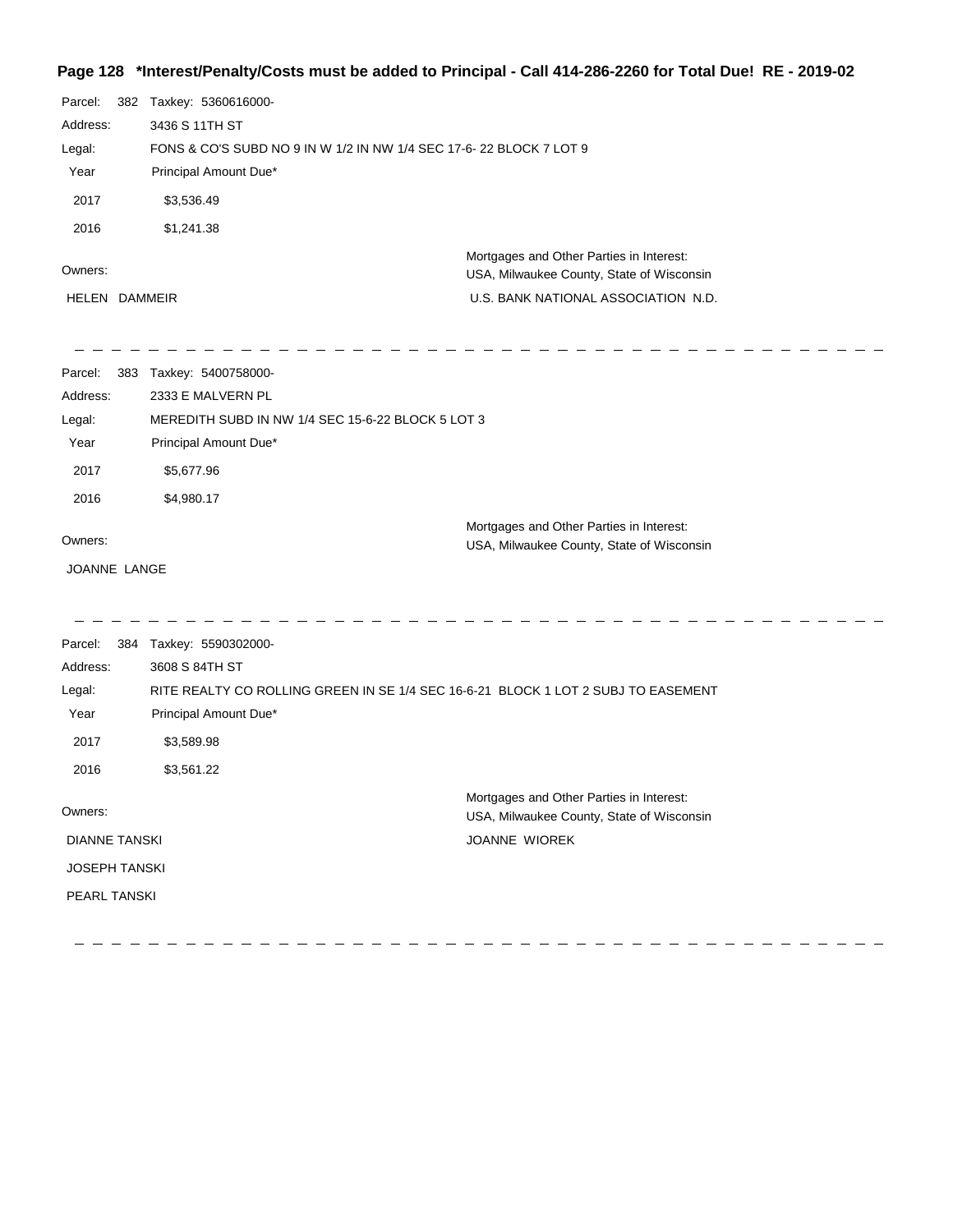## **Page 129 \*Interest/Penalty/Costs must be added to Principal - Call 414-286-2260 for Total Due! RE - 2019-02**

| Parcel:<br>385      | Taxkey: 5610022000-                                                  |                                                                                                               |
|---------------------|----------------------------------------------------------------------|---------------------------------------------------------------------------------------------------------------|
| Address:            | 3831 S 93RD ST                                                       |                                                                                                               |
| Legal:              | LYNNWOOD TERRACE IN SE 1/4 SEC 17-6-21 V 85 P 32 & 33 BLOCK 3 LOT 10 |                                                                                                               |
| Year                | Principal Amount Due*                                                |                                                                                                               |
| 2016                | \$4,067.77                                                           |                                                                                                               |
| 2015                | \$4,170.92                                                           |                                                                                                               |
| 2014                | \$4,129.59                                                           |                                                                                                               |
| 2013                | \$3,438.76                                                           |                                                                                                               |
|                     |                                                                      | Mortgages and Other Parties in Interest:                                                                      |
| Owners:             |                                                                      | USA, Milwaukee County, State of Wisconsin                                                                     |
| <b>JANICE DOROW</b> |                                                                      |                                                                                                               |
| ROGER DOROW         |                                                                      |                                                                                                               |
| Parcel:<br>386      | Taxkey: 5930236000-                                                  |                                                                                                               |
| Address:            | 4295 S WHITNALL AV<br>Unit F                                         |                                                                                                               |
| Legal:              |                                                                      | WHITNALL ARMS CONDOMINIUM IN SE 1/4 & NE 1/4 SEC 2 1-6-22 UNIT F & UND INT IN THE COMMON AREAS & FACI LITIES  |
| Year                | Principal Amount Due*                                                |                                                                                                               |
| 2017                | \$1,468.51                                                           |                                                                                                               |
| 2015                | \$1,031.45                                                           |                                                                                                               |
| Owners:             |                                                                      | Mortgages and Other Parties in Interest:<br>USA, Milwaukee County, State of Wisconsin                         |
| LEILA AHMADI        |                                                                      | NISTLER LAW OFFICE, S.C.                                                                                      |
| ADIB M JABER        |                                                                      |                                                                                                               |
| SAMIEH A JABER      |                                                                      |                                                                                                               |
|                     |                                                                      |                                                                                                               |
| Parcel:             | 387 Taxkey: 5980211000-                                              |                                                                                                               |
| Address:            | 4355 S LOUISIANA AV                                                  |                                                                                                               |
| Legal:              | NWLY 40.94'- TH NELY 41.37' TO BEG                                   | VILLA MANN NO 3 IN SW 1/4 SEC 19-6-22 BLOCK 6 LOT 5 & LANDS IN SD 1/4 SEC- COM NW COR LOT 5- TH S 58 .20'- TH |
| Year                | Principal Amount Due*                                                |                                                                                                               |
| 2017                | \$3,850.71                                                           |                                                                                                               |
| 2016                | \$2,707.49                                                           |                                                                                                               |
| Owners:             |                                                                      | Mortgages and Other Parties in Interest:                                                                      |
|                     | ROBERT D BARWICK, SR.                                                | USA, Milwaukee County, State of Wisconsin<br>AETNA FINANCE COMPANY, DBA ITT FINANCIAL SERVICES                |
|                     |                                                                      |                                                                                                               |
|                     |                                                                      | BRUNER LAW OFFICES, S.C.                                                                                      |
|                     |                                                                      | EDUCATORS CREDIT UNION                                                                                        |

\_\_\_\_\_\_\_\_\_\_\_\_\_\_\_\_\_\_\_\_\_\_\_\_\_\_\_

TRANSAMERICA FINANCIAL SERVICES

-------------------